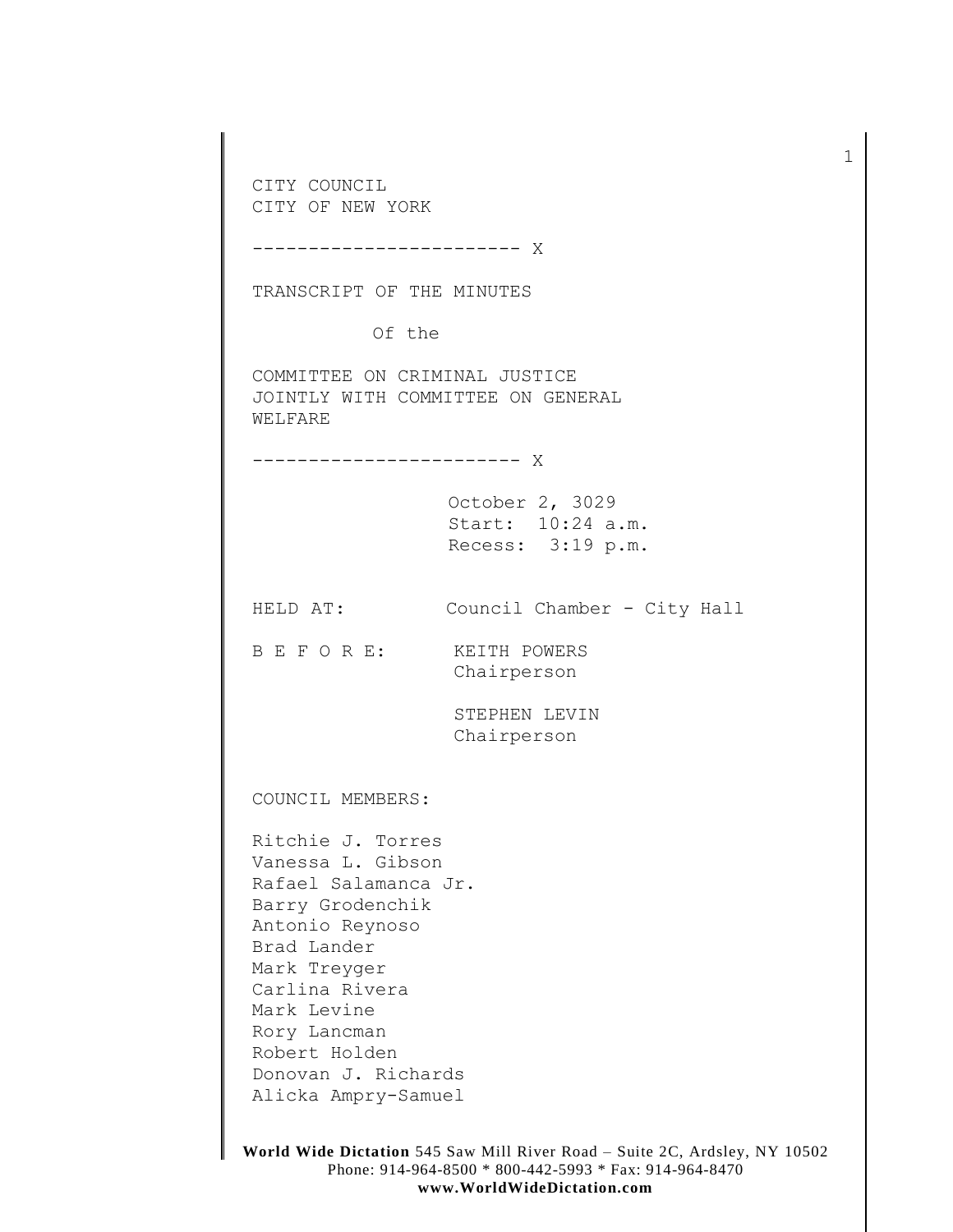## A P P E A R A N C E S (CONTINUED)

Dana Kaplan, Deputy Director Mayor's Office of Criminal Justice

 Brenda Cooke, Chief of Staff Department of Corrections

 Erin Drinkwater, Deputy Commissioner of Intergovernmental and Legislative Affairs Department of Social Services

 Chatodd Floyd, Director of Intergovernmental Affairs Mayor's Office of Criminal Justice

Patricia Yang

Chelsea Davis

 Michelle Ovesey, Acting Executive Director and General Counsel New York City Board of Correction

 Robert Cohen, Board Member New York City Board of Correction

 Emily Turner New York City Board of Correction

 Vivian Nixon, Executive Director College and Community Fellowship

 Frederick Fusco, Legislative Chairman Correctional Officers Benevolence Association

 Serrita Dafty [sp?] Just Leadership USA

Victoria A. Phillips

Kayla Simpson, Staff Attorney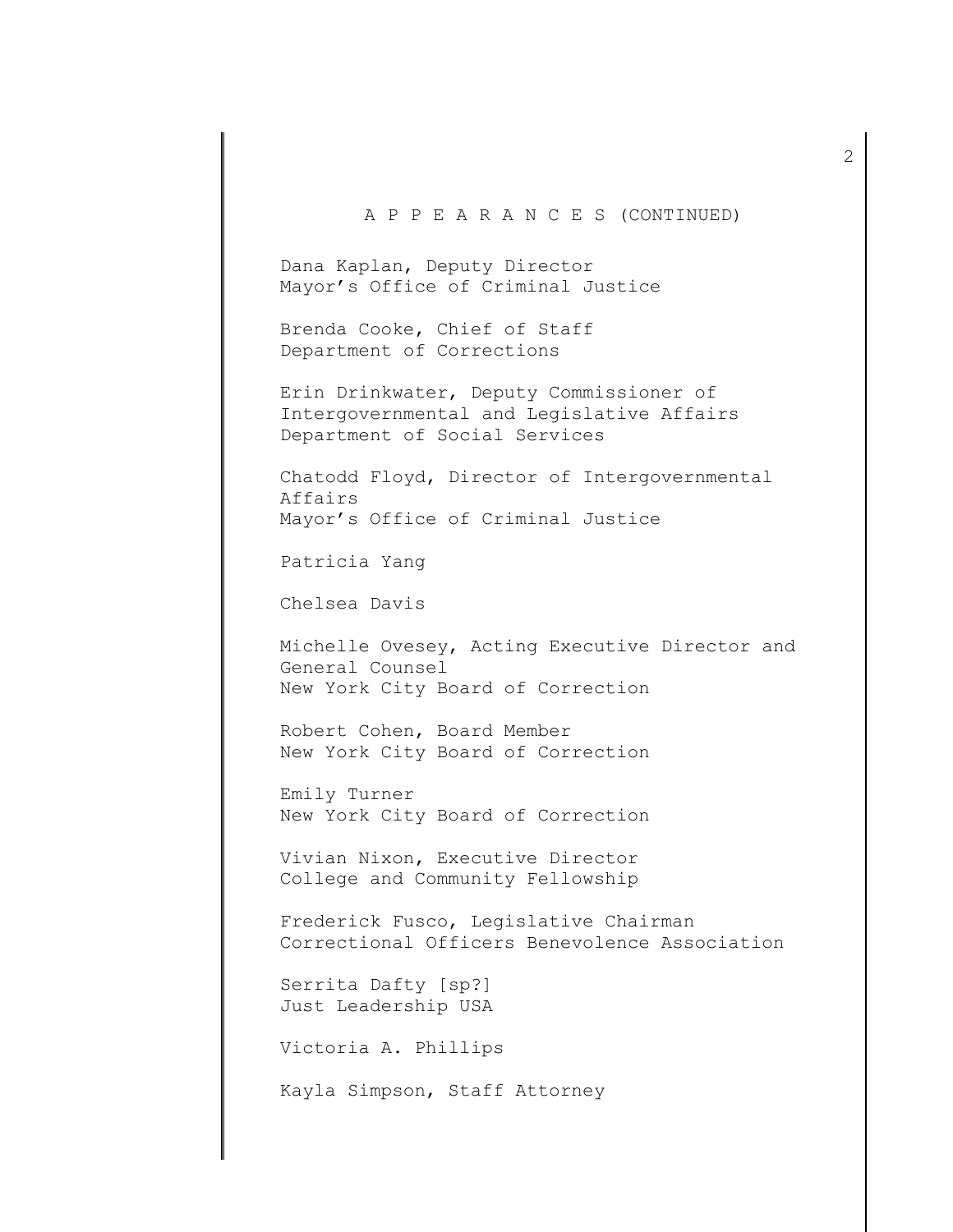Prisoner's Rights Project Legal Aid Society Darlene Jackson, Project Coordinator Women's Community Justice Association Bitsy Bentley, New York City Resident Adelaide Matthew Dicken No New Jails Shawn Hudson No New Jails Joel No New Jails Wendell Walters, Senior Policy Associate Osborne Association Tyler Nims Lippman Commission Misaiel Sildor [sp?], Program Association Lippman Commission Sharon White Harrigan, Executive Director Beyond Rosies 2020 Zachary Katz-Nelson Lippman Commission Janelle Puzzle Nesbit, New York City Resident David Moss, New York City Resident Unidentified Wendy O'Shield, Cofounder Urban Justice Safety Net Activists Peggy Herrera Close Rikers Campaign

3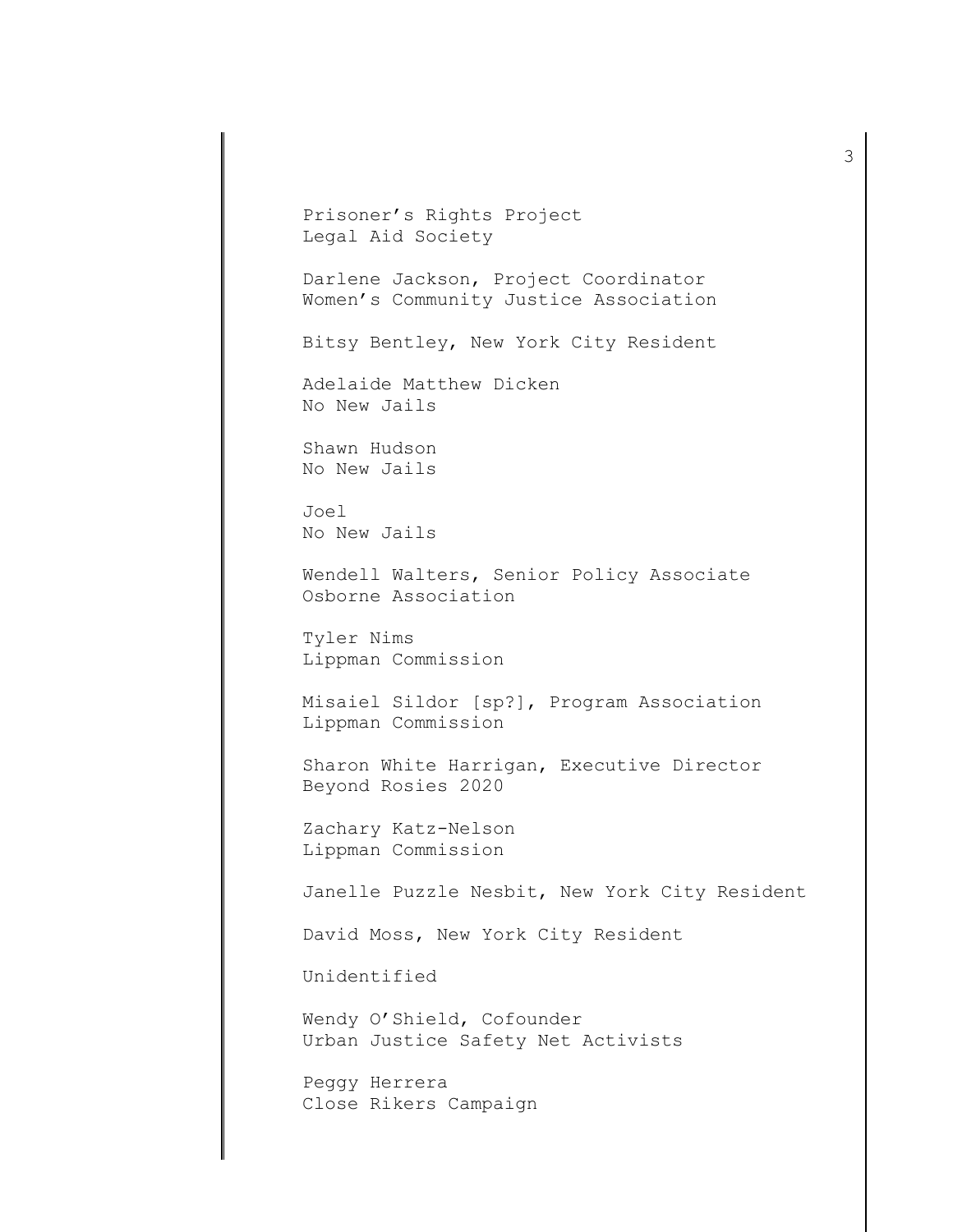Josh Dean, Executive Direction Human.NYC

Anton Robinson Vera Institute of Justice

Alexa Adams, New York City Resident

Unidentified, Executive Director Providence House

 Noel Frees No New Jails

Claire Schapiro No New Jails

Luke Figueiredo Miller [sp?] National Lawyer Guild

 Calvin No New Jails

Michael Dunn, New York City Resident

Brittney, New York City Resident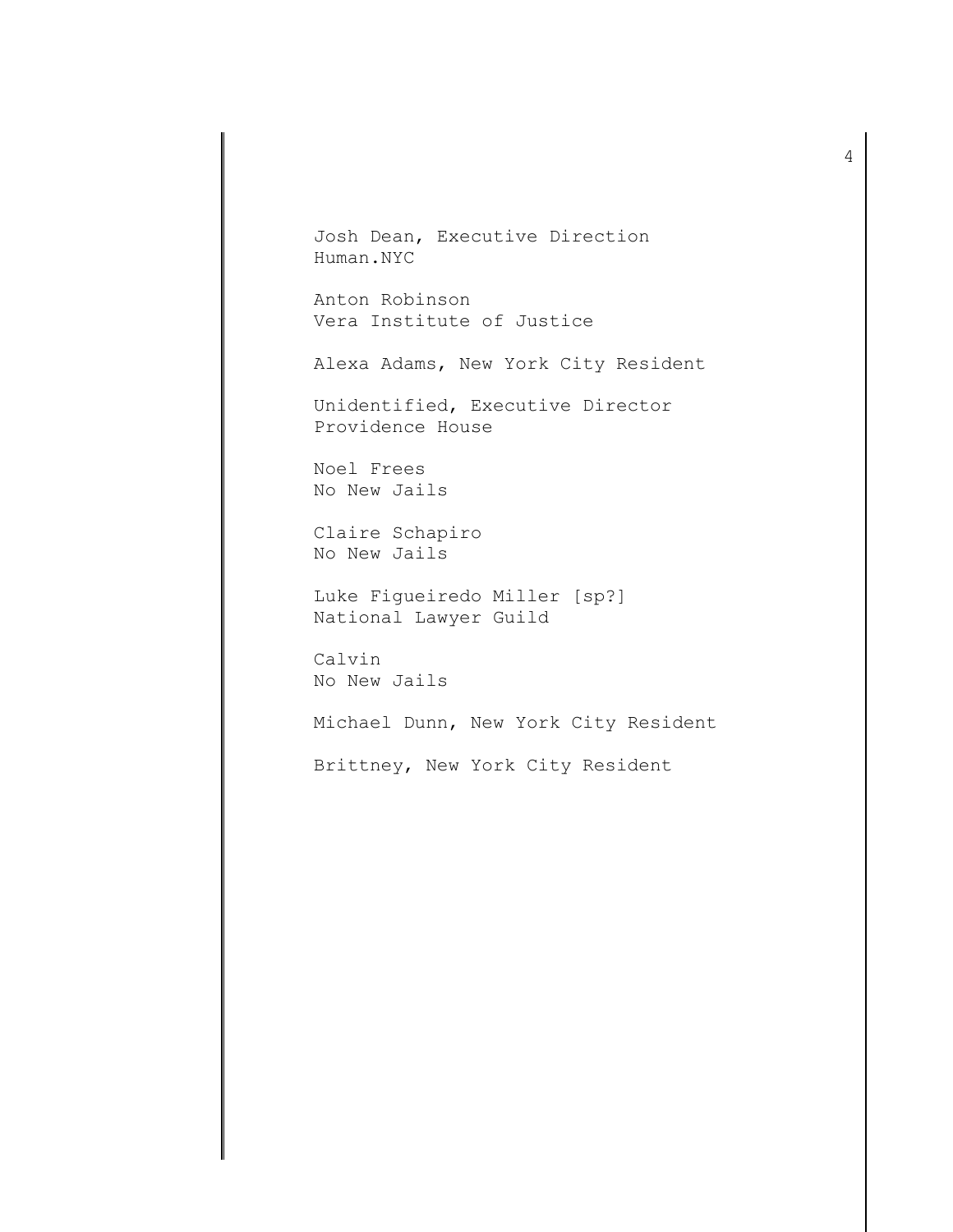SERGEANT-AT-ARMS: This is a mic check.

This is a mic check. Today's date is October 2nd of 2019 on the Committee on Criminal Justice and General Welfare recorded by Stephen Sudowski [sp?].

[background comments]

[gavel]

SERGEANT-AT-ARMS: Quiet, please.

CHAIRPERSON POWERS: Good morning. Thank you everybody for being here this morning. I am City Council member Keith Powers. I am joined here by the-- I'm the Chair of the Committee on Criminal Justice. I am joined by Council member Steve Levin of the General Welfare-- Chair of the General Welfare Committee for today's joint hearing on four pieces of legislation. The bills we will be hearing today are designed to accompany the vote on a landuse action pursuant to the ULURP, which will permit the construction of four new borough pays jail facilities to replace the current jail facilities in the boroughs and on Rikers Island. We know that to close our acres, we have to do more than build new jails and we know that if we are to build new facilities, we must do everything in our power to make sure that they are better than what we currently

**World Wide Dictation** 545 Saw Mill River Road – Suite 2C, Ardsley, NY 10502 Phone: 914-964-8500 \* 800-442-5993 \* Fax: 914-964-8470 **www.WorldWideDictation.com**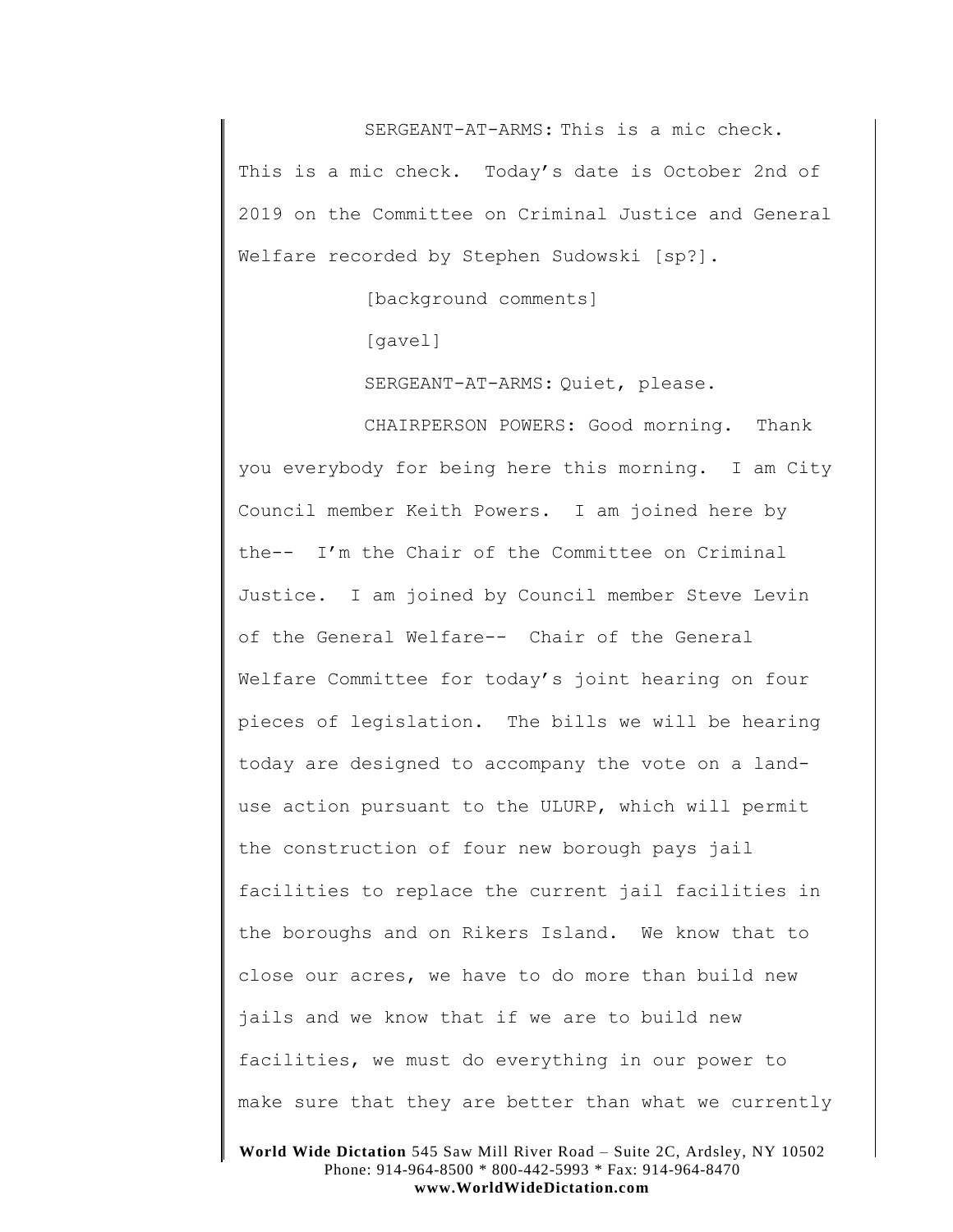have and that people are only sent there as an absolute last resort. That is why we are here today is that we are hearing pieces of legislation today. Today, we will be hearing four bills. I'll let Council member Levin discuss his legislation related to reporting, reinvestment, and drug treatment and discuss my bill, a bill related-- I will discuss my bill, a bill related to jail design. This bill contains various requirements such as mandating larger cells space and natural lie, letting people decorate their space and call the people in custody by their names. We know this bill alone is not enough to change the culture, but it is a small step and I should add that and memorializes many of the conversations that we have had throughout this process about what the future should hold when we talk about criminal justice and we talk about jails settings. It ensures that no matter who visited City Hall in the future that this city and that whoever those people are cannot allow for the construction of jail facilities that resemble and reflect and look like Rikers Island today. With that being said, I want to thank the committees staff and my staff for helping put together this hearing. I want to thank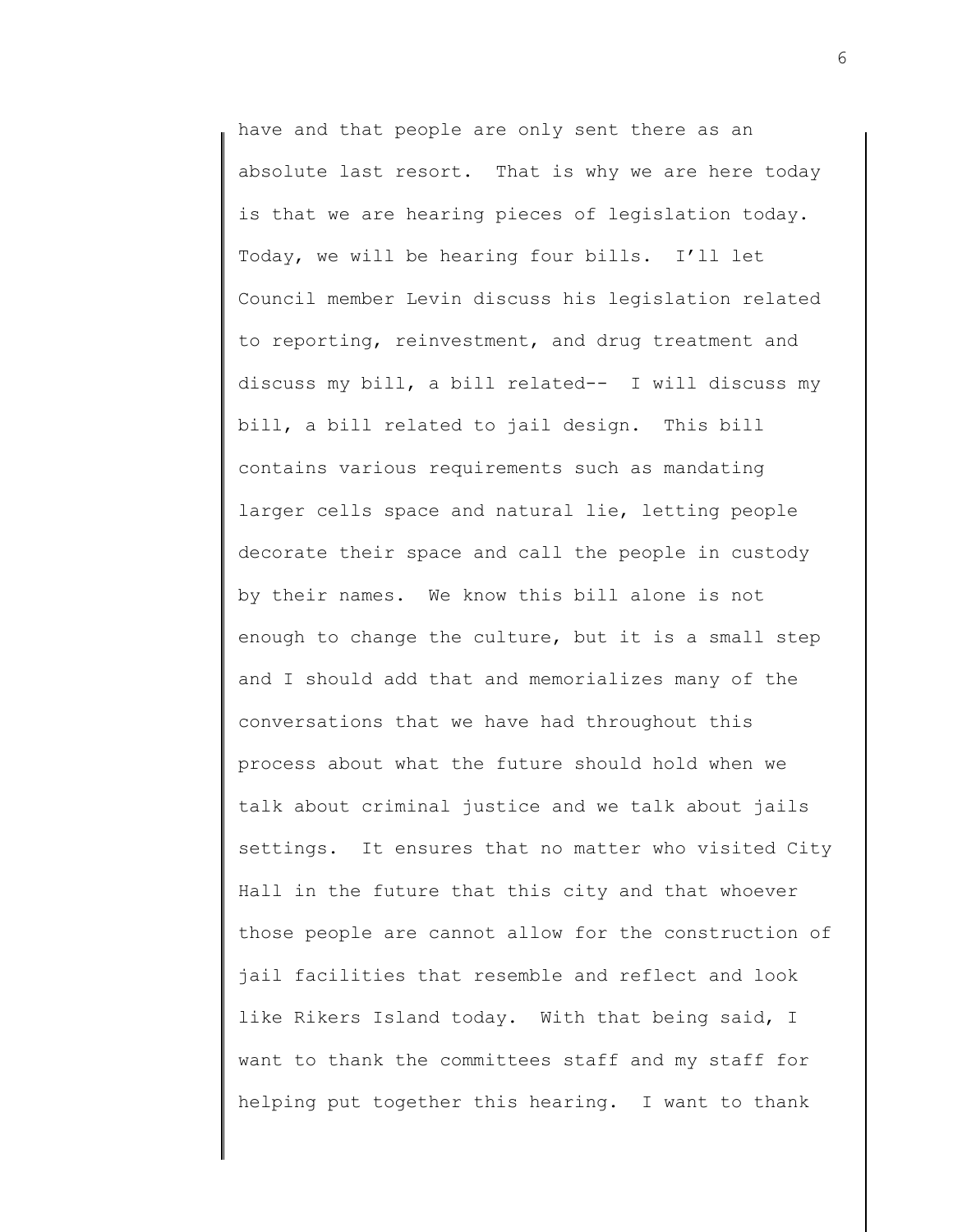all the Council members from both committees who are in attendance here. Let's acknowledge them quickly. We are joined by Council member Holden, Council member Ampry-Samuel, Council member Grodenchik, Council member Reynoso, Council member Levine, and we will be joined by more shortly. And Council member Lancman. I will now pass it over to the Chair Levin for opening remarks.

COUNCIL MEMBER LEVIN: Good morning everybody. Thank you, Chair Powers. Good morning everybody. I am Council member Stephen Levin, Chair of the Council's committee on general welfare. I want to thank you all for being here today on legislation regarding the closing of Rikers Island and investing in our community social service's needs. I would like to thank my colleague and cochair, Keith Powers for joining this hearing and for his dedicated commitment to this topic. The time to close Rikers Island is now. The unconscionable treatment of people detained at the jail, including the abuse faced by women and sure hands and gender nonconforming residents, inhumane conditions, and the severe isolation of the island necessitates that we close it as soon as possible. The Council helped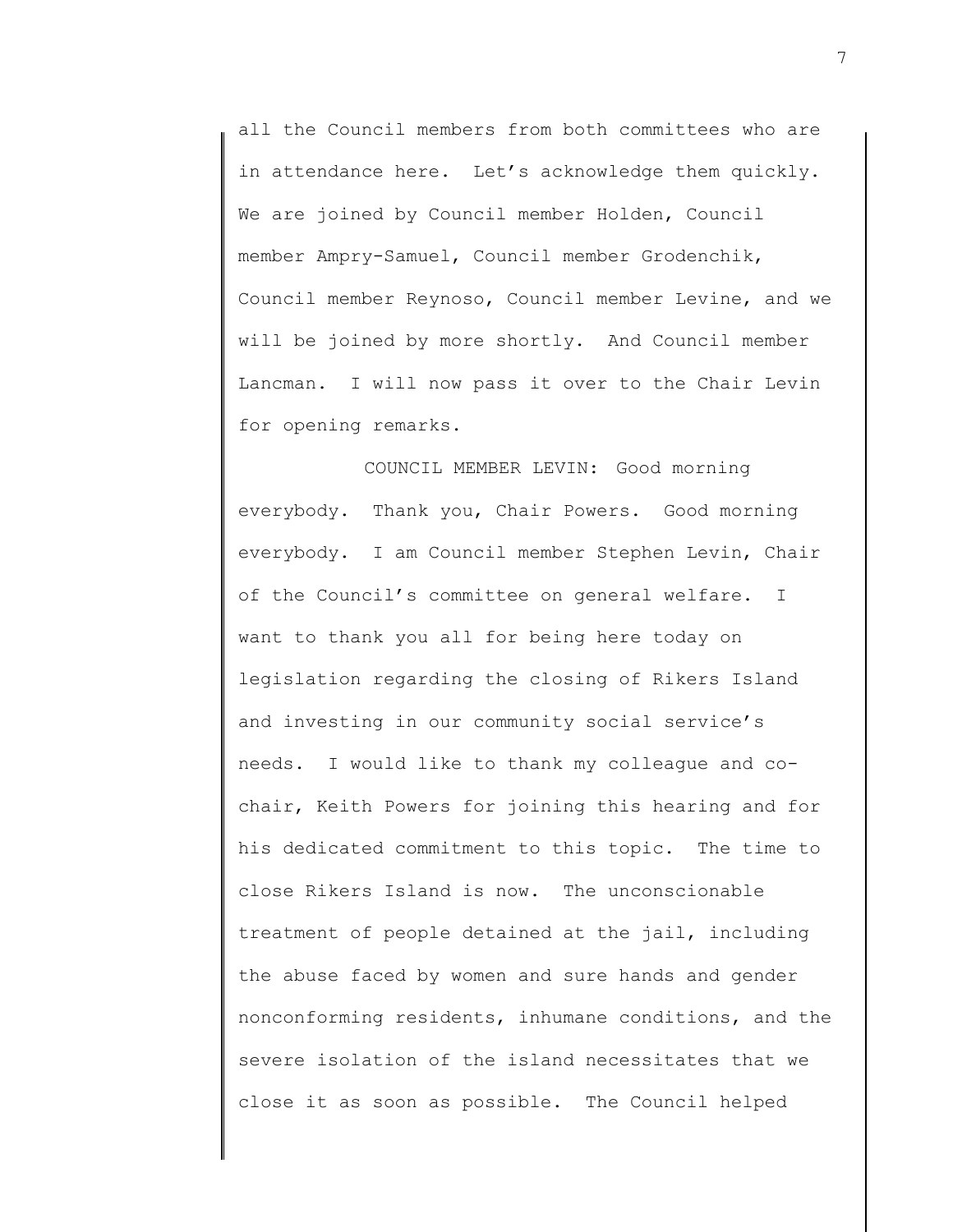elevate the push to close Rikers since former speaker Melissa Mark-Viverito stood with formerly incarcerated New Yorkers and demanded a system wide change that, at the time, was called impossible. It's incredible to see how far we've come in our thinking how we are pushing ourselves to further our commitment to T cars duration and criminal justice reform in New York City. The campaign took close Rikers is, at its core, has been about investing in large-scale change. It requires that we examine what is needed to move from a system of detention of over 10,000 people to envision the name better way forward that doesn't rely on jail or policing as our cities first response to somebody in need. That cannot be done without policy reform and deep investments in communities across the city that I've been harmed by a system of criminalization in incarceration. Which is what brings us here today. Investing in our community starts with addressing our housing, social services, healthcare, and criminal justice needs. Shifting away from criminalization demands that we ask ourselves what is next. What programs and support systems do we need in place to address the root causes of why people are put in the carceral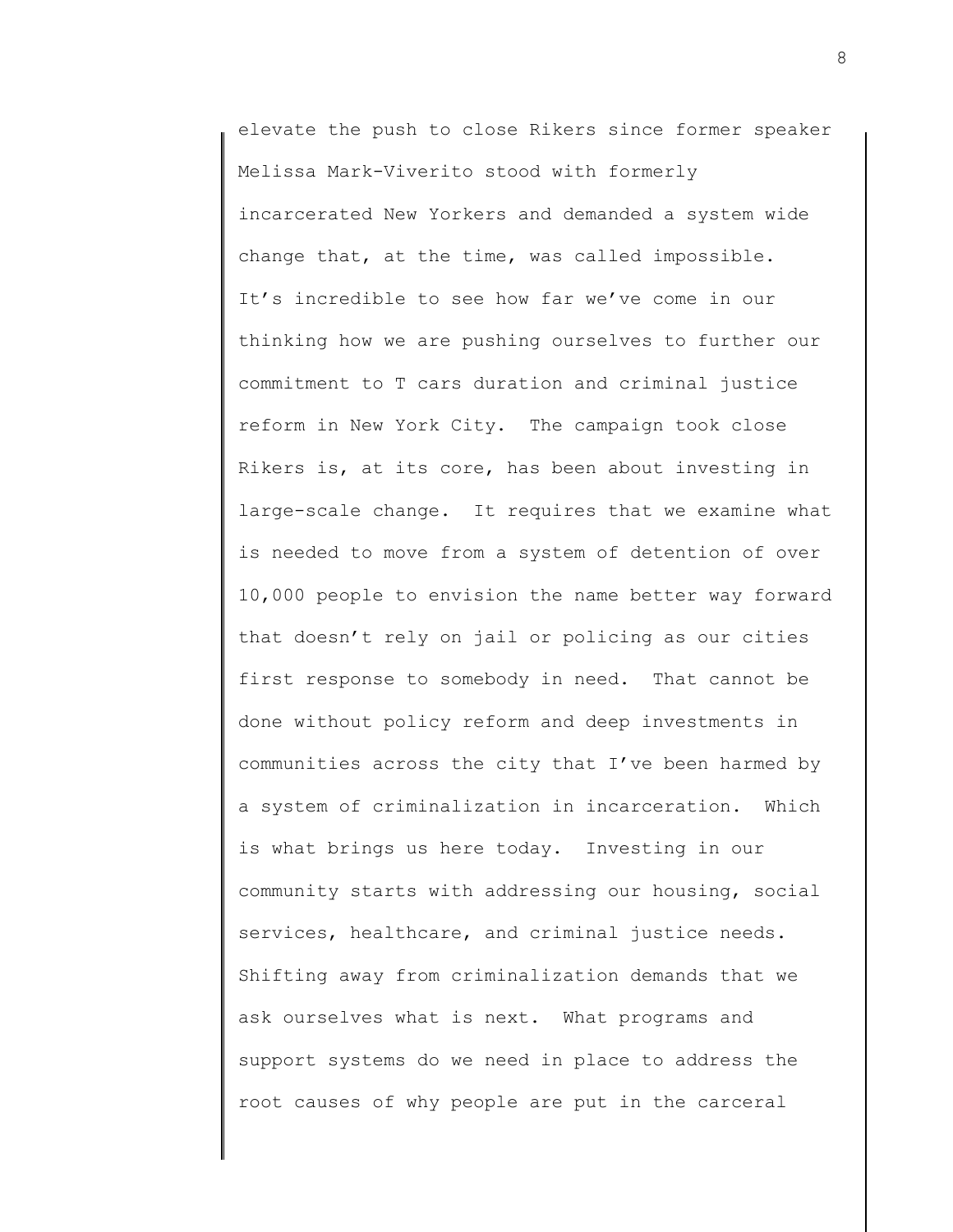[sic] system in the first place. Over and over again, I hear from constituents who have been let down by our safety net failures and I see the gaps that exist in the system on where we need to better connect people to the mental health care, to affordable and supportive housing and treatment, and to the public benefits without the burdens men bureaucratic challenges that further disparage already vulnerable New Yorkers. Failing to address these needs are wise so many people are arrested and sent to Rikers in the first place. Let's not forget Jasmine Hadley or Kalon McCain, homeless gentleman who was recently featured in the daily news who is charged with a felony for stealing a few pairs of socks from Bloomingdale's. And who sat on Rikers Island for nine months before being transferred to a mental health court. That happened just this year. The issue is especially pronounced in our cities shelters system. In 2017, more than 54 percent of individuals released from prison to New York City were released directly to the DHS system, an increase of 23-- an increase from 23 percent in 2014, often with little connection to resources, reentry programs, and trauma support that they need. And,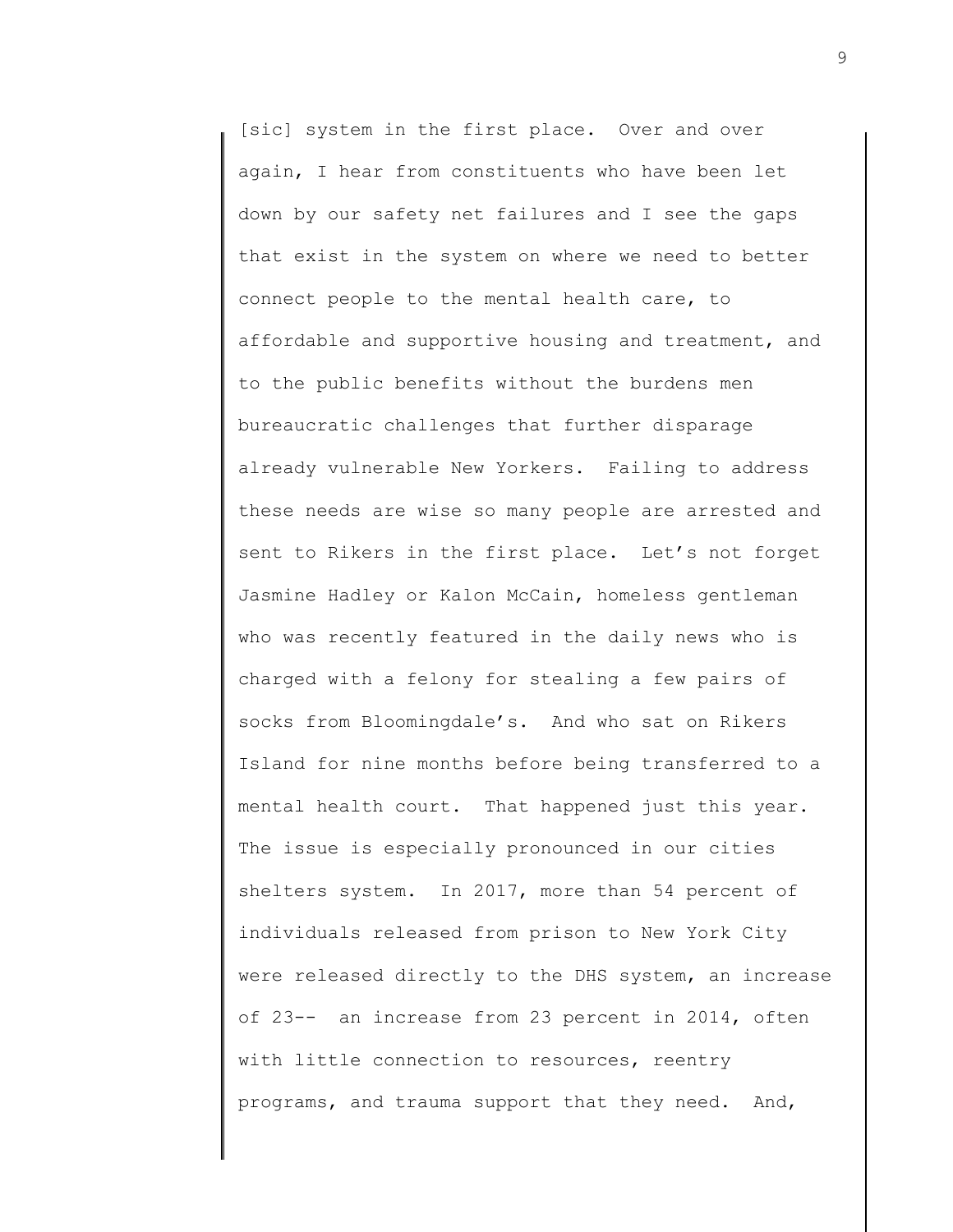yet, individuals experiencing homelessness in New York City are especially vulnerable to criminalization and incarceration, facing violation or arrest for minor actions like asking for money in public, sleeping in a train car, or lying down on the subway. This cycle needs to stop. Now, what I want to clarify-- I want to clarify a few things today. On October 17, the City Council is expected to vote on the land use action to construct four boroughbased facilities in place of demolishing the 12 jails that includes Rikers Island. New York City has a pathway to dramatically reduce incarceration across the city and teardown jails that fail to meet any basic necessary standards of fair treatment. I recently toured the Brooklyn House of detention and it was nightmarish and very construction. Whether you believe that incarceration has a place in our society are not, knows facilities should be allowed to exist in that state. In Brooklyn House is not the only one. We cannot ignore the importance of conditions in this process. However, there are still unanswered questions and needed commitments to ensure that this process is done right. The pills that we are discussing today provide us tools to monitor and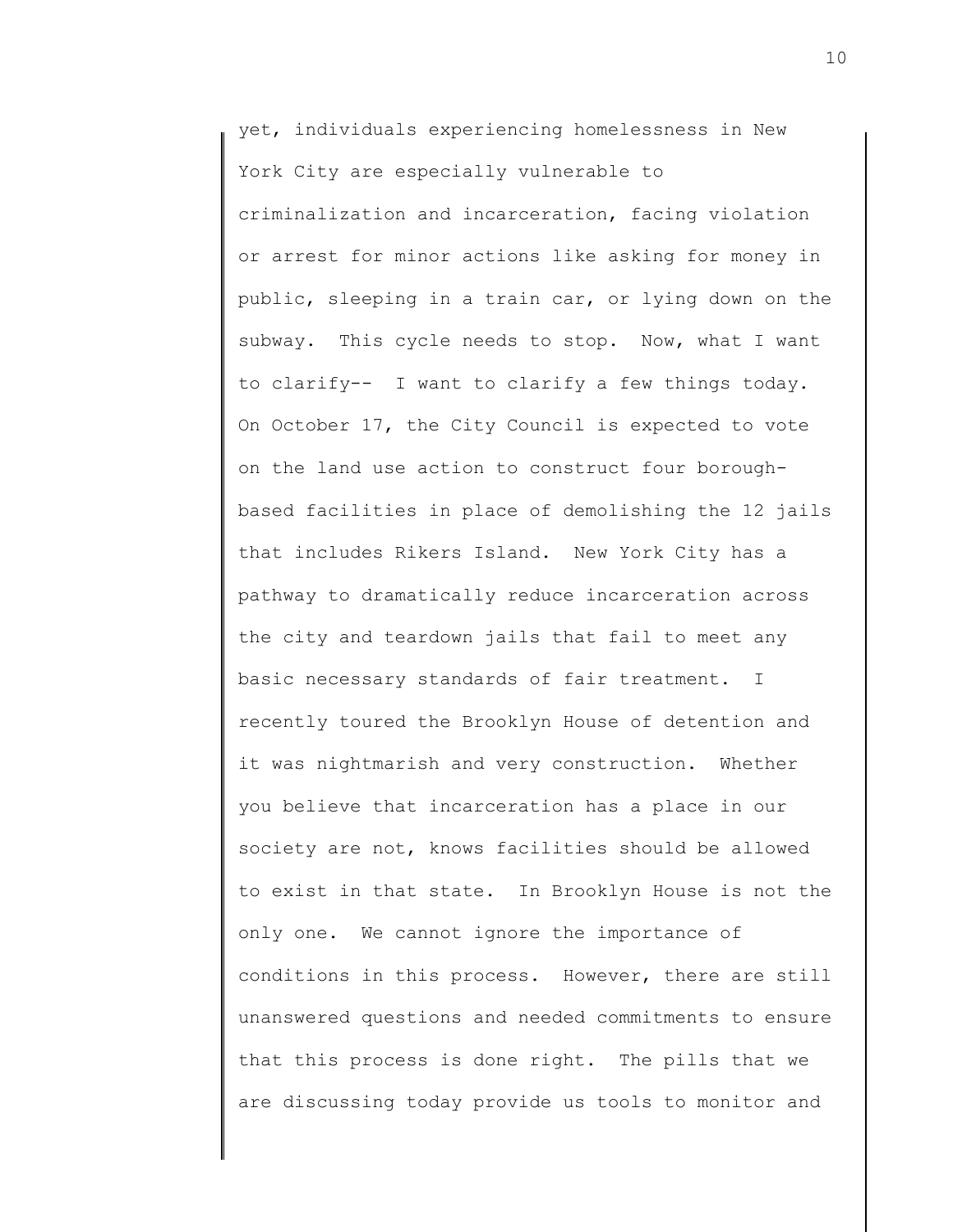oversee the closure of Rikers after this administration has left office and set up an ongoing commission to have those directly impacted determine what city investments and resources are needed in communities affected by underinvestment and disproportionate policing. We are also hearing legislation today that would require greater access to the medically assisted treatment, MAT, and shelters along with coordinated counseling and onsite providers. This bill came out of meetings that we had with the provider community and medical community over a year ago as we saw the spike in overdoses and overdose related tasks and are New York City shelters system. This bill would help connect more New Yorkers to care, one of the challenges too often lead to incarceration. We have an incredible opportunity to reshape to tension and criminal justice in New York City and we must ensure that decisions are made with the most affected communities at the center. We owe New Yorkers a clear plan and vision for reforming this system, one that provides concrete assurances that Rikers will be closed after we leave office and that enables our neighbors to have a path to, home and future opportunities for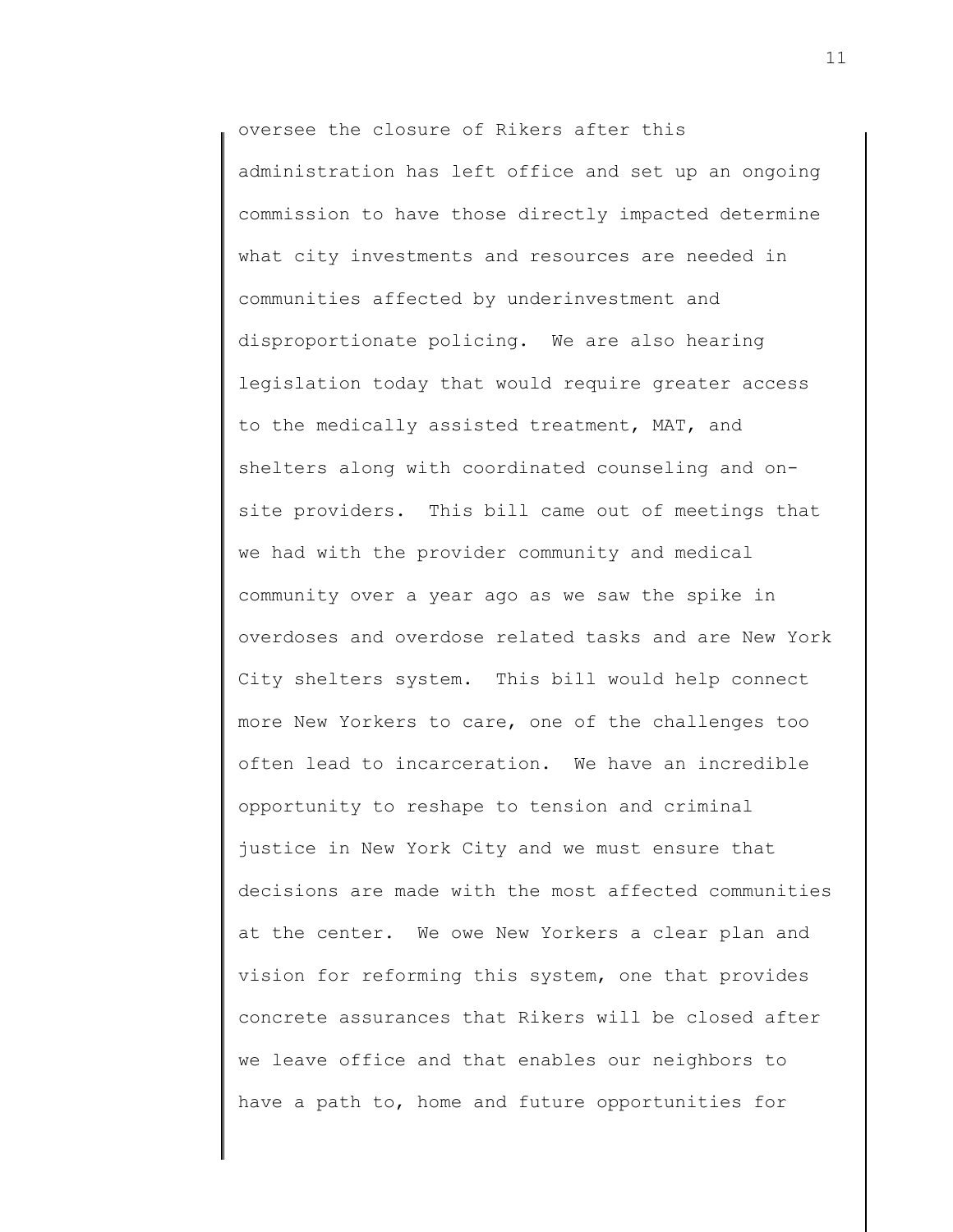healing and restoration so that we do not repeat the same cycles of trauma. I look forward to hearing feedback on the bills that we are considering today, as well as other ideas that advocates, community organizations, and those impacted by the criminal justice system have on further steps that the city can take to ensure that human services support- support and stabilize individuals and families. I would like to take one moment before the testimony to recognize Curtis Bell, a tireless community leader with the Katal Center for health, equity, and justice. I've been consistently impressed with Curtis's advocacy encourage in speaking out about the horrors of occurs Island and the need for parole reform, especially while he himself is on parole. I was appalled to hear last week that Curtis was remanded for an allegedly technical parole violation, a violation that otherwise would never have led to an arrest. That is why I and several other councilmembers, the speaker, Council member Powers, Ayala, Chin, Koslowitz, Levine, Rivera, and Ampry-Samuel, signed on to a letter of support in his favor. Curtis should be here today testifying in the state needs to pass less is more so that no one is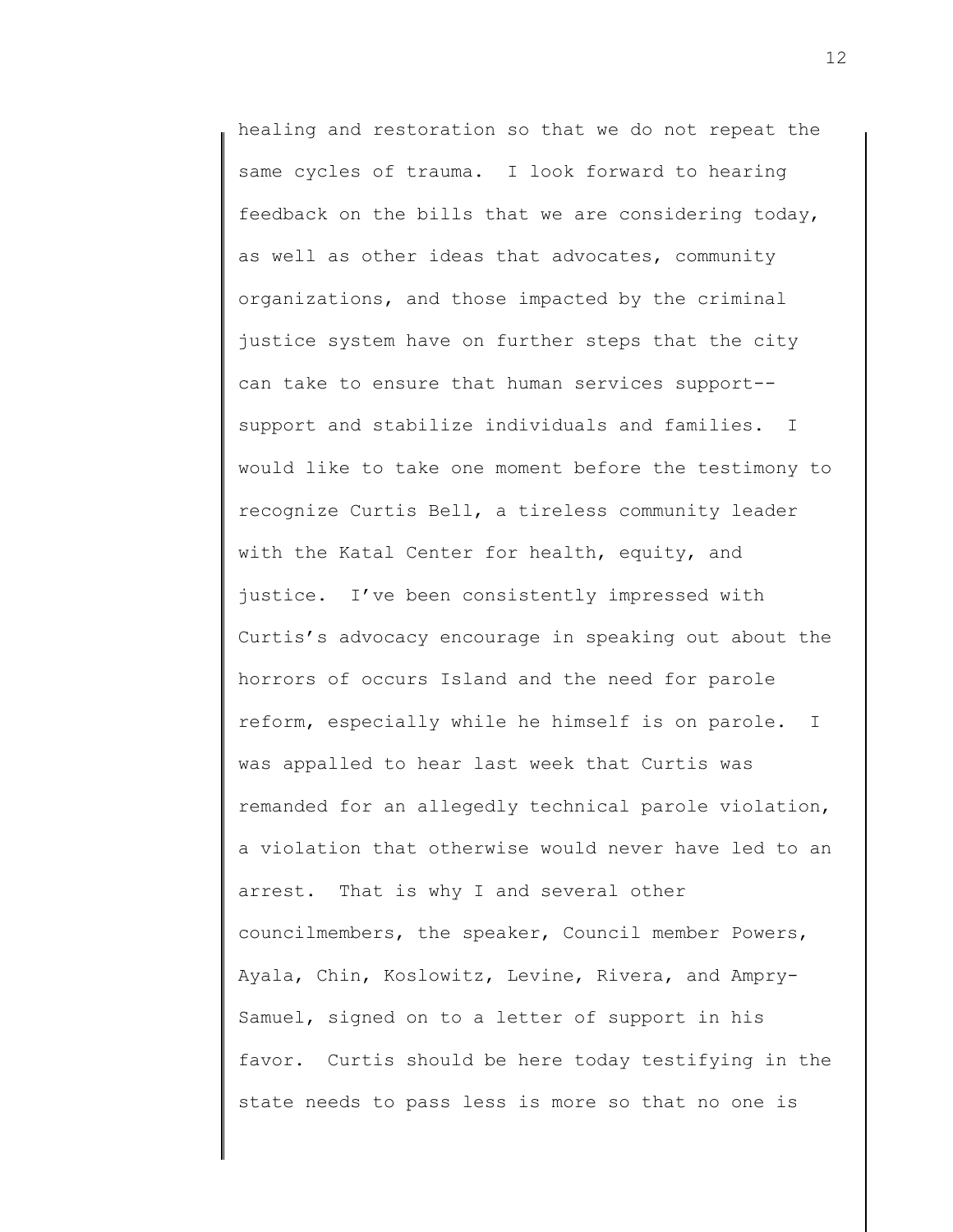ever placed in this position. For those advocates that are here today on his behalf, please let them know that he is in our thoughts and that we will continue to think of him as we work towards a better future. At this time, Council member Powers acknowledged all the council members that are here, but I would also like to acknowledge the General Welfare Committees staff, Aminta Kilowan [sp?], senior counsel, Krystal Pawn, senior policy analyst, Natalie Omari, policy analyst, Dohini Sampura [sp?], unit head, Frank Sarno [sp?], Finance analyst, and the staff of the Criminal Justice Committee for putting this hearing together. I would also like to think my chief of staff, and Jonathan Boucher and my legislative director, Elizabeth Adams, for putting an immense amount of work in preparing for today's hearing. And now we will turn it over to the administration. I'll ask committee counsel to swear you in. Thanks.

LEGAL COUNSEL: Everyone could raise your right hand and say your names from left to right.

> BRENDA COOKE: Brenda Cooke. DANA KAPLAN: Dana Kaplan.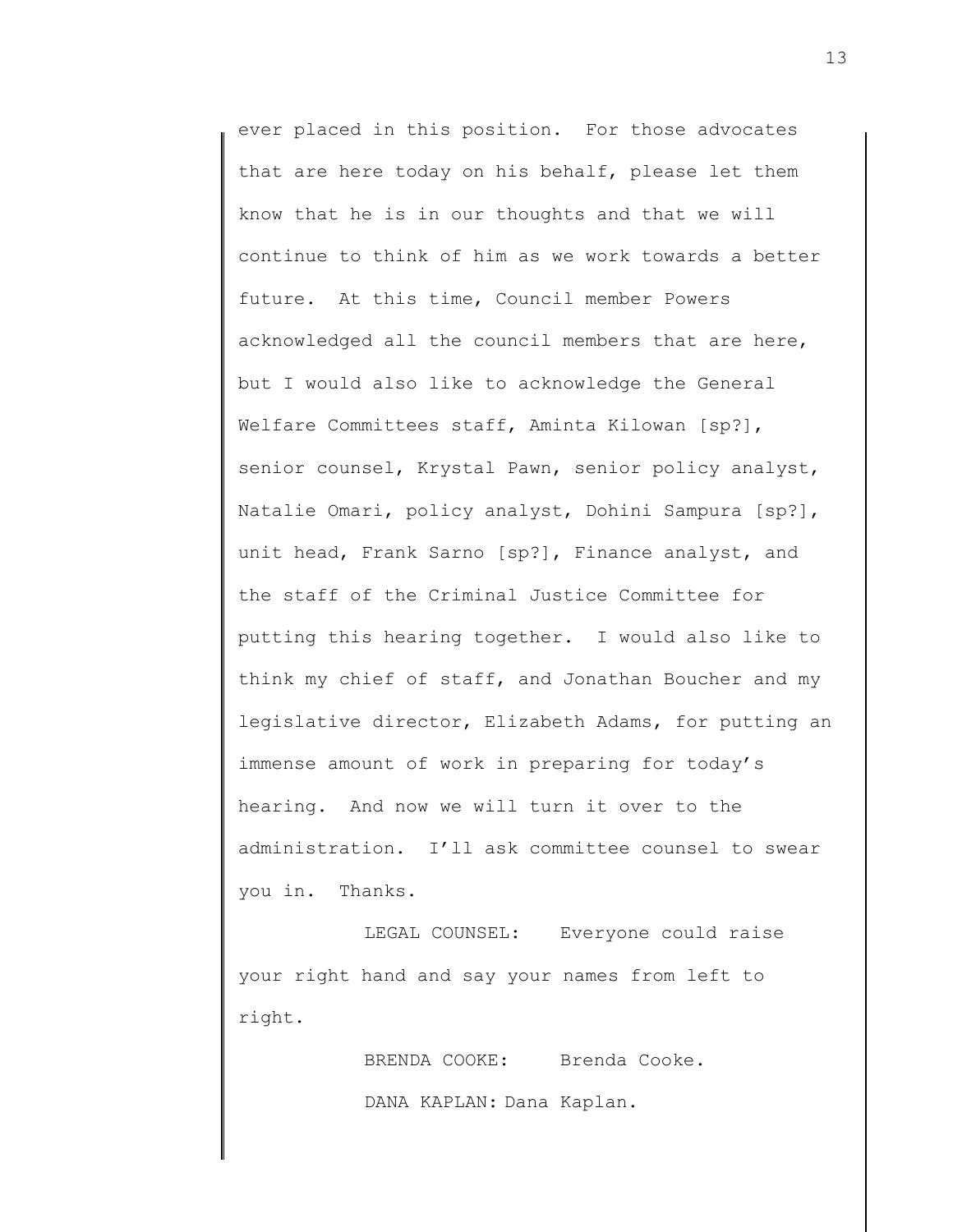CHATODD FLOYD: Chatodd Floyd.

ERIN DRINKWATER: Erin Drinkwater.

LEGAL COUNSEL: Do you swear and affirm to tell the truth, the whole truth, and nothing but the truth and to respond honestly to Council member questions?

> BRENDA COOKE: I do. CHATODD FLOYD: Yeah. LEGAL COUNSEL: Thank you.

CHAIRPERSON LEVIN: Thank you. You can begin your testimony.

DANA KAPLAN: Good afternoon, Chair Powers, Chair Levin, and members of the Criminal Justice Committee and General Welfare Committee. My name is Dana Kaplan and I am the deputy director of the Mayor's Office of Criminal Justice. Thank you for the opportunity to testify today. The Mayor's Office of Criminal Justice advises the mayor on criminal justice policy and is the mayor's representative to the courts, district attorneys, defenders, and state criminal justice agencies, among others. MOCJ designs, deploys, and evaluates citywide strategies to increase safety, reduce unnecessary arrests and incarceration, improve fairness, and build strong,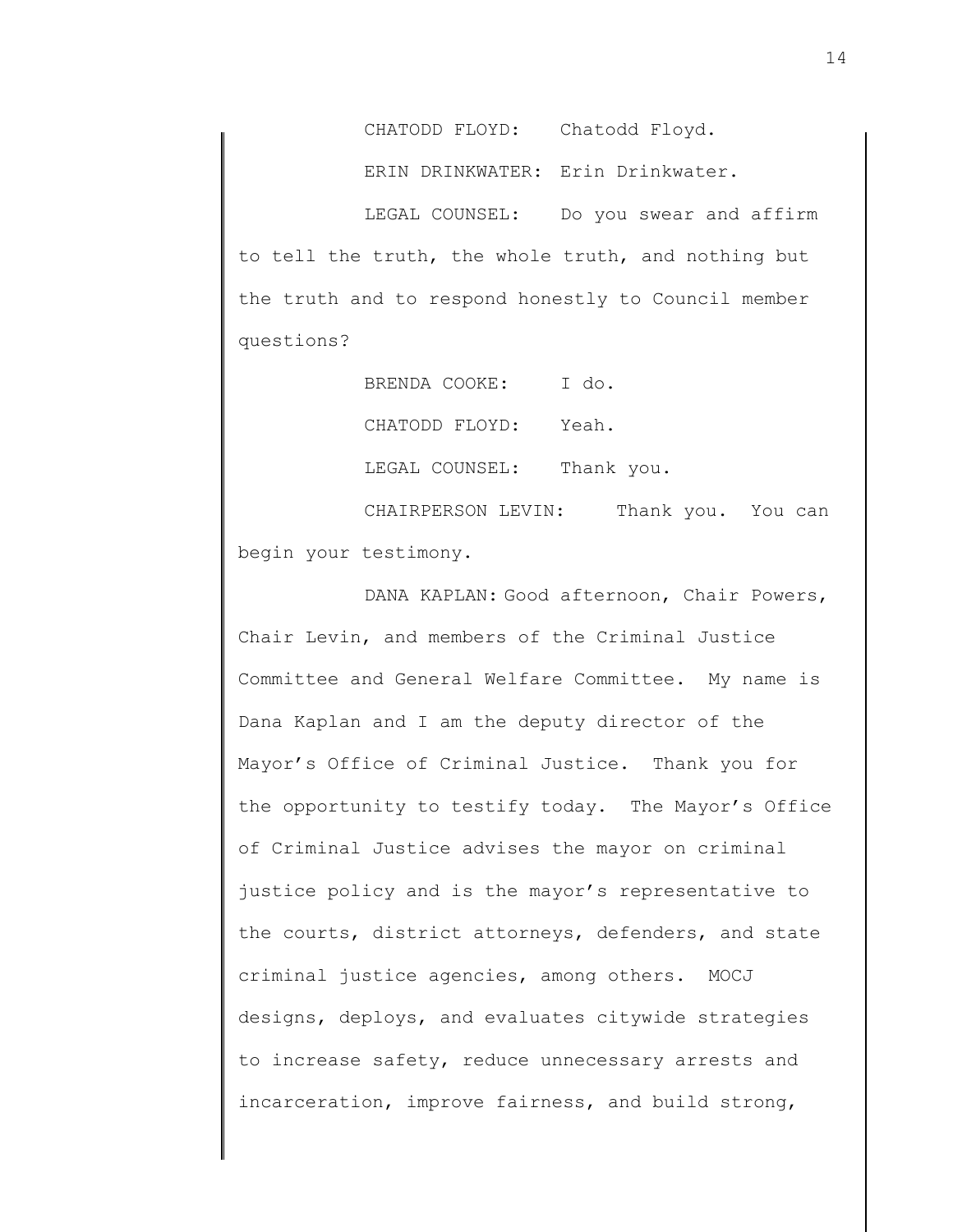vibrant neighborhoods and ensure durable peace. One of the major strategies of our office is overseeing the creation of a smaller, safer, and more fair detention system in New York City. We are on track to close the eight remaining jails and Rikers Island and moved to a smaller borough based justice system, while also focused on supporting culture change within the city's jails. Today, our jail population is just over 7000, down from over 11,000 people when the mayor took office. Since 2013, the number of people in the city's jails has fallen across almost every category, with jail admissions down 55 percent, those detained on misdemeanor charges down 40 percent, those detained on bail of 2000 dollars or less down 67 percent, and those serving city sentences down 43 percent, and the number of 18 to 21-year-olds in jail reduced by 40 percent. In the next few weeks, as the city continues through the uniform land use review procedure for community-based facilities, we take another step towards realizing the smaller, safer, and more fair justice system. While the formal ULURP conversation has focused on the buildings, this plan is always been about to incarceration, as well as about reimagining the way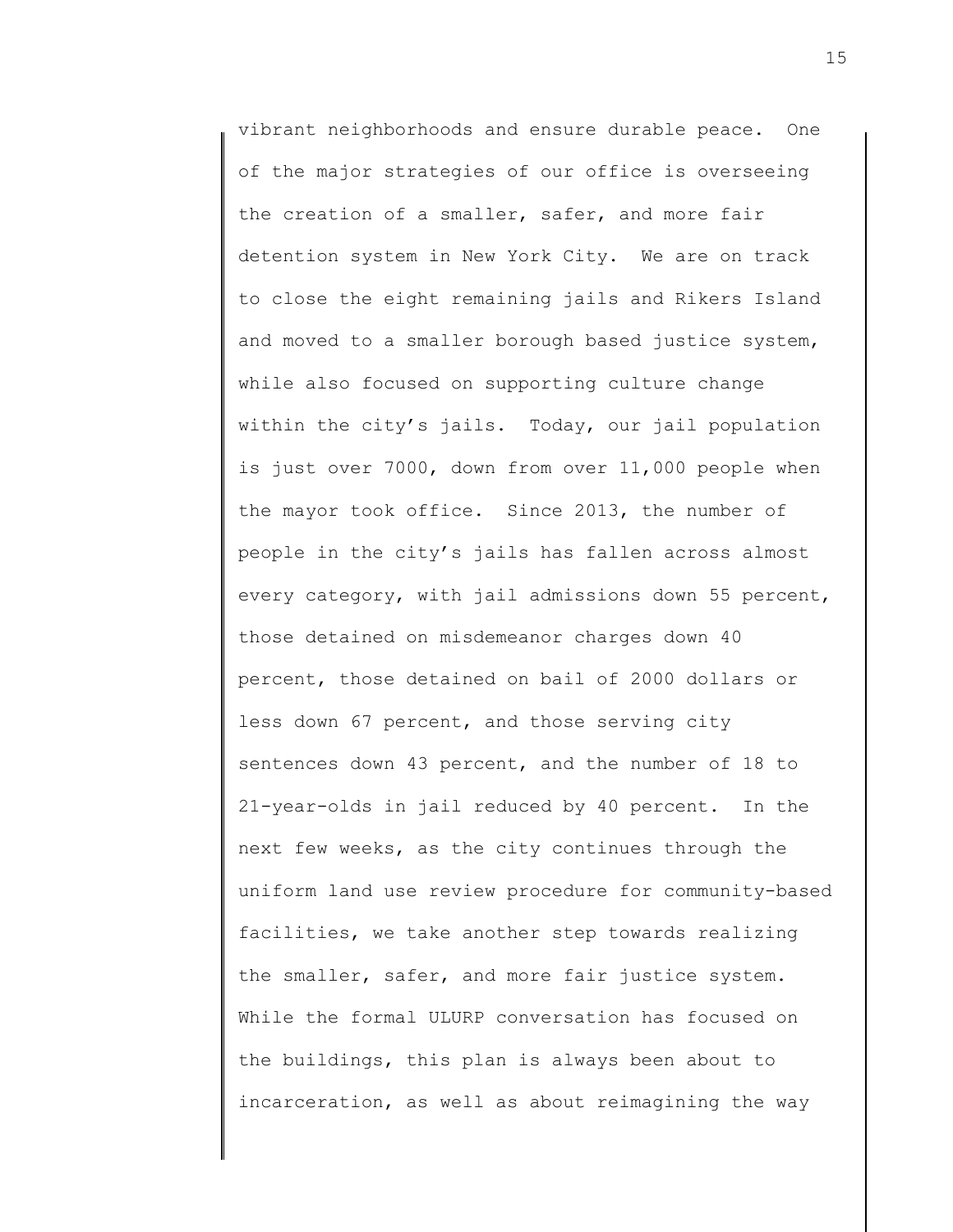incarcerated individuals, families, lawyers, and facilities staff will interact in this new system. Today, this administration supports several of the measures proposed by the Council, which will codify into law many of the priorities and best practices this administration embarked upon with the creation of the master plan for our borough based facilities. We thank the Council for their leadership to ensure that successive administrations remain committed to transparency and continual reinvestments into neighborhoods that have been impacted by decades of mass incarceration. If given the opportunity to have a favorable ULURP vote, the city will begin a multiyear journey to realizing the successful closure of Rikers Island. In furtherance of our commitment to provide the public with information and transparency, MOCJ supports the intent behind the pre-considered counsel intro that would amend the administrative code to require MOCJ to report on the progress in closing jails on Rikers Island. MOCJ already provides regular reports as envisioned by local law 86, which requires quarterly reporting regarding bail criminal justice system. MOCJ will pay required to work with the Department of Correction in order to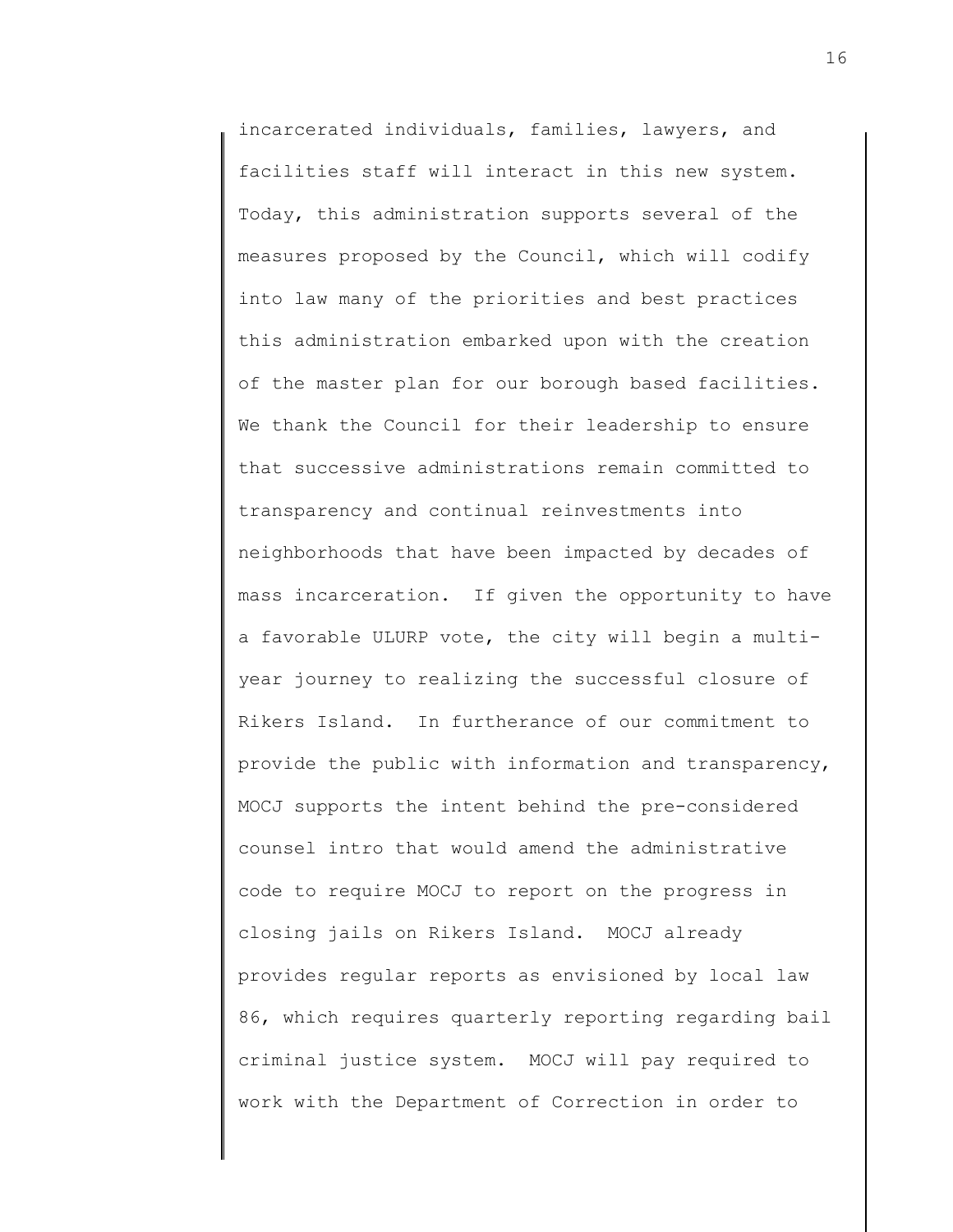produce the bulk of the report content, as well as with the Department of Design and Construction as we move forward with the demolition of existing facilities and the construction of the new borough based facilities. Given the significant amount of time the city's procurement process requires, we believe that by annual reporting would produce higher quality content rather than quarterly reporting. Reports on our declining population would still be provided on a quarterly basis, subject to local law 86. We look forward to working with the Council on amendments to the legislation and well, increase transparency throughout this process. MOCJ also supports the pre-considered counsel intro in relation to amending the Bill of Rights for incarcerated individuals and ensuring minimums tenders of design in newly constructed jails and setting standards for housing and common spaces for borough based facilities. Most facilities on Rikers Island, as well as those in the borough facilities, were built more than 40 years ago and reflect jail design from another era. As safer, fairer system cannot be achieved through renovating an antiquated and poorly designed facilities on Rikers Island or the existing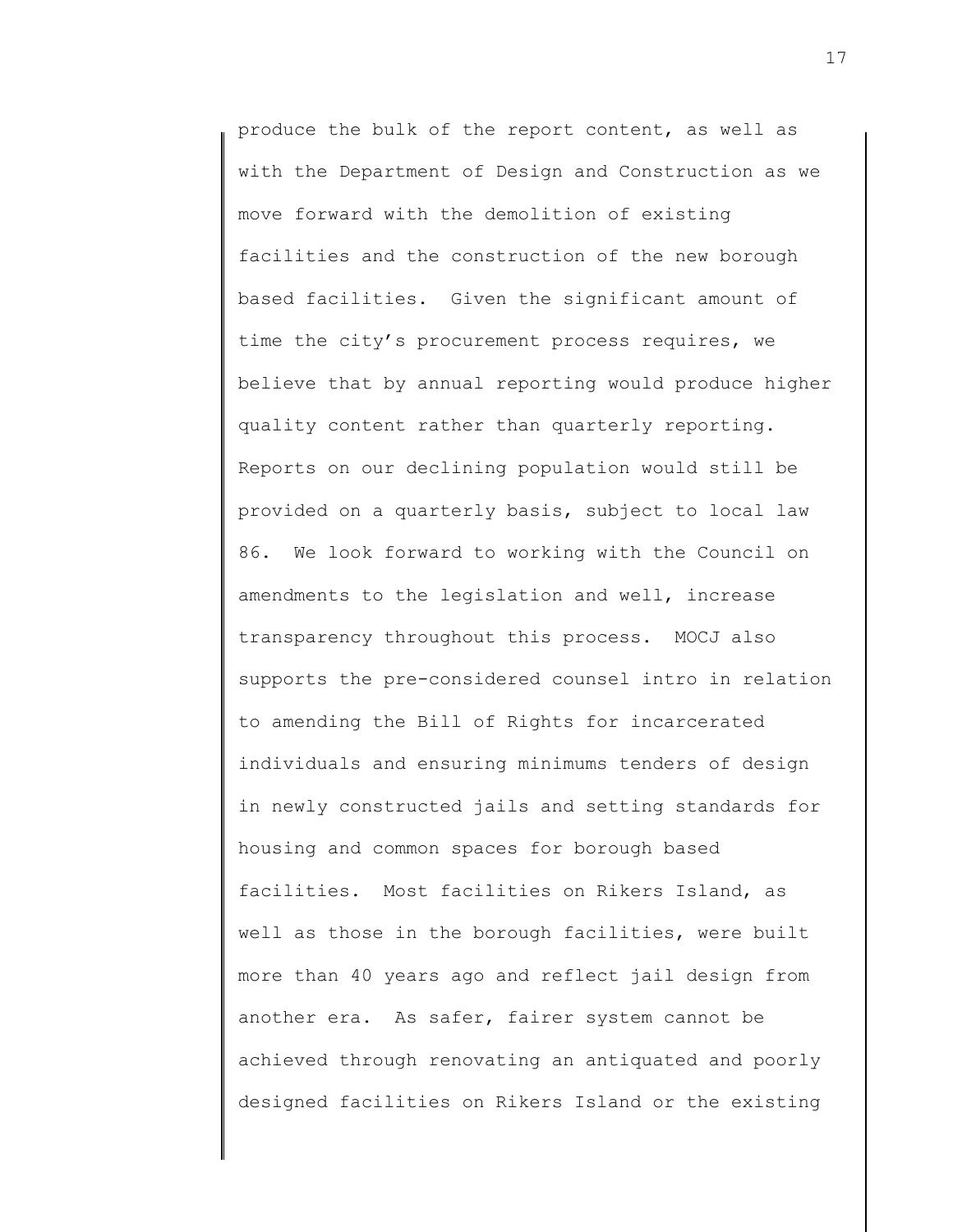borough facilities. Better design promotes wellbeing and dignity, housing areas with fewer people, improved interior layouts for officers to better supervise people into tension, and access to natural light and therapeutic spaces that will result in safer environments for those who stay and work inside the facilities. The pre-considered intro is aligned with our goals broadly and we stand ready to support this legislation, subject to ongoing changes working with our colleagues and the Department of Correction and correctional health services. The work of this administration has brought crime in the jail population down to unprecedented numbers and we will anticipate we will see further reductions as criminal justice reforms take place early next year. We have reached an inflection point. As we face new and ongoing challenges, we are presented with a rare opportunity that we must seize to ensure history doesn't repeat itself. This city is committed to investing in neighborhoods and communities had been disparately affected by mass incarceration. Confronting this legacy requires tipping the balance from relying primarily on law enforcement to cocreating solutions with residents of all ages,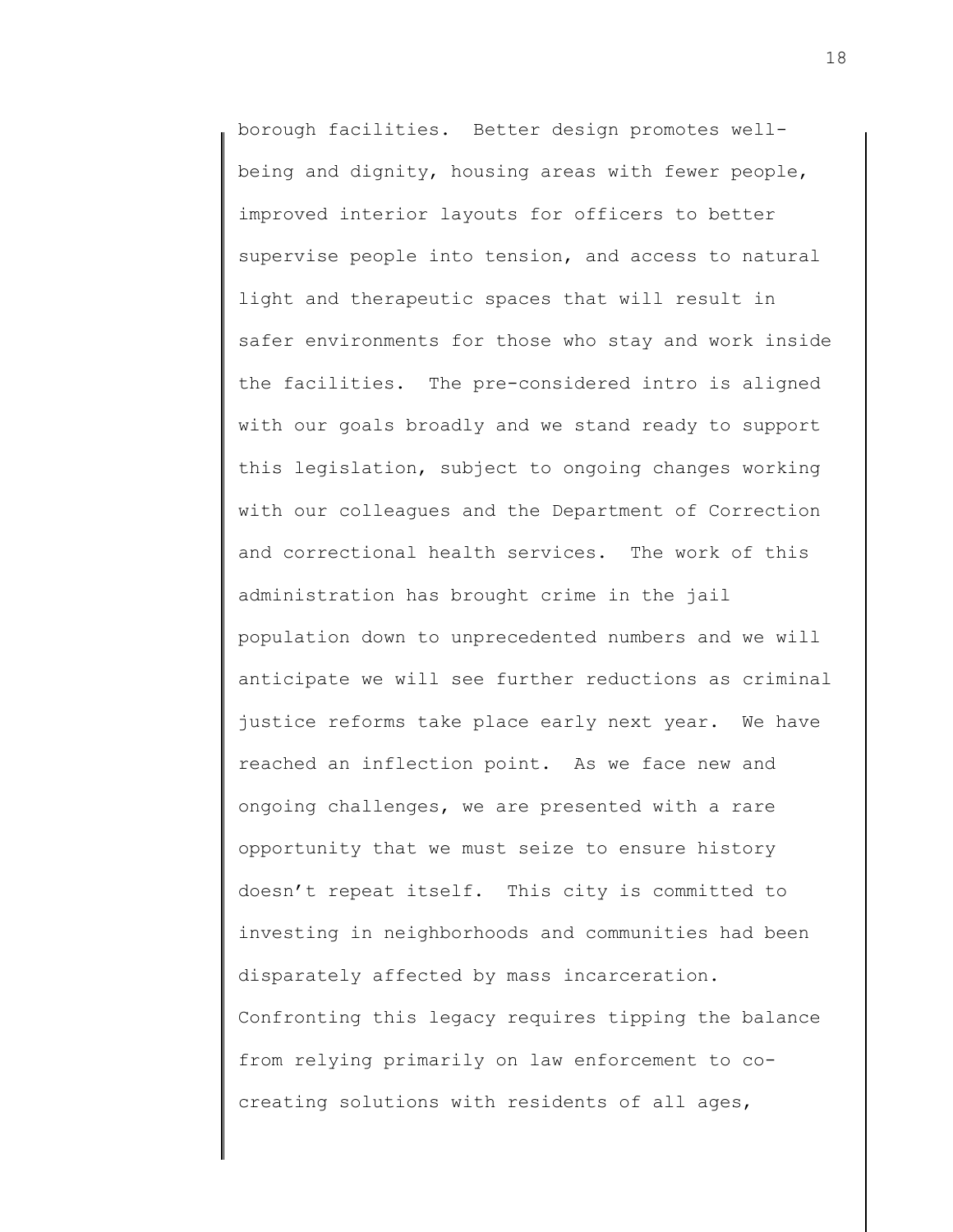community-based organizations, justice impacted individuals, and city agencies as diverse as the Department of Social Services to Housing Preservation and Development to the Parks Department. Accordingly, MOCJ support preconsidered intro that would establish a commission to make recommendations on investments in communities impacted by incarceration. And, with that, returned to Deputy Commissioner Brenda Cooke from the Department of Corrections.

BRENDA COOKE: Good morning, Chair Powers, Chair Levin, and members of the Committee on Criminal Justice and the Committee on General Welfare. My name is Brenda Cooke and I am the chief of staff at the Department of Correction. As Commission Brann testified before this Council last month, the Department of Correction is committed to closing Rikers Island and replacing our existing facilities with modern jails that support modern correctional practices. I am pleased to have this opportunity to affirm the department's commitment to smaller, safer, and failure correctional system and to provide you with the department's comments on the pre-considered intro that outlines important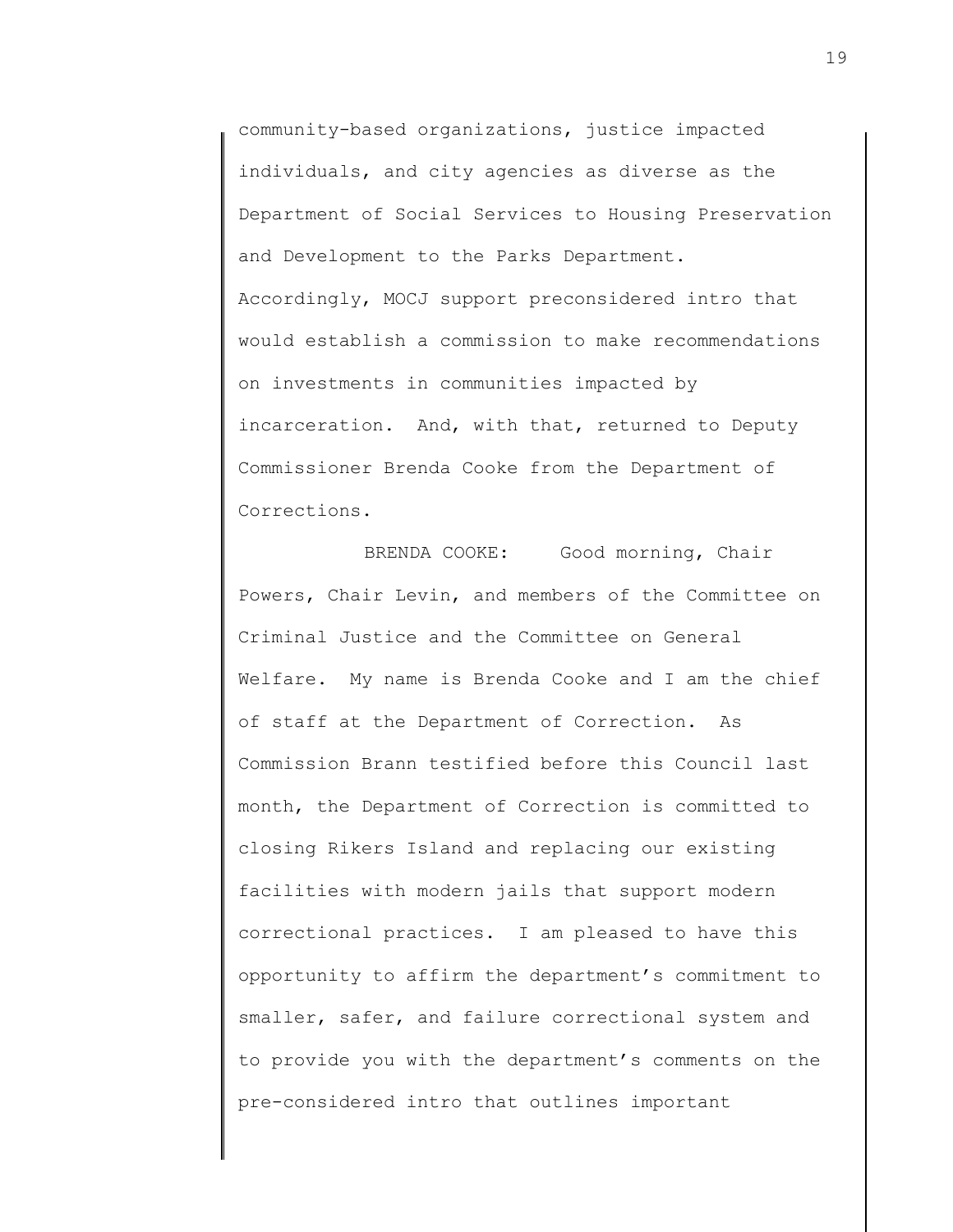principles for the design of our new facilities. It is no secret that the department's current facilities are woefully out of date and we can all agree that these facilities have outlasted their usefulness. Our current jails were built to match the best correctional practices at the time, but that was more than 40 years ago. They clearly no longer reflect the city's criminal justice values. Importantly, the city's criminal justice calls cannot be achieved through renovation of our existing and inadequate jail facilities. Since the announcement of the plan to close Rikers Island, the department have been proud to partner with the Mayor's Office of Criminal Justice and experts in modern jail architecture to reimagine the design of correctional facilities for the city of New York that would provide a safe and humane environment for all of those who live and work in these spaces. These new facilities would be designed to provide direct access to fresh air and natural light, aspects lacking in most locations across our current facilities. New jails would also be designed with better sightlines for our officers to achieve more efficient movement across our facilities. This would ensure everyone could have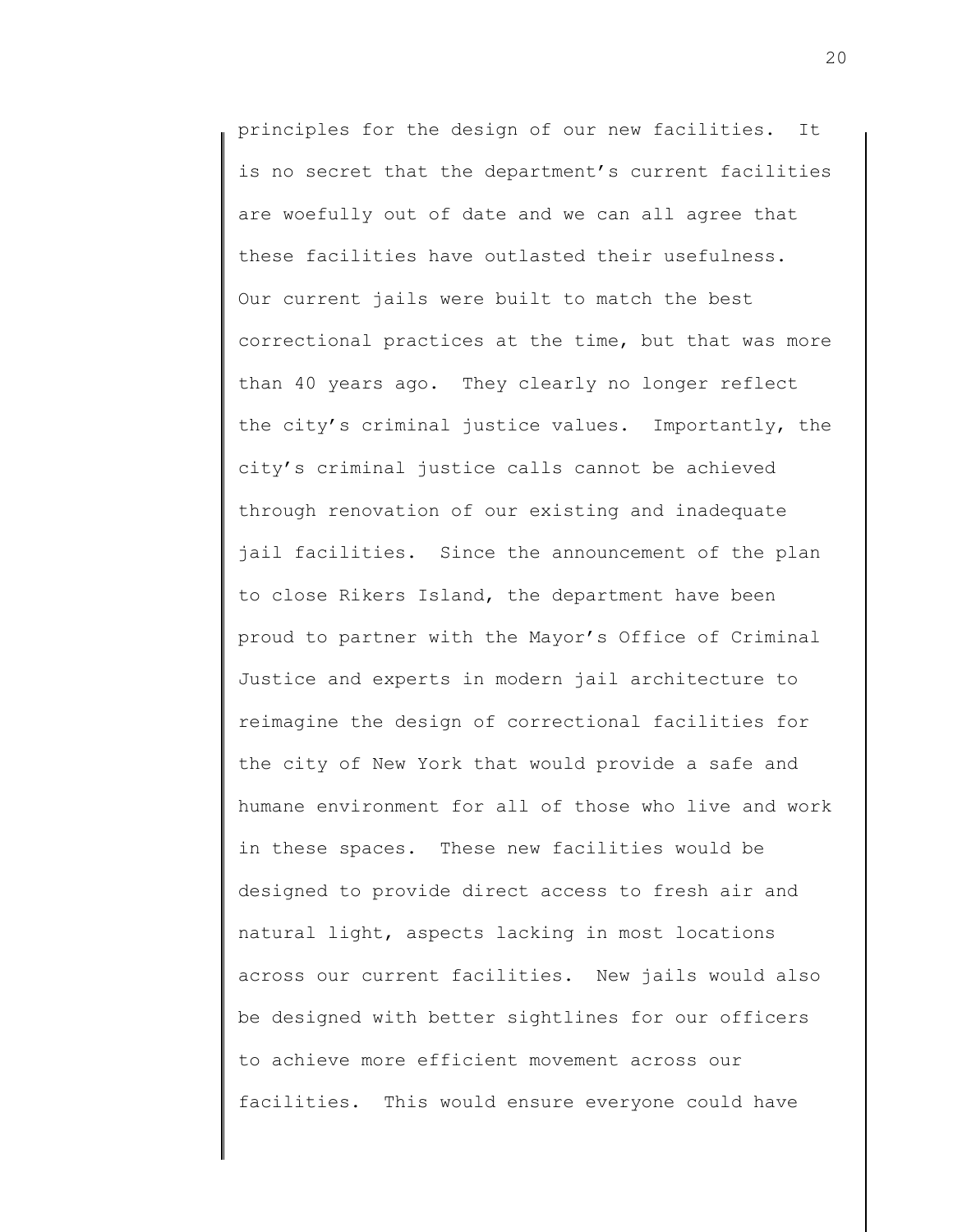increased access to the program and recreation space in a safe and secure manner. Further, the proposed borough based jails will also enhance the cities to incarceration goals by making it easier for individuals to maintain connections with their communities and their families, both of which are important factors for successful reentry following incarceration. However, the department recognizes that new facilities are only a part of creating a safer and fairer correctional system. In order to meet these calls, our institutional culture would need to modernize, as well. I am proud to say this department is not the same department as it was five years ago. Since the announcement of our 14 point in time violence agenda, we have continued to support a wide range of culture change efforts from deescalation training for our staff to staff wellness initiatives. In just a few years, we have become national leaders in some forward thinking correctional practice and we are ready to bring today's Department of Correction into a borough based jails system. In regards to the pre-considered intro that addresses principles for design in newly constructed jails, the department supports the intent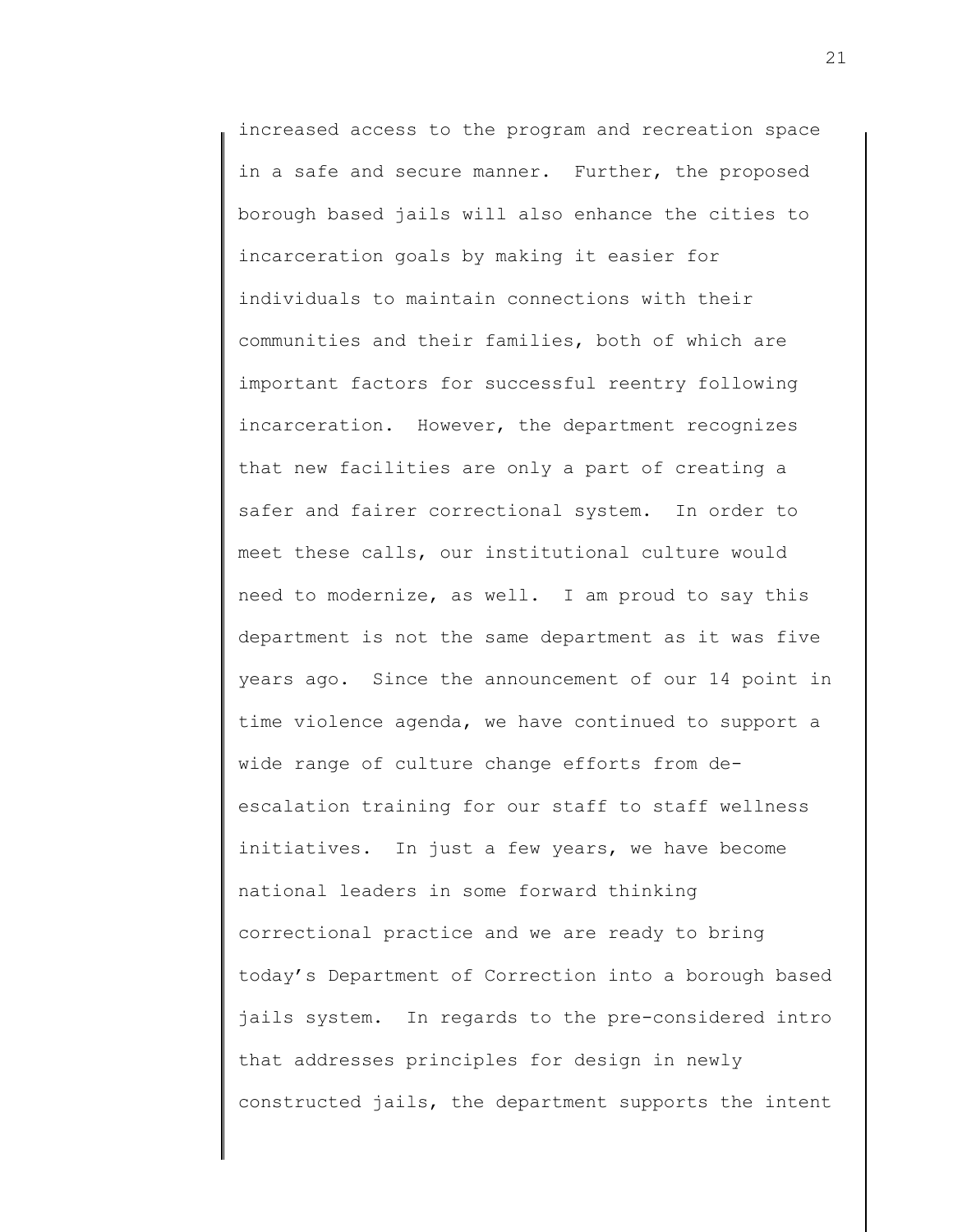behind the bill including many of the design principles proposed. We be adequate space and the provision of certain basic amenities are absolutely a right of people in the department's care. The department also agrees that modern jail practices require a modern electronics management system. There are certain provisions of this spell we are continuing to review for their feasibility, such as the requirements to use certain building materials in order to ensure that any concerns are addressed, especially as it relates to fire safety. We look forward to continue to discuss these issues with counsel in the days and weeks to come. Thank you for the opportunity to testify before you this morning. I will now turn it over to DSS.

DEPUTY COMMISSIONER DRINKWATER: Good morning, Chair Levin and Chair Powers and members of the General Welfare and Justice Committees. My name is Erin Drinkwater and I am the Deputy Commissioner of intergovernmental and legislative affairs at the Department of Social Services. The Department of Social Services, Human Resources Administration, and the Department of Homeless Service, are committed to providing services that fight poverty and income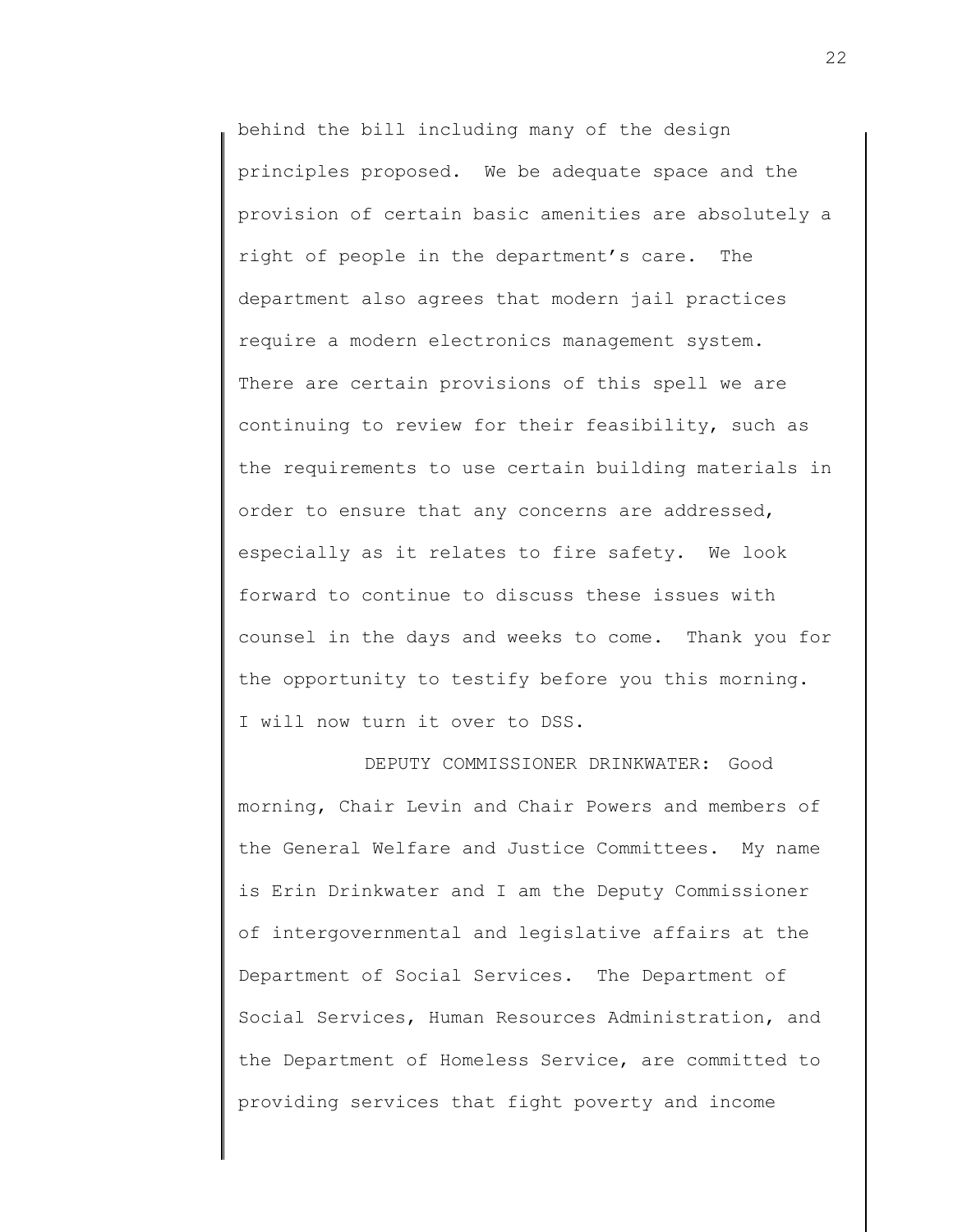inequality, prevent homelessness, and promote employment, ensuring New York sorry able to live healthy, safe, and self-determined lives. We need to our work each day in a city where prior administrations criminalize poverty, access to benefits was littered with hurdles, and client's needs were met with the back of the hand, not the helping hand they so deserved. Today, we've come a long way, but each day we to our work recognizing that brown and black communities are overrepresented in our caseload, as well as the justice and legal system. We've recognized that time spent on Rikers Island can have devastating consequences, including the disruption of work, loss of jobs, disruption of childcare, inability to pay rent, and loss of housing, and further increasing debt. As we work collectively towards the goal of decreasing the prison population and ensuring robust reentry programs for those with it justice and legal system involvement, I would like to summarize key programs and support administered by HRA. HRA is the nation's largest social services agency, assisting more than 3 million New Yorkers annually through the administration of over 12 major public benefit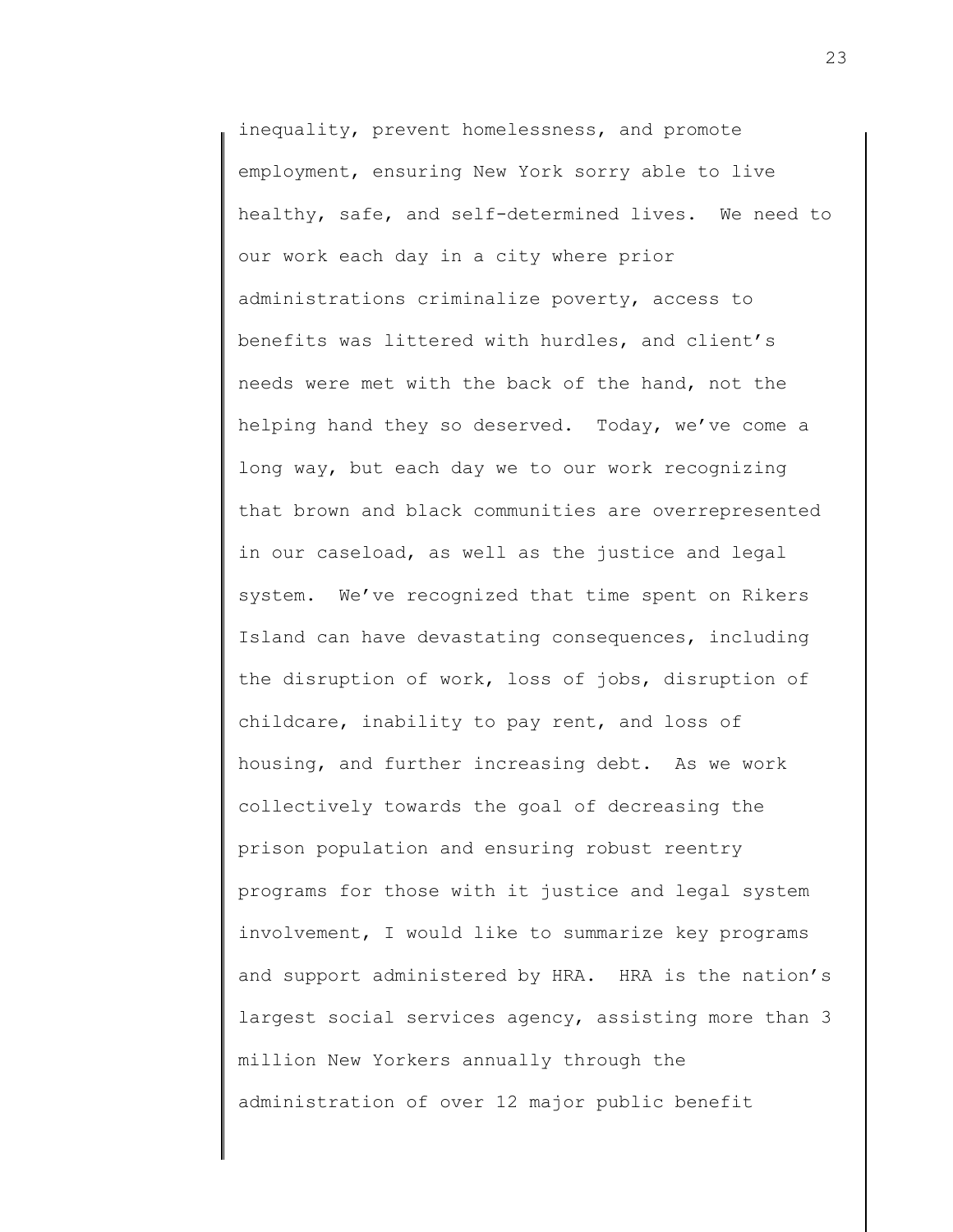programs, including cash assistance employment programs, food stamps, and other supports helping New Yorkers remain in the workforce and in their homes. HRA also plays a role in the administration of housing programs and services, including individuals with HIV, survivors of domestic violence, attendance facing eviction, and New Yorkers who need supportive housing. And much of our work plays a key role in advancing one of this administration's chief priorities: reduce the income inequality and leveling the playing field for all New Yorkers. As my colleague mentioned, this administration has made a commitment to decreasing the number of persons were incarcerated and more effectively meeting the needs of New Yorkers who, in the past, or unnecessarily entangled in the criminal justice system. At the department of homeless services, using a variety of tools from robust prevention services to the reinstatement of rental assistance, and aftercare programs, we have held the overall census flat for the first time in a decade and we have begun to move the census downward. We have actually achieved a decrease of 2500 people in the family and children's census. Our plan to address homelessness has four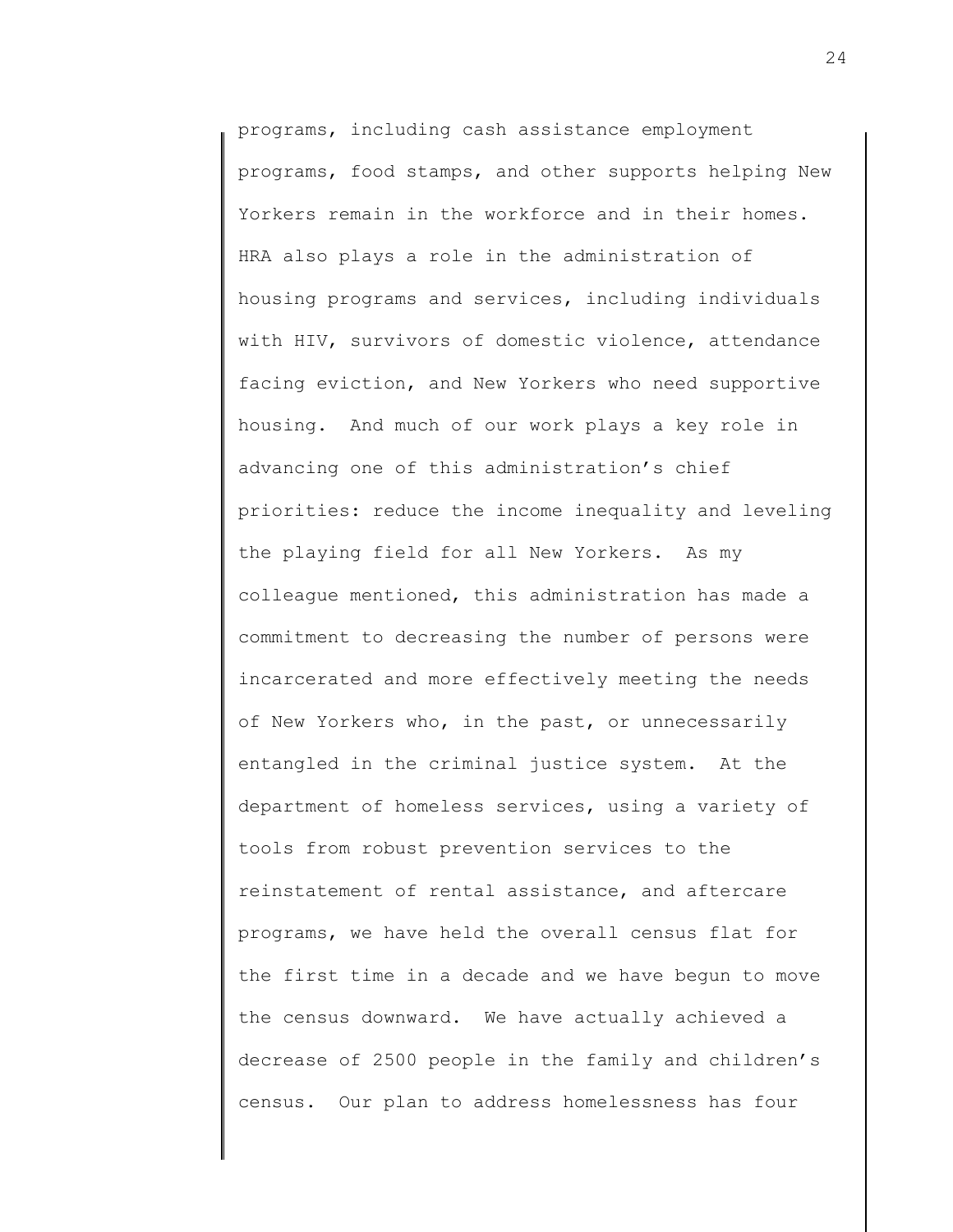core pillars: preventing homelessness whenever we can, addressing Street homelessness, rehousing families and individuals so they can move out of shelter or avoid homelessness altogether, and transforming the haphazard approach to providing shelter and services that are built up over the last four decades by decreasing the department's footprint by 45 percent and ending the use of 360 clusters shelter and commercial hotel locations, opening a smaller number of borough based shelters and all five boroughs. So far, we have achieved the following results. Evictions by city marshals are down more than a third as we have begun to implement the first in the nation in universal access to counsel in eviction cases and provide increase access to rent arrears grants. 120,000 children and adults have moved out of shelter or avoided entry into the shelter in the first place through our rental assistance in rehousing programs. We have gotten out of more than 200 shelters sites that did not meet our standards, there my already shrinking the DHS shelter footprint by more than 30 percent and we have cited 15 new borough based shelters to give families and individuals an opportunity to be sheltered as close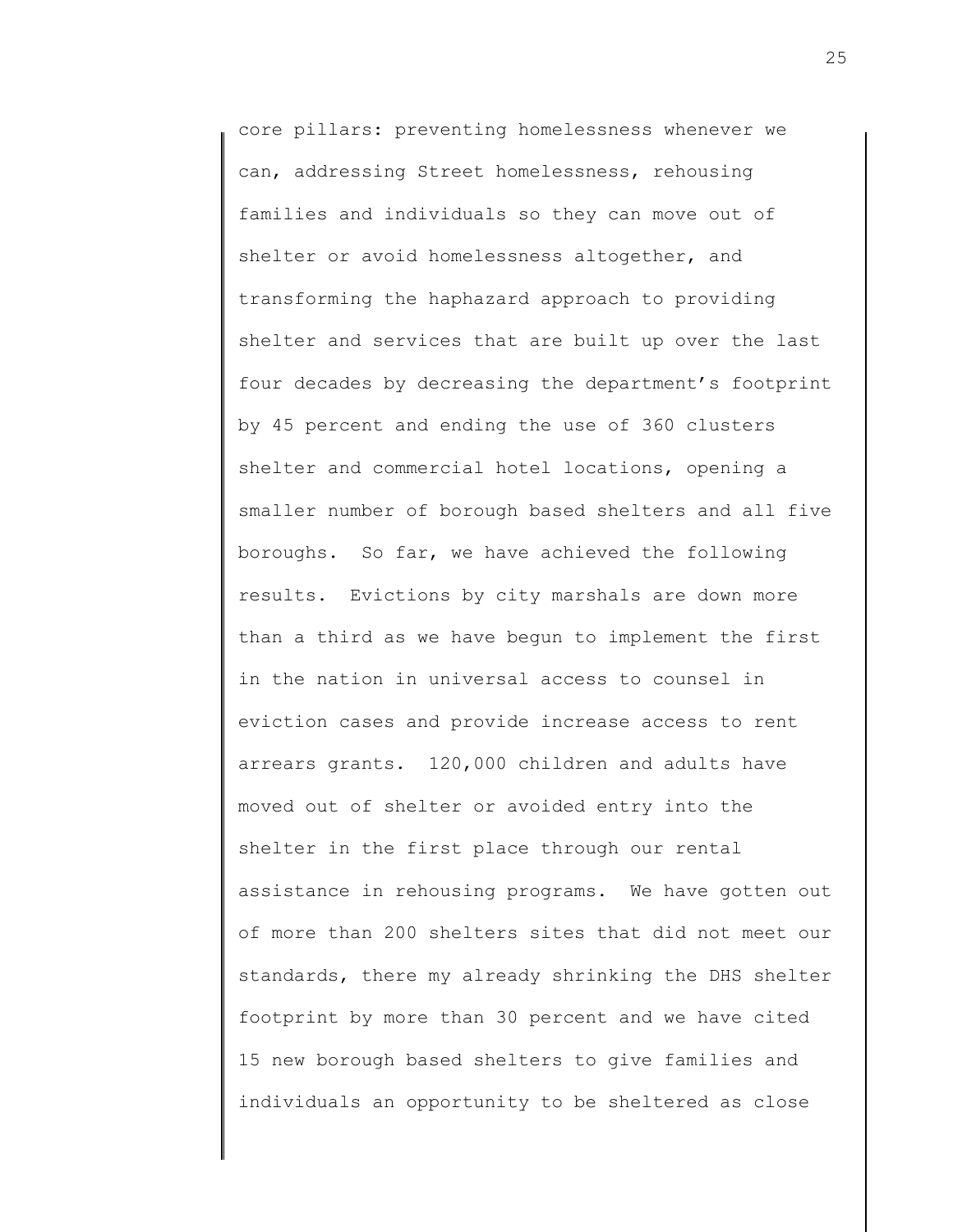as possible to the anchors of their lives with 26 open and operating. We helped more than 2200 people come off the streets who have remained off the streets, including more than 600 people from the subways. Homeless New Yorkers come from every community across the five boroughs, so we need every community to come together to address homelessness. As we implement our borough based approach, we are working to meet the needs of those experiencing homelessness by implementing human centered approaches to our work, delivering services grounded in dignity. In response to the Council member Levin's bill in relation to the establishment of a task force to make recommendations on investments and communities impacted by the overuse of incarceration, we support this bill. The Department of Social Services would chair a task force focused on community investment upon the closure of Rikers Island. The task force would be required to provide an annual report on its work on addressing, among other things, the root causes of crime and preventing crime and alternative responses with persons with mental health crises, substance use disorder, homelessness, or other situations to avoid contact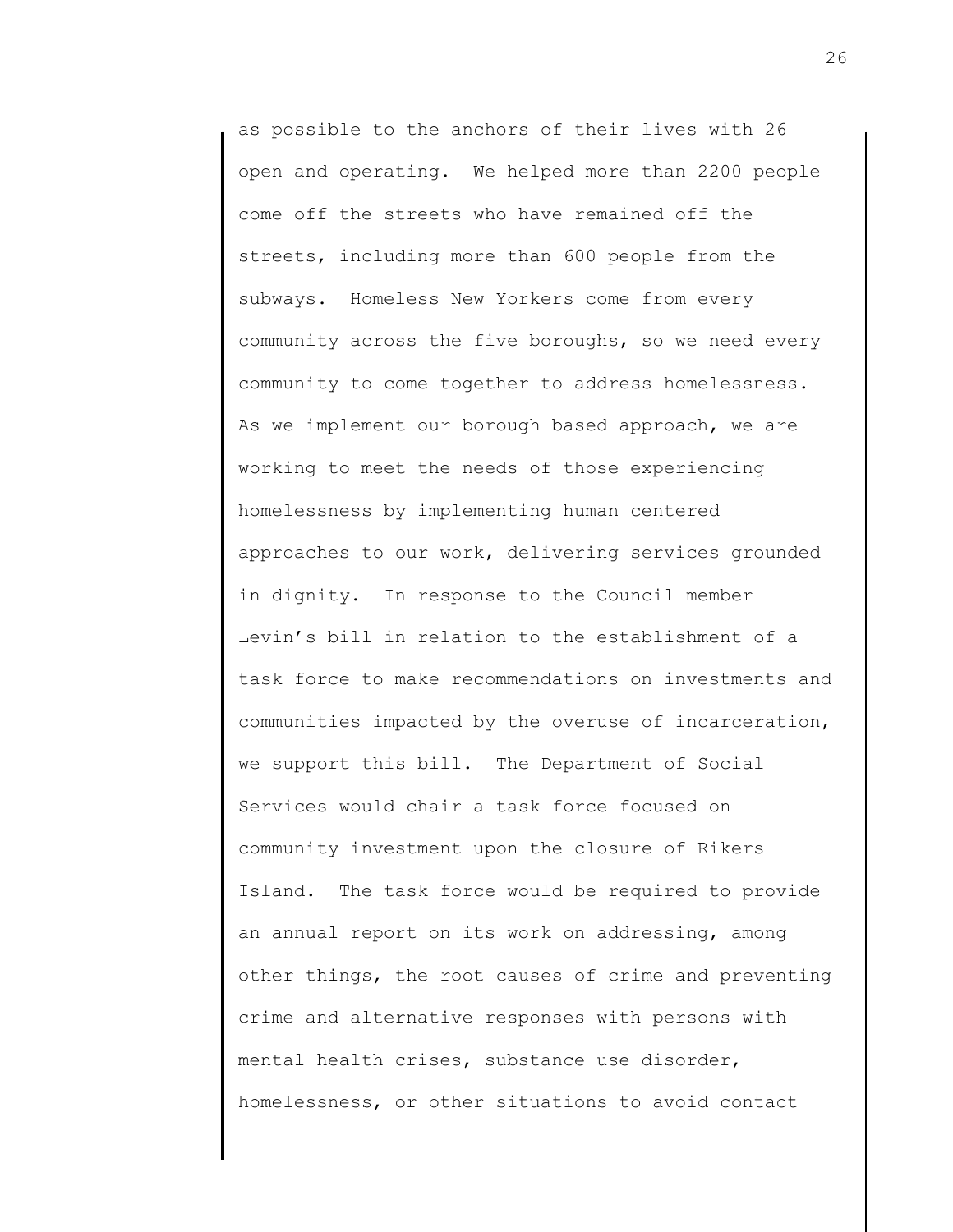with the criminal justice system. DSS believes that the proposed task force can have a positive impact in directing resources as it relates to the impacts of over policing and mass incarceration. On intro 1190, which would require drug treatment services at HASA [sp?] facilities, defined as single room occupancy hotels or congregant facilities managed by a provider under contract with DSS, and shelters as defined as temporary emergency housing provided to homeless individuals by the Department of Homeless Services or by a provider under contract with it. Providing health and safety-- protecting health and safety of New Yorkers they need as they get back on their feet is our number one priority. That's why we have worked with Council member Torres on legislation and codifying training for staff and clients and we have distributed more than 31,000 Naloxone kits across DSS while equipping every shelter with trained staff to prevent overdose deaths and save lives and offering training for clients, as well. Thanks to these efforts, last year, staff reversed more than 500 overdoses, nearly double the number of overdoses reversed the prior year. As the national feel and misuse reaches epidemic proportions, we remain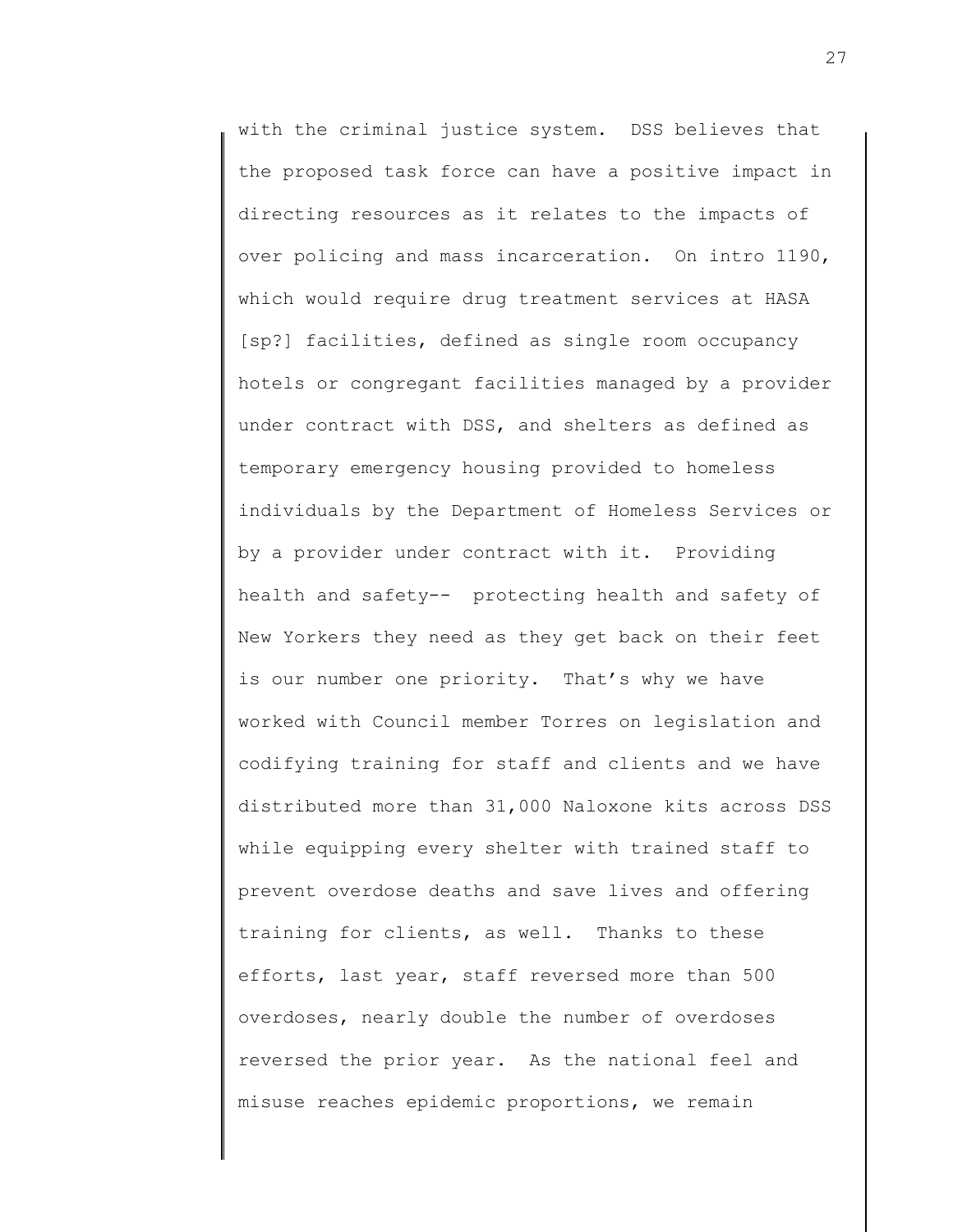undeterred in our efforts to combat this challenge, promote healthy outcomes, and, ultimately, address the root causes as we are continuing to transform the shelter system that was built up in a haphazard way over decades. We look forward to working with the sponsor on this proposed legislation as we believe extending medical assisted treatment is key to further addressing the opioid epidemic. Thank you. I look forward to your questions.

CHAIRPERSON POWERS: Thank you. I wanted to start with just a few questions related to the legislation that I've introduced related to the jail design. And before we start, I just want to know that we-- this is really primarily the-- I'm sure this is for members, as well. The, you know, sort of discussion and not around what the new fac- what will happen inside the new facilities. We've had a land use hearing about the actually siting of them, but, you know, today's is really to make sure- as I noted, to make sure that we do something new as we move forward. So, I know-- I'm really asking the questions to be kind of focused on the legislation and operational and design elements of the borough based facilities. And now, and with that in mind,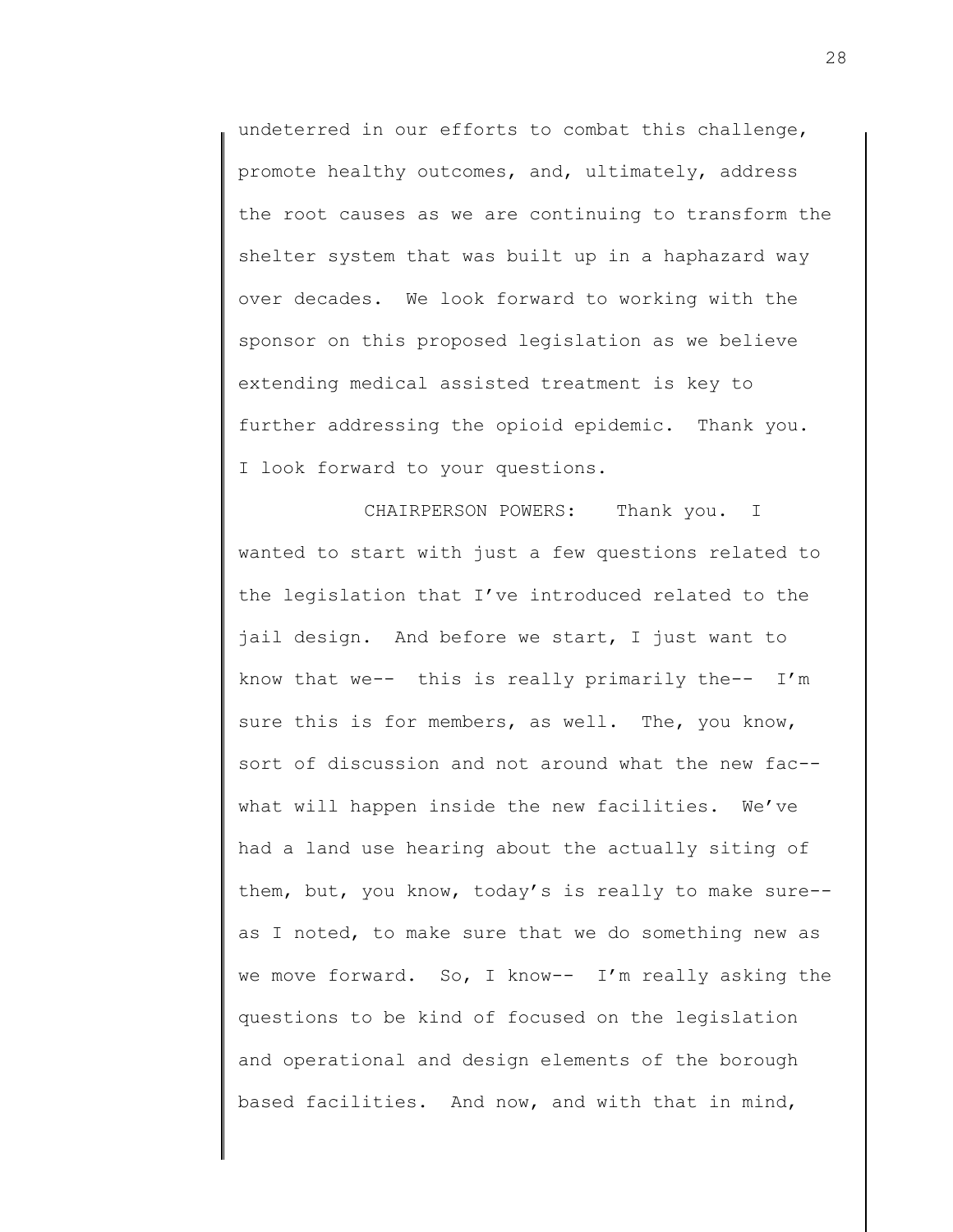you know, the bill that I introduced is really just to create minimum standards. It's not saying that that's aware of the-- you know, many of the department of corrections, MOCJ, DDC, where they should end in terms of how to design the new facilities and have mostly designed elements of operation, as well. Are there other things that are being discussed in terms of the design of the new facilities that are not in the minimal standard bill that I have, but are being discussed as helping to meet the goals of the new borough based facilities or things that are not included in there to help the- and as we reduce the population to help meet the programming goals, safety goals, healthcare access like that. Are there other things that are being considered and can you share those with-- what's not in the legislation, but is being discussed?

BRENDA COOKE: Good morning and thank you. I think, you know-- I appreciate your legislation. The department supports it. You know, we've discussed at the prior period and the land use hearing some of the other elements of the program that are reflected at each of the sites from everything including the design-- the request for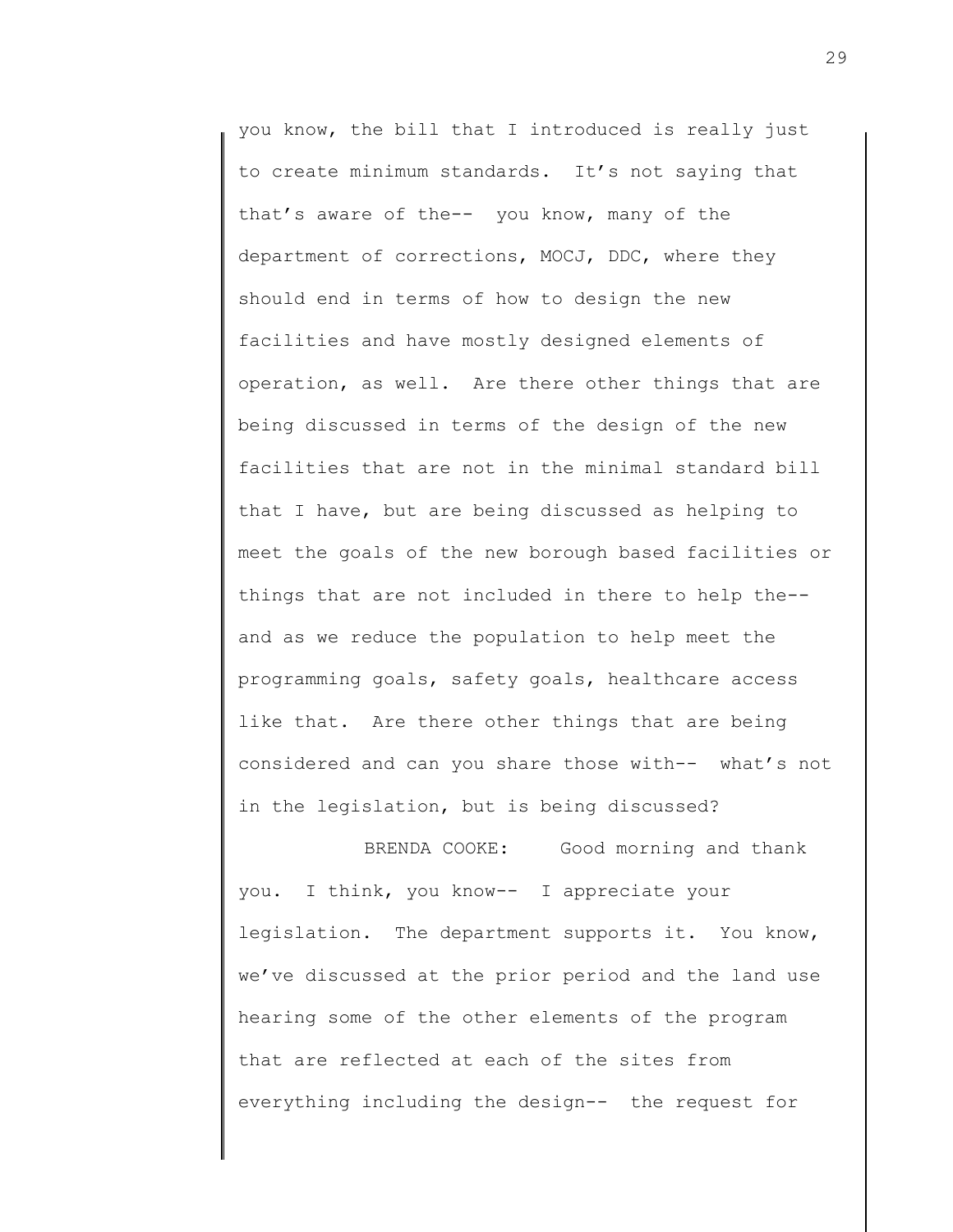the design to include, you know, a separate entrance and lobby and appropriate space for visitors and service providers and folks to enter versus, you know, underground below grade parking and things for staff. I think both of those contribute directly to elements of both safety and operational access and flow. There are, you know, certainly, you know, components of modern technology that we will be requesting be provided for in the design of these facilities and the control mechanisms for doors and elevators and, you know, reduce the need for staff posts in some respect because of the technology and modern improvements that could be reflected in design. Certainly, that's been part of our discussion and we discussed that here and in other forms, recently.

CHAIRPERSON POWERS: When it comes to new technology, we have some minimal standards here that reflect some upgrades to the facilities with regard to technology. Can you share with us what that might-- with that might either resolve or help and assist in terms of what goals the department is seeking by having facilities that have upgrades with regard to technology as you had noted?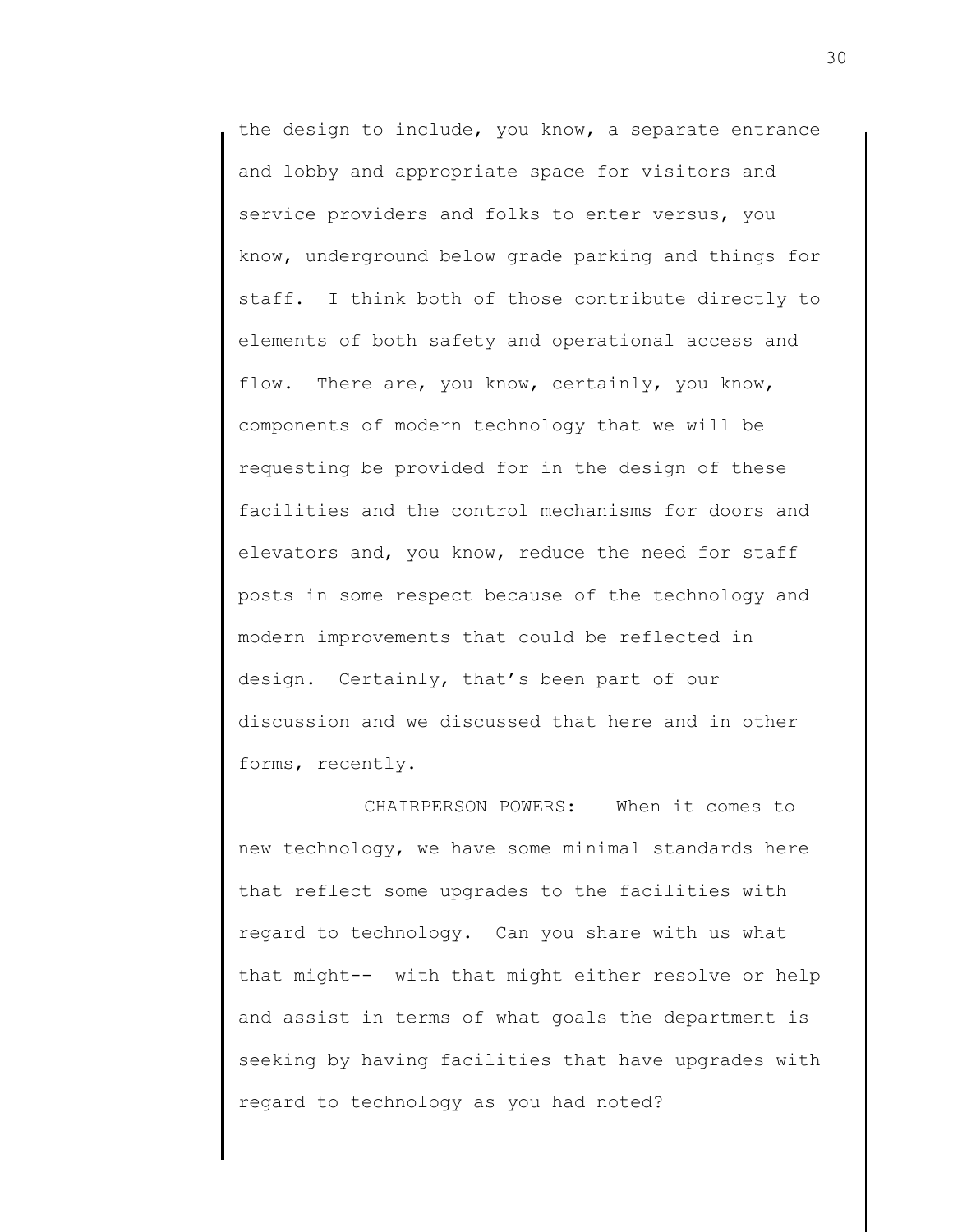BRENDA COOKE: Sure. I think that, you know, something that might be overlooked or not appreciated in the sense of the normative environment that we are looking to provide in the modern jail design is the key control, right? So, how you open and access stores, whether or not that the doors to the rooms where people live or the housing units themselves or other places and the use of technology in place of keys, for example. And now, either a keypad or some type of biometric access or RFID. You know, there's a lot of technology that is available presently and we'll, you know, continue to advance in the future. In the elimination of the noises keys. You know, and the nature of the physical space and the doors that we have presently, vacates that we have opened and closed that are kind of clinking or are, you know, kind of loud. So, the opportunity to, again, to contribute to the greatest extent possible to the normative environment with both the materials and the technology because that is reflective of, you know, how people live outside of jail.

CHAIRPERSON POWERS: And here we have talked a lot. We have had a back and forth around modernizing the agency in terms of giving the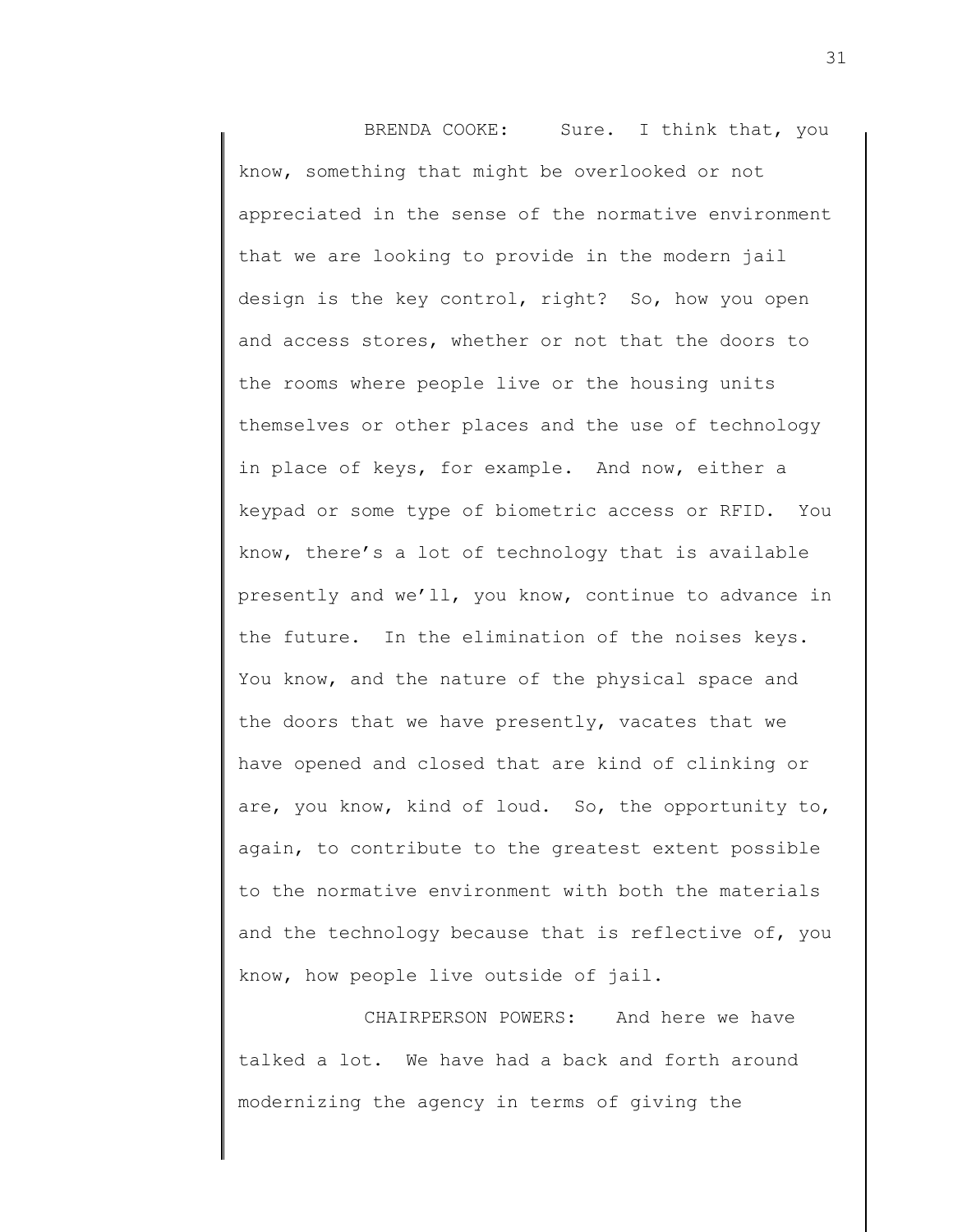Council, the Mayor's Office, the public, you know, better understanding of what is happening inside the facilities when it comes to access. Like, you know, data. Essentially data. And there's two problems. Wine news, you know, just having the data and then two is all the different sets of data about one works with when we tried to figure out things around like safety environments. When we talk about, you know, access to important resources that-- programming and things like that. Is there going to be any changes with regard-- or does this allow for any changes in regard to resolving the issues that I think we have reflected or a desire we have had to be able to both, you know, collect and assess data in a better way?

BRENDA COOKE: Absolutely. So, we are working furiously currently two, you know, create and we are in the procurement process for jail management system that would be a creation of a comprehensive more singular system for and replace the lot of our existing legacy systems which, as you mentioned, are individual or separate systems and are not necessarily linked or speaking to each other and are limited in their capacity to, you know, produce information that I know was useful for both the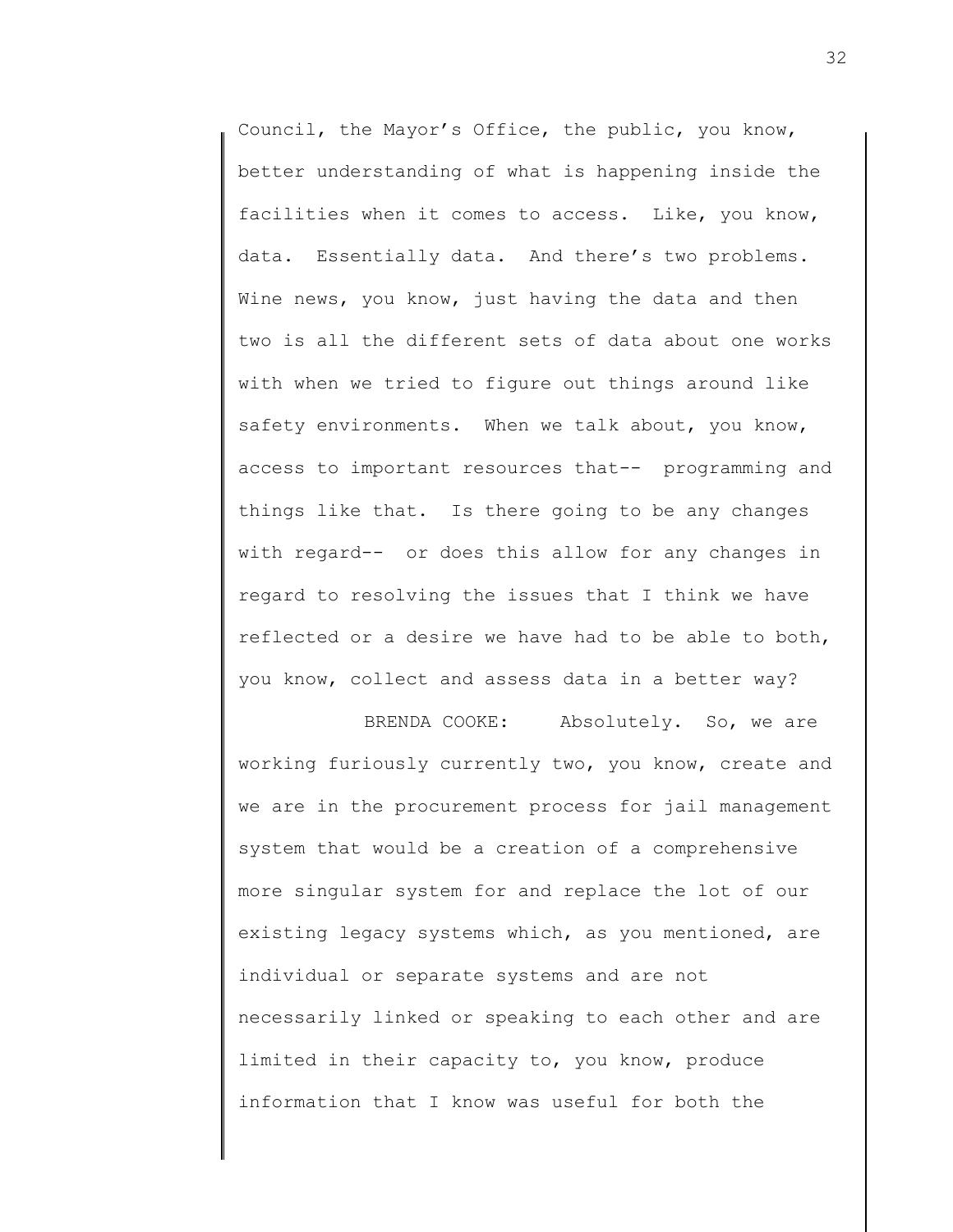department and for others to have access to. So, certainly, their efforts underway now to modernize those systems and create more particularized special approach to the management of that data. The availability of modern design and the introduction of direct access technology, whether or not it would be for the officer who is supervising the housing unit for who would then have technology available to them in place of paper logbooks and, you know, recording- could record necessary and required information immediately into systems and could pull up systems in order to access information. Certainly, that certainly is part of our vision and more illuminating some of the difficulty in collecting and accessing that information and aggregating and, you know, translating it or understanding it on a broad scale when you have to go to either a manual paper logbook or you take paper and we-- we need to a lot of data entry into other systems from paper. So, that is absolutely part of streamlining and modern design.

CHAIRPERSON POWERS: Okay. I appreciate it. Would it be fair characterization to say that the design elements of the bill are sore of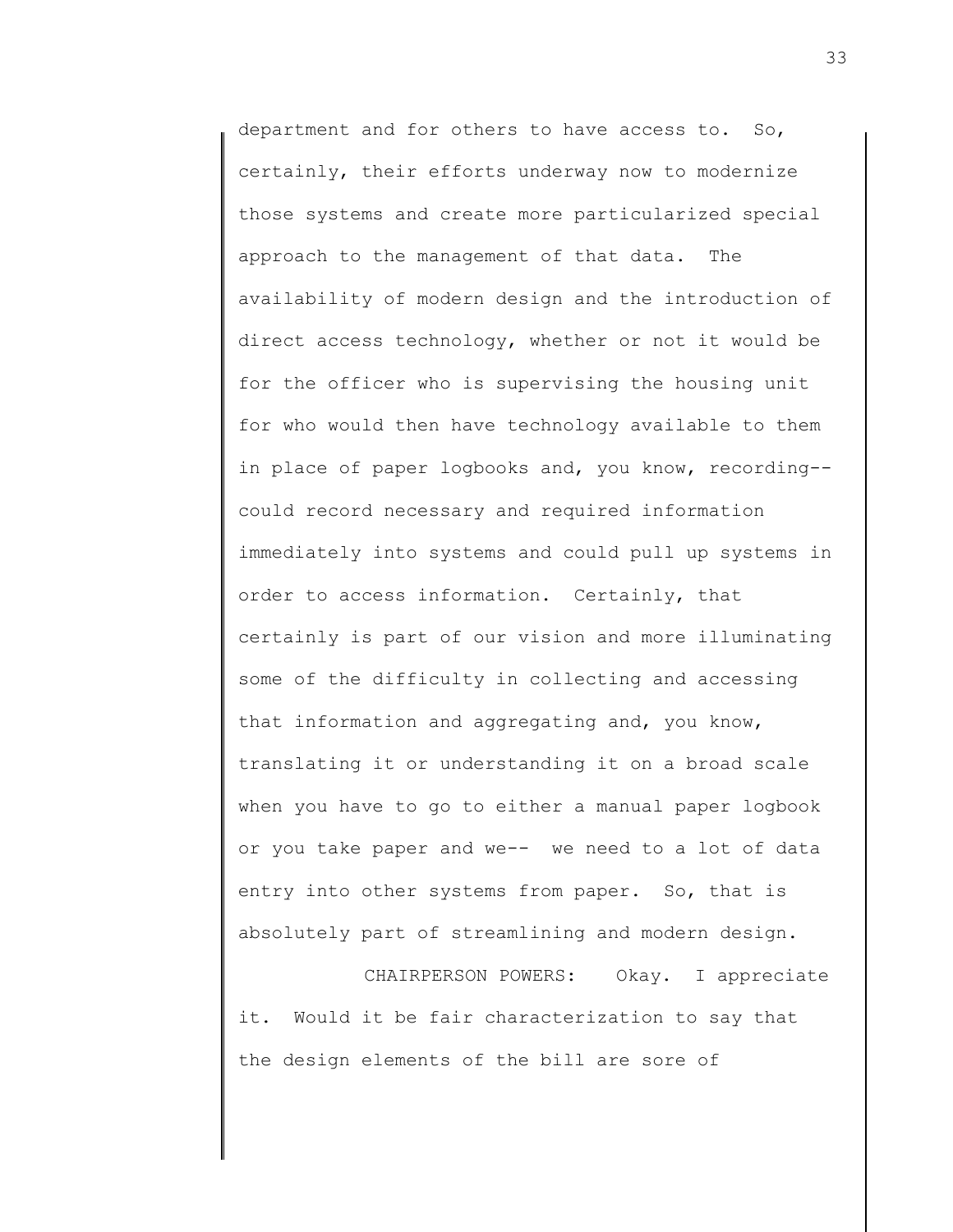memorialize the conversations that have been had during this process around the new jail facilities?

BRENDA COOKE: Absolutely. Yes.

CHAIRPERSON POWERS: Okay. Do you see operational challenges with any parts of the bill for the department?

BRENDA COOKE: Not necessarily operational challenges, but, as I mentioned in my testimony, I think we have absolutely a desire to create a design aesthetic and utilize materials that are as normative as possible, but we need to have a level of safety and security that will be required in order to have-- use products and materials that will meet the needs of our oversights, including the state commission on correction who will certify and enable us to open and operate as the jail facility.

CHAIRPERSON POWERS: Okay. I just want to do a few more because I know that I have a lot of colleagues who want to ask questions. In terms of housing, this is always a large part of the conversation. How to, you know, meet-- you know, safety, security, ensuring that certain populations are housed appropriately, whether it's in-- I think the names changed, but the transgender housing unit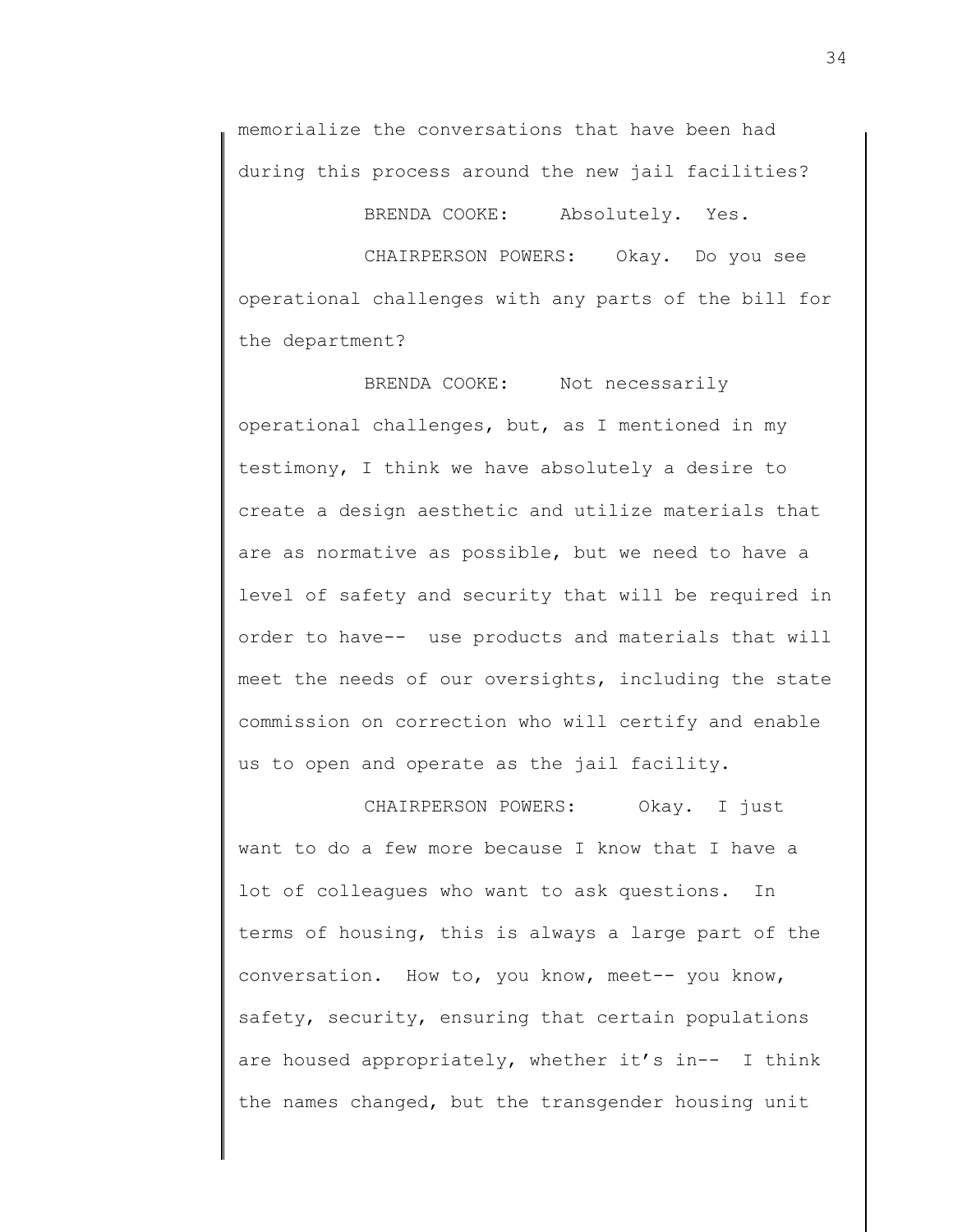and making sure that-- you know, we have fought for access to that and having a process for appealing for that. Talking about mental health units. And as I understand, the department still has a plan to expand that. How do these jails, the new jail facilities, do they deal with some of these housing challenges and while we have, in the new facilities, the caps and pace units that are anticipated to be expanded? It's the Special Consideration Unit.

BRENDA COOKE: Yes.

CHAIRPERSON POWERS: It's not the

trans--

BRENDA COOKE: Yes.

CHAIRPERSON POWERS: I think is the name of the new THU. Can you talk about the housing part of this because I think that's an important part of the conversation that, you know, I think in the land use hearing it didn't get a lot of attention, but how will this deal with housing challenges and also populations that might desire to have a different type of housing?

BRENDA COOKE: Sure. Think you further question and I appreciate the opportunity to discuss it here. Absolutely we are intending for the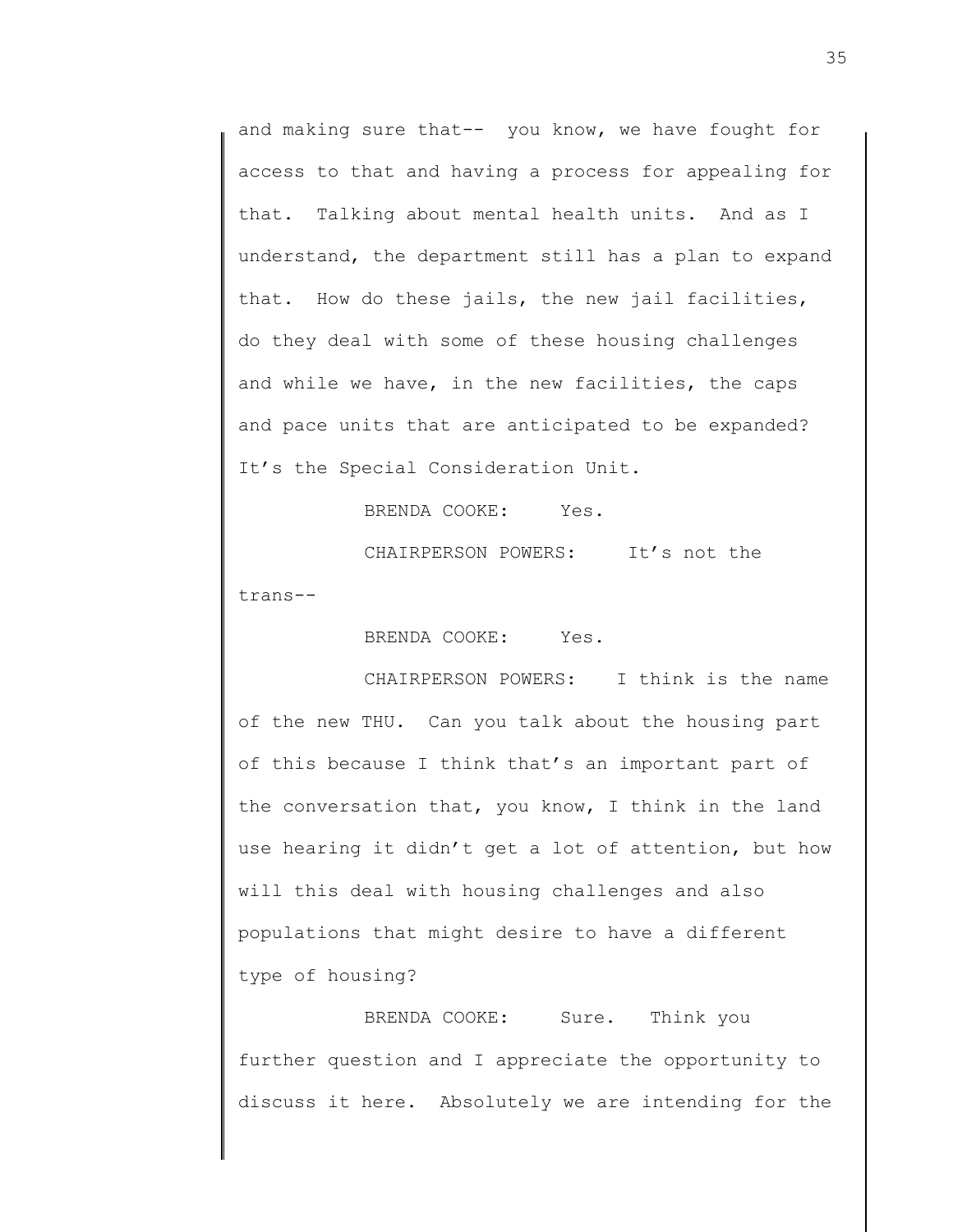needs of those populations and other individuals special populations to be reflected in the jail design of the housing units and I think something in particular-- and I know you been with us a lot in our facilities, is the signs of the living units and we operate with the living units of the populations just described often with a much lower total number of individuals that are living in the unit that is far greater in size and number of beds then they really need, but then is inadequate and its other available space for, you know, clinic all assessment or programming space or, you know, some other services and service providers. So, a lot of thing units, then, for those populations you have identified, have been requested to be smaller living units. To not be double tiered, and double height. So those will be the single height living units. They would otherwise have all of the supportive and normative aesthetic design and adjacent recreation space and so forth, but would be more right sized for the populations that would be living within that unit and then have the additional program and treatment space available directly on the unit, which we've had to try and fashion out of, you know-- we've taken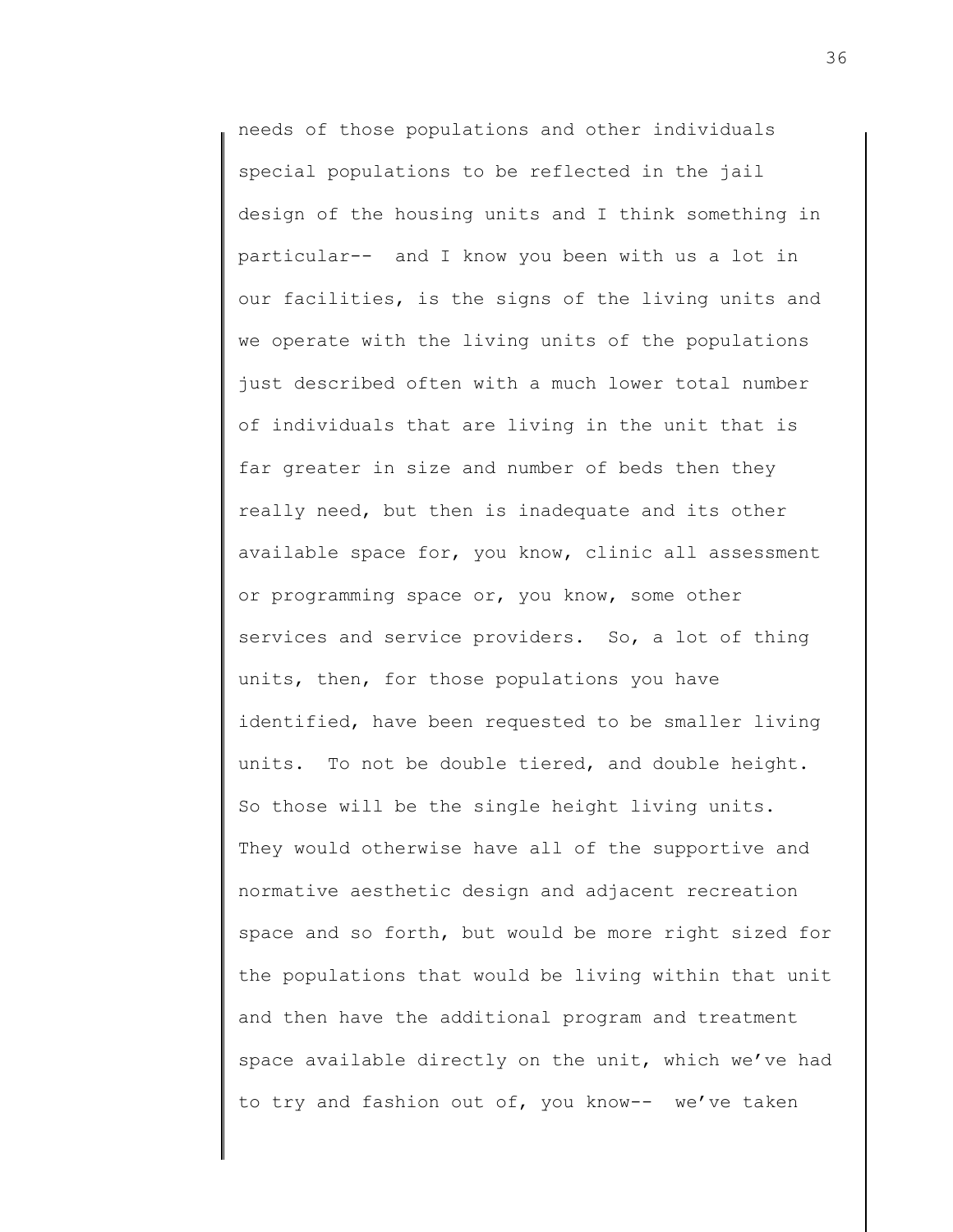like cells off-line then tried to create a clinician's office, for example, in our caps or pace [sic] units. So, we would be able to design these units intentionally with the space we know we need.

CHAIRPERSON POWERS: Okay. My last questions, in addition to the whole entire conversation around design and some operational changes, training in terms of-- I've heard this from advocacy groups, have heard this from staff, you know, and changing some of the training curriculum, expanding in and, obviously, having an actual place to do the training. Can you give us an update on the Academy and other changes related to the curriculum and training that might be anticipated? Not necessarily part of this plan, but, you know, as we aren't talking about, you know, moving forward with the new plan around the criminal justice system?

BRENDA COOKE: Sure. Thank you for that. You know, we are, over the past year, under the leader of the new Deputy Commissioner of training and development and assistant commissioner for that division that we have added. They have been doing significant work developing a variety of different types of training, including, importantly, management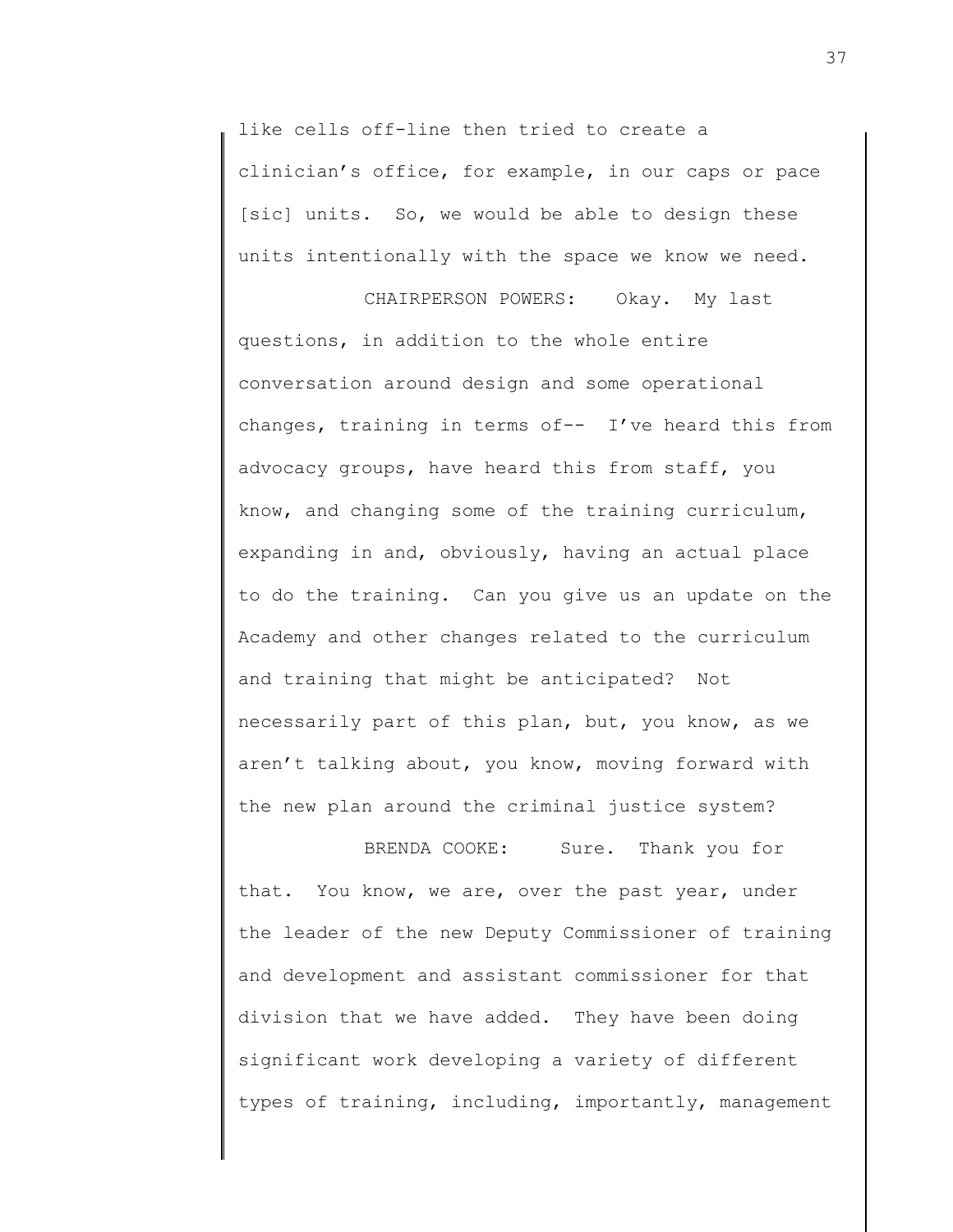in leadership training for our supervisory staff both on the uniform and nonuniformed side. We have been focusing on those skills which, I think, had been, you know-- on the uniform side, it's promotional is an exam. A civil service test. And, you know, we gave people a couple of weeks of training related to their promotional rank and then set them out and expected them to, you know, to be managers and leaders in a way that we didn't provide them the tools to do. And so, that leadership and management development and partnership with John Jay, we have an advanced certificate in correctional management, which is a Masters level II year program. We've just started our second cohort in that and so we really moved and advanced the ball and the expectation of performance and leadership in the agency that way. Across the board on the uniform side, we have revised and revamped and focused on training related to, you know, operations and mastery of those skills and, in addition, adding additional topics. For example, we are pursuing some gender-based training directly related to the trauma informed, you know, issues with our female population in particular. We are partnering with, you know, providers and city-- other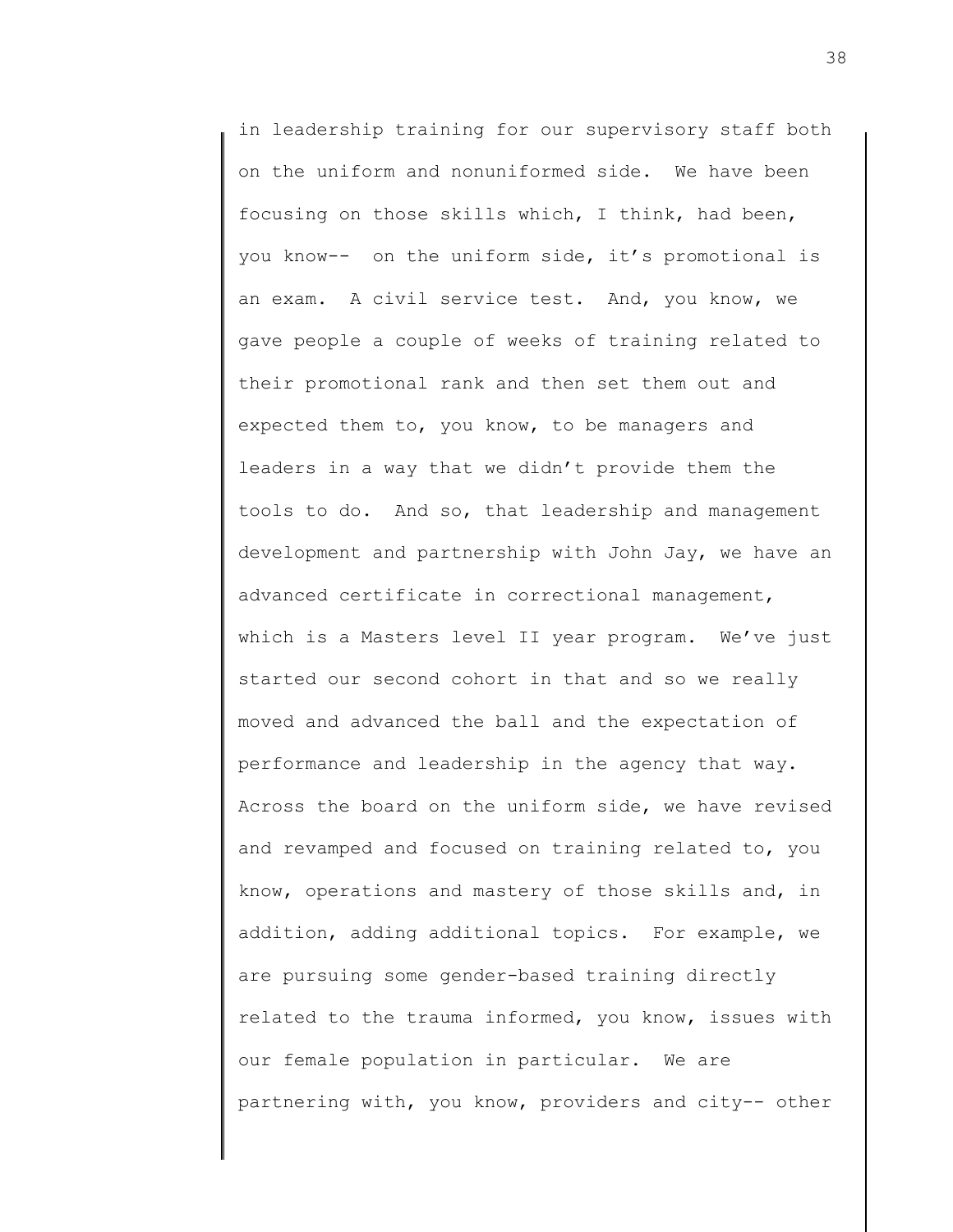city agencies. The Office to the End Gender and Domestic Violence and we are continuing to pursue and reissue and revise our curriculum to focus on more a human services approach to the work that are offers centers and those that work in the facilities with our population are expected to carry out.

CHAIRPERSON POWERS: okay. And just finally, when was the last time curriculum was updated?

BRENDA COOKE: Oh, it's currently been significantly added to and updated over the last five years and now that we have just graduated our last Academy class in July and we know have another one planned here in fiscal 20, we are taking this time to refresh a whole lot of curriculum and add in new areas of curriculum during this time of--

CHAIRPERSON POWERS: And do you have a timeline for implementing new-- like if you are anticipating changes and implementing new curriculum?

BRENDA COOKE: It's as it happens. It's rolling out. It's continual and we are working to create a-- I think the commissioner-- I believe the commissioner might have spoken about this during the last hearing, but, you know, creating really a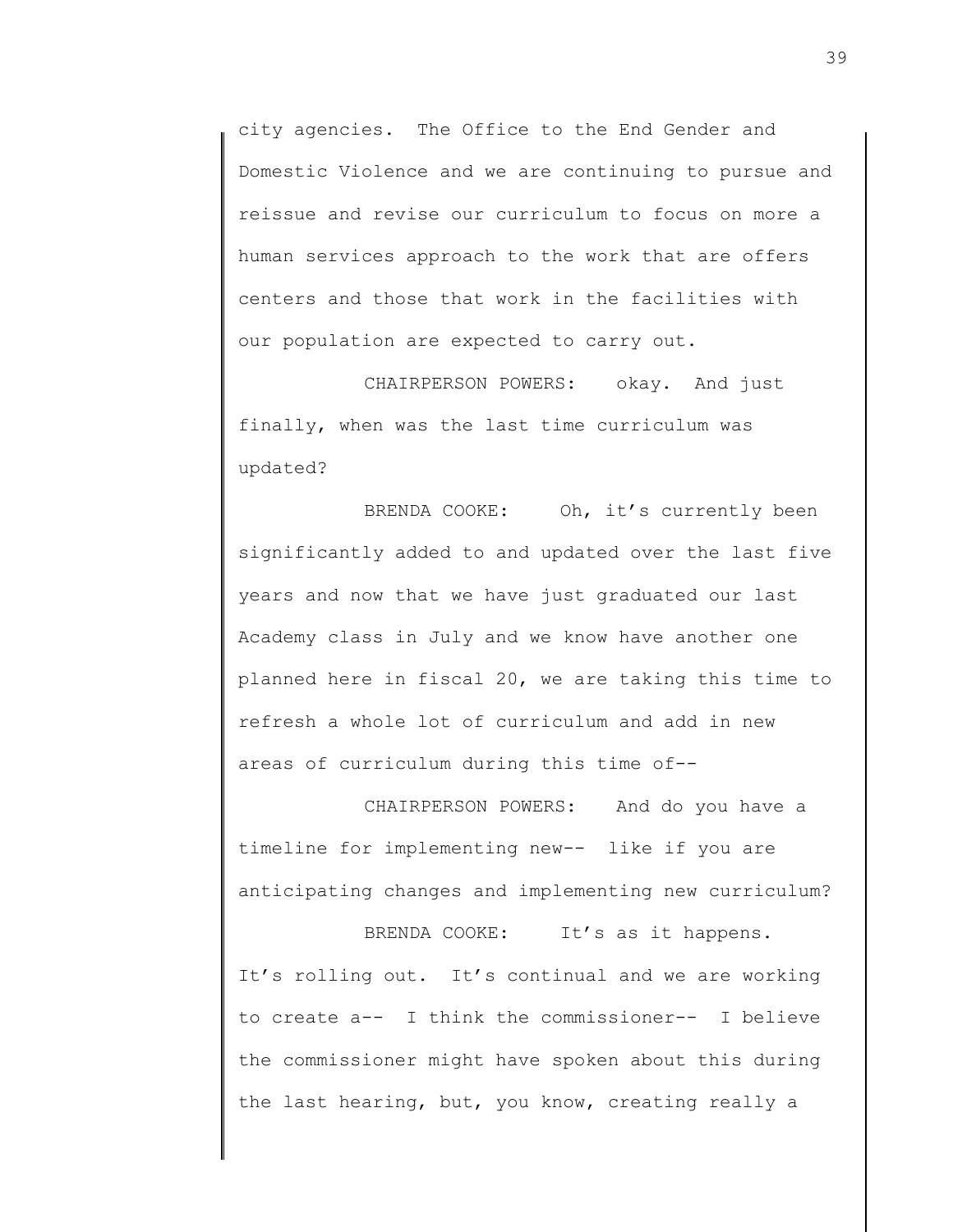model Academy curriculum and we are relying on some guidance from the national Institute of corrections and some materials that they put out in that regard and that is our effort. And our goal is to create the most optimal complement of curriculum that reflects, you know, current modern correctional practices, plus this human services focus communitybased jail approach that we are taking.

CHAIRPERSON POWERS: Okay. I have more questions, but I am going to hand it over to Chair Levin and then we will members. Thanks.

CHAIRPERSON LEVIN: Thank you, Chair Powers. Thank you all for your testimony. Let's see. I will start with Intro 1190. Thank you Deputy Commissioner for your testimony. I would like to just try to get a clear picture as to how medically assisted treatment and use distributed and administered to individuals within the shelters system. Two we have a clear picture of how many individuals that are currently residing in shelter either have access on a medically assisted treatment option or have requested it or have asked for it?

ERIN DRINKWATER: So, I think you for the question. We have, with the national opioid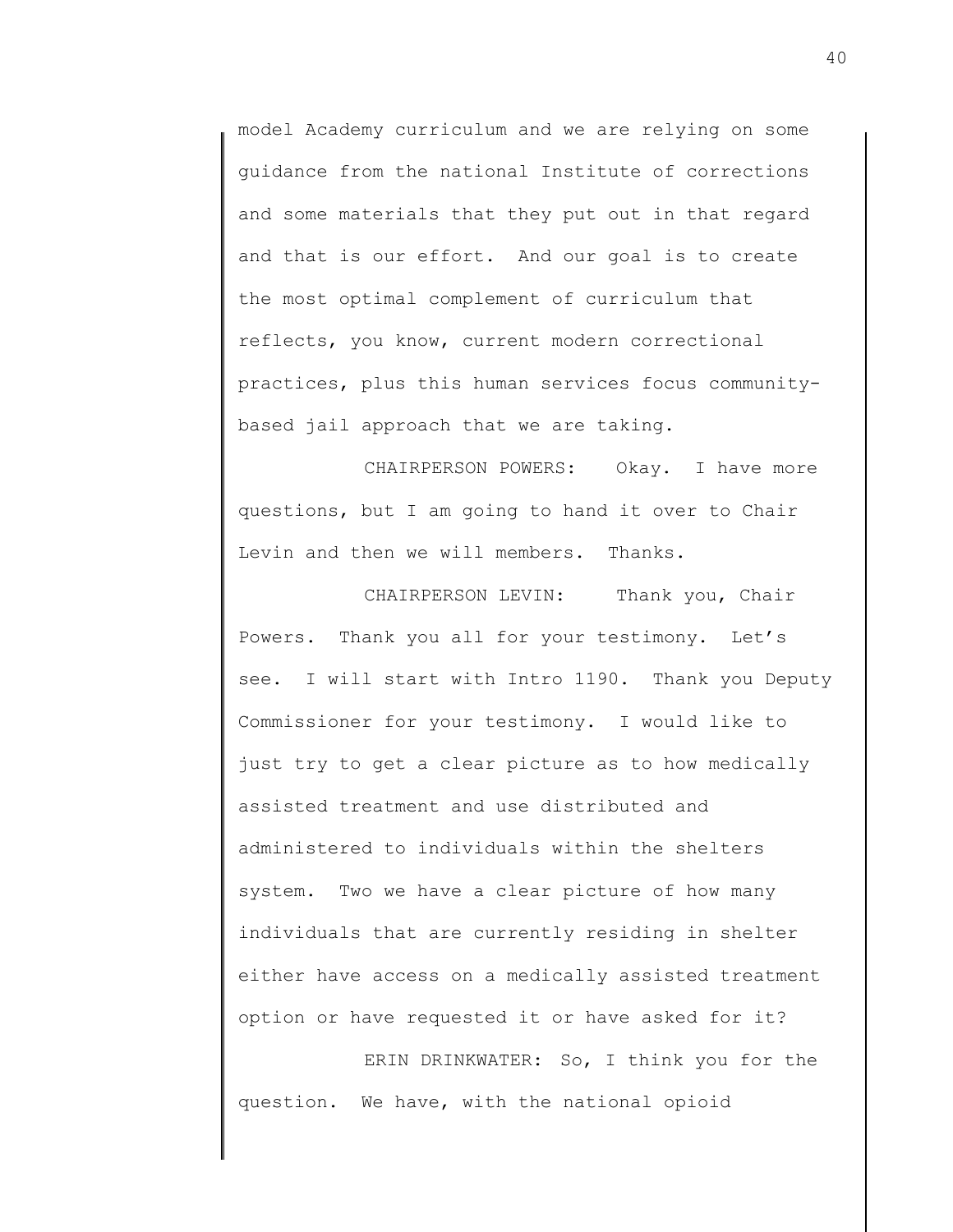epidemic, have paid particularly close attention about making sure that clients who are in DHS shelters have access to information, as well as making sure that our staff have access to information. We have, as reported in our local law reporting for local law 115, reported on the medical services available at DHS shelters. This can include article 28 clinics, federally qualified health centers or private physicians and relations with that. There are individuals who read his hide in DHS shelter who to have access to medical assisted treatment through these channels as well as through connections to care in the community. In regard to an exact number, we don't have that exact number, but when we are focused on is making sure that our staff, through his substance use disorder toolkit have access to information about use and misuse of opioids, of how to identify an overdose, and making sure that our Naloxone training is saturating the shelters both through our staff and through the clients. As I said in testimony, since 2016 we have distributed more than 31,000 Naloxone kits and have successfully reversed, excuse me, 500 overdose deaths. Overdoses.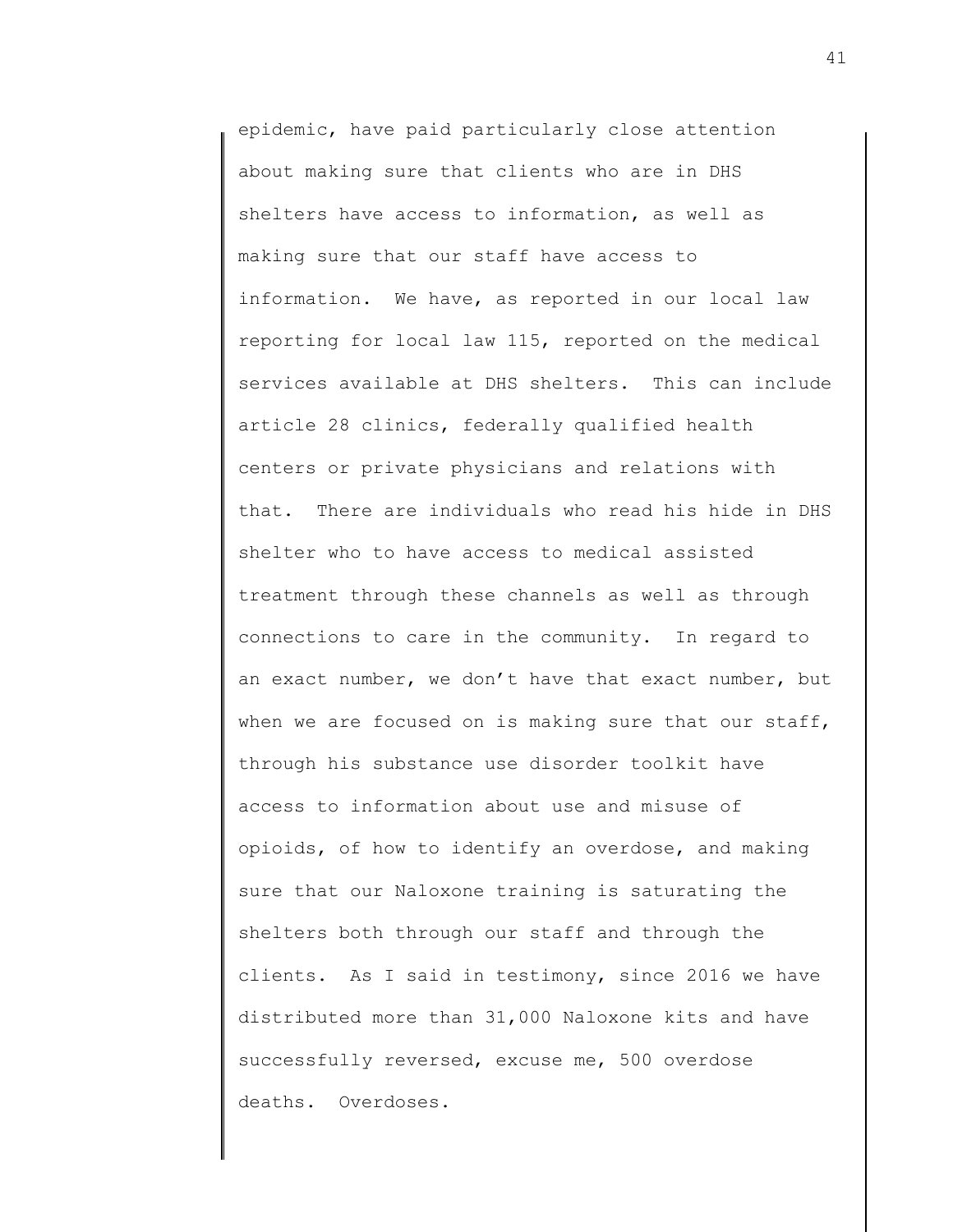CHAIRPERSON LEVIN: And that's great and I think that, you know, we have a standing prescription in New York City for any pharmacy for anybody who wants to get a Naloxone kit. So, everybody should be trained in administering Naloxone and everybody should have it somewhere at the ready, if they're home or their office. The question I'm kind of trying to drill down on is access to the buprenorphine which is right now, along with methadone, the most effective treatment for opiate use disorder because they will be administered by a primary care physician. Individuals are able to take it home with them as a prescription just like any other medication, unlike methadone where you have to go every single day to methadone clinic. Only can be really administered at the methadone clinic, which is a significant imposition on some monies day-to-day activities. Buprenorphine doesn't have those types of barriers, however, we don't have the breath of physicians and physician assistants and New York practitioners throughout our city that have received the federal waiver in order to administer it. And there's a stigma among provider and that they don't want to go through the theocratic hurdles to be a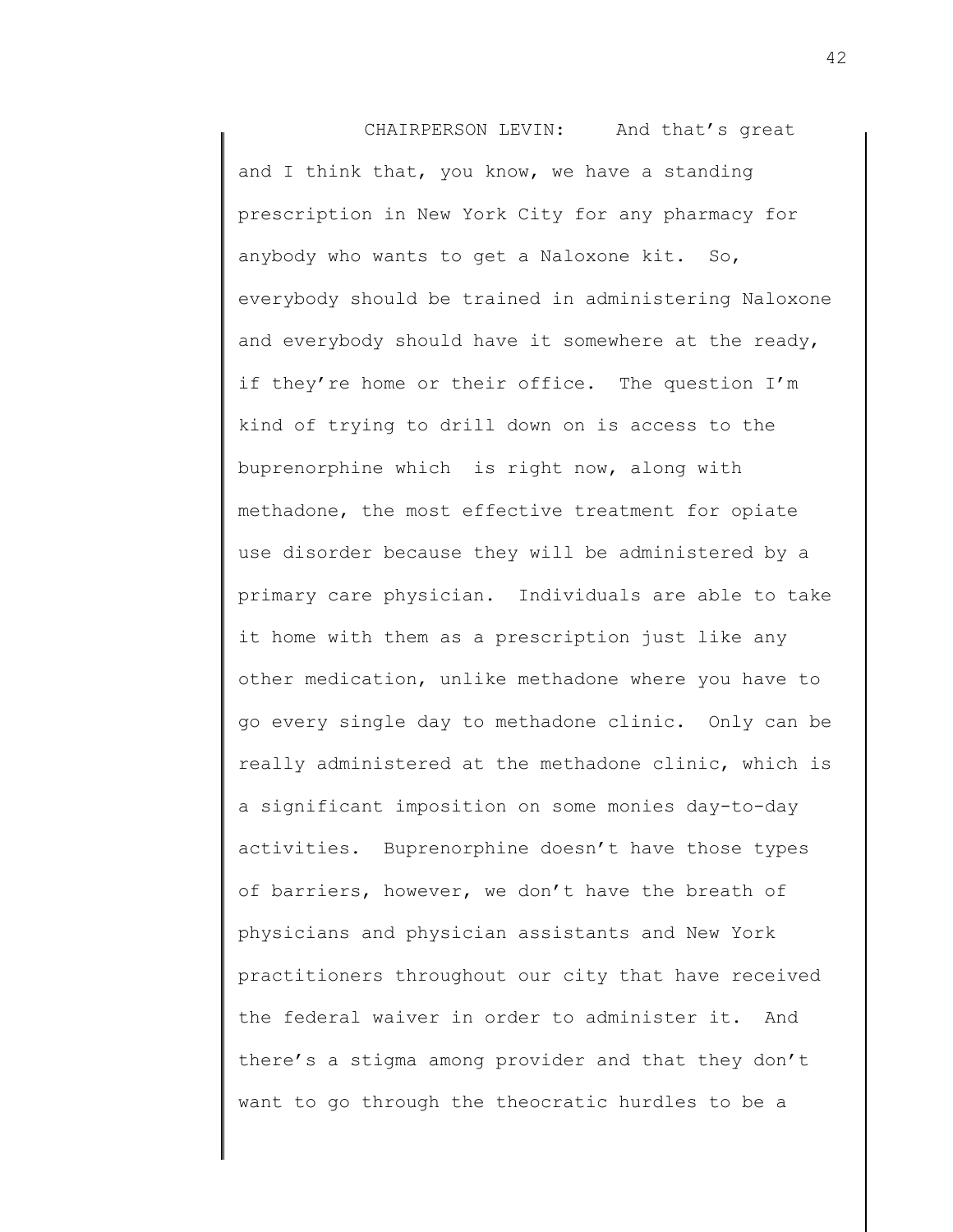prescriber of buprenorphine. Maybe they may be concerned about how it affects their practice overall and so we've asked-- this is going back a year and a half now and asked Dr. Katz at Health and Hospitals how there can be a partnership at Health and Hospitals. A lot of physicians and physician's assistants and nurse practitioners affiliated with the Health and Hospitals Corporation, that they can really make the effort to get prescribers up and able to fill out patients. And so, what-- that's what I'm trying again at with this legislation is making sure that people have access not just to naloxone as they have an overdose, but that they have access to long-term medically assisted treatment. Like real access. Not just a referral to an FQHC, but a-- or directions to an FQHC, but there is onsite availability. Maybe that's a partnership with the Health and Hospitals physician. What's the partnership right now with health and hospitals in DHS or DSS around that coordination between clientele that have either requested or leave you with an opiate use disorder manifesting or-- and Health in Hospitals physicians on linking those two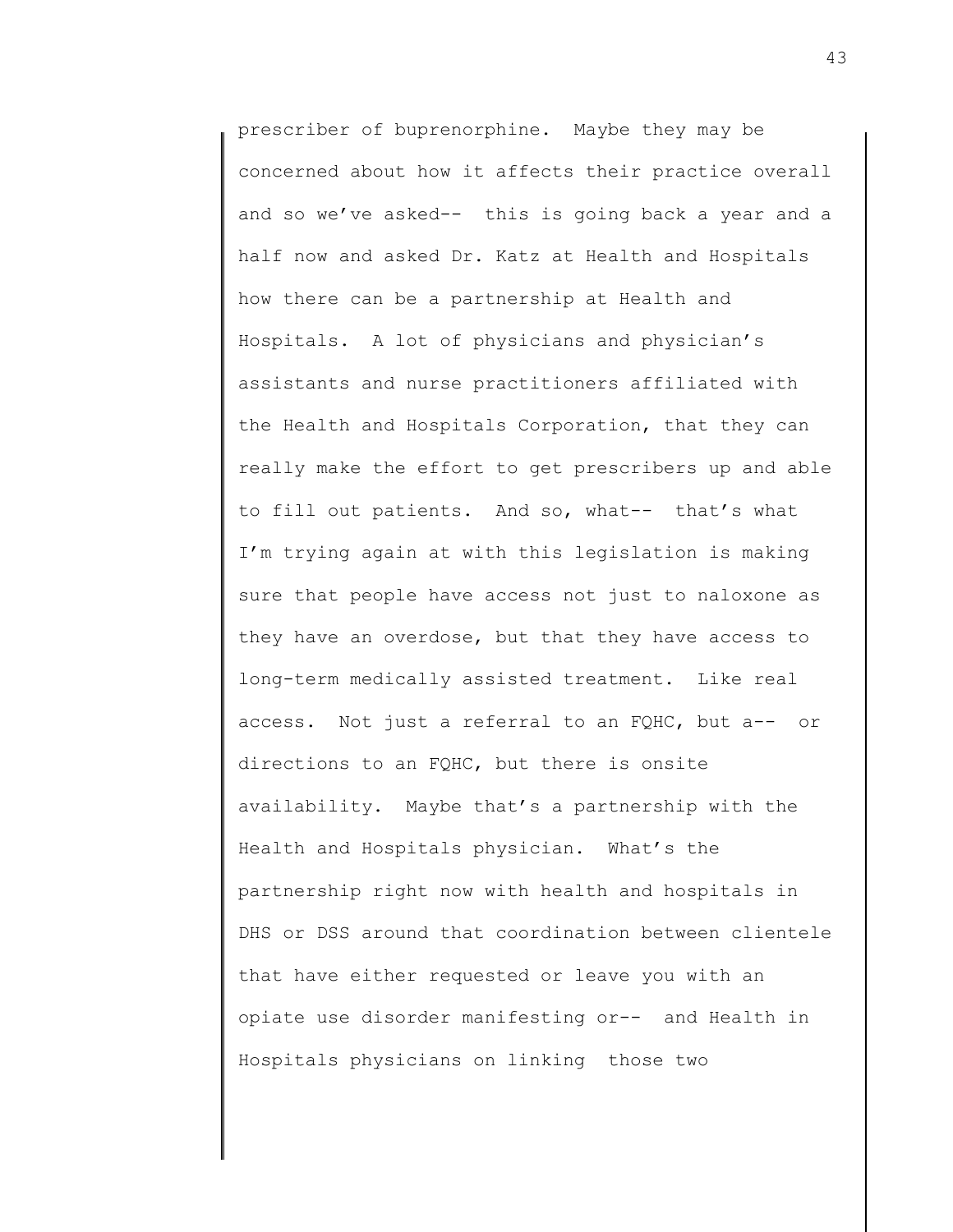populations that there can be an effective intervention there?

ERIN DRINKWATER: So, as part of the substance use toolkit that I mentioned for shelter staff, and includes a listing of current prescribers, so that way staff can make referrals to clients in shelter. Upon return to shelter, as a client has overdosed, we make sure that at the sort of prime opportunity, not only do we refresh on the Naloxone training, but we work with them again on making sure that we are connecting them and referring them to care. We work closely with the health department. I know they have a physician's toolkit that they get out about making sure that physicians have information about what it means to become a prescriber and caring for this community.

CHAIRPERSON LEVIN: So, does every shelter have been a game plan for-- I mean, I don't know what the--- I haven't seen the toolkit, but does it-- if you were in Brooklyn-- if you're in a catchment area of a Health and Hospitals hospital, so you are in North Brooklyn. You are in Woodhull, and Central Brooklyn, you are in Kings County. During various catchment areas. Like if you are a shelter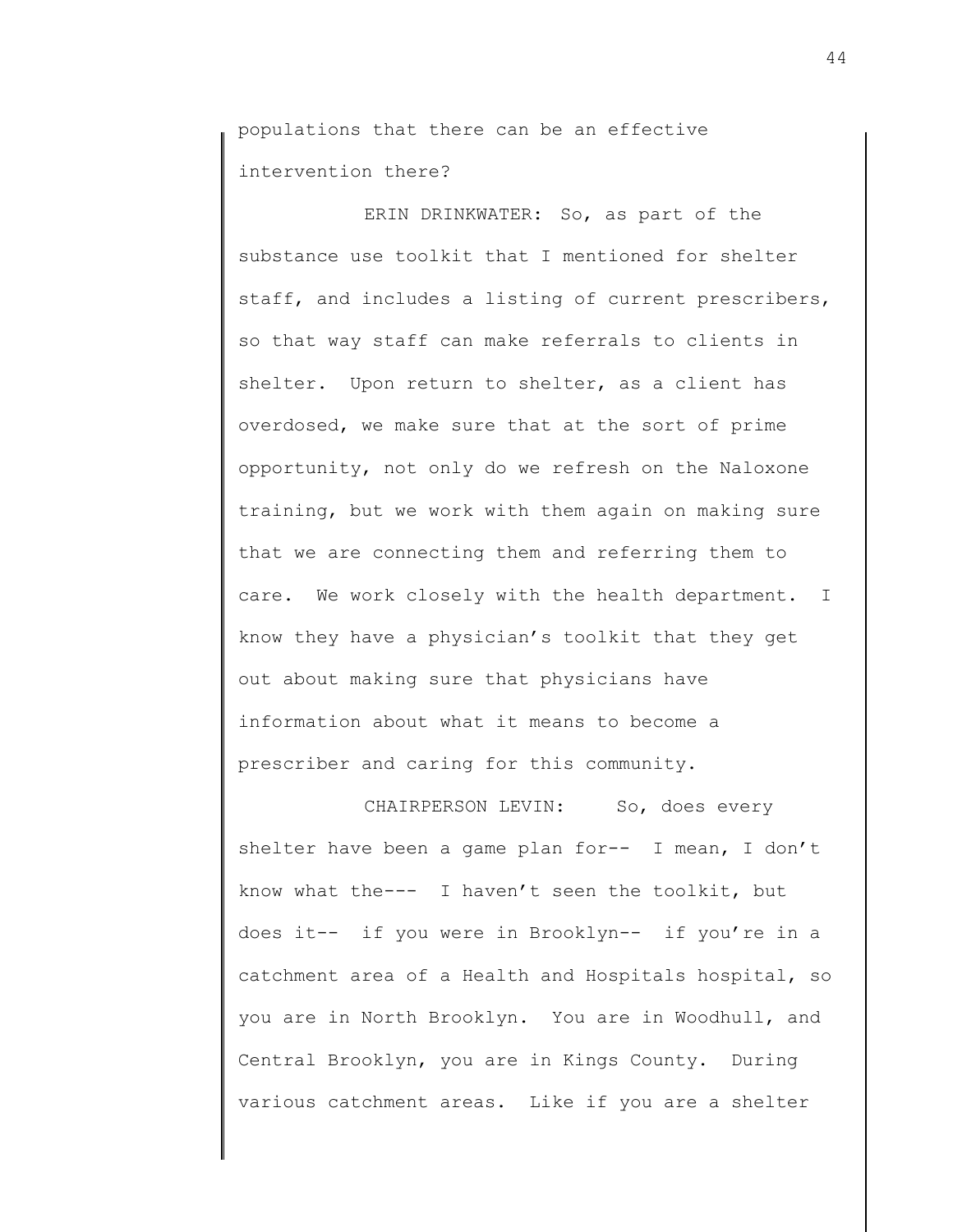provider in that area, that you know these are the list of providers that Woodhull. These are the list of providers at Kings County. These are accepting new patients, etc. Like every shelter kind of has that--

ERIN DRINKWATER: That's correct.

CHAIRPERSON LEVIN: Okay.

ERIN DRINKWATER: They have information about the prescribers in the area that are broken down by borough. There's a contact number that they can call--

CHAIRPERSON LEVIN: And in practice that--

ERIN DRINKWATER: people to--

CHAIRPERSON LEVIN: that works? I mean, in practice, we are seeing the-- I mean, other than the every provider feels they have the resources that they need to connect people to the type of care?

ERIN DRINKWATER: I mean, our call is to make sure that, whether it be through the coordinated care in community or through the on-site medical--

CHAIRPERSON LEVIN: Uh-hm.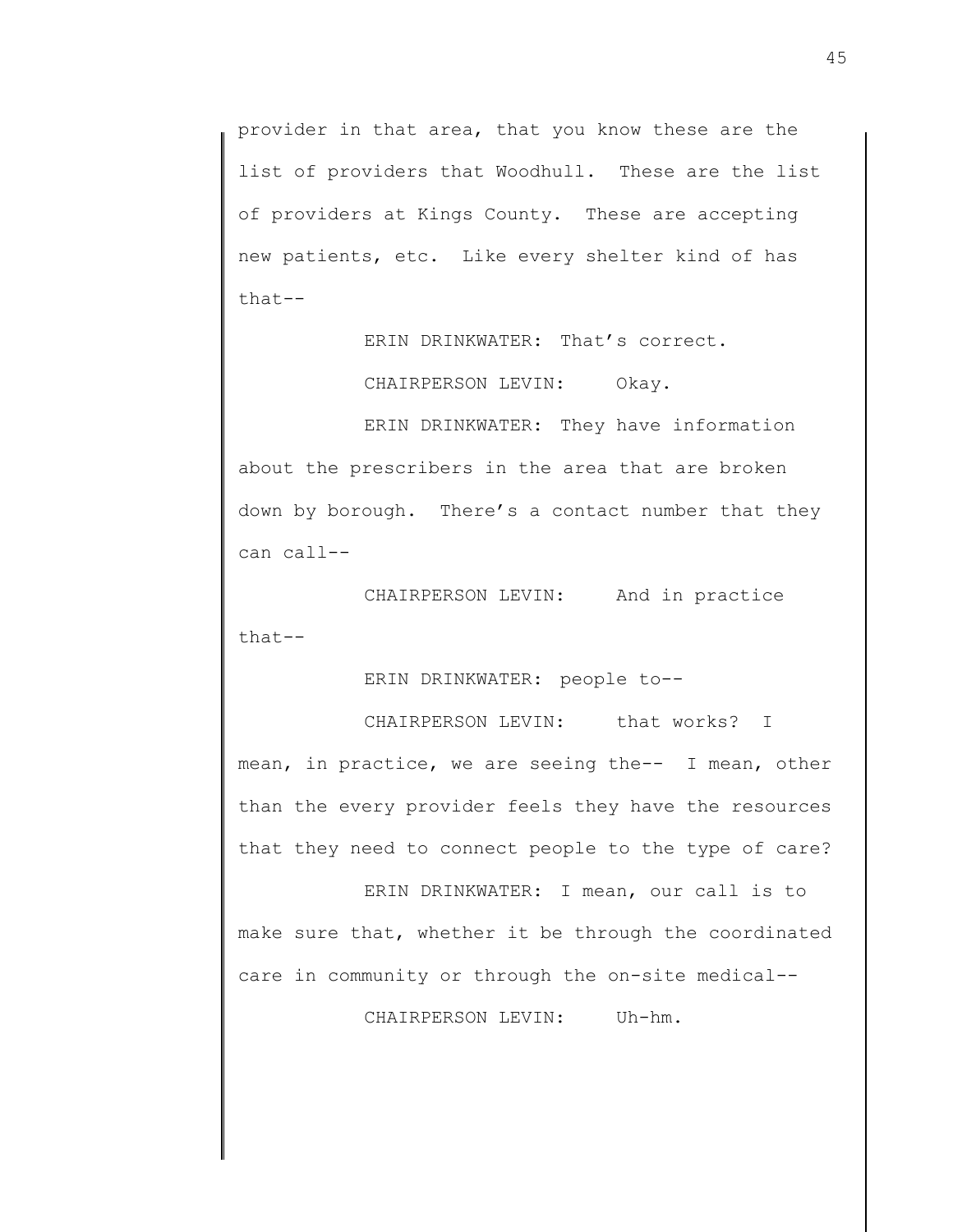ERIN DRINKWATER: services, then individuals who are experiencing substance use disorders are able to be best connected to care.

CHAIRPERSON LEVIN: Uh-hm.

ERIN DRINKWATER: That might mean that there is the on-site medical services in it might be through the caring community. That, either way, it is our objective and call making sure that the staff have the information necessary to be able to refer to those individuals to that treatment.

CHAIRPERSON LEVIN: Okay. There's a lot-- I mean, you know, shelter provider is stealing with a lot of things on a day-to-day basis and just want to make sure that this is a kind of strategic framework that I think is-- I just want to make sure that every single one from your tier twos to your single adult providers to your hotel providers have that type of depth of resources that we are talking about through this legislation. How about on domicile individuals? How are we assessing the need for medically assisted treatment and is there a way- do street outreach teams ask or are there any method to ascertaining whether people want access to a physician to access MAT?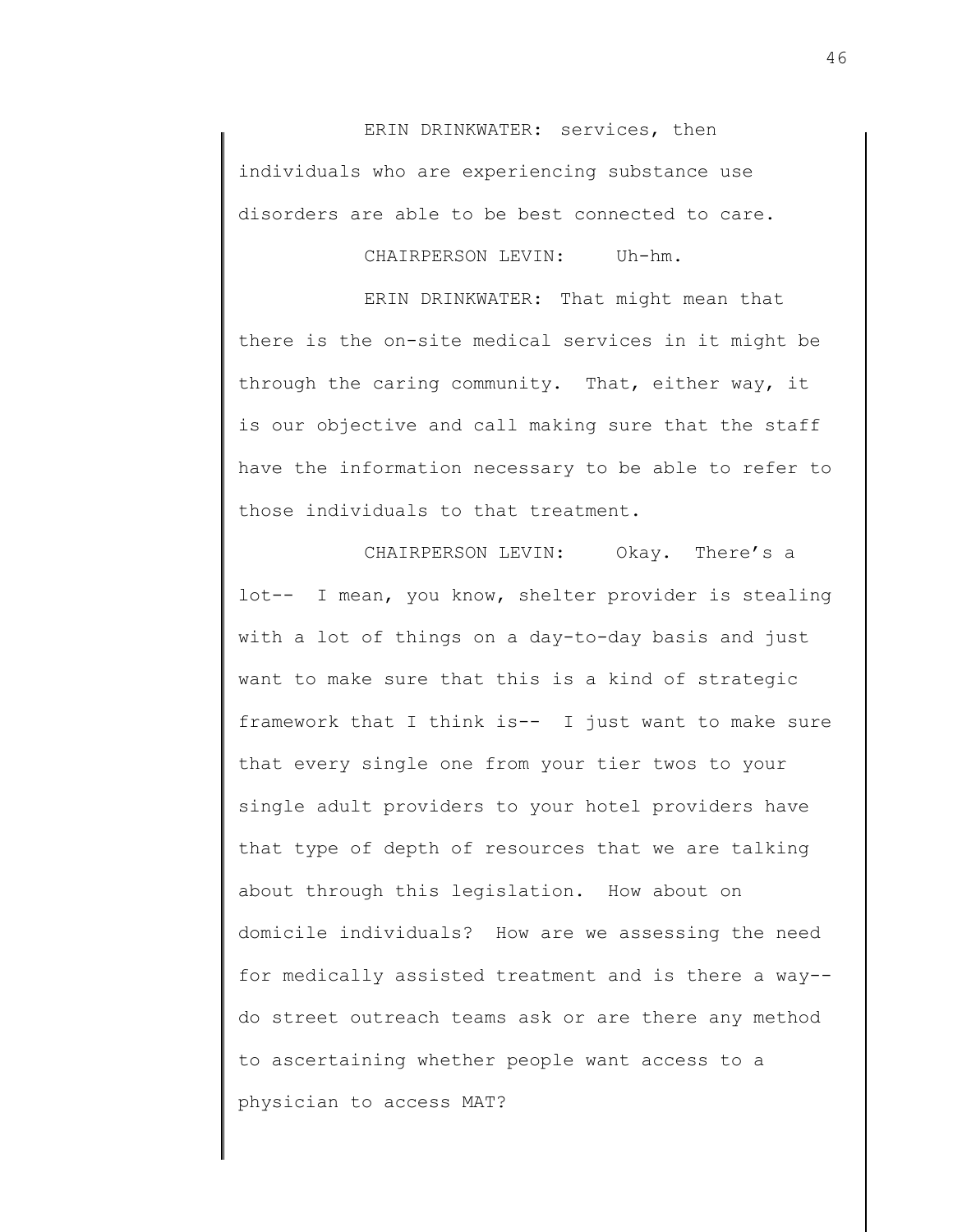ERIN DRINKWATER: Sure. So part of the work that the street teams do is, each day, engage clients and determine what their specific and individual needs are. And this can include information about determining whether or not access to substance use treatment might be helpful to them. We have clinical staff who are part of our street outreach teams who are able to do on-site assessments and connect and refer individuals to care. So, yes. We are, similarly, focused on our street population in terms of connecting them to care, whether that be MAT or giving them information on harm reduction approaches, if they are users.

CHAIRPERSON LEVIN: Okay. And drop-in centers, as well? What is the story drop-in centers?

ERIN DRINKWATER: Same. We want to make sure that our providers across the DHS system have access to the information on our substance use toolkit. Recognizing that individuals, at any point in time, might respond positively and get connected to care, if they are given that information, so we make sure that that toolkit is provided, that there is information about substance use and misuse in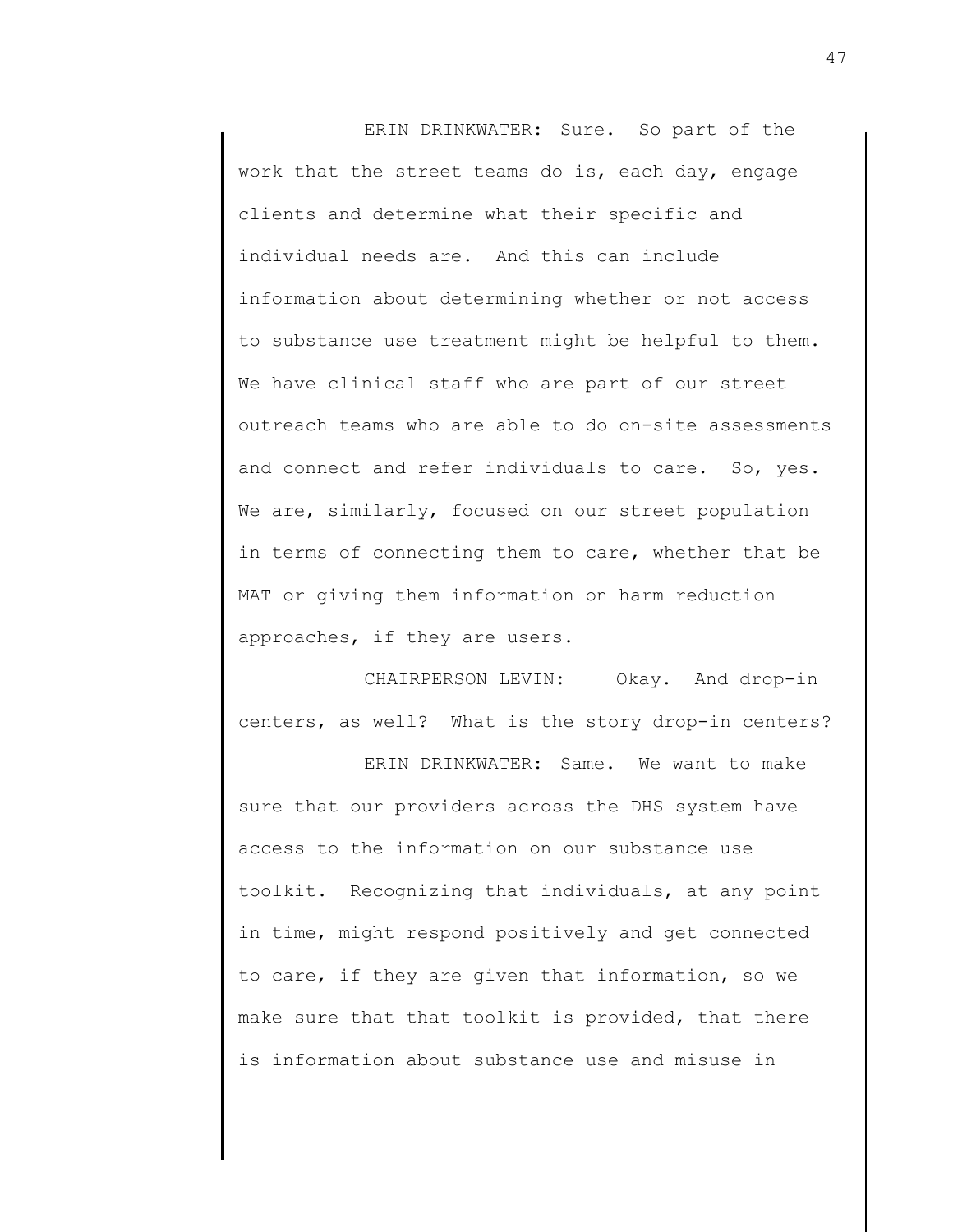terms of fact sheets, but also the training around Naloxone across the DHS system.

CHAIRPERSON LEVIN: How does DHS or DSS manage a framework for services that may not be billable to Medicaid for individuals with substance use disorder?

ERIN DRINKWATER: So, we want to ensure that we are getting reimbursement wherever possible. For example, the bill, as written, would have some significant costs because there would be nonreimbursable costs associated with it.

CHAIRPERSON LEVIN: Uh-hm.

ERIN DRINKWATER: And so, we want to make sure, and all instances, that we are monitoring it reimbursement. So, whether that be enrolling somebody in Medicaid, getting them connected at H&H clinics, etc., we want to make sure that we are able to get the care and also get the reimbursement.

CHAIRPERSON LEVIN: Does DHS have specific concerns about the legislation or reasons why they don't think we should pass this bill?

ERIN DRINKWATER: So, I think, as written, there are concerns around costs and making sure that we are targeting the investment tool area and is most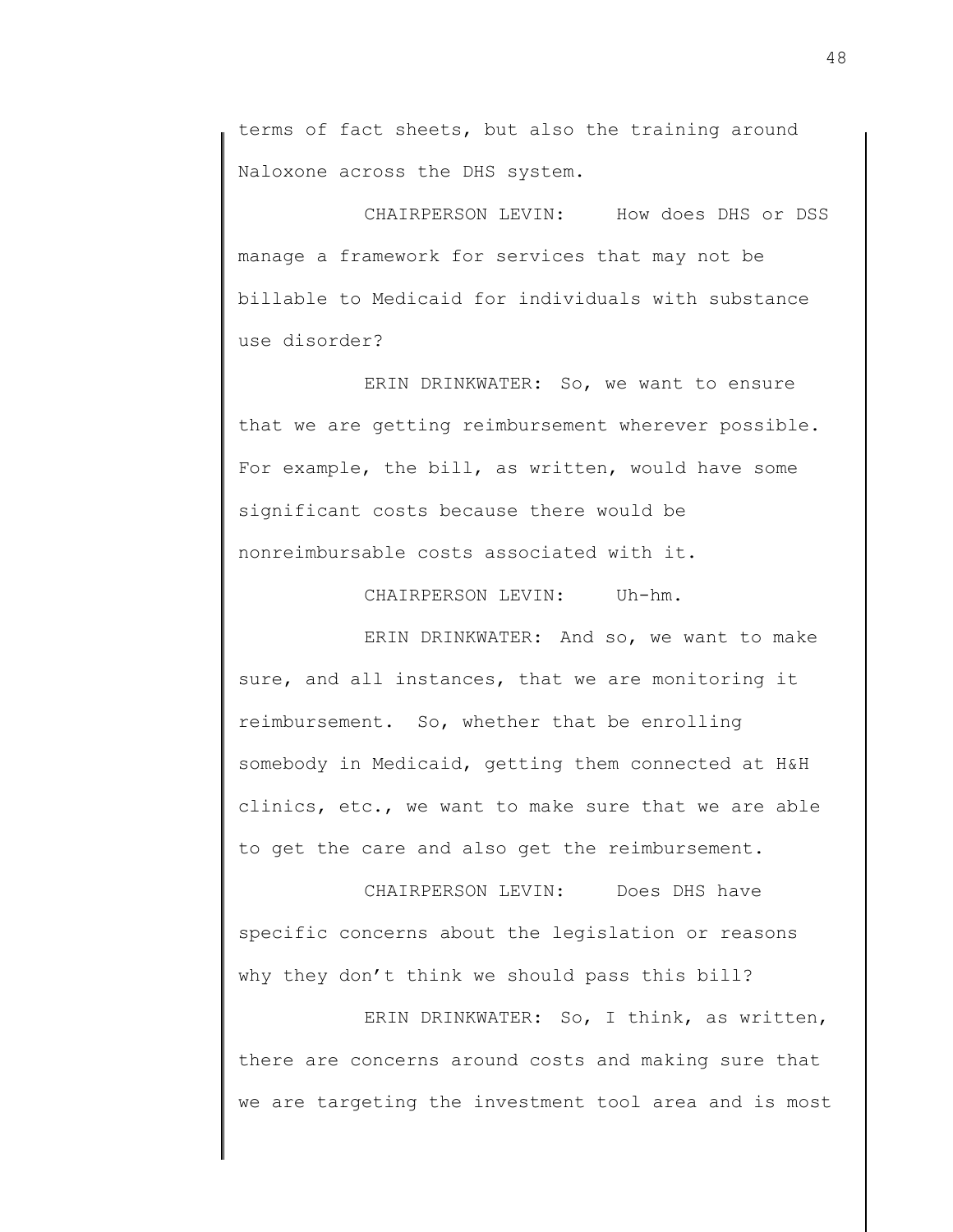needed. Currently, as written, it would require the department to have prescribers on-site at every shelter. We want to be thoughtful in terms of making sure that clients are able to access MAT, or in community and I know that we have had conversations about thinking through what the best approach is and look forward to continuing those conversations. As I had mentioned, there are some shelters that to have prescribers or--

CHAIRPERSON LEVIN: Uh-hm.

ERIN DRINKWATER: linkages through the federally qualified health centers and the article 28 clinics aware those services and resources are already available on site.

CHAIRPERSON LEVIN: Uh-hm.

ERIN DRINKWATER: So, again, determining which way is best in terms of targeting a resource to best meet the needs of the client, I think that is something that will require additional study to make sure that we can determine what the best approach is.

CHAIRPERSON LEVIN: Uh-hm.

ERIN DRINKWATER: And certainly look forward to your partnership on that.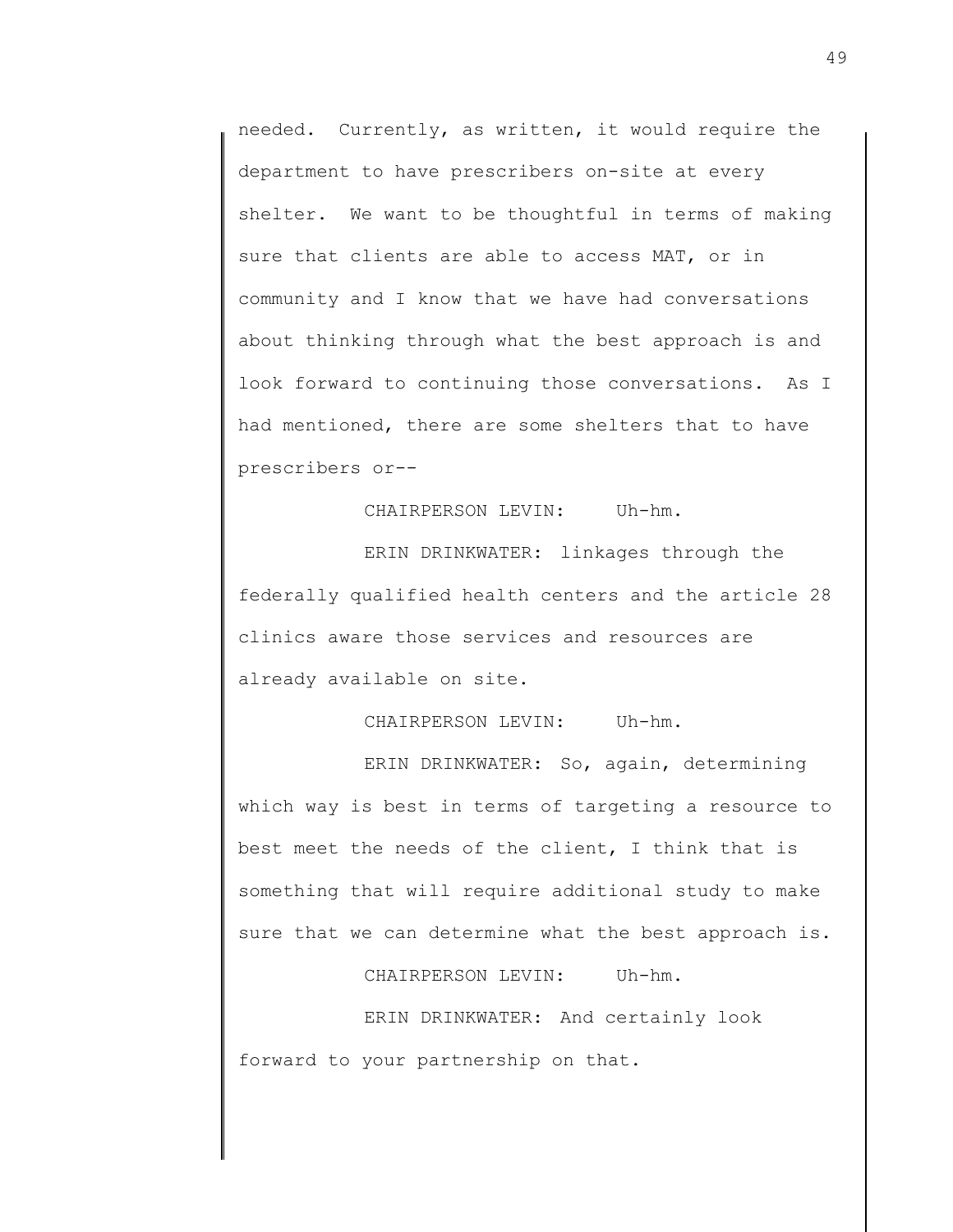CHAIRPERSON LEVIN: Right. And that's where I think health and hospitals can play an important role. If we are talking about 24-hour access, you know, Health and Hospitals are 24-hour facilities. In that type of partnership-- They are in every community, really. Every part of New York City, so that linkage, I think, is key to this. I mean, they had to have-- they had about 200 prescribers a year ago. I expect that has gone up, but they were very far behind, again, because of all those to being a prescribed. It's not an easy saying general factors should prescribe buprenorphine, but it takes a significant effort and support from health and hospitals as part of our public health system.

ERIN DRINKWATER: We agree.

CHAIRPERSON LEVIN: Okay. And to the airline installation. So, this is for MOCJ or for TOC. Have we done a point in time analysis at any time of individuals that are in the city jail system and exactly why they are? So like to like the kind of snapshot of what exactly are people there for? I know that we have it broken out by charges, but that doesn't give us-- it's not particularly helpful, honestly, in determining why people there. So, for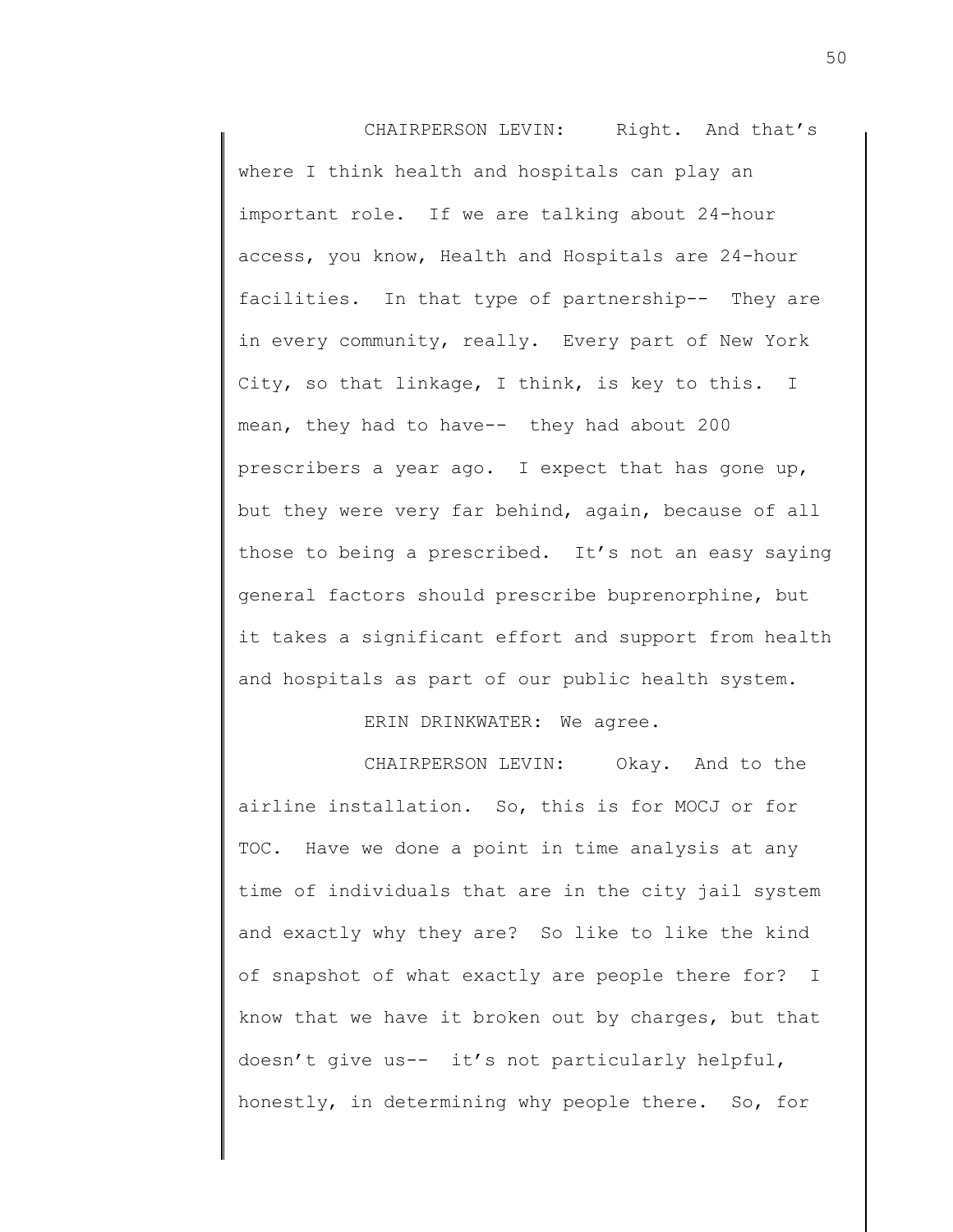example, if you were to just look at what is publicly available under our reporting requirements, you know that an individual like Mr. McCain is incarcerated at Rikers for nine months for stealing a pair of socks and that socks charge got trumped up to a felony charge. So, has anyone ever done-- enough, it's not possible universe. We are talking about at the moment 7000 individuals. Why those 7000 people are actually there?

CHATODD FLOYD: Thank you for that question, Chairman. While we definitely try to research and figure out why certain individuals keep coming into custody, we generally don't have a breakout of every individual housed in TOC custody that granular. We can certainly get that information on a one off.

CHAIRPERSON LEVIN: Yeah. I mean, the reason-- you know, because there's only so much information you can glean from such broad categorizations as the charges. So, ACS, for example, does child start where once a week they take an actual case and do a deep dive into the case and identify if there are gaps in case practice, how it is reflecting the norms throughout the city and in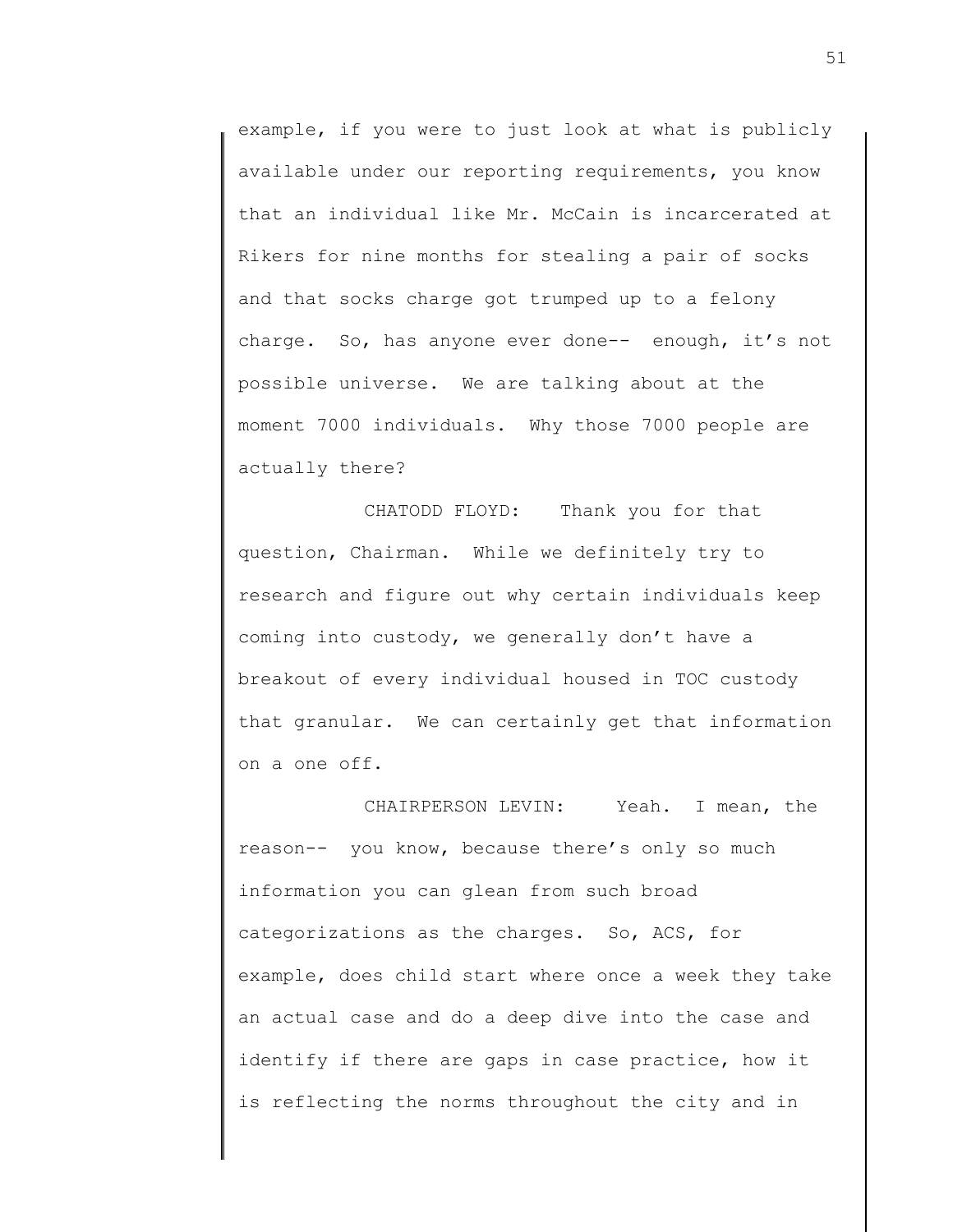each borough office and it is their way of kind of doing randomized quality assurance. Is there any analogy within the DOC or MOCJ system of doing a kind of-- that type of analysis of cases, again, so that somebody-- I mean, nobody-- I assume that nobody at your table-- I assume that nobody at your table accepts that somebody should be at Rikers Island for nine months for stealing a pair of socks from Bloomingdale's or four pairs of socks from Bloomingdale's and is charged with a felony and then, after nine months, and gets diverted to mental health court where the individual has a documented case of schizophrenia and it should have been identified immediately. And so, you know, child stat at ACS serves a purpose in that regard and they actually weren't doing it for a few years went to the real scaled-down version. Commissioner Ansell, when he came to ACS, actually reinstated it in a much more rigorous way. What do you think about that?

DANA KAPLAN: So, I can open with just some of the ways that we've looked at this and then, I think, DOC has some other examples. So, one, I think that you are right that if you just look at kind of the summary categories and what charges people are in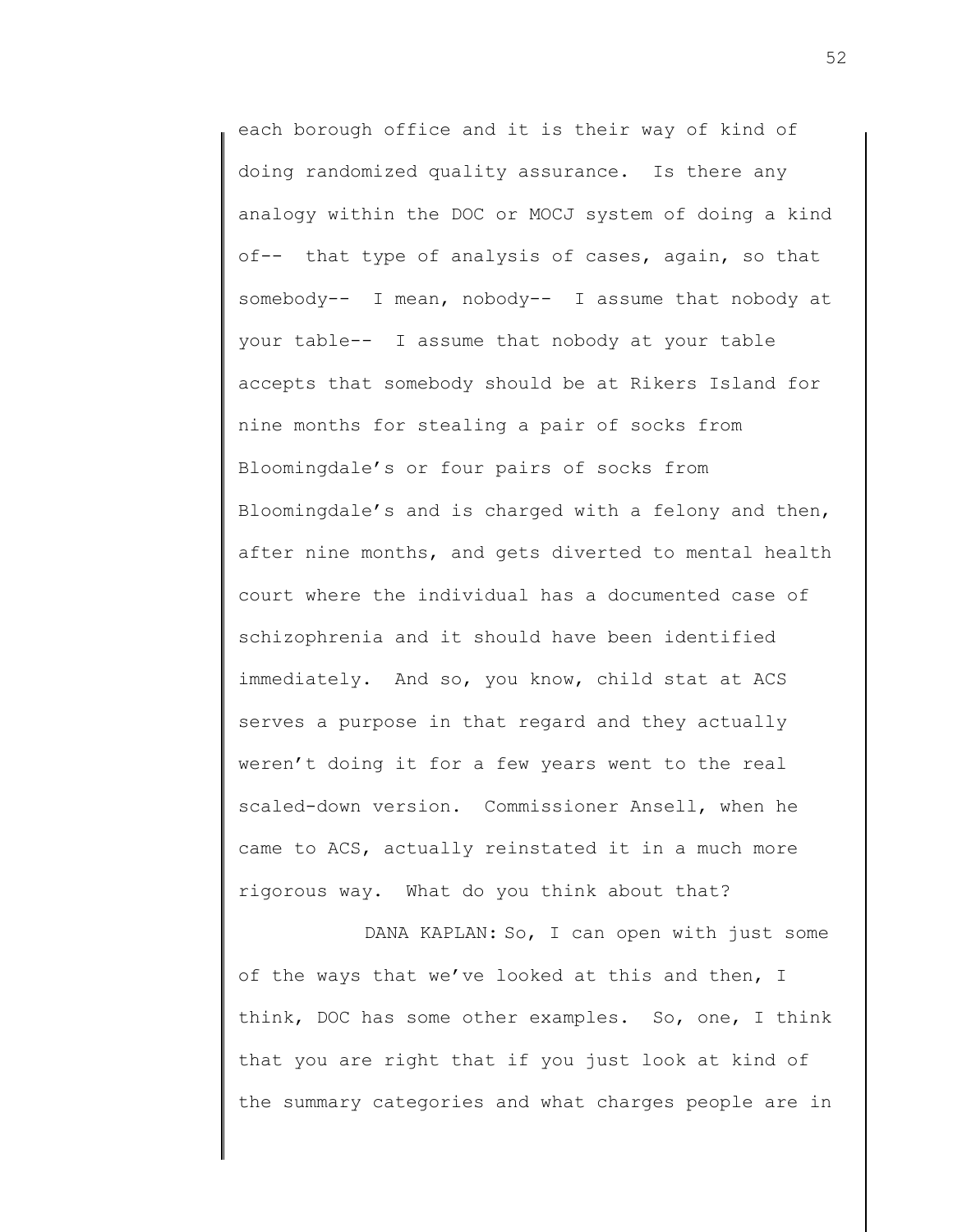on. You don't necessarily get the full picture, so I think this is something that our research department has looked at. Our research department is looked up both, you know, what do you see data is, CJA data, also court data is available and also trying to drill down--

CHAIRPERSON LEVIN: Yeah.

DANA KAPLAN: on particularly when there might be holds or some other type of warrant or different issues and, you know, understanding what the root of that is is part of how we have had to inform projections, for example, who has been looking not just start charges, but also what other underlying issues are--

CHAIRPERSON LEVIN: Uh-hm.

DANA KAPLAN: As it relates to where we have done more of a case-by-case analysis to make some operational responses, I would say that in some of our case processing efforts, there is been particularly focused at the longer same population of multi-stakeholder and multi-agency effort to look at every single case.

CHAIRPERSON LEVIN: Uh-hm.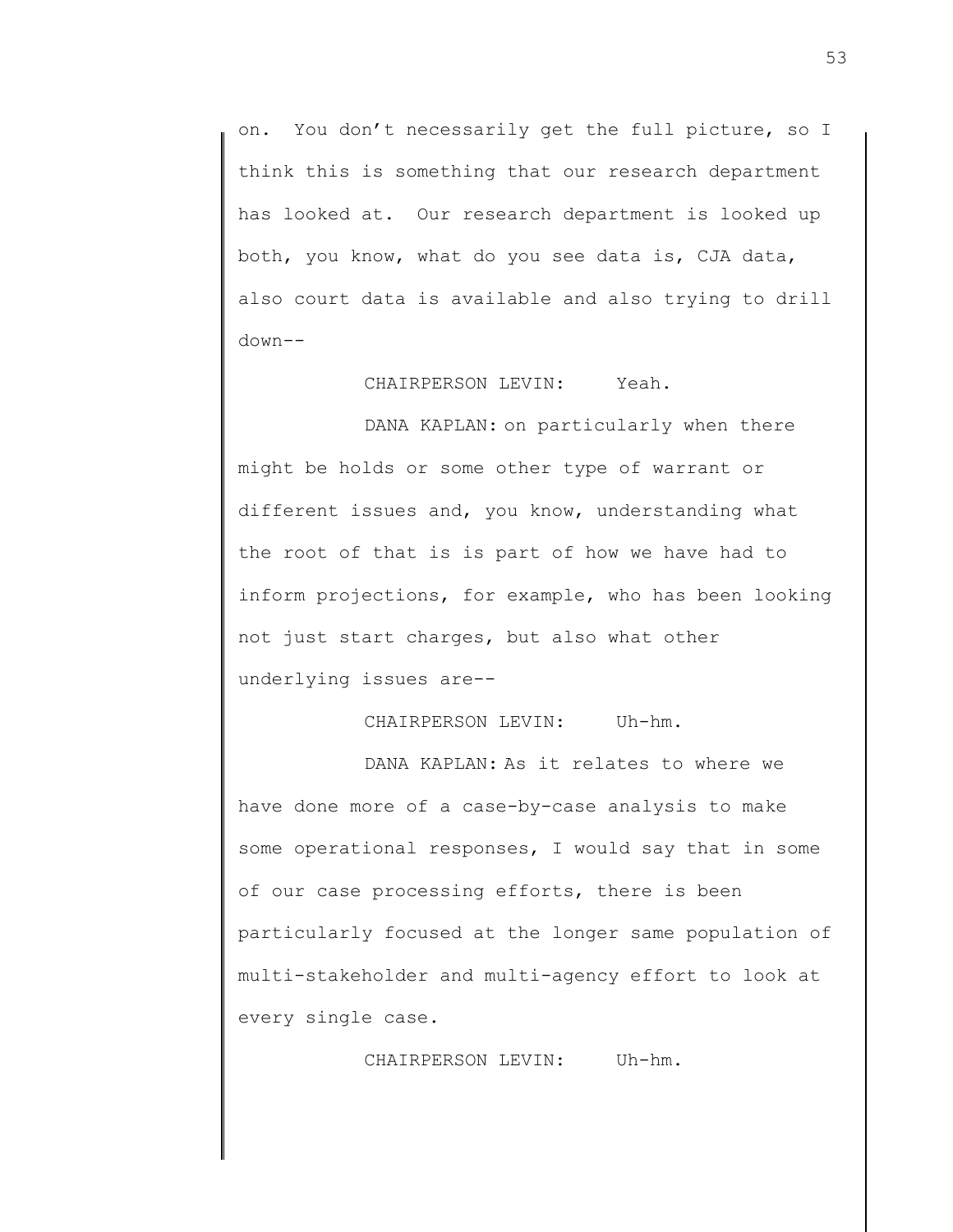DANA KAPLAN: And I would say that that is part of the progress that has been made on the people who've been staying for the longest and really at understanding exactly what the issue is.

CHAIRPERSON LEVIN: Right.

DANA KAPLAN: The other thing that we have done is been with young adults and the-- With the young adult population, we've looked at every single case and there are some providers that are doing almost like a second look program. So, for the young adult population, Friends of Island Academy, has been focused on that for the female population. Osborne Association is a contract that does a second lock-in that is with the intention of locating and every individual case--

CHAIRPERSON LEVIN: Uh-hm.

DANA KAPLAN: And understanding if there is someone that could be referred to a community program or in 180-80 [sic] hearing. There was an opportunity to go back before the charge and--

CHAIRPERSON LEVIN: Uh-hm.

DANA KAPLAN: try to address something that was unnecessarily causing someone to be in detention. If someone could be eligible for a community-based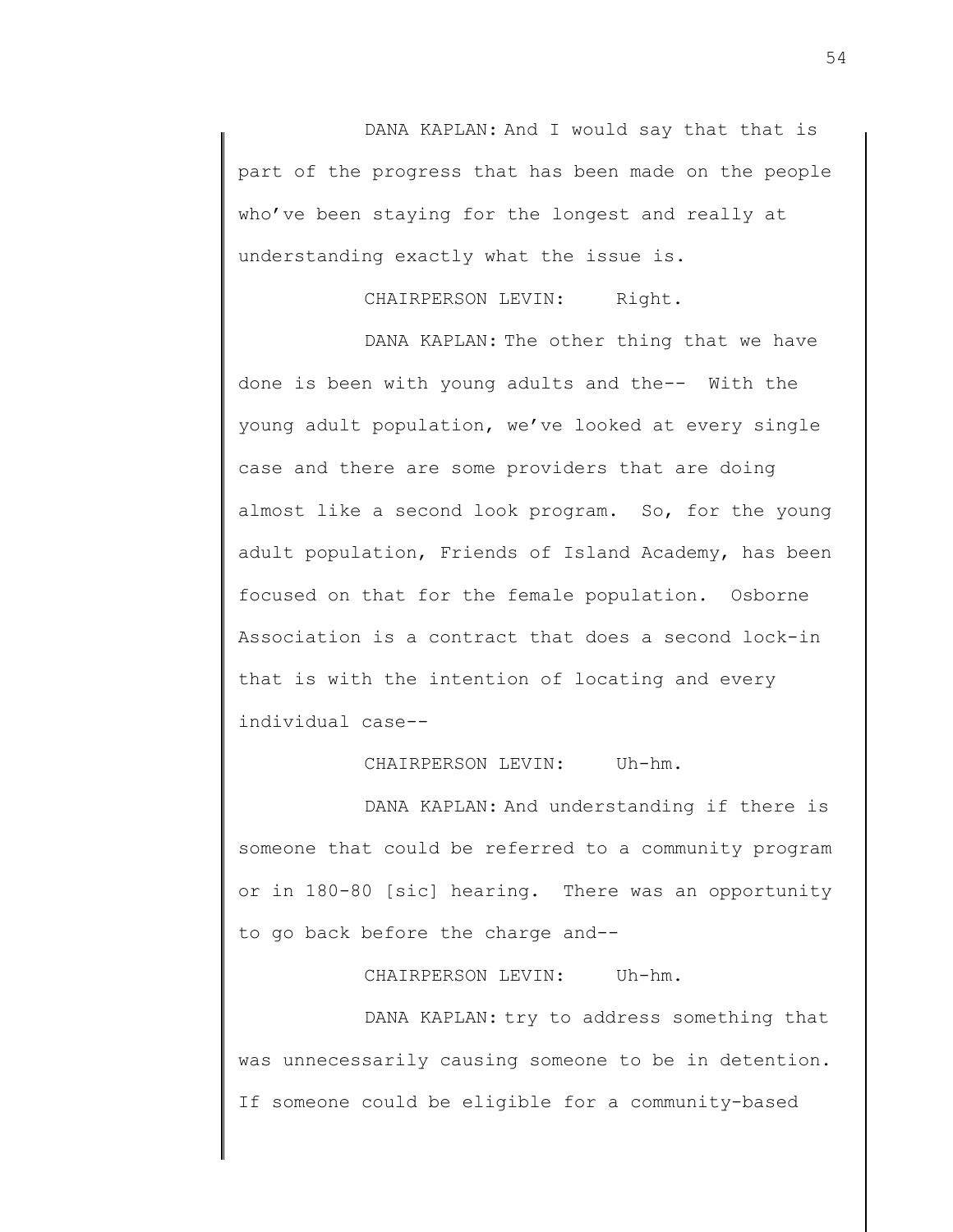supervision program in a case could be made, those are some of the efforts that we've done.

CHAIRPERSON LEVIN: Uh-hm.

DANA KAPLAN: You know, I think it is something that we are certainly interested in continuing to look at and I think this is something that DOC also might--

BRENDA COOKE: Yes. So, everything Dana just said for sure I was going to address, as well, but so all of those are avenues where we are engaged with-- I think the complexity is what you are getting at. The complexity of the reasons why people are in custody is far more complex than just, you know, the criminal charge or their criminal history. And so, trying to understand why they are in custody and then me and then, you know, the alternative programs like Dana was describing which may be more appropriate. We have some additional avenues that we regularly consult and address with- in partnership with Correctional Health Services.

CHAIRPERSON LEVIN: Uh-hm.

BRENDA COOKE: You know, to see if, you know, persons in custody-- I'm sure you are aware. Mental health needs and the placement of people in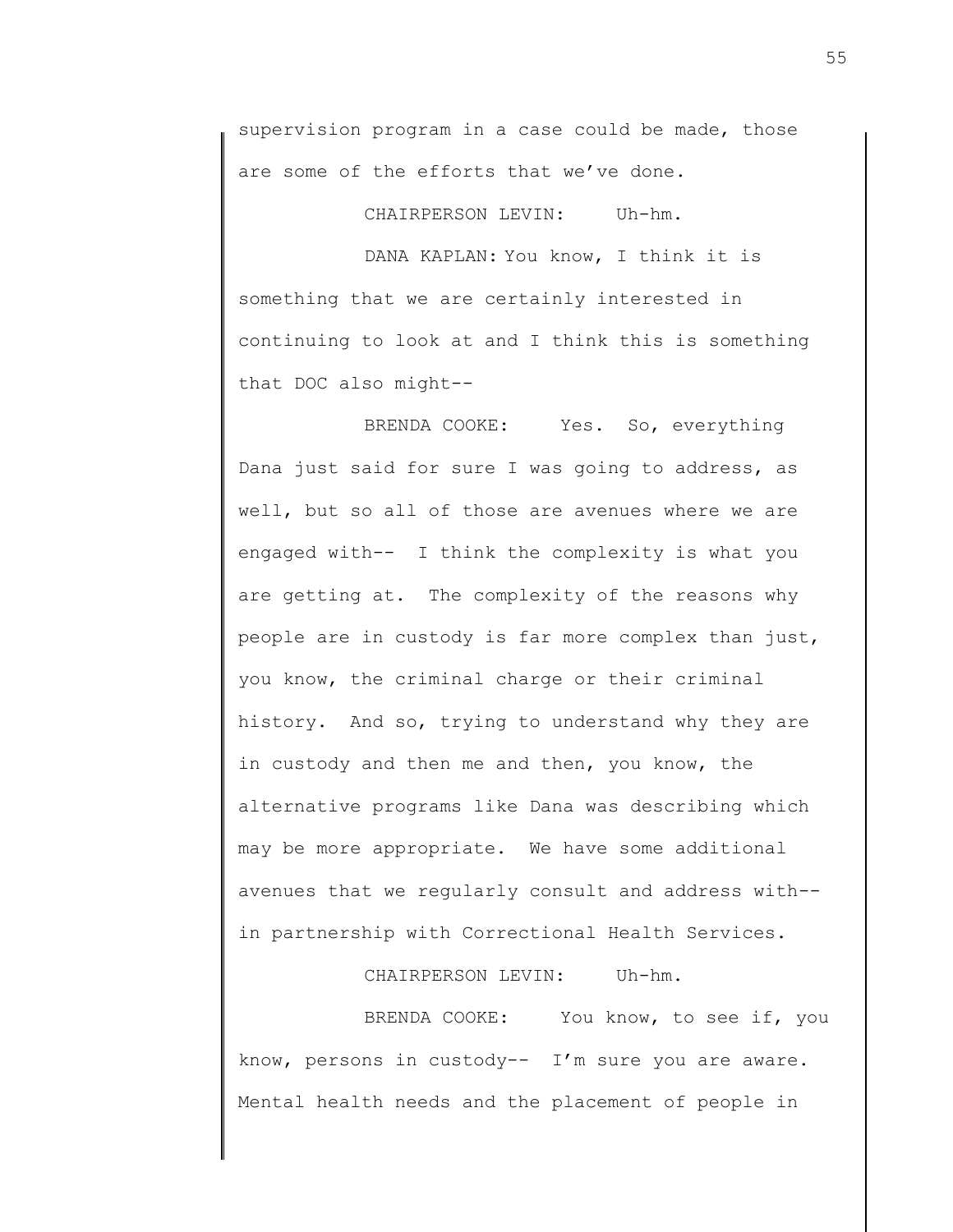jail when possibly where they really mean and be somewhere else and the--

CHAIRPERSON LEVIN: Or--

BRENDA COOKE: [inaudible 01:00:44] defacto, you know, institution in that regard. And so, to the extent that we can work with our CHS partners and then the lawyers for those individuals on those cases and the district attorneys, you know, on this case is to really identify. And I think some of that is what Dana was getting at because certainly some of those longer stayers in custody are people who are, you know, of the fitness for them--

CHAIRPERSON LEVIN: Right.

BRENDA COOKE: to stand trial to begin with. And so, we certainly have targeted approaches in partnership with CHS and DAs and the individual defendants counsel to try and, you know, to determine why this person is with us and should they really be with us and, you know--

CHAIRPERSON LEVIN: Right.

BRENDA COOKE: where can we all work to--

CHAIRPERSON LEVIN: mean, this is, again, one case that has percolated up to the daily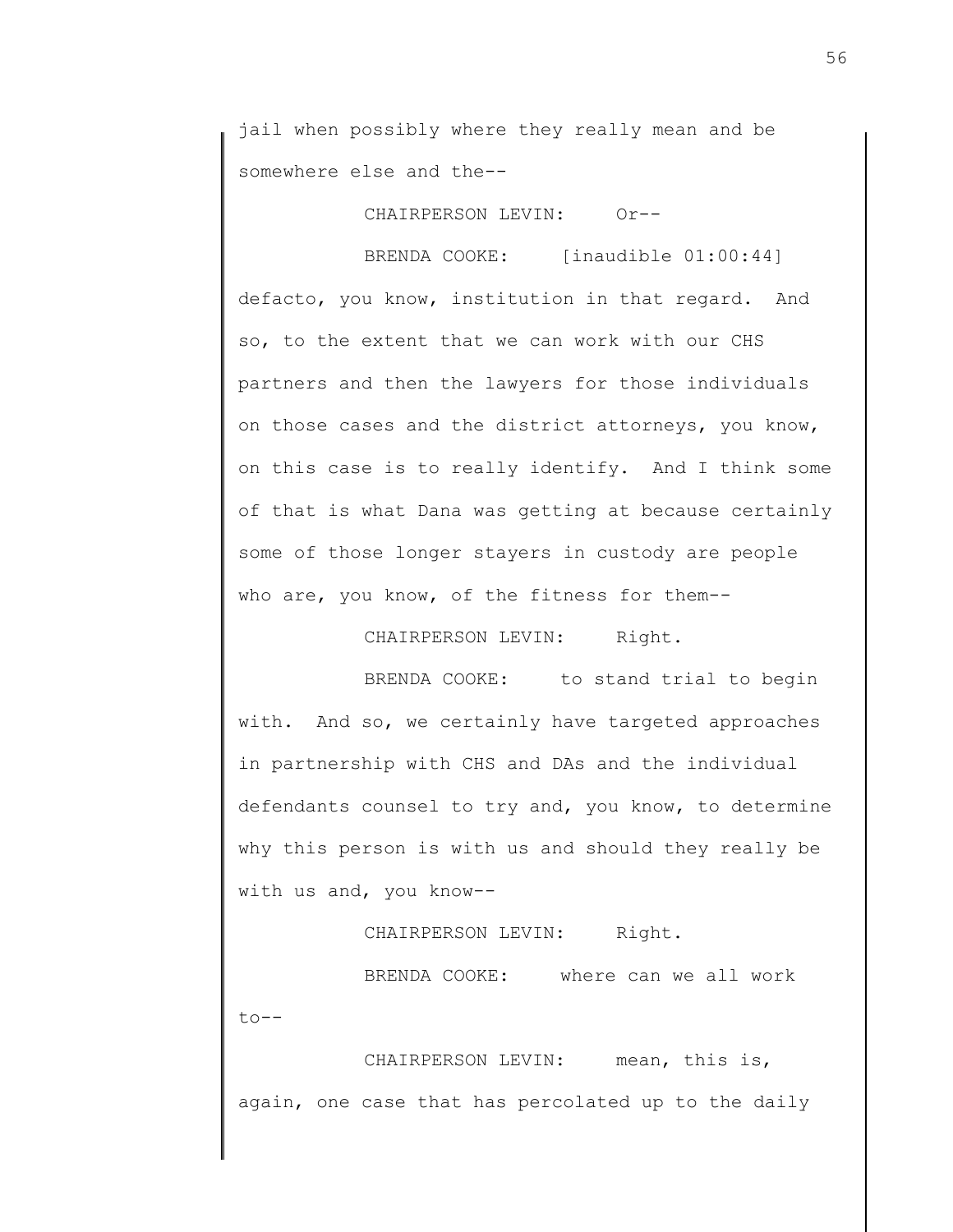news, but it illustrates-- I mean, under no circumstances should somebody me, for a charge like that, which was just-- is shoplifting. It was repeated shoplifting. He was given-- this is something that, by the way, that I just want to put that Macy's and Bloomingdale's and Duane Reed and I don't know which other stores on blast for this because they have it so that they give people, if they are caught shoplifting, a notice that says if you come back, you're going to be trespassing. And then, when they come back, a get arrested and charged with a felony charge. And that happens in New York County under the New York County DAs office, charging people with felonies for shoplifting. That's happening. It happened like 47 times last year. There is just-- Again, it's like kind of a-- It's an anecdotal case. It's like one out of however many thousand people have entered Rikers in the last year, but, when we talk about mental health diversion, when I was at Brooklyn House two weeks ago, I asked correctional health how many people have a mental health diagnosis? Right? Or do you think should have a mental health diagnosis? They said over- the gentleman that is doing the medical side said he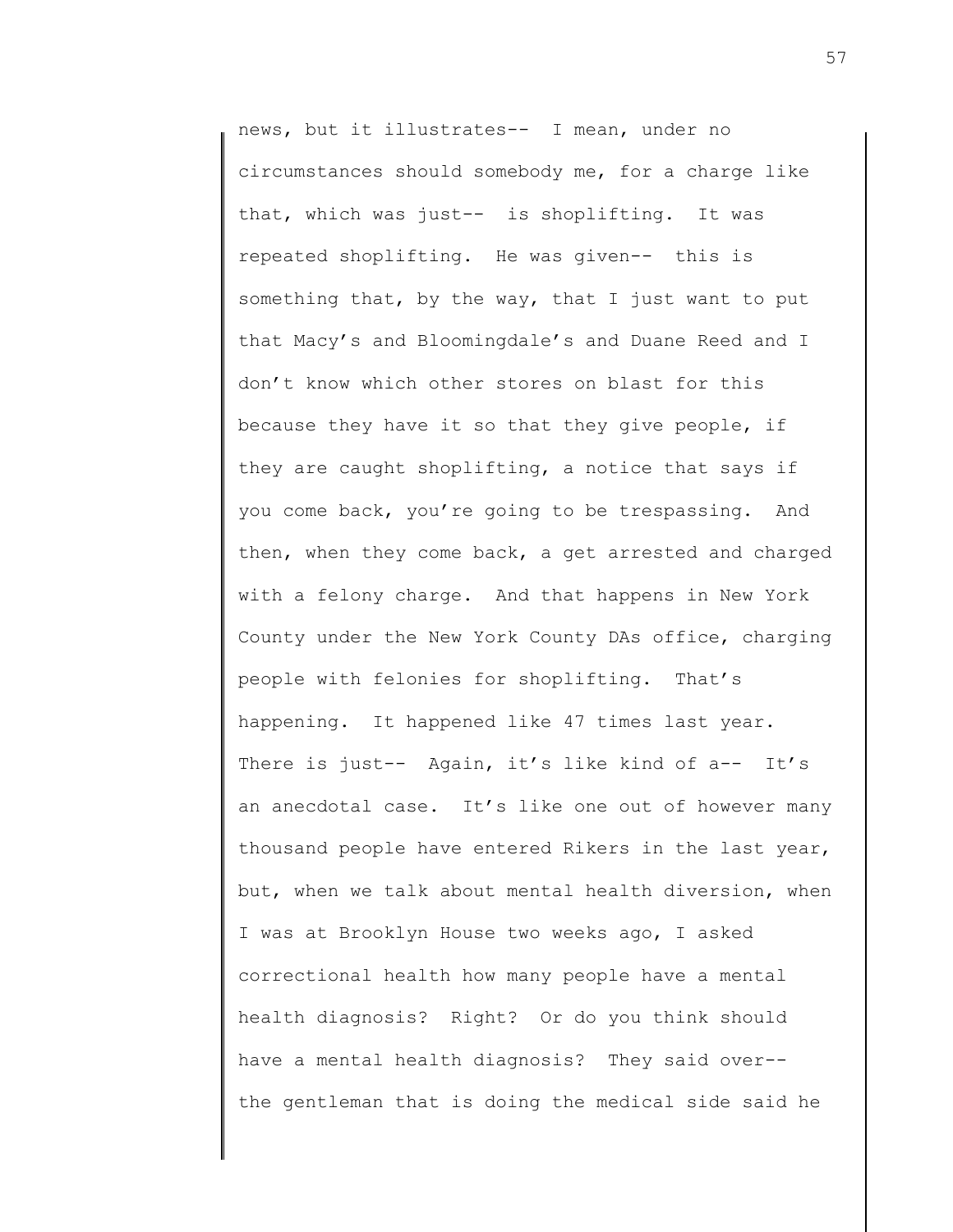refers 60 or 65 percent of the people that come to him over to mental health and the guy that does mental health said 90 percent of them he thinks he can confirm on mental health diagnosis. We are talking about over half of the people that have entered have some either confirmed mental health diagnosis or suspected mental health diagnosis and, I mean, the vast majority of those people are, a, jails setting exacerbates any mental health condition. Isolation and just the trauma of being incarcerated is going to exacerbate the mental health condition. That is fairly obvious. And that they should be there in the first place and they should be connected to long-term mental health treatment in the communities. Most mental health conditions, when treated with a level of rigor and wraparound services, can stay in communities. So, it's just I think that-- it's just it seems we should be on this stuff. We should be understanding these drivers more thoroughly and I think it's-- I mean, it's obviously in the interest of the Department of Corrections not to operate as a defacto mental hospital. I mean, that is not what you are trained to do. That is certainly not what correction officers are trained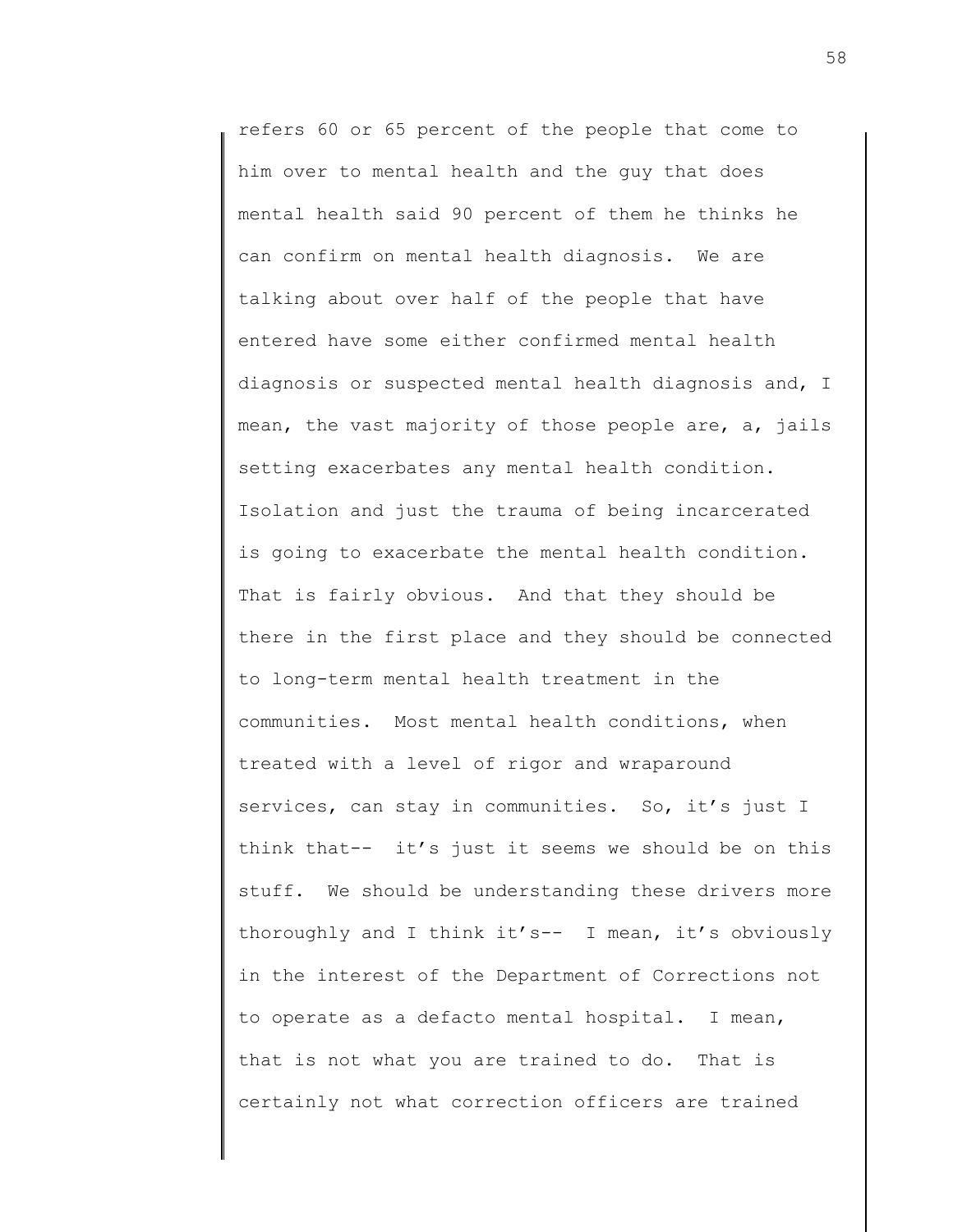to. It's not created or constructed and/or informed in any of that-- You know, and at Brooklyn, it was like two guys, four guys, they are at correctional health on like one floor with like a very little access to the detainees because of the problems with Brooklyn house being so antiquated. So, I don't know. This is just-- There needs to be a strategic vision here as to how we are going to be looking at all this and I can't-- and, honestly, they'll reform is wonderful. Speedy trial reform. All those things are wonderful. We want them. We have to have the programs and the community is now on January 1 to be able to provide that level of support in the communities. It's not just-- I mean, we're talking about community investment. It's not just-- we're not just saying that because we need to say something and we are trying to appease an interest group. We are saying that be because, on January 1st, there is going to be a bail reform in place in New York City where we need the community investments in the community because the people that are otherwise on Rikers are going to be in the community.

DANA KAPLAN: So, Council member Levin, you know, I think we fully appreciate and could not agree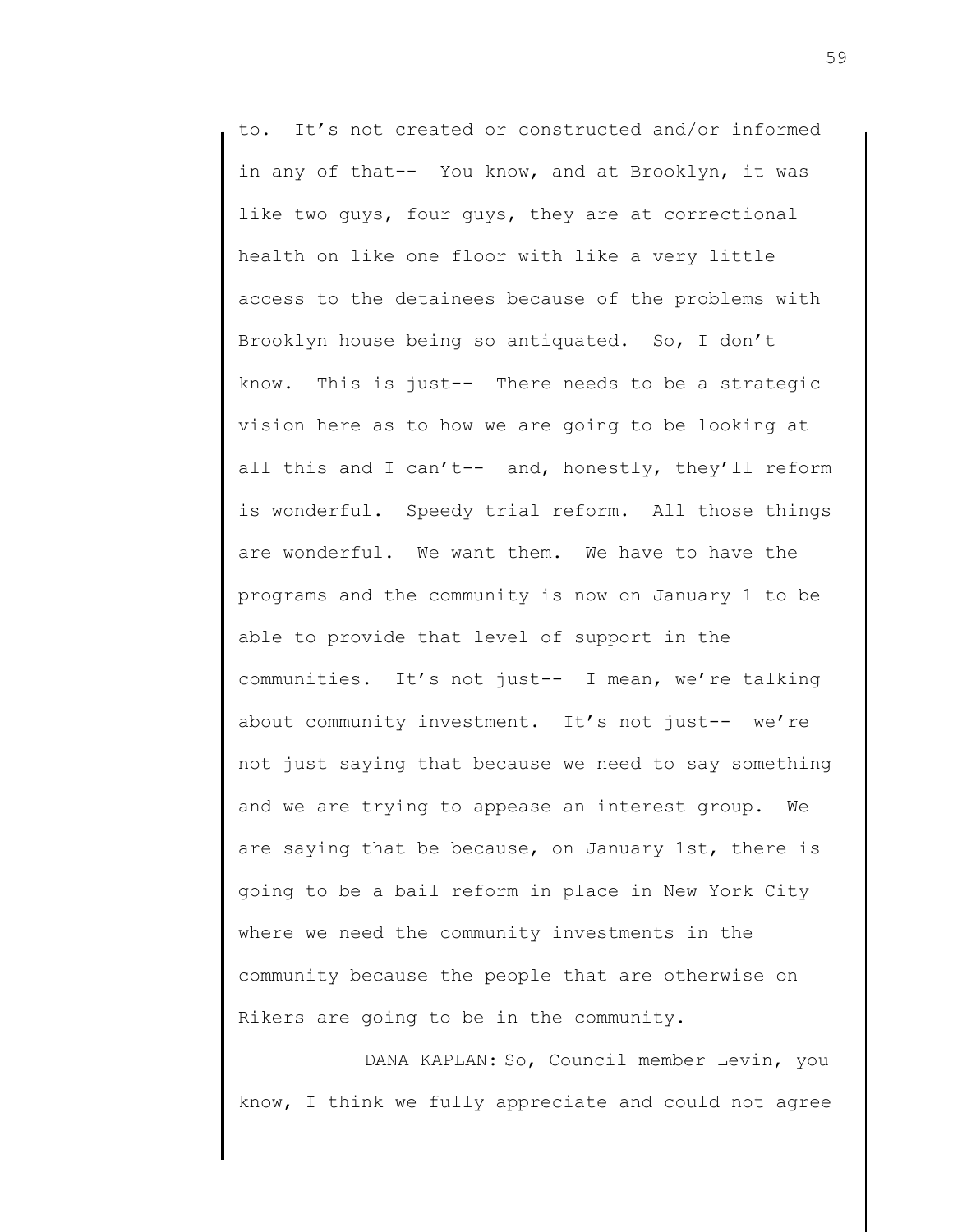with the-- agree more with the points that you are making. NL, and, obviously, I think that there is a number of different things that need to happen. It's about case processing time. It's about what are the diversion opportunities? What are the communitybased supports? How are we working with, you know, the courts and the five district attorneys and the judges on, you know, having confidence in these. There's a whole range of things that we have to address. You know, obviously, I think we have made some success in this area terms of going from 11,000 people in detention to 7000. So, you know, we have seen real progress and you are very right, though, that, you know, we are not planting the flag and declaring that, you know, we are where we want to be. And that is why, when we are talking about what is the future of our justice system, we are planning for capacity that is, literally, you know, thousands fewer than who is currently in detention and, to get there, it's not just-- Obviously, legislative reform will help. We agree that, you know, less is more would also help with that, but it is also about making sure that we have that right infrastructure at the neighborhood level in, and particularly, in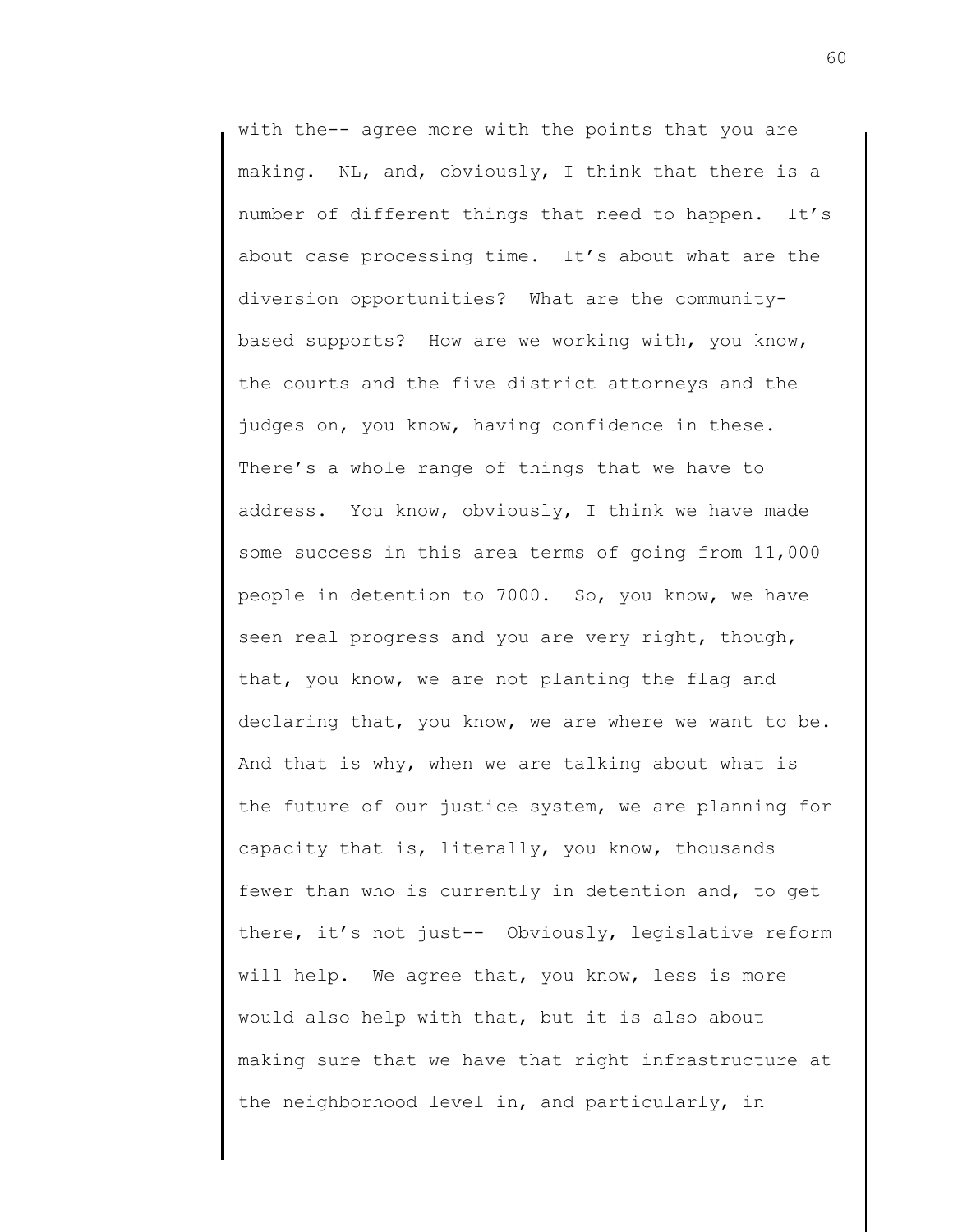diverting people who have mental health issues that could be safely in the community. Then I think that is something that we are-- you know, we're very focused on and we are very--

CHAIRPERSON LEVIN: Yeah.

DANA KAPLAN: focused on working with you and the Council on this, as well.

CHAIRPERSON LEVIN: Obviously, the Thrive initiative is a, you know, 750 million dollar a year initiative in New York City. That is a prime opportunity that have level of connection- interagency connection to mammal to move the needle on this. And, again, this stuff has to be in place on January 1st, so, you know, I really urge the administration to think of it in that context. So, I'll turn it over to my colleagues and then I will come back.

CHAIRPERSON POWERS: Thank you. We are going to hear from Colleens now and then the Chairs can ask follow-up questions. We have also been joined by Council member Rivera, Council member Torres, and Council member Salamanca, as well. We're going to go to Council member Grodenchik followed by Council member Holden.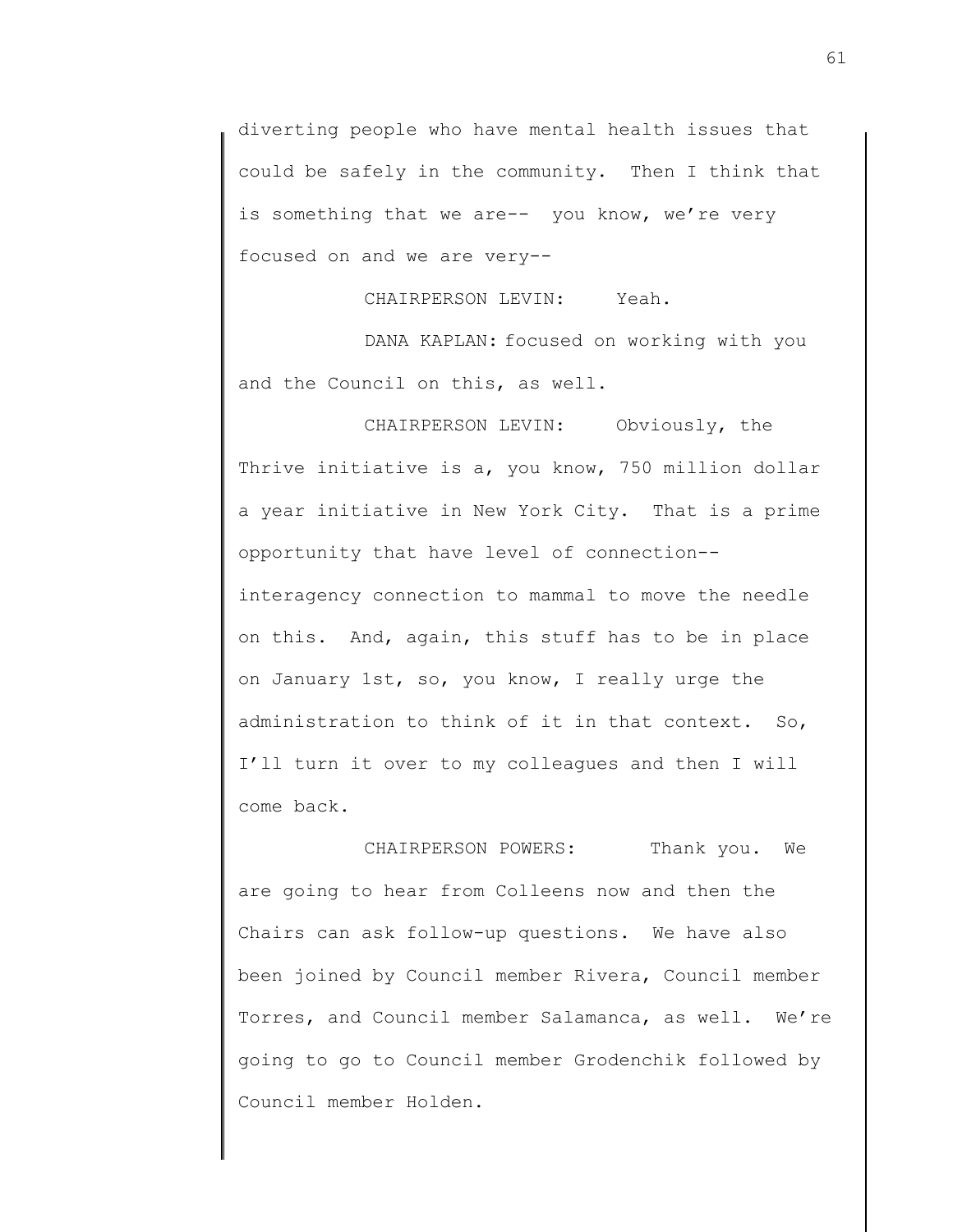COUNCIL MEMBER GRODENCHIK: Thank you, Chairs. Good morning. I think it is still morning. Good morning to the panel. Ms. Cooke, in your testimony on page 2, I underlined it. It said, new tales will also be designed to provide better lines of sight, etc., etc., but these tales haven't been designed yet and when we heard testimony two weeks ago, from somebody. I don't remember the person's name, about the fact that-- and I asked the question we are going to vote two weeks from tomorrow on improving this plan and we really don't have details that I am satisfied with and I think that's true of some of my other colleagues, as well. And while we certainly want to improve the climate in New York City jails and I agree that Rikers should be closed, I'm not there yet because I just don't have details on what's going to happen when we build these other jails. We're going to spend-- The administration acknowledges that we're going to spend close to 9 billion dollars, which is, according to the administration, the people that testified at the last hearing I was that, that is all city tax levy dollars. So, there is no federal, there is no state money coming to us and I am very concerned as a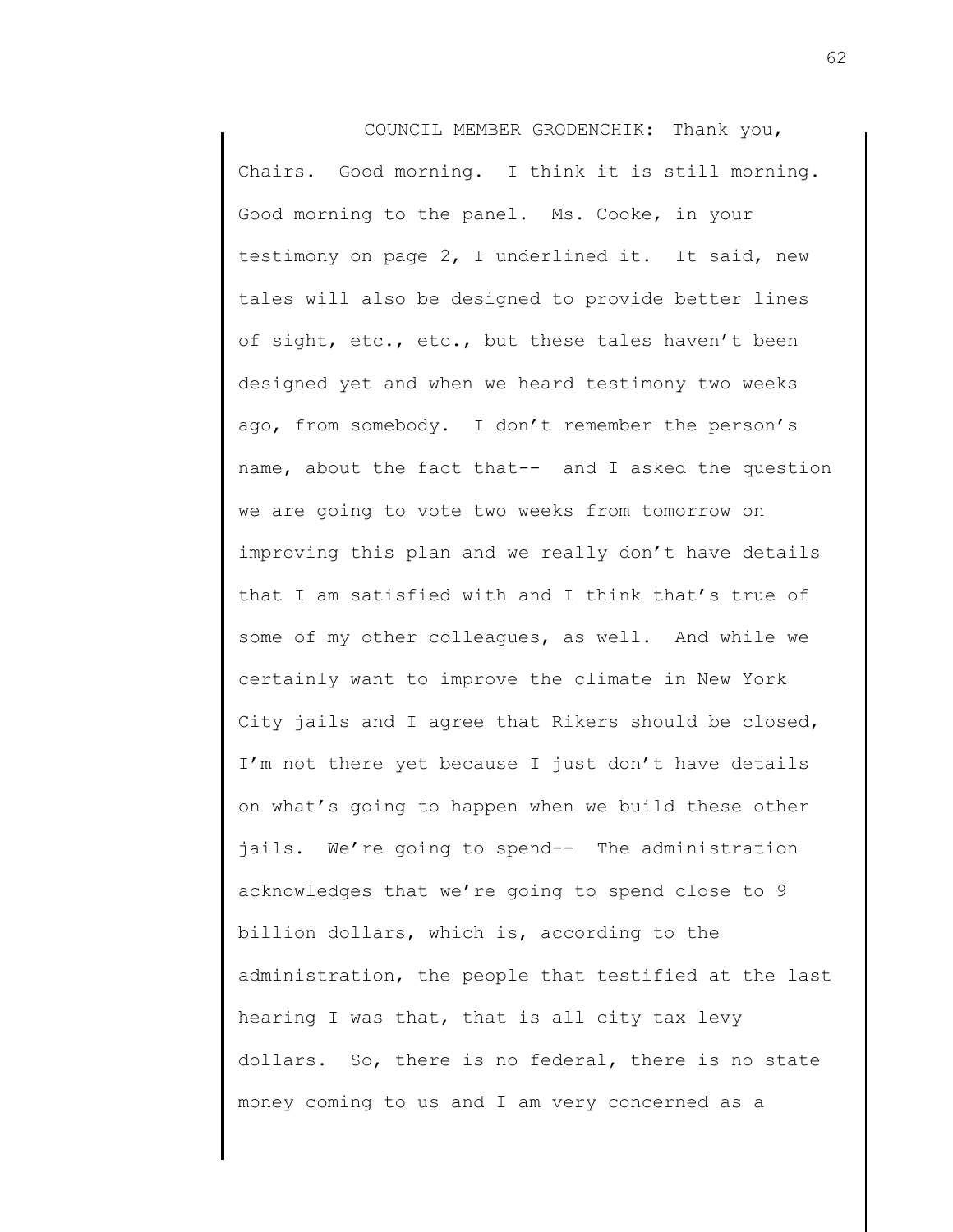Councilman, as someone who has been in and around government for over a third of a century, that the city of New York takes a long time to do almost anything and I can ask any of my colleagues here how long does it take to get the most basic things constructed and I don't have guarantees. The mayor is leaving office at the end of 2021 and I don't know how many of you are going to be in your jobs. Maybe some of you. Maybe none of you. And I don't have- thank you. I don't have any guarantees that this is going to proceed. I don't know the next mayor is going to be I don't know if he or she is going to be as committed to this as Mayor DeBlasio is. So, I guess I want to put on the record that I am a skeptic about this. I don't want to say I'm cynical because I'm not. I want this to happen. But when might we see a plan from the city of New York? We have not built a new jail in 30 years. That is an awful long time. There've been many, many changes in correctional policy and all kinds of different things. When are we going to see a design?

BRENDA COOKE: So--

COUNCIL MEMBER GRODENCHIK: Anybody can answer this.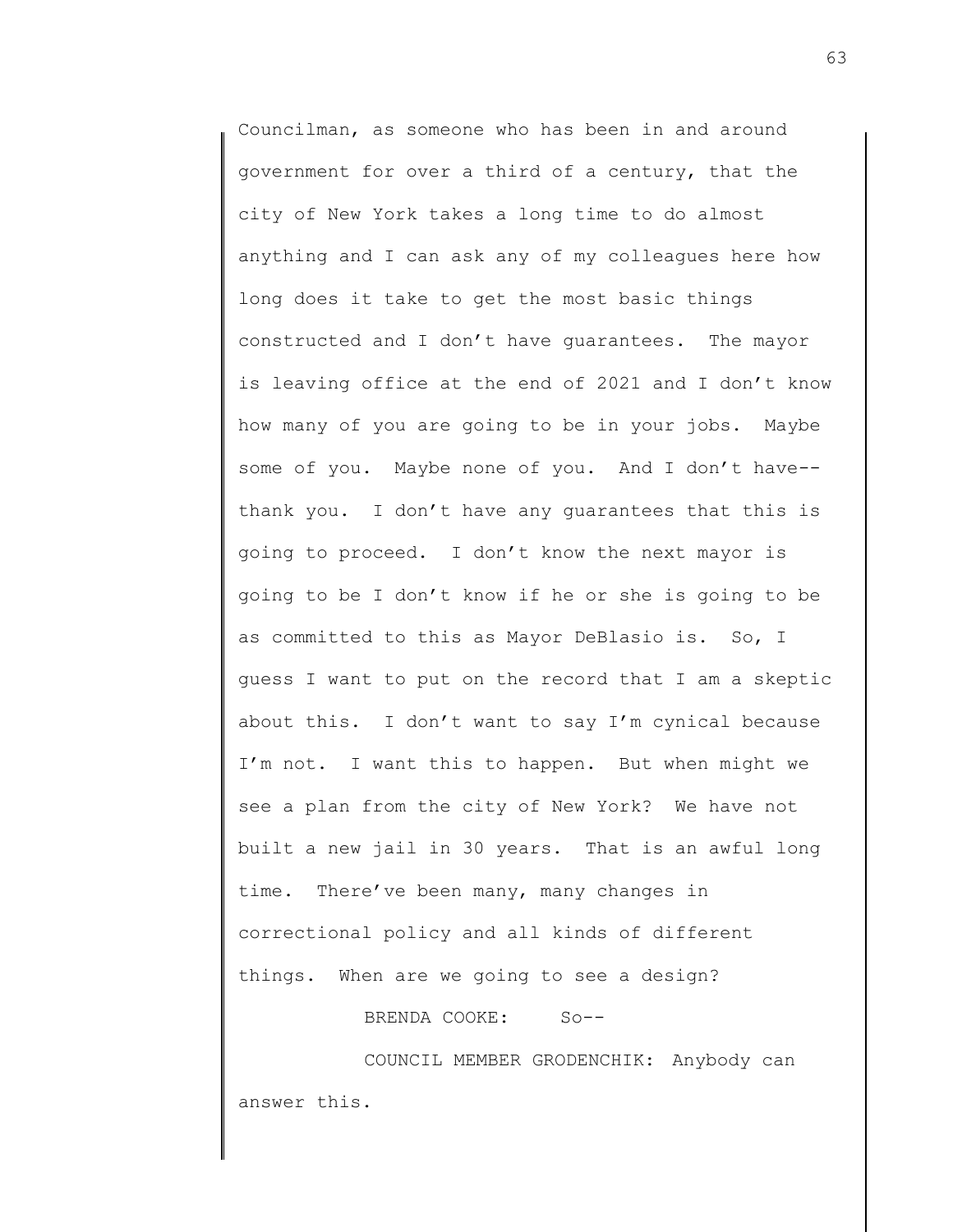BRENDA COOKE: Thank you. Thank you. COUNCIL MEMBER GRODENCHIK: Except for the woman [inaudible 01:10:23].

BRENDA COOKE: Thank you for your question. I'll just address briefly at the lines of sight question with respect to my testimony and then let Dana Kaplan provide some additional information to your question. But, absolutely. You know, we have expectations that are being-- that will be described in our requirements for the design builders to meet and mandates that they won't need to meet in terms of the layout. And so, how we have approached the master plan, the scoping for this program is we have identified the square footage that is necessary and we know that the layout of many of our-- most of our jail facilities are not direct supervision supportive of layouts. They have a long corridor or tier with the living unit, the cells and then there is, you know, a noncontiguous dayroom space and it doesn't provide the officers the ability to engage in the direct supervision and then development of the relationships and safety.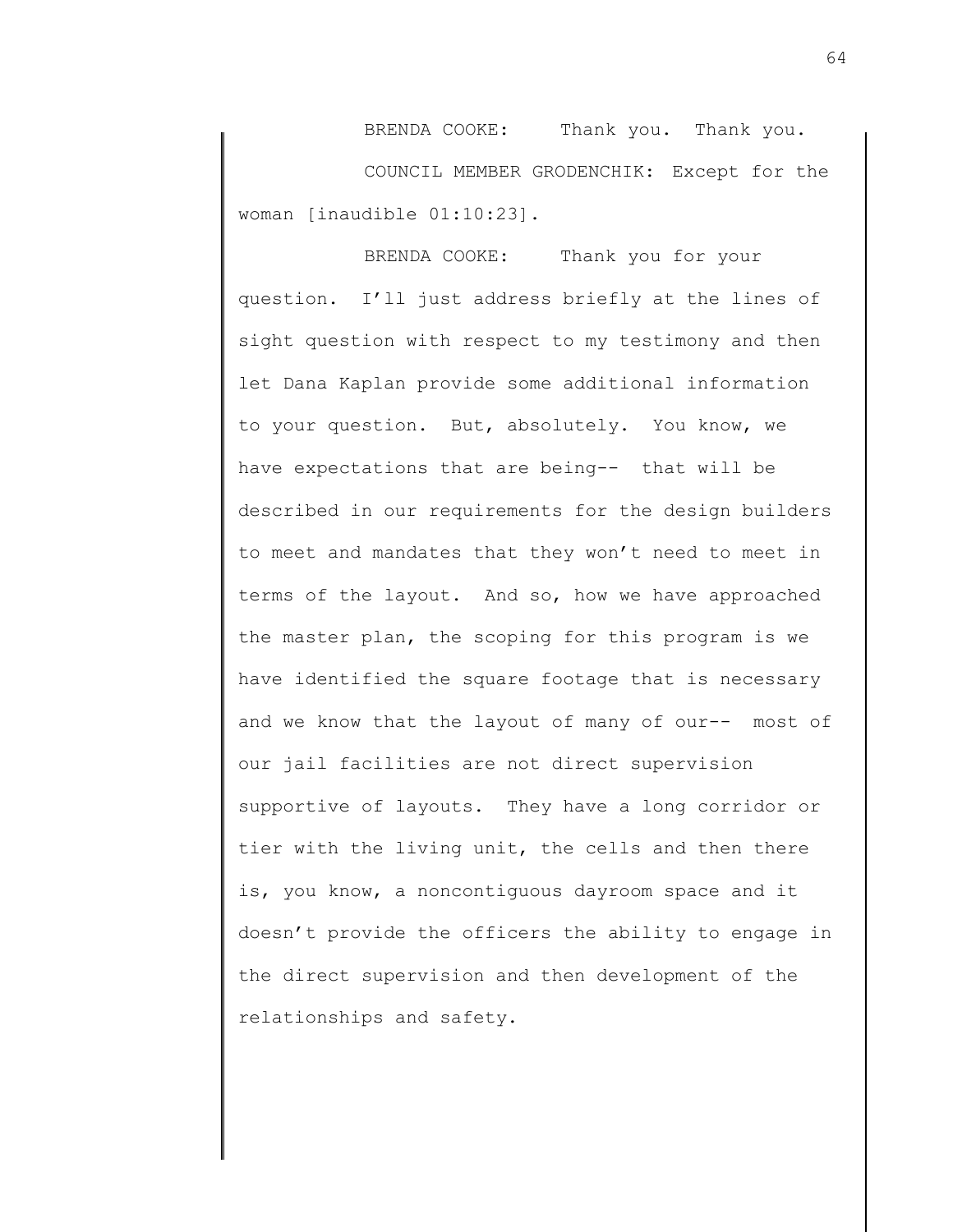COUNCIL MEMBER GRODENCHIK: In your testimony, if I just heard you correctly, this is something that hasn't happened yet. Is that correct?

BRENDA COOKE: Correct. The design--

COUNCIL MEMBER GRODENCHIK: So we're really--

BRENDA COOKE: has not been--

COUNCIL MEMBER GRODENCHIK: We're really kind of talking theory here.

BRENDA COOKE: So, yeah. So I'll let Dana Kaplan address the process.

DANA KAPLAN: So, the--

COUNCIL MEMBER GRODENCHIK: And that

theory could theoretically be changed in the future, as well. This is what I am trying to get out. We really need concrete plans. Excuse that. There was no pond to use the word concrete, but, we need plans that we can live with. I'm not an expert. You know, I have visited some jails, but I am certainly not an expert, but I don't know where the expertise is and I just don't know that I am going to be satisfied in the next 15 days that this is something that I could cast a vote on behalf of my constituents.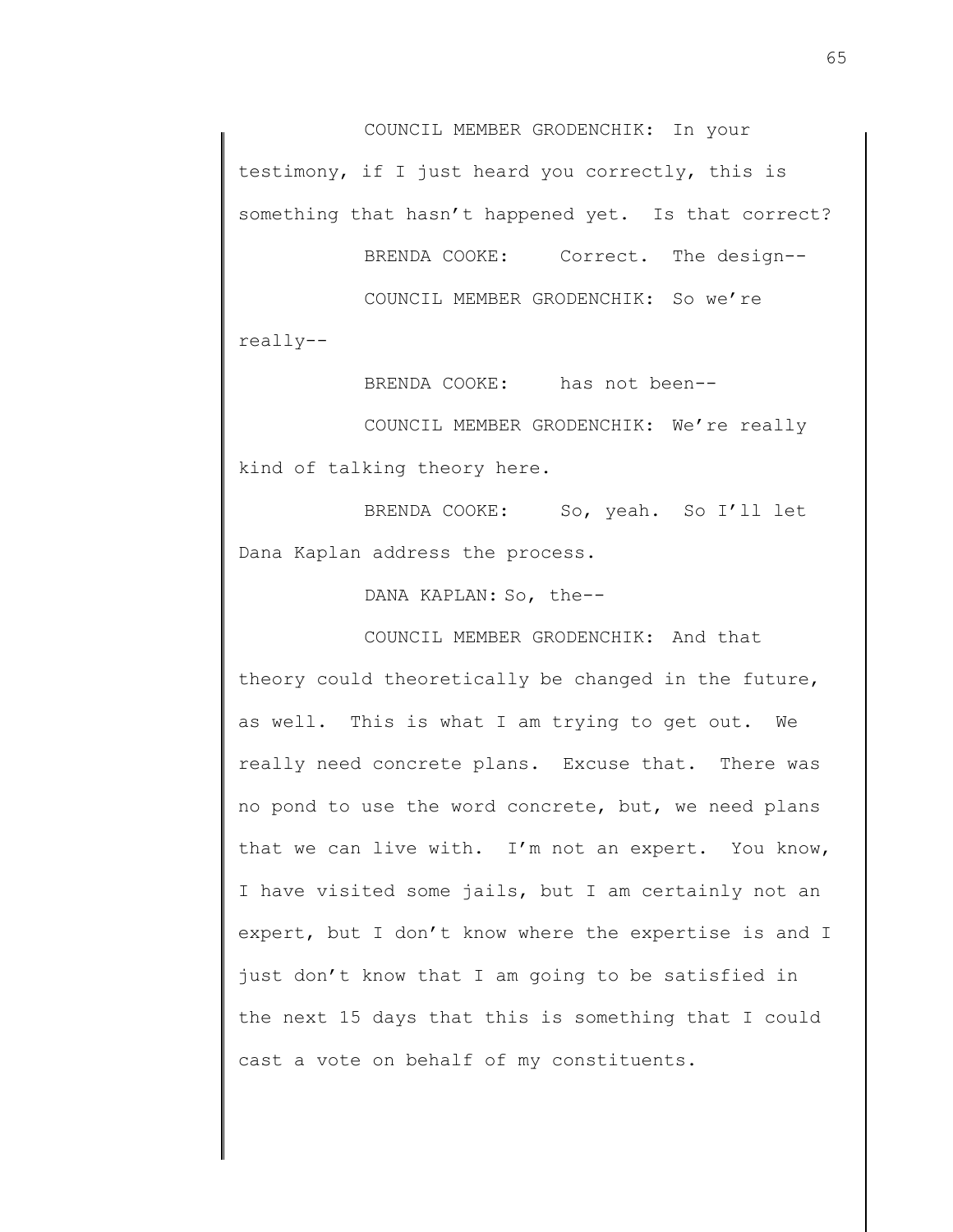DANA KAPLAN: so, a little bit of the context of what that history is been for the development of the master plan, the master plan is the building blocks of the ULURP application. It's, basically, the assumptions behind what we are seeking approval for from the square footage. It's been a year of work with the master plan Perkins Eastman consulting team and then city agencies: Department of Corrections, Correctional Health Services, Department of Education. There is been a creation of a set of design principles that were informed and developed by two different working groups, culture change and design working group. Collectively, there is about 75 different individuals, both internal to the city government and external that are part of a task force that help to develop the use and provided design principles that undergird the master plan. We have done focus groups with attorneys, formerly incarcerated individuals, people who staff the facilities currently, and people who have visited the facilities. So, those are some of the inputs that we have had into the master plan.

COUNCIL MEMBER GRODENCHIK: I appreciate that--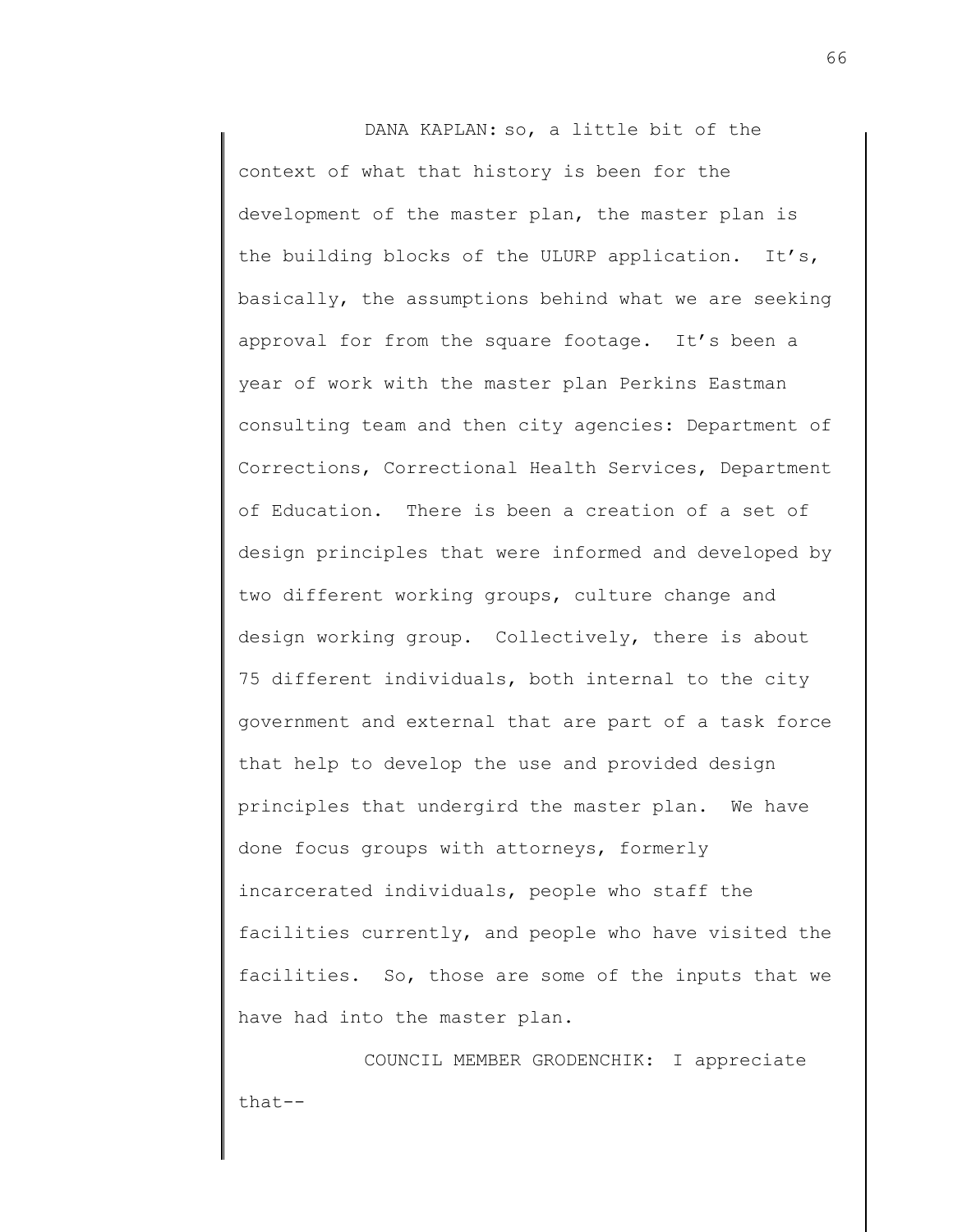DANA KAPLAN: What the master plan is and I'll go on-- But I think it's very-- I appreciate your question about wanting to have this information and I want to make sure that we explain it to you as best as possible. So, what the master plan is is it is a square footage calculation and layouts for what the housing units will look like. Those housing units are, as DOC said, include things such as beds no more than 30-- a unit size no more than 32 beds, a direct supervision model, which is in contrast to the long tears. That's the thing that provides better lines of sight. Outdoor recreation off of every single housing unit so that people can move freely to outdoor recreation and have much better access to recreation space and is currently available in Rikers Island and in the borough facilities, and then there is program area so that there is more of an opportunity for the service providers, many of whom currently provide services and programming in the city's detention system to be able to do that in dedicated program space. There is better visiting rooms and more space for child center visitation.

> COUNCIL MEMBER GRODENCHIK: I appreciate-- DANA KAPLAN: And the last--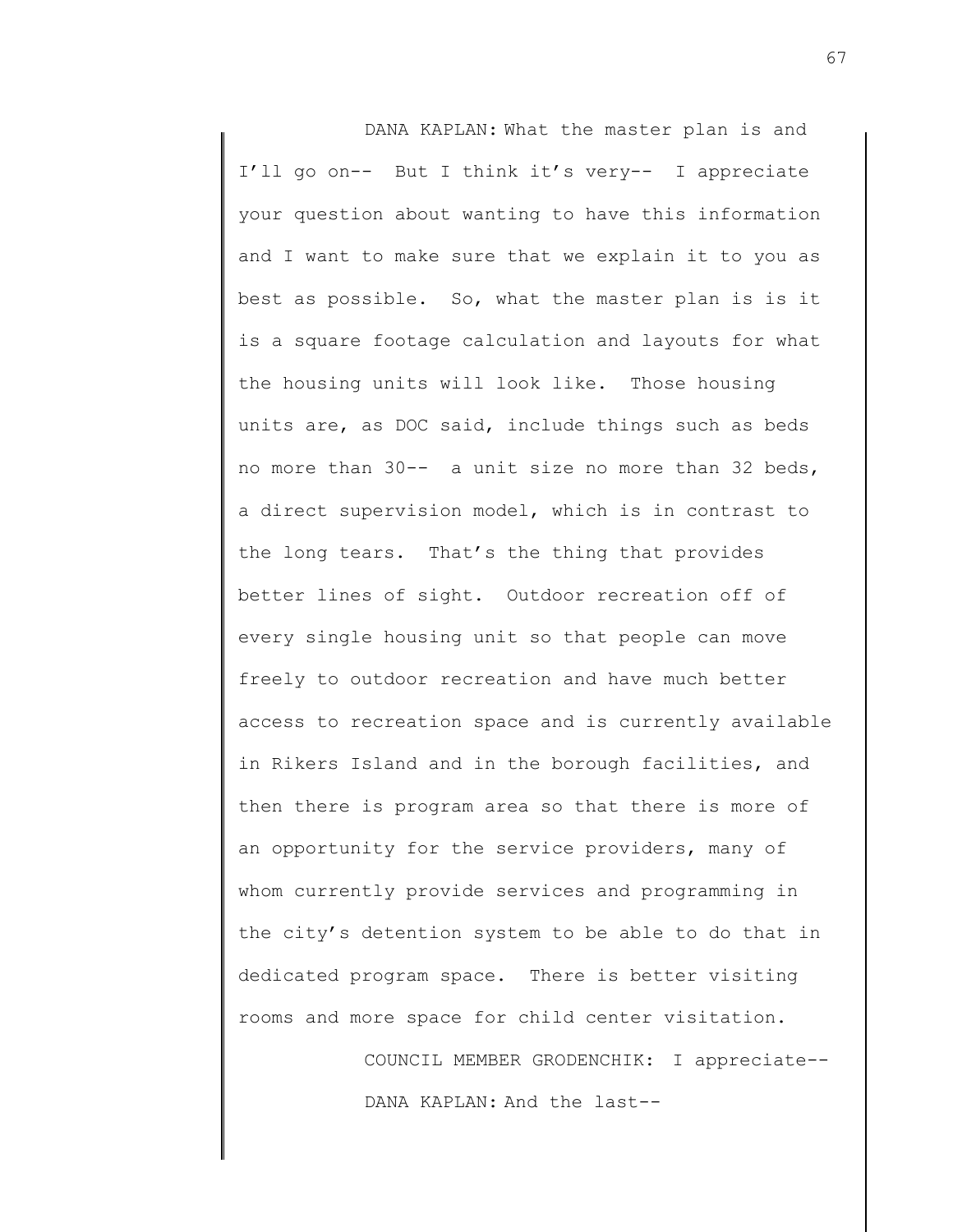COUNCIL MEMBER GRODENCHIK: at that. I don't want to cut you off--

DANA KAPLAN: No. But I'd like to-- And I just, I'll wrap up quickly, but what we shared last time was the square footage that was allocated for each of these different areas then I'm happy to follow up and give that to you again.

COUNCIL MEMBER GRODENCHIK: I would appreciate that.

DANA KAPLAN: We'll be happy to. And then how this would be--

COUNCIL MEMBER GRODENCHIK: I don't know that you have it, but--

DANA KAPLAN: translated--

COUNCIL MEMBER GRODENCHIK: I would appreciate it.

DANA KAPLAN: It was part of the last presentation and we well make sure that we get you this information, Council member, and make--

COUNCIL MEMBER GRODENCHIK: I'm just about done, Chair.

DANA KAPLAN: it available.

COUNCIL MEMBER GRODENCHIK: I just want you to-- I want to put in context the amount of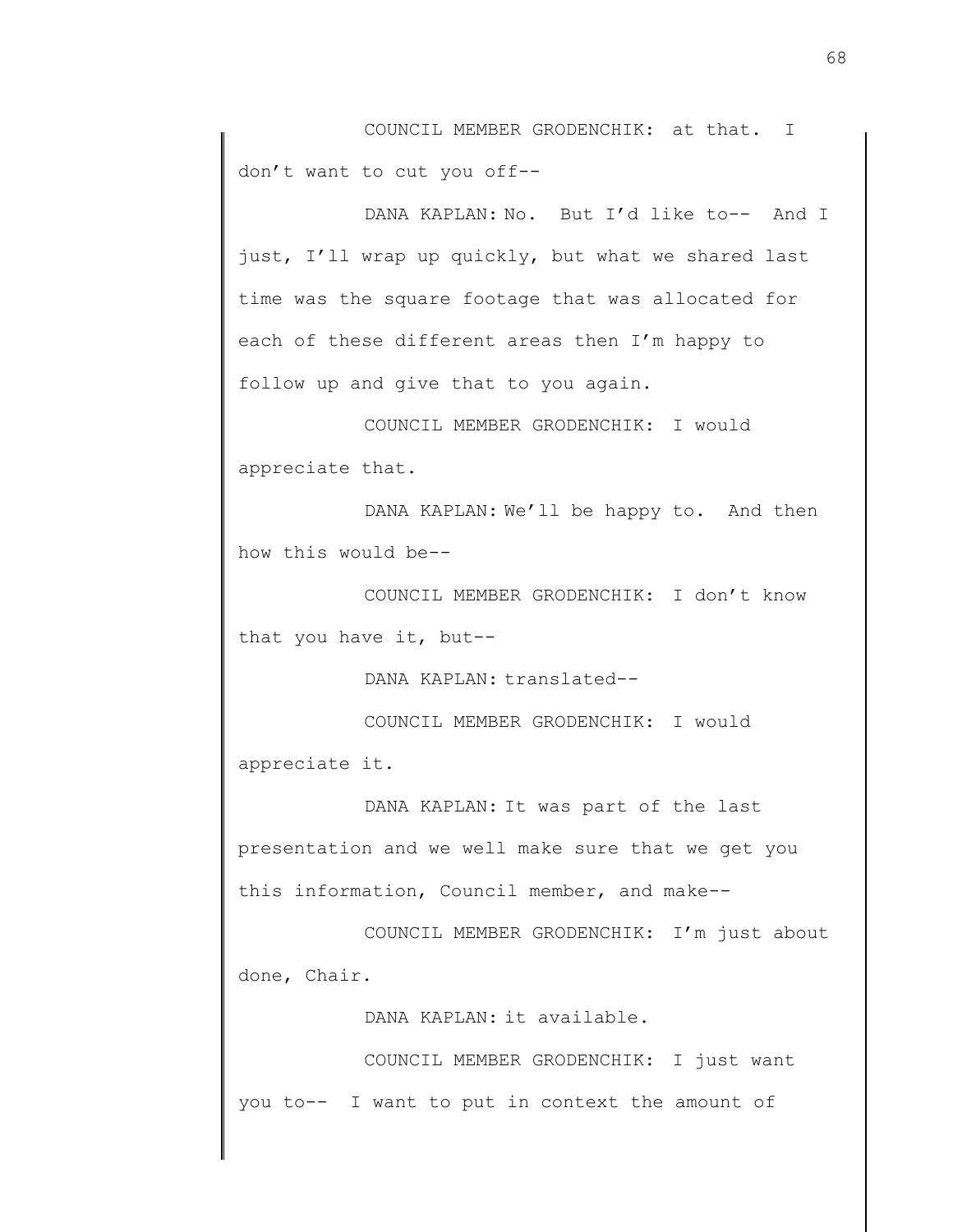money was being spent here is almost 1/5 of what we plan on spending, the state and the city and the feds on the MTA capital plan, which I don't have a vote on, but just that affects millions and millions of people over the course of the next decades. This is going to incarcerate upwards of 4000 people.

DANA KAPLAN: Uh-hm.

COUNCIL MEMBER GRODENCHIK: It just seems to me that the numbers are incredible and that's what I'm going to leave it. And I think you, Mr. Chairman.

CHAIRPERSON POWERS: Thank you. And I just want to reiterate the reason I introduce this legislation around the minimum design is to address some of the issues you are raising which is about creating a standard so that the conversations are having about what should be in the new facilities which is actually a part of our administrative code moving forward and that we actually set the standards now so the questions you have raised are addressed before we go to-- as we vote on it. I want to move over to Council member Holden followed by Council member Salamanca.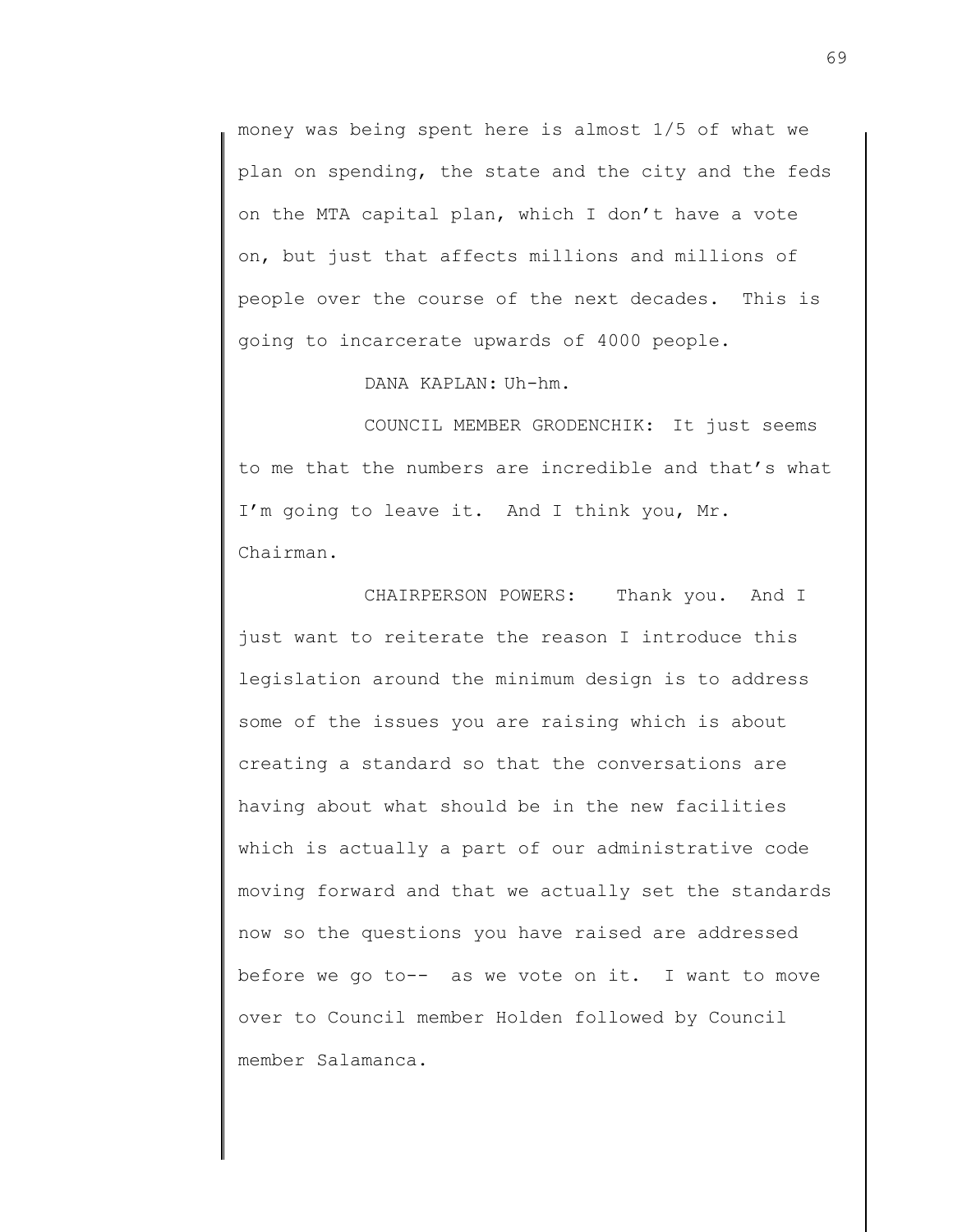COUNCIL MEMBER HOLDEN: Thank you, Chair. Good morning and thank you for your testimony. I just want to read a line in the Council's notes here. In 2017, more than 54 percent of individuals released from prison to New York City were released directly to the city's shelter system. An increase from 23 percent in 2014. We're spending all this money on jails, community jails. And, again, this is my opinion, but I don't think going from prison or jail to a shelter is ideal at all. Why not spend more money percentage on transitional or supportive housing? Going into the dormitory style shelter from a jail, you can see the problems arising with people saying I don't like it here. I'm getting out of here. And they don't get the support that they need. They don't get the counseling that they need. So, by putting more money into supportive housing-- and, again, I'd like to ask social services is that-- are they going into a, let's say, a men's shelter directly? Does anybody go into supportive housing on a regular basis or transitional? Because I think, again, supportive housing would work much better than a shelter.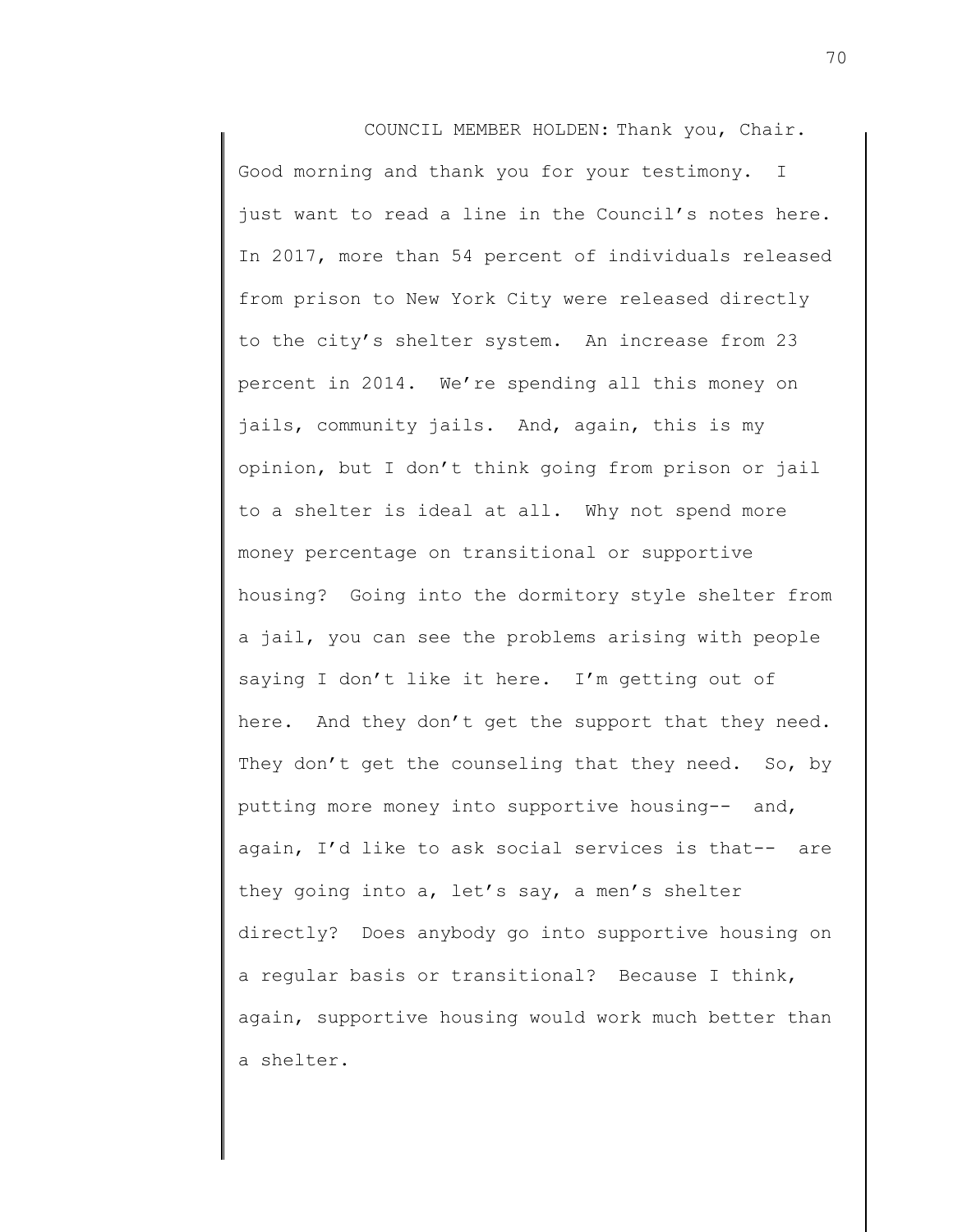ERIN DRINKWATER: So, and intake-- thank you for the question. We refer individuals to assessment shelters so they can undergo an assessment to determine the best place in independent living plan to get them back into independent living, which might include supportive housing. Individuals can be connected to complete the 2010 E application to determine whether or not they are eligible under the criteria the floor supportive housing. So that is chronically homeless and individuals with severe and persistent mental health diagnoses, as well as substance use disorders. So, that is an option if the individual is eligible and meets the criteria for supportive housing.

COUNCIL MEMBER HOLDEN: So, they go- that's on when they get out. Like, you couldn't do it within the jail environment? Assess that rather than I'm going to a shelter. Which he could see the problems that could come up. So, that's where I'm concerned about. We can eliminate a step here and actually assess them inside before they get out and say, all right, we are going right into this facility. It would actually be more, I think, more beneficial and less time-consuming. Yeah.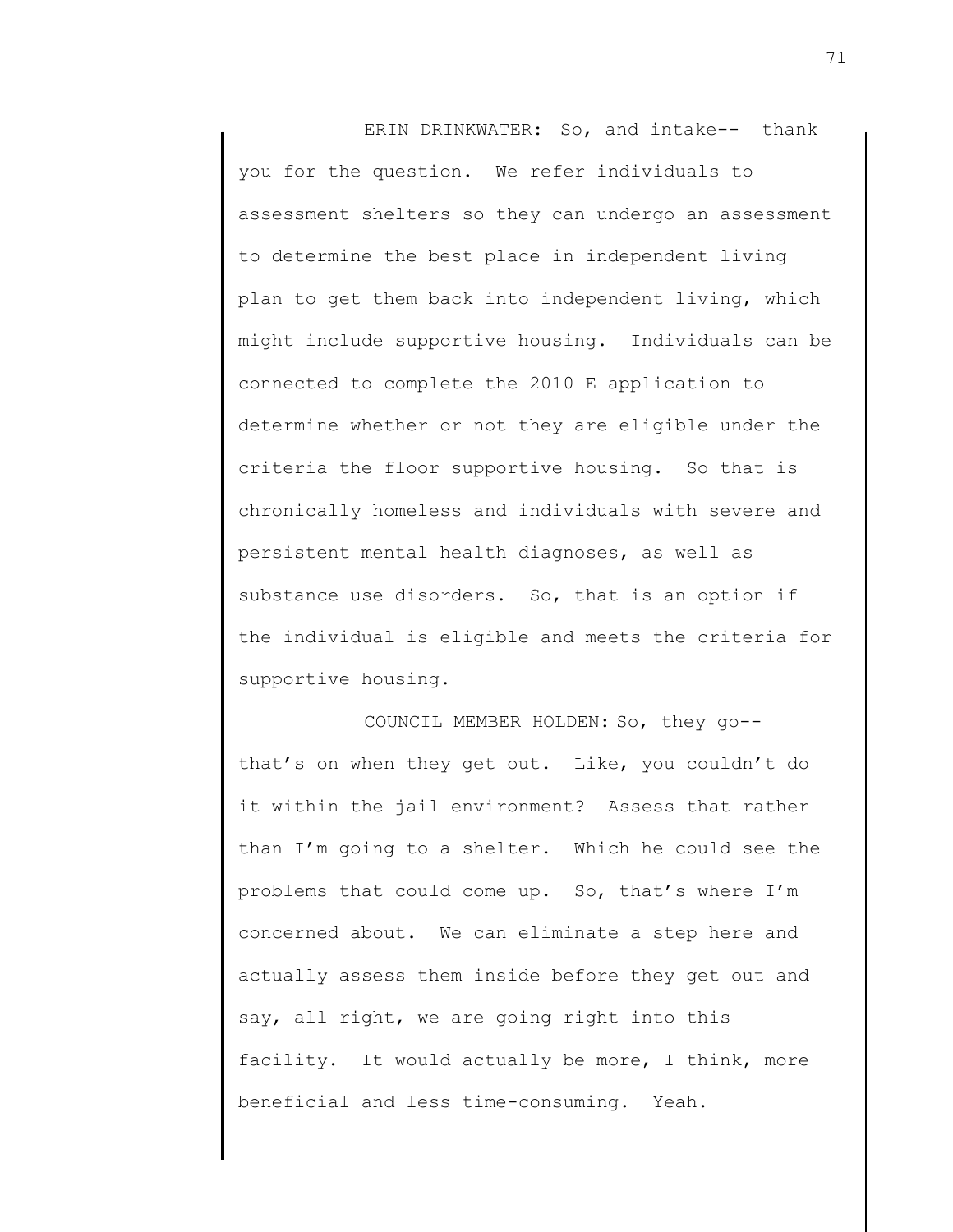DANA KAPLAN: Yeah. And I think there already is a focus on doing that assessment within detention. It's something that, I think, correctional health services status. We also have reentry services and just recently issued an RFP for expanded reentry services that will to that type of discharge in planning all people are in detention. I think, you know, the question of supportive and transitional housing is an important one and, you know, I think that is something that we are very supportive of. You know, we need to have justice involved supportive housing that has been successful and we have [inaudible 01:19:07] beds and we have more of those bed coming online soon and I think that that's, you know? I think that it's an important point.

COUNCIL MEMBER HOLDEN: Right. I just don't-- Supportive housing. How much are we spending on supportive housing or transitional housing compared to building jails?

DANA KAPLAN: So, I will have to get back to you on the number is that we are currently spending on supportive housing.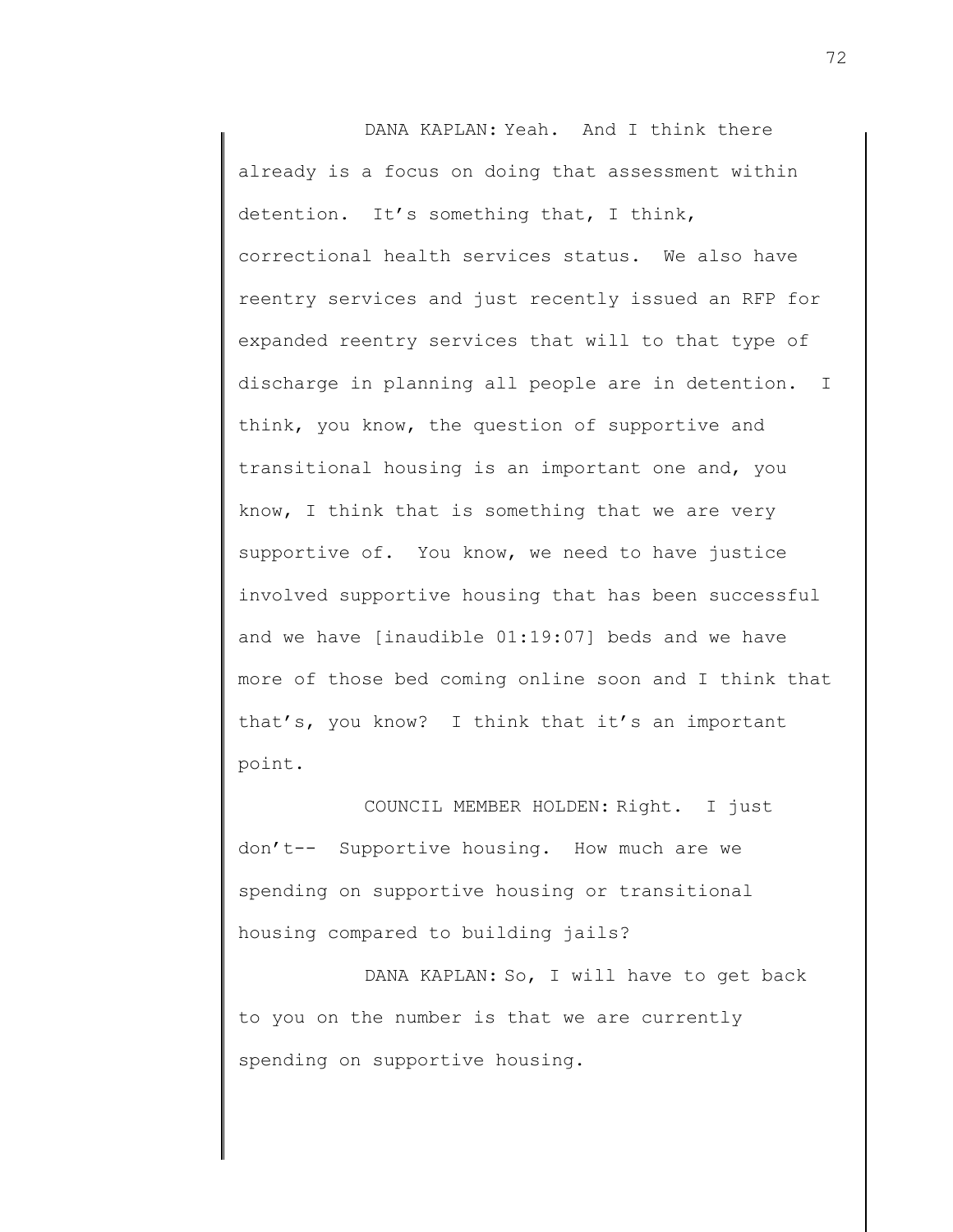COUNCIL MEMBER HOLDEN: All right. Just one other question, DOC. When was the last time Mayor DeBlasio visited Rikers Island?

BRENDA COOKE: I'd have to get back to you with that exact date.

COUNCIL MEMBER HOLDEN: Do you know when he-- Well, you don't remember when he visited.

BRENDA COOKE: I don't want to misspeak on the exact date.

COUNCIL MEMBER HOLDEN: But it hasn't been recent, right? It's just--

BRENDA COOKE: It hasn't been--

COUNCIL MEMBER HOLDEN: He hasn't been around.

BRENDA COOKE: in the past couple of months. No.

COUNCIL MEMBER HOLDEN: He hasn't been around-- He hasn't been to Rikers. Because I haven't seen anything of him visiting Rikers. But has he visited like the Brooklyn jail near his own district? His old district? What was that?

BRENDA COOKE: I'm not aware. I'm not aware that he has or has not.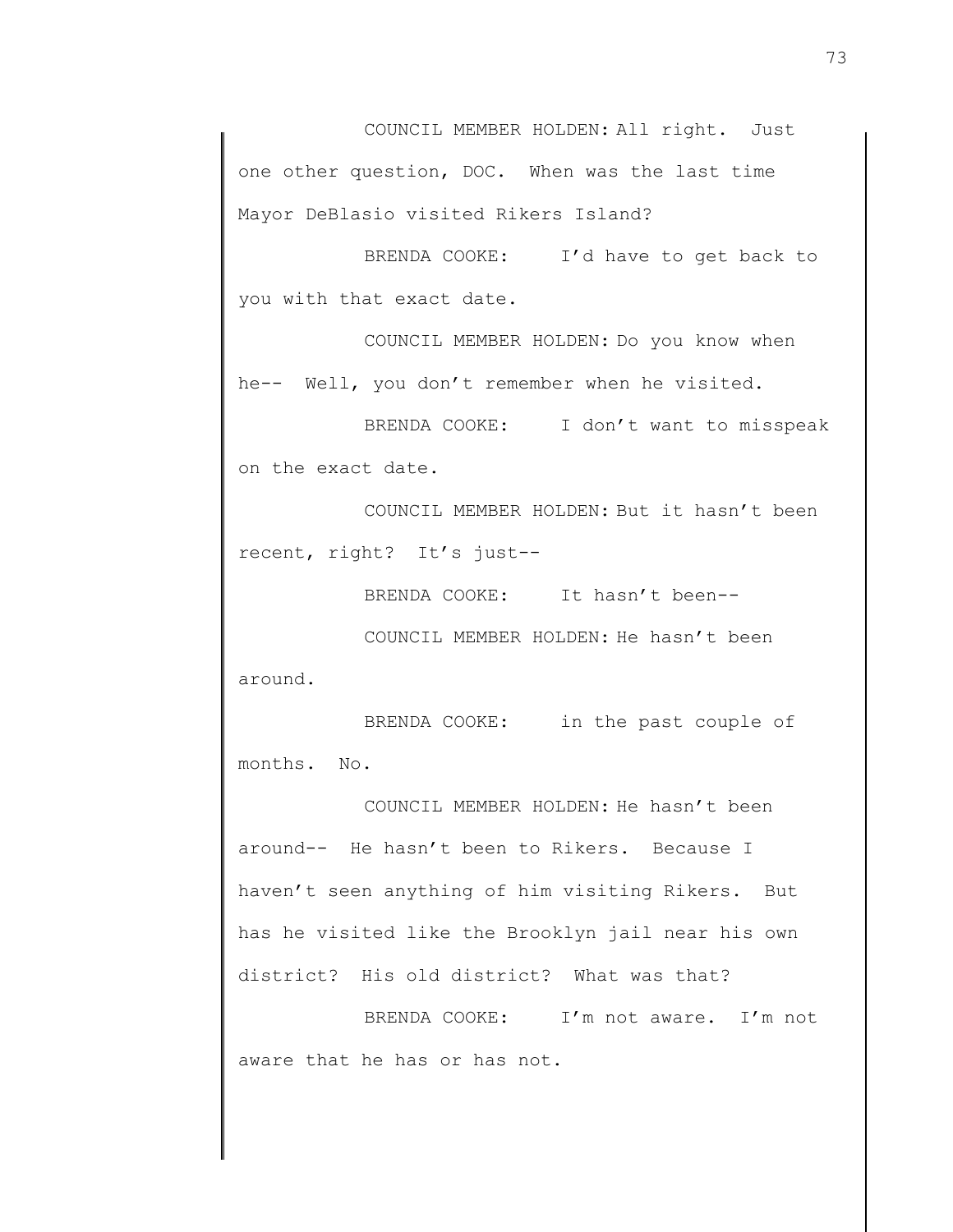COUNCIL MEMBER HOLDEN: It's across the street from his-- Okay. All right. So you weren't aware of that, either. Okay. All right. Thank you. Thank you.

CHAIRPERSON POWERS: Okay. Thank you. We're going to go to Council member Salamanca and Council member Ayala and then Council member Rivera.

COUNCIL MEMBER SALAMANCA: Thank you, Chair. Good morning, panel. My question is geared towards the task force that Chair Levin is proposing, the preconsidered introduction regarding-- to establish a commission to make recommendations on reinvestments in communities impacted by Riker's Island. My question is-- And I don't know if you-- I hope you can answer this. Are you aware that Rikers Island falls within the confines of the Bronx? We're aware of that, right?

DANA KAPLAN: Yes.

COUNCIL MEMBER SALAMANCA: But yet it's-- I'm not in my-- I'm not the Council member that represents that area. Costa Constantinides represents that area. But the local community board, which is community board two, they represent Rikers Island. We're aware of that, correct? What happens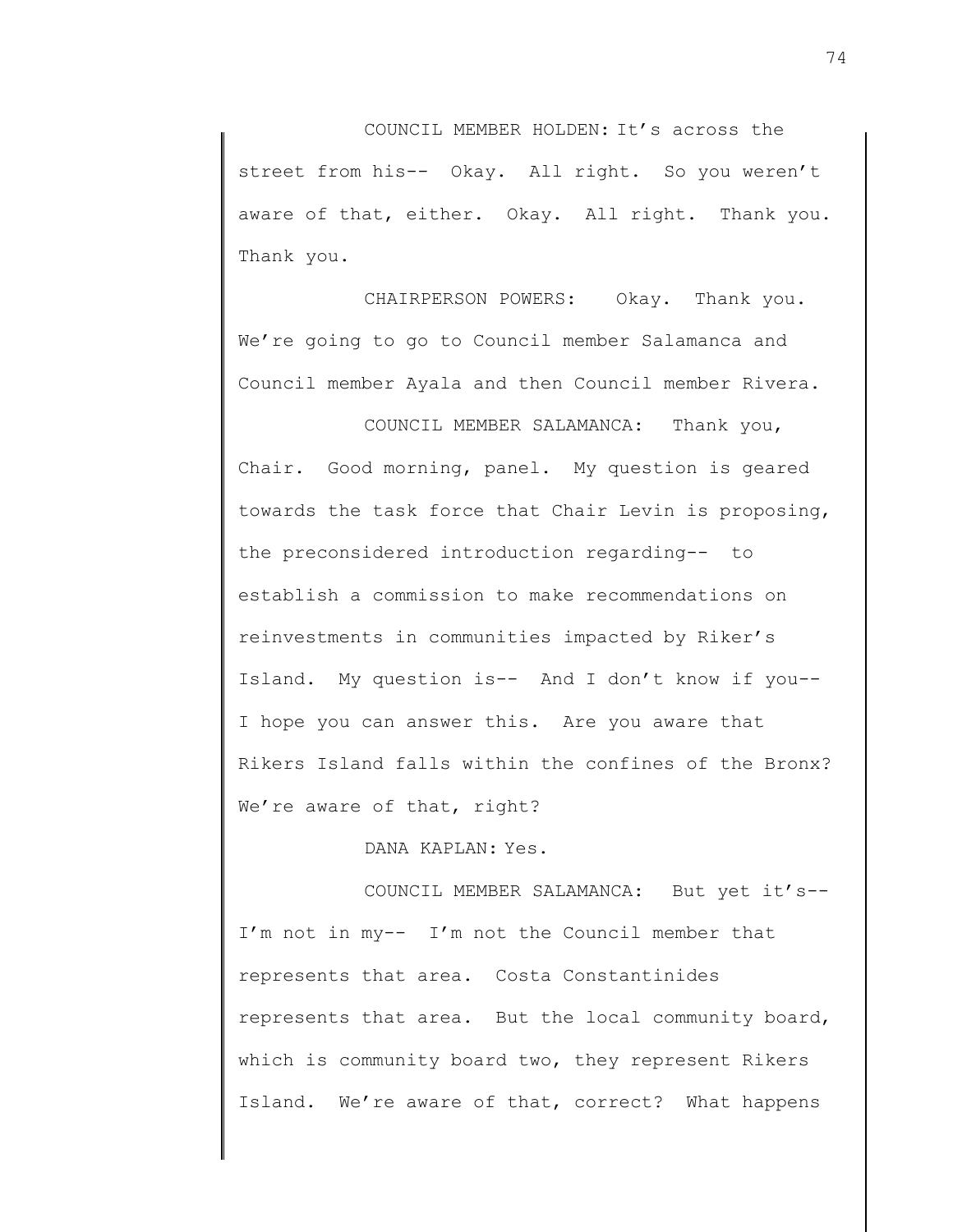when there is a crime that occurs inside Rikers Island? Where do those-- There's an assault and so new charges are pressed on someone. Where do those crime numbers go? Who get affected by those crime numbers?

DANA KAPLAN: That is counted in the Bronx. COUNCIL MEMBER SALAMANCA: Yes. But what precinct does those crime numbers go to?

BRENDA COOKE: I would have to confirm. I believe it's the 40th precinct.

COUNCIL MEMBER SALAMANCA: The four-- Yeah. So, it's in the 41 precinct which is in Hunts Point. So we are aware that when crime happens inside of Rikers, the south Bronx gets those crime numbers and those states get attached to the crime stats in the 41 precinct and, as a result, my community looks more violent than what it actually is. And, as a result, my homeowners insurance, car insurance gets affected by that. These are recommendations. I see that you are in favor of this task force. Would this be something once-- you know, should this vote pass and this borough based jails as being presented comes to fruition, would this task force be reporting back to communities as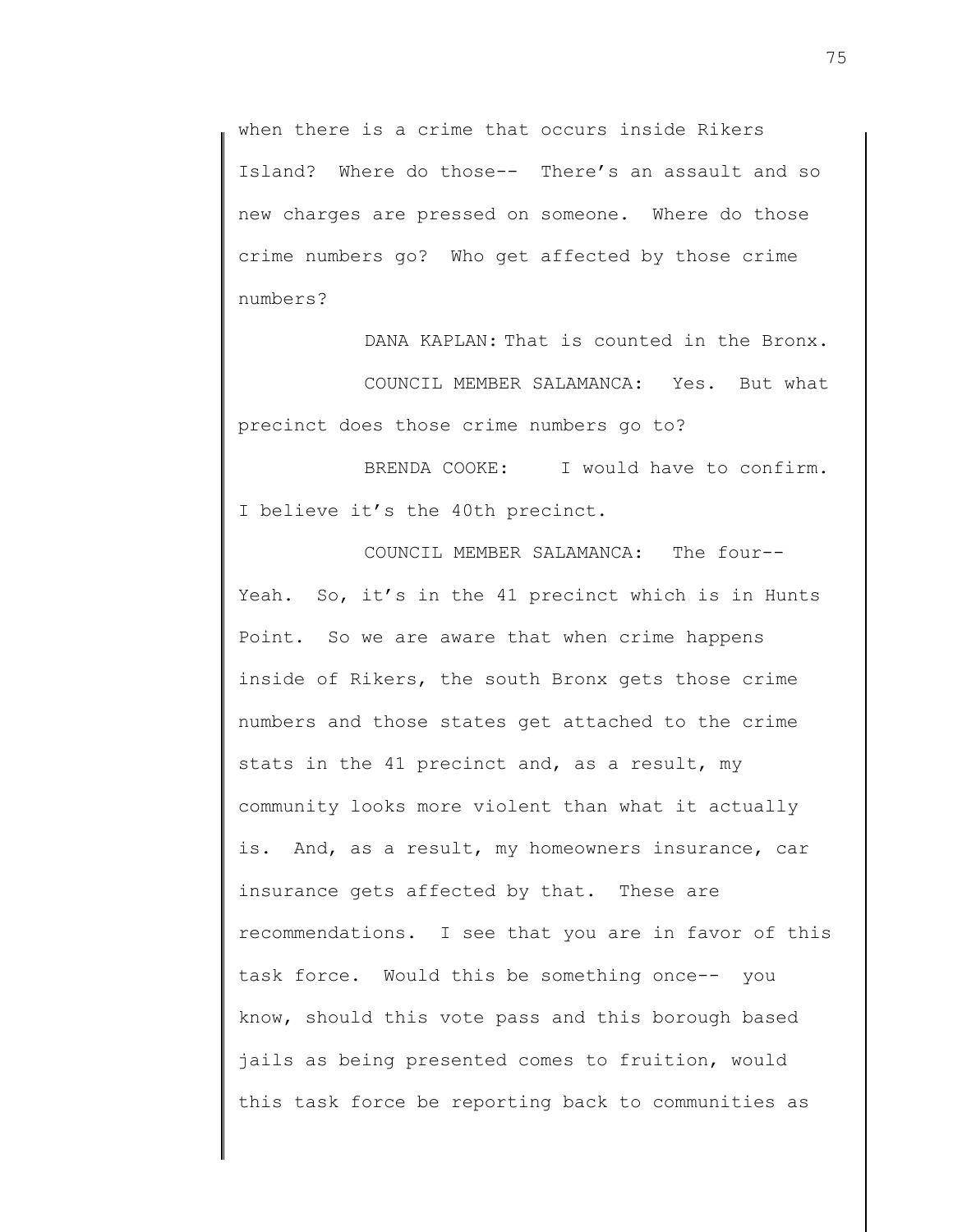to crime that's happening inside the jails and how it's affecting the local communities.

DANA KAPLAN: So, I think this is a Chaired by DSS taskforce, so I don't know. I would-- I'll open just by saying that-- you know, I think that we would be happy to work with the Council on, you know, what the expectations are of reporting for the taskforce and if that's a recommendation.

COUNCIL MEMBER SALAMANCA: I would love the expectations--

DANA KAPLAN: Yeah.

COUNCIL MEMBER SALAMANCA: to [inaudible 01:22:55] and it not be attached to my local precinct because my local precinct cannot control what's happening inside the jails. It would be the Department of Corrections who controls what happens inside of the jails.

DANA KAPLAN: Uh-hm. So, yeah. I think we, you know, welcome your input on that and take that seriously, if that's the recommendation. And I certainly appreciate the perspective you have on this and note that it is a fully legitimate concern.

COUNCIL MEMBER SALAMANCA: All right. Then my last question. My time is up. The barge.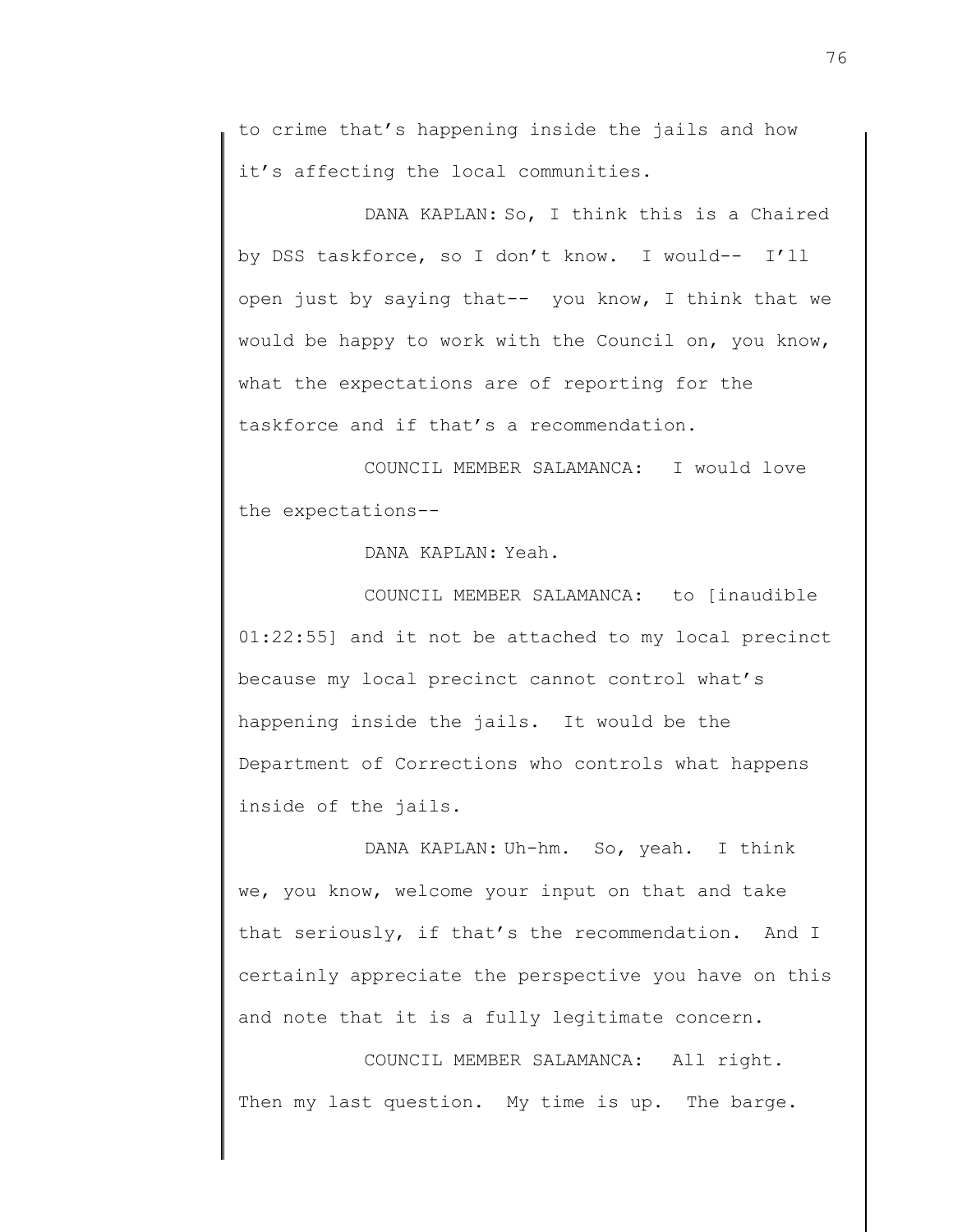DANA KAPLAN: Uh-hm.

COUNCIL MEMBER SALAMANCA: Can I get an answer from you as to when are you planning on closing the barge? I'd like a definite answer. Not, Salamanca, it's going to happen in a 10 year period.

DANA KAPLAN: So, Council member Salamanca, I know we've talked about this and I, you know-- I think that the points that you have continued to make about just the urgency of the closure of the barge and the concerns that it was supposed to be a temporary facility and, you know, it has long exceeded what its lifespan should be are points very, very well taken. It is, you know, why we think that, in addition to the closure of Rikers, we must be focused on the closure of the barge. We are working very hard on looking at what opportunities might be foreclosure and I think that, you know, the same kind of operational constraints that we have discussed in the past are things that we are still working on. I don't have an updated answer for you today on a time that is different than 2026, but, you know, we are continuing to look at this issue.

COUNCIL MEMBER SALAMANCA: All right. You to understand that, by not giving us a time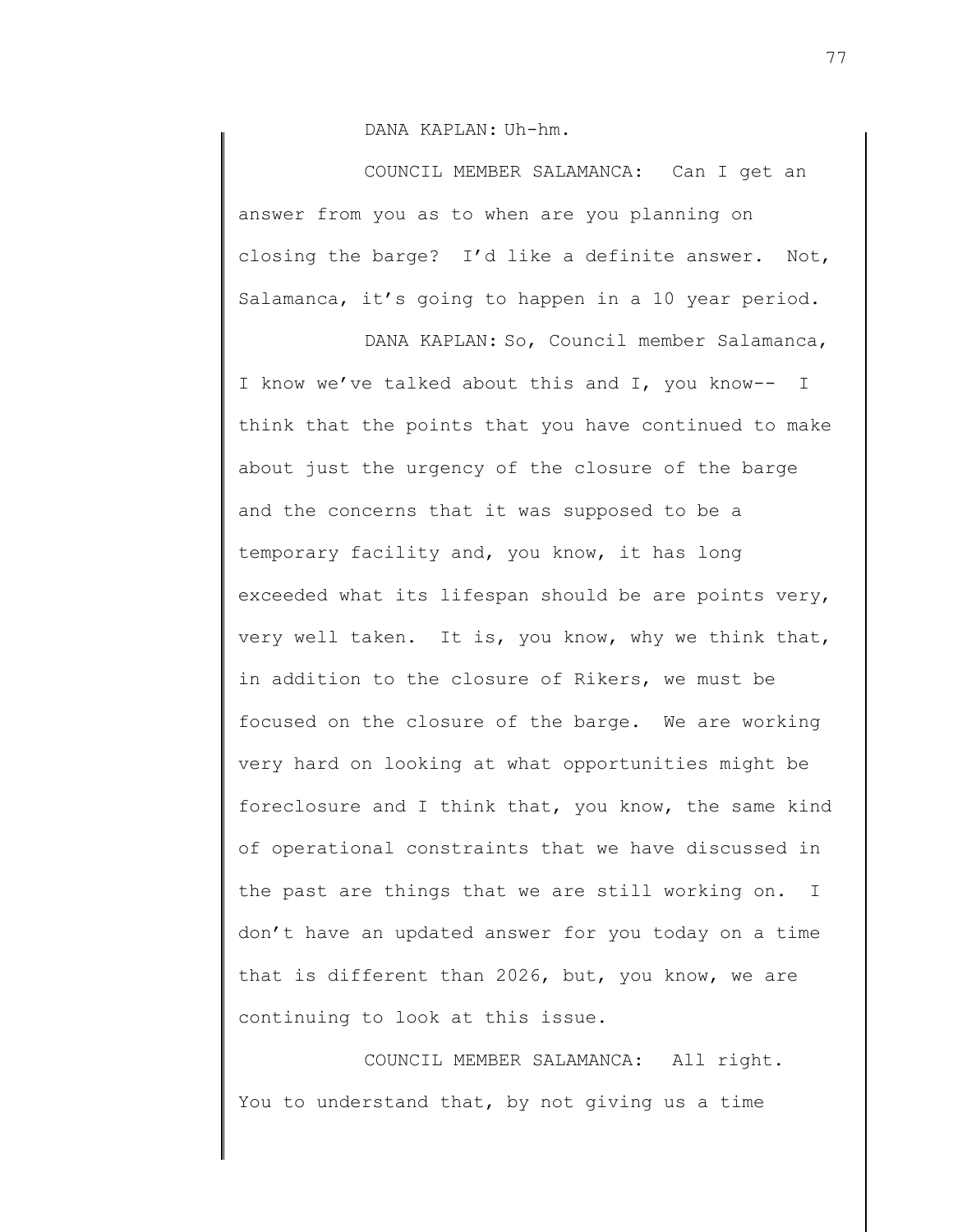frame, it's just difficult for communities to trust government. The last Democratic mayor made a promise to the community that he was going to close down the barge. It was going to be a temporary thing. 27 years later, it is still there. Is this mayor wants us to trust him, he needs to fulfill those commitments that prior administrations have done. Thank you, Mr. Chair.

DANA KAPLAN: Thank you, Council member.

CHAIRPERSON POWERS: Thank you. Council member Ayala and then Council member Rivera.

COUNCIL MEMBER AYALA: Thank you, Mr. Chair. Good morning, everybody. Well, good afternoon. I am Council member Diana Ayala, Chair on the committee on mental health, disabilities, and addiction. I would like to thank Chair Levin and Powers for holding this important hearing today and I have a few questions for the administration related to my bill being her into tape. So, in regards to the reporting bill, this bill requires reporting on the procurement of contracts related to closure and construction of jail facilities including any relevant timelines. When well the RFP for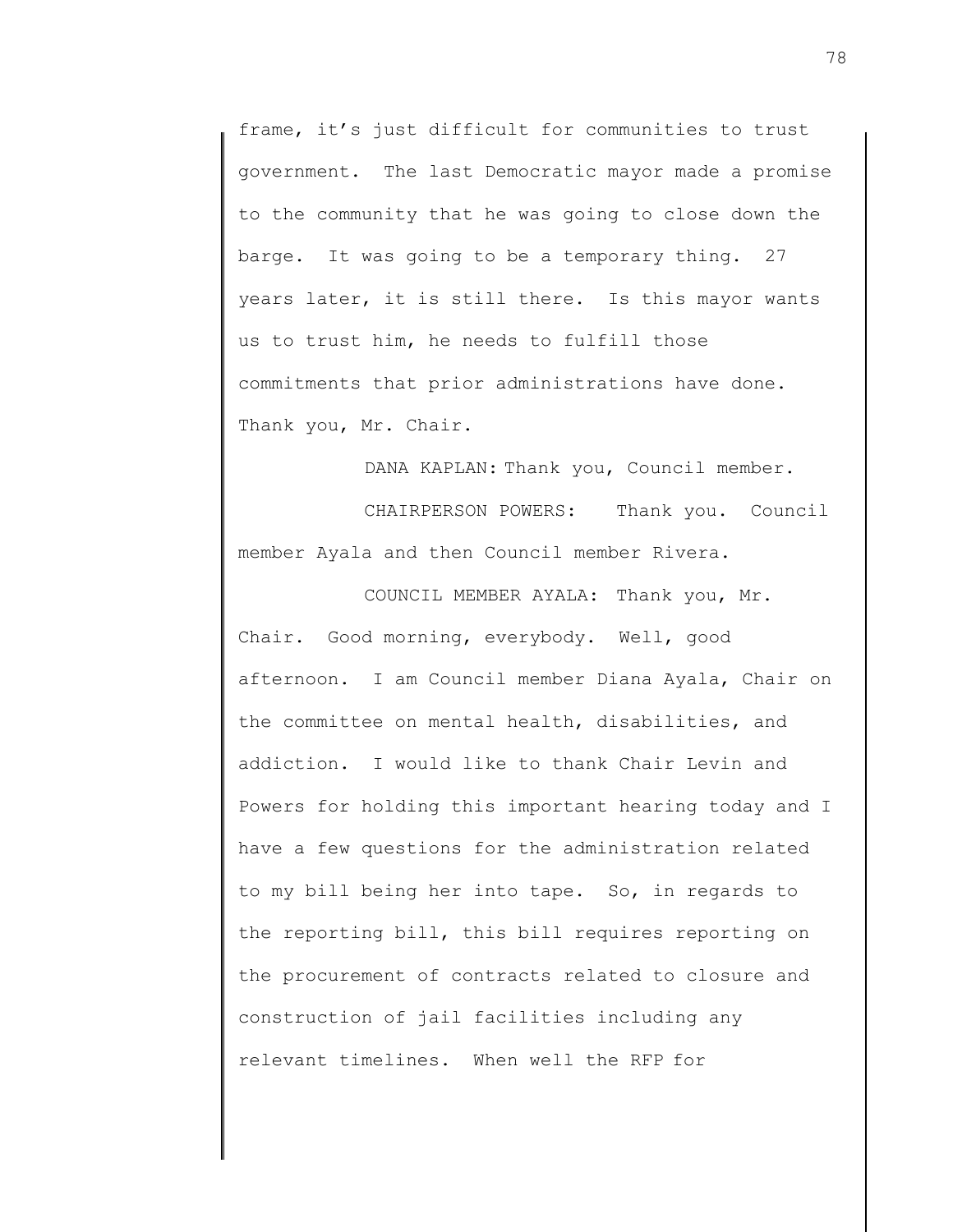construction of the new jails be released and is there a timeline that you can share with us today?

DANA KAPLAN: So, assuming that we have approval of the ULURP, that is the point at which we can issue an RFP. So, we cannot go out with an RFP until ULURP is approved. We, you know, will be working on this too, you know, trying to get the first RFQ and then RFP out as quickly as possible. And I think, you know, we have heard that-- I think the DDC, at the last hearing, spoke generally about the timelines for construction and demolition and, you know, we are working on a more granular timeline that we will be able to share.

COUNCIL MEMBER AYALA: I mean, but how quick is as quickly as possible after ULURP? Is not a week? A month?

DANA KAPLAN: Uh-hm.

COUNCIL MEMBER AYALA: Six months?

DANA KAPLAN: Uh--

COUNCIL MEMBER AYALA: Anticipate. I mean, I'm sure you don't have a-- You know?

DANA KAPLAN: Yeah.

COUNCIL MEMBER AYALA: An exact timeline.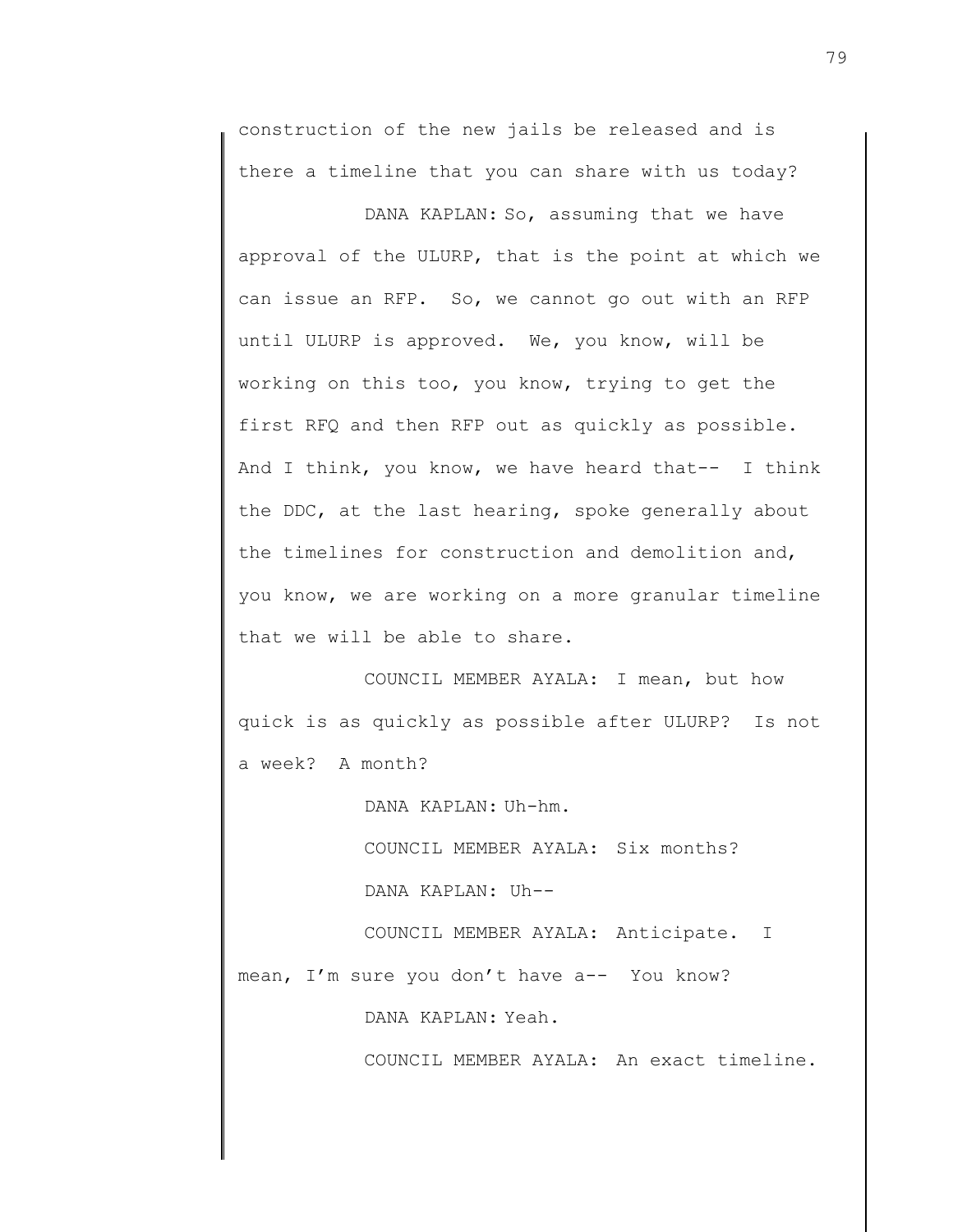DANA KAPLAN: So, there's the RFQ which is the request for kind of qualified vendors and then there will be RFP. So, I think that the first procurement document will go out within a period of a few short months.

COUNCIL MEMBER AYALA: Okay. Does the TOC have a plan for the order in which facilities are going to be constructed and will people currently in borough based jails be moved to other facilities?

BRENDA COOKE: So, the plan with respect to the construction of new facilities as part of the process that Dana was just describing with the RFQ's and then eat the four sites have different considerations. Both three of them have some buildings that would need to be demolished and then the foresight [inaudible 01:27:14] is the former site of Lincoln Hospital has some remediation even though it doesn't have a building structure on it. And so, as well be worked out then, as we move forward with the RFQ's and the RFPs and the schedules for that. With respect to the existing facilities that are borough facilities that are operating as we assess our population and the size of our current jail footprint, as our population continues to reduce, we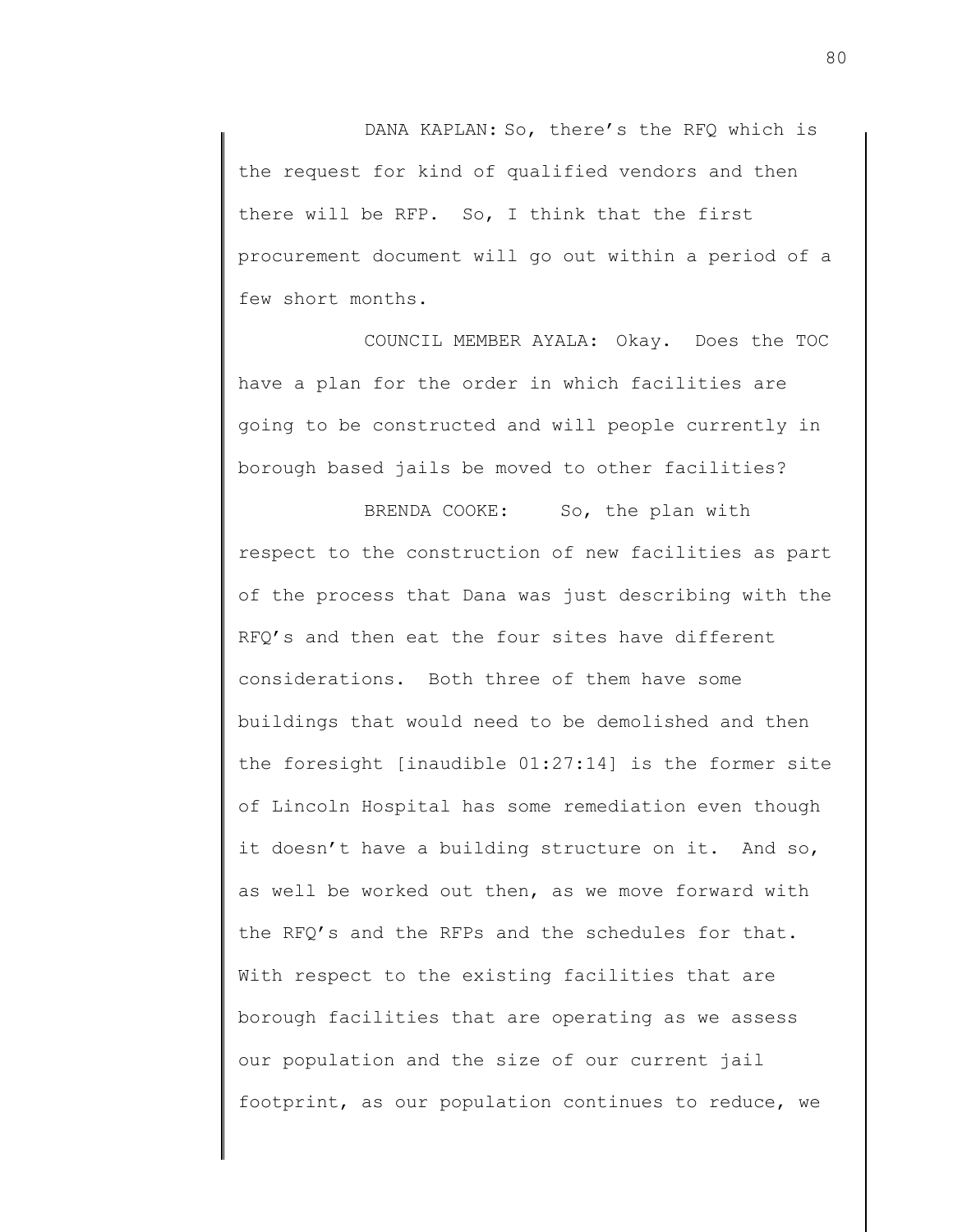will assess the needs for facility operations and the populations that we serve. That the will then require then, at some point, variously, the borough facilities that are operating [inaudible 01:27:55], Brooklyn and Manhattan, would need to be vacated in order to be demolished. And so, we would approach that in a systematic and methodical way to ensure that we could use natural discharges and releases from custody to the greatest extent possible so as to avoid having much, if not any, individuals that would need to be housed five time those facilities need to close.

COUNCIL MEMBER AYALA: Well all this be happening simultaneously between the boroughs or is this-- are you anticipated-- because, I mean, some boroughs require demolition. You know, some require remediation. Is all of this work projected to happen at around the same timeline so that we are breaking ground, you know, accordingly?

BRENDA COOKE: I think there is necessarily overlap because of the four sites and because they're-- we independent-- you know, independently build projects. And so, there will be necessarily some overlap, each of them have some,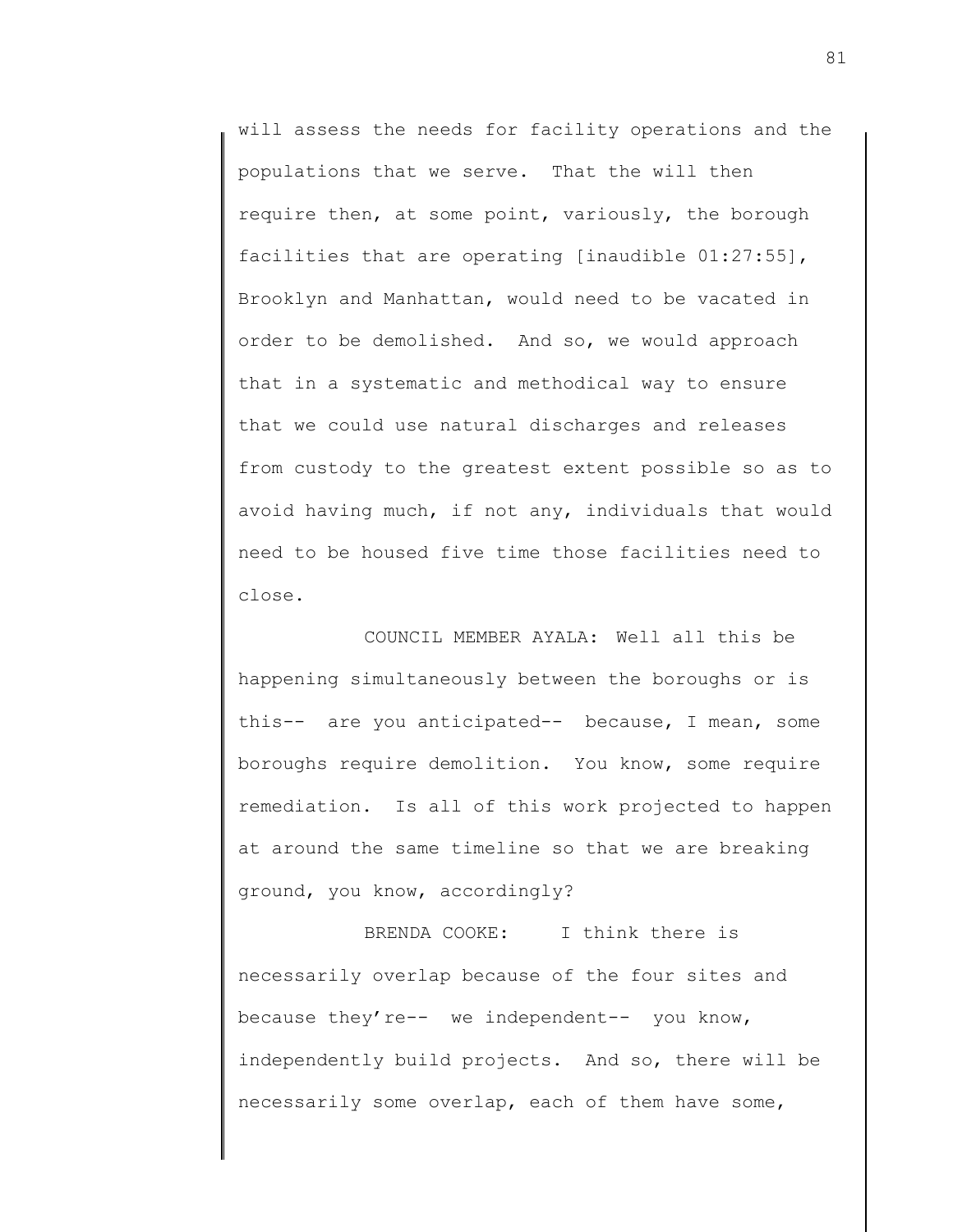like I said, unique considerations that will drive, you know, the duration of time for each of the steps.

DANA KAPLAN: And I think that, to build off of Brenda's point, that is very important. You know, just what we've seen is a year-by-year continued significant reduction in the number of people who are in detention. So, there's about 7000 today. There was, you know, 8000 last year, 9000 a year before. We are seeing just really significant declines in the number of people in jail on a given day and we expect that that will be even further reduced following the January 1st implementation of jail reform and so, you know, while we are considering the demolition of those facilities, obviously, we are working out the exact timeline and I think important, you know, that Brenda, you know, noted that that will happen through attrition then not relocation of individuals, primarily. In fact, you know, we will be able to, essentially, shrink the footprint overall just because we have such significant declines in the number of people in jail and were not going to be having to, you know, CEO larger population on Rikers Island, as a result.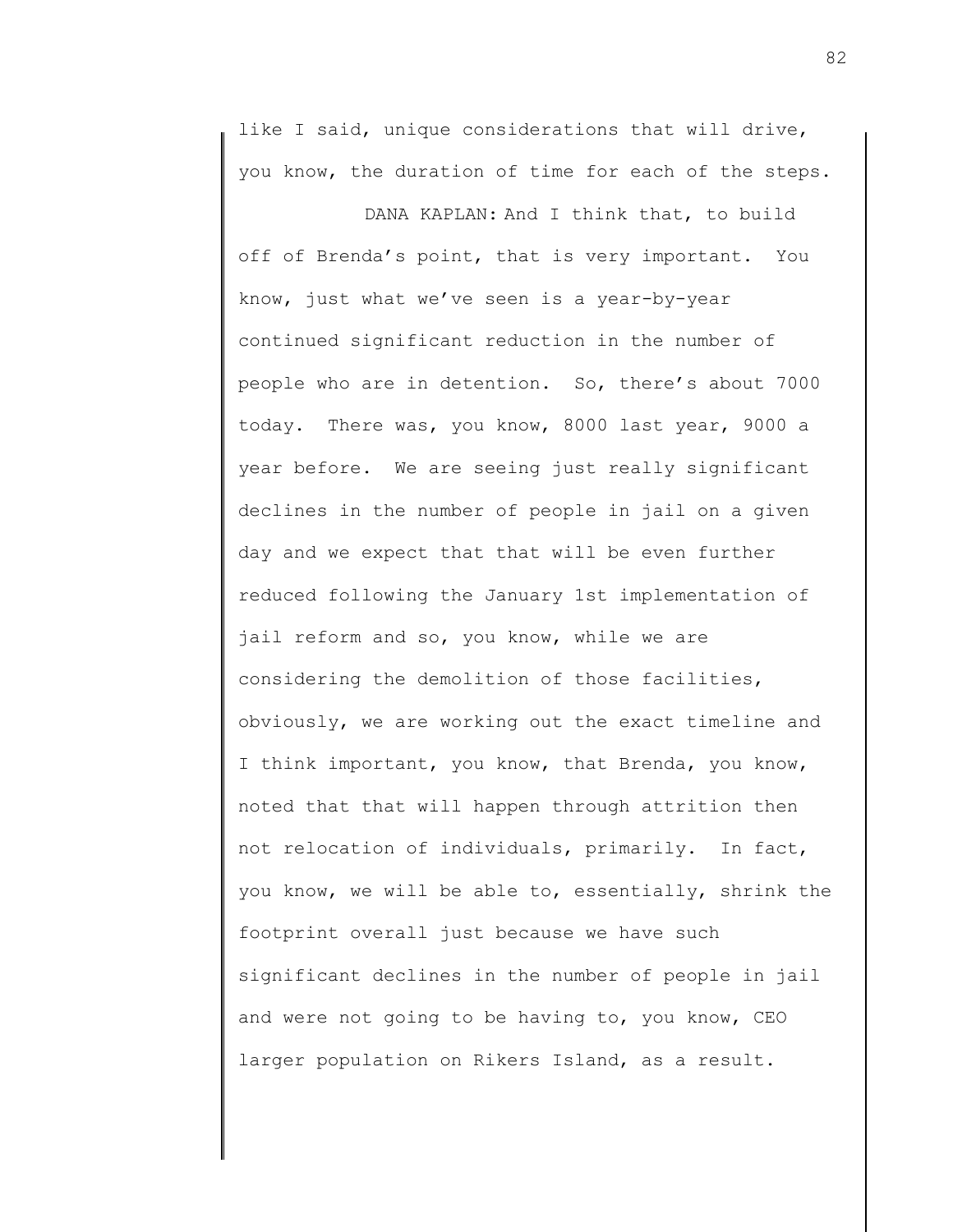COUNCIL MEMBER AYALA: So, for the individuals that are incarcerated in doings any time, are they all going to be kept in one facility or will they be in facilities-- in the facility of their borough or residents? Like how is not going to happen?

DANA KAPLAN: Yes. So, we would house people in their borough of residence including people who are city-sentenced.

COUNCIL MEMBER AYALA: Okay. Thank you. CHAIRPERSON POWERS: Thank you. We've also been joined by Council member Treyger and we're going to go to Council member Rivera.

COUNCIL MEMBER RIVERA: Thank you so much for being here and thank you to the Chairs for and giving me this time. I just want to say, you know, over the last few weeks and I know in the next few weeks I have been reading a lot of quotes and I've been hearing a lot of speeches about how we should spend money and I hope that to my Council members and to the community leaders in the room, that if the administration calms forward with a 30 story building of supportive and transitional housing, that we are open to having that conversation instead of blatantly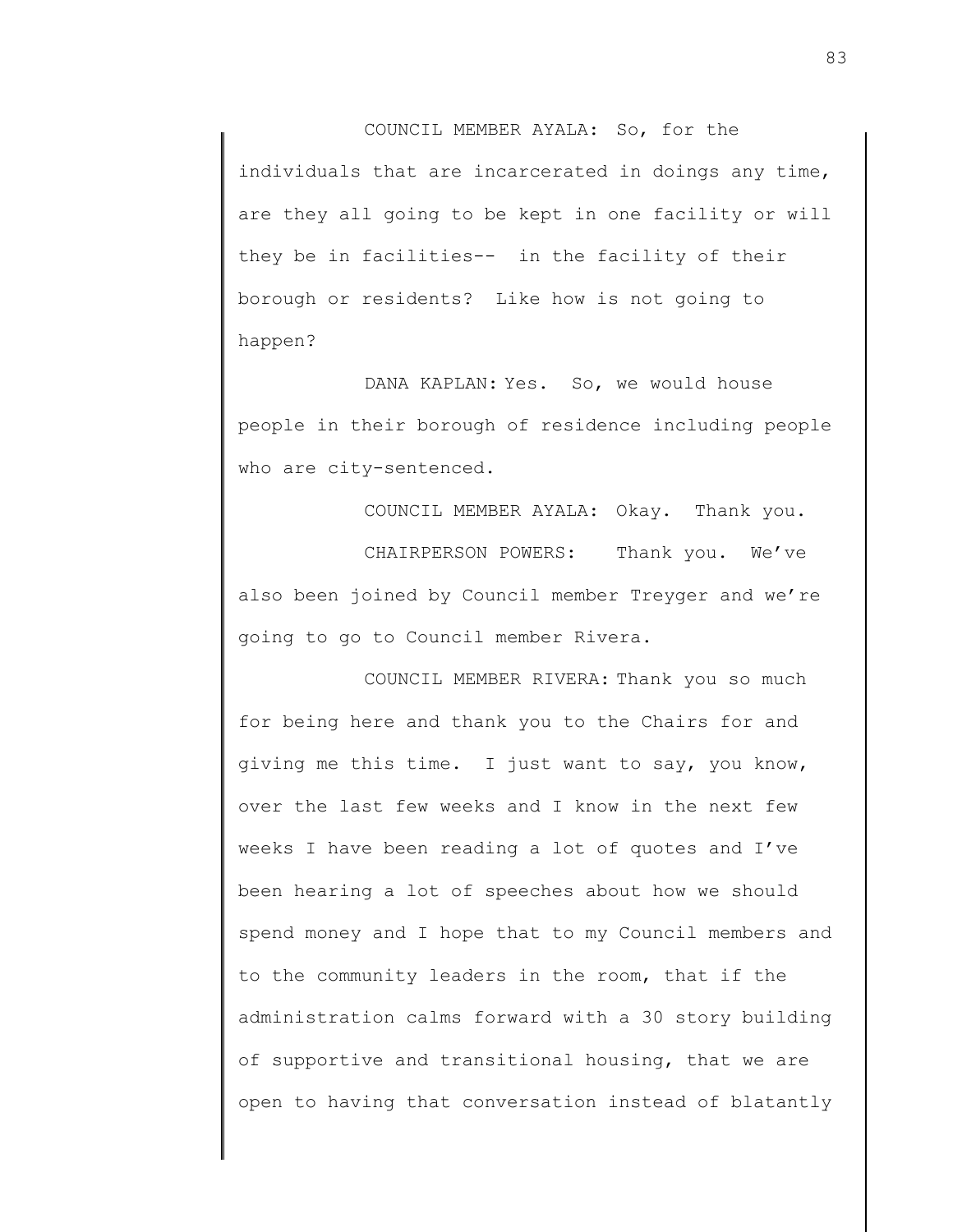rejecting it, which happens all the time and we cannot be hypocrites. I just had to say that. I want to talk a little bit about healthcare and reinvesting in our communities. So, I have heard from some advocates that the Department of Corrections, the discharge planners, they are still giving incarcerated individuals wrong information for health providers. Can you tell me a little bit about that process and how people have access to healthcare when they are released and back into their neighborhoods?

BRENDA COOKE: I think I will invite Patsy Yang from CHS to respond to your question. Thank you.

COUNCIL MEMBER RIVERA: Thank you.

PATRICIA YANG: Good afternoon. Do I need to be sworn in?

LEGAL COUNSEL: Please state your name.

PATRICIA YANG: Yeah. Patricia Yang.

LEGAL COUNSEL: Do you swear or affirm to tell the truth, the whole truth, and nothing but the truth and respond honestly to Council member

questions?

PATRICIA YANG: Yes. I do.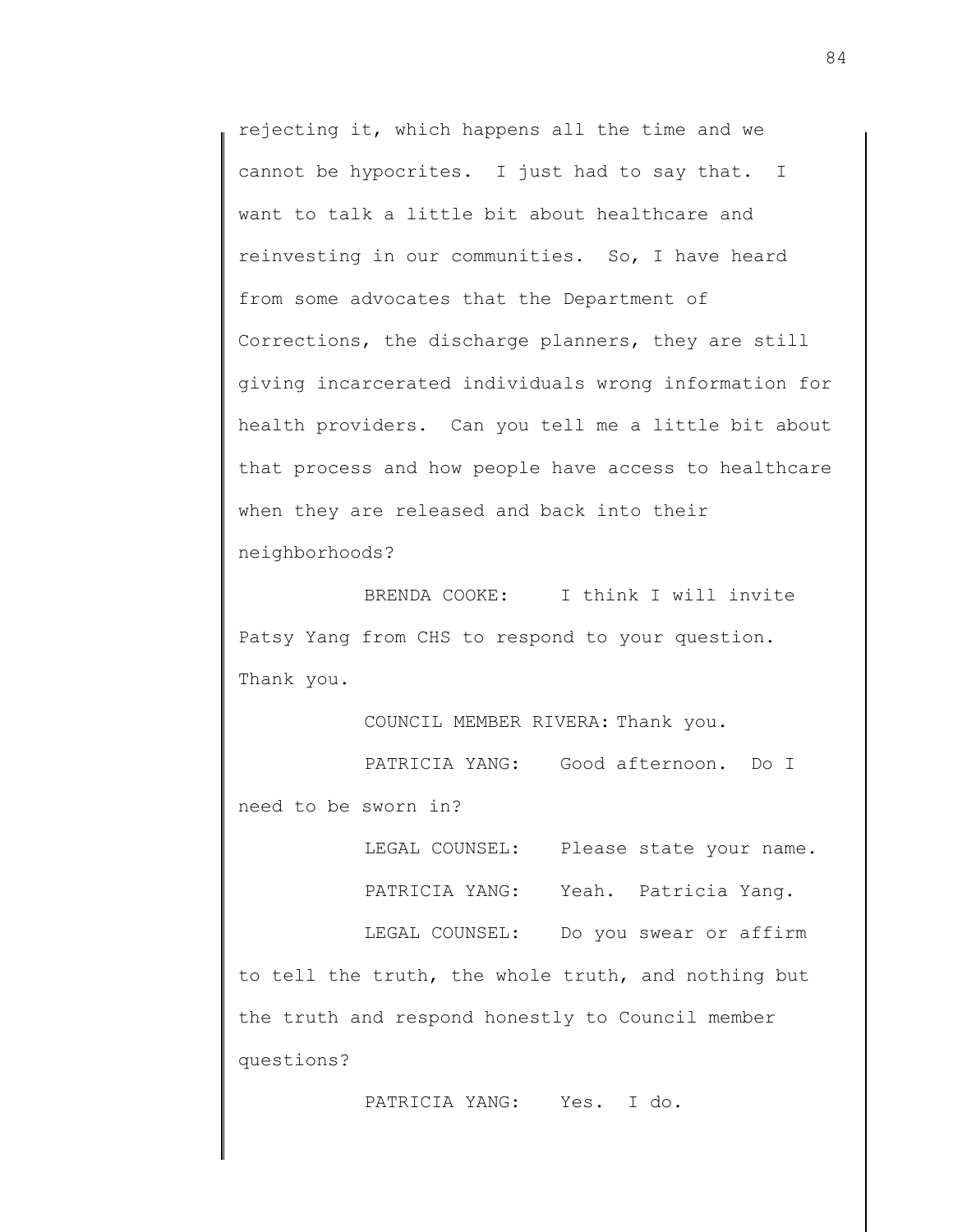LEGAL COUNSEL: Thank you.

PATRICIA YANG: So, correctional health services conducts discharge planning. Actually, we're moving to beginning that process on intake. A few years ago, we were only doing it for certain populations. We are under efforts to expand that and extend that to other populations, not just people with mental health issues, but people with substance abuse issues and other chronic medical issues. Sorry. And that includes everything from assessing people's needs prior to discharge, making referrals for appointments with people outside, [inaudible 01:32:32] prescribing so that people can pick up their minds at pharmacies after they are released. We recently, in July, roll down another innovative program. We call it the point of reentry and transition. Our port program, it includes a lot of things like a poor line where anybody can call before or after discharge for any assistance with public assistance, appointments, medical appointments. Any questions that they have it all. Correctional health services has hired community health workers with lived experience both to work with people while they are still in detention to make more linkages to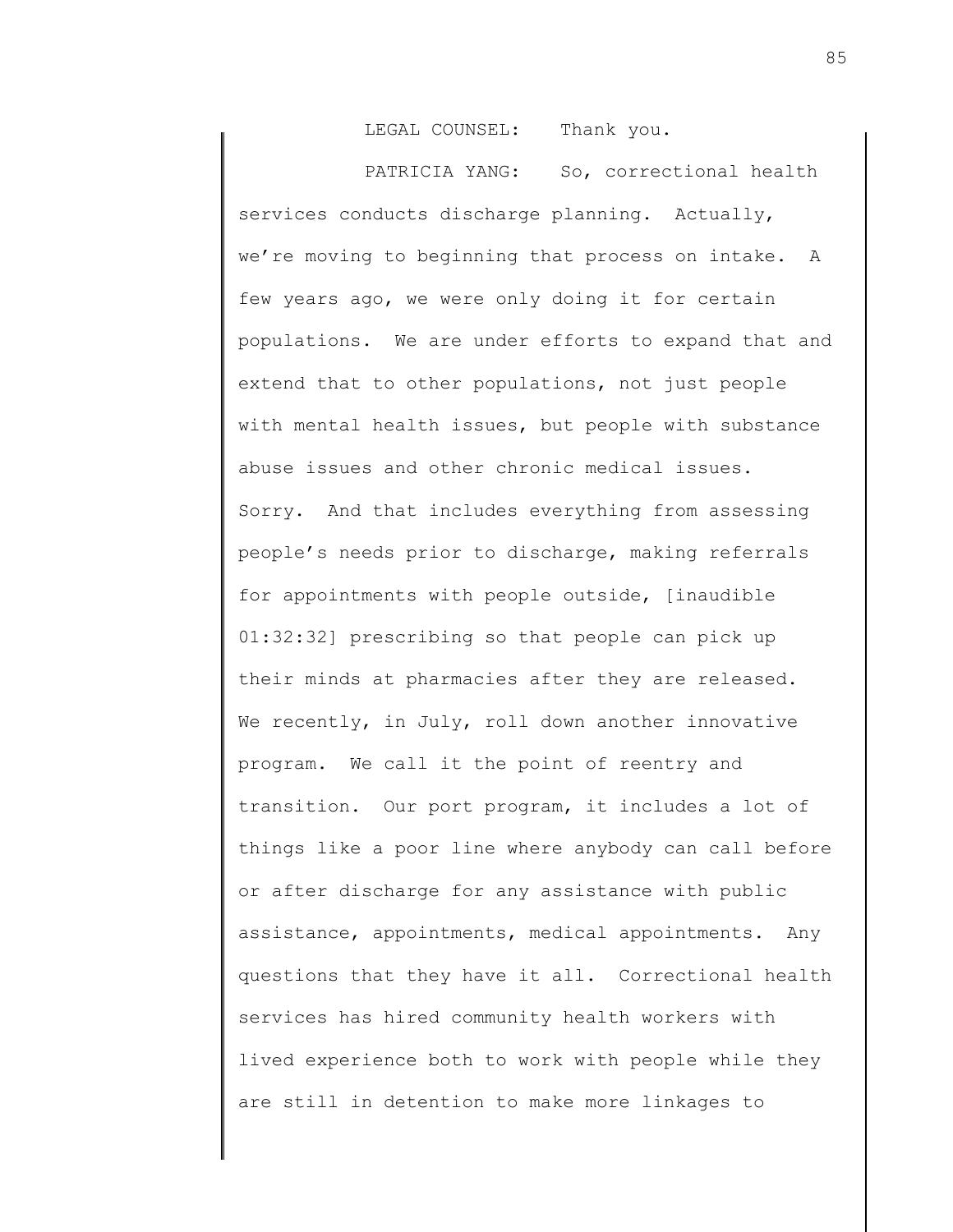services outside in the community, as well as community health workers who are based and to health and hospitals facilities, currently Bellevue and Kings County to help pull, so we are actually pushing people into appointments and pulling them in and, basically, navigating. Our providers, who are the medical providers in the jail are also rotating through these clinics, these port practices, so you have not only the support in the community to link, but you actually have [inaudible 01:33:36] provider.

COUNCIL MEMBER RIVERA: Okay. I just wanted to make sure that there was frequency in terms of following up, especially when it comes to mental health needs and making sure that we are kind of- that we are looking at severely mentally ill people and making sure that we are filling out the right forms and that CHS is doing that. And so, we just wanted to-- I wanted to get some insight on the process and thank you, Doctor, for being here. Thank you.

CHAIRPERSON LEVIN: Thank you, Council member Rivera. I just have a few more questions around kind of strategies for community investments, if you were to look big picture. One of the things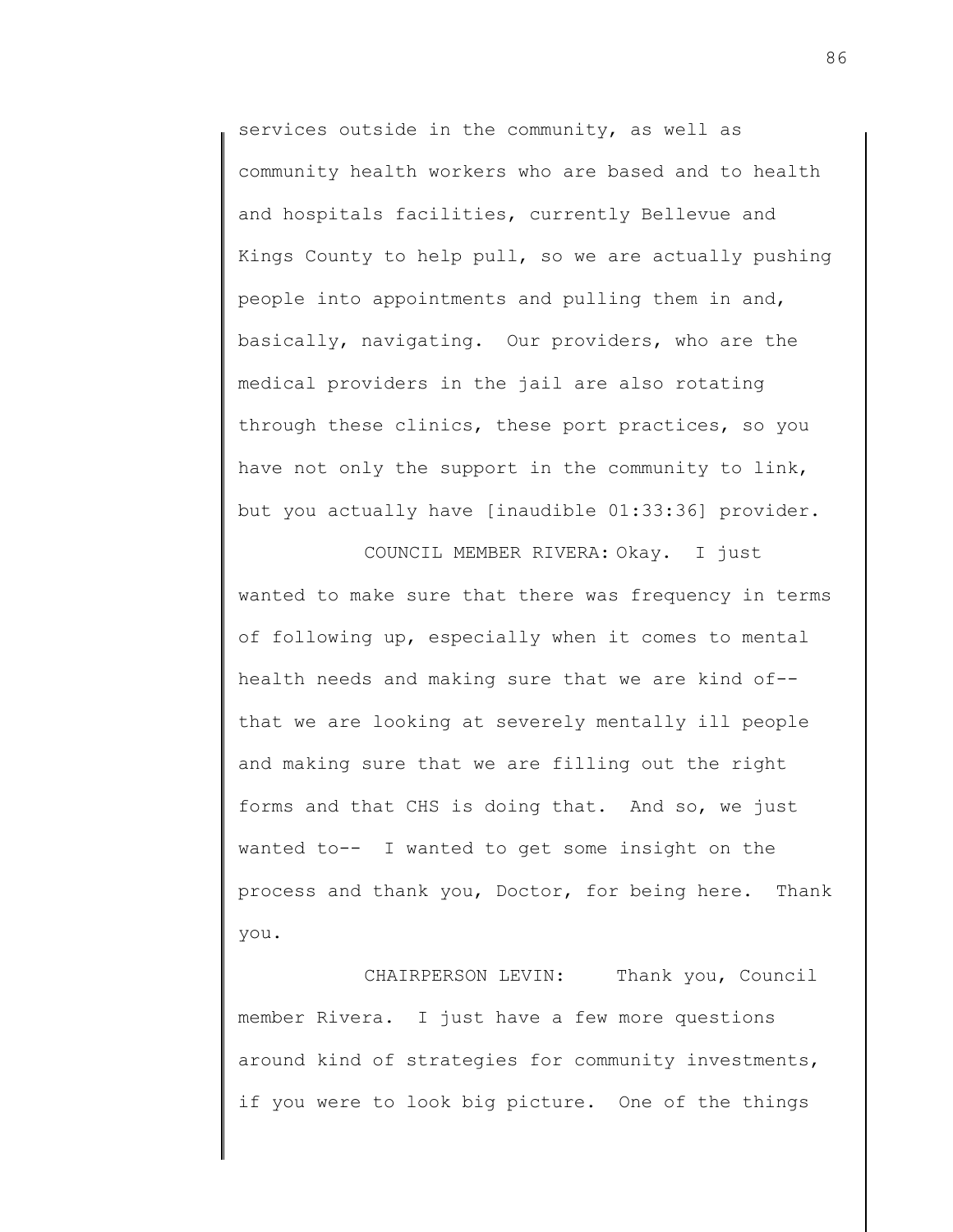that we have heard a lot about, as of their Council members have said, is housing and the lack of housing for people that have a criminal record. Issues around criminal background checks. If they are trying to get an apartment on the market, it's hard enough to find an apartment in New York City without a criminal record. How does the city want to approach that particular issue around criminal background checks and private housing? We're looking at legislation around that right now, but--

DANA KAPLAN: So, you know, anything just generally, we appreciate the overall folk is that there is been recently about how we can reduce barriers to reentry as a result of criminal convictions and I think that that has been an area of focus of the administration, as love, so, as it relates specifically to any pending legislation and on, you know, reducing barriers to accessing private housing, I think we would, you know, Paul, conversation on that. I don't, you know, know that this is specifically something that we have an official position on that this point, but--

CHAIRPERSON LEVIN: Uh-hm.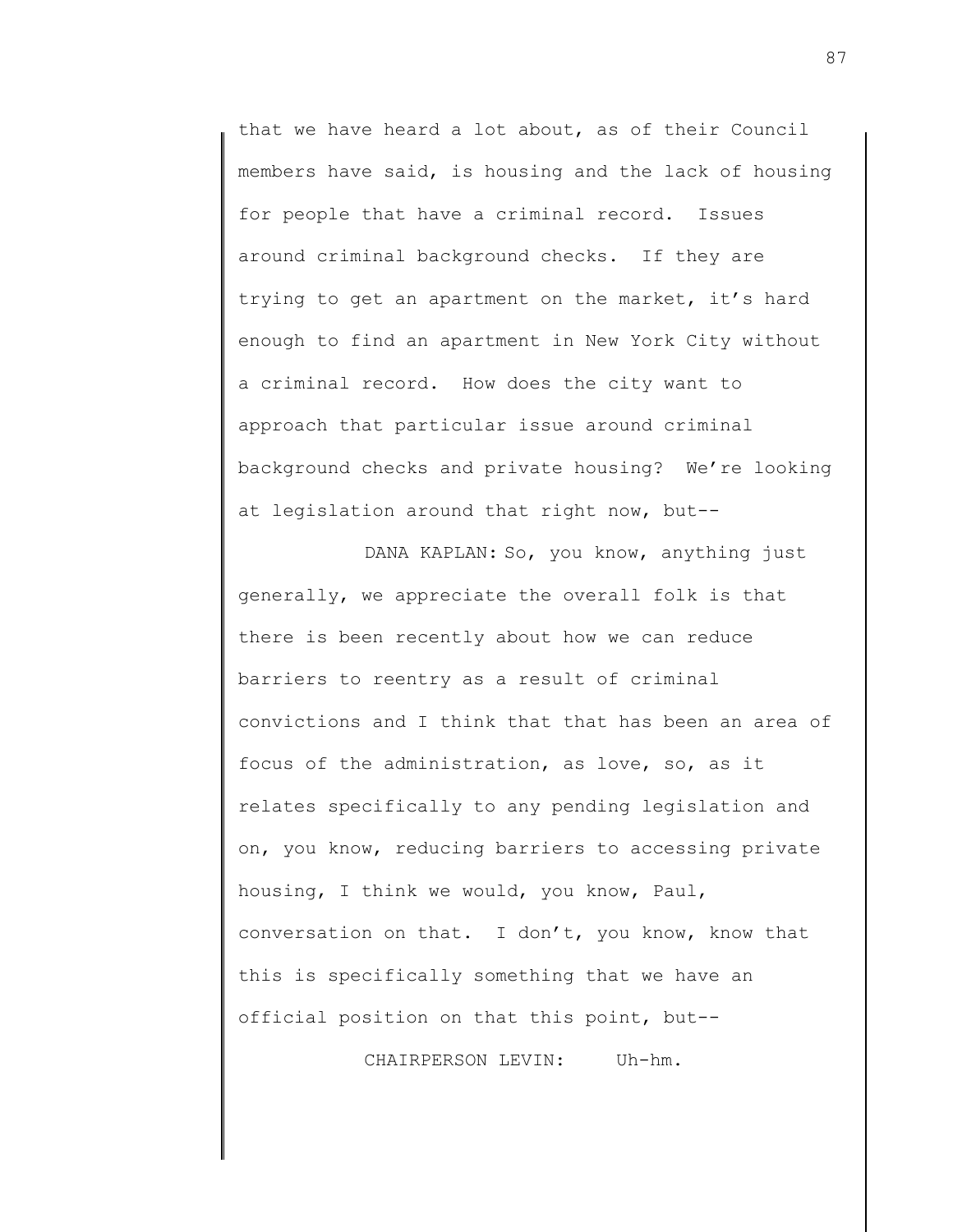DANA KAPLAN: I think it very much fits within this. I want we have been trying to into to improve reentry and, again, make sure that there is not collateral consequences of incarceration that are making it harder for people to reintegrate effectively. So, we would welcome that conversation.

CHAIRPERSON LEVIN: With transitional housing, I know that-- I mean, there is fortune society has a program. I know that MOCJ or-- MOCJ has a-- or I think it's DHS has a contract with Osborne to into transitional housing. My understanding is that those are both for people coming out of upstate prison on parole. What is the city looking into for people coming out of Rikers that might not-- or the city jails that might not- that will have barriers to housing? You know, the various barriers that ensue out of involvement in the system?

## DANA KAPLAN: Uh-hm.

CHAIRPERSON LEVIN: You know, because those types of beds are not accessible to them, necessarily.

DANA KAPLAN: You know, I think the couple of things we talked about earlier, and justice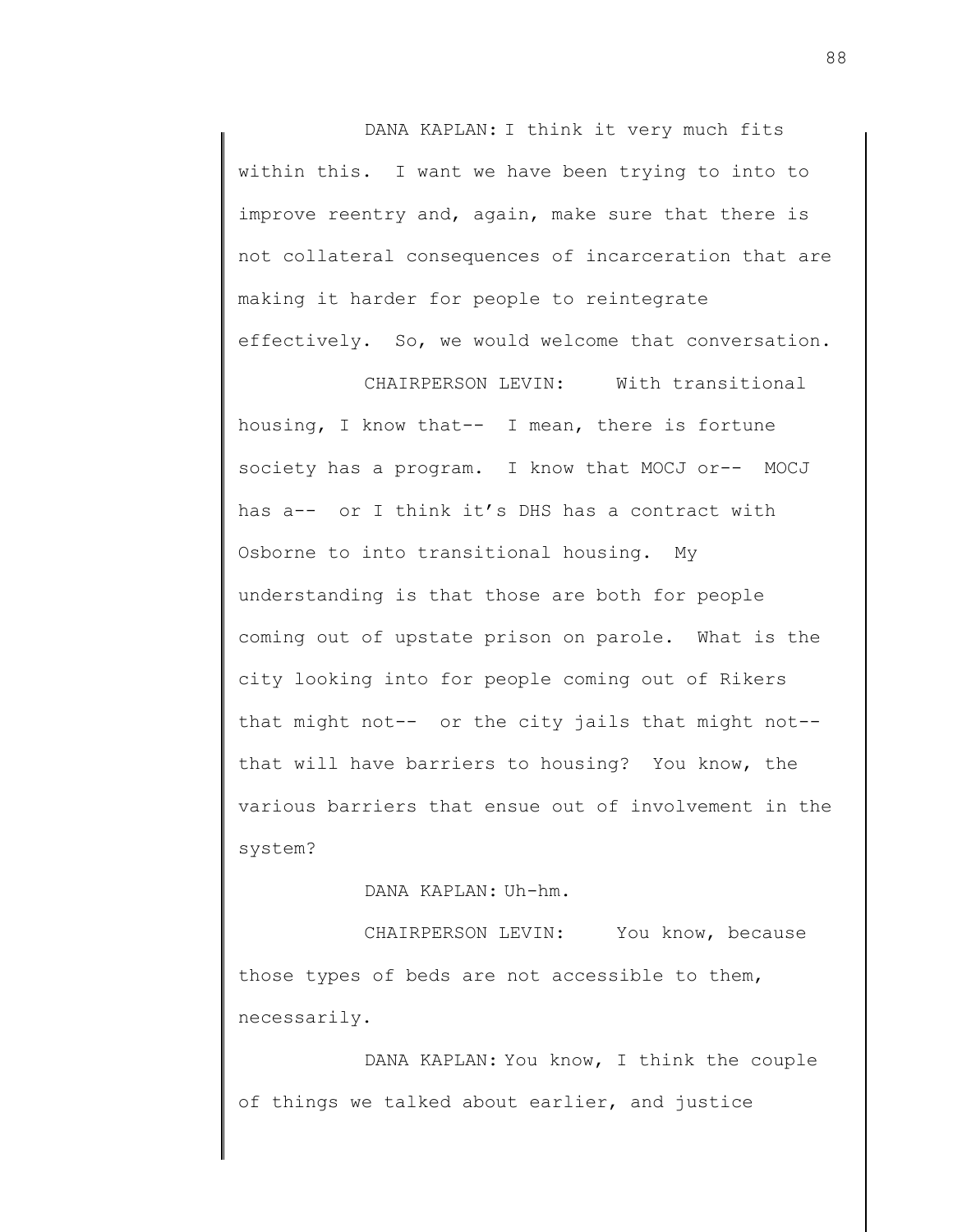involved supportive housing, you know, there will be additional [inaudible 01:36:58] beds--

CHAIRPERSON LEVIN: Uh-hm.

DANA KAPLAN: coming online soon. I think about 150 beds.

CHAIRPERSON LEVIN: Right.

DANA KAPLAN: We are working on the additional 5 million dollars that was committed recently for transitional housing in partnership with the Speaker's office. And so--

CHAIRPERSON LEVIN: Uh-hm.

DANA KAPLAN: that is something that we are, you know, focused on the rollout of right now. I think--

CHAIRPERSON LEVIN: Uh-hm.

DANA KAPLAN: you know, obviously, the need is great and it is something that we can continue to look at and we are--

CHAIRPERSON LEVIN: Right.

DANA KAPLAN: you know, committed to working on this moving forward.

CHAIRPERSON LEVIN: Right. I mean, the criteria to qualify for a JISH bed is high because it's, you know, the same criteria to qualify for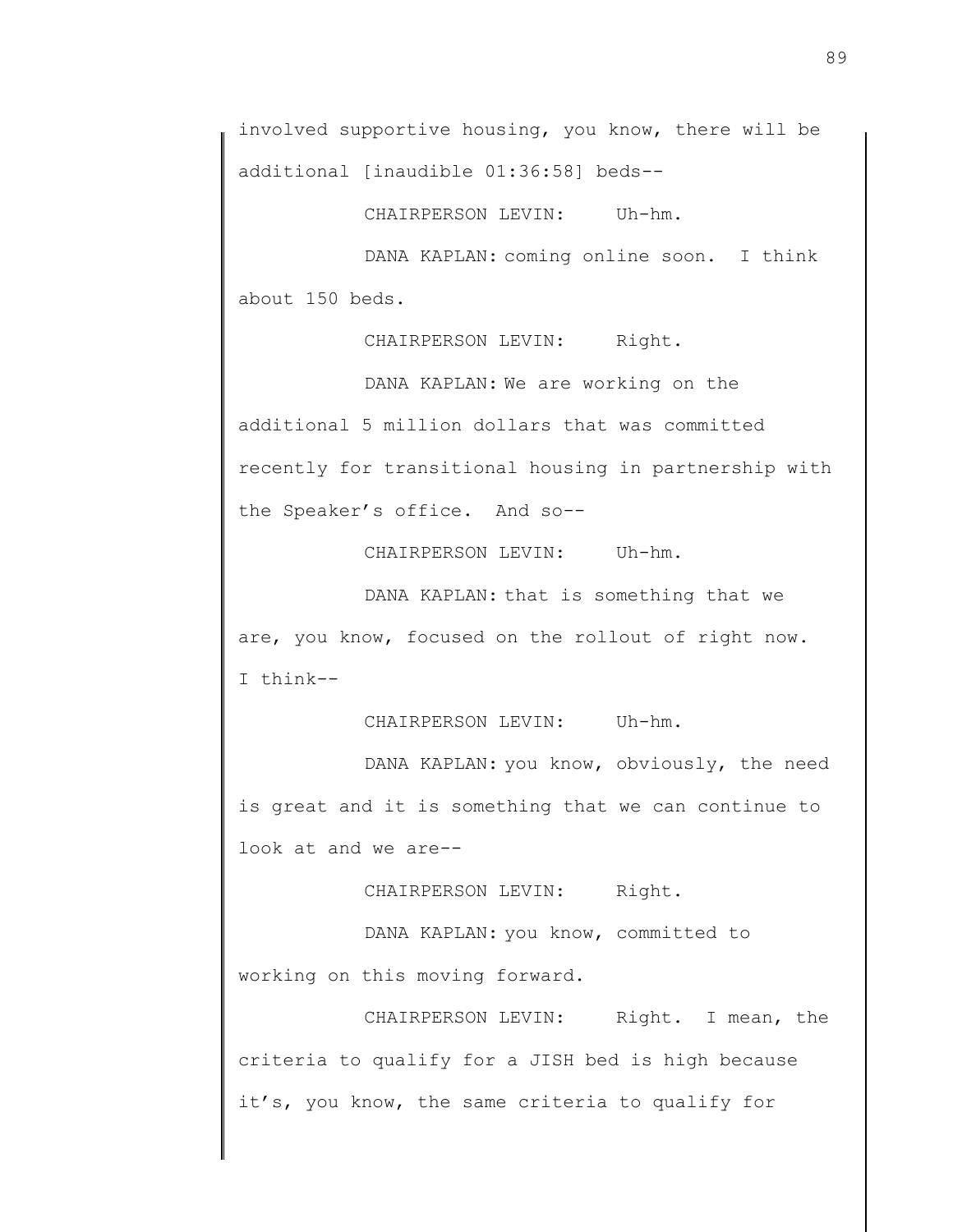supportive housing. So, if you talk to anybody that is trying to get into supportive housing from a New York City shelter, it's not so easy. And now, there is not enough fence. The process itself is pretty cumbersome. And no, and I speak from some experience just in working with constituents that is desperately tried to get into supportive housing for years and have not been able to. And have we done an assessment around JISH to see-- you know, there is always a tension between the need as, you know, close to objectively identified as we can get to objective and our budgetary constraints. Have we done an assessment of what the actual need in New York City is for JISH beds?

DANA KAPLAN: I'm going to actually-- Chelsea Davis is here and can speak to this issue.

> LEGAL COUNSEL: Please state your name. CHELSEA DAVIS: Chelsea Davis.

LEGAL COUNSEL: Do you swear and affirm to tell the truth, the whole truth, and nothing but the truth and respond honestly the Council member questions?

CHELSEA DAVIS: Yes. I do. So, first, thank you for prioritizing this and starting this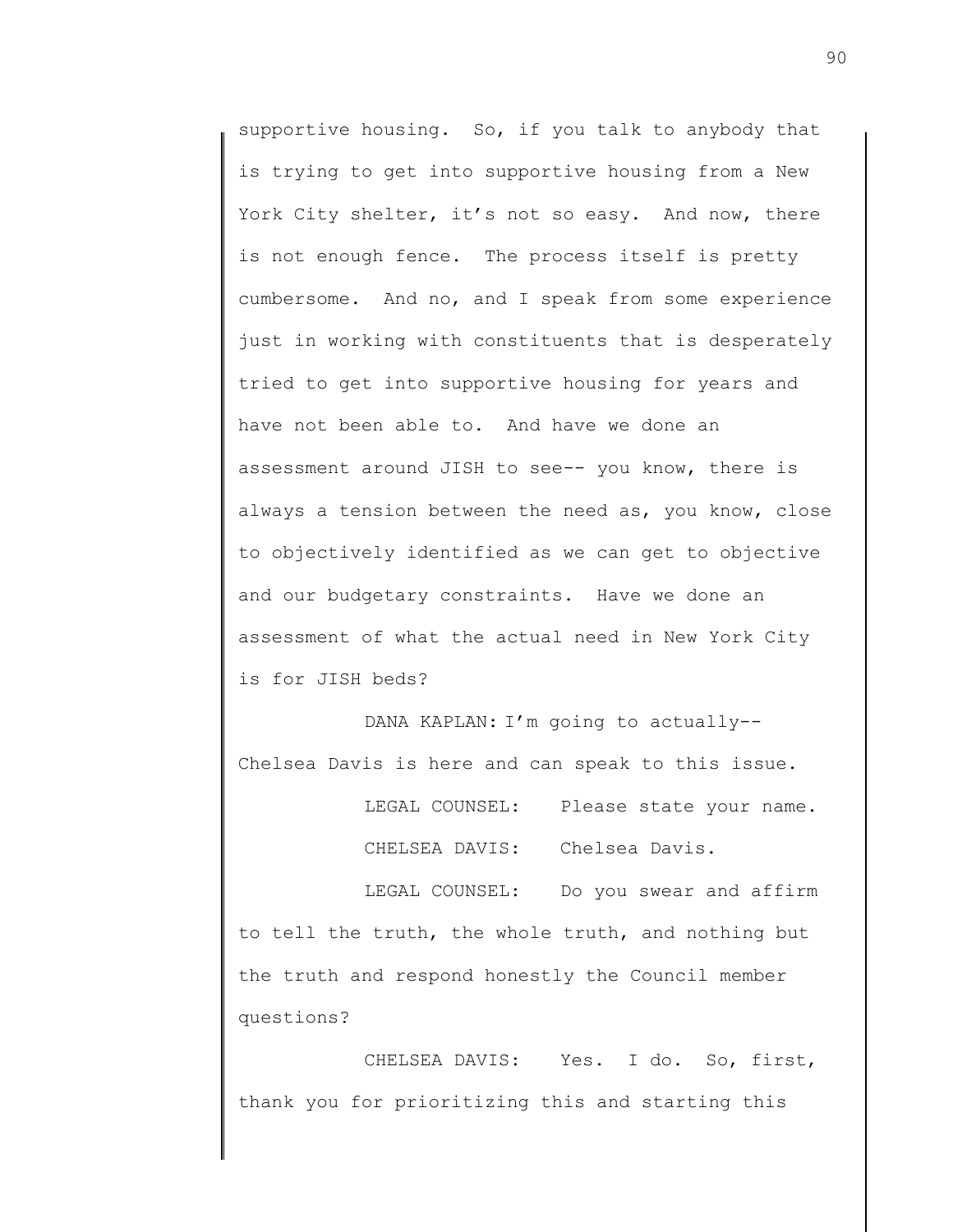conversation. I want to clarify that, for the JISH program, it's actually an attempt to ameliorate some of the difficulties of this population accessing regular supportive housing, so it is actually a no application process.

CHAIRPERSON LEVIN: Oh. Okay.

CHELSEA DAVIS: So, that's very helpful for ensuring that people who are eligible can get into the housing and don't get kind of weeded out during the application process in the way that can normally happen. So, we are looking forward to bringing on those new beds, as well, and expanding that program. In terms of assessing the need for the entire population, I do think that there is a huge need for regular supportive housing. The JISH program specifically targets people who are the highest utilizers of both jail and shelter.

CHAIRPERSON LEVIN: Uh-hm.

CHELSEA DAVIS: We are conducting really rigorous evaluation of the JISH program and we hope to be able to share information about that soon and that will contribute to improving the program for the next 150 beds. I also think we are working to make sure that more-- all other kinds of supportive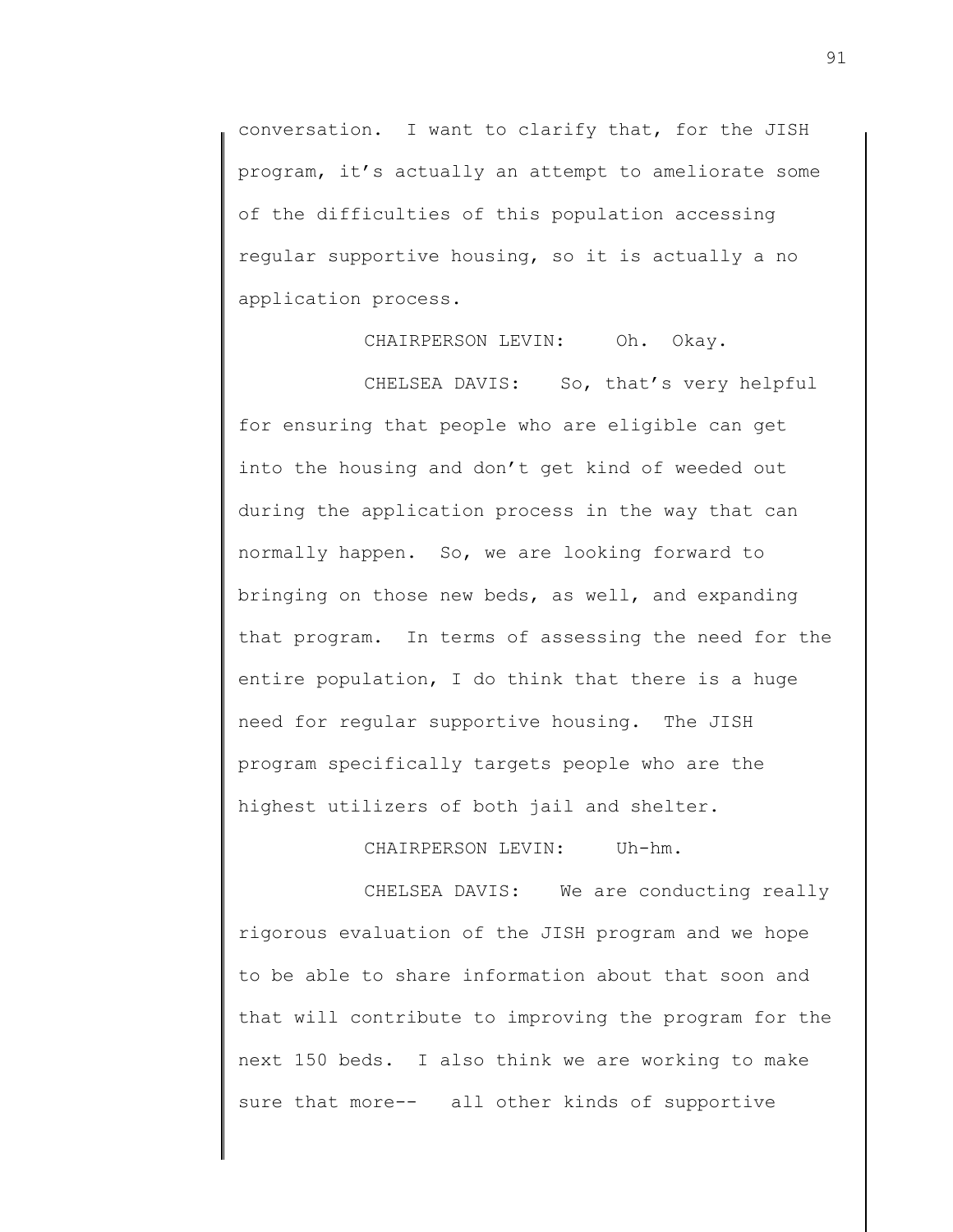housing, as well, are more accessible for people who are leaving jail or who have justice involvement and also be extremely helpful for improving access and eligibility for supportive housing.

CHAIRPERSON LEVIN: And then, what does DSS see as its role in this process both in terms of assessing the overall needs for JISH beds and then the DSS's role in coordinating with DOC or whichever entity this individual house involvement with at the moment?

ERIN DRINKWATER: The JISH contract is held by the Department of Mental Health and Hygiene. Certainly, you know, would be involved in conversations and exploration around what any expansion could look like.

CHAIRPERSON LEVIN: Okay. So, do you-- We should reach out to DOHMH then and find-- there's nobody here from DOHMH, right? So, we could find out a little bit more about that level of coordination and how-- where there are obstacles, where there may be opportunities to make that relationship better. Okay.

CHELSEA DAVIS: I can also add about your question about transitional housing--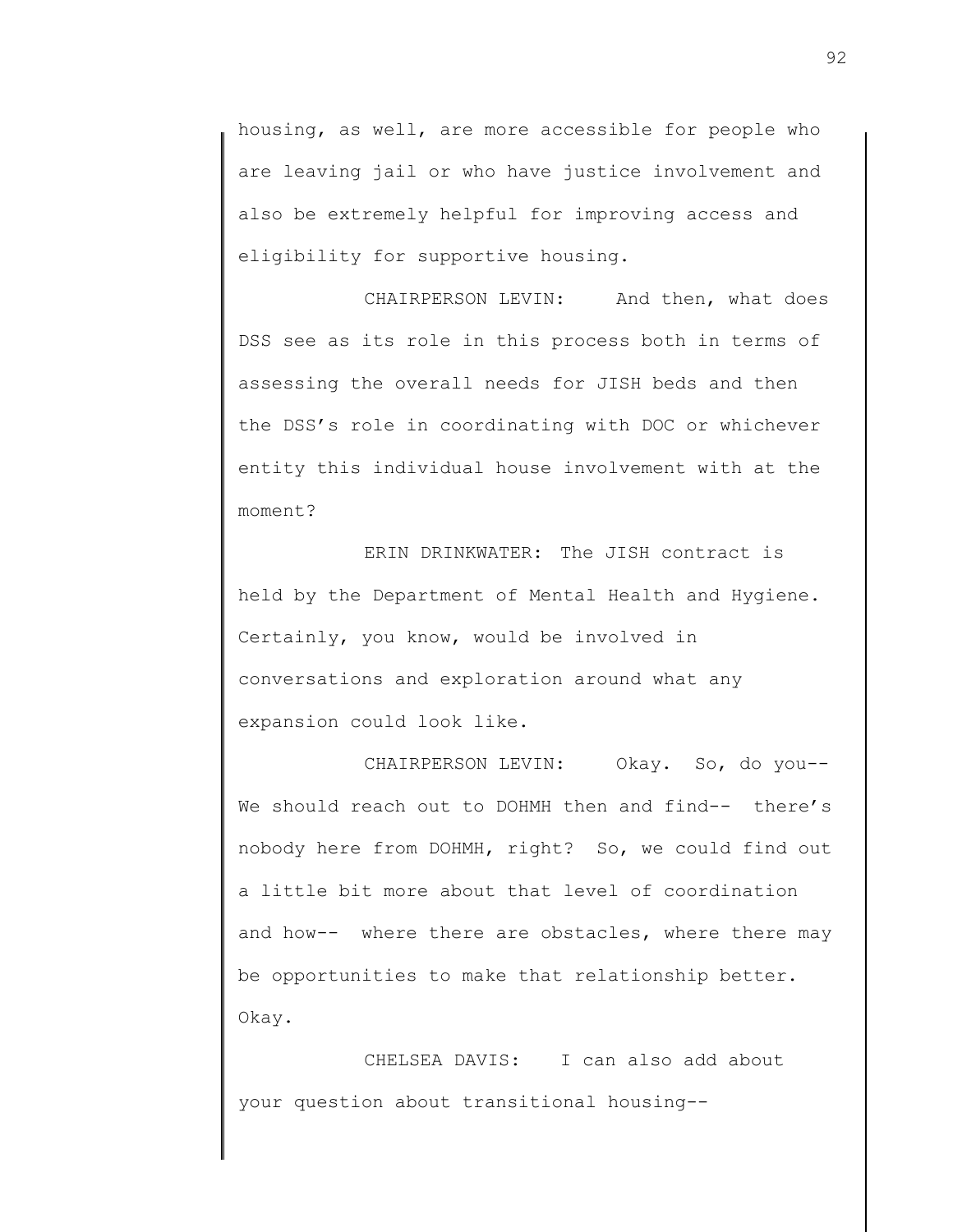CHAIRPERSON LEVIN: Yeah.

CHELSEA DAVIS: in the new program. So, that will be able to serve people upon reentry who need transitional housing. It will also be for people who are diverted who are doing an alternative to detention or incarceration program--

CHAIRPERSON LEVIN: Uh-hm.

CHELSEA DAVIS: who, but for that housing, might not have been eligible for that program.

CHAIRPERSON LEVIN: Uh-hm.

CHELSEA DAVIS: So, we are really looking forward to rolling that out, as well. And that will be 100 additional beds.

CHAIRPERSON LEVIN: Okay. And, again, same question about assessing the need as objectively as we can versus the limitations of, you know, programs and budgets, you know, it would be helpful to know what a clear assessment is in terms of our need without-- as a clear eyed assessment. If anything, it's-- I think it's-- you know, it's not helpful to not identify the needs and best we can for fear of the number being so big that we can't necessarily achieve it in a year or two.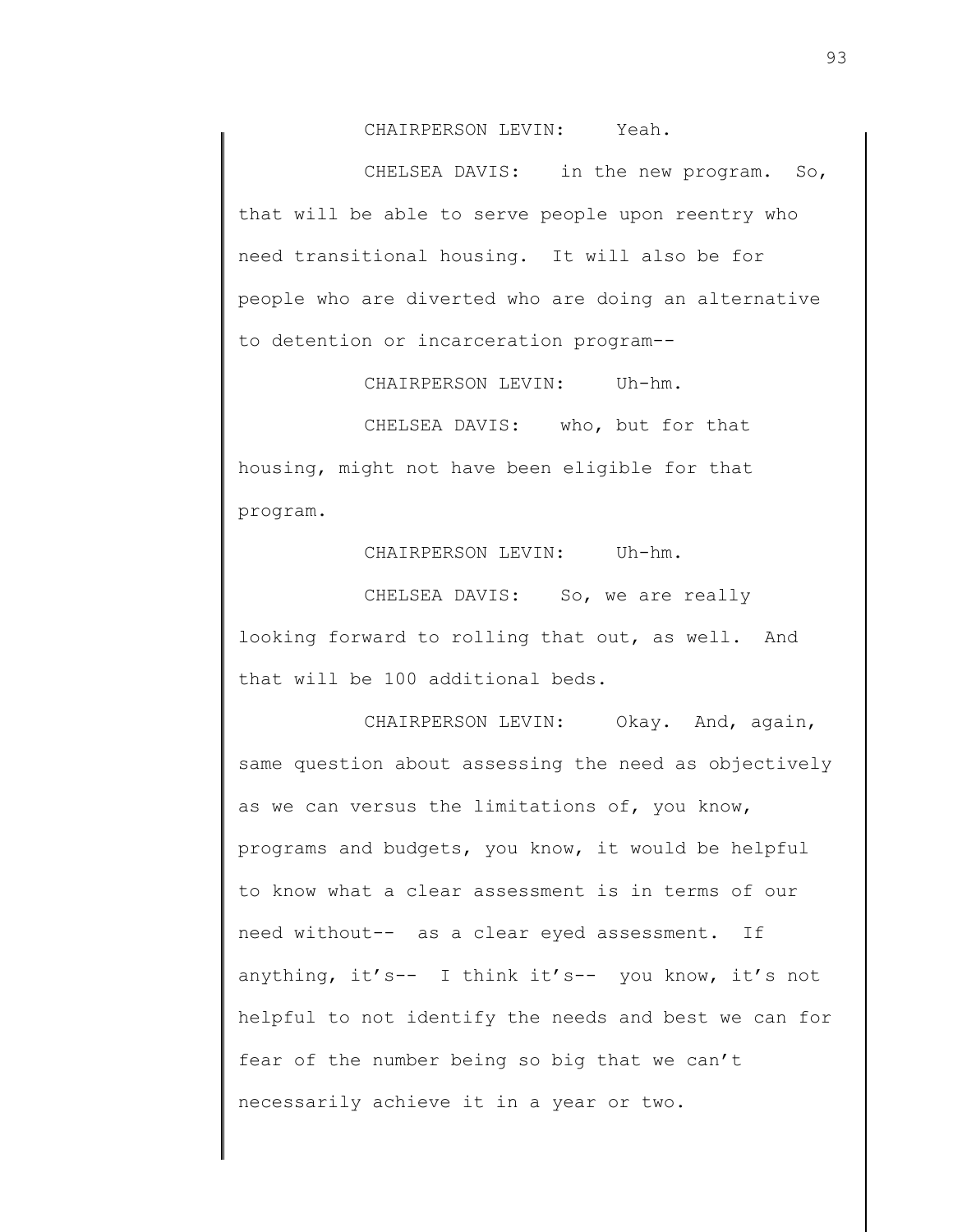CHELSEA DAVIS: I agree.

CHAIRPERSON LEVIN: We want to do--

CHELSEA DAVIS: Yeah. I certainly appreciate the need. We are working with--

CHAIRPERSON LEVIN: Uh-hm.

CHELSEA DAVIS: correctional health services and the pretrial--

CHAIRPERSON LEVIN: Uh-hm.

CHELSEA DAVIS: and research team at MOCJ to make sure that we understand better--

CHAIRPERSON LEVIN: Uh-hm.

CHELSEA DAVIS: those bell reform and what that mean it is going to be and how it will change.

CHAIRPERSON LEVIN: Yeah.

CHELSEA DAVIS: So, we will certainly--

CHAIRPERSON LEVIN: Yeah. Yeah.

CHELSEA DAVIS: keep everyone updated and we look forward to-- agree with that need and look forward to having better information to--

CHAIRPERSON LEVIN: Right. Because no matter what happens, you know, a lot of us will be gone in 2 1/2 years and, you know, Rome wasn't built in a day, so we need that kind of Vallejo road map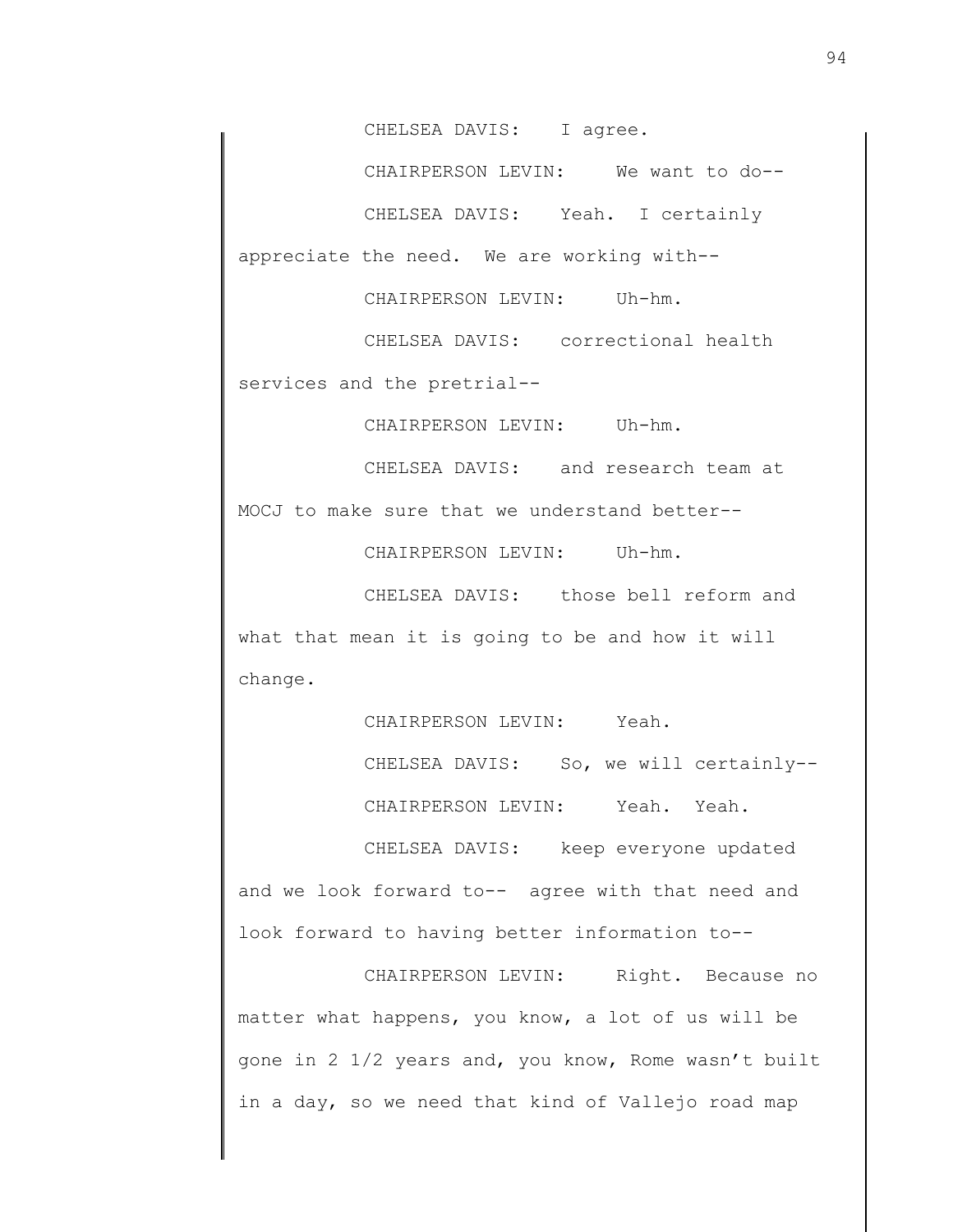out for future administrations to do all of these things and I think it is important to be able to identify that, you know, with the knowledge meant that we might not be able to achieve everything we want to achieve in the next two years. And then my-- I think mental health was talked about a lot. In terms of just reimagining our relationship to incarceration, what are the efforts around restorative justice that this administration has invested in and how are we seeing that in the continue on as an example of common justice in Brooklyn and in the Bronx which is working with serious felonies? Very serious felonies: attempted murder and assaults. And, essentially, providing an alternative paradigm for doing this and how are we investing-- How much do we invest in a, these programs? Can these programs be scaled up? Is it not happening in Queens and Manhattan and Staten Island? What are we doing to try to build up that capacity and bring on additional providers? It's my understanding that common justice is the only one mine is doing and on a kind of-- for the very serious cases. Maybe there are others, but I'm not sure. I know that there is restorative justice in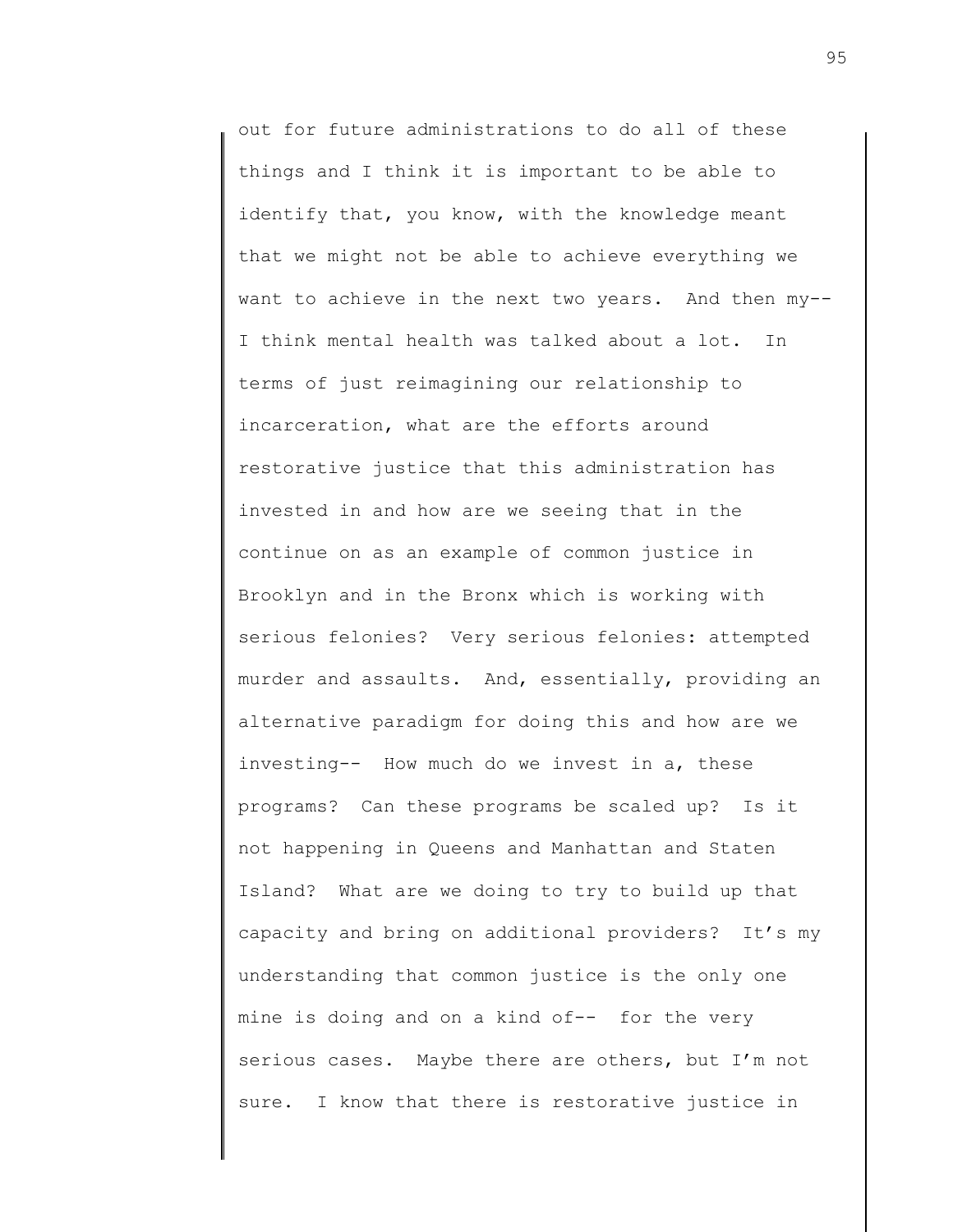schools and that is very important, as well, but as we look at kind of felony use and more serious issues, how are we supporting those efforts?

DANA KAPLAN: So it's a great question and a great point and I think, as you mentioned, restorative justice is really something that there is a benefit and a value of that kind of the full spectrum of--

CHAIRPERSON LEVIN: Can we just explain--

DANA KAPLAN: the system.

CHAIRPERSON LEVIN: what restorative justice is because it's a term that not everybody knows what it means.

DANA KAPLAN: Oh, goodness. The formal definition, I think it's really, you know, kind of the notion of bringing together both the person who is, you know, where the-- who is committed or alleged to committed an offense and a more restorative process or practice with the people or community that has-- where there is harm that has been dying and, you know, really moves just some motion of kind of a strictly punitive response to looking at, you know, how do people actually heal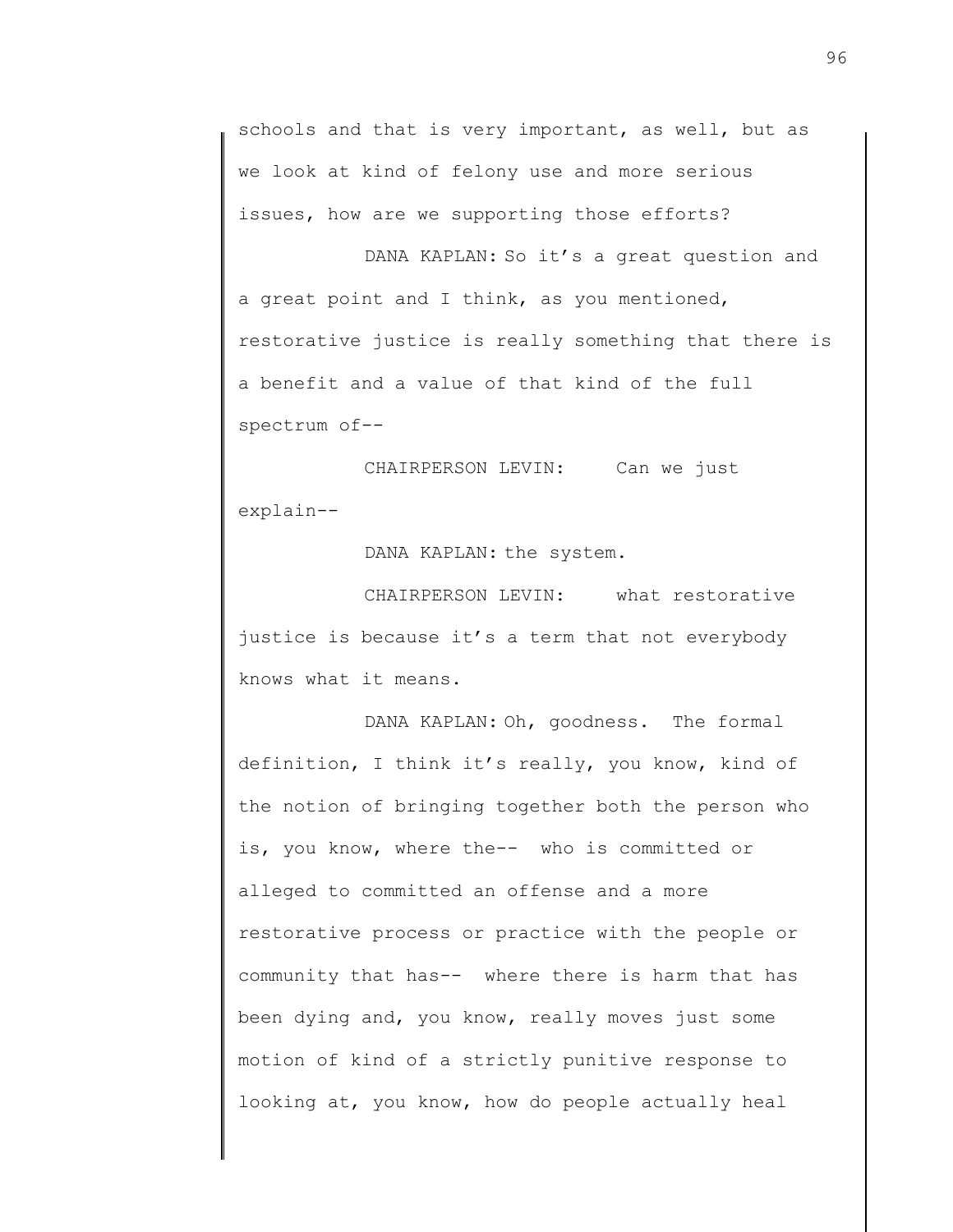from what's happened in kind of recognizes-- and I think this is a point that common justice is often well made themselves that, you know, often people who, where violence has been perpetuated, that they're, you know, that people might-- also themselves have gone through violence or be subject to a lot of trauma. And so it is, I think, a more comprehensive way of addressing both the individual and community harms that still is accountability for one people's behavior has been, but, you know, I think there has been a lot of evidence that points to where there can be accountability as well as handling that can, you know, rent is reoffending and maybe even be better-- you know, have particularly helpful outcomes for victims, as well. So, I would say Joe's, at high level, it is something that we have been invested in and focused on in all aspects, so, yes. There is been a real emphasis on restorative justice practices in the schools. I think we recently announced that there will be restorative justice training and services available at every school, so that is a significant expansion. We have seen in, you know, obviously, the Department of Education can speak to this, but we have seen a real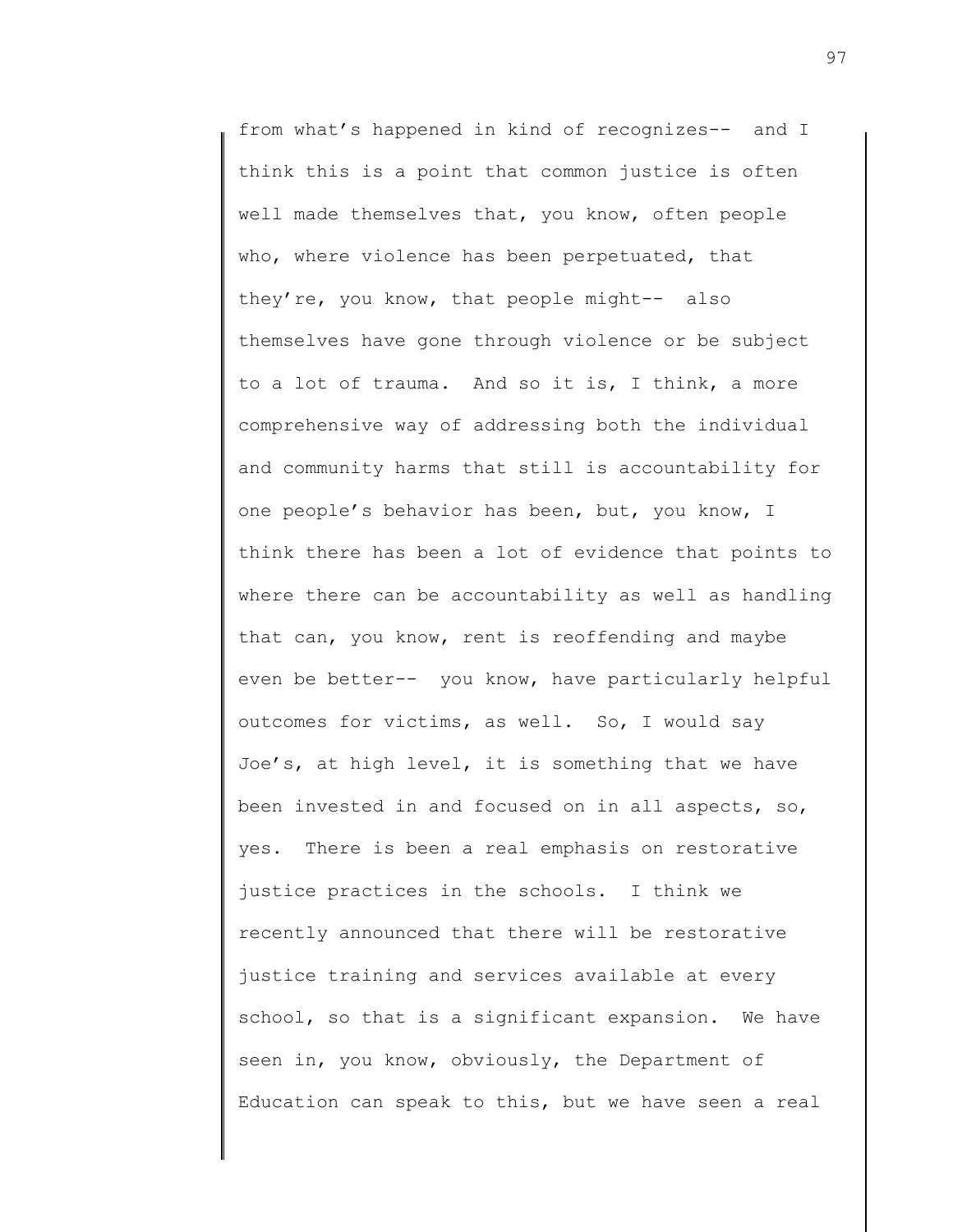reduction in the number of suspensions and expulsions in the school system and one of the factors that has been buildup of restorative justice supports and training at the school level and it is been, you know, particularly piloted in certain districts and, as a result of its success, the DOE has made a commitment to expand it. I think it's also something that we see in the juvenile justice system and this is something that--

## CHAIRPERSON LEVIN: Yeah.

DANA KAPLAN: for instance, the Department of probation can speak to. But, waving their adjustment process and, you know, obviously, with raise the age, that adjustment process is available to old or young people, as well. That there is been a real adoption of restorative justice practices and principles in family court system and I think, you know, there is been some real indications of success that. And then, as you mentioned, we have-- there is restorative justice that operates as kind of a formal alternative to incarceration and is available for some of the more serious copper you know, felony level of sentences. Common justice is a provider that the city funds.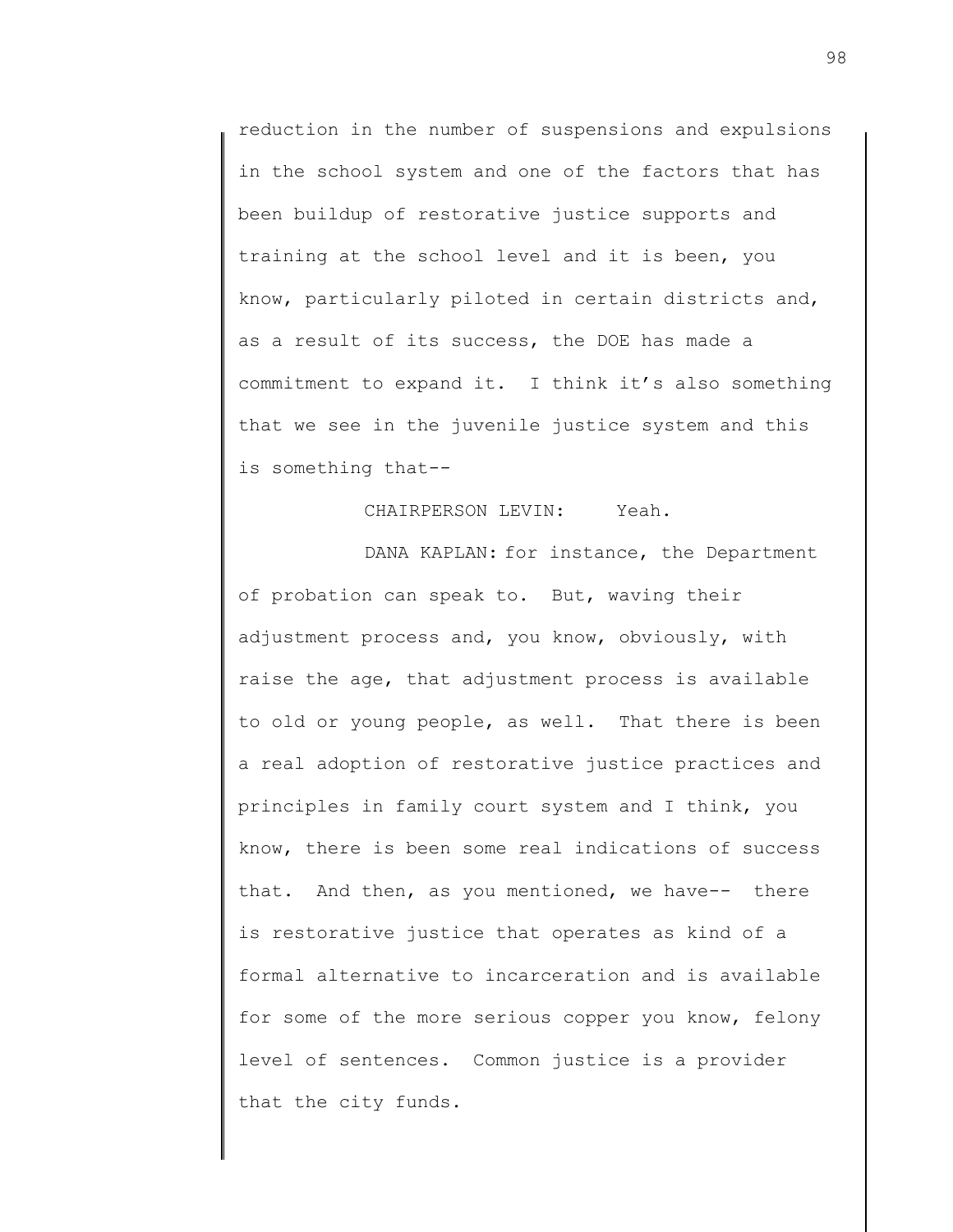CHAIRPERSON LEVIN: Uh-hm.

DANA KAPLAN: And we have great respect for and--

CHAIRPERSON LEVIN: It's about 300,000 dollars a year, I think.

DANA KAPLAN: So, I would have to check the exact numbers, but I--

CHAIRPERSON LEVIN: Uh-huh.

DANA KAPLAN: don't question number. And, you know, we have a solicitation out for alternative to incarceration programs.

CHAIRPERSON LEVIN: Uh-hm.

DANA KAPLAN: And I would say, you know, to the extent that there has been a solicitation for alternative to incarceration programs.

CHAIRPERSON LEVIN: Yeah.

DANA KAPLAN: You know, we, within that, would, you know, support the expansion of restorative justice programs, whether it is common justice specifically you are, you know, other organizations that are using similar principles and that type of a model.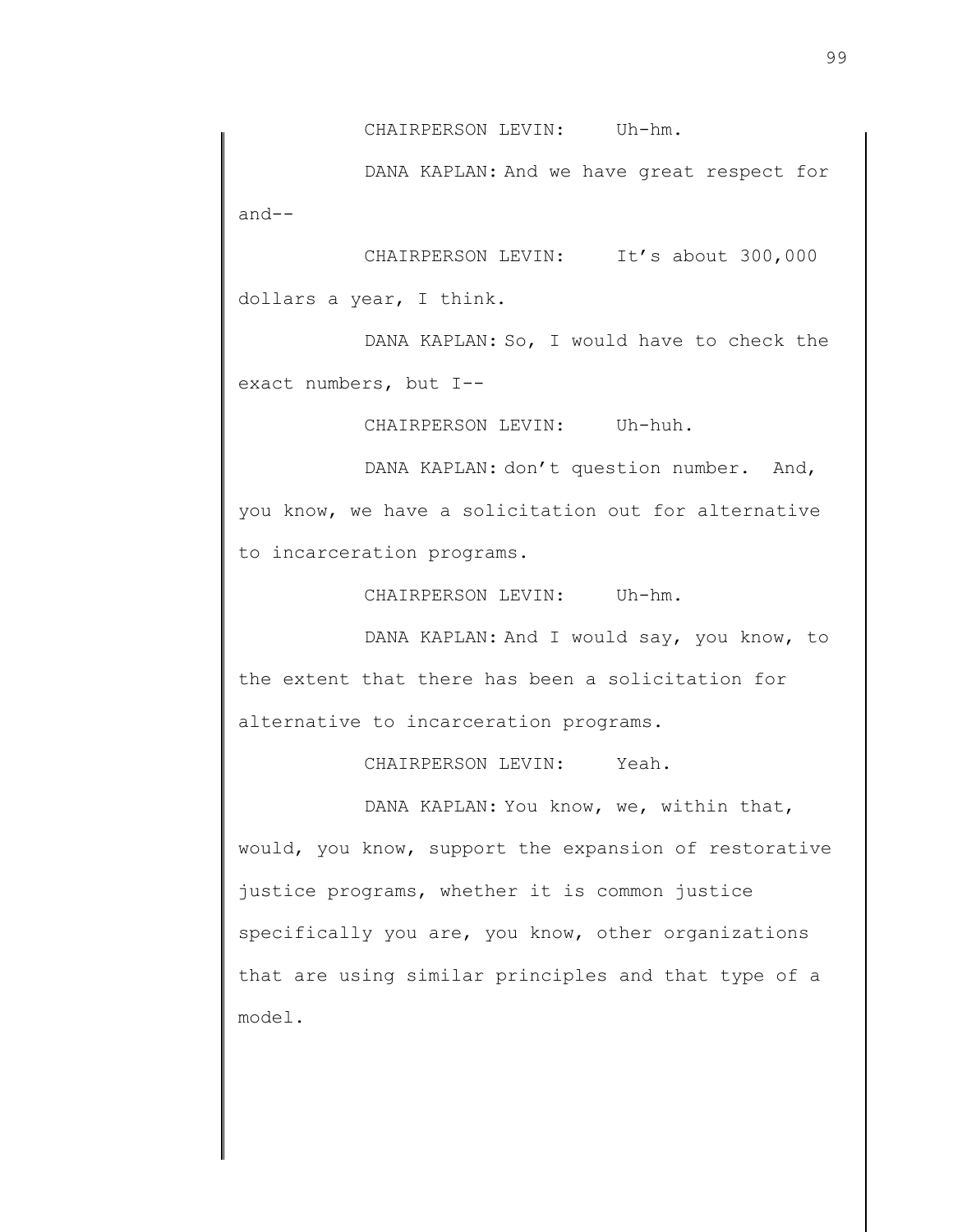CHAIRPERSON LEVIN: There's a product practitioner of restorative justice, Sujatha Baliga in--

DANA KAPLAN: She just became--

CHAIRPERSON LEVIN: San Francisco and-- DANA KAPLAN: MacArthur fellow.

CHAIRPERSON LEVIN: she just got a MacArthur Fellowship and listening to an interview this weekend, she said that, with the fellowship, she wants to build capacity for restorative justice, you know, all over the country.

DANA KAPLAN: Uh-hm.

CHAIRPERSON LEVIN: And so, this is something that I think is an area that we can make additional strides and allow this conversation that we have been having now to the, you know, allow us to focus on these meaningful ways to reimagine--

DANA KAPLAN: Uh-hm.

CHAIRPERSON LEVIN: how we approach the issues of incarceration and harm and crime as we have to find it in society and how we can really reimagine that relationship that we have. So, I think that this is a good concrete way to do that. And so, I encourage strongly that we kind of expand that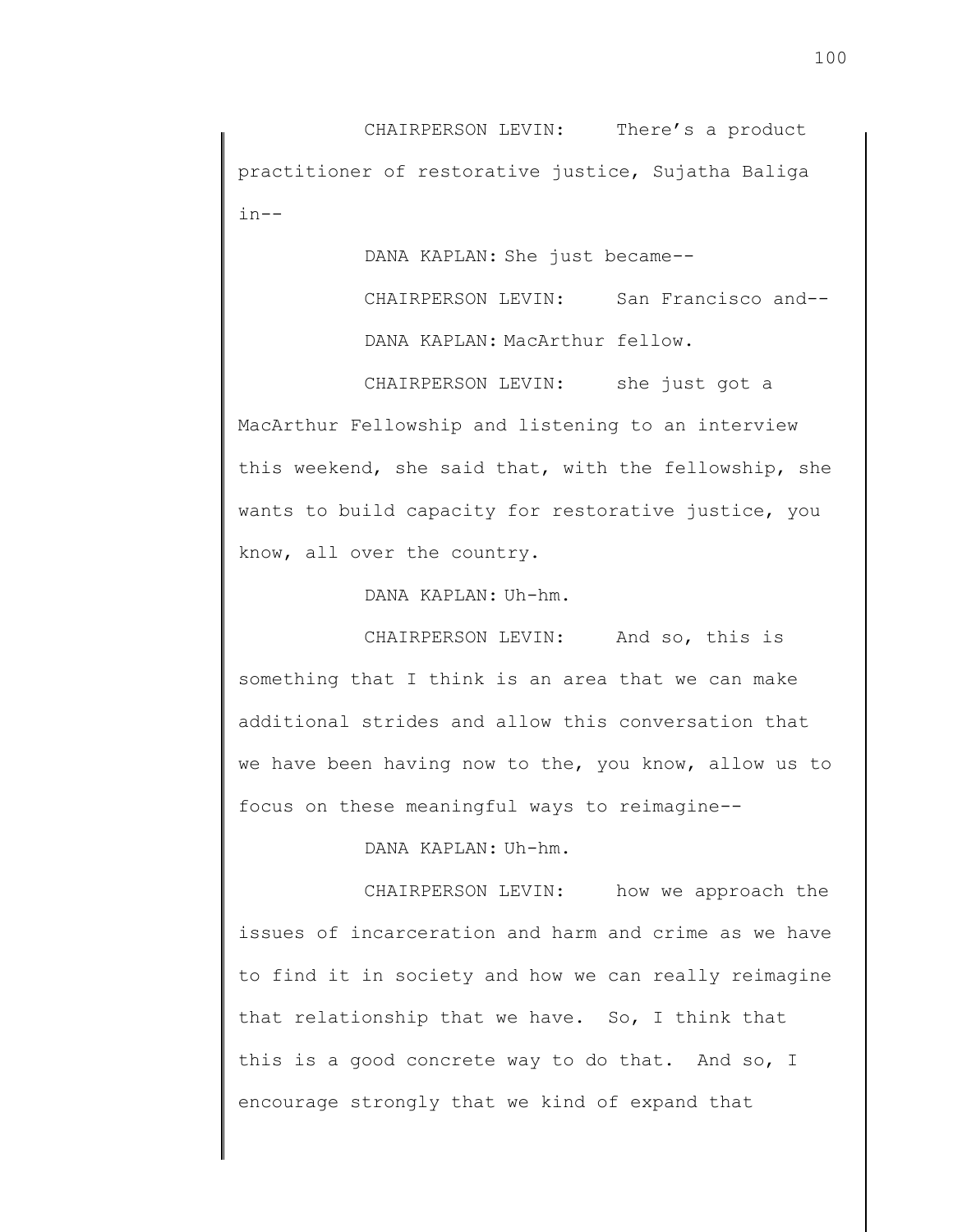capacity. And not just expand the capacity with the system as it exists, but tried to build up a broader foundation for it across New York City. That's it for me.

CHAIRPERSON POWERS: Thank you. We're going to do Council member Treyger and then like a very brief question from Council member Rivera and Grodenchik so that we can move on to the next panel.

COUNCIL MEMBER TREYGER: Thank you to the Chairs. I don't think it's a surprise I'll ask education centric questions from my end. In addition to the name, you know, obviously, to break the cycle in terms of housing, supports, I think I've raised the issue of four of the inadequate number of social workers that are also dedicated to help support those in need. I think that continues to be an area of crisis that must be addressed. We are working hard in the Council, as well, to break the school to prison pipeline so that we don't need any jails, quite frankly, anymore. But, I am questioning, from the education standpoint, who in the DOE is responsible for the education and for the social mobility of folks in our justice system? Can you give me a name? Aside from Chancellor Carranza who I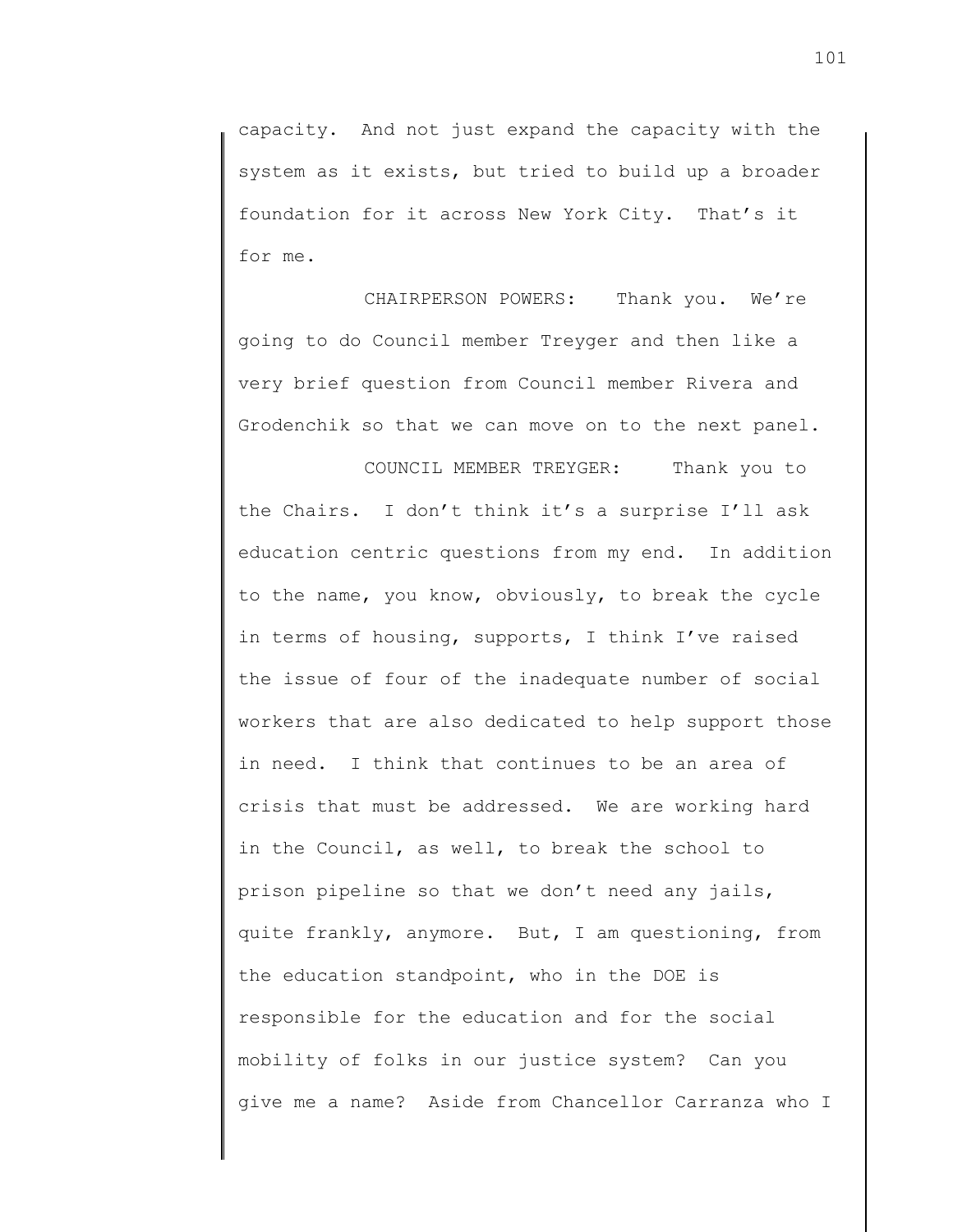know is in charge of the whole system, who is dedicated to folks who are core involved, justice involved?

BRENDA COOKE: Thank you for that. So, East River Academy is the school that the district covers on Rikers Island and Nick may or not she is the superintendent who oversees the DOE teachers and providers who were going and then our Department of Corrections facilities.

COUNCIL MEMBER TREYGER: You might want to tell them to fix their website. I can't access it. We need to understand-- the superintendent, how often does anyone meet with them or discuss issues pertaining to their education and their academic record? Can anyone speak to that?

BRENDA COOKE: Sure. The Department of Correction works closely with DOE and the service that they provide, educational services. And when a young person under the age of 22 who is eligible for voluntary education services, enters department custody, it's part of the intake process to connect to them with the information about the schooling opportunity. DOE teachers partner with the Department of Correction and visit the young people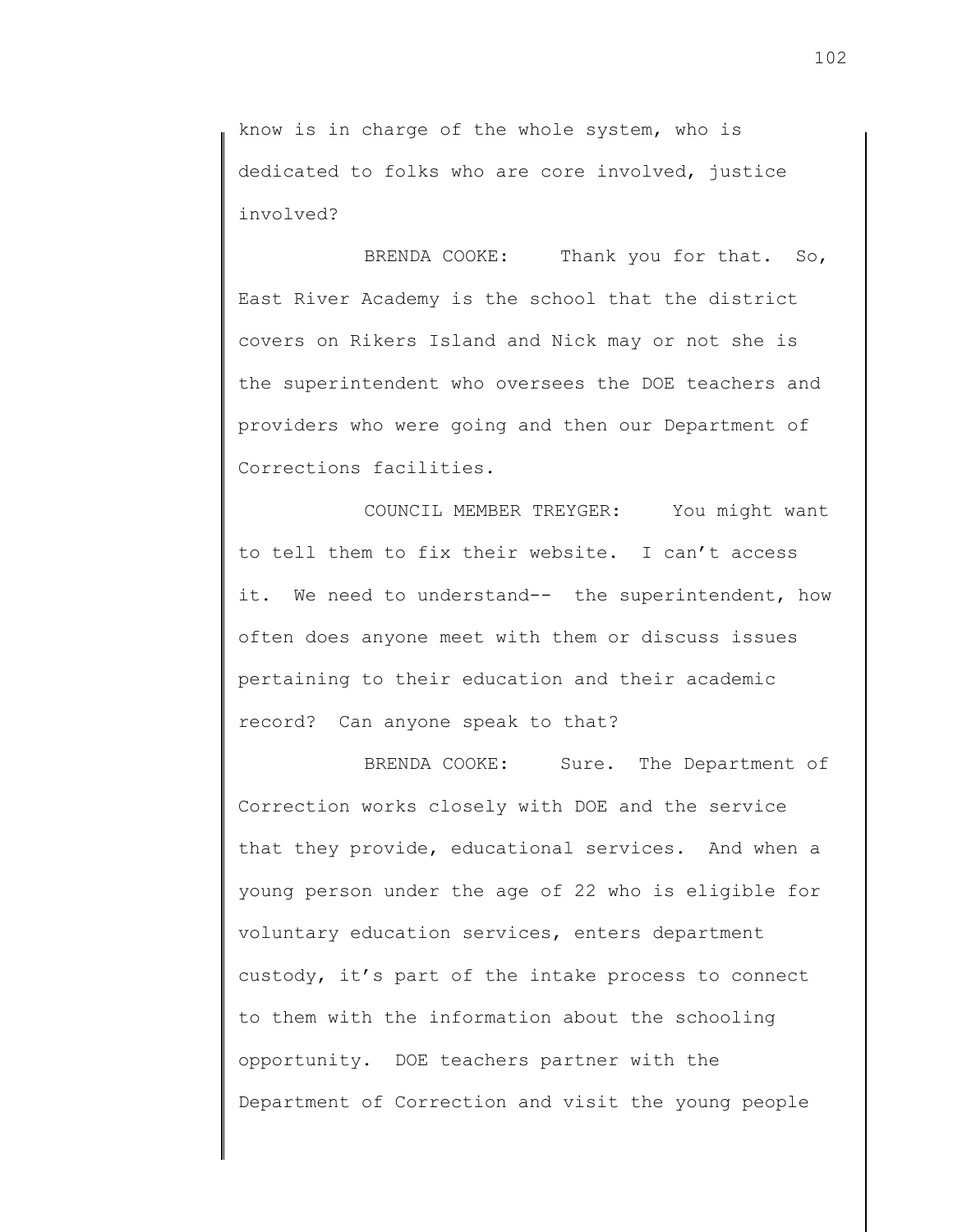in their housing unit upon admission and, you know, I'm praying for them their transcripts and show them their records to indicate and encourage the continuation of their education while they are in custody and identify paths forward for them to complete and achieve either a high school equivalency's or high school diplomas. And so, that is an ongoing process and then they will be continued engagement and re-encouragement for those that are, maybe, not attending school who have elected not to attend school, but are still school eligible and we are always working to encourage participation and they education.

COUNCIL MEMBER TREYGER: Just very quickly and last two seconds, Chairs. How many students are enrolled?

BRENDA COOKE: I'd have to get back to you with that number.

COUNCIL MEMBER TREYGER: I would like to know that number and I need to know who we hold accountable. And also chose to flag, are you aware that the DOE also has an office of continuing-- Adult Continuing Education?

BRENDA COOKE: Yes.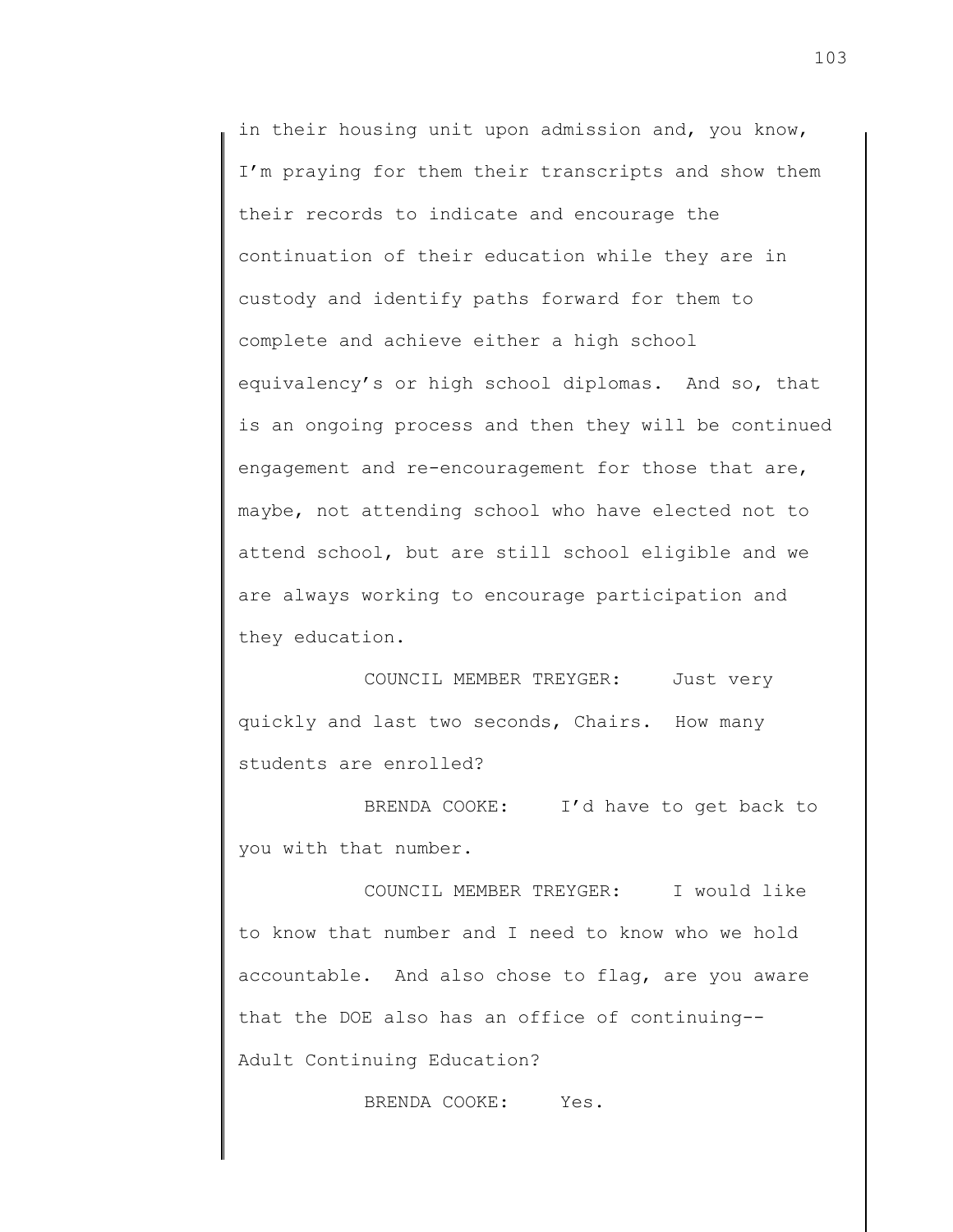COUNCIL MEMBER TREYGER: Are they at all involved here in any capacity with--

BRENDA COOKE: Yes.

COUNCIL MEMBER TREYGER: folks who are over-- they are?

BRENDA COOKE: Yes.

COUNCIL MEMBER TREYGER: And is there any terms of accountability on folks and getting high school equivalency courses or building up their educational capacity? Is there any type of data that you could share that folks are obtaining educational degrees or--

BRENDA COOKE: We can provide that data to you, as well, as well as the enrollment--

COUNCIL MEMBER TREYGER: Yeah. I am concerned here about the-- this is not just about- this can't be just about a place. We have to help people. Lift them up. So, the fact that there is an inadequate number of social workers concerns me because, quite frankly, garments and agents are not social workers. So, Chairs, I would like to circle back to this and work with your office, as well, because I am deeply concerned about the disconnect that I see here between DOE that should be deeply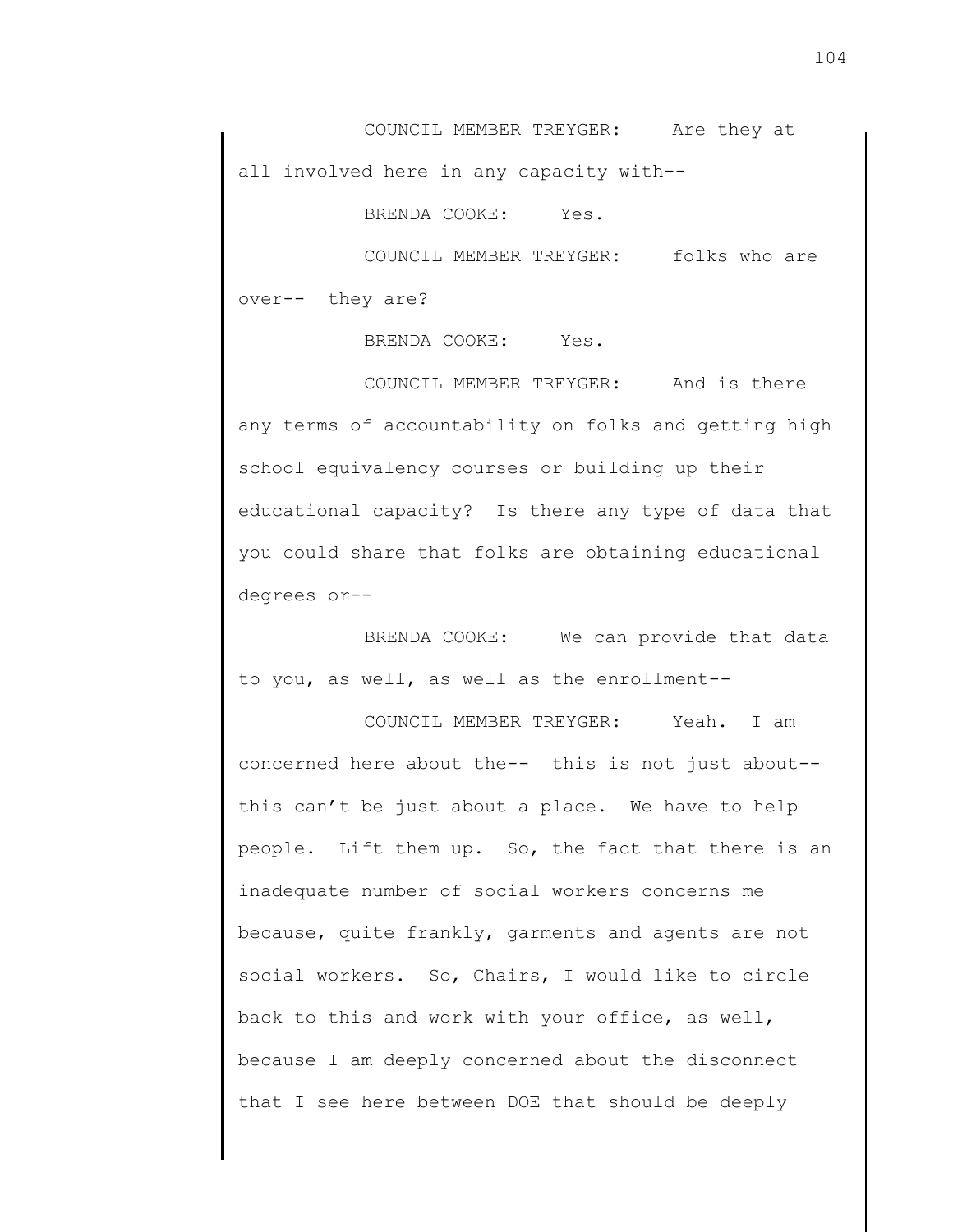involved in the social mobility of our families. They think you for your time.

CHAIRPERSON POWERS: Thank you. We are going into one question each from Council member Grodenchik, Rivera, and then we are going to move on to the next panel.

COUNCIL MEMBER RIVERA: I'll be very quick because I know there are a lot of people that want to testify. I just wanted to ask about some of the conditions currently. I saw, from an advocate recently that there was scalding hot water at RNDC in Queens and just making sure that, with some of the situations that-- the issues that happened last year with heat and hot water, that there are some serious plans on just how to take care of conditions as is as we move forward.

BRENDA COOKE: Yes. Thank you. Thank you for that question. I am not aware of the incident you are referring to, so I will come offline afterwards if you provide me additional information I can provide the fax back to you on that, but, absolutely, though we, you know, take very seriously the health and safety of those in our custody and to the extent that it relates to heat and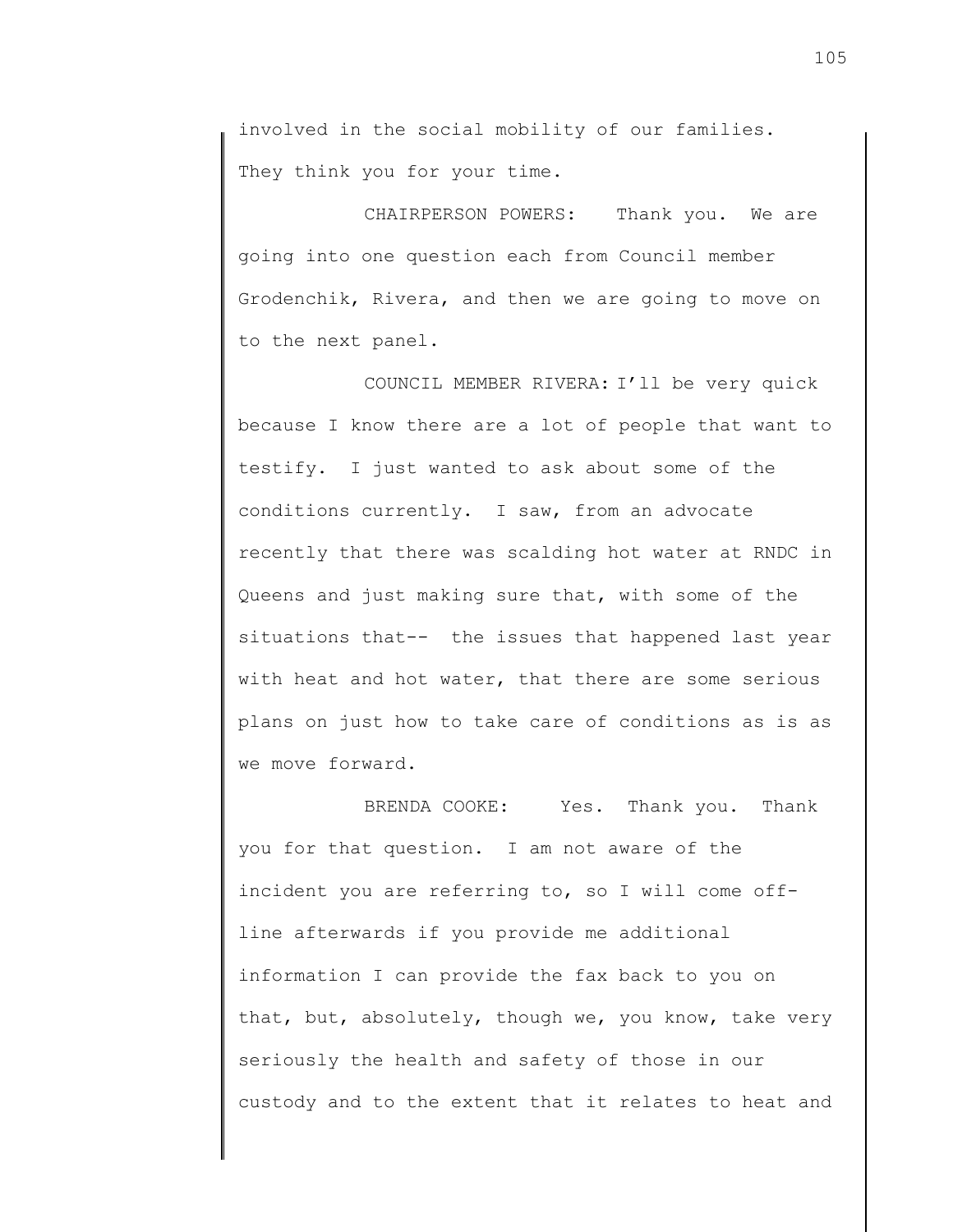water and air conditioning and other things in the summer months. We have processes and procedures in place and we will continue to do so. We have a deputy commissioner of quality assurance and overseas matters related to environmental health and those issues of heat and hot and cold water would also be under her purview, as well as the operational management, the uniform management of each facility. We have maintenance. Our facility maintenance division and they are-- I mean, it's supervisors assigned and dedicated at each facility and they have staff who include trains or crews, plumbers, and maintenance and mechanics who can respond and address, you know, issues with our boilers and issues with, you know, others steam man he. We were, you know, closely with Con Edison when necessary and appropriate with related to gas and heating. So, thank you.

COUNCIL MEMBER RIVERA: I know it doesn't feel like it, but eight season started yesterday, so I just wanted to make sure that we could somehow figure out the best way considering how cold it will get. So, thank you for that and thank you, Mr. Chair, for the additional question.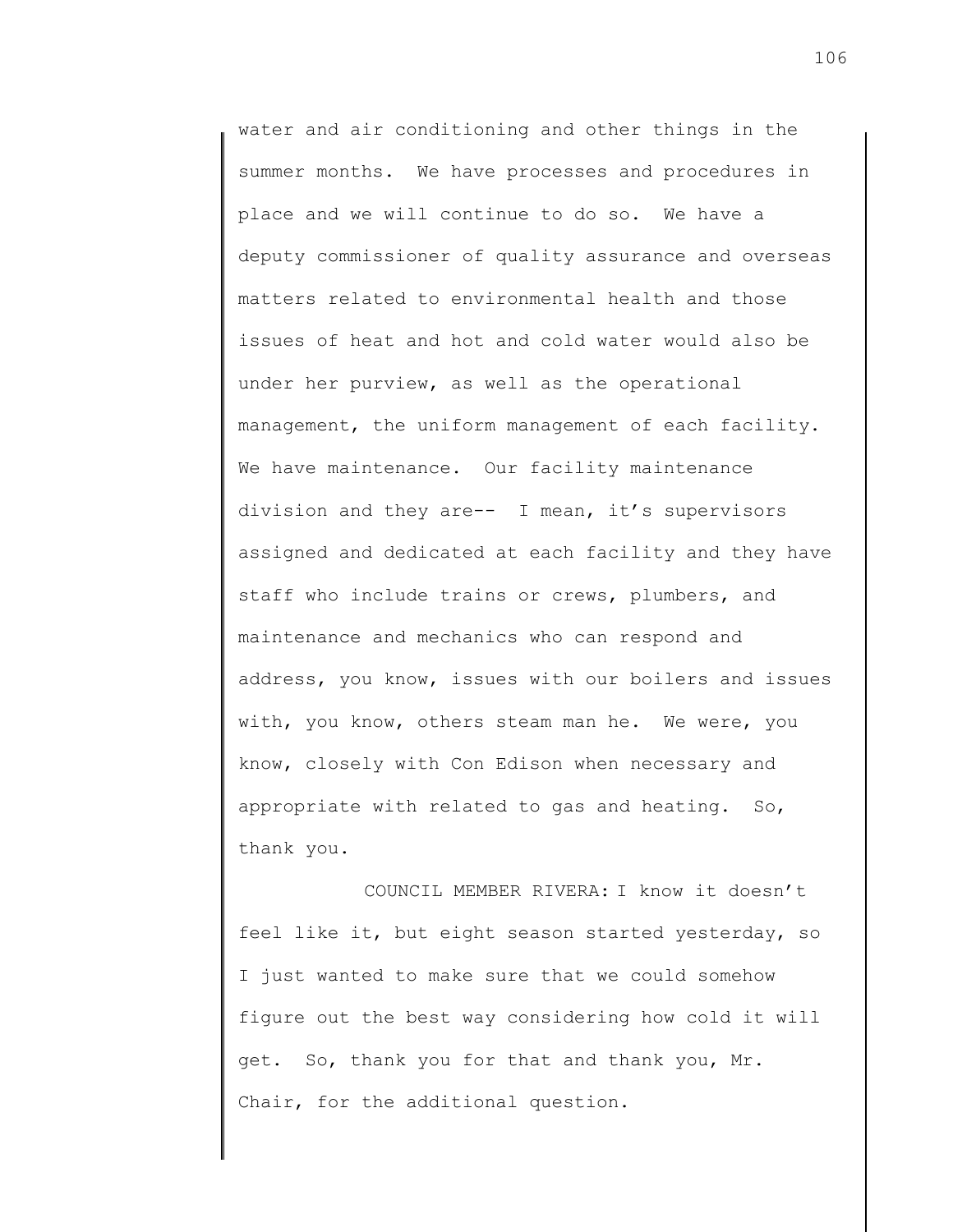COUNCIL MEMBER GRODENCHIK: Thank you, Mr. Chair and Mr. Chair. Ms. Kaplan, in your testimony, you acknowledge that procurement in this city, in your words-- let me see if I can find your words. Hold on one second. Given the significant amount of time the city's procurement process requires, which we are certainly all familiar with, can you give us an idea when you might expect if the Council approves the ULURP in two weeks construction to begin?

DANA KAPLAN: So, I think just one of the things that is important to note is that we have, by a state legislation, authorization for design build procurement for the project.

COUNCIL MEMBER GRODENCHIK: I know. I appreciate that.

DANA KAPLAN: So, yeah. So, I think, you know, certainly note and acknowledge the fact that, you know, that hopefully this will provide--

COUNCIL MEMBER GRODENCHIK: You want to take a guess?

DANA KAPLAN: a--

COUNCIL MEMBER GRODENCHIK: I'll take a guess because that's, basically--

DANA KAPLAN: [inaudible 01:58:11]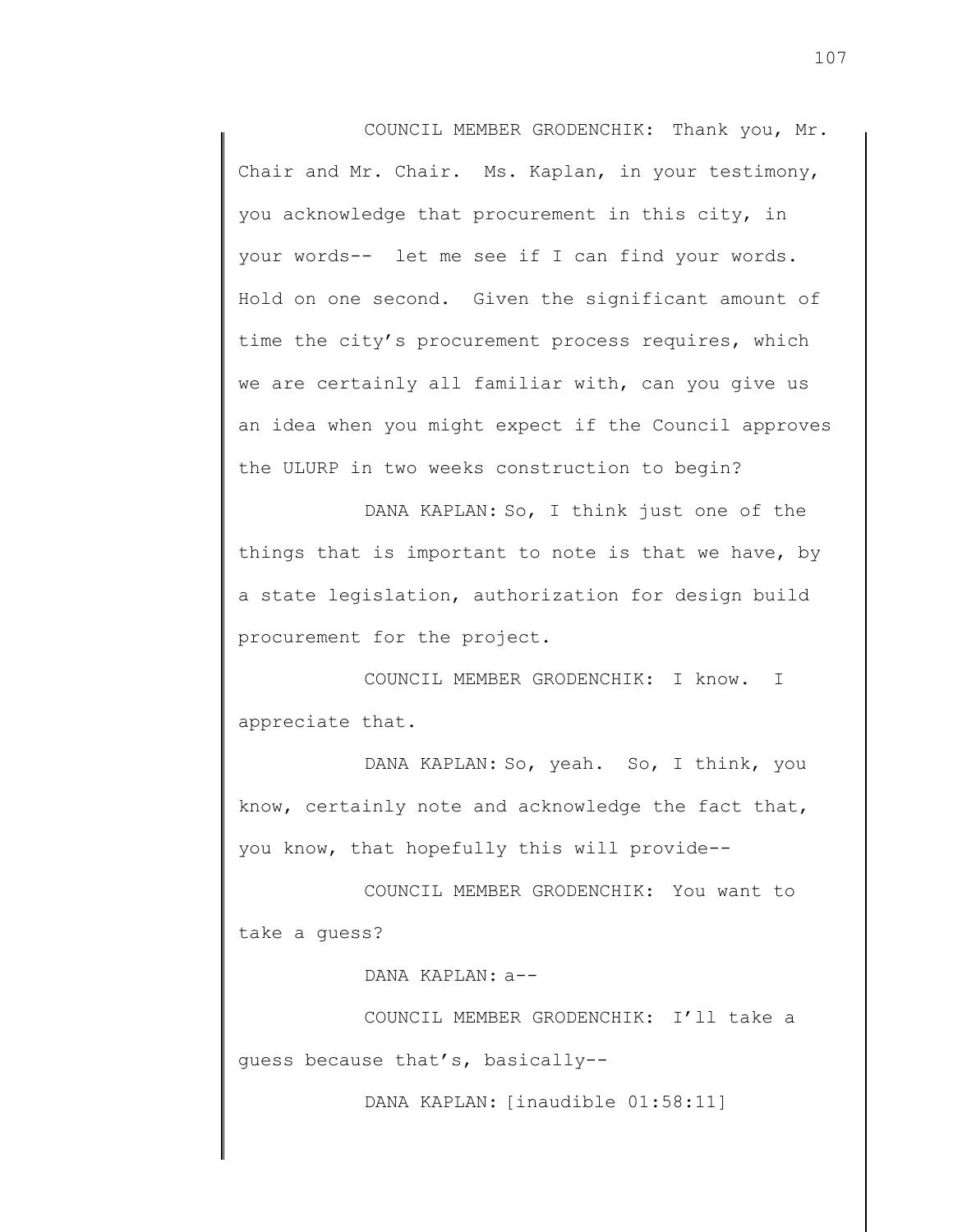COUNCIL MEMBER GRODENCHIK: all we are getting here.

DANA KAPLAN: over the design build we will get a more expedited timeline for new construction. I have two, I would say, that I think that the Department of Design and Construction, at the last hearing, might've spoken as to when we could expect the construction to being in, so I don't want to provide misinformation. So I would, you know, happily follow up with DDC and we can get you specifics.

COUNCIL MEMBER GRODENCHIK: Thank you very much. Thank you, Chairs.

CHAIRPERSON POWERS: Thank you. We're going to move on to the next panel. Thank you for your testimony. We're going to hear now from the New York City Board of Corrections, Dr. Robert Cohen and Michelle Ovesey.

LEGAL COUNSEL: If everyone can raise the right hand and say her name from left to right.

MICHELLE OVESEY: Michelle Ovesey.

ROBERT COHEN: Bobby Cohen.

LEGAL COUNSEL: Do you swear and affirm to tell the truth, the whole truth, and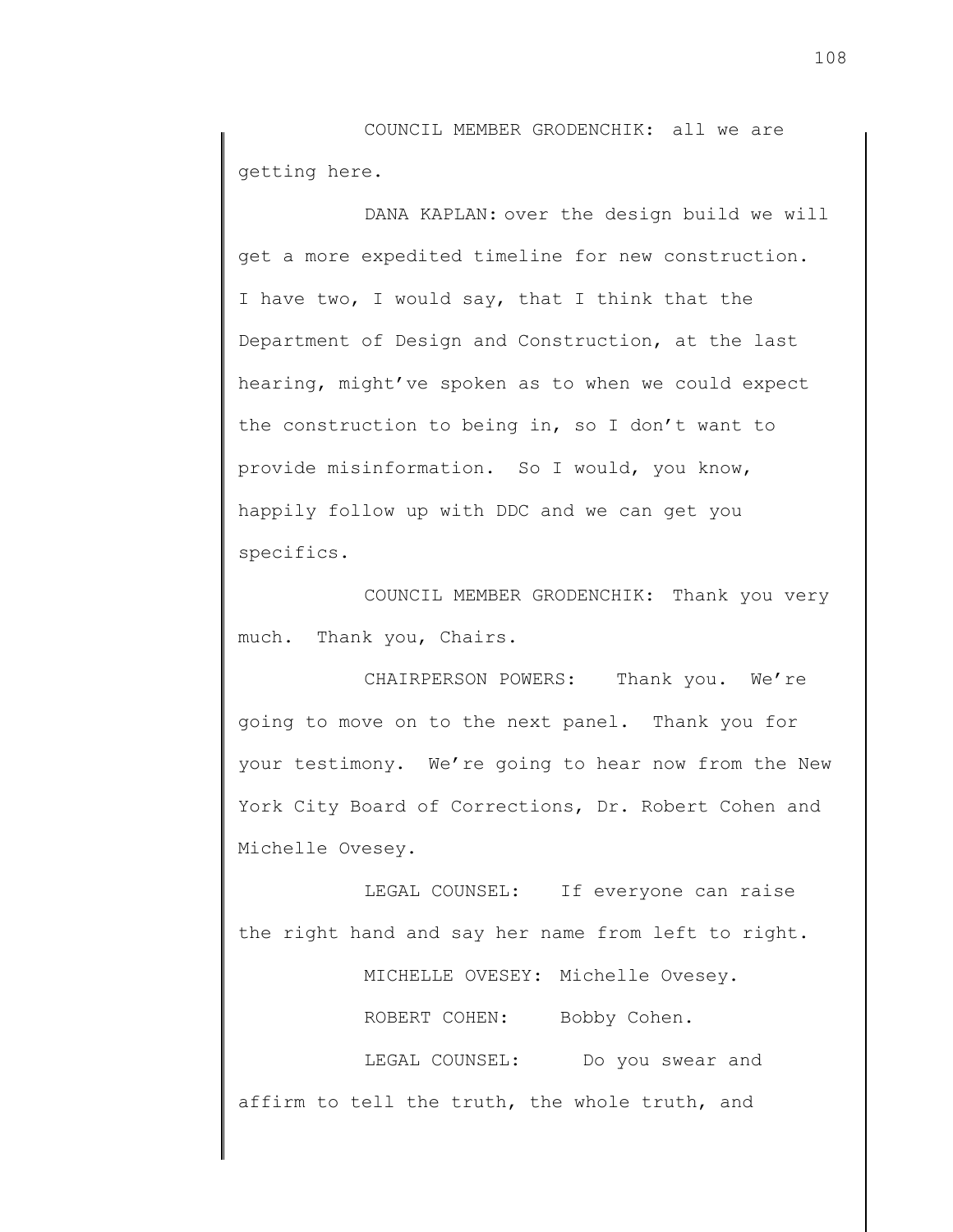nothing but the truth, and respond honestly to Council member questions?

MICHELLE OVESEY: Yes.

ROBERT COHEN: Yes.

CHAIRPERSON POWERS: Thank you. You can testify.

MICHELLE OVESEY: Good afternoon, Chair Powers, Chair Levin, and members of the Committee on Criminal Justice and General Welfare. I am Michelle Ovesey, the acting Executive Director and general counsel of the New York City Board of Correction. The independent oversight agency for the city's correctional facilities. Today, I am joined by one of our board members who was appointed by the city Council, Dr. Robert Cohen, and our acting deputy executive director, Emily Turner. The city charter outlines the board's broad mandates, including establishment of local regulations, investigation of any matter within the jurisdiction of the Department of Correction, and evaluation of the department's performance. The Board of Correction has monitored the city's jails for the past 62 years. In this time, the board and its staff have monitored the development and redevelopment of jails across Rikers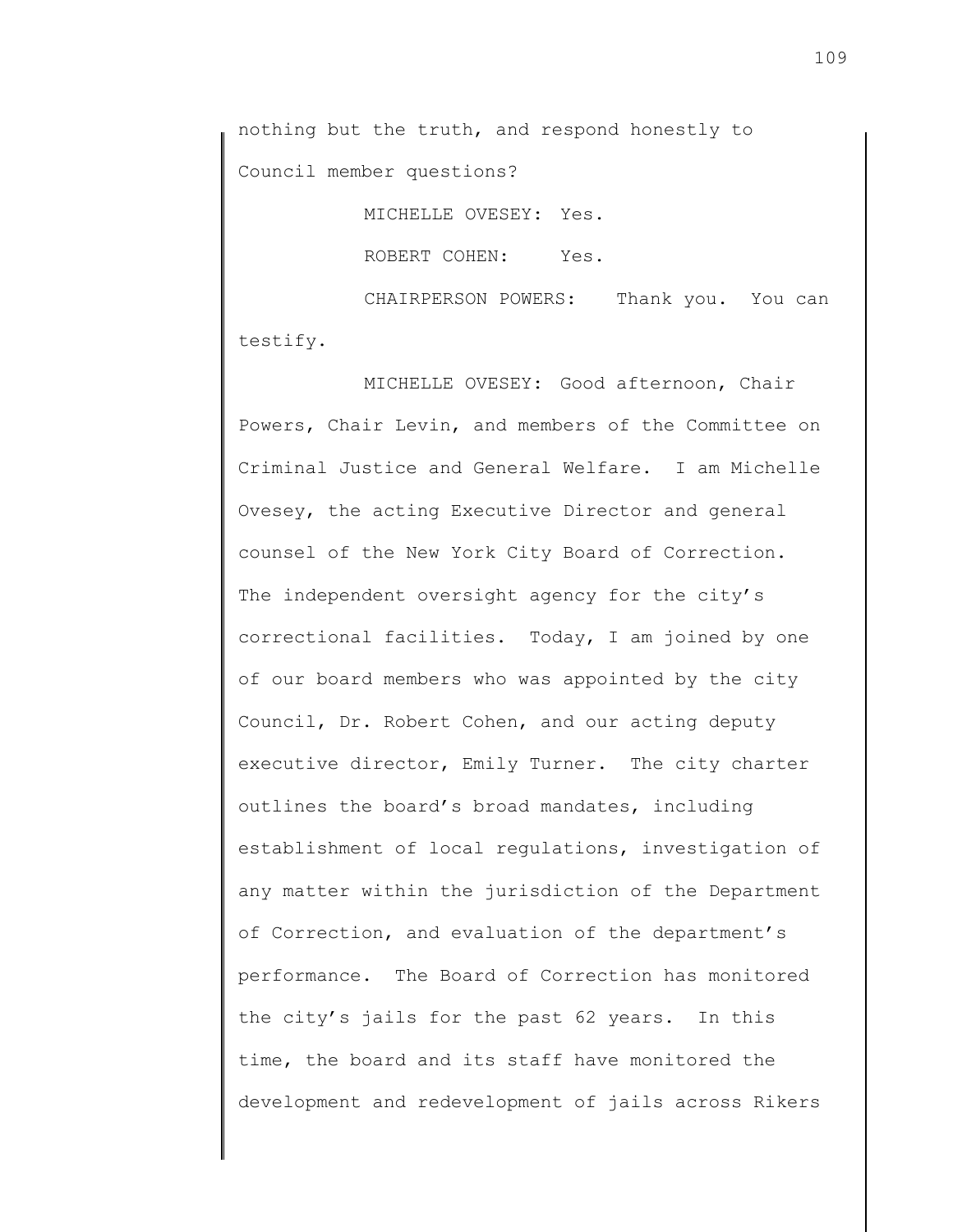Island and the Burroughs. And powered by the city charter and decades of expertise, we stand committed to independent oversight of the city's plan to close Rikers. Much needed recent investments and the board have strengthened its effectiveness and solidified the board as a critical partner and building a criminal justice system that reflects the Sandy's values and brings dignity and respect to the people held within, working in, or connected to the system. With dedicated board members and expanded staff, focus on data and research, and ongoing collaboration with the department, the board is committed to creating safer, fairer, smaller, and more humane jails. Since the 1970s, and reports and public meetings, the board has stated that the Rikers Island infrastructure and its isolated location create major barriers to compliance with the board's minimum standards. Including access to health and mental health care, connections to the community via visiting, and access to courts and legal counsel. The physical structures of the current borough based facilities also pose serious barriers to compliance. As an example, last month the board published a report documenting jail conditions during the July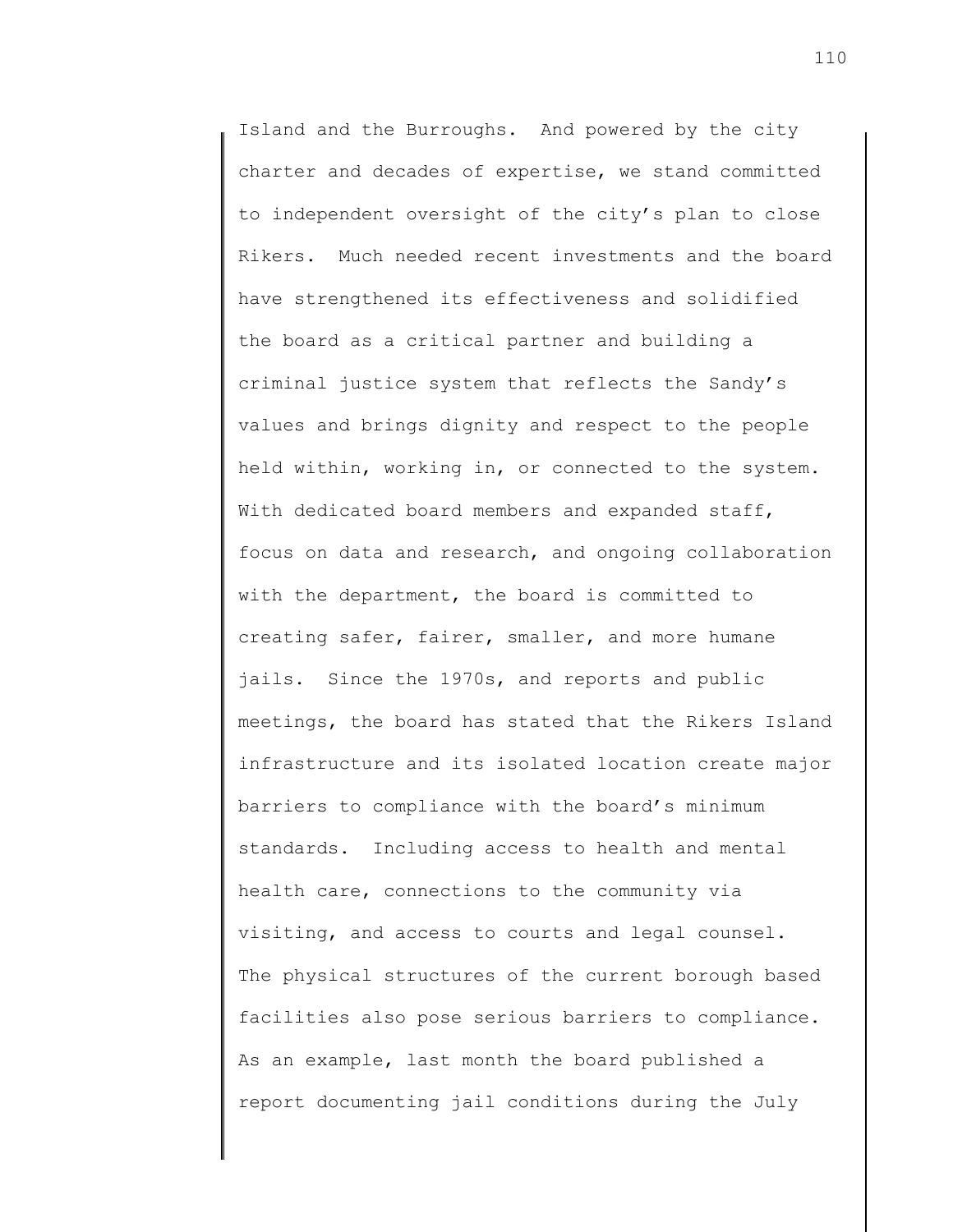2019 heat emergency. The report presents findings of our tourers and review of relevant documentation prior to and during the heat emergency impose on and off island. We found restrictive housing cells as hot and 97.9 degrees Fahrenheit, over 500 people who medical staff had teamed heat sensitive, but warehoused in the units without air conditioning, and relatively ineffective heat mitigation practices throughout the system. We ultimately concluded, quote, jail areas without air conditioning are too hot and the mitigating responses are too limited, despite concerted efforts by DOC leadership, correction officers and other staff who work in the jails. People should not be detained or required to work under these conditions, which are inhumane, pose health risks, and make DOC use violence prevention efforts more challenging. End quote. This is an infrastructure problem that must be addressed immediately. Today's hearing in the city's work over the past five years make clear that there is an opportunity right now to change the future of the New York City channels. However, it won't take more than new jails to solve entrenched problems that the board's independent monitoring has documented over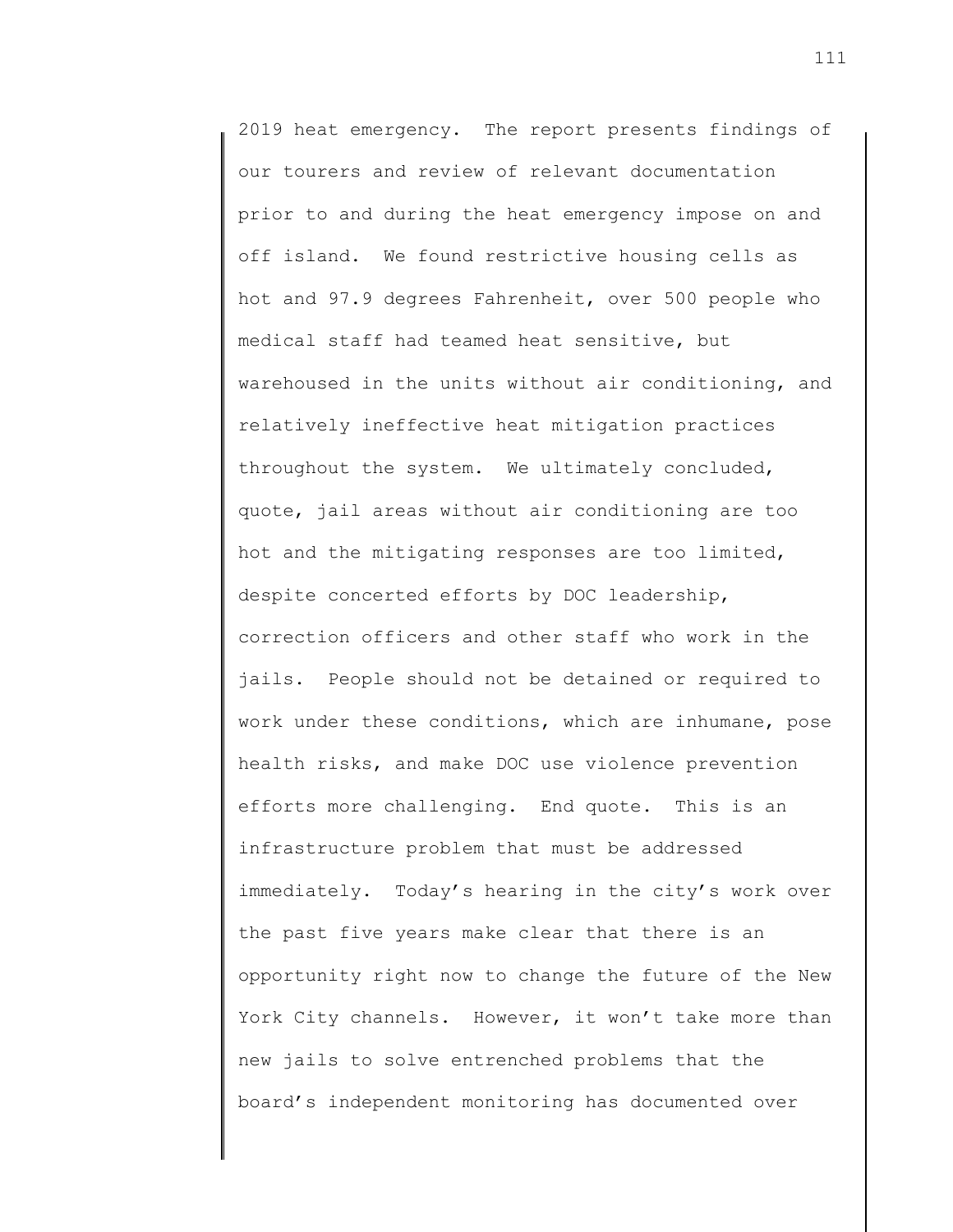the past 62 years. The board is monitoring the opening of many jails on Rikers Island which showed great promise, but, in the end, fell far short of operating humanely, safely, or effectively. The board has provided independent oversight of every major jail construction initiative over the past 15 years. In 1974, the board held three days of public hearings on the future of the tombs and available alternatives. In 1979, we conducted investigations, issued reports, and facilitated multiple days of public hearings on the proposed transfer of Rikers Island to the state. In the 1980s, maintain jurists overcrowding, the board issued reports and recommendations to the Mayor Koch on jail construction on Rikers Island. In the 80s and 90s, the board monitored blueprints and operational plans for sprung housing, modular units at RNDC, the Staten Island ferry, and three barges. In the late 80s and early 90s, the board monitored and reviewed plans for construction of GR VSC or MSC and OCBC expansion. In the early 90s, the board's executive director traveled to Louisiana to inspect VCBC, the boat, prior to its delivery in New York City. In the 2000's, DOC presented to the board blueprints for a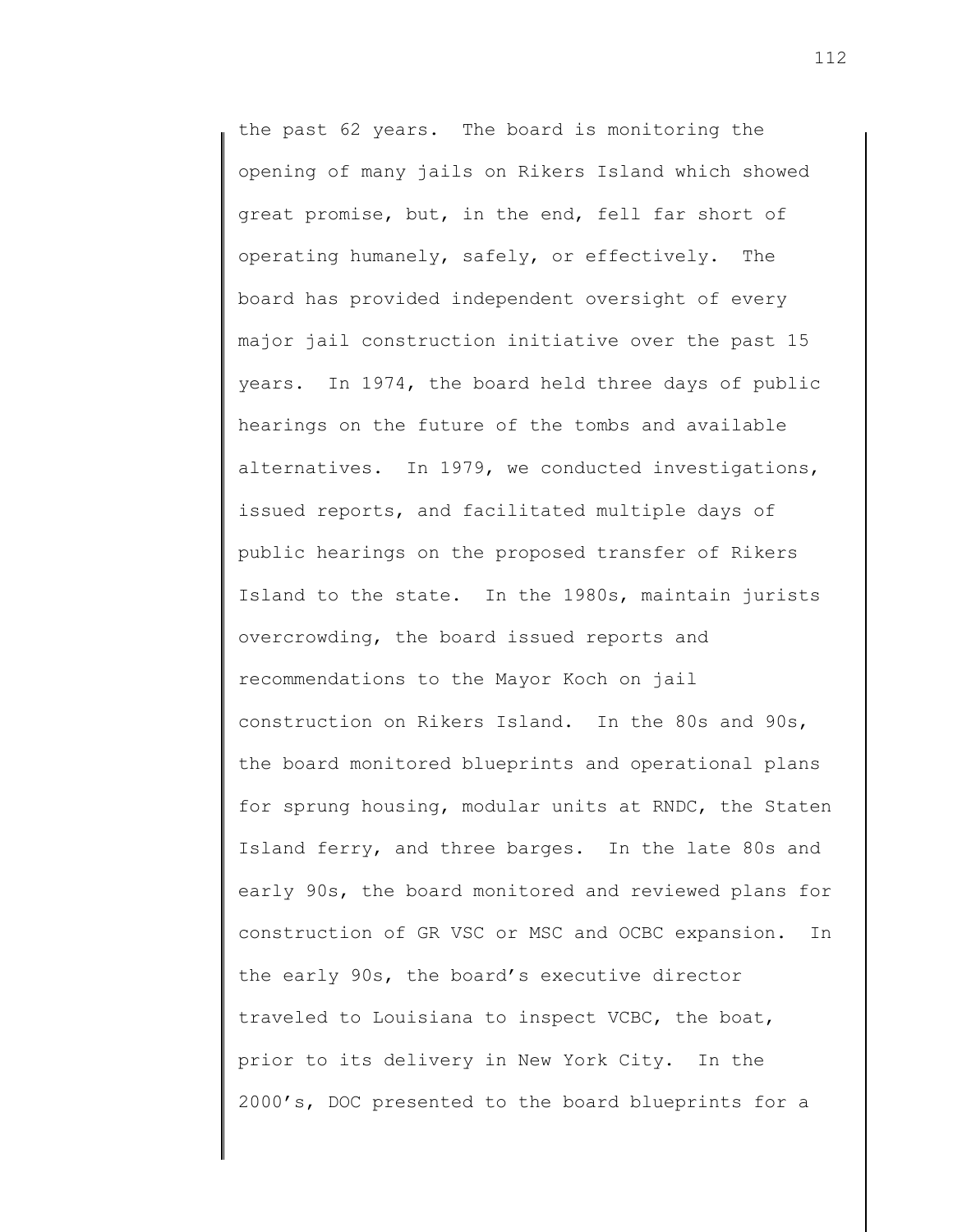new punitive segregation jail, and the list goes on. The city now has a plan for new air-conditioned jails which ink seeing minimum standards for light recreation, programming, visiting, and clinical services. These structural conditions will help as well proximity to the courts and population centers. Equally important, the city needs a plan for how operations within the new facilities will be managed. For example, the board of correction is currently working on new rules that would govern restrictive housing, both punitive segregation and the different housing types established as alternatives to punitive segregation in 2015. These rules would serve to minimize the harms associated with restrictive housing and afford to process connections in connection with placement in such housing. Similarly, as the city seeks a new criminal justice model, stakeholders need to develop new program and staffing plans across all aspects of jail operations, including medical and mental health services, young adults specific services and programming, information technology and infrastructure and data analysis efforts, and support and training for correction officers. We must not expect new buildings, and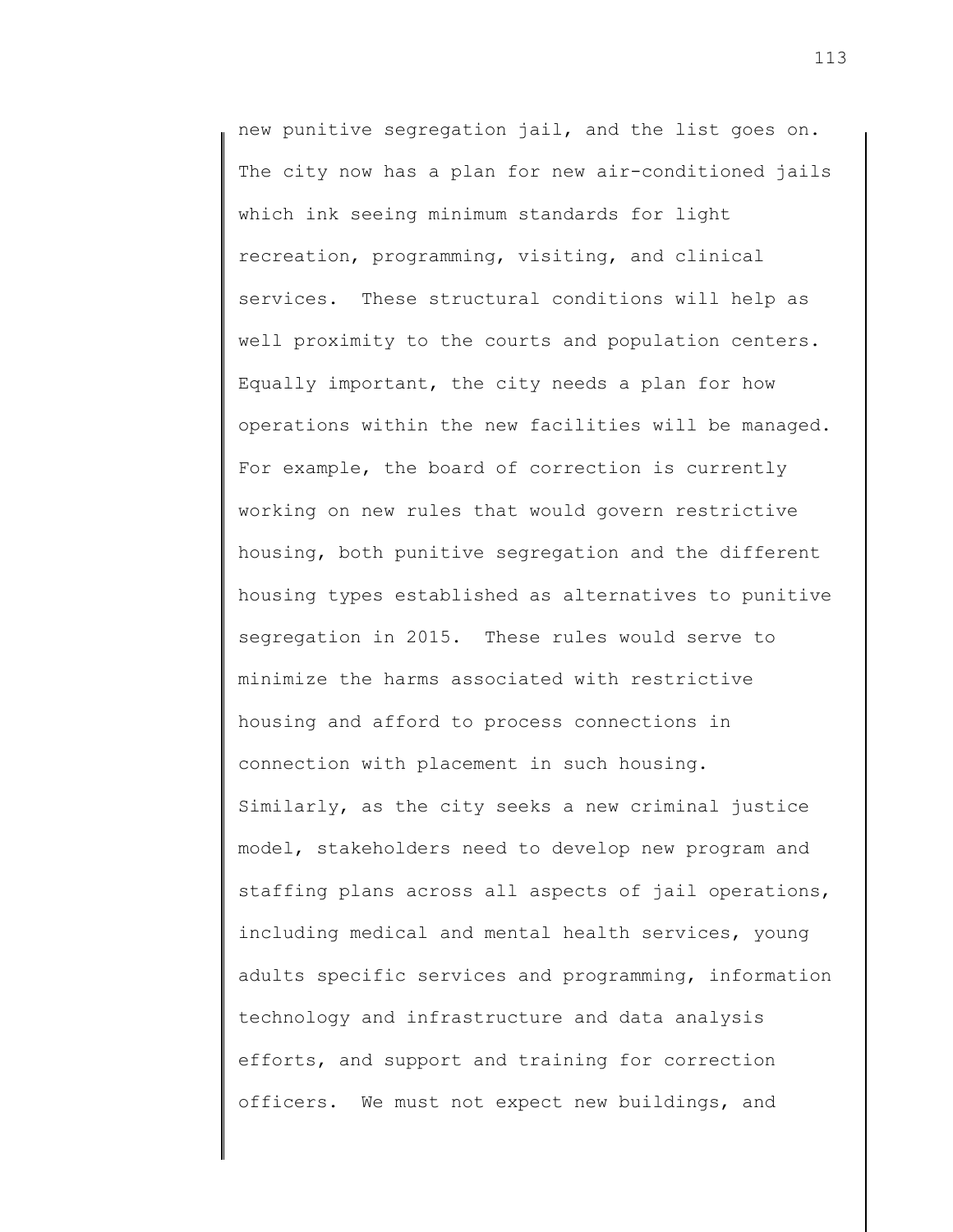another themselves, to be a cure-all for problems that have plagued the jails for decades. Ultimately, all jails and prisons need strong independent oversight. When the current Council and administration are gone, current federal consent decrees have been terminated, in this moment of criminal justice reform has passed, the board's minimum standards and its independent oversight on behalf of New Yorkers will remain as the front line defends to ensure safer, fairer, and more humane jails. Whether on Rikers Island or in the boroughs, the board of correction must be empowered to document and report on conditions inside of jails where the public and reporters are, and generally, not well come and to engage stakeholders in improving those conditions for people in custody and staff. Finally, since its inception, the board has advocated for alternatives to incarceration and decreases in the jail population. The city's jail population is around 7200 people today with a plan to reduce the population to 4000. In 1991, the average jail population was 21,669 people. The board applauds our colleagues inside and outside of local and state government who have contributed to this historic and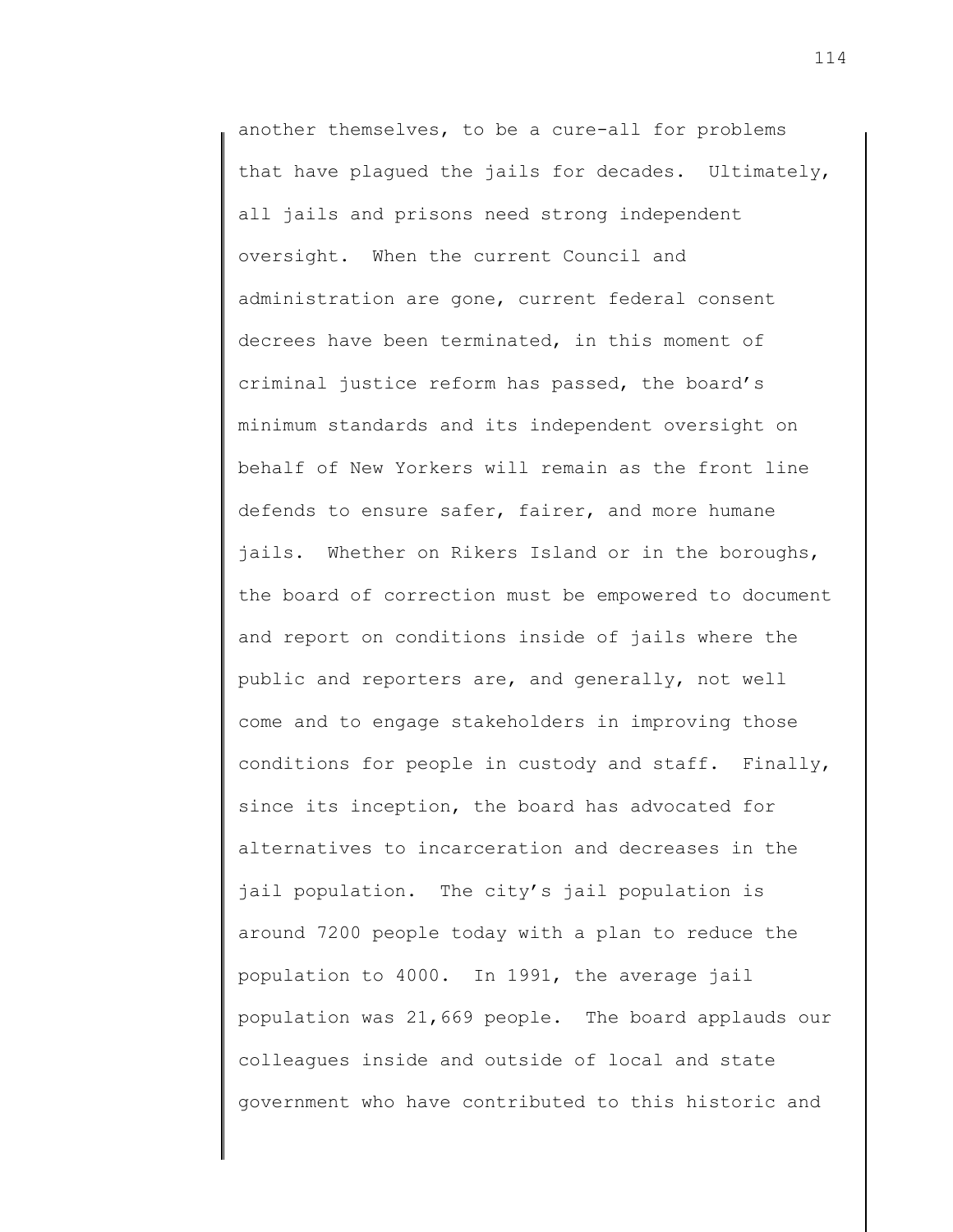long-overdue to incarceration effort. We look forward to collaborating with the Council and its many members who are engaged on these issues. Thank you for the opportunity to testify today and, before we address any questions you might have, I would like to turn this over to Dr. Cohen.

ROBERT COHEN: All right. Thank you, Michelle. I just wanted to make a few points for the Council. I don't think it's too important to demonstrate-- you know, to add more evidence to the need to replace Rikers, but I will tell you that last week I was on Rikers Island in the infirmary area and I met an area, earlier in September, had fallen through the floor of the infirmary. He was a disabled person and is spent an hour before staff from the Department of Corrections were able to get him out of the floor. The Department is aware of this. The CHS is aware of this, but, just as an example of the kind of situation though we are coping with there. Michelle mentioned rulemaking. I just wanted to-- we will be coming to the Council individually and collectively for support in this project and sending you a copy of our proposed rules, but, it is-- the purpose of these rules is that,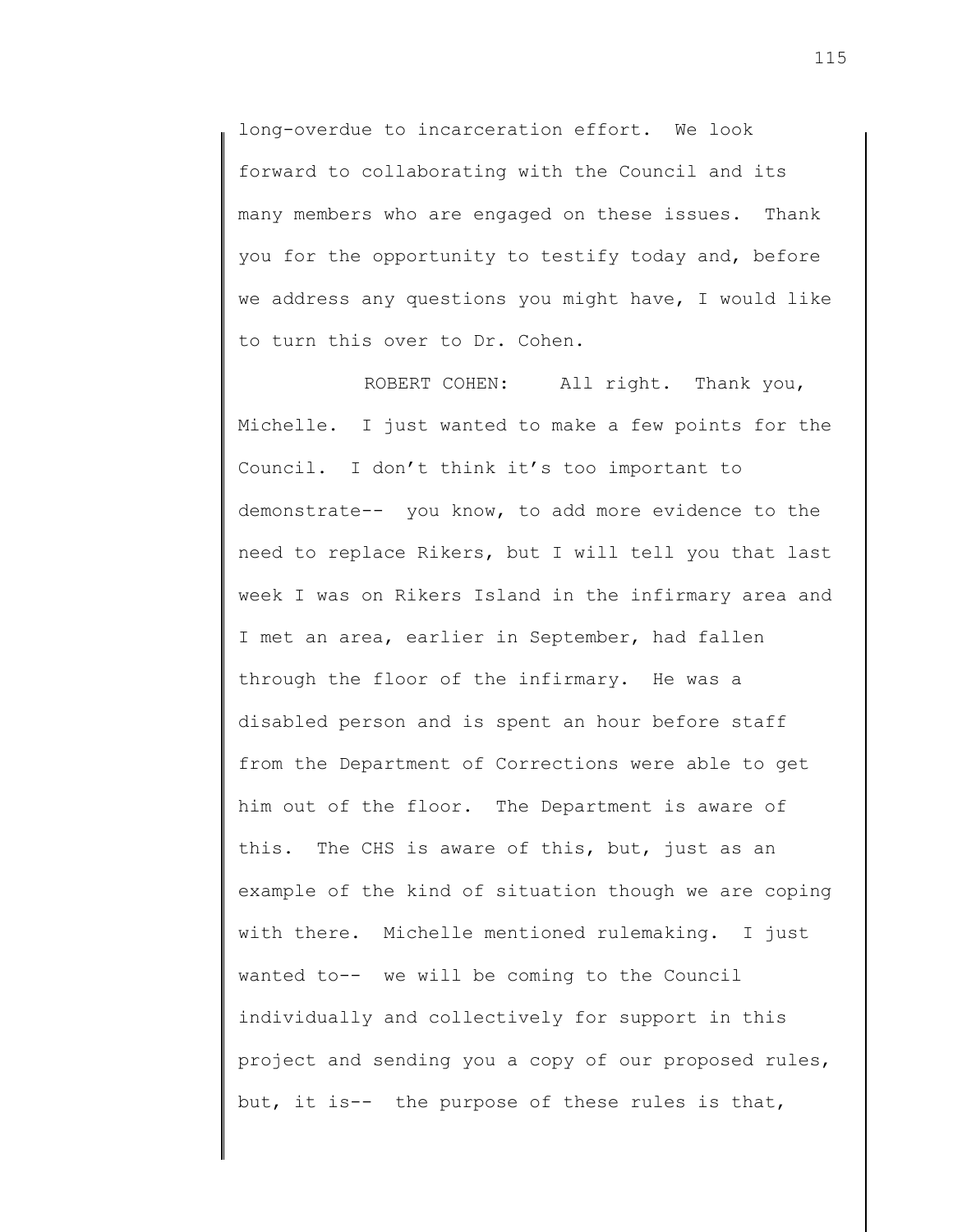while we recognize that the minimum standards requiring access to recreation, access to lawyers, access to visitors, access to medical and mental health care are essential, when people are in a restrictive housing setting, which means punitive segregation, solitary confinement, or administrative or transitional segregation like the ASH unit where today there are 19 men who are in leg restraints. When they leave their cells, the only way they can leave their cells is to sit and a desk with both of their legs in chains and attached to it desk, our rule, as currently proposed, will eliminate that and will decrease the basic amount of time spent in punitive segregation off from 30 to 15 days. And that will, hopefully, decrease the-- the current number, there are 231 people still in a segregation or administrative segregation status right now in the jails. I want to talk now briefly about the role that the board can and should play going forward. I want to talk particularly about the relationship to the violence that occurred this year that was in the Mayor's Management Report. We don't have a complete analysis of this, yet, but we watched it happen and, substantially, the increase in violent activities,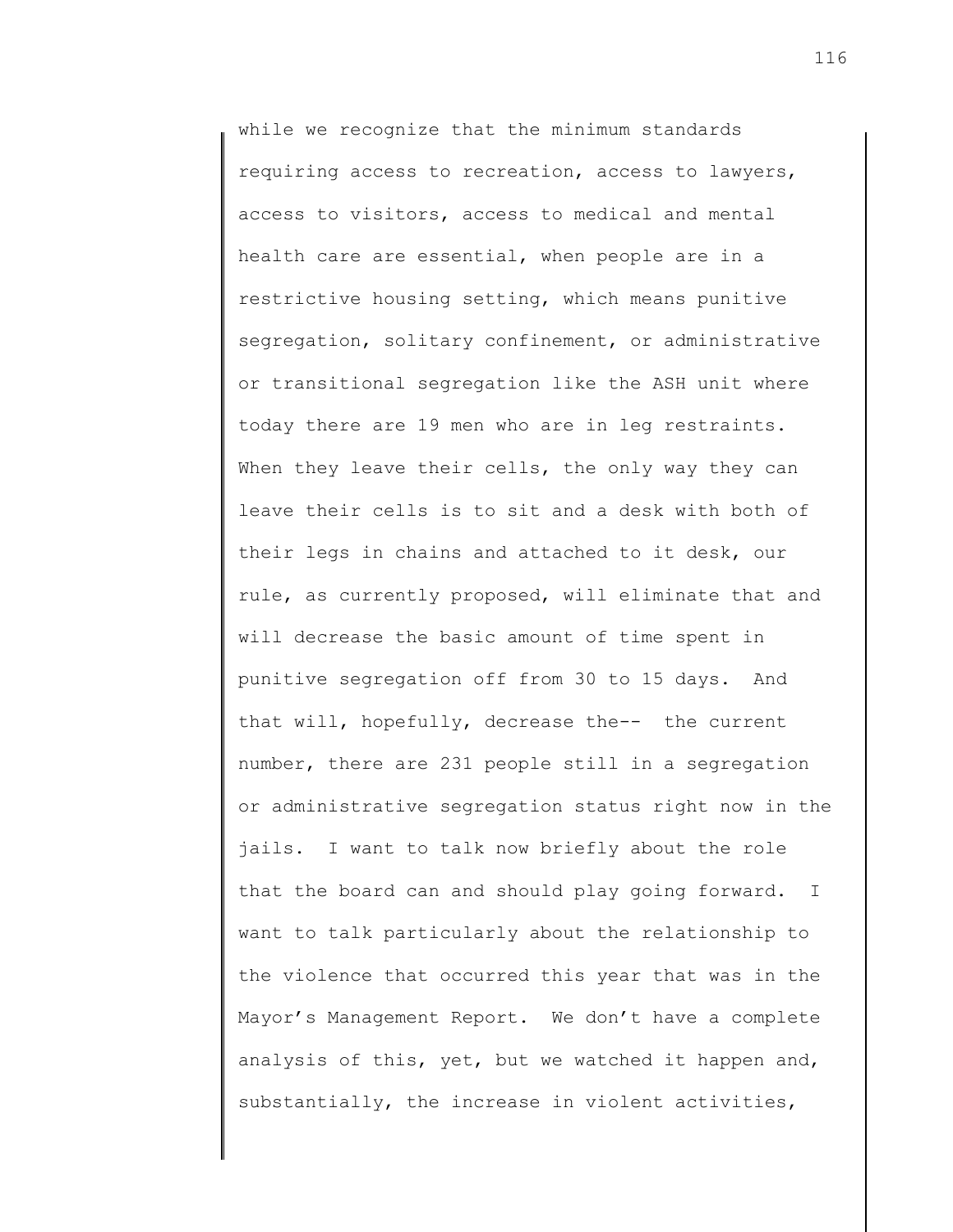which are injuries to staff and injuries to people living in the prisons, was derived from a very problematic decision by the department to close GMDC abruptly, to move the young adults from GMDC to RNDC and almost all of the violence spiked in RNDC when these people were moved there without training for the officers, and the third part of this was the opening of horizon. Now, it's wonderful that the 16 and 17-year-olds are out of Rikers Island, but instead of being a careful roll out with a few each day going there and training the staff how to work in the new facility-- I mean, some of that happened, but, basically, all of that-- all 100 people left the day before it opened instead of having a careful roll out. So I think the board has an important role in you have to oversee that, when this transition from Rikers Island to new facilities occurs, it is done safely. And that means that the people are adequately trained to receive the new people there and that it goes slowly and as nonviolently as possible. Finally, just to say that there are also many parts of the rules which will require that the department, in building these new facilities, be responsive to concerns we have both about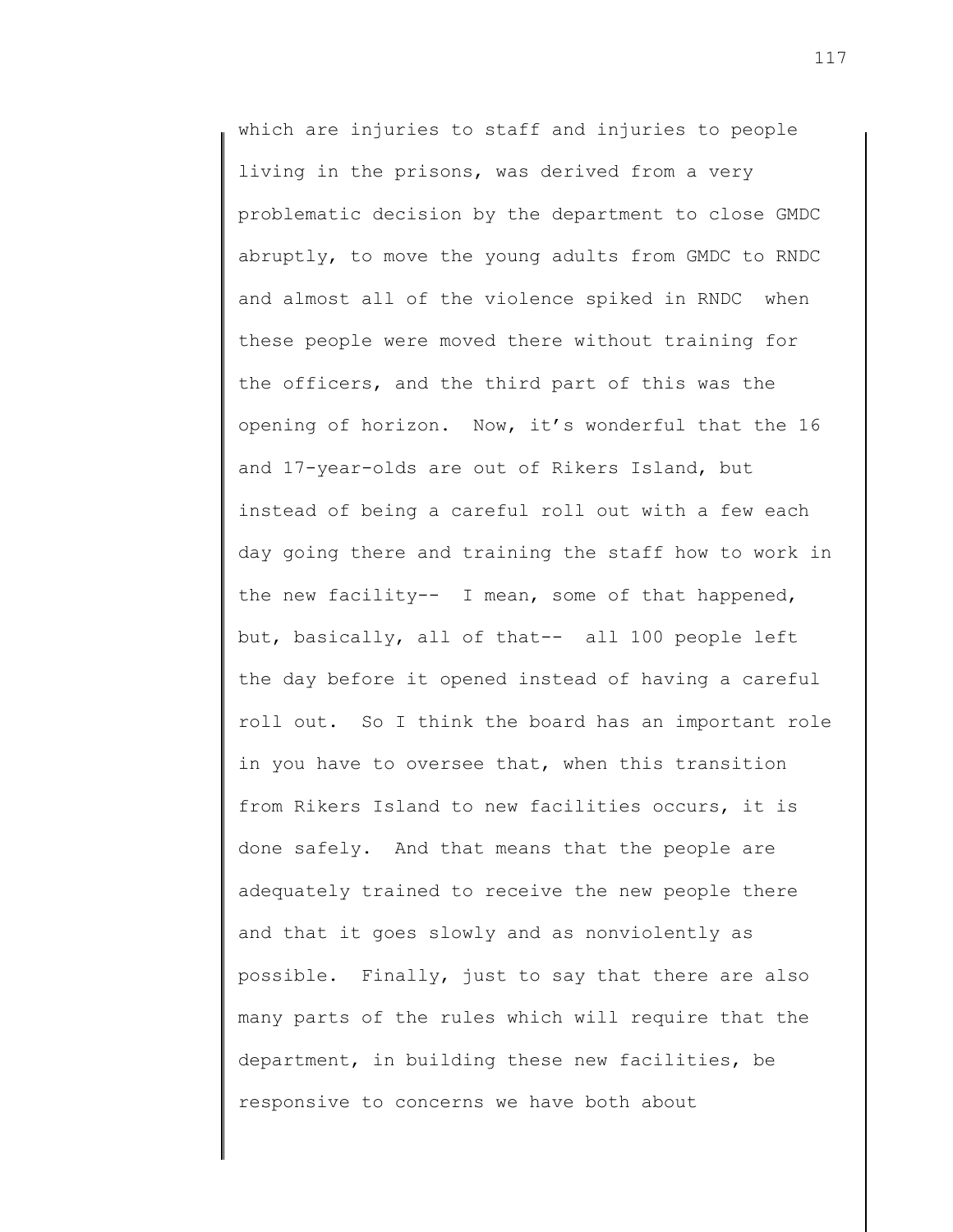segregation, about recreation. I've been talking to the department-- We have been talking to the department about what kind of-- for example, what kind of recreation people and segregation will have and we don't have an answer to that question and I think it's very important to enforce the city's laws, the board of correction minimal standards that the board have an import and oversight role in this process and thank you for giving me the opportunity to speak to you today.

CHAIRPERSON POWERS: Thank you. I'm going to ask a few questions and Chair Levin has a few questions, as well. When you talk about the violence and the transfer of folks from one facility to another, plus horizon, are there-- either in the jail design sort of-- you guys use the term minimum standards. We are using it in our bill. I know they are separate things, but in the standards that we are setting forth, you know, this has been an ongoing conversation about how to keep everybody safe and safer. You know, are there other recommendations you have in terms of how to ensure safety in the new facilities?

ROBERT COHEN: Well, we--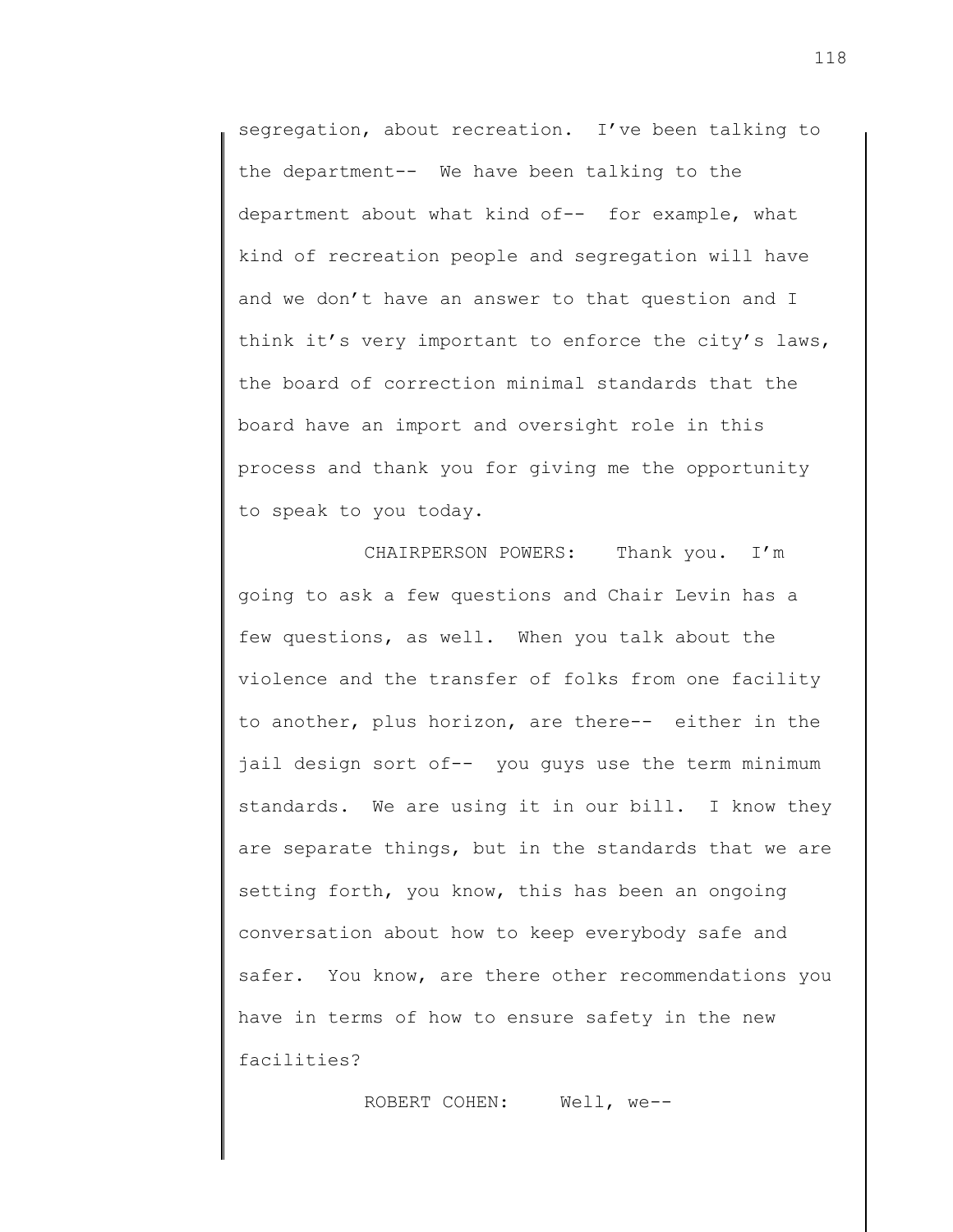CHAIRPERSON POWERS: Beyond just a--

ROBERT COHEN: We do have an item which is currently in our rule which says that for certain areas in the jails, particularly for areas in segregation, that there be adequate staffing. And, in all areas where there are specialized housing, that there be adequate staffing. So that is--

CHAIRPERSON POWERS: And do you prescribe that adequate staffing would be?

ROBERT COHEN: There would be at least two people if there are more than 15 people-- 15 or more people in a unit.

CHAIRPERSON POWERS: Okay. Other suggestions the board has, you know, on the legislation I have about jail design and part of it is around the operations, but also on the jail design, are there other recommendations--

ROBERT COHEN: Well, we have in our rule a requirement that the city create a deescalation capacity and an area in each housing unit so it is not necessary when any of event happens, to remove people from their housing area and take them to the central receiving area. That will decrease- both decreased movement and also address-- right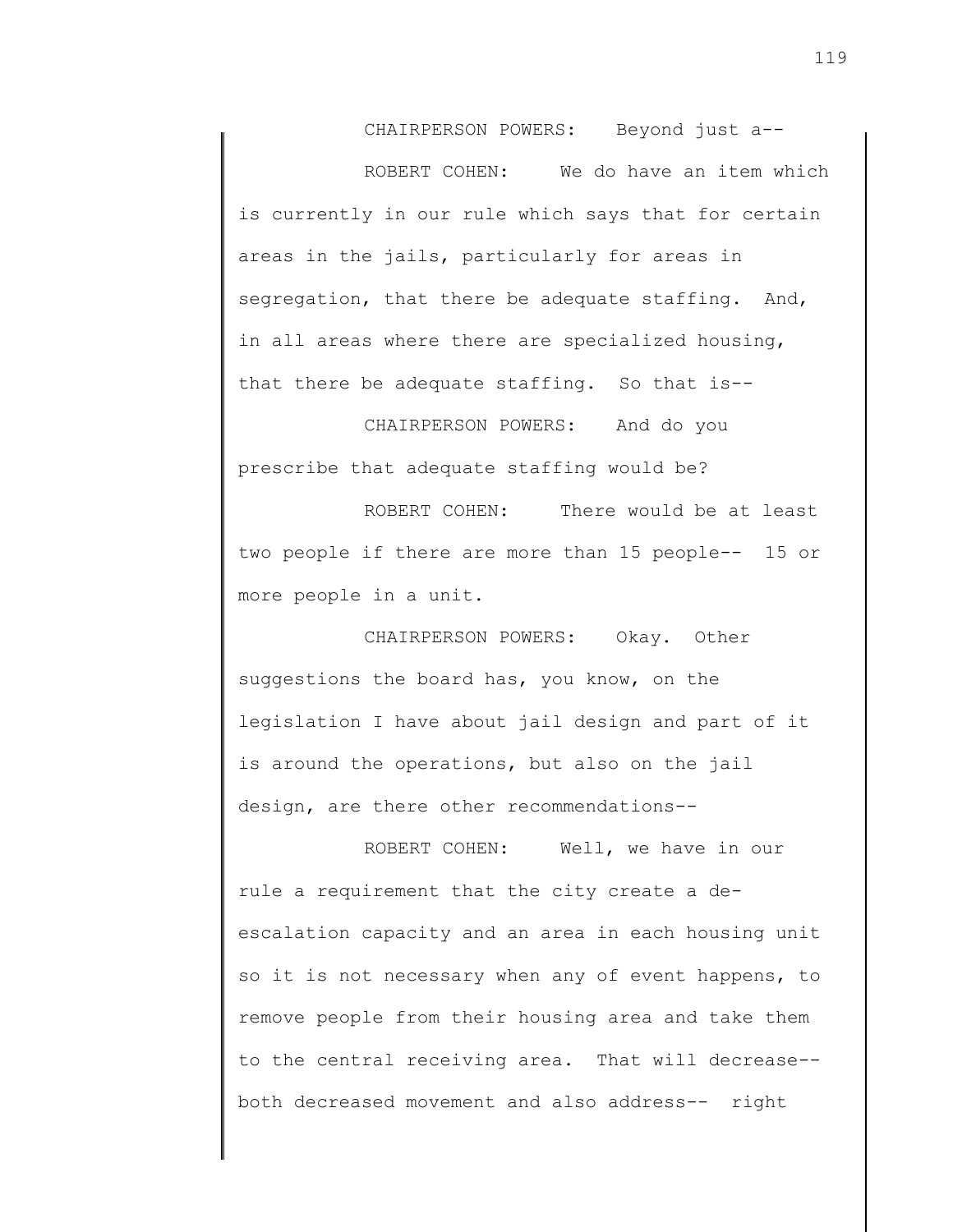now, the department always separates people when anything happens and it's important, as I think you were discussing here-- as you were discussing here earlier, the notion of restorative justice, as in every place else, that the answer to everything on Rikers Island is not to move people to another jail, to another facility, but rather to engage, when possible-- not in a moment of acute-- people being out of control, but as soon as possible and, therefore, to maintain an area for de-escalation on each housing area. I think those are the areas I can think of right now where we are specifically addressing violence-- prevention of violence in our roles.

MICHELLE OVESEY: In terms of the specifics of your bill which we clearly support, your legislation codifies a number of our minimum standards which have been in effect since the 1970s and this includes requiring space for visiting, recreation, 24 access to toilets. We also support the girl's requirements which actually exceed our minimum standards, which is terrific, such as like clinical services and cell size.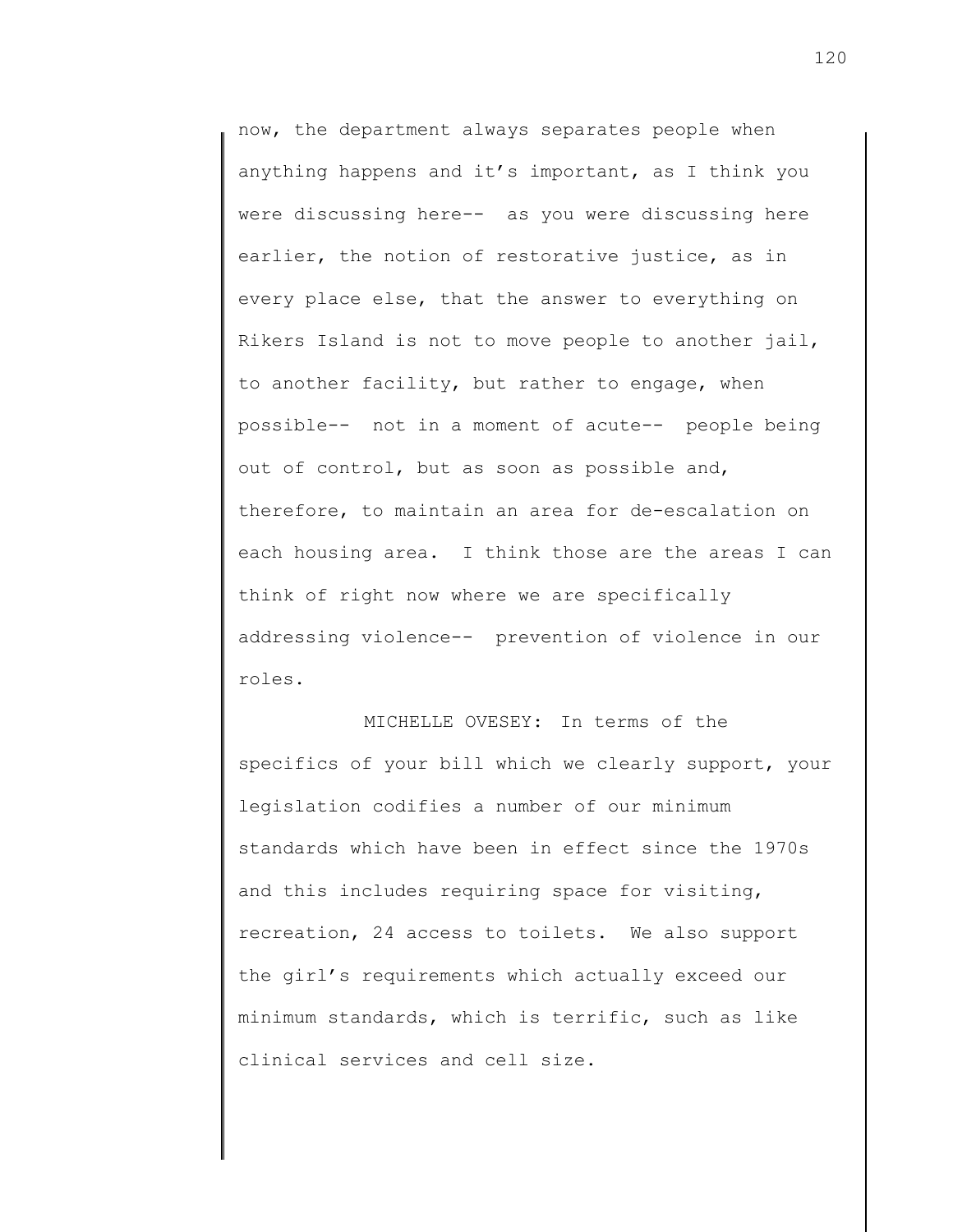CHAIRPERSON POWERS: Okay. Appreciate it. On the staffing issue for-- The mental health unit seems to be, for like Pace, for example, some of the units in the jails that work better than other units in turn was of addressing folks who have mental illness and, I think, partially because of staffing. I think, a large part due to the extra staffing in the air. Do you see in the anticipated changes that can be made in the new channels or even immediately in terms of addressing, you know, extra staffing in terms of, you know, adding units around that? I think we have had this discussion around having more mental health units just as needed.

## ROBERT COHEN: Right.

CHAIRPERSON POWERS: There's people today, I realize and understand, should be in a unit to treat a mental illness and don't have-- are not in one. And, second, around changes around staffing to help address some of those issues. If we want to use that as a model because this sort of combined staffing there and extra staffing, is there-- are there changes we can make or recommendations to be made in terms of in the future? How to staff--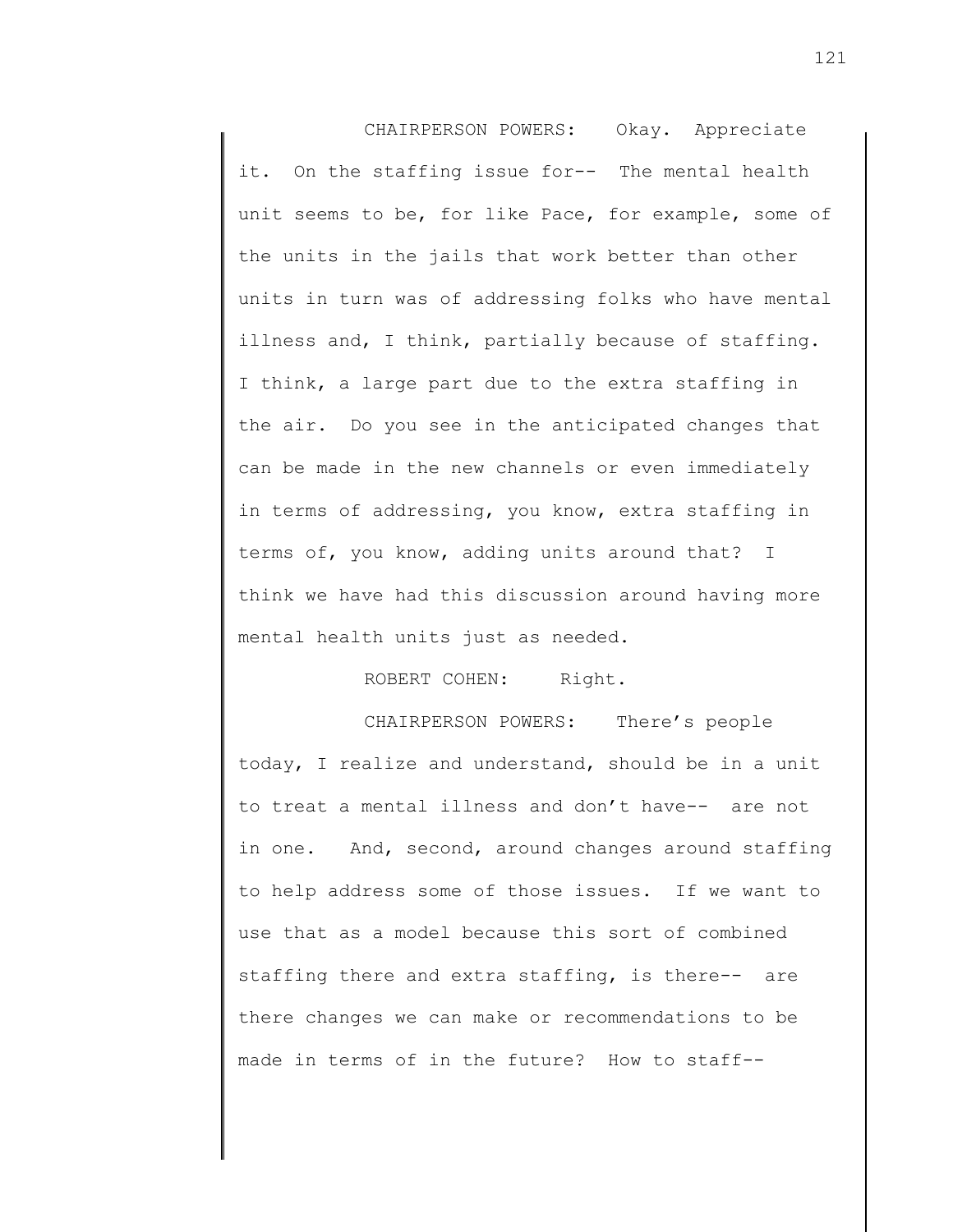ROBERT COHEN: Well, I think a couple of things. We think it's important and we'll be, you know, as it goes forward, that the-- that the units be architecturally both-- be at some point dedicated. The department and the building process been quite generic at this point. It's been concerned about just areas for programs, but as this goes-- in the next change it's very important that there are concrete things that happen in jails. There are segregation's that have been in jails. There are mental health services, which are complex, to be delivered in jails. They are just not like everything else in that the design build process be specific rather than as generic as I understand the department has had to be so far. Certainly, when there are more than 15 people in any unit, there should be at least two staff present.

CHAIRPERSON POWERS: But what is it today? What is the staffing ratio?

ROBERT COHEN: Right now we have an agreement-- right now, there is no rule that the department has. We have an agreement with the department which we have negotiated to have in the mental observation units, not in pace and caps. At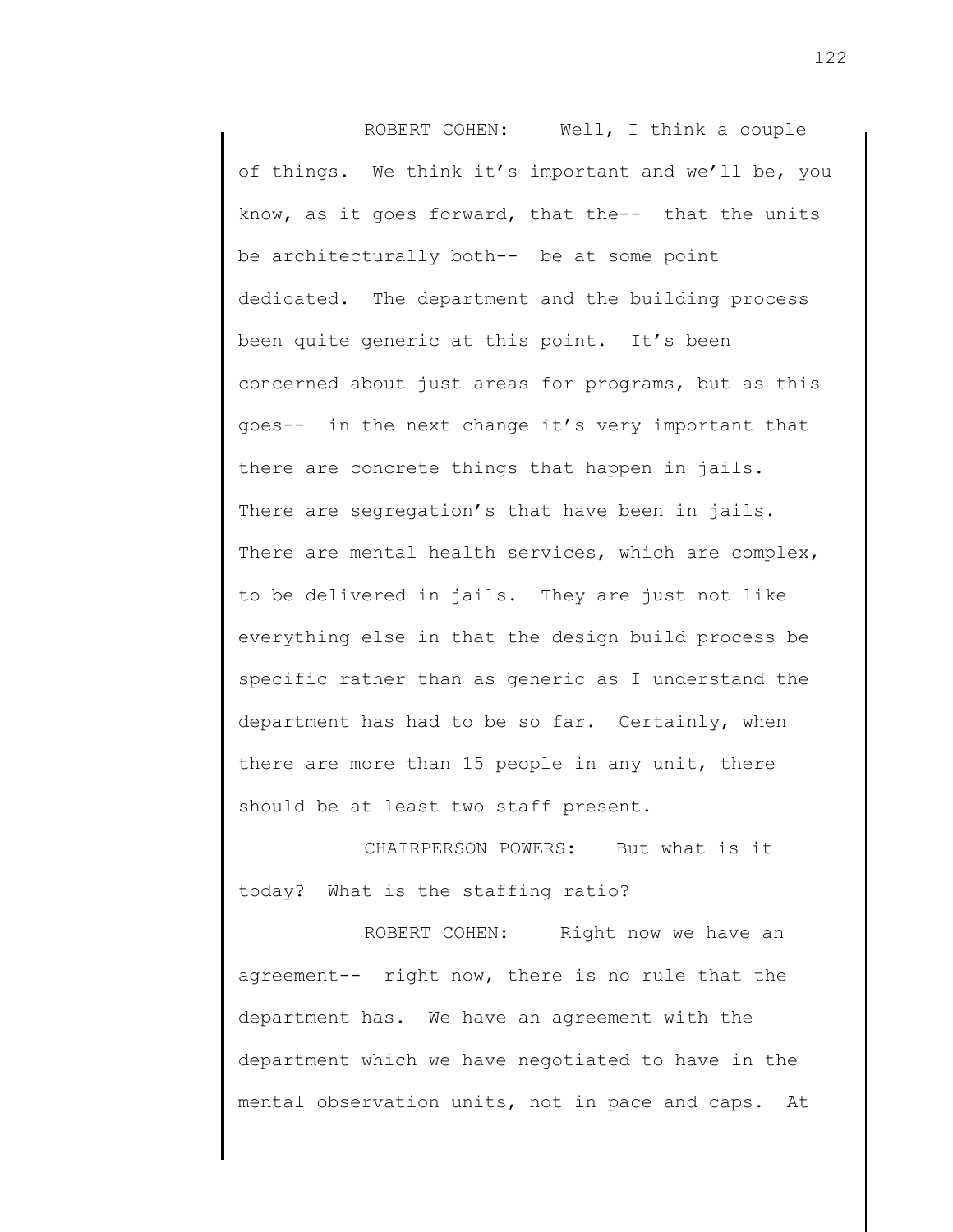least two people present and in RNDC, whenever there are 15 or more people, to have two officers present. The basic staffing is one person in a bubble and one person in a housing area. The department has not yet committed to any housing-- any staffing model for any areas, as far as I know, and I think that is very important going forward.

CHAIRPERSON POWERS: Okay. I appreciate it. There is a bell here in our package that relates to reporting requirements during this process. Are there other metrics that you see as not including, but necessary, as part of this process? Part of that bill?

EMILY TURNER: Yes. So we will be providing some more detailed feedback on specific recommendations for the bill with Council staff and we are very encouraged to see the inclusion of required digitization of department records because that is a challenge that we routinely face in trying to determine compliance with minimum standards. Much of the records and information about whether or not minimum standards are being met is currently captured on paper form. So, any effort to move away from the paper lockbox is certainly something that we support.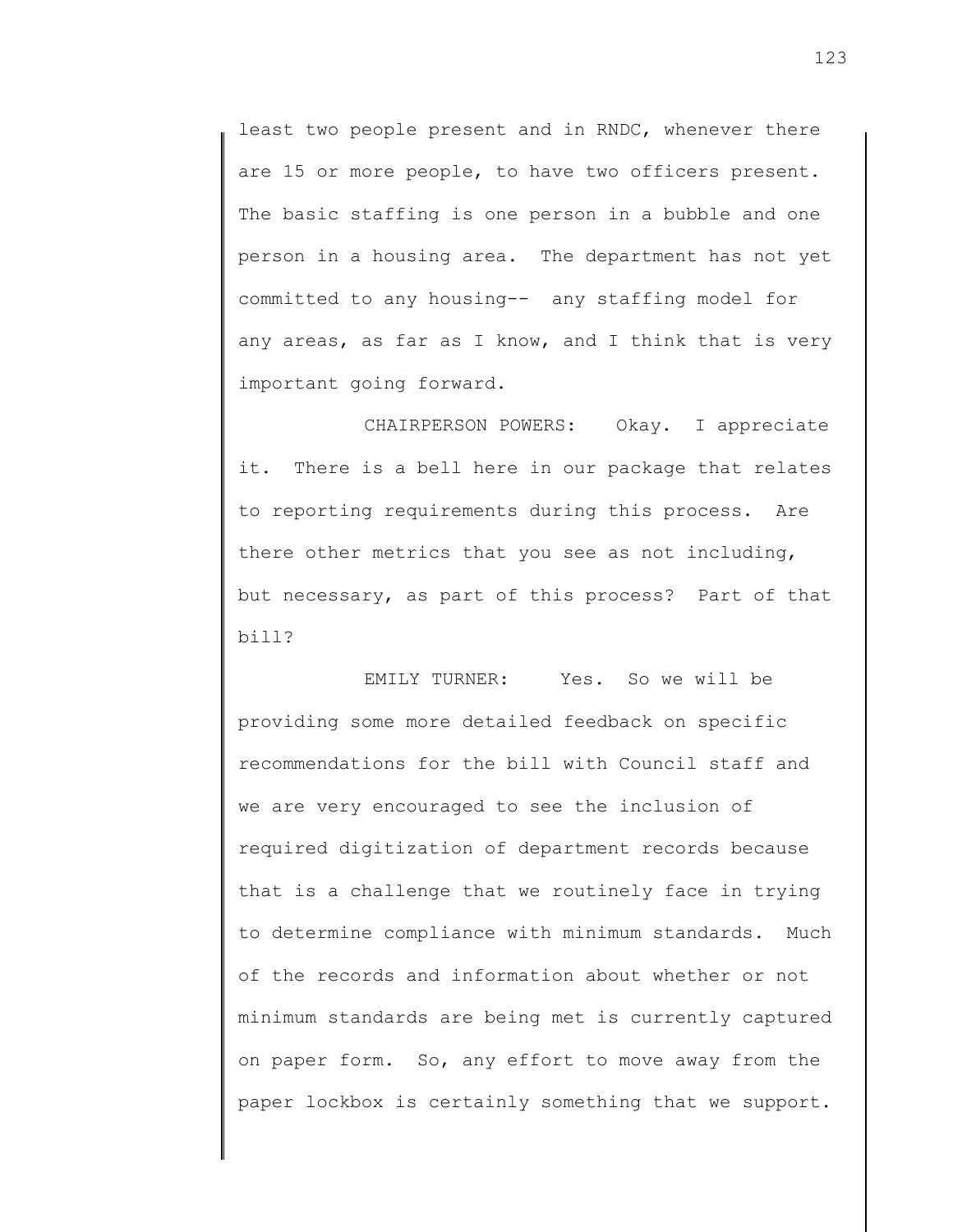In terms of management systems, it's critical that there be milestones for this transition so we have a clear sense of when we are going to be able to-- be able to work with the department to develop those metrics.

CHAIRPERSON POWERS: Okay. Thanks. Any other recommendations around housing in the units? I mean, we're doing and design, but not the operations as much, but are there recommendations in terms of-- I think there is actually discussion--

ROBERT COHEN: Yes. Well, there is one particular thing that I am the board has always been concerned about. Currently, for recreation for people who are in segregated housing status, they recreate in cages, individual changes without any equipment. They just go outside to the cage and sit there. There are no pull-up bars. There is nothing in these things, so we are trying to-- we are encouraging the department and asking them, without response so far, what is their plan for creating adequate recreation for people in segregation status.

CHAIRPERSON POWERS: Okay. I'm going to hand it over to Chair Levin.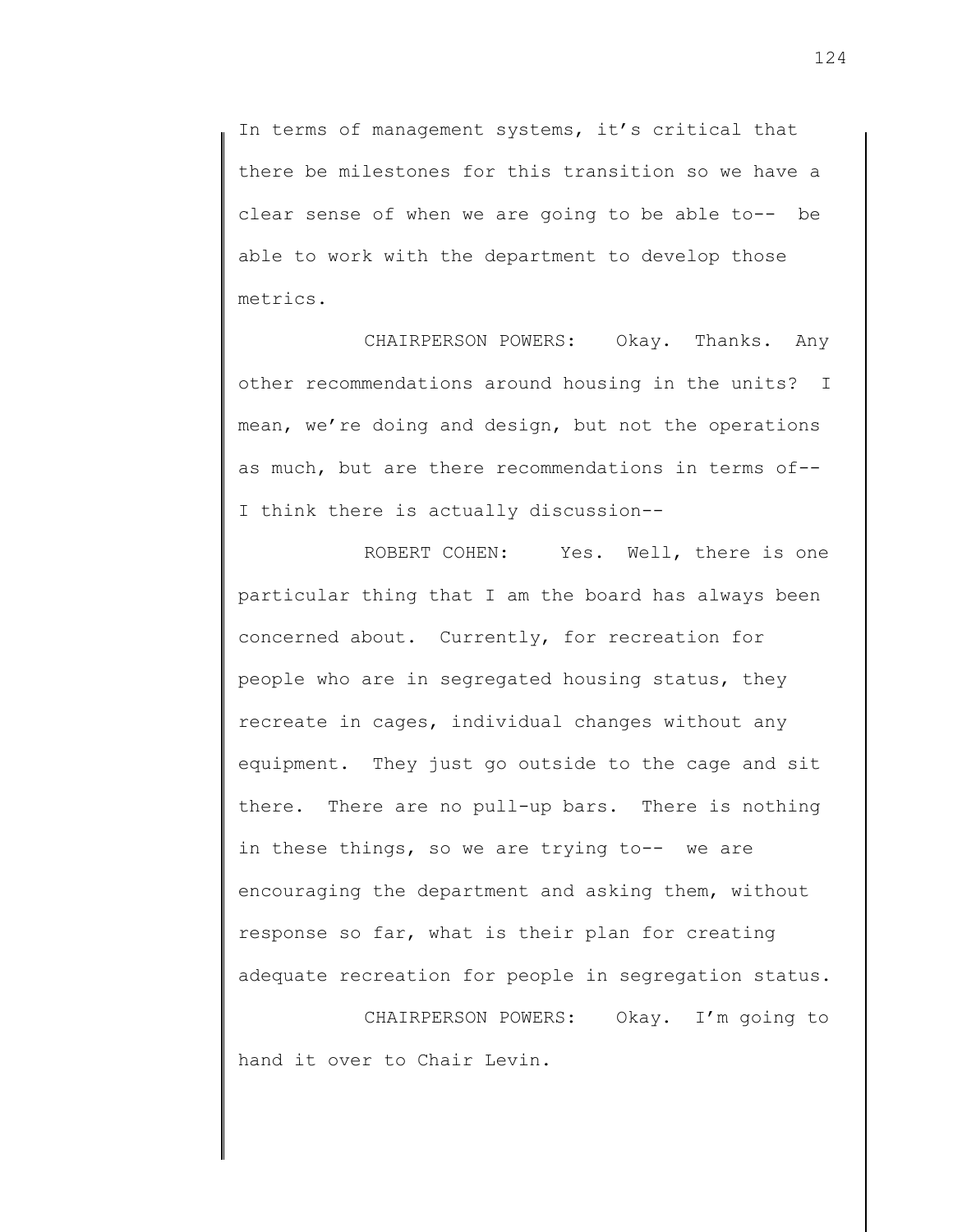CHAIRPERSON LEVIN: Thank you so much for your testimony and for the work you are doing. I went to Rikers last week and I went to [inaudible 02:20:02] Singer Center and talked to two individuals-- to trans women who are in restrictive housing and, as you described, they are both outside of their cells handcuffed to a table. I had asked them-- I had talked to them for a while. I asked them how long they had been at Rikers. Both said over a year. One was serving a city sentence and the other was pretrial, remanded, both for identity theft, a class E felony. Nonviolent, obviously. And what struck me was, first off, why on earth are they being handcuffed to a table. I mean, not that there was anyone ago or any activities or any type of other types of either exercise or any type of engagement. No programming. Nothing available. No reading material. But the idea that they would have to be handcuffed to a table for the hours that they are allowed out of their cell seems unconscionable to me. I think that you spoke to that in terms of the rulemaking process. But what struck me was that- and this was what  $I$ -- when I asked why they were even there in the first place, the DOC staff said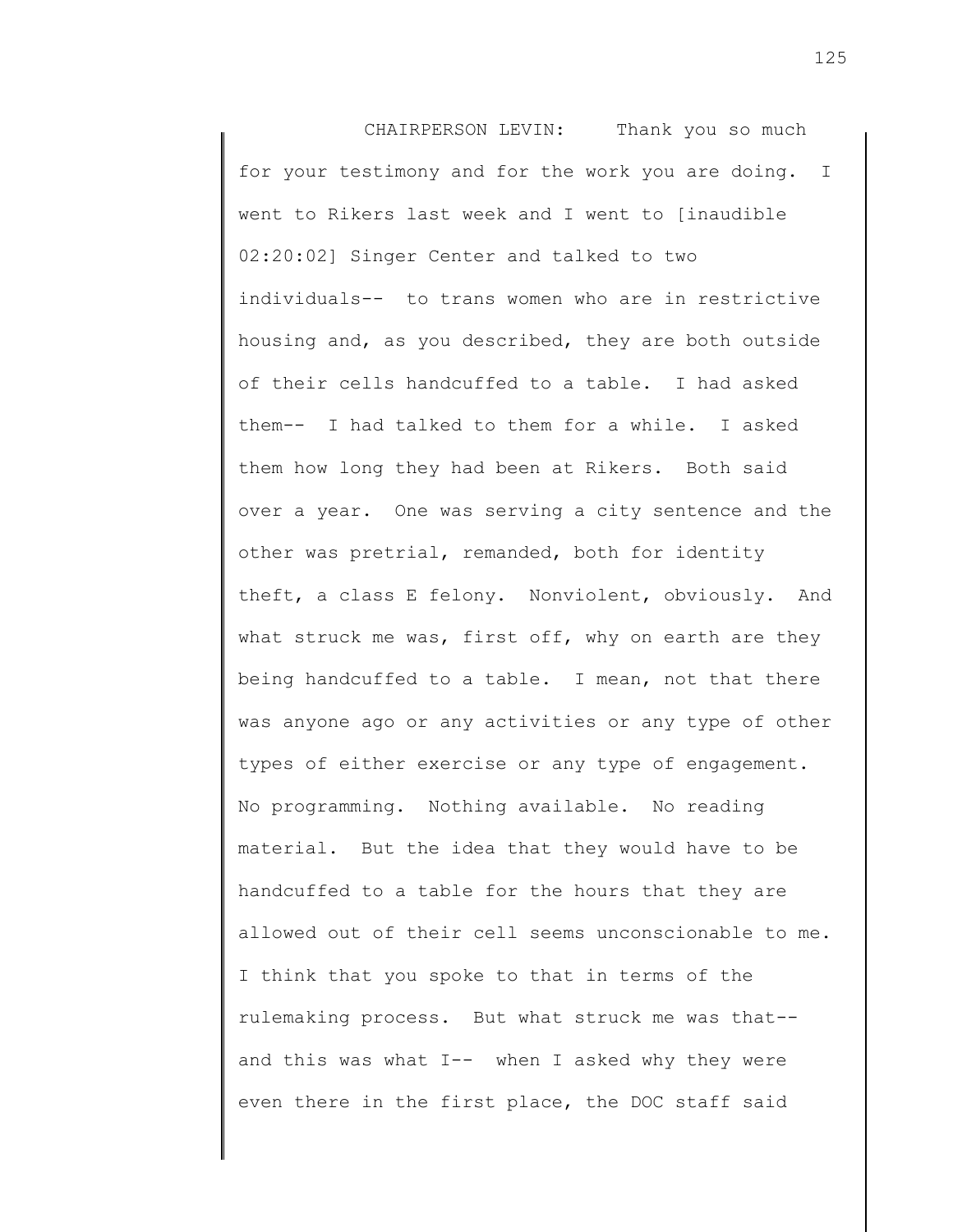that this was a housing unit where there may be some mental health ideation, and maybe somebody got into an altercation at some point and not lead to a more restrictive-- but what struck me was just the dial only one way towards more punitive, more restrictive, and I was kind of astounding that they were even there. Why were they there in the first place? And why-- so the question I want to ask is are we-- is the board looking at, since this is going to be, essentially, creating-- if this passes and if the borough based jails go into effect in the Brooklyn House of detention is to knowledge, which I think it should be demolished. It is just as bad condition wires as anything on Rikers that I have seen, at least--

ROBERT COHEN: It is.

CHAIRPERSON LEVIN: that we are not just building the buildings. We are not just reimagined name, but reconstituting how we would have her conceive of restrictive housing in the system. Because the system is--  $I$  mean, it just seems as if it's been cobbled together over the years and it doesn't seem to be-- it seems somewhat arbitrary. It seems, obviously, punitive at its core, which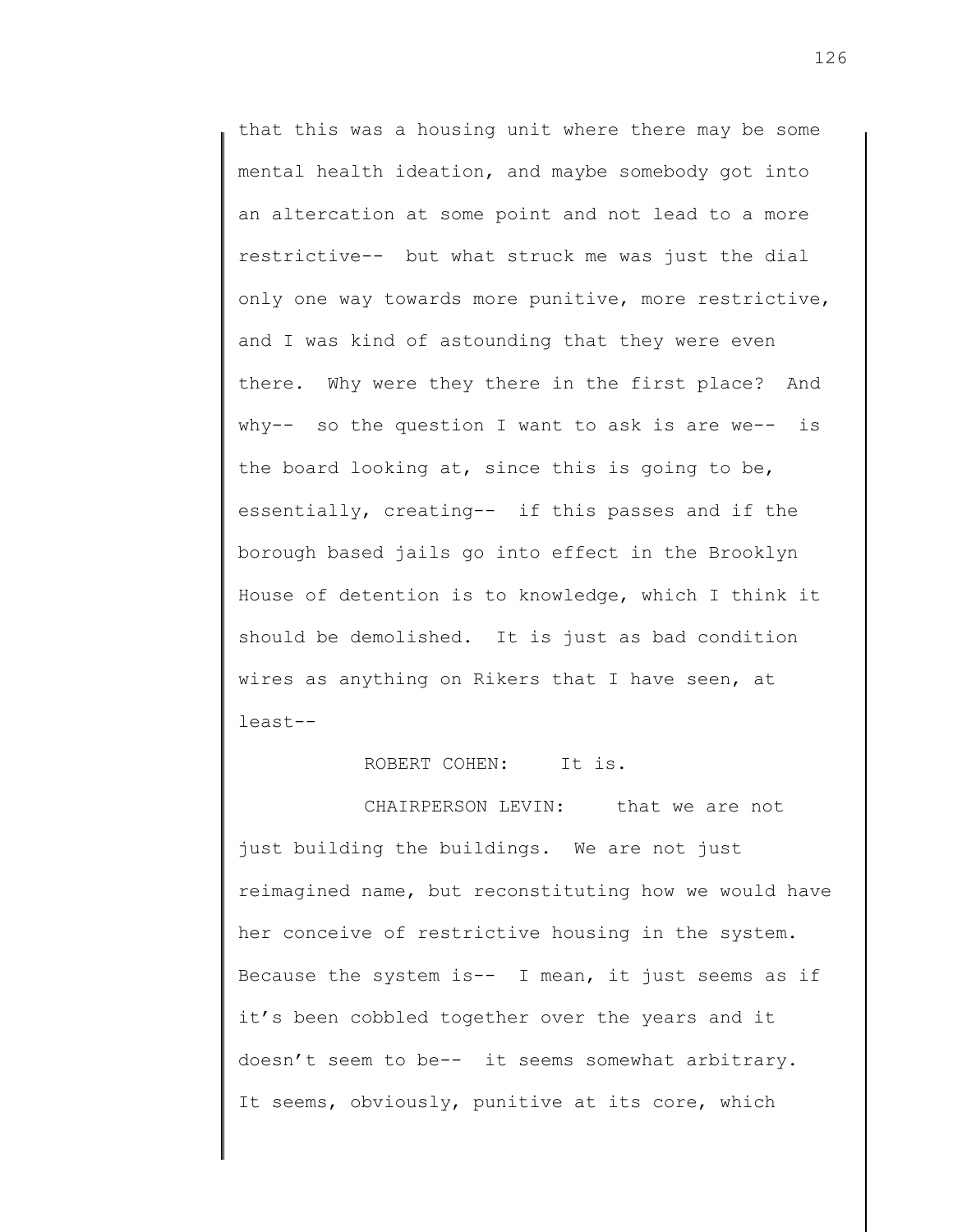punitive-- is punitive even a principle that shouldn't even be in this conversation? I don't think so. It's not around-- The question of safety is not the same thing is punitive. And, you know, how are we creating a system to, essentially, curtail or disallow any type of arbitrariness on the part of the CEO that may have a grudge against somebody or how are we allow-- or how are we going to eliminate all of these abuses? Structural abuses and structure-- in these systems that seem to be created to only geared towards the punitive in the system?

MICHELLE OVESEY: Well--

CHAIRPERSON LEVIN: Sorry. I know it's a broad question. I'm just-- I think that's--

MICHELLE OVESEY: I think that's the major goal of the proposed restrictive housing rules. That to, basically, take what now exists as a system that is not individual specific, but applies to everybody, and I think, is characterized, as you say, primarily by a punitive approach even for types of restrictive housing where people are placed not because they committed or they were found guilty of a disciplinary infraction and I think the major goal of these rules is to create restrictive housing that limits whatever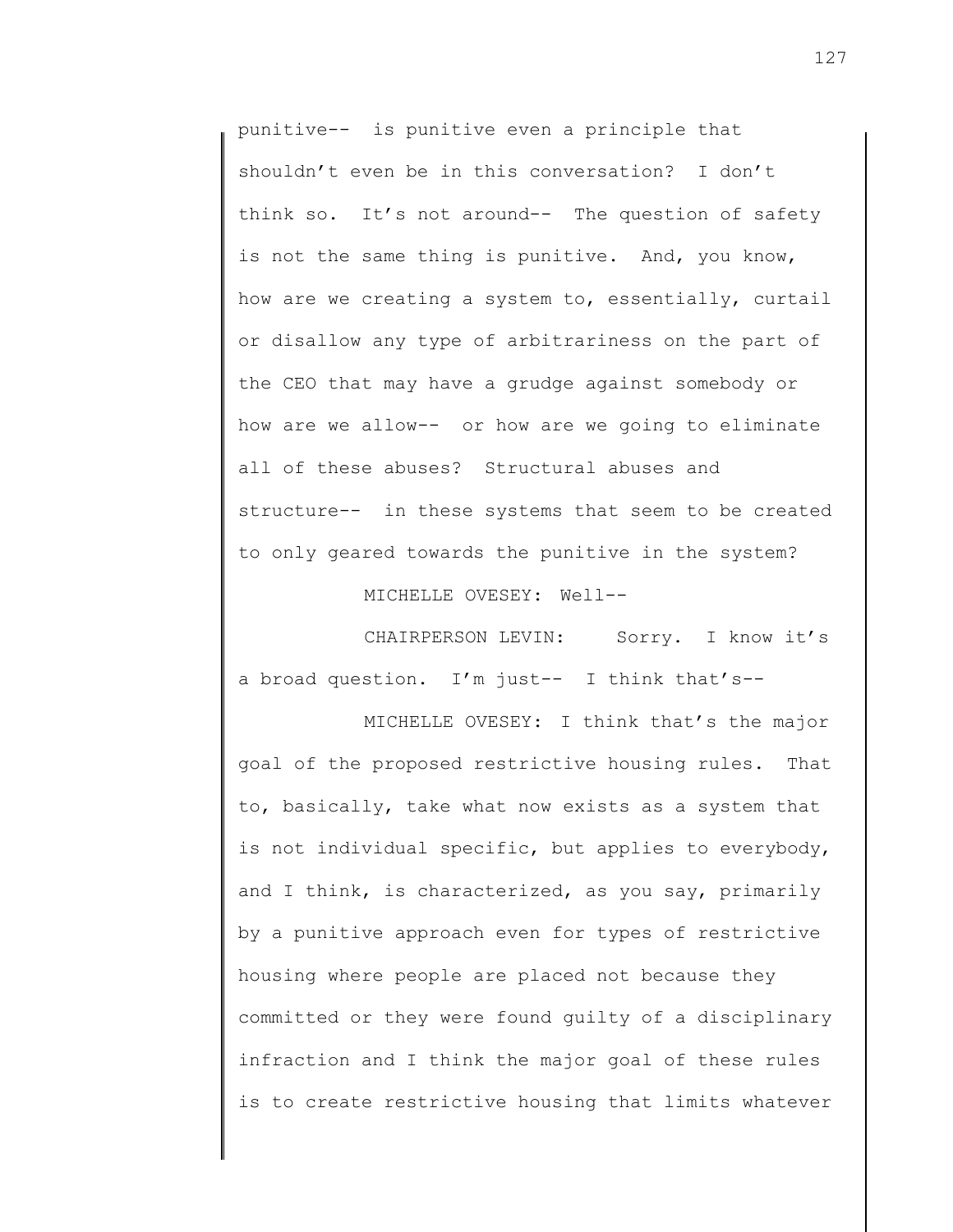restrictions are necessary for safety and security to the bare minimum that's needed to ensure the safety of everyone in the jails. And it's to take a more humanistic approach as to how we operate housing where people are segregated from the general population and are subjected to various restrictions.

> CHAIRPERSON LEVIN: I mean, I--EMILY TURNER: Ensuring due process. CHAIRPERSON LEVIN: Go ahead. Yeah.

EMILY TURNER: Ensuring that there's due process and communication with the person in custody about why they are there, what exactly they would need to do to progress out of that restrictive setting. The rules, the proposed rules, anticipate requirements that would account for that.

CHAIRPERSON LEVIN: I mean, they asked the CO, and it was a senior CO, hey, can I get out of here today? He said, oh, maybe. I don't know. Let me look at the list. Let me, you know? So and so go out, but I don't know. Maybe you can. I mean, it obviously seemed very arbitrary. Very arbitrary.

ROBERT COHEN: Councilman, were they in the RHU? These two--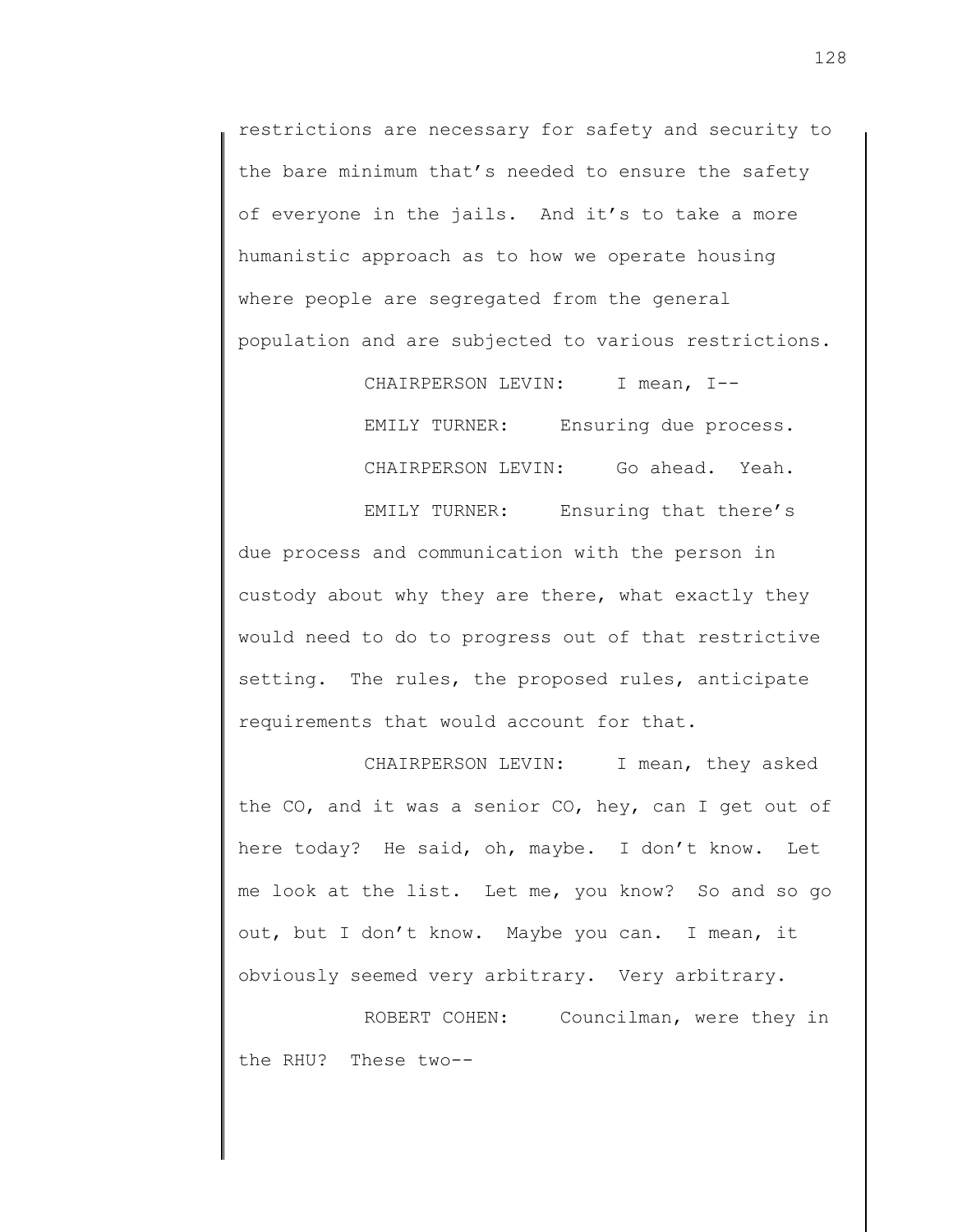CHAIRPERSON LEVIN: That's what I understand. Yeah.

ROBERT COHEN: Yeah. I mean, it's interesting. Historically, both of these chain- that chaining process and the enchainment process in ESH-1 were both responses of the department to demands to get rid of solitary confinement and they ended up with that instead. With ESH-1 where they put people into chains and in RHU where people are- have only a certain time that they spend in RHU and then the next day they are not in chains, but when they are there, they are. I agree it doesn't--

CHAIRPERSON LEVIN: But like what purpose does that serve?

ROBERT COHEN: It doesn't--

CHAIRPERSON LEVIN: Like I don't even

get--

ROBERT COHEN: It doesn't serve a

purpose.

CHAIRPERSON LEVIN: And then they're-- Like what's that to solve for? A physical altercation? These people--

ROBERT COHEN: Right.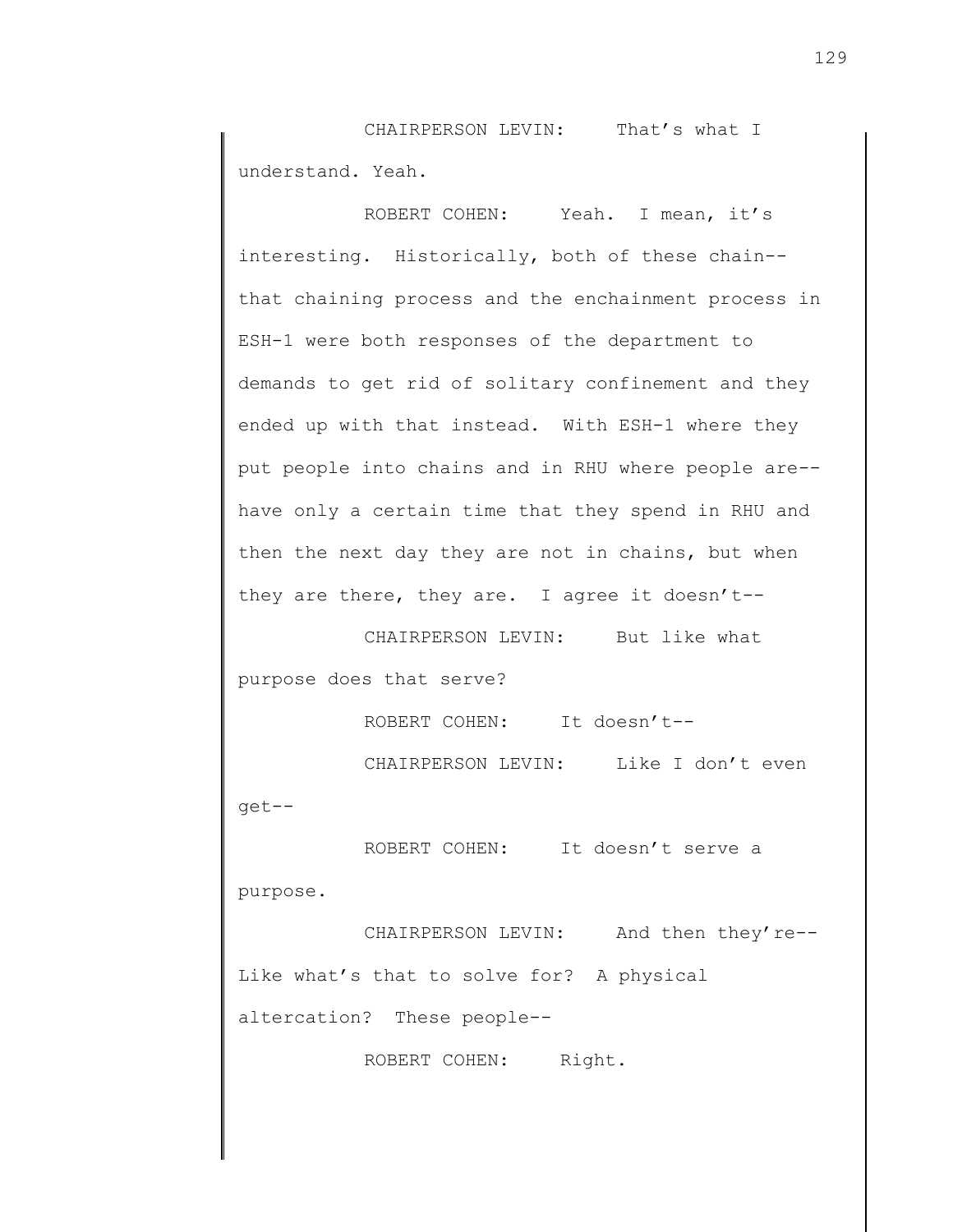CHAIRPERSON LEVIN: were sitting around a table talking and coloring.

ROBERT COHEN: Well, you know, I do think--

CHAIRPERSON LEVIN: That's what was going on.

ROBERT COHEN: You know, the department is very quick to construct things that allow people to chain themselves to. They allow chaining. They were very quick to create these desks in DSH and have people chained to them. It's going to be hard, I think, in the process to prevent places where you can attach chains and they should be there in certain places where it's actually appropriate. But our goal specifically in our rules is to say that you cannot restrain people except for very serious reasons that they are a serious danger to themselves, others, or property and then for only as long as it's necessary so that that is no longer the case. Not you just send someone to indefinite time in that kind of setting.

CHAIRPERSON LEVIN: So, just one more question, actually, and then a quick comment. But I brought up to DOC and MOCJ before that ACS has this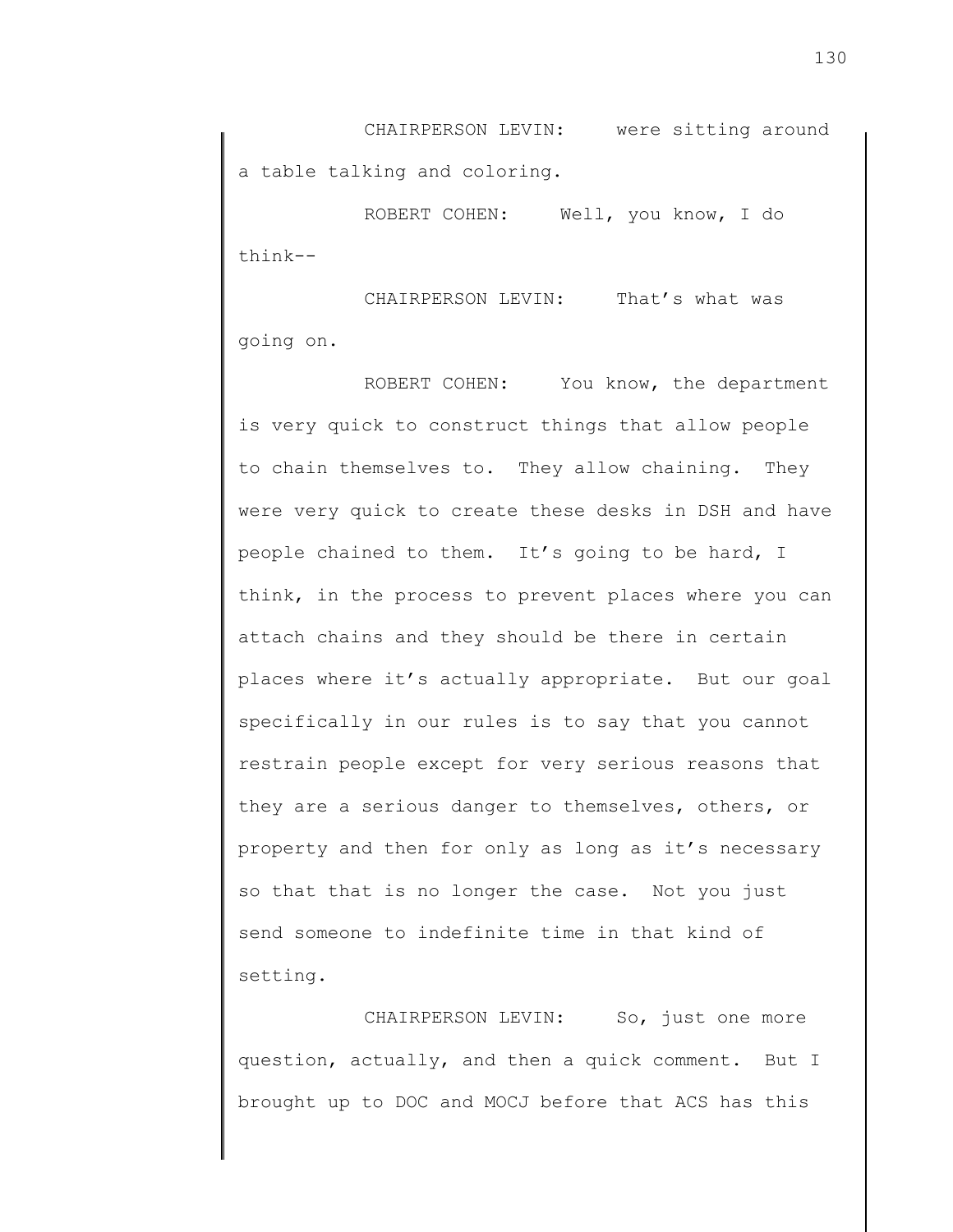child stat, you know, based on Comp Stat, but whatever. It's been in place, child stat, for over 10 years. And I'm not endorsing Comp Stat. I'm just saying that this is the structure as to how-- it's an accountability metric within ACS where they take a case. I'm sure you know about it. They take a case, a child welfare case, randomly selected from a random borough office and examine that case on a commissioner level, [inaudible 02:28:18] every single week. So like Thursday mornings, the ACS commissioner is examining with deputy commissioners and borough directors all the way down to case managers to an ACS case specialist, the process and outcomes of an individual case as a means toward quality assurance. Not just a-- This isn't just a one-shot thing. This is every single week. I may go around the boroughs and it's very labor intensive, but the value-- and I do give Commissioner Ansell credit. He is very systems oriented. He understands about accountability and what it does is it elevates real-life practice to the policy discussion and so that there is no-- and it allows for commissioner level discussions to be informed by what is really happening on the ground. That seems like a no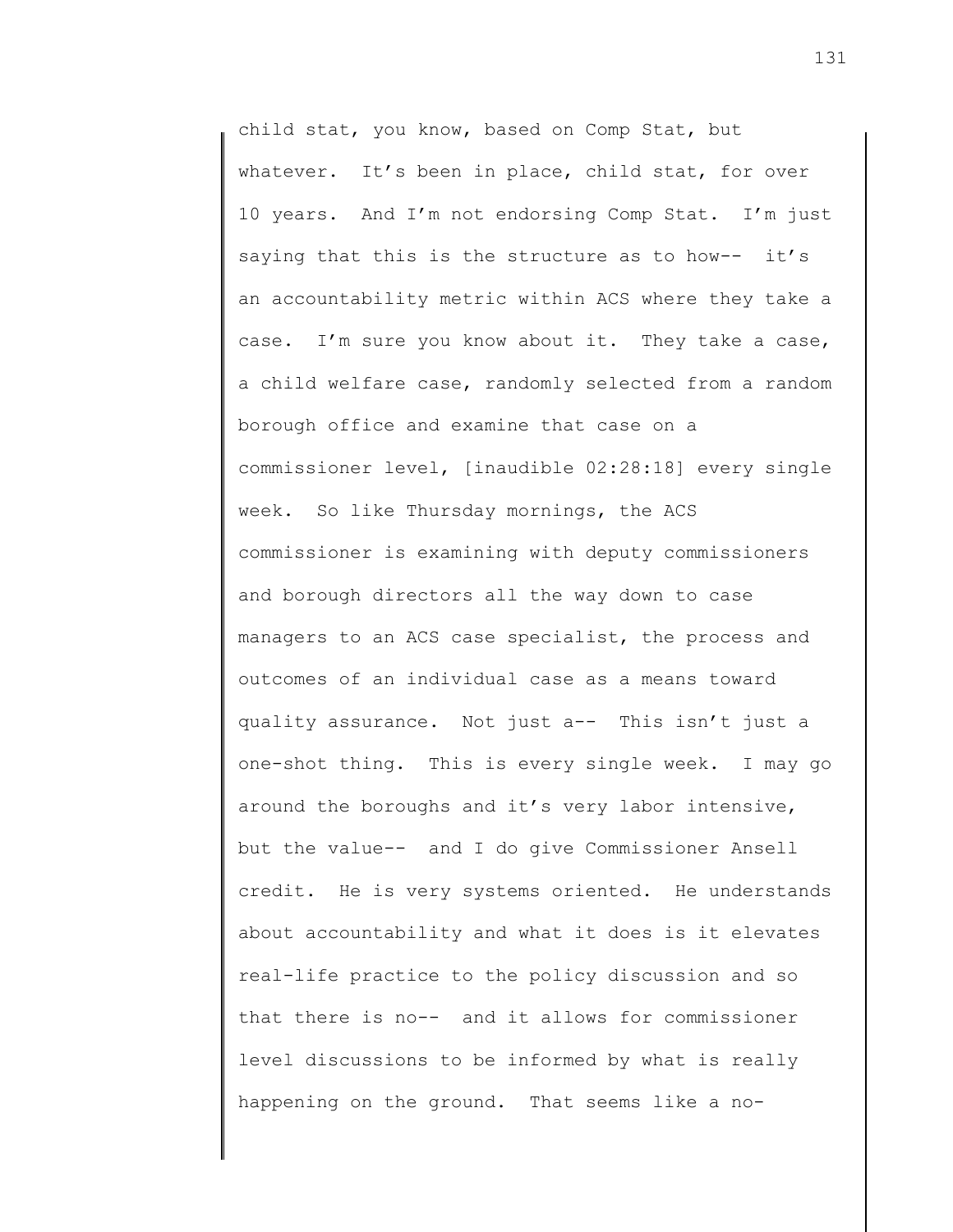brainer for DOC. To examine somebody's experience at Rikers. So, the guy that stole four pairs of socks and has schizophrenia diagnosis, you know, we kind of lie can look at that case and say, well, that's not the outcome that should have happened.

EMILY TURNER: So, I do know that the department holds weekly PINS meetings. They call persons in need of support.

CHAIRPERSON LEVIN: Sure.

EMILY TURNER: Where they are taking a more holistic look at what is driving the behavior of the person in custody and how what kind of plan could be developed to help modify that person's behavior so that they aren't a problem to the staff or to other people in custody.

CHAIRPERSON LEVIN: Uh-hm.

EMILY TURNER: So, I do know that that approaches happening for certain individuals in custody. Whether that spans to the full spectrum of why they are in their, as far as I know, it's mostly focused on their time and behavior while in custody and not taking, necessarily--

> CHAIRPERSON LEVIN: Right. EMILY TURNER: [inaudible 02:30:34]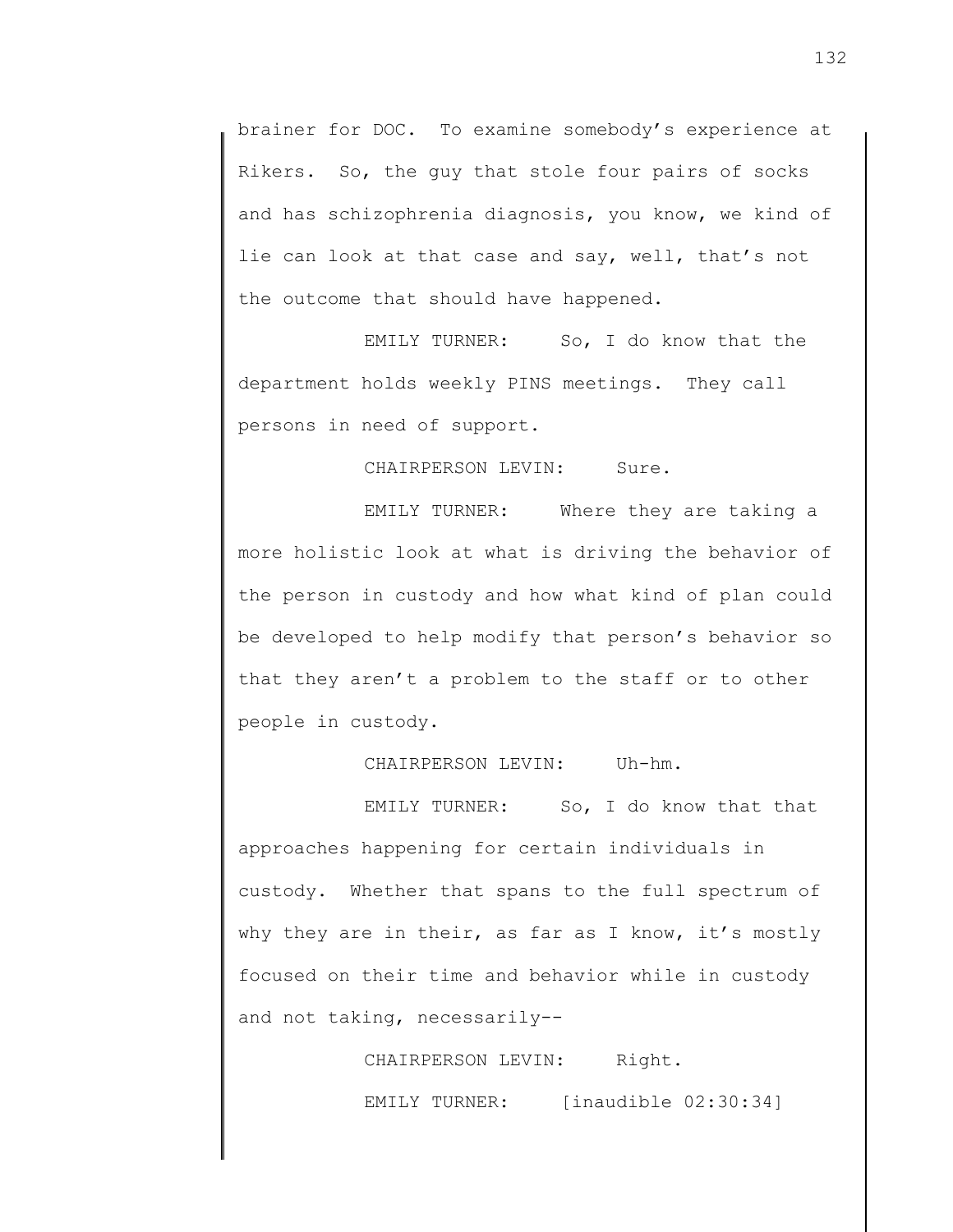CHAIRPERSON LEVIN: I can imagine that taking place just by visiting in terms of like them saying-- them troubleshooting how to deal with some money that is behaving in a way that they deem inappropriate. That's a different approach than a quality assurance randomized selection of case approach, which I don't think that they're doing.

ROBERT COHEN: I don't Inc. that they are doing it right now and we wound discuss it as the board about encouraging it.

CHAIRPERSON LEVIN: Yeah.

ROBERT COHEN: You know, you wouldn't want to-- I think you wouldn't want to, necessarily, have someone who has just been there for five days P the subject of that discussion, but--

CHAIRPERSON LEVIN: Yeah. Maybe.

ROBERT COHEN: Well, maybe you would.

CHAIRPERSON LEVIN: Yeah.

ROBERT COHEN: You know, it's--

CHAIRPERSON LEVIN: It's just, I think, it would allude--

ROBERT COHEN: But I understand about getting [inaudible 02:31:22]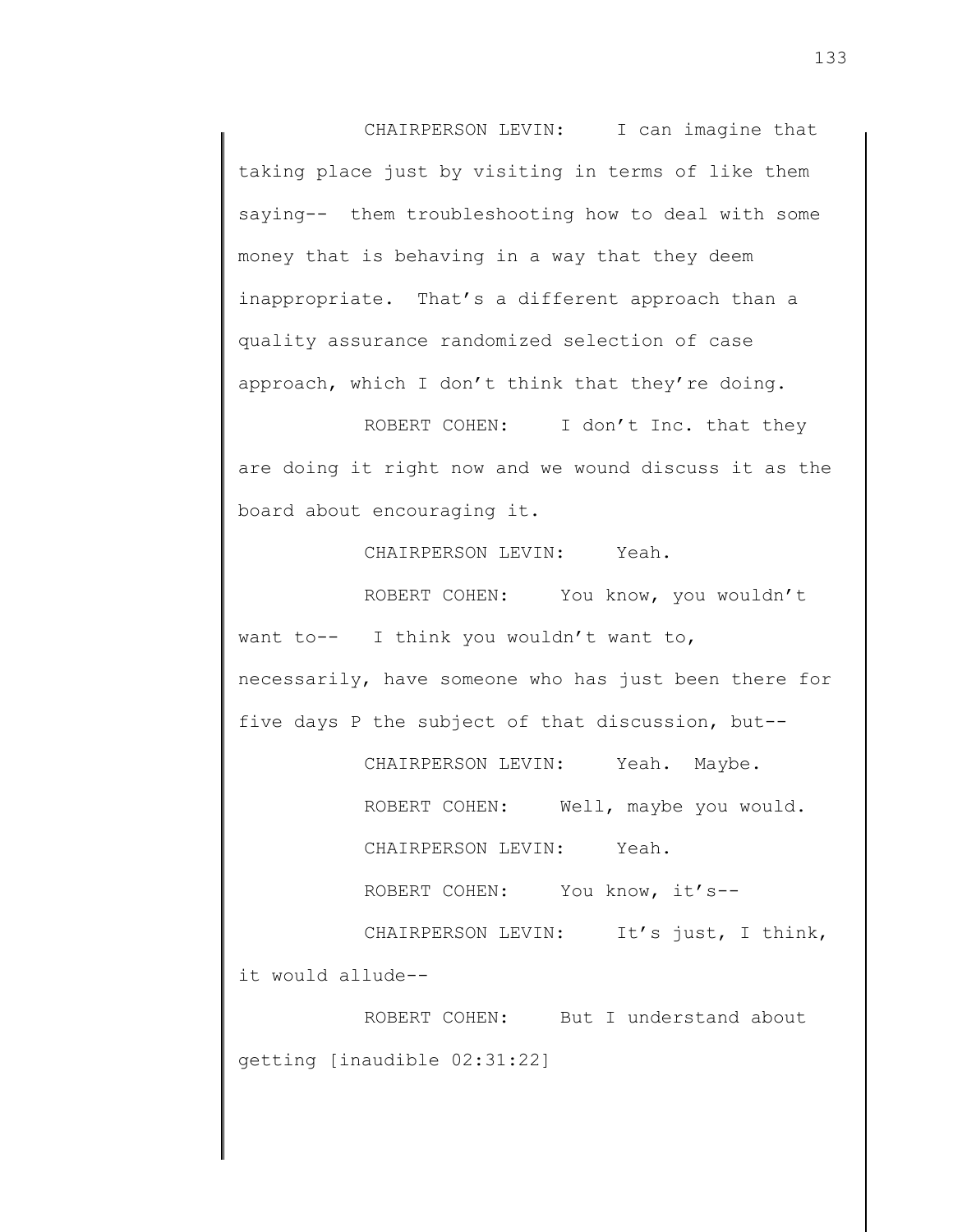CHAIRPERSON LEVIN: My point in all of this is-- So, my last comment slash question is I am hoping that the board of corrections, throughout this process, is looking to do ongoing rulemaking and really approach this from the ground up. We don't have to-- This is dismantling the system, basically. But we are going to-- But we hope to-- It should. Physically dismantling the physical structures that are in place and that allows us, as the city, and the board of corrections is an important part of this conversation, to create this system that is responsive to people's real needs and that is-- and that reflects what we collectively want to establish as our values as a city and society in the 2020s, not the 1950s.

ROBERT COHEN: And that's my task. I take it seriously. We will work with you on that.

CHAIRPERSON LEVIN: Thank you.

CHAIRPERSON POWERS: Okay. Thank you. We're going to go to Council member Holden for questions.

COUNCIL MEMBER HOLDEN: Thank you for your testimony. I wanted to follow up on Councilman Levin's remarks about being shackled to a table.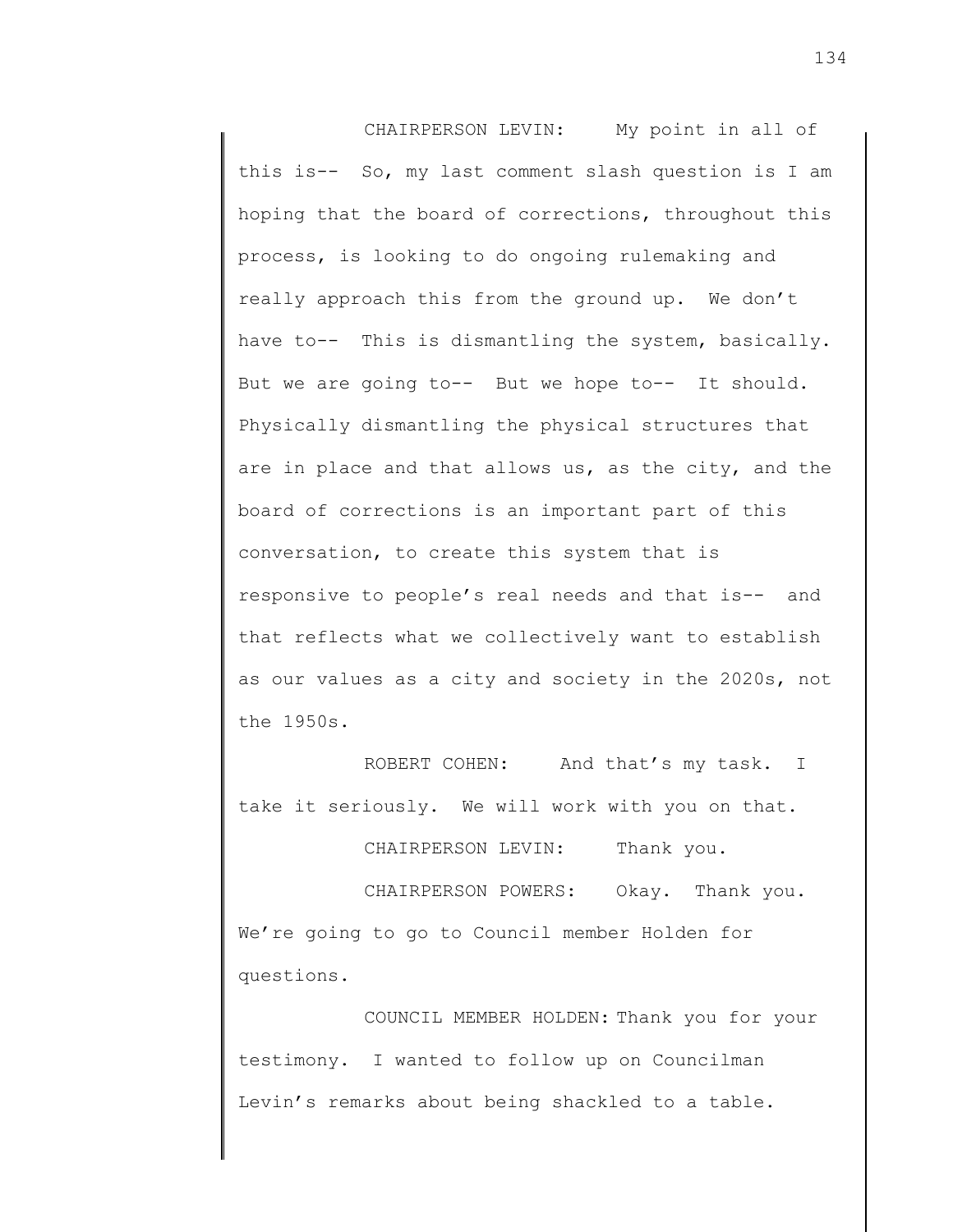I've seen that at Rikers, a young man. And it is no good. I mean, and absolutely-- there is no reason other than just temporarily a couple of minutes, but leaving someone for hours on end shackled to a table is not going to the situation. It's going to make it worse. And there was no book for him to read. There was nothing for him to watch. Just sitting there. I mean, everybody has to put themselves in a situation. What if you were shackled to a table for hours on end and days on end? What would that do to you? It will make the situation worse. So, I've seen it. I felt sorry for the young man. And even in solitary confinement, we recommended-- we said, what is in solitary? Are there bookshelves there when we went to DO-- when we were speaking to DOC had a hearing, now. There are no bookshelves. And I asked the question. I think we all did. Why? Shouldn't there be self-help books or something where somebody could actually learn something, read something, and the answer is they looked at each other. So, I think we need a different strategy because what we are seeing and what I am hearing from DOC, it's the reason why there is an increase in violence and Rikers is the brick-and-mortar. It's the layout of the jail, which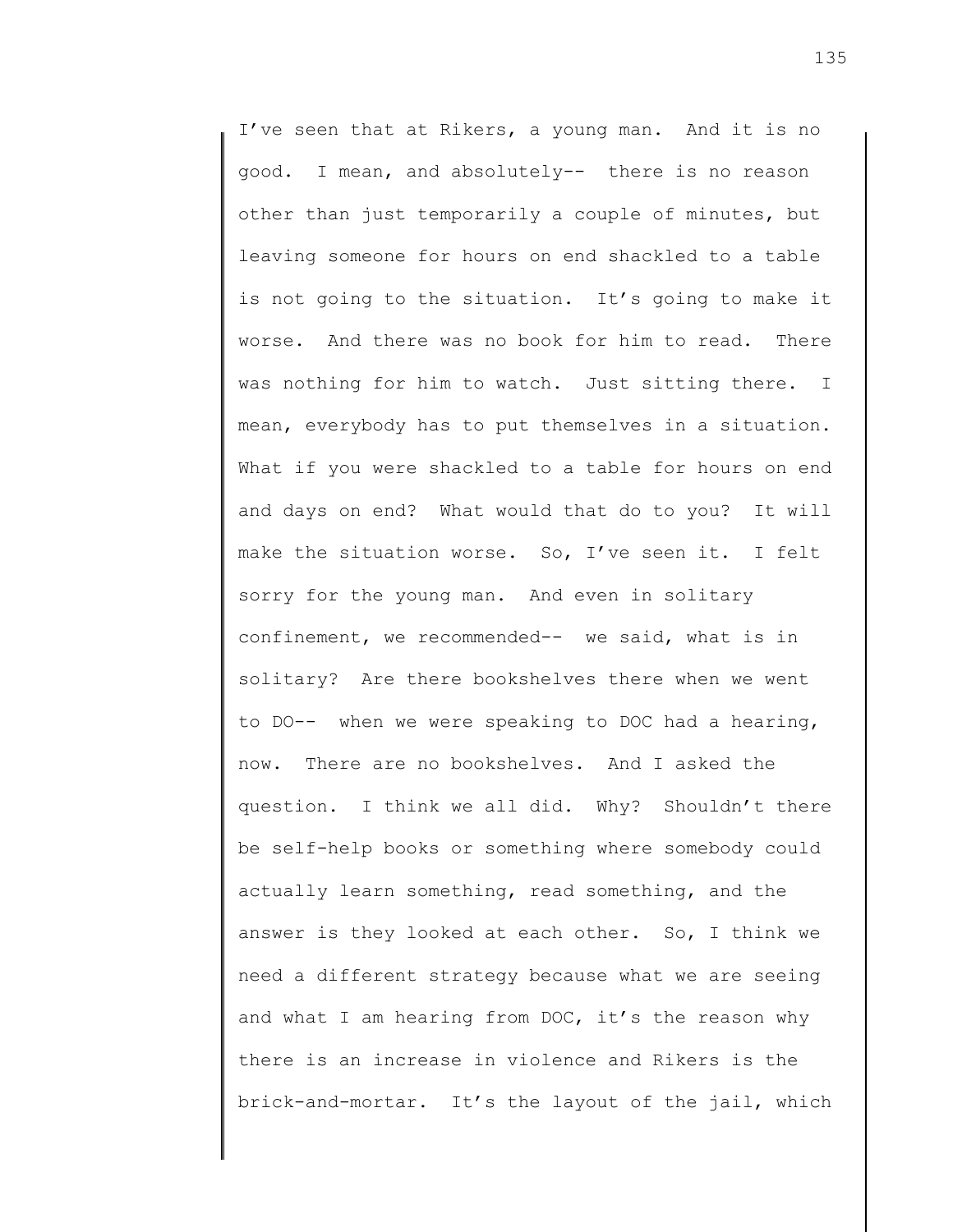I don't think that's the situation. I don't know why. I don't know why is, Dr. Colin, you can reason why there is more violence with less of a population. Is it the gangs? We are hearing gangs. We are hearing this. We are hearing that. But why do we see increased violence in the jails with a smaller, much smaller population?

ROBERT COHEN: Is, obviously, a critical question. We are analyzing the latest reports, but as I-- there was huge spikes in violence where normally there would be 30 or 40 incidents a month, there were 120, 140, 150 incidents a month in RNDC where the young adults were moved from GMDC without having trained staff there to care for the young adults. And all the programs that had existed for the young adults. All the vocational programs and all of the tablet programs and the counseling programs were not fair when they moved to RNDC. Similarly, the movement of the 16 and 17-yearolds the horizon, I think, was always fraught. Was always going to be a difficult and complex process, the NASA had happened with 20 people every week rather than 100 people in one day, there would have been a lot more control of the situation by DOC. And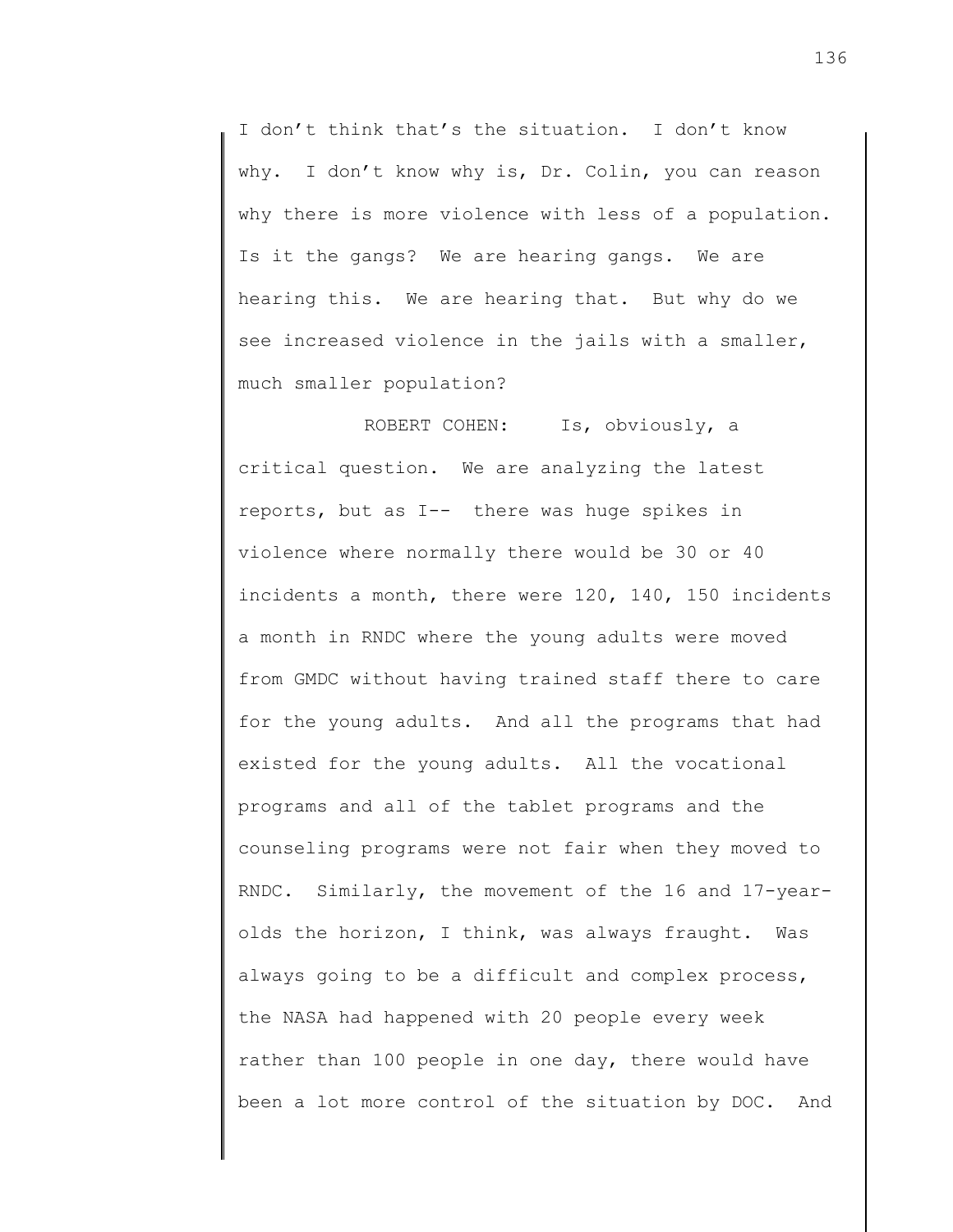as they had been trained to-- this was a training issue, really, because they were using large amounts of pepper spray against the 16 and 17-year-old on Rikers Island. State law prevents that in horizon and DOC did not train its staff how to work in a situation where they would not have access to-- and that caused a lot of violence.

COUNCIL MEMBER HOLDEN: But it doesn't explain Rikers. It doesn't-- I mean, I think--

ROBERT COHEN: No.

COUNCIL MEMBER HOLDEN: it-- there needs to be-- like we are doing it wrong, obviously, is there is an increase in violence. We are not doing it well.

ROBERT COHEN: Yeah. And I agree we are not doing it great.

COUNCIL MEMBER HOLDEN: Now, just a last comment on horizons when we first visited. It was just open or was just about to open. I wasn't impressed with the facility. I thought it was outdated already. Just when they opened it, the recreation areas outside weren't completed. I think they rushed died and they should have built a first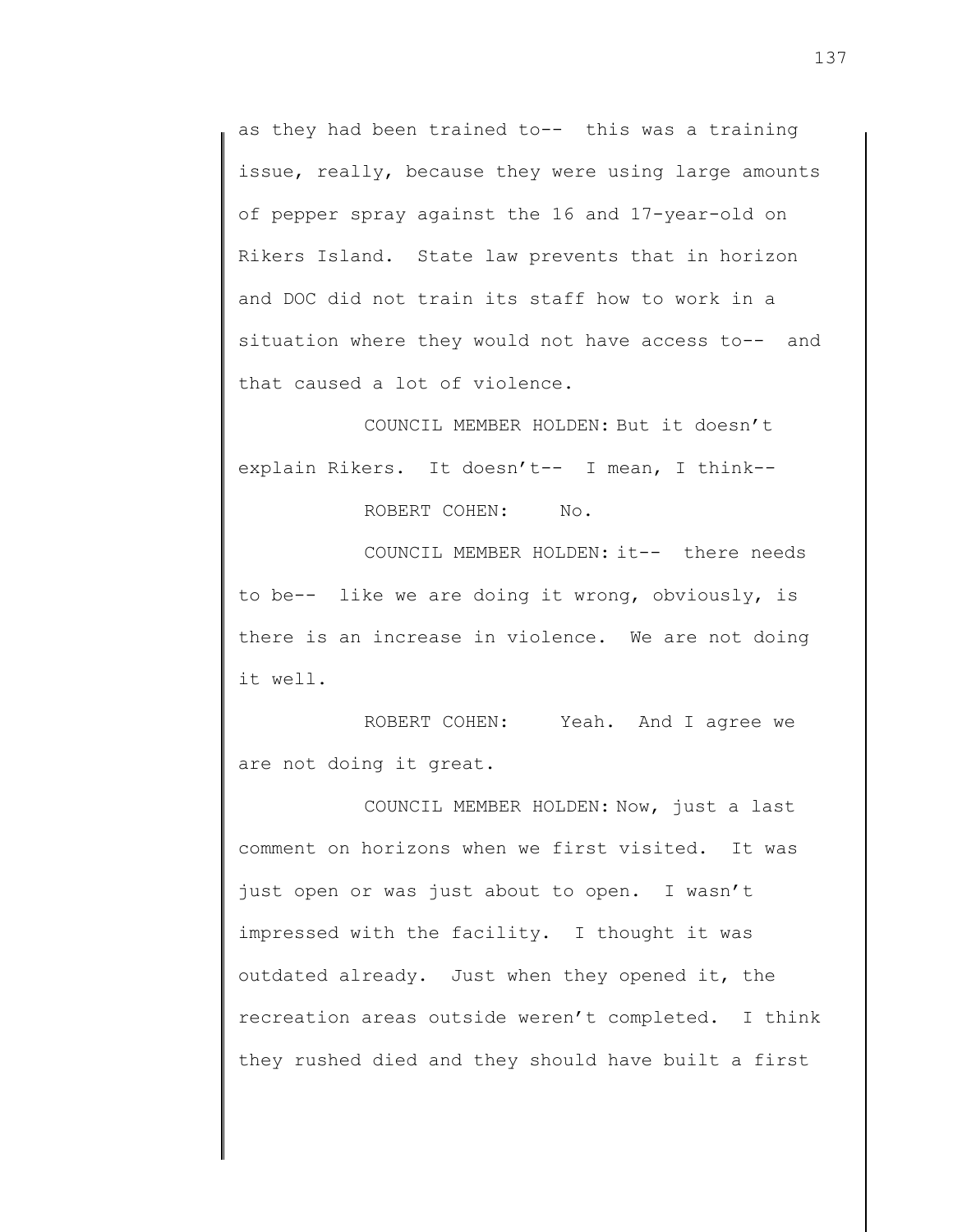and then put them in-- I mean, everybody needs to go outdoors. For a whole year--

ROBERT COHEN: It's terrible.

COUNCIL MEMBER HOLDEN: these young men were, essentially, cooped up indoors and that is not good for anybody's parent, yet, they did that. So, we are making the same mistakes. So, that's why I am worrying about these community jails that we are going to make the same mistakes. We're just kind of being a different location. So, I think we need a new strategy and we need not just words. We need implementation of them were not seeing it. So, I'm not too hopeful on the community jails unless we come up with a different strategy. Thank you.

CHAIRPERSON POWERS: Okay. Thank you. We're going to-- thank you. Thanks.

MICHELLE OVESEY: Thank you.

CHAIRPERSON POWERS: We're going to call up our next panel. We have Vivian Nixon from College and Community Fellowship and we have Fred Fusco, legislative chairman for the Correction Officers Benevolence Association.

[background comments]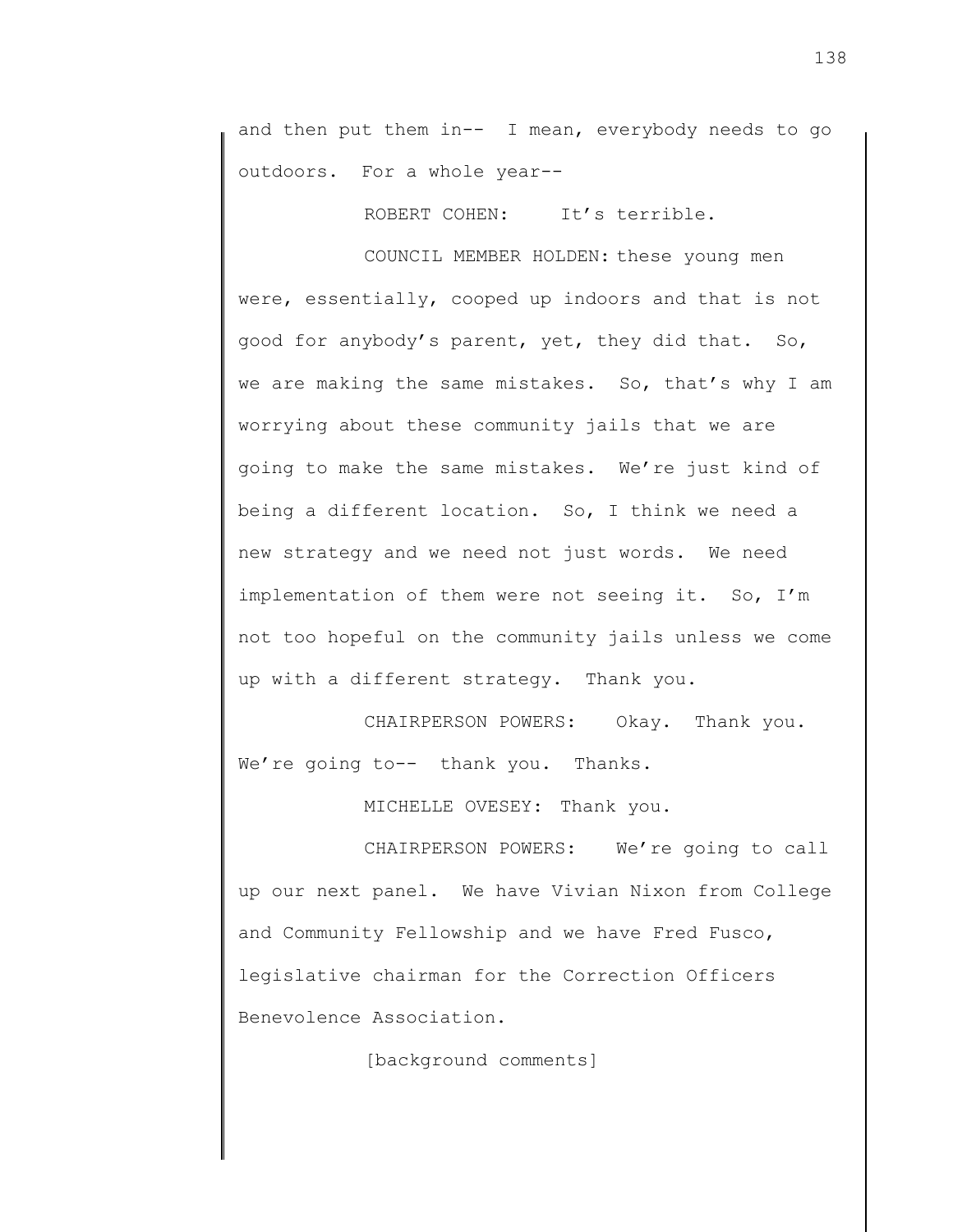CHAIRPERSON POWERS: Okay. Thank you. We don't have to swear you in, but you can start when you are ready and just tell us your-- if you could just restate your name for the record. Thank you. Turn the microphone on.

VIVIAN NIXON: Thank you and good morning. My name is Vivian Nixon. I am the executive director of college and Community Fellowship located in Manhattan. I want to thank the joint subcommittee use for allowing public testimony and for working to try to refine a plan to create smaller, safer borough based facilities that work for all New Yorkers. At College in Community Fellowship, we spent the last 20 years working with women who have come out of correctional facilities. Many of, been on Rikers Island. I myself have never spent time on Rikers Island, that I have spent time in county jails and I understand that jails that were built during the time that Rikers Island was built are not places that are designed to accomplish the results that we want to accomplish as the community. I appreciate this opportunity to address you and I want to thank the Chairs and the members for holding this hearing as we move closer to a vote from the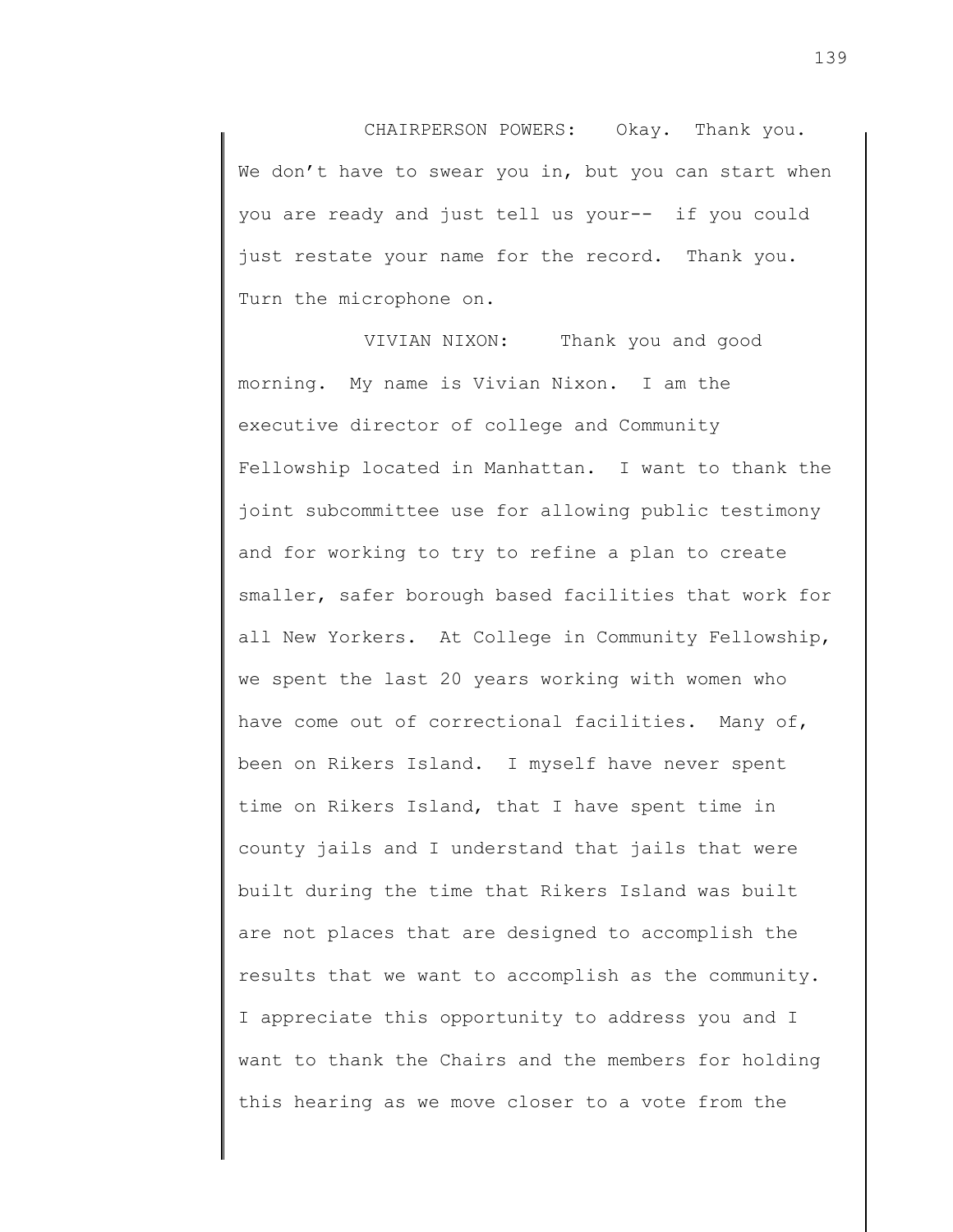City Council on closing Rikers. People on both sides of this argument need to remember that abolition is not just the demolition of buildings. And as that dismantling of systems and policies that cause and perpetuate harm. It requires a 360 degrees view of where we came from and where we are going to holistic Lee addressed the years of injustice imparted on communities who have been impacted by the criminal legal system. Whether as a landfill or jail, Rikers Island has always been a blight on New York Sandy. For 77 years, abuses have abounded with little to no action taken by past administrations for the human rights atrocities that have now become synonymous with this archaic facility dubbed torture Island by those who called for its closing years ago and now wonder whether or not its closing is really the answer. In the face of continued accusations about the intentions for closing Rikers, what I have seen in my participation with committees in sine government, is that they have remained steadfast at least in theory to a commitment to ensuring that all sides are heard. Opportunities to address the Council and all supporting bodies have been a valuable tool to educate the public and policymakers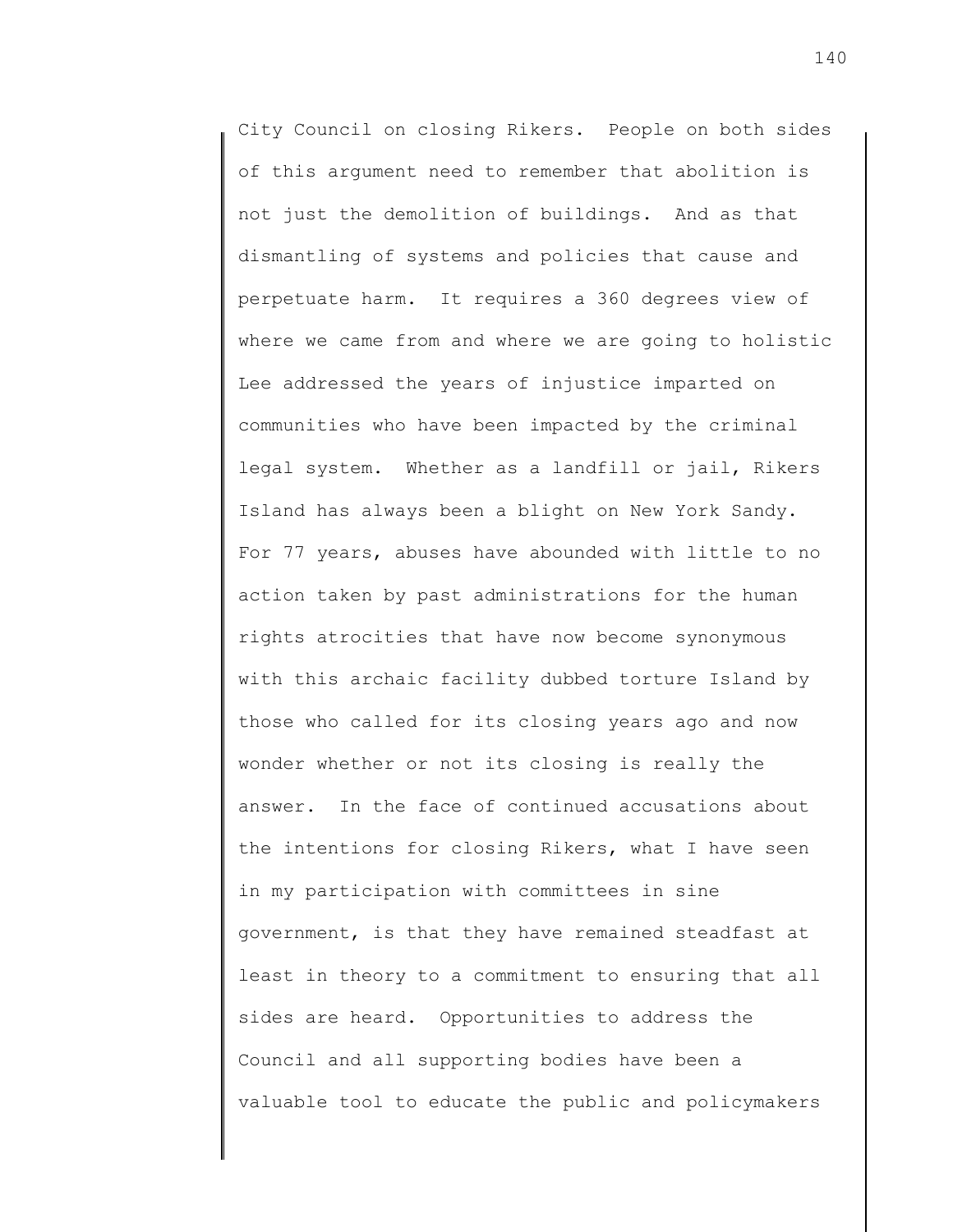on the need to close Rikers once and for all. Even with the policies before you today, we can say that the Council is doing its part to further safeguard the process. It is important to establish at the outset that any vote needs to track progress. The Council must invest as much as they have invested in an antiquated and an unsuccessful system in the building of communities so that the people who have been most harmed by systems of injustice that include racial, economic, and other types of injustice, receive the biggest investments that will allow the natural reduction of crime and the increase in public safety that comes with investment in communities. We see that there are some propositions to make those investments, but they need to go a little further. I stand here today or sit here today hoping that we are able to push the envelope to realize that the harms our communities have faced cannot be fixed with a Band-Aid. That our communities have been harmed in bleeding for years, but in no way can Rikers Island or any of the current antiquated facilities stay open. They are designed for one purpose only and that is the warehousing and then distraction of the human spirit. The warehousing and destruction of the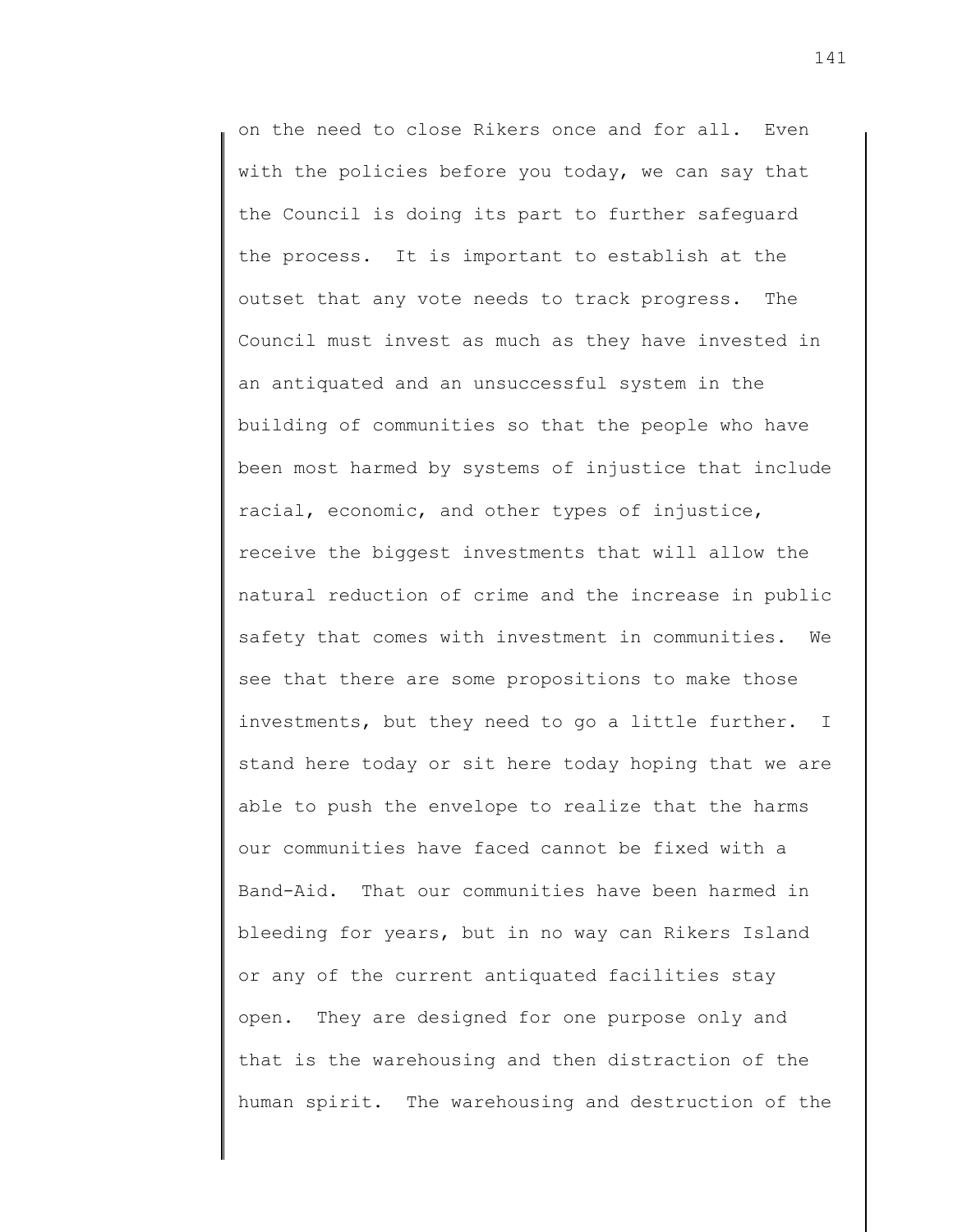human spirit is what causes violence. It is what creates an atmosphere for decay and it is what makes our communities less safe. Those facilities must close and we must build facilities that are integrated into our communities that have full transparency and where people can get the help, they healing, and the opportunity for full rehabilitation, reconciliation, and reintegration that they deserve.

CHAIRPERSON POWERS: Thank you. Thank you so much. Thank you.

[applause]

CHAIRPERSON POWERS: Thank you. Thank you for your testimony.

FREDERICK FUSCO: Good afternoon everybody. My name is Frederick Fusco. I'm the legislative Chairman for the Correction Officers Benevolence Association. I am a New York City correction officer. I sit here before you to talk about the introduction that is being considered of 5170. I speak on the facts that where you see giving the right to decorate a cell, we see a security concern. But we are not against our forms. We see where you think about designing it with wood and ceramics as you to set your home, we see weapons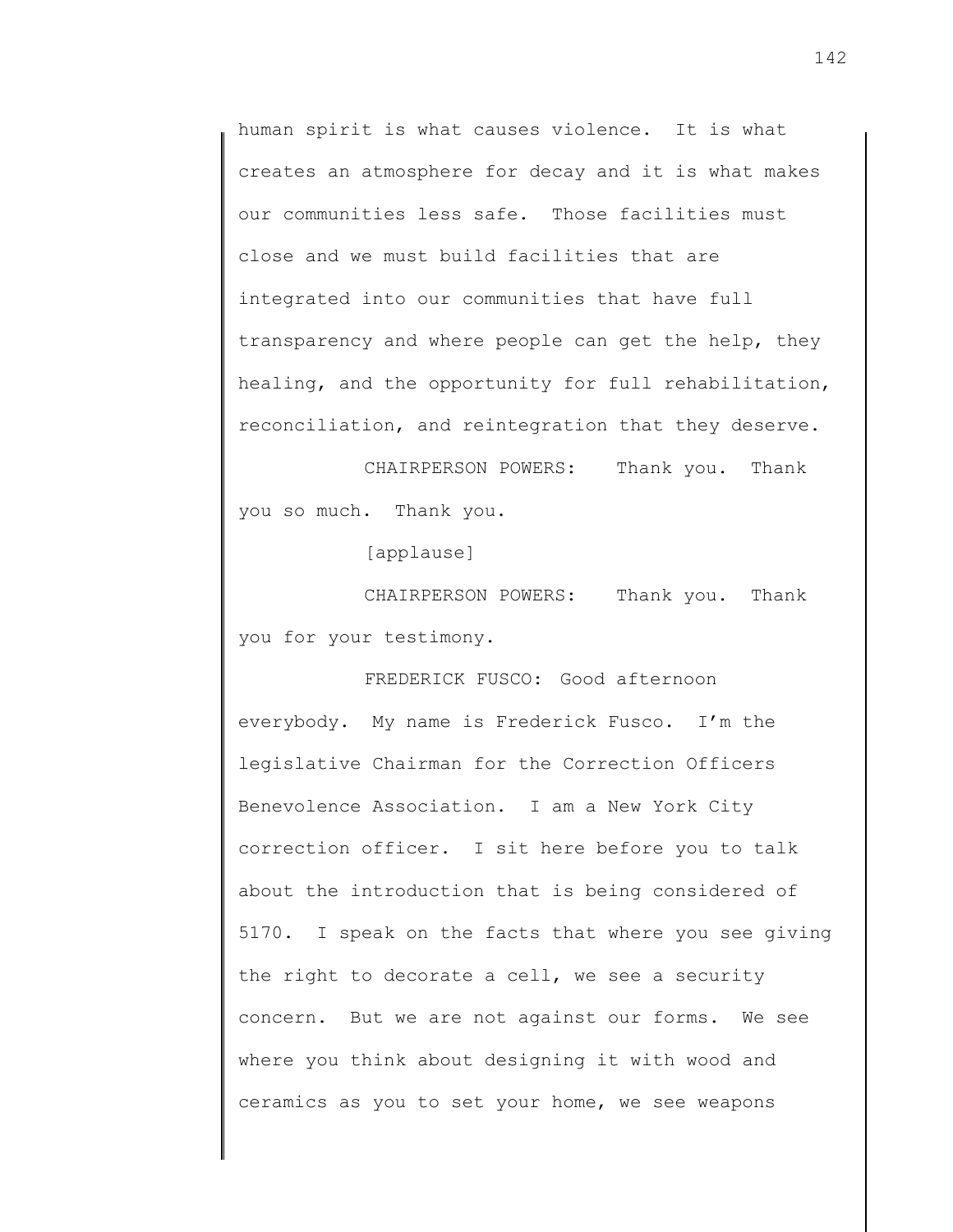being made, carved out of wood, and ceramics where not only an assault on staff is concerned, but also in made on inmate assaults. We are about custody, care, and control. We believe that every day there should be a balance between the uniform members, then nonuniform members, that people that are being detained in our care custody. Where you see a need for to consider a local law to call an individual by others name and pronounce it correctly, we find that blatantly disrespectful. We talked and the detainees by their name if we know them. Some of them we have known for years and come through the revolving door. Some of them I called them by ma'am or sir. Sometimes we have to call them by a booking case number because we don't know who they are and they have to answer out to the design and policy of an agency. 5701 has a lot of suggestions, but wasn't God through properly. Stabbings and flashings are up. Assaults on CEOs are up 37 percent. Sexual assaults on correctional officers are up three percent. Violent inmate on inmate incidents are up 22 percent. All from the most recent mayor's management report, those are the statistics. I'd like to make a valid point. And excuse my throat.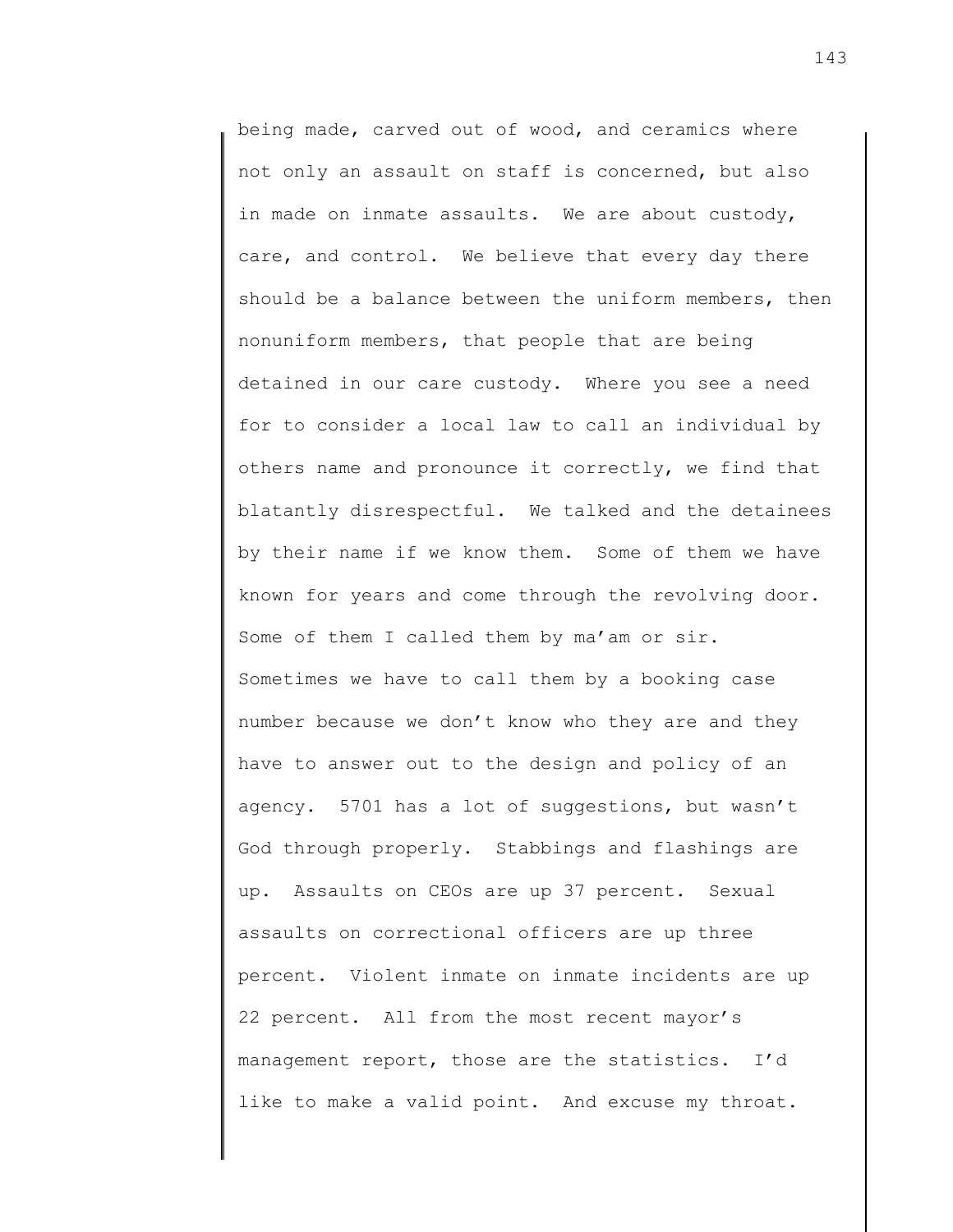My son that is seven years old on Sunday wanted to ride his bike without his tricycle wheels. I looked at my wife and I said, let him do it. She sent, he's not ready. He never did it. So, in the driveway, I took off those wheels. He got on the bike and, to her surprise but not mine, he rode it. He rode it to the end of the driveway and back without failure. When she looked at me, she is like, I'm surprised. I said, I'm not. Because I've been instilling balance in the fundamentals of his life. The politicians have to stop putting the politics in front of the safety of New York City. From the uniform side to the civilian side, they need to look at-- and I challenge them. Create a balance where the advocates, the uniforms, all of us can live the way this beautiful city of New York lives, diverse and versatile because that's who we are. We need to keep the public safe, as well as ourselves.

[background comments]

FREDERICK FUSCO: Thank you.

CHAIRPERSON POWERS: Thank you. Just a few questions.

FREDERICK FUSCO: Yes, sir.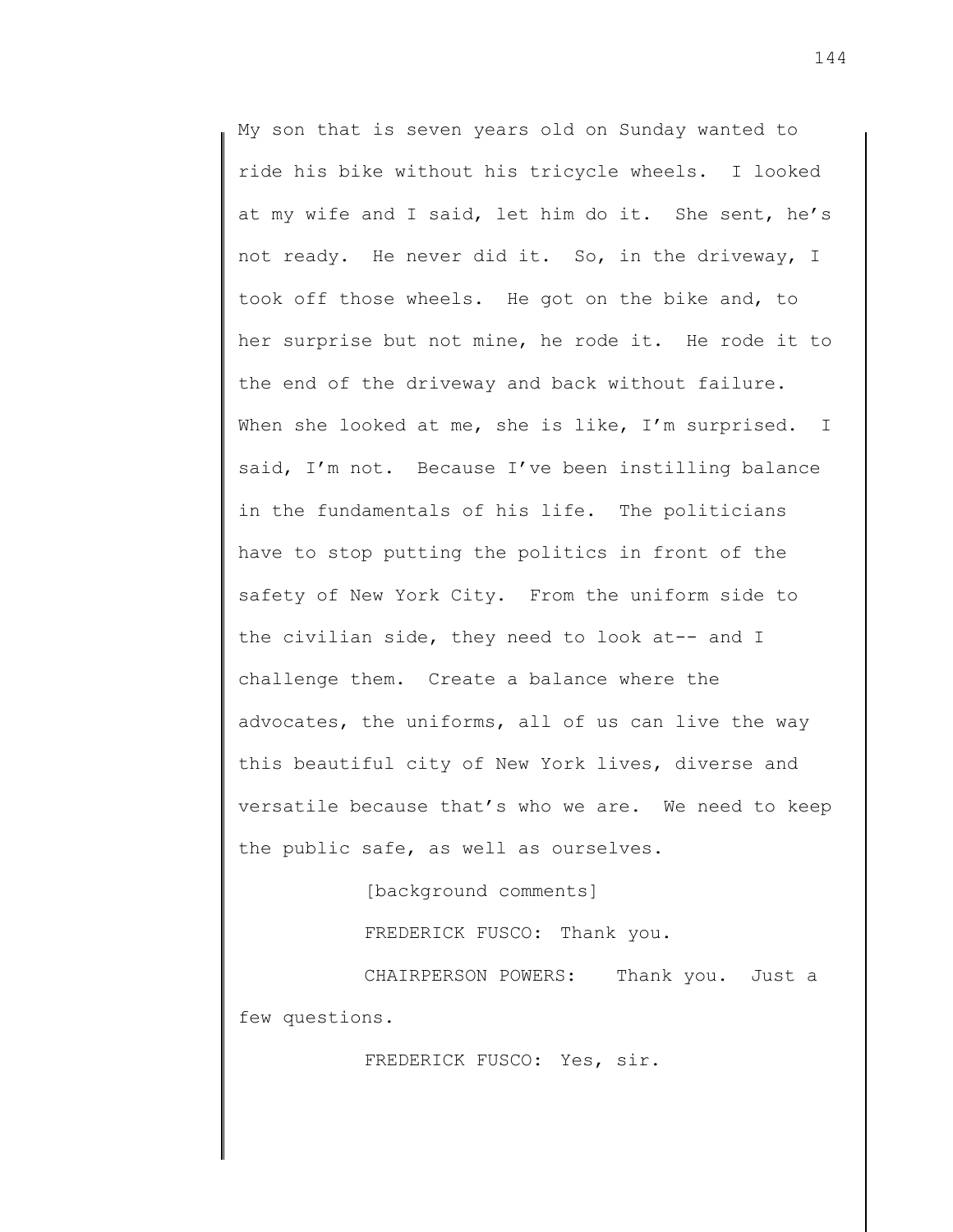CHAIRPERSON POWERS: First of all, I just want to go back to bill you are discussing in the bill-- it's my belt. And it's essentially saying that, when the new facilities open, there being conversations about what they should look like. What the future showed look like here to close Rikers Island down. Close all these other channels down and to create an experience where you don't have people don't have air conditioning. You know, better conditions in this setting. That's the intention and there've been conversations along the way in this process. The idea is to uphold those conversations so that, when the next administration comes in, when the Council is gone, perhaps many of these people in the room aren't involved in the conversation in the same way, that the-- that there is something as sort of a baseline here. So, just ask a couple questions. The one criticism here was about the materials. About regulating what materials should be used in it. The criticism, I think, ultimately, is that we are saying that nonmetallic-- should be nonmetallic as a minimum standard. Are you saying it is less safe- you saying it is safer if we create jails as they are created today and using the same materials?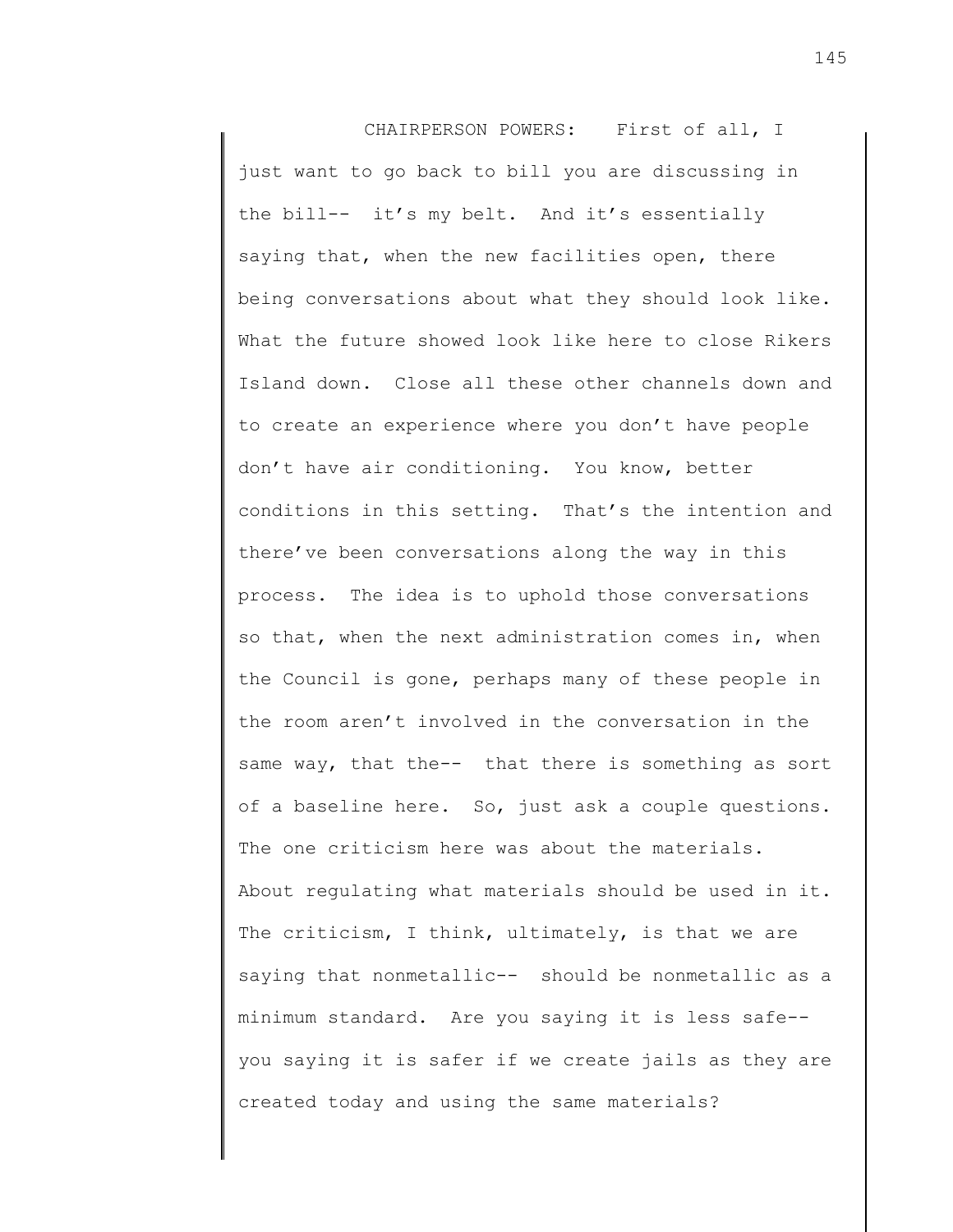FREDERICK FUSCO: Well, you're generalizing the question.

CHAIRPERSON POWERS: I mean, I'm asking a question.

FREDERICK FUSCO: Yeah. The way they are making them today. So, my answer is, if you use a ceramic toilet, and is known, it's factual, statistical, as well that they will make a weapon out of that toilet. On about porcelain toilet, ceramic floor tile. Their weapons can be made and they have been.

CHAIRPERSON POWERS: I don't think anybody denies that you can make a weapon out of many different materials, but what do you recommend, then?

FREDERICK FUSCO: My recommendations to talk to the Department of Correction and the talk to the security and let them sit there and design of policy. Let them design a policy that is going to be safe to the individuals that are there being detained in their uniformed members, as well. So, I'm not going to give you Fred Fusco's opinion because my opinion, yeah, it is harsh to see a cell that has nothing but metal and cement, but, again, after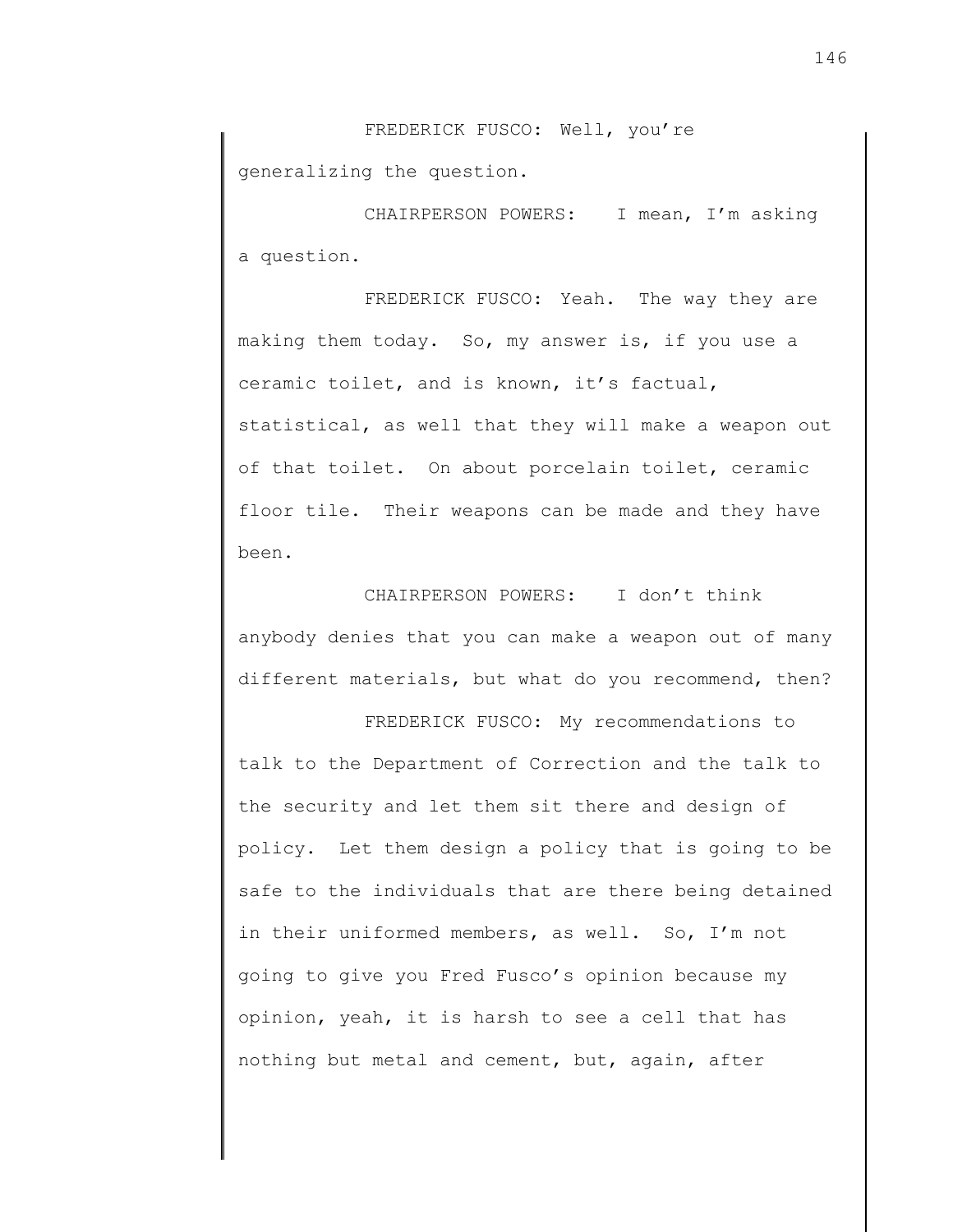January 1st, we are talking about the most violent people in New York City.

[Background comments]

CHAIRPERSON POWERS: I guess my point is-- if the recommendation is that that DOC is part of the conversation, I think you are also saying the staff should be, as well. They have been in this is, again, kind of memorializing some of the conversations that have been had around safety and security. I think they are always open to hearing recommendations about how to improve and the legislation, how to improve any plan, but I think that if there is a recommendation not to regulate the materials, the first question was are you saying or making it less safe and the second is, then, what is the recommendation?

FREDERICK FUSCO: Well, here we have-- we had the scanner bill passed, right. The scanner bill picked up anything that was nonmetallic. Okay? Anything that was created, hidden, that was nonmetallic. Anything that can go through that machine should be considered not ever used in the facility, obviously, right? So why we passed the bill. Brought the scanners down there. We fought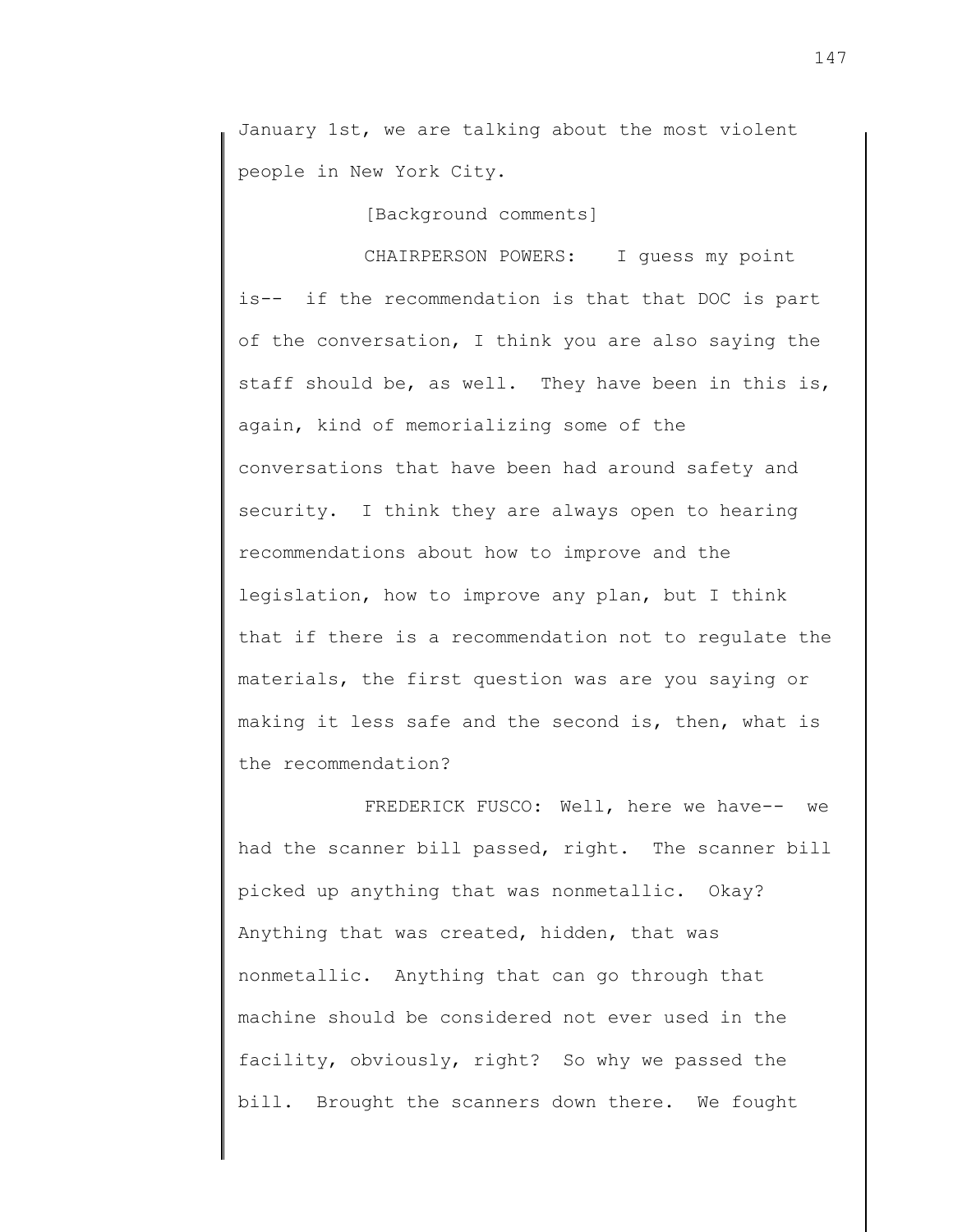and lobbied to get that bill and now we've got- amnesty is up from people turning things in because they just don't want to go through the machine and get caught. The finding of weapons, handmade weapons, are now that either were brought in at one point or have been hidden for a long time or were designed from pieces of metal that they were able or Plexiglas that were able to be snuck in are now being found. So, anything that you considered that shouldn't be used as a material, anything that can go through that machine and being detected by that machine should be considered not to be used. So I can set your own and long and I don't have the material list to explain to you what should be used, but I can tell you certainly what shouldn't be used because that the experience of being a New York City correctional officer.

CHAIRPERSON POWERS: Okay.

VIVIAN NIXON: May I address the committee?

CHAIRPERSON POWERS: Yeah.

VIVIAN NIXON: I think they are fundamentally starting in the wrong place because violence is not of the materials that people have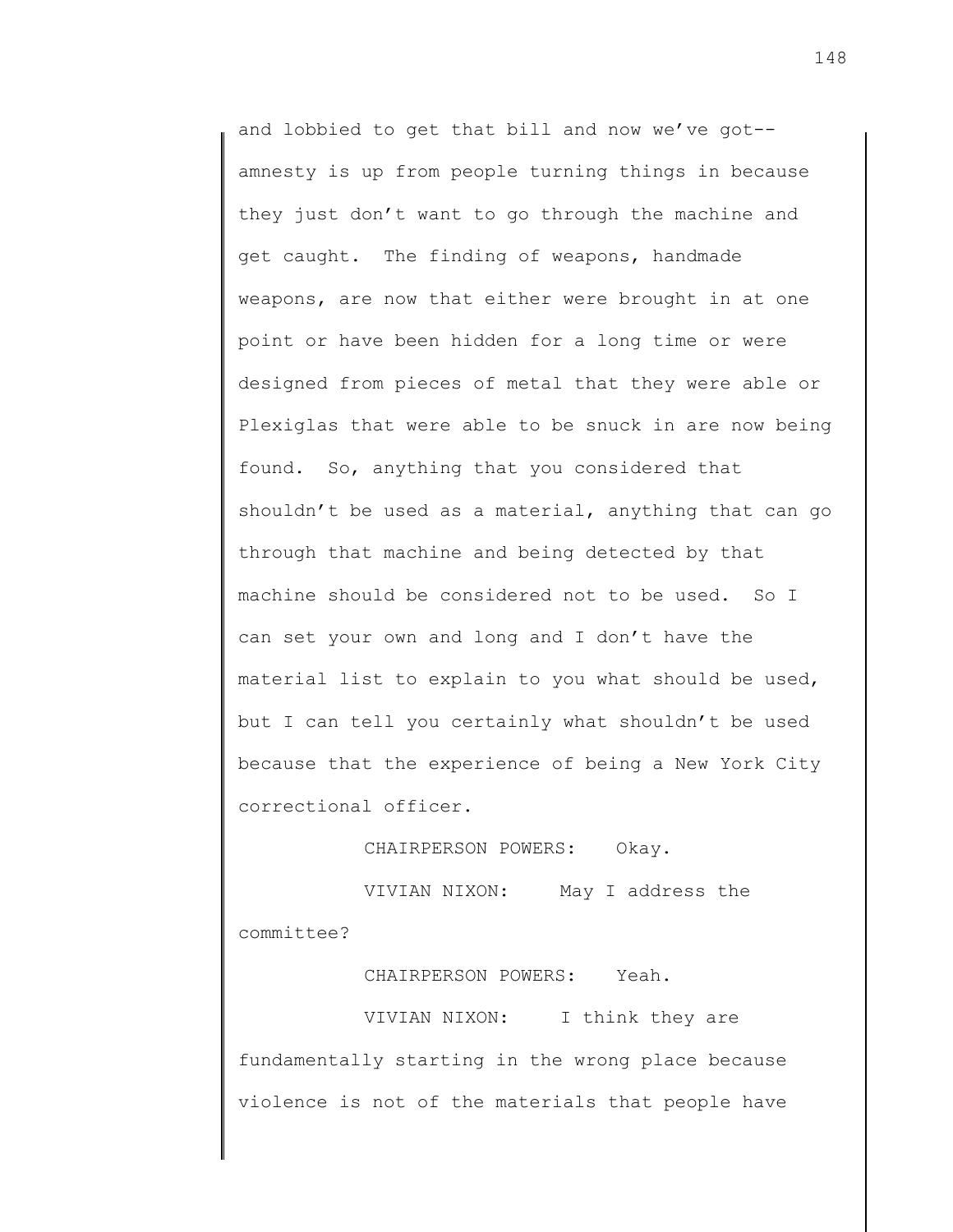access to. Islands is about the conditions of confinement, the atmosphere of violence, and the response to inhumane treatment. When people are in fear and feel hopeless and are provided with no other alternatives but to turn on themselves and to turn out word, you are creating an atmosphere for violence and end times and matter what materials are in these facilities. Anything can be turned into a weapon. People can turn their bodies into a weapon. I think we need them. Having that conversation about, in addition to the physical construction of facilities that are actually humane and that are not built as warehouses and cages, we need to be talking about what are the underlying values and Marine training people referred to people as inherently violent to understand that no one is born inherently violent.

CHAIRPERSON POWERS: I appre-- I understand.

VIVIAN NIXON: And that there are other ways to go about lessening the violence in our society and in any facility that we might create as a society.

CHAIRPERSON POWERS: Thank you. I appreciate that. I was just responding to a part of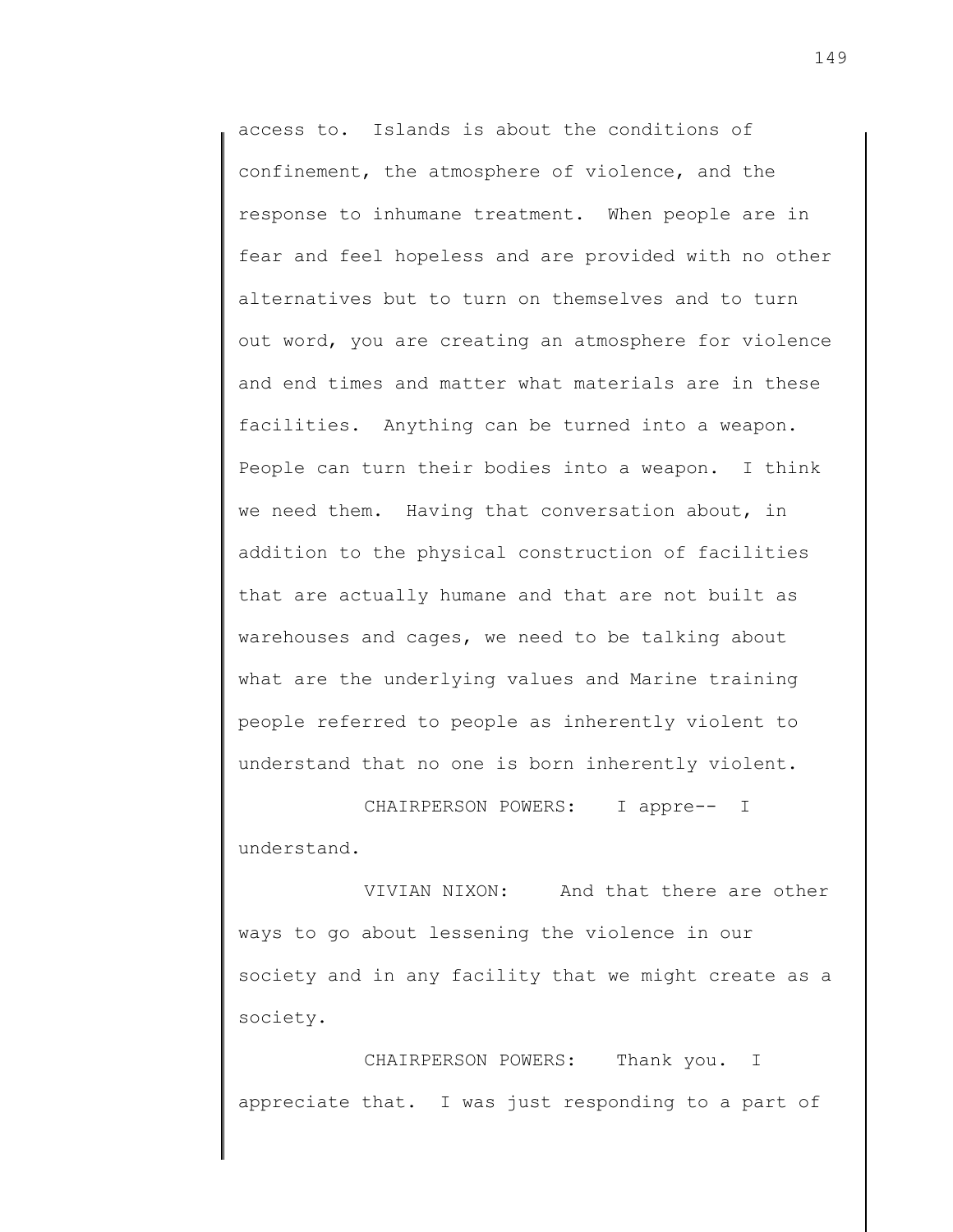that testimony, to be fair, and bad I appreciate the comment.

FREDERICK FUSCO: And, in all honesty, just to piggyback on a little bit of what she said, we are so focused on the future. We're not focused on what's going on now. We need to make these jails safe now for everyone. That balance has to be created now. If we want to talk about going back and we want to talk about the way things should be distributed and should be even unfair across the board, let's stop talking about what may or may not have been five, six years from now. Let's start drafting legislation now that is going to protect all of us now. That's why a balance should be creative. Think of is safer in New York for everyone, not just for one group and what may have been four or five years from now. What is going on now that we are making this city of New York safe from the detainee's side to the uniform side, to the public safety side. That's what I'm asking.

CHAIRPERSON POWERS: Okay. I appreciate it. I think Council member Holden has a question.

COUNCIL MEMBER HOLDEN: So, I'd like to ask you. We see violence increasing in the jails. And I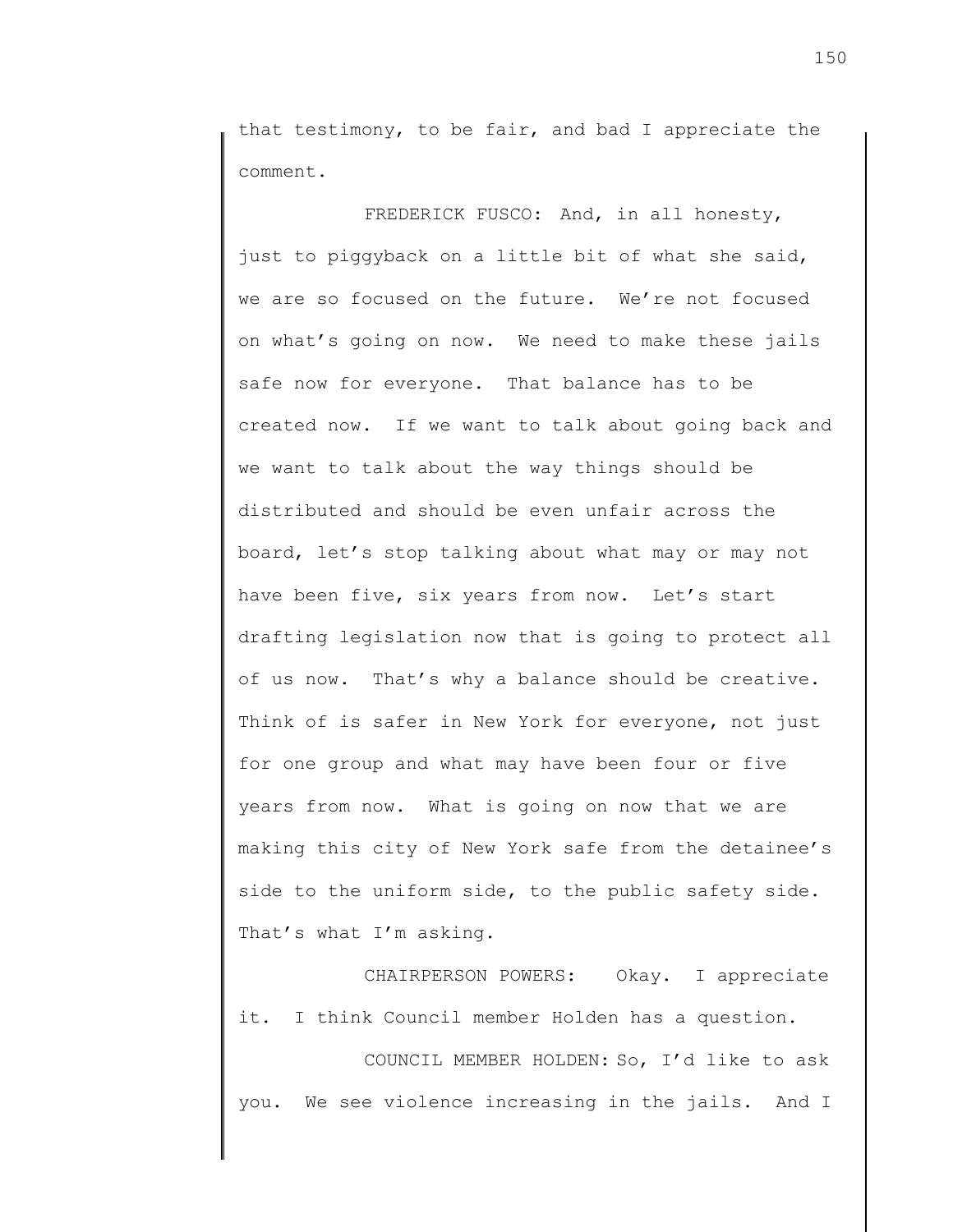asked Dr. Cohen why and he really didn't have an answer. What would you say is the number one cause or at least causes of the increase violence against correction officers and their detainees?

FREDERICK FUSCO: Well, first and foremost, in my opinion, the way they categorize and the way they house. Right? Throughout the years, we have seen them change it up quite a bit. The assaults now, as far as weapons being used for deadly instruments being used, are going to go down and we have seen a significant, you know, declined since the scanner machines have started being brought into the facilities, as well. DHS housing that you and the others cc and brought up was, basically, the person that is shackled to the desk, handcuffed to the desk, is somebody that multiple he had slashings or assaults on staff. So, that was for the safety of the individuals going to visit that day. But there are all causes of reasons why the assaults are up. It could be everything from the failed 14 point plan to [inaudible 02:55:24] degrees that don't make sense that the policy could never adhere to. To the fact that we need more ratio of officers per individuals because one on 50 is not going to help. We can't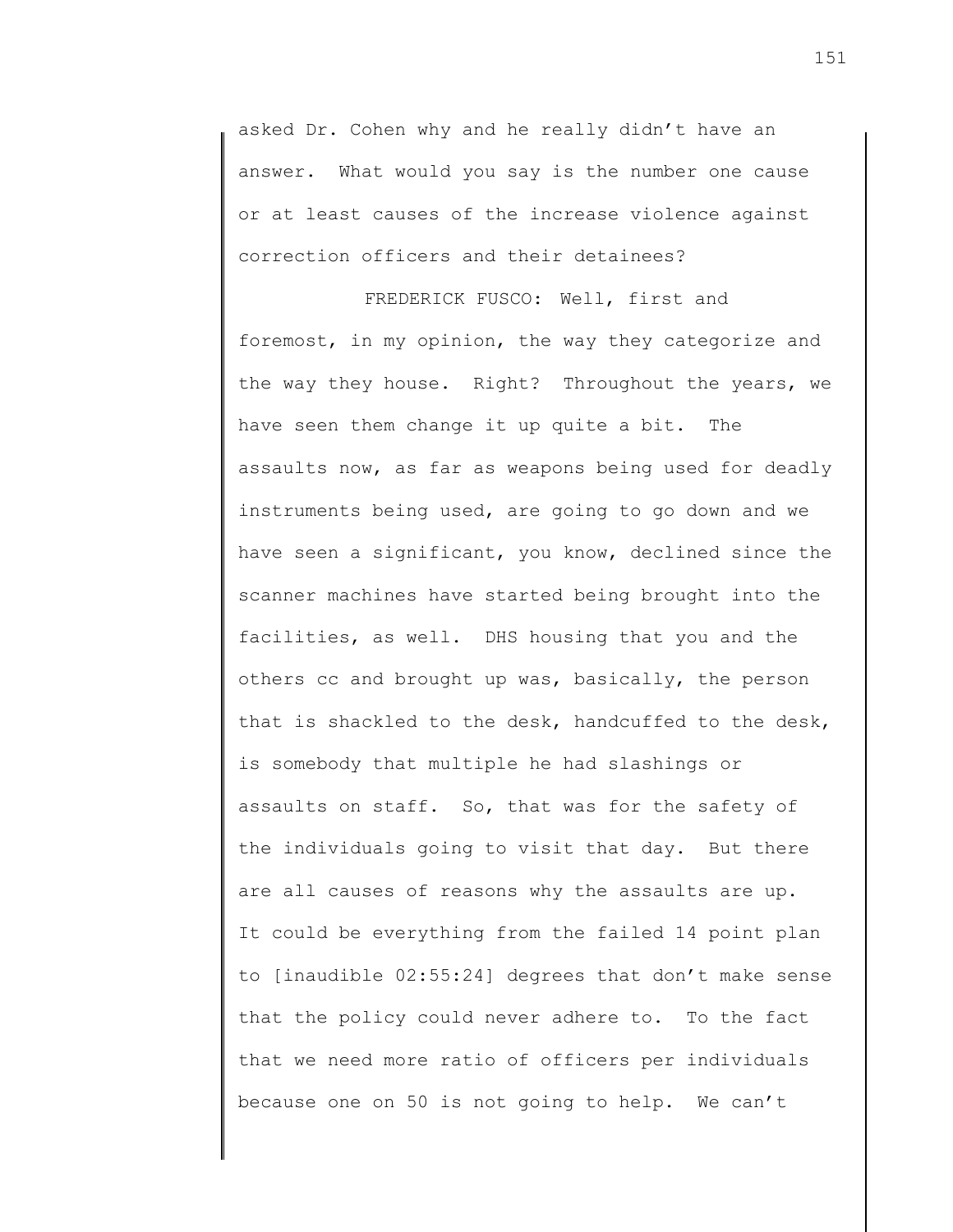watch everything. One on 50, when you talk about one officer and a housing area that has to deal with 50 individuals with different personalities, it doesn't help. We need something to do with status change. We need punitive segregation in a manner that is used in a proper way to take an individual out of a situation and take that individual and place him in an area that is not going to harm himself or others. That's what the tools are needed for. We need more training. A better Academy, longer curriculum. I have the most educated officers since 2012. 7800 officers came on the job out of 11,000 and active. Those officers are all well-educated and welltrained, but training should never stop. It should always get better.

COUNCIL MEMBER HOLDEN: Thank you. Thank you.

CHAIRPERSON LEVIN: Thank you for your testimony. I just want to-- as a [inaudible 02:56:51]. The two individuals that I saw in that restrictive housing unit that I spoke about that were handcuffed to the table, no one was claiming that they had assaulted a staff member. The correction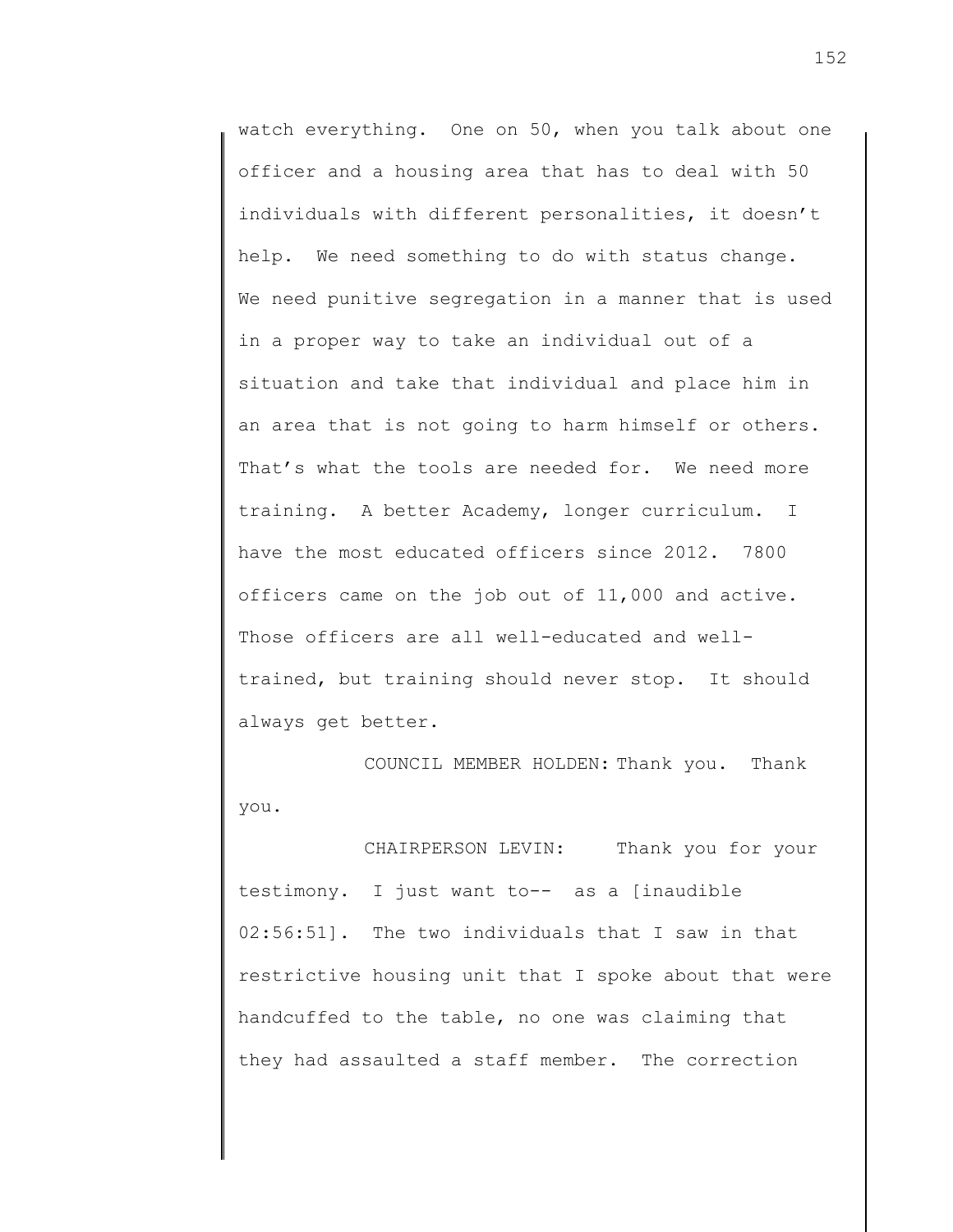officers that I was with-- and I was with a deputy warden--

FREDERICK FUSCO: Okay.

CHAIRPERSON LEVIN: No one was saying that they had--

FREDERICK FUSCO: But you're speculating to the audience that--

CHAIRPERSON LEVIN: No. No. No.

FREDERICK FUSCO: something else other than-- See, listen. Department of Corrections-- CHAIRPERSON LEVIN: Nobody was able--

I asked them at the time, why are they here? And nobody was actually able to give me a response, but they didn't say that they were there because they assaulted a corrections officer or that they were involved--

FREDERICK FUSCO: [interposing] With all due respect, you're not part of their staff, so they may not give you their manifest on why they are there.

CHAIRPERSON LEVIN: I'll get the manifest then.

FREDERICK FUSCO: And that's fine.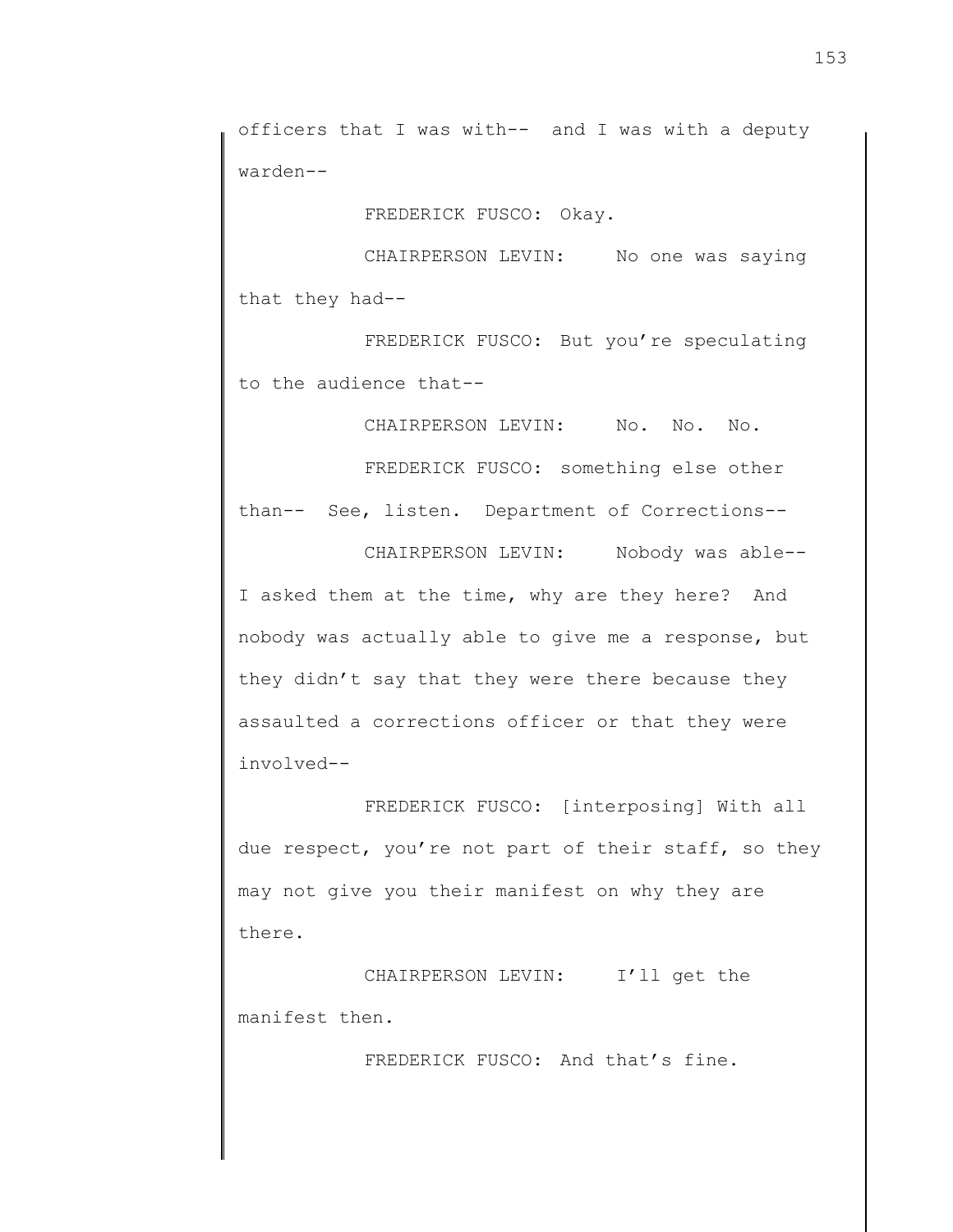CHAIRPERSON LEVIN: I wasn't even going--

FREDERICK FUSCO: That's fine.

CHAIRPERSON LEVIN: To be honest with you, the--

FREDERICK FUSCO: But when you suggest that--

> CHAIRPERSON LEVIN: Sir, excuse me. FREDERICK FUSCO: the CO does not know-- CHAIRPERSON LEVIN: But you're--

FREDERICK FUSCO: he's doing or what he's doing there, there's an issue with that because you're speculating--

CHAIRPERSON LEVIN: Actually--

FREDERICK FUSCO: to the audience.

CHAIRPERSON LEVIN: quite the contrary. I had a very good--

FREDERICK FUSCO: Not quite the contrary.

CHAIRPERSON LEVIN: No. No. No. quite the contrary. I wasn't-- I'm not doing this to attack your CO's. I actually had a productive conversation with every CO that I talked to.

FREDERICK FUSCO: Well now that you say that, but you didn't say that five minutes ago when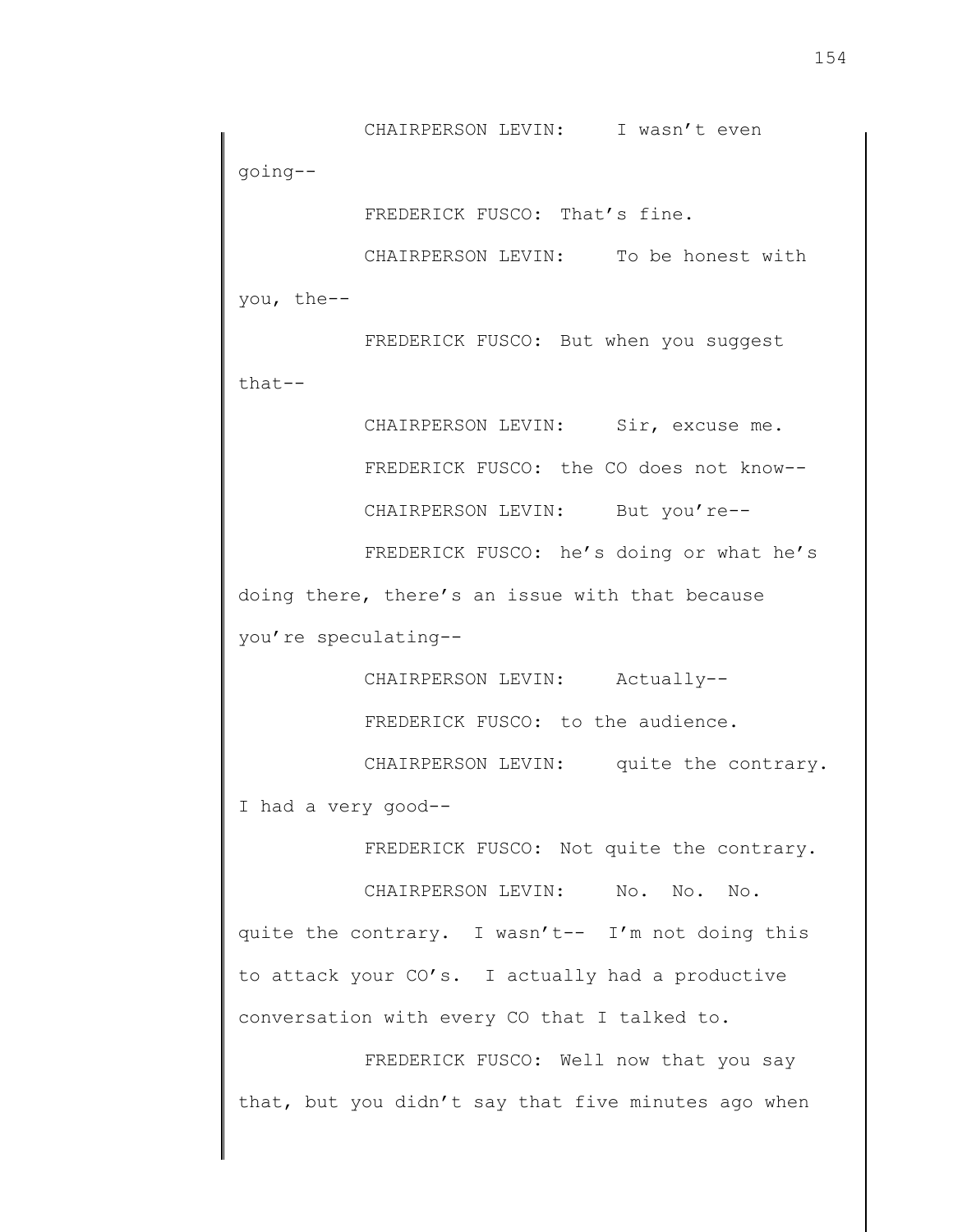somebody else was up here and you were portraying to the audience when I asked the CO why he was here, oh, I don't know. What time is he going to go back?

CHAIRPERSON LEVIN: Yeah.

FREDERIC FUSCO: Oh, I don't know what he's--

CHAIRPERSON LEVIN: Nobody--

FREDERICK FUSCO: You made it pretty clear that they didn't know what they were doing.

CHAIRPERSON LEVIN: I'm just telling you what happened. Okay?

FREDERICK FUSCO: And I'm just--

CHAIRPERSON LEVIN: I'm just saying publicly what happened.

FREDERICK FUSCO: And I'm [inaudible  $02:58:20$ ] --

CHAIRPERSON LEVIN: Yeah. Yeah. Yeah. I'm just--

FREDERICK FUSCO: What you had said, sir.

CHAIRPERSON LEVIN: I get it. I get it. Okay? I'm not making-- I'm not out there to make a judgment, okay? I'm out here to tell you what happened and so all I'm saying is that the-- that that particular instance, there was no and on its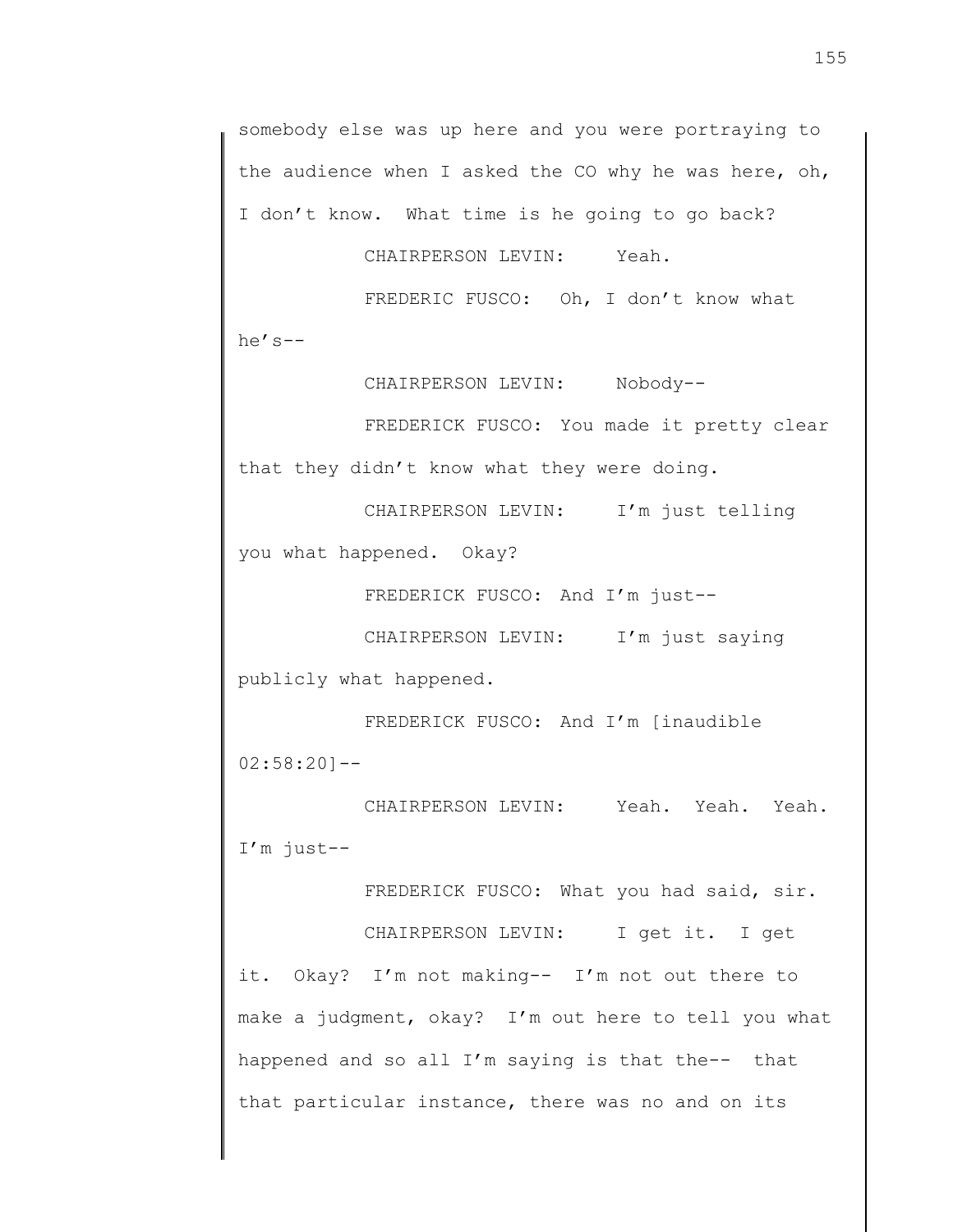FREDERICK FUSCO: Pleased to.

CHAIRPERSON LEVIN: What the rationale was. I will get that information and I will-- FREDERICK FUSCO: Please do.

CHAIRPERSON LEVIN: report that back. But my point is this, actually. Is the CEOs that I spoke to all acknowledged that most of the people that were there shouldn't really be there. And that--

FREDERICK FUSCO: That's clearly hearsay. I mean, is talking to an audience that--

> CHAIRPERSON LEVIN: I mean, I was--FREDERICK FUSCO: Once again--

CHAIRPERSON LEVIN: I'm reporting to

the--

FREDERIC FUSCO: Don't--

CHAIRPERSON LEVIN: I'm not making a--

FREDERICK FUSCO: Please do not put the politics in front of the public safety. See, if somebody is in--

CHAIRPERSON LEVIN: [interposing] I'm actually not--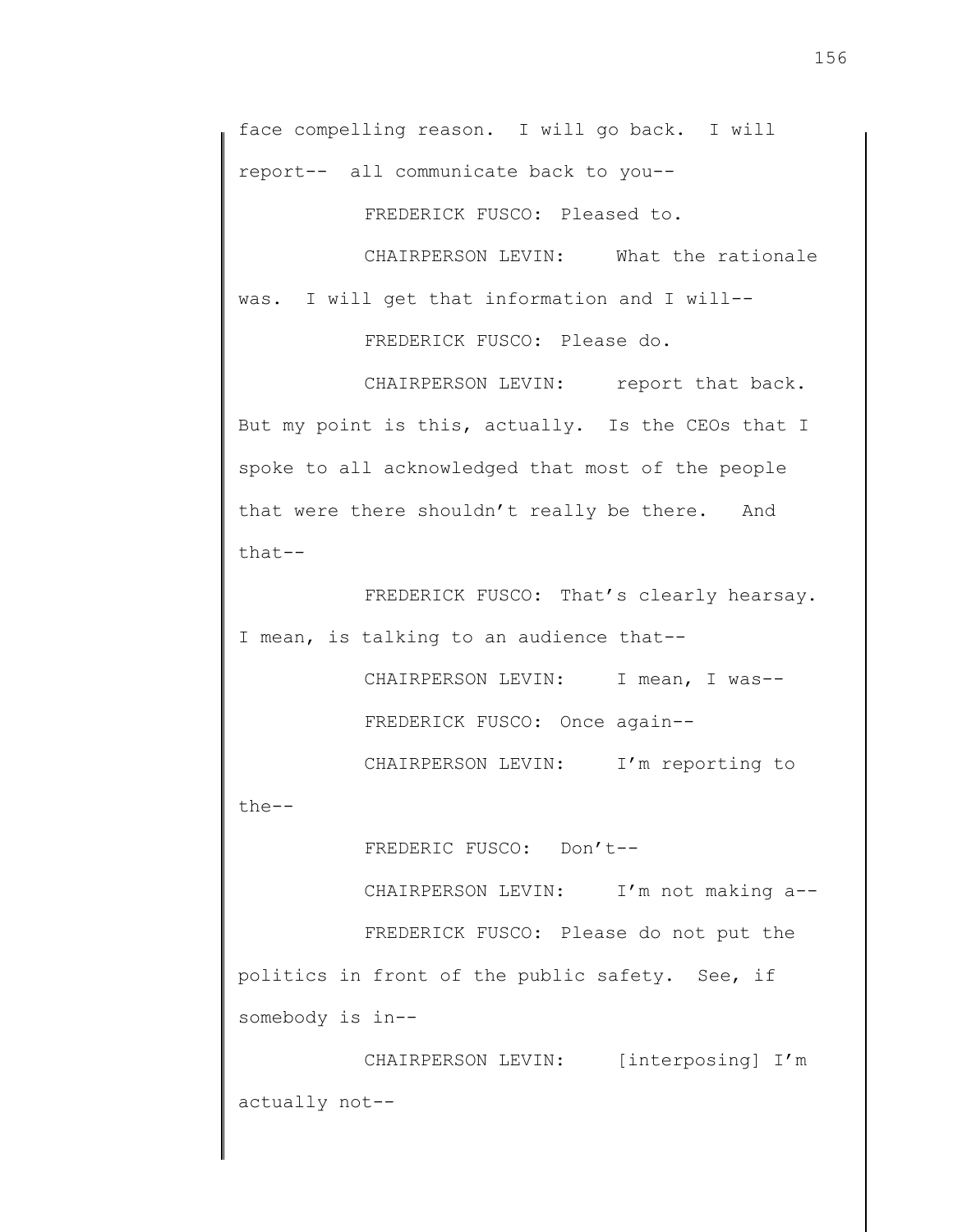FREDERICK FUSCO: ESH and--

CHAIRPERSON LEVIN: Sir--

FREDERICK FUSCO: they are handcuffed to a desk, they have multiple assaults and they have done slashings. That is not something to take lightly. That was done for your protection.

CHAIRPERSON LEVIN: Yeah. It didn't--

FREDERICK FUSCO: So, you can keep speculating in saying what they want to hear, but you are playing to--

CHAIRPERSON LEVIN: I'll-- I'll--

FREDERICK FUSCO: your politics, so

please--

CHAIRPERSON LEVIN: I'll make sure--

FREDERICK FUSCO: refrain from that.

CHAIRPERSON LEVIN: to get the

information and I'll contact you directly--

FREDERICK FUSCO: Please do, sir.

CHAIRPERSON LEVIN: about that.

FREDERICK FUSCO: Please do, sir.

CHAIRPERSON LEVIN: My question actually is this for COBA. Okay. So, the population continues to decline of people in detention. It is anticipated that it will decline significantly as a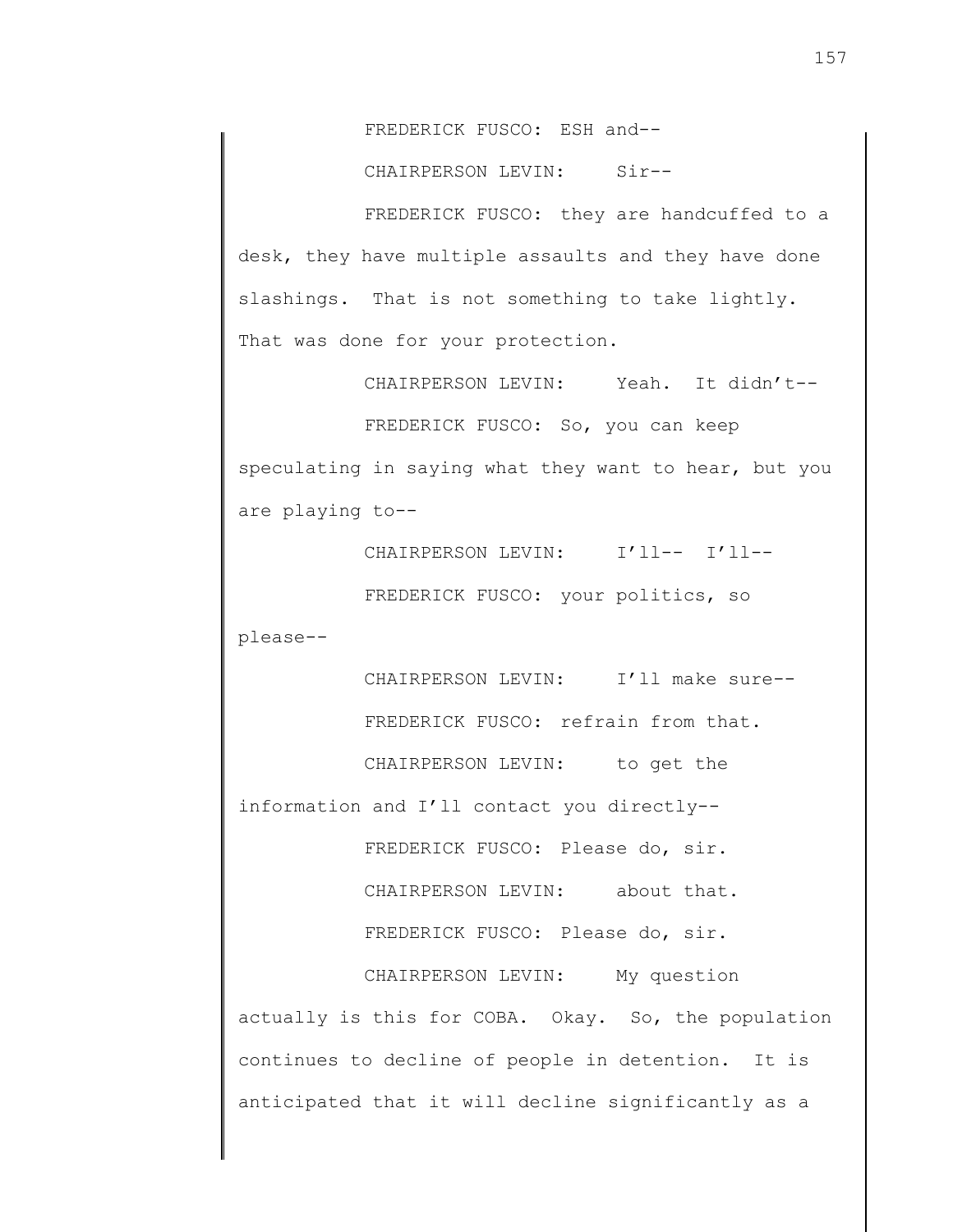part of bail reform, speedy trial reform, discovery reform. The new facilities themselves will be a fraction of the overall capacity in that exists in the system now. In addition to that, it will require less staff because--

FREDERICK FUSCO: If that's-- If honestly that's what you believe, but I believe your colleagues don't believe the same.

CHAIRPERSON LEVIN: I'm just going to ask a question.

FREDERICK FUSCO: Okay. No problem.

CHAIRPERSON LEVIN: That because, I mean, in Brooklyn--

FREDERICK FUSCO: Well, just--

CHAIRPERSON LEVIN: Sir-- Sir.

FREDERICK FUSCO: Get to the point.

CHAIRPERSON LEVIN: Sir, hold on. Hold

on.

CHAIRPERSON POWERS: Just let him ask-- Let him go ahead.

CHAIRPERSON LEVIN: Listen--

FREDERICK FUSCO: Get to the point.

CHAIRPERSON LEVIN: You're in the city council, okay. Right now I'm going to ask a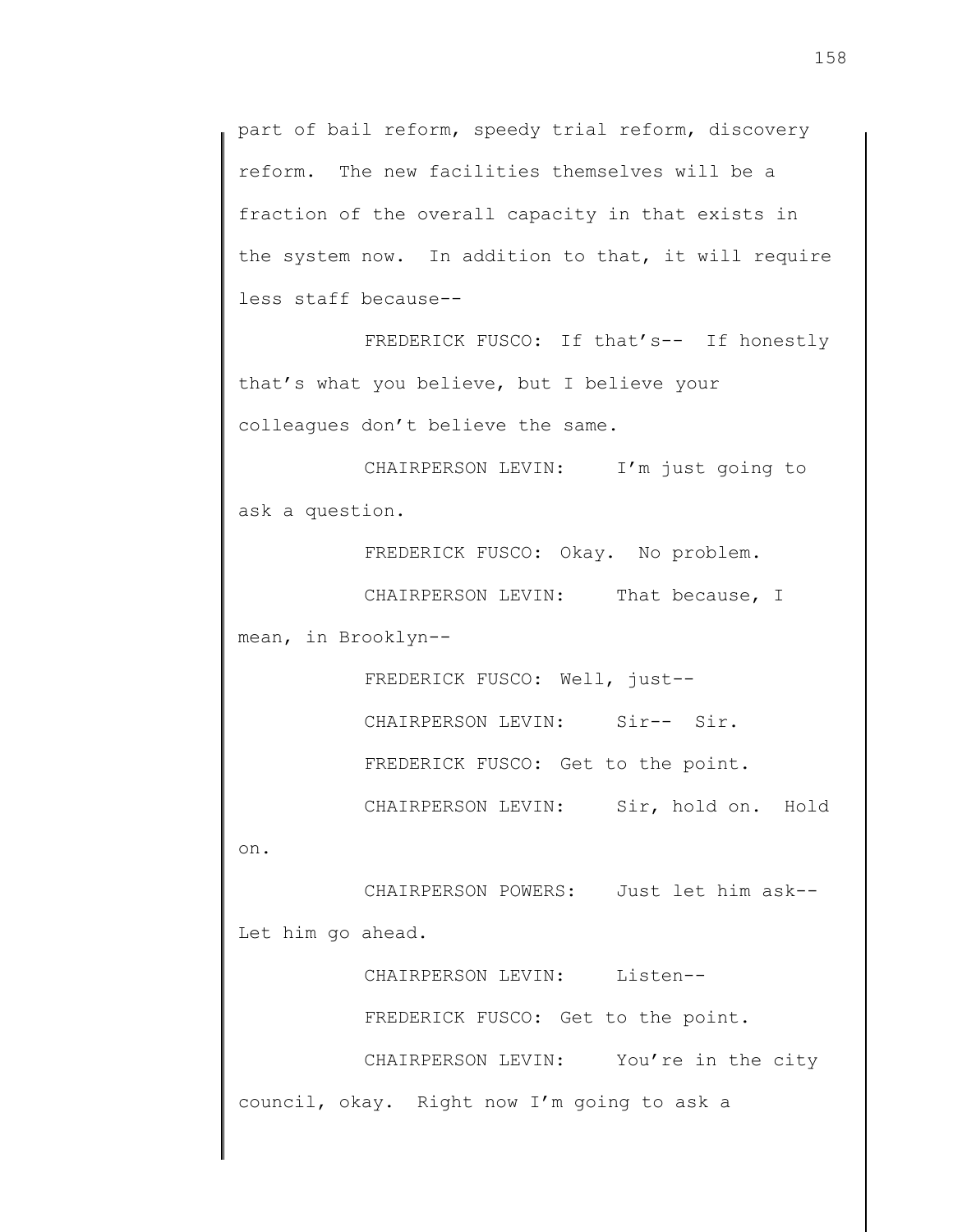question. If you want to be here to answer, I'm asking you a question. So just--

FREDERICK FUSCO: Then, sir, perhaps you should read a government of the people, by the people, for the people.

CHAIRPERSON LEVIN: Yeah. That's right. That's right.

FREDERICK FUSCO: Don't forget that.

CHAIRPERSON LEVIN: I don't. My boss is the public. Those that elected me. Okay? That's my boss.

FREDERICK FUSCO: 100 percent.

CHAIRPERSON LEVIN: Those people that elected me.

FREDERICK FUSCO: Exactly. Exactly.

CHAIRPERSON LEVIN: My question for you is-- This is actually not a hostile question. My question for you is, is that number decreases-- I mean, things like in Brooklyn, for example, in a housing unit, there are five COs that are needed, right? In the housing unit because of sight line issues. And that is going to be reduced. Per detainee-- the number of COs per detainee should come down because of issues around the configuration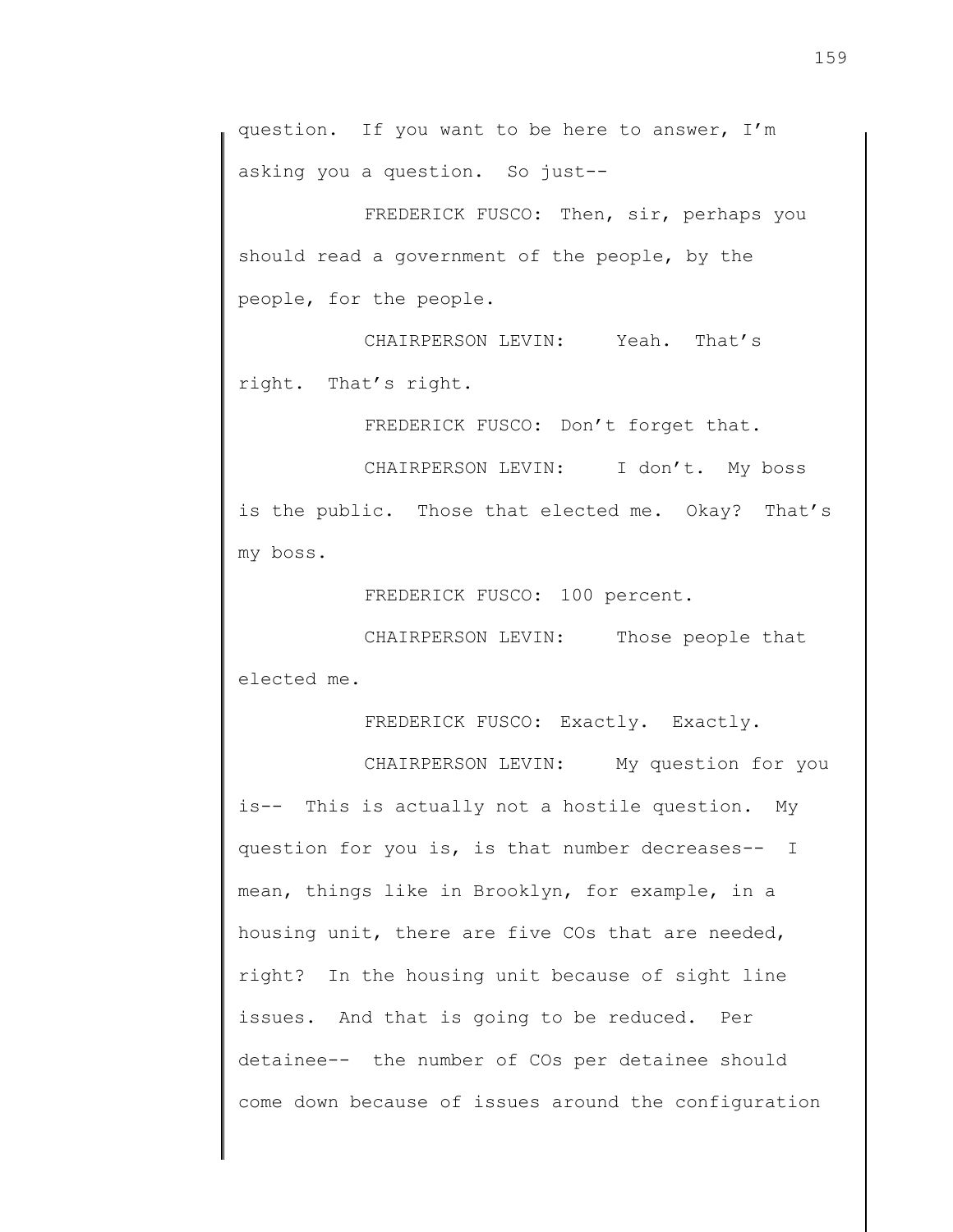of the housing units. My question is how is COPA working with the city to, essentially-- for those that are looking-- that will not-- that are either going to retire or are heading there 20 years and are looking to do something else with their lives, if they entered-- if they became a correction officer at the age of 23 and their 43, hit there 20 years, and want to leave that service, what type of preparation are we doing with the city does see as- what other jobs they can have at the age of 43 when they have many years left to work? We might not want to work as a correction officer, but might have-- if they are in it for the right reasons in the first place, to work with-- I mean, we should be doing all of these-- everybody--- every correction officer that I spoke to and every DOC employee that I spoke to over the last few weeks has said we should really be putting all of this money into communities to keep kids out of here in the first place. To keep kids from ever interacting with the system in the first place. I think that was across the board what I heard. So, do correction officers-- are you hearing from your rank and file that people want to-- as they are leaving corrections, hitting 20 years, that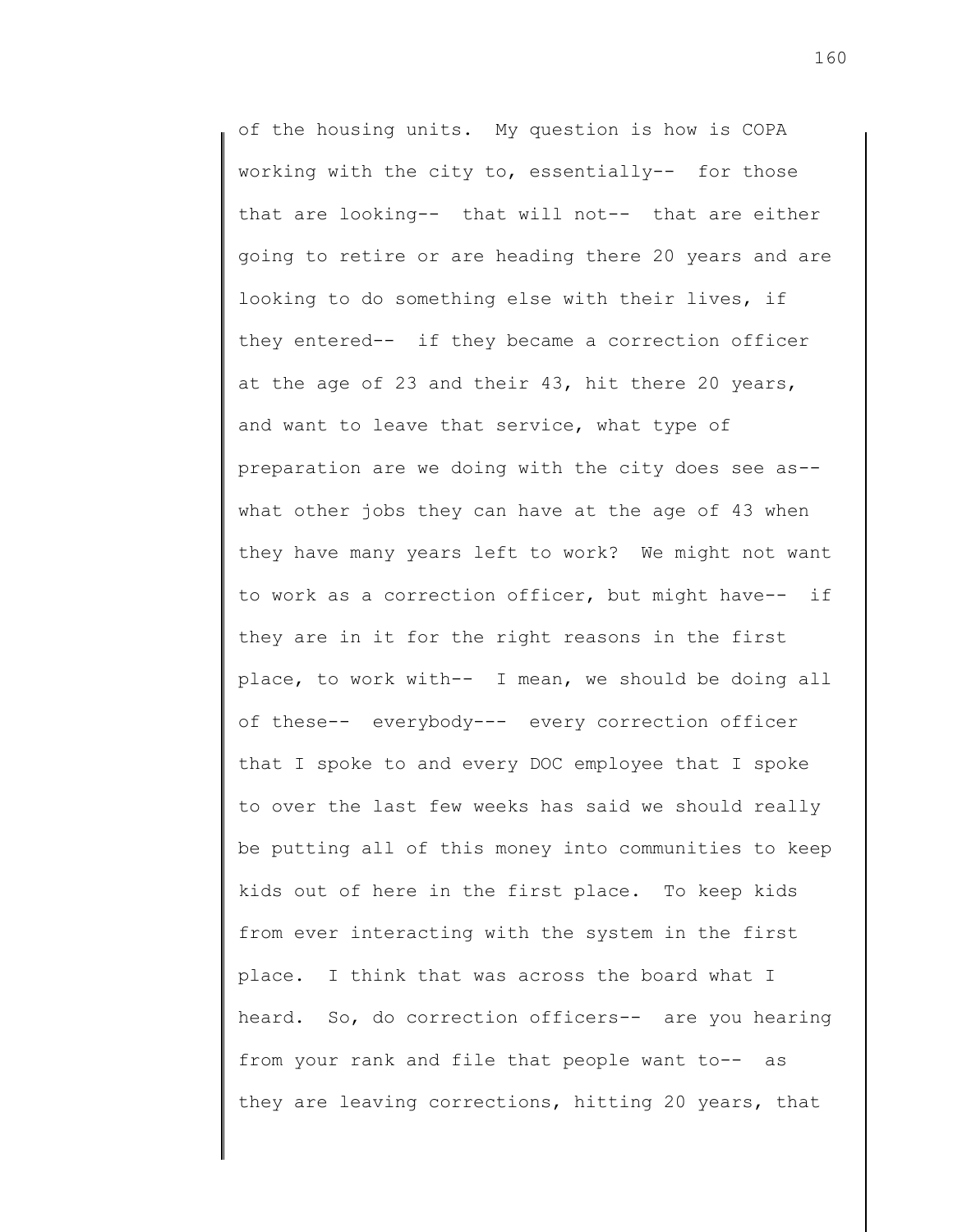they want to go into the communities to start working in the kids out in the communities?

FREDERICK FUSCO: Well, first and foremost, even prior to leaving and retiring, we have many officers have goodwill foundations and not for profits that are in their communities. They do everything from Thanksgiving dinners, turkeys. COBA does everything from Thanksgiving dinners, turkeys.

CHAIRPERSON LEVIN: I--

FREDERICK FUSCO: They are always fundraising for groups. We just stand a big thing with going back to school with the officers and way out to couple foundations were not-for-profit that helped raise money for book books for kids that can't afford it. We do on personality haircuts. So, we have given-- we are always in our communities. See, every single community in every one of these boroughs are members live. All your districts-- we have many members, right?

CHAIRPERSON LEVIN: That was the one thing that actually struck me was that a lot of the COs were from communities close to my district.

FREDERICK FUSCO: Right.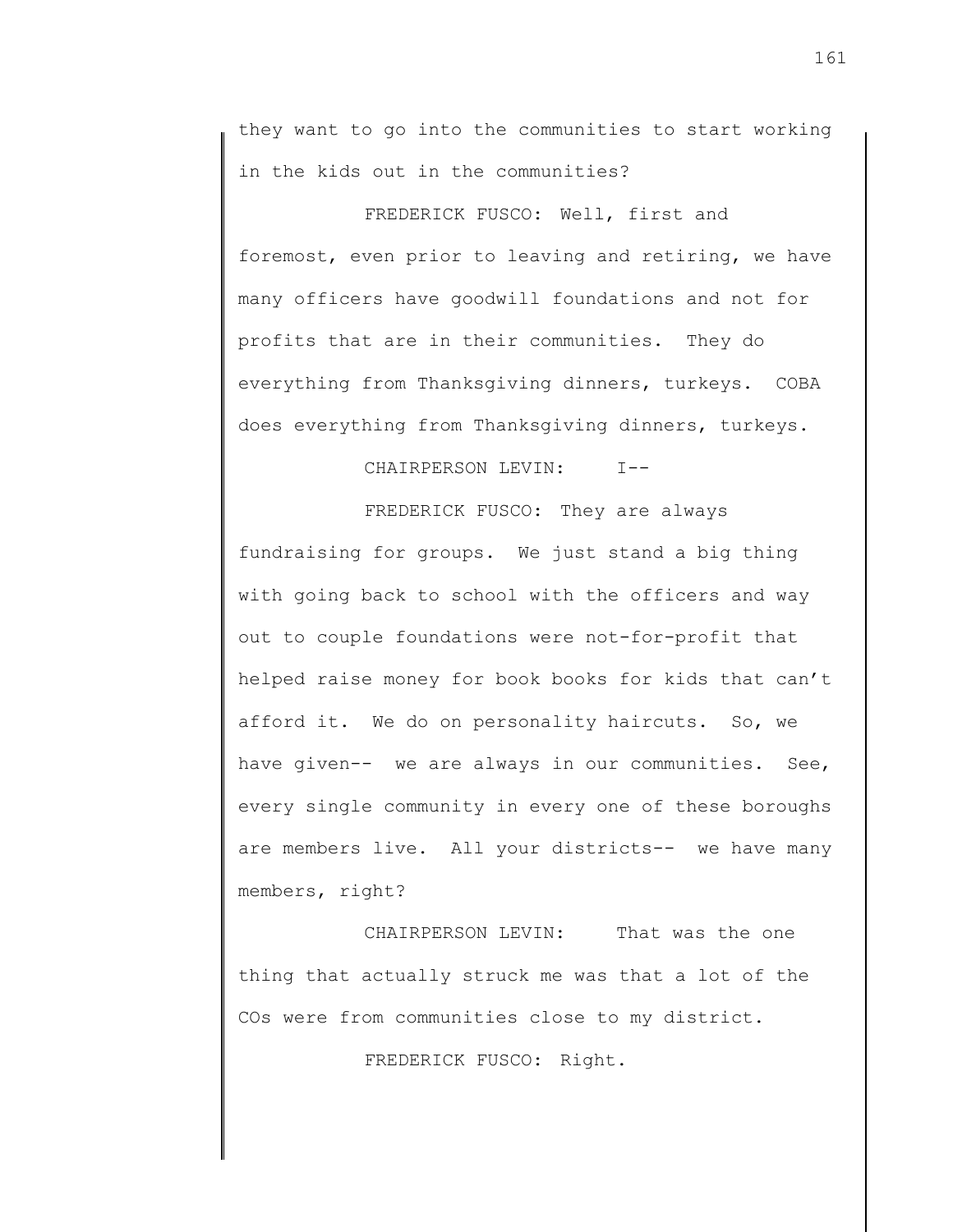CHAIRPERSON LEVIN: They were in my district.

FREDERICK FUSCO: And so, a lot of them, at the end of the day, are always giving back throughout their career to the communities.

CHAIRPERSON LEVIN: Okay.

FREDERICK FUSCO: Not only for when they retire. As they decide to do when they retire, I can't speculate that. Some of them have law degrees. Psalm go into law. Some are psychologists that continue psychology.

CHAIRPERSON LEVIN: The guy I spoke to had an MBA.

FREDERICK FUSCO: Exactly. And at the end of the day, I can't really answer that because there are so many different areas they all can--

CHAIRPERSON LEVIN: No. No. No. Right. What I'm saying is that made me at my make sense, as there is going to be a significant amount of attrition over the next few years, that there is- that they are looking as to how-- if they want to continue to be involved in changing the world to be a better place, that there is some opportunities to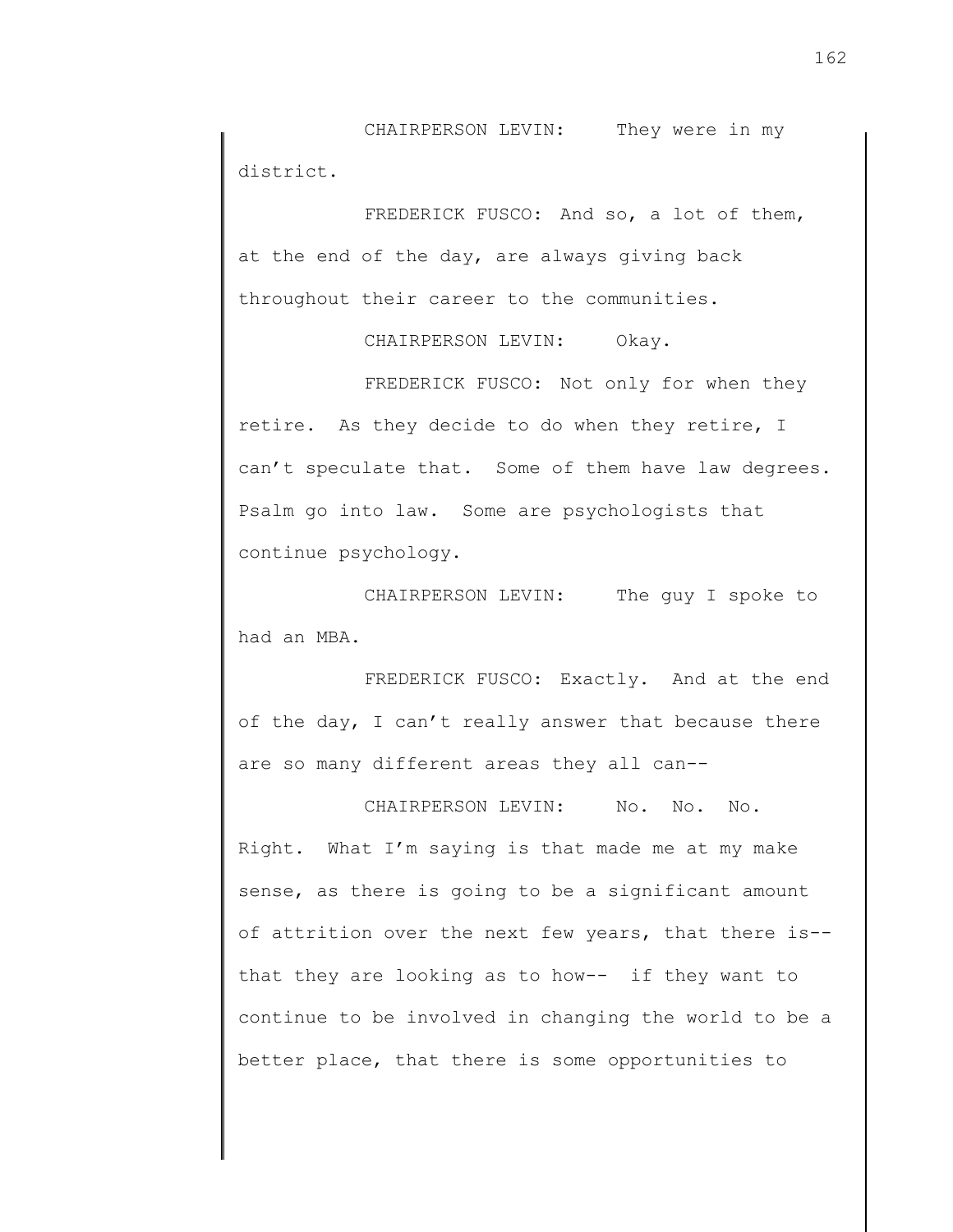work with the city in a kind of not adversarial footing--

FREDERICK FUSCO: So, you know, that's an excellent thing that you just mentioned. So, maybe I could come see you for a homeroom message because we need to change the way you can have a salary especially if you do another municipality job after you leave our job. There is a cap on and, so it keeps it very hard for people to stay in New York, as well. So, may be back Could get lifted and they could come back in the could work with another municipality within the city civil service itself, and, perhaps, may be they would be interest to stay here, as well, other than moving out of state where it's a little bit less--

CHAIRPERSON LEVIN: Okay.

FREDERICK FUSCO: [inaudible 03:05:18]

CHAIRPERSON LEVIN: I do agree with you that it's important that we don't paint all correction officers with a single brush and say-- I mean, there are a lot of people that are doing it either for the right reasons or--

FREDERICK FUSCO: I don't think we should paint any of them.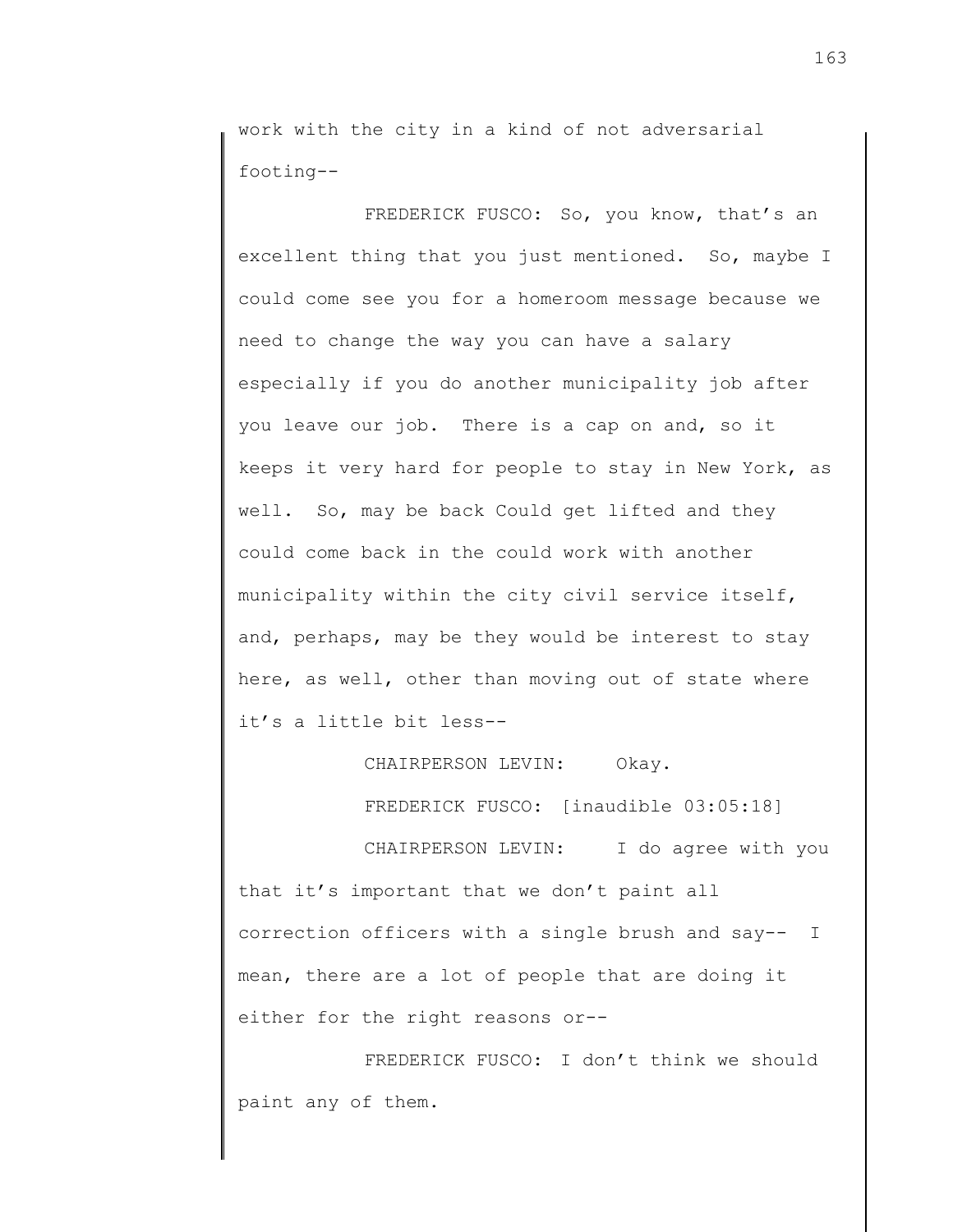CHAIRPERSON LEVIN: because that's where their life led them that they want to do the right thing. I think that is important to acknowledge.

FREDERICK FUSCO: But it's a civil service position where you are kind of making it sound like they are obligated to-- that they have to continue their--

CHAIRPERSON LEVIN: No. No. No.

FREDERICK FUSCO: 20 year work.

CHAIRPERSON LEVIN: I'm saying that

those that I want to.

FREDERICK FUSCO: Yeah. And some of them, like a said, and continue to do both at the same time.

CHAIRPERSON LEVIN: Okay. We'll keep talking.

FREDERICK FUSCO: There's nothing else to speak of.

CHAIRPERSON POWERS: Okay. Thank you. Thanks. Thanks for your testimony.

FREDERICK FUSCO: Thank you very much. Thank you, City Council.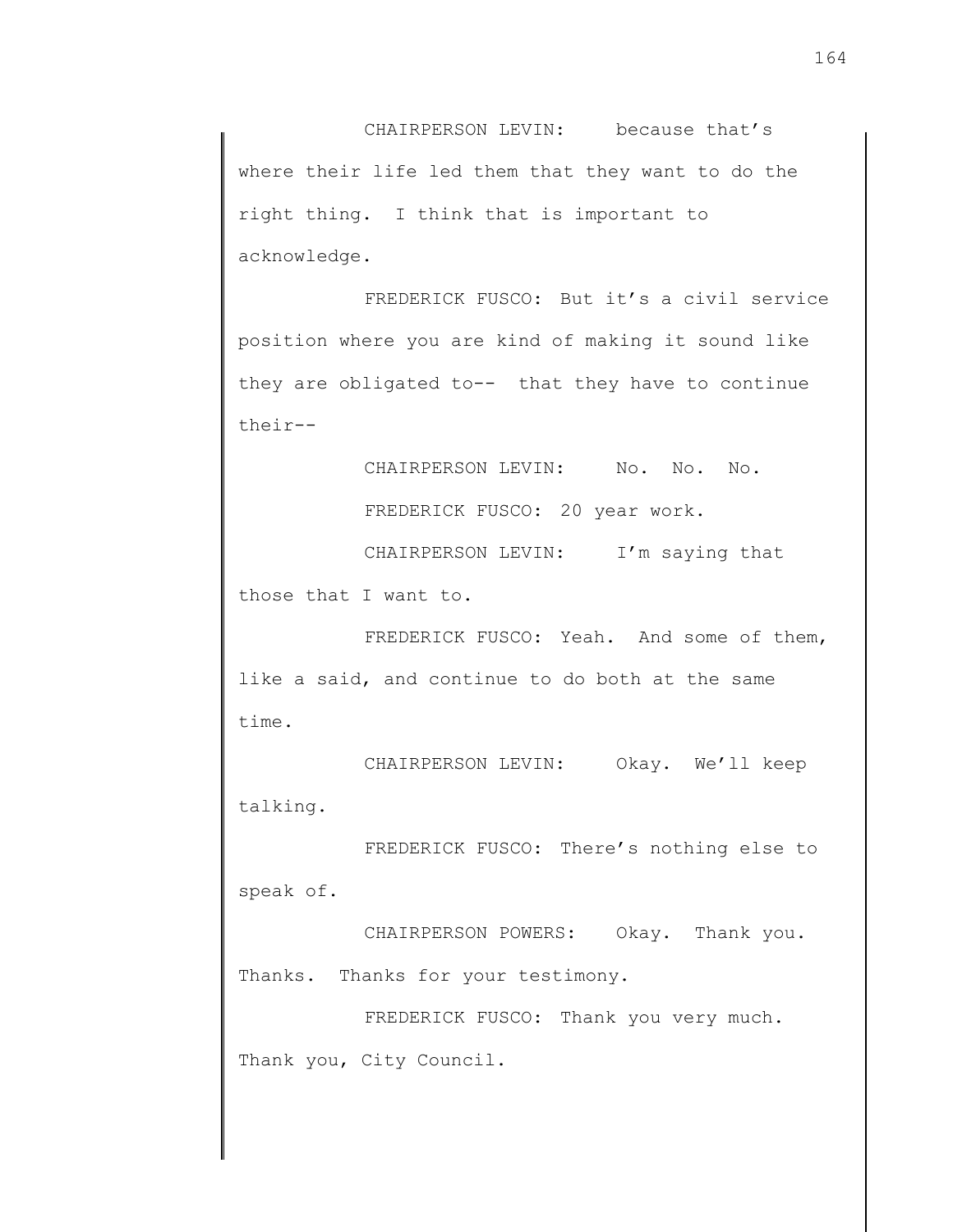CHAIRPERSON LEVIN: Next panel. Marvin Mayfield, Just Leadership USA. Dr. Victoria A. Phillips, Mental Health Project, UJC and Jails action coalition minister Dr. Victoria Phillips. Fidel Guzman, Just Leadership USA. Sharon White Herrington.

SERRITA DAFTY: Marvin-- CHAIRPERSON LEVIN: Darlene Jackson. SERRITA DAFTY: Marvin Mayfield and Fidel Guzman both had to leave. Can I do testimony on their behalf?

CHAIRPERSON LEVIN: Kayla Simpson. Okay. Whoever wants to begin? And there's three minutes for testimony.

SERRITA DAFTY: Okay. I'll start. My name is Serrita Dafty. I'm testifying for Just Leadership USA. Both Marvin Mayfield and Fidel Guzman who were called had to leave, so I'll read some pieces of testimony on their behalf. I also want to just say, before I proceed, that although I'll focus on the bills and the testimony, I just want to note that the display from the member of COBA a moment ago really drives home the point that we have been making for all file which is that the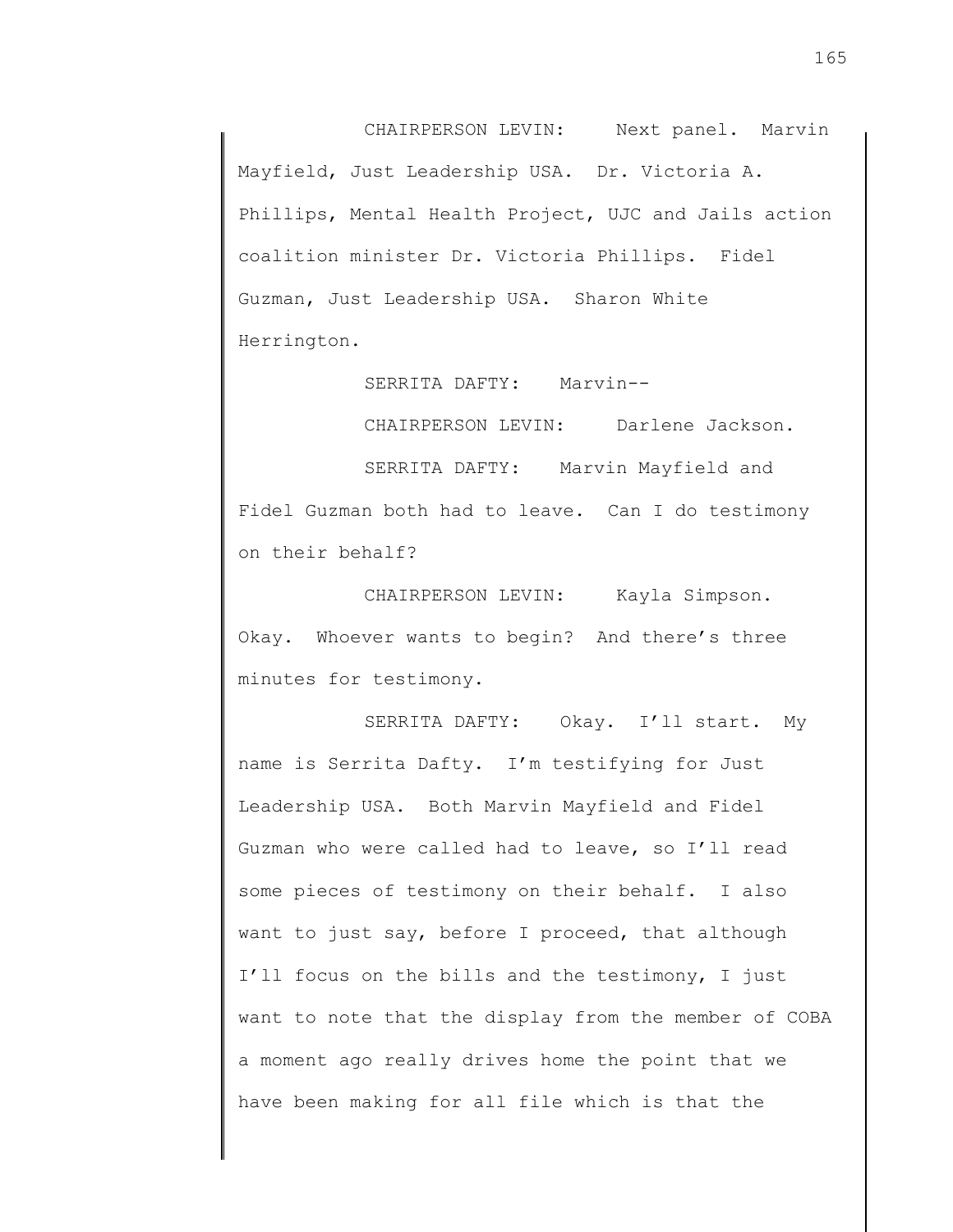Department of Corrections should not be in charge of the management of the new facilities. So, in regards to the community reinvestment act, we know that there are communities across the city that have been targeted, over policed, criminalized for decades. We support the idea of creating a commission to put a focus on the community reinvestment that needs to happen, however, we feel that the commission must be composed primarily of people who have direct experience of Rikers. Meeting people who have been detained there and their loved ones. The commission-- those are the people who know what harm was done to communities by Rikers Island and we look at this community reinvestment not as general community reinvestment, but as reparation for the harm was done to people and communities by Rikers Island. Those people who are prepared to think about how to repair that harm need to be on that commission. In addition, on the-- on 1190, we support that introduction. Advocates who we work with who are specifically focused on the needs of people who use drugs support that intro and we hope that it is implemented and fully funded. On the minimum standards, we have a range of comments on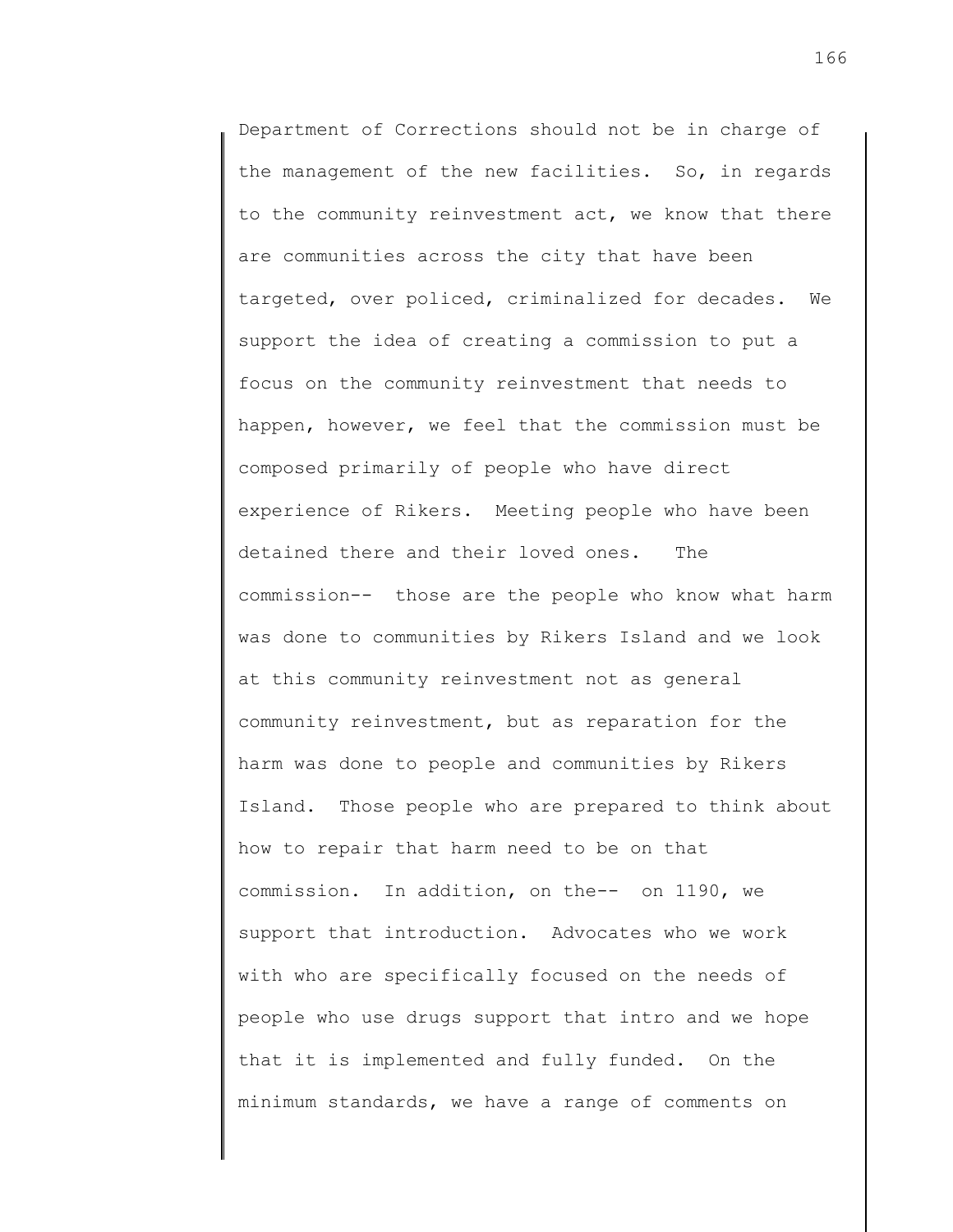those that we will forward on to the Council, but want to know that, when there was a recognition that language matters, that needs to be applied to a range of all of the language that is used around correctional facilities and people within them, so we will be sending comment along on that. Certainly, on the reporting, we support the move for greater transparency. I think multiple people spoke to the ways-- including the Board of Corrections spoke to the ways that that could go further and we support those efforts. So, I will stop there and I will turn in those testimonies, as well.

VICTORIA A. PHILLIPS: Hello. How are you doing? So, I am Minister Dr. Victoria A. Phillips, but everyone calls me Ms. V and there was many things to actually speak on today, but I am going to just give key points to all of the bills being presented. Right off the bat, I want to just say that Rikers is the corrupt COs place of refuge. I joined the jails action coalition in 2012 after being threatened by my current employer-- well, not my current, but my employer then, to stop reporting to IG all of the barbaric treatments that I witnessed, but that fueled me as an Army brat to move forward and continue to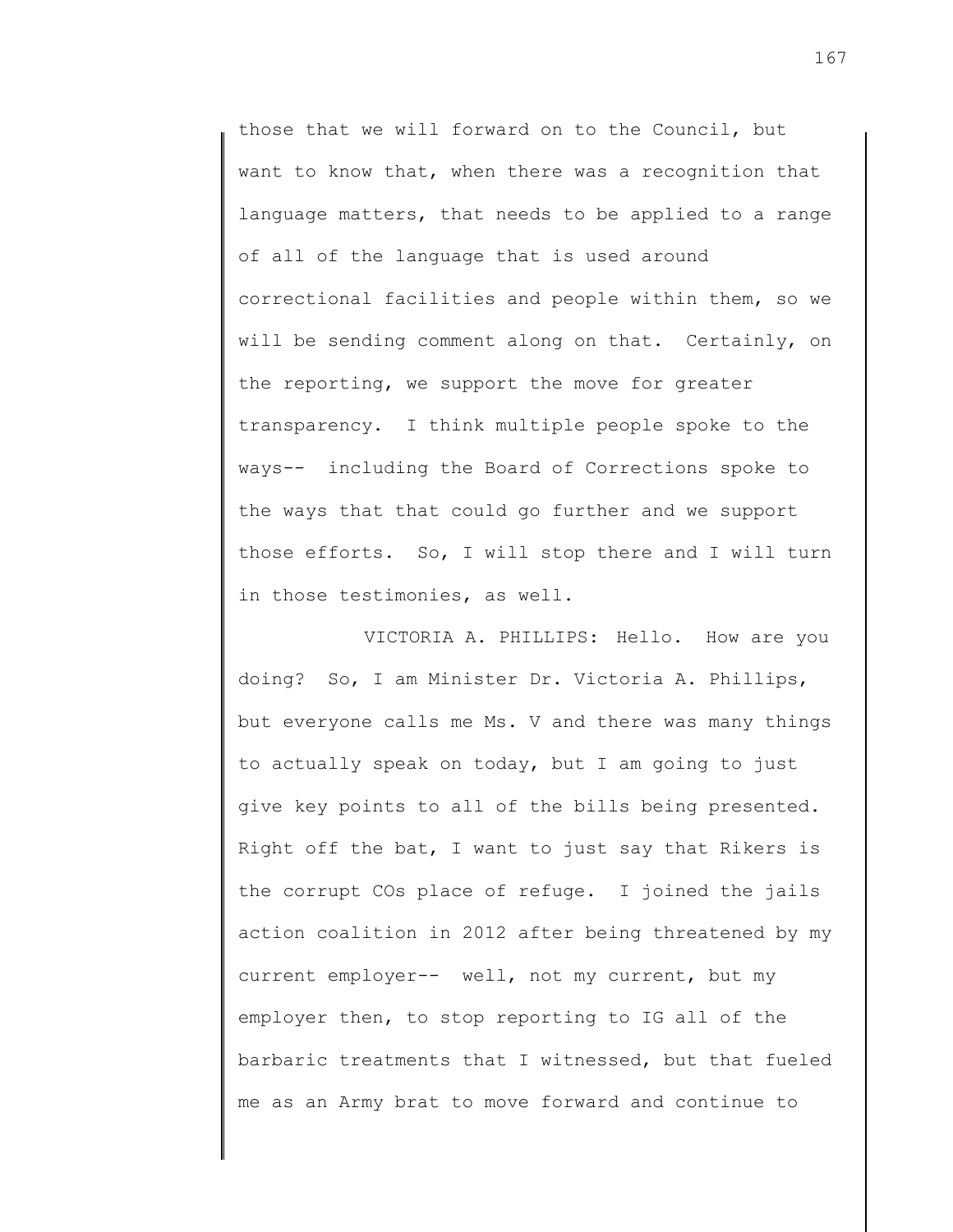keep my feet on the ground and make changes. So, over the years, we have ended solitary confinement for 16 to 21-year-olds. We have gotten visiting- certain concerns changed and we've done so many things to change the culture of violence in Rikers and it has not helped, so we definitely believe that you must close Rikers. Rikers is the foundation. Rikers is the home base for the culture that was obviously displayed a little bit a few minutes ago by the-- by COBA. So, I just want to say, to reiterate, I agree with close Rikers, Serrita, that people on the task force should be formerly incarcerated and not just formally incarcerated, but people who have professional experience working behind those walls not attached to any contract from DOC because someone like me, I go up against DOC anywhere. City Hall, board of corrections and I don't have to worry about my paycheck coming from them and that silence is a lot of people. Having worked in the ER, ICU, psych units, DHS shelters, I know for a fact what is needed by the incarcerated individuals and many times they are not properly prepared through discharge. Today, Councilmember Holden brought up in another member brought up around 2010 E's and things that they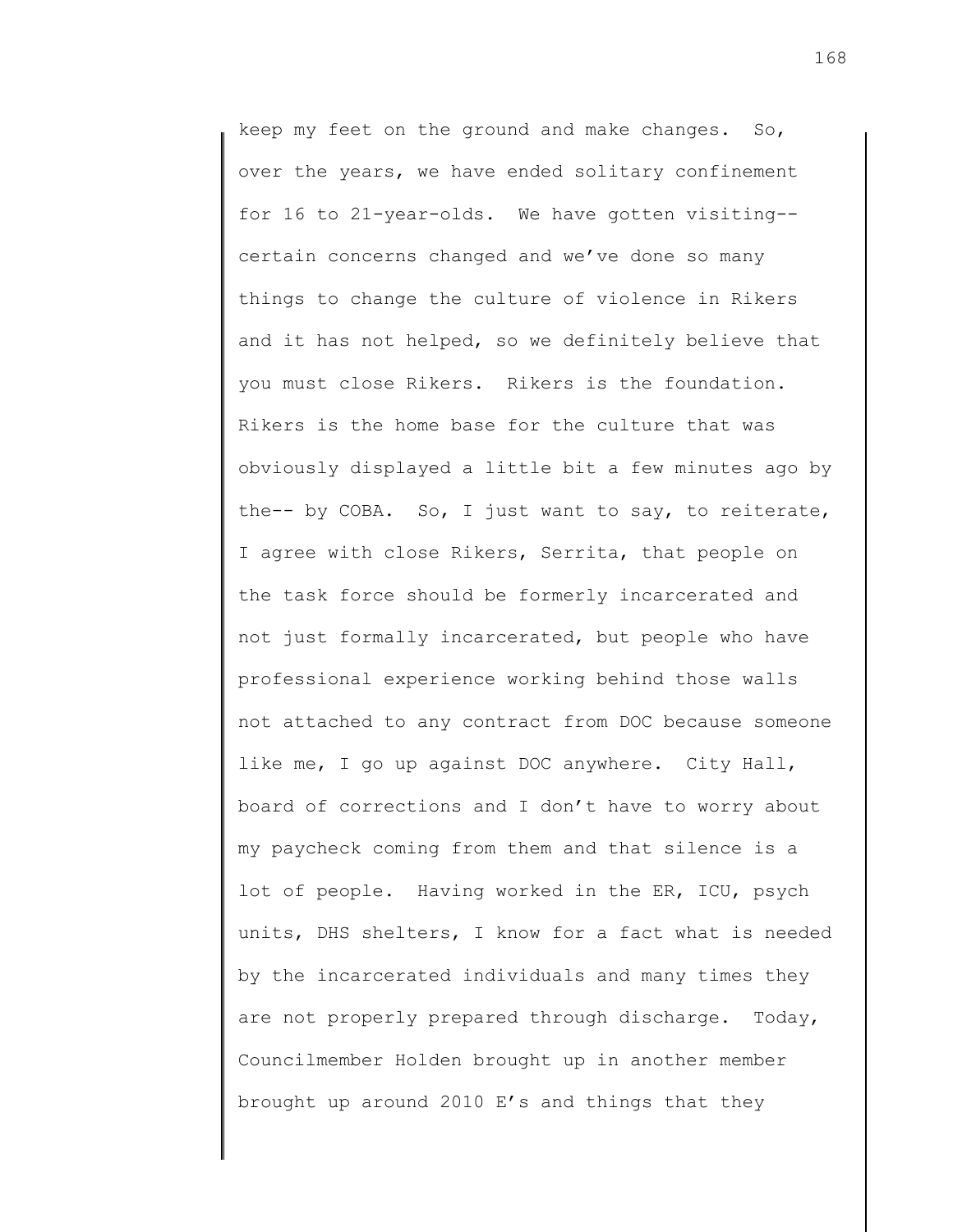probably didn't even understand themselves. Because 2010 E's aren't done on Rikers except for the SMI population, the severely mentally help population. I often do BRAT H [sic] monitoring on Rikers and I'm not even allowed to refer someone to them for a 2010 E unless they fit a certain criteria. That is something that many of your peers should be brought up and aware of and I am willing to train them on that. As far as the jail designs, there are so many issues. Many injuries are reported to me through my monitoring because of slips and falls coming out of the shower. As far as-- Council member-- What's her name? Ayana? She brought up today and advocate reporting scorching hot water. I am not advocate in September 13 I visited Rikers RNDC, spent about six hours there, and many housing units immediately brought to my attention, miss, it's too hot to come into the shower and I physically had them turn it on and addressed it with the warden at that time to call maintenance to fix this because people couldn't enter. In RNDC, many people reported to me that the average wait time for my own personal survey for sick call was 3 to 4 days if they were actually taken the medical. User direct problems. And I wanted just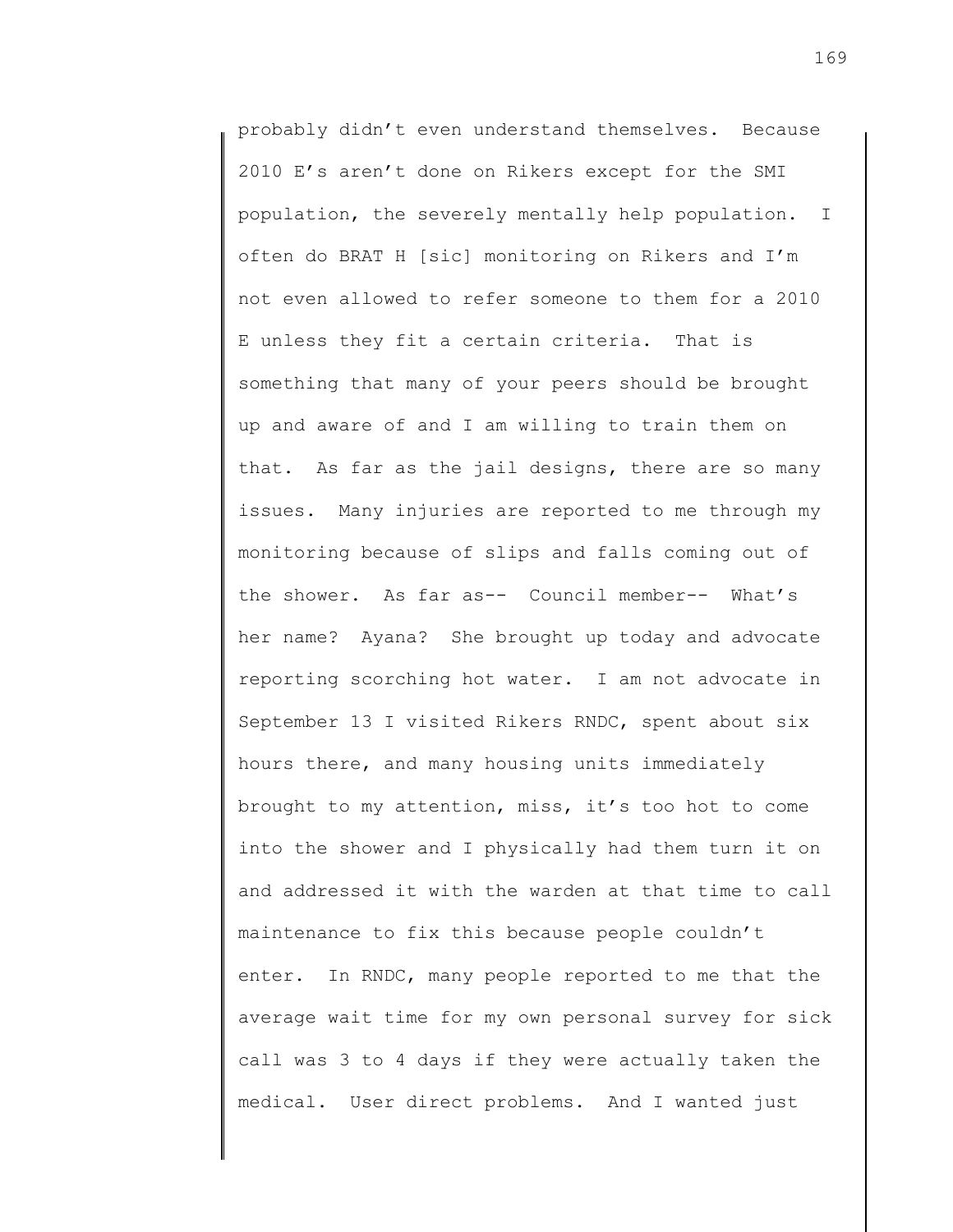say one more thing. In April this year, the Bronx-since you are talking about sexual assaults, in April of this year, the Bronx TA reported to the board of corrections-- and you can pull that video up-- that for 2018, there were over 600 sexual assaults reported to her office and 60 percent of those were against officers. Now, what makes that so unique is that the Manhattan TA was also at that meeting and she reported for 2018 she received nine. 27 she received nine. And so, I pointed that out because Rikers is an island on its own. Rikers harbors culture. Rikers harbors bullies. Rikers harbors everything that is evil within our human society and the officers are becoming bold. The officers become brave to do corrupt things on that island because it is their place.

CHAIRPERSON LEVIN: Thank you. Thanks. Can I just ask a quick question to that?

VICTORIA A. PHILLIPS: Please do.

CHAIRPERSON LEVIN: How then would we ensure that borough-based channels don't become the same refuge?

VICTORIA A. PHILLIPS: That's a good question. I think immediately just taking people out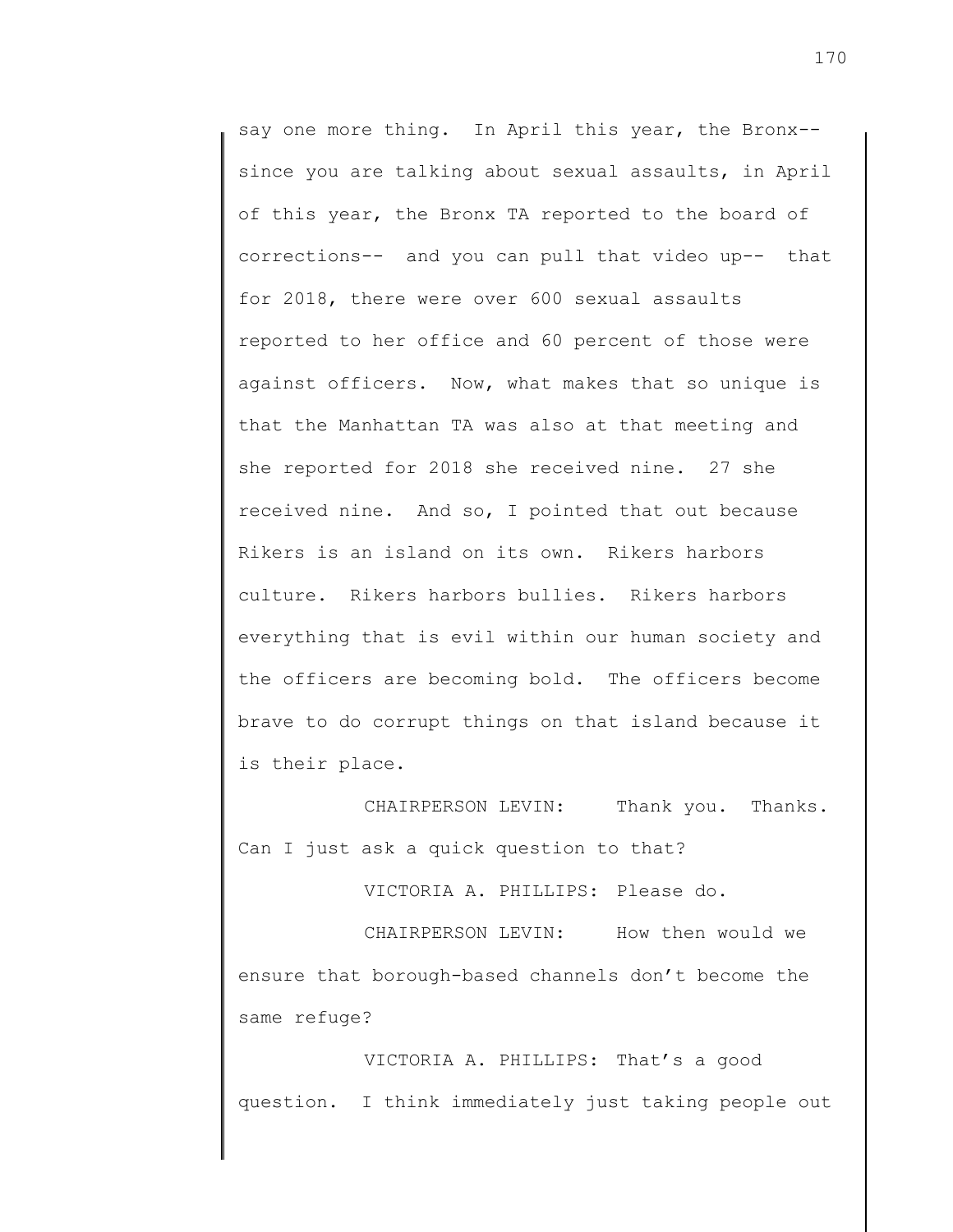of that safe place where they feel comfortable, they feel that they are used to a certain protocols being done I think will do it. I think, in the boroughbased channels, you have the right to vote, yes, and put those conditions in. Conditions mean there are no longer blind sites. So many things-- we have a lot of cameras on Rikers and now that us advocates, me, myself, have advocated for for the last eight years, there are still many, many blind spots that the officers are aware of in the utilize. There are many women who are still being told, you can't get a pad if you don't perform oral sex. And they are taking to those blind spots to do that. As far as- okay. So, I'll just say that we can have a further conversation on this, but you have to close Rikers. You have to close Rikers. There are so many issues with the structure and nine allows the officers to utilize those blind spots in different issues with structure to create harm. To bully people. To abuse human rights. To create injury is that they ride up on their paperwork because they don't have anything computerized he had and put forth as-- as far as like incarcerated individual on incarcerated in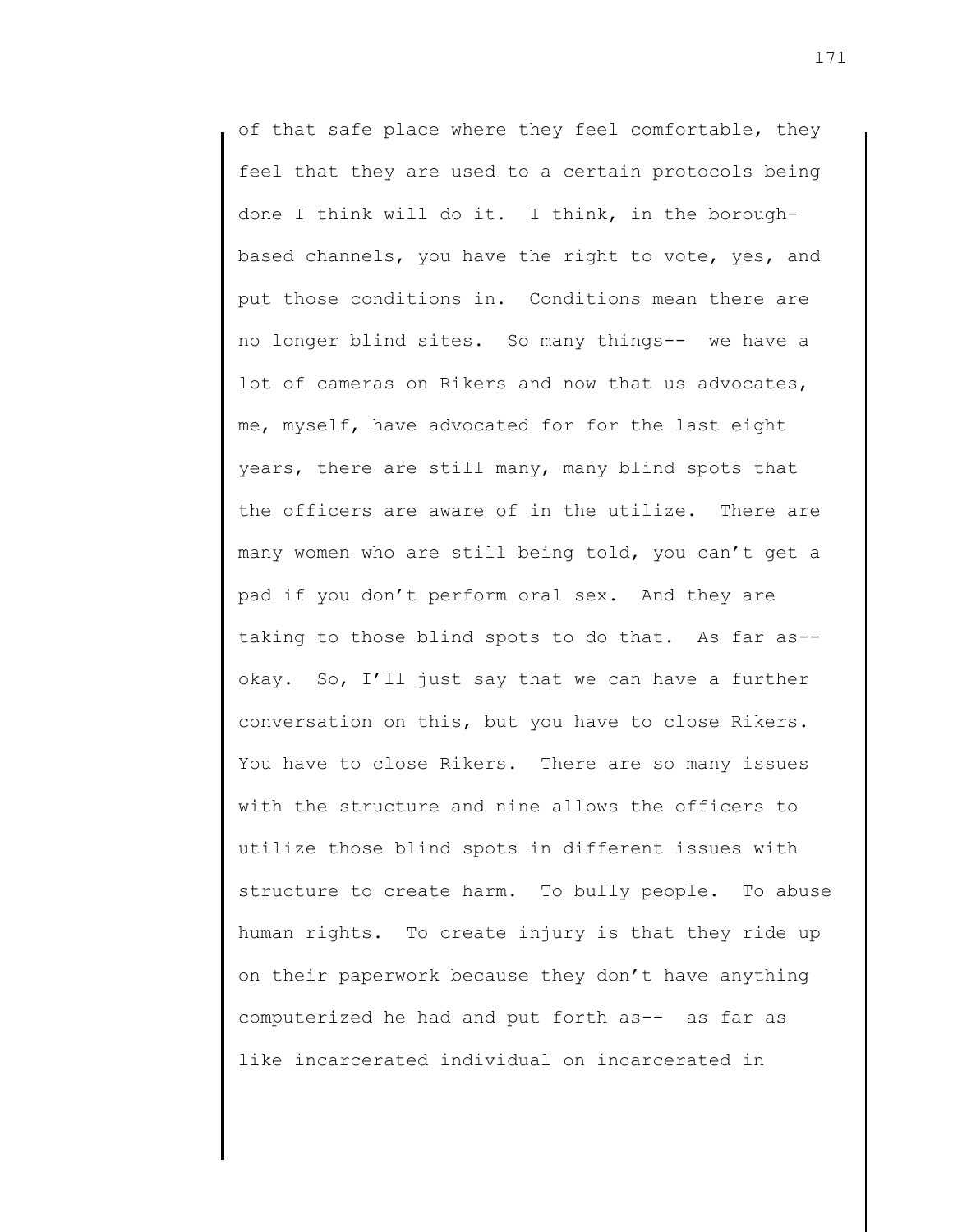individual when it really was an officer on an incarcerated individual.

CHAIRPERSON LEVIN: Thank you. Let's keep on talking. Thanks.

VICTORIA A. PHILLIPS: And I forgot about the [inaudible 03:16:24].

KAYLA SIMPSON: Hi. I'm Kayla Simpson. I'm a staff attorney at the Prisoners' Rights Project that the Legal Aid Society. Thank you so much, Chairman Levin, Chairman Powers. And I won't belabor a lot of points that my fellow advocates have made and no doubt will me. Obviously, the legal aid Society has represented countless New Yorkers who have suffered brutality at the hands of the Department of Correction here in the city. And I think it bears repeating the point that Ms. V and Serrita made. You saw on the testimony of correction officer from COBA who is a representative, right? He told you that where you saw humane reforms, he saw weapons. He told you that. And I think that underscores the point that we have been trying to make over and over again in these public forums that there are countless evils perpetuated in TOC the name of security and safety. That is the name given to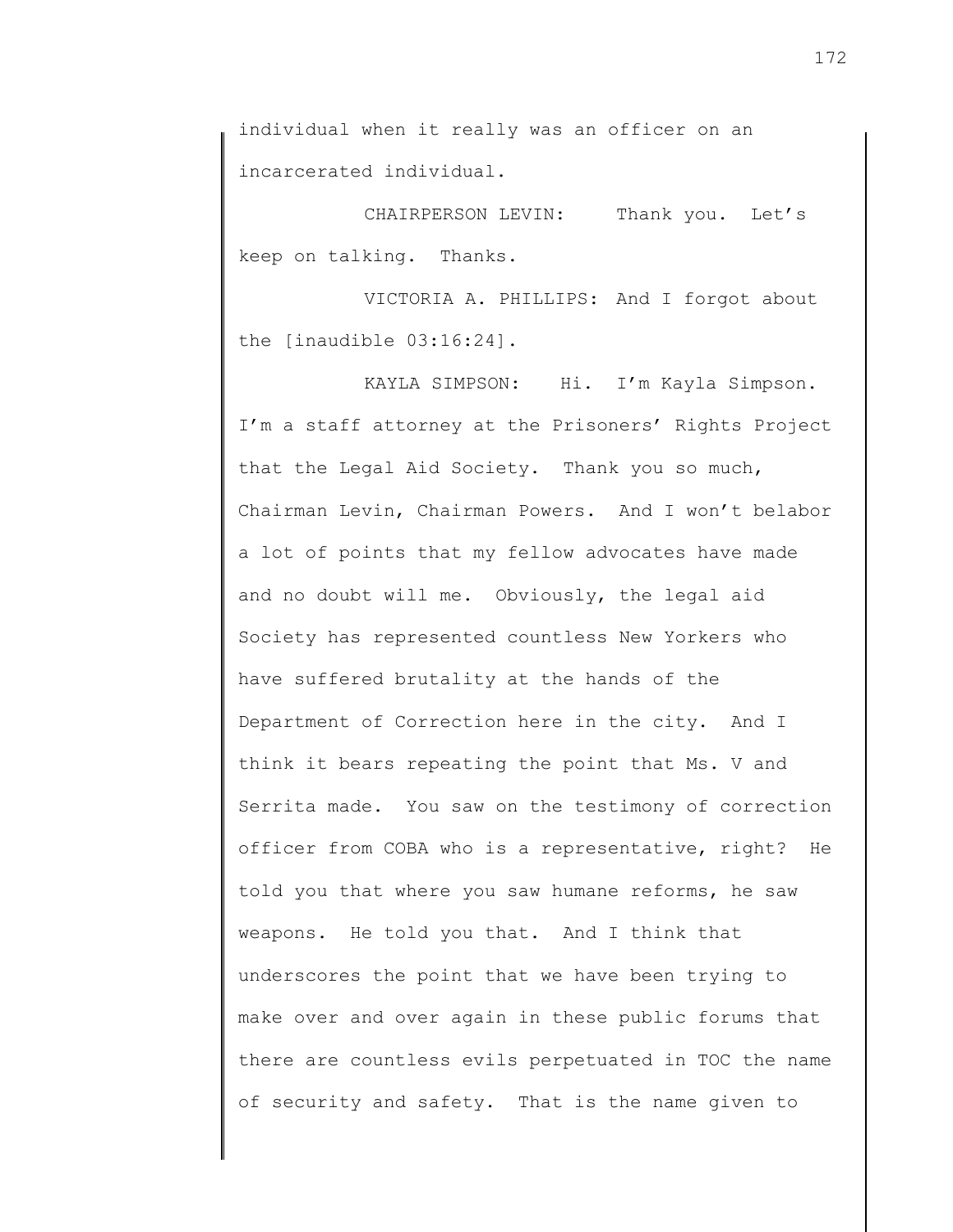cover abuse. And it's these understandings of the representation that Rikers is of a toxic culture of dehumanization that affects people who work there as well as people who are detained there and people who visit loved ones there. That's what has to drive all our comments and all of these actions taken by the city. And so, always support the effort by the Counseling Intro 5171 to require the city to report on specific actions taken to decommission Rikers. Obviously, the information given to the Council by the city has been piece of mail, it's been unsatisfactory. This is a tremendous undertaking. There needs to be more comprehensive plan when the well-being of so many New Yorkers hangs in the balance. But we also need to focus not just one, of course, closing Rikers, the building, but how is the city going to prioritize closing Rikers, the culture? They are not telling you that. In the topics that the bills focus on, cores, structural ones, but we need to demand from the Department of correction that they demonstrate how it is transforming the culture of incompetence and impunity that covers and those facilities from passive video of wardens and top leadership, day-to-day security and operational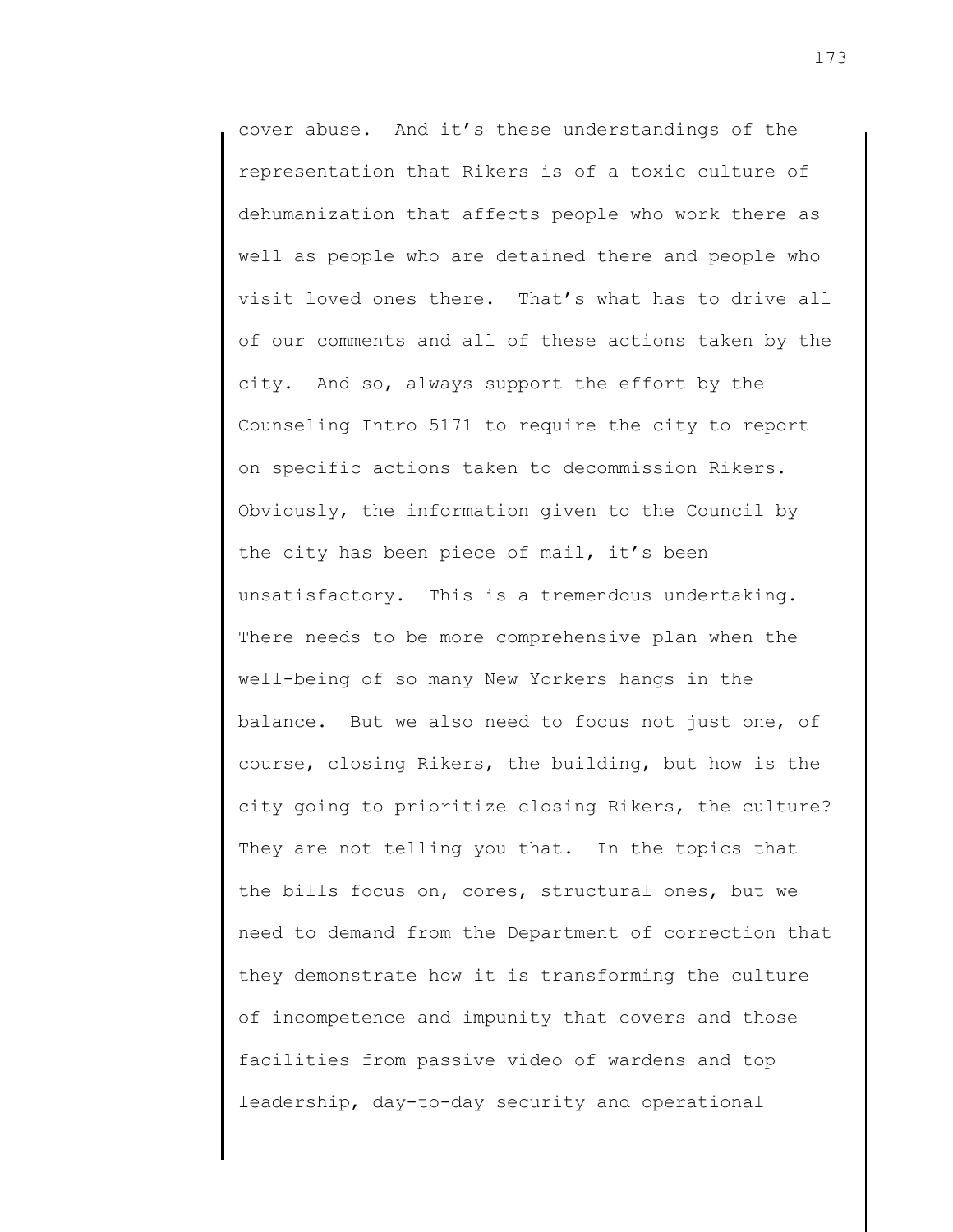failures, and staff hostility and aggression towards, apparently, also council members. There is too much reliance on the city's proclamations of change into little demonstration to facts-- I'm sorry. Too little attention to the facts demonstrating the persistence of toxic culture and there is no better example of that the Nunez, the Legal Aid Society class action on brutality in the details. I am cocounsel on that case and I can tell you that over and over and over again, despite rhetoric, the city does not comply with their own commitments under a federal court order in the most fundamental respects year after year. Despite the low population, systemically high numbers of use of force. They continue to fail to investigate and identify misconduct and it goes unchecked and unpunished even when they do. It's very frustrating and the new buildings not going to care of those issues. And so, I think we bring that up representative that, if the city can't comply with the obligations and undertakes a Nunez, for example, we cannot trust that they will come into these new buildings changed agencies, right? So I think the things that we require them to report on should reflect some of those metrics, too. Cultural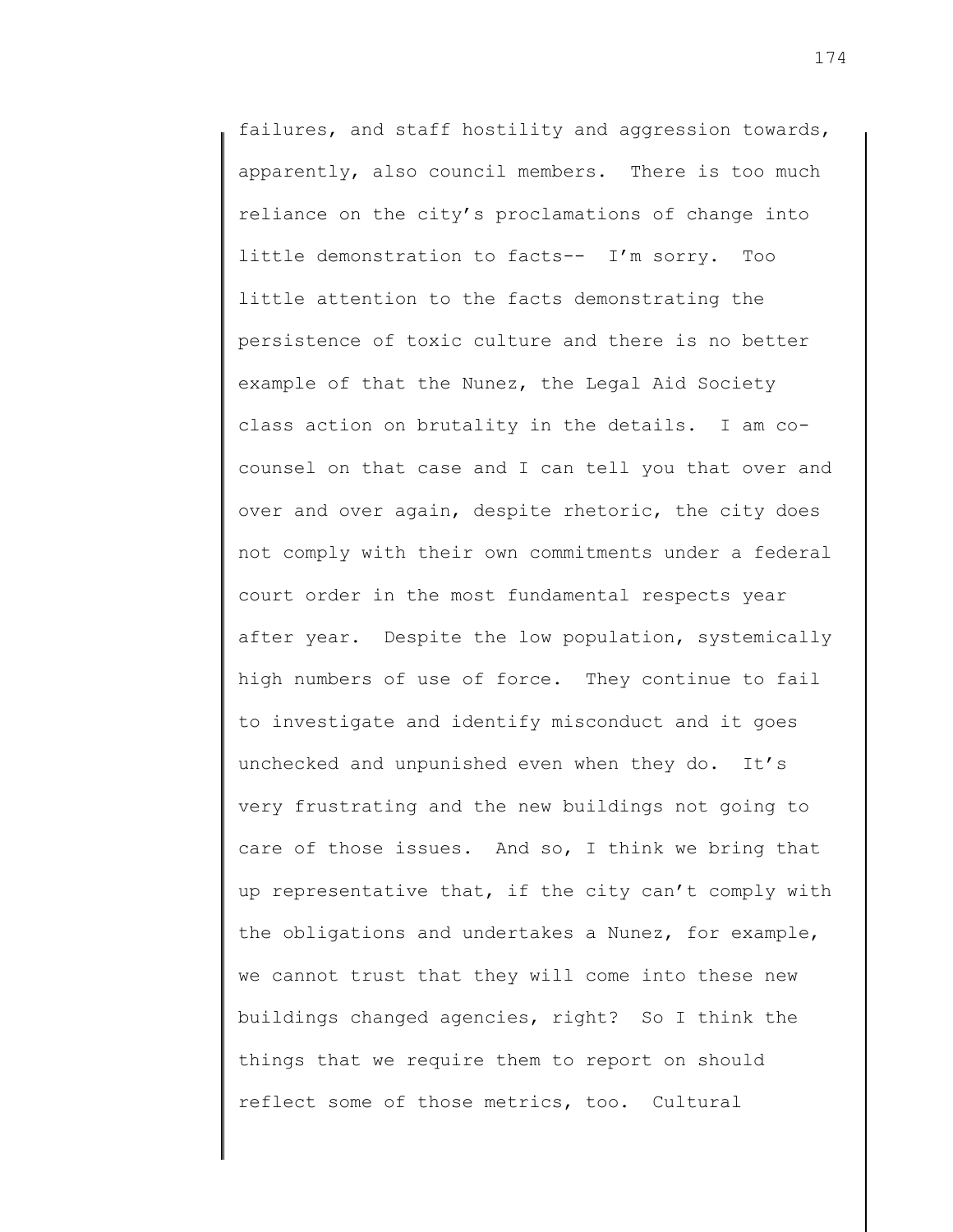metrics. And I'm happy to talk to you more about what we think those are. And, of course, just to say quickly comments on the three other bills. Intro 5170, obviously, it seeks to codify a floor of minimum physical requirements for the buildings and we support codifying that floor even though there is nothing, of course, humane about incarcerating people, but the current city jails are unsafe. We also support Intro 5172, as Serrita said. We would suggest that the bill expand membership components to include directly impact people and we do support Intro 1190, medication assisted treatment as the standard of care. That should be available to everyone in the city and state correction facilities. Period. Thanks.

CHAIRPERSON POWERS: Thank you.

DARLENE JACKSON: So, my name is Darlene Jackson. I am a project coordinator with the women's Community Justice Association with the Beyond Rosie's 2020 campaign. So I am going to submit written testimony, but I have to agree with everyone on this pan all that Department of Corrections only role in any facility in the borough base community should be simply safety and security and no more than that.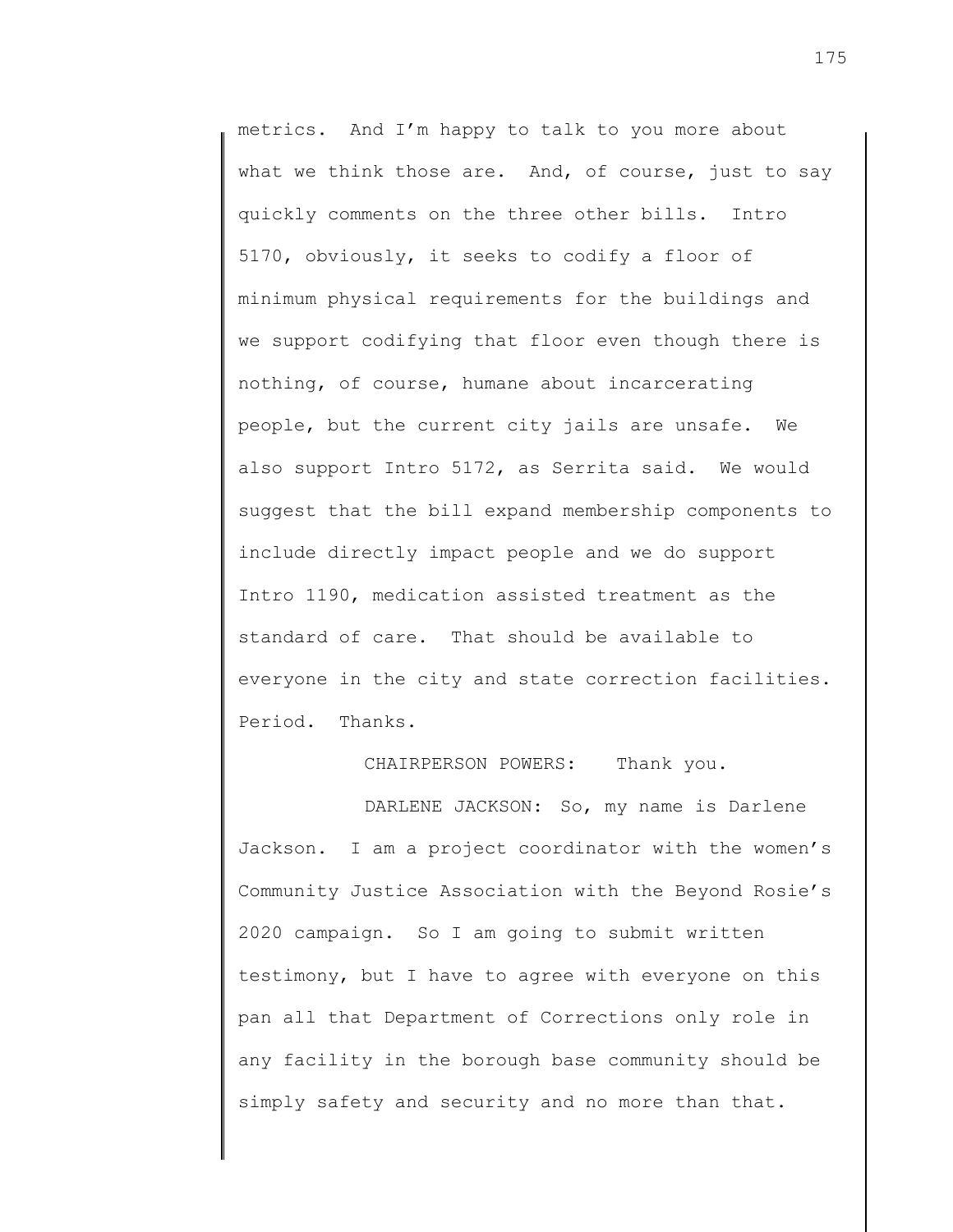I'm talking about front and back doors and that is it. It should be operated by nonprofit organizations that asset track record with justice involvement and I'm going to go by my previous experience. I just visited the Rose M. Singer Center on Friday to do the voter registration drive, you know, to-- because there's knowledge and education in the ballot box and that people who are incarcerated need to know that they have a right to vote. But what I witnessed was that, there's about 300 women at Rosie's right now and they are, basically, sleeping their time away. The formatting of the-- that they currently have is like dormitory-- a shelter system. They have like 20 beds lined up and there is no type of programming being provided. There is no type of empowerment to encourage these women to engage them in any type of services to rehabilitate them back into the communities. I have seen pregnant women there. I think in any new facility they should be diverted into a specialized ATI program. There shouldn't be any women detained that is pregnant. There was very young women that was under the age of 18 years of age should not be incarcerated on Rikers Island with the raise the age Bell that were unable to participate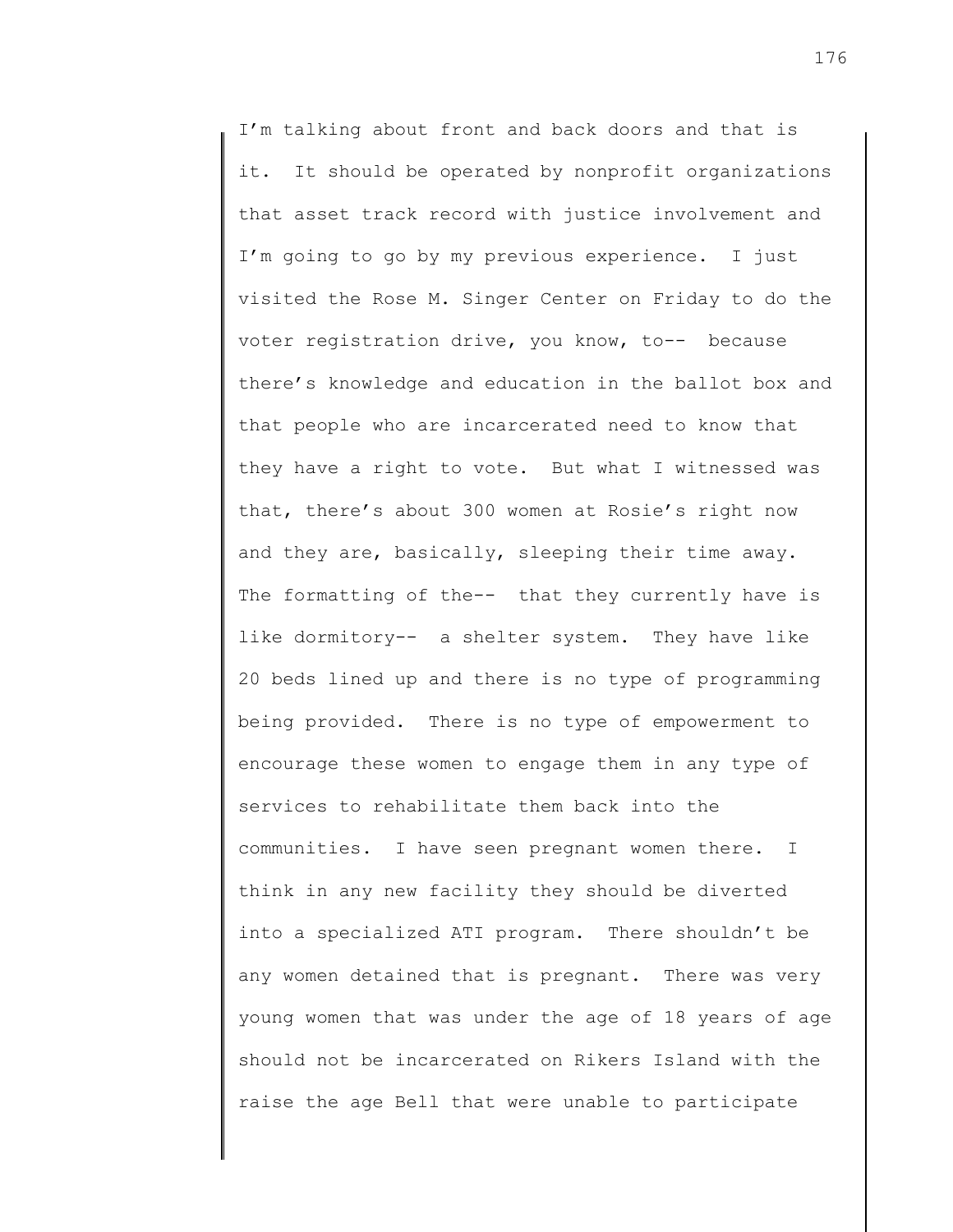because they were not 18 years of age to vote. What I noticed was that the person who is doing the tour, himself, has been drenched in the-- he's been so institutionalized that he couldn't even foresee-- he had normalized them behavior on Rikers Island and any new facility for women-- any new facility, period, should be trauma informed, gender responsive. The Muslim facilitation be completely separate standalone and right now on Rikers, you have a male fac-- you have male officers that are overseeing women in a common area where they sleep. It is inappropriate. There should be no male officers in any-- there should be no male officers in the new facility for women in the showers or no type of privacy. The cells themselves like the size of a closet with a toilet inside. It is inhumane. And what I do want to drive is that-- sorry. What I do want to drive is that, as part of the bill today is that as far as like MOCJ being responsible for the progress, the city needs to be very transparent with the timing and demolition and construction of any new borough base facilities. More importantly, it would transfer current detainees in city jails. Demolition means to begin with the 5400 empty beds on Rikers and begin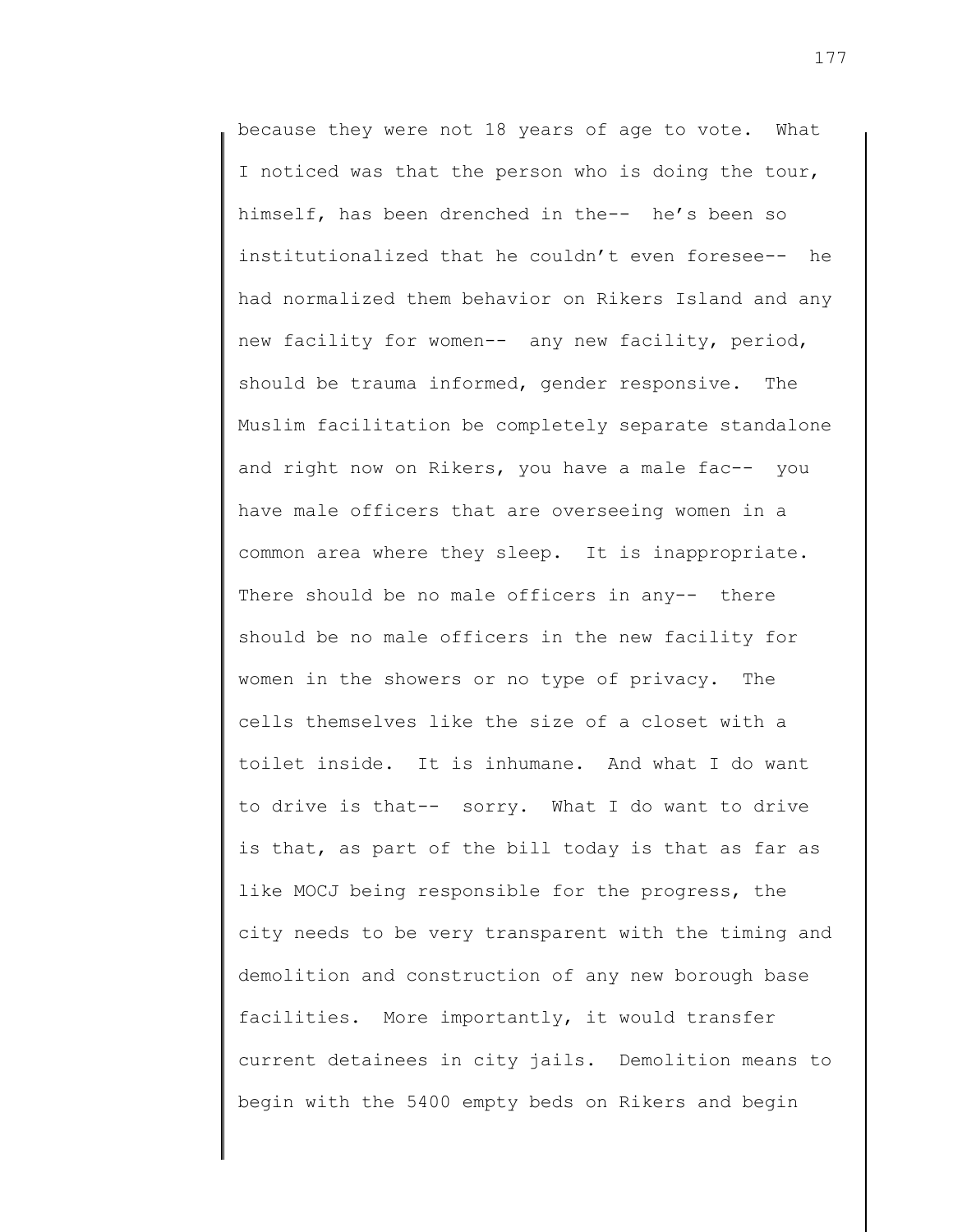construction that the Queen's proposed site to remove the 300 women over at Rikers as soon as possible and construct a new site in the Bronx to expedite the closure of the boat. Thank you.

CHAIRPERSON POWERS: Great. Thank you. You are submitting testimony, as well? Or you have? Okay. Thank you.

DARLENE JACKSON: No problem.

CHAIRPERSON POWERS: We're going to call up our next panel. It is-- I'm sorry if I can't read handwriting, but Jocelyn Chen, Sean Hudson, Bitsy Bentley, and Joel Northan. Okay. Thank you. We can start from the left, I guess. And you just say your name before you testify. If you want to submit testimony, you can hand it in, as well. Thanks. Sure. Sure.

BITSY BENTLEY: Hi. I'm Bitsy Bentley. I am a private citizen and I am here me because I was absolutely thrilled when I heard that Rikers was finally going to get closed and I absolutely incensed that it hasn't happened yet. And on top of that, the fact that we will be in-- there is a proposal that is going to be voted on in a couple of weeks to invest over 1000 dollars per New York City resident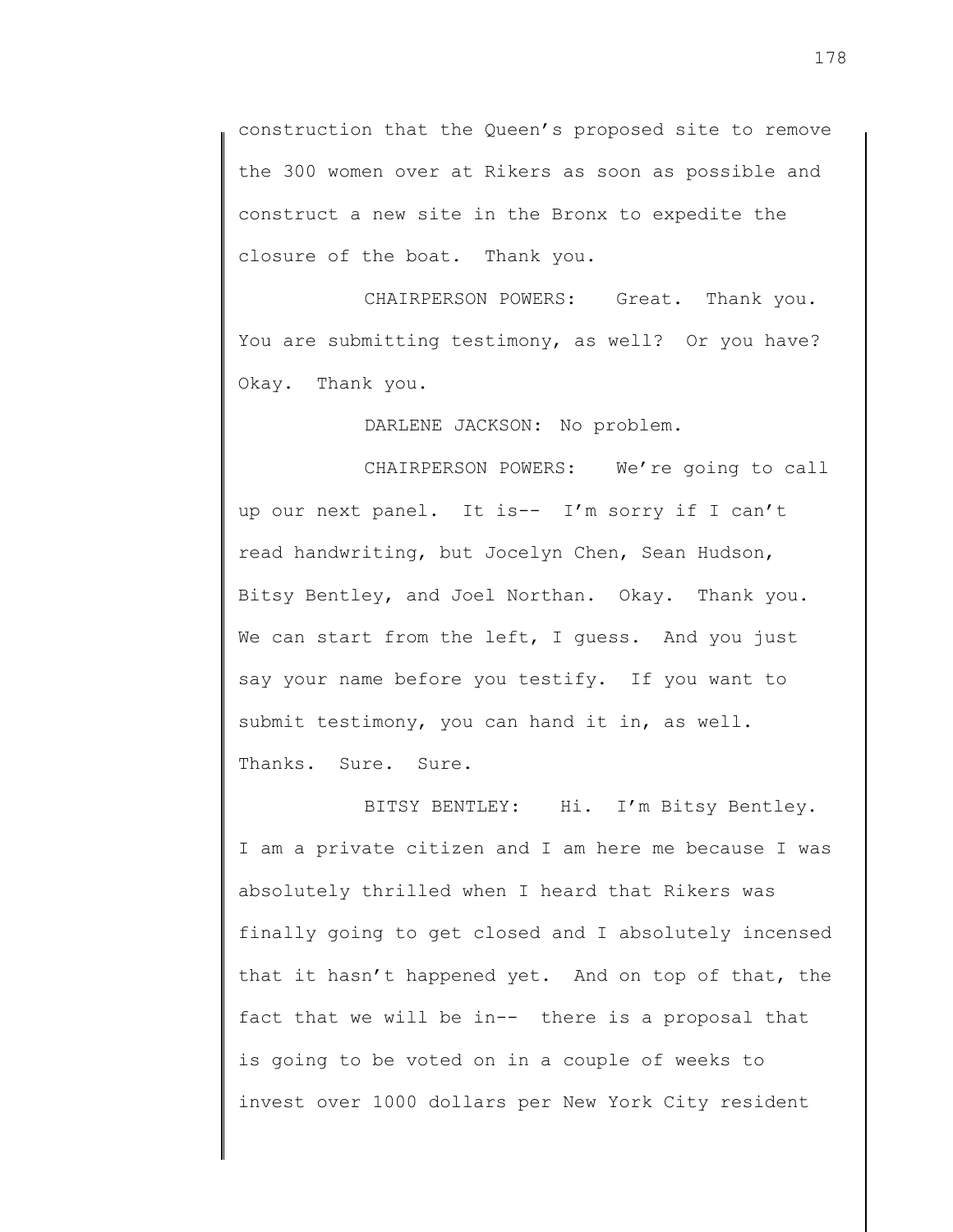in what is supposedly a public safety program that doesn't actually provide safety. My grand question is really safety for home? And we just saw with the COPA representative that is justification of violence in the name of public safety, but violence in and of itself is not safe. And one of the things that I am very concerned about, as well, is that this plan involves no clear public oversight and implementation by a legislative body that doesn't exist yet. With the massive turnover that is going to be happening within New York City Council and New York City government in the coming years, I find it very disturbing that a project that is an enormous capital investment that changes the fabric of New York City for a generation in terms of the way that we approach public safety and the way that we approach criminal justice. That there is no citizens assembly that is being convened. There is no participation in what that budget might look like. The recommendation of the known new jails group, I think there are fabulous projects that are in there that I would love to vote for in participatory budgeting, if possible, which I know both of you are engaged in and I appreciate that. But given the scope and scale of this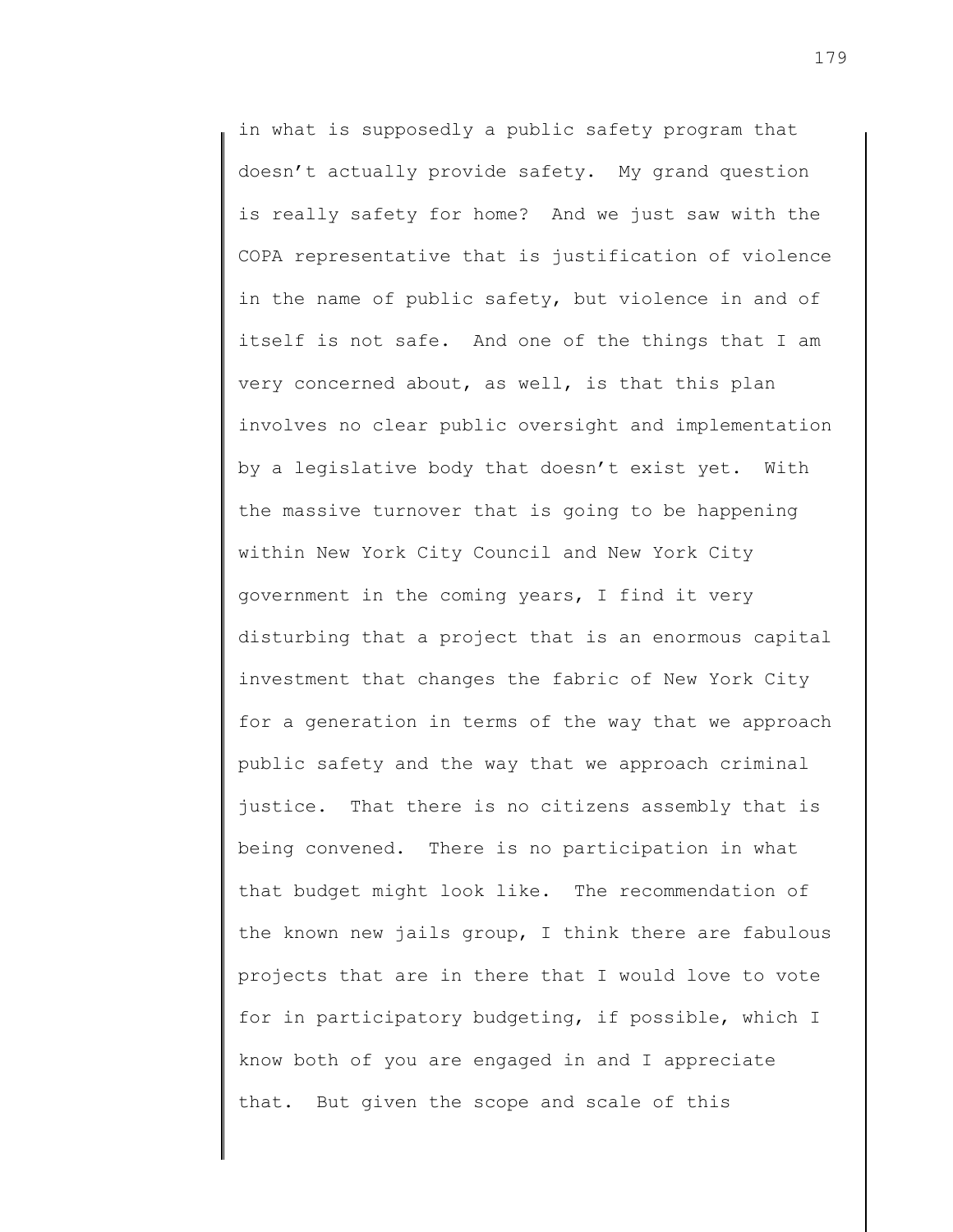investment, over 1000 dollars per New York City resident, that's too large of an investment to have so little public input and so little organized public input. I think one of our great challenges that we have is that we live in a white supremacist patriarchy. And the racism that is inherent in our current system of incarceration is never actually- it wasn't talked about it all so far. I haven't heard anybody talk about racism and the way that that impacts power structures that we currently have when it comes to what public safety really looks like. And so, I would like to see you citizens assembly of some sort, a representative group of all New York residents, not just voters, but all new York residents convened to really talk about racism and public safety and come up with some solutions that we can all decide together to commit to. Thank you.

ADELAIDE MATTHEW DICKEN: Jocelyn needed to step out, so you can swap out our cards. My name is Adelaide Matthew Dicken. Council member Levin, 13 days ago you told me, quote, there is no plan. It's not a strategic plan. It's not a vision in any way for how to address justice -related matters for the

CHAIRPERSON POWERS: Thank you. Thanks.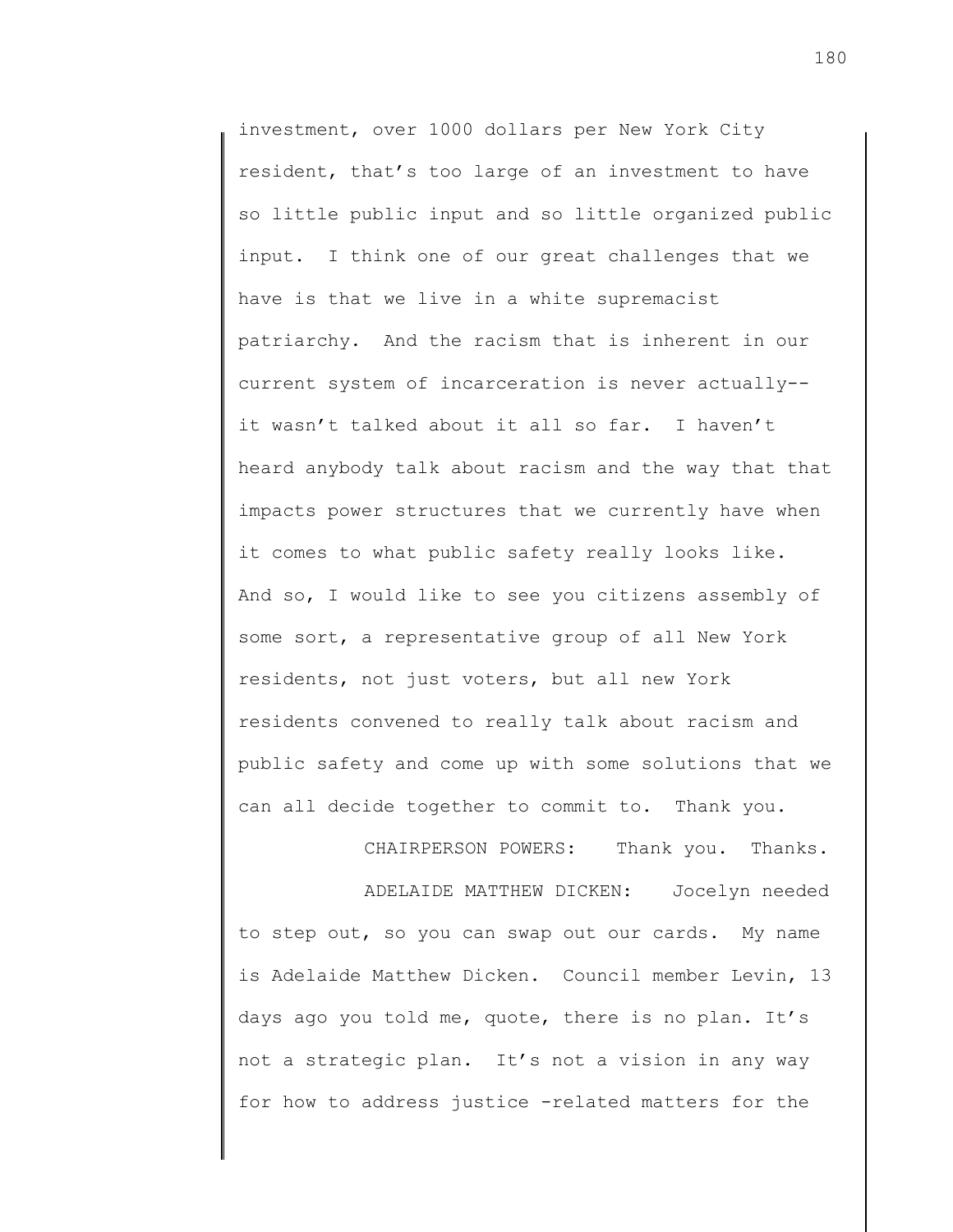next 40 years. You said, quote, you know, everyone that I'm talking to, even as they are supportive of trying to do something like yes. They want to vote yes. But like no new jails has a very valid point here. That what's being put forward now, if we were to vote up or down now, you know, that would be very difficult for a lot of people to vote yes because it's not-- it doesn't have anything behind it. It's a two-dimensional plan. You said it yourself, Steve. Bill DeBlasio's plan is two-dimensional. We are not fooled. So are your bills. We don't need a commission designed to only have five directly impacted voices to think about communities. Fuck your commissions. Thousands of us have already told you what investments we need and where the money can come from. NYPD divestment. Helen Rosenthal's TGNC taskforce from June won't create a report for a year and now she thinks DOC will call my sisters by their names and pronouns while killing them? Y'all are a legally toothless and ethically spineless joke. Meanwhile, Council member Levin, like you just told the Council, last Friday you met two black trans women chained to tables in solitary confinement where Layleen Polonco died. Justice for Layleen. You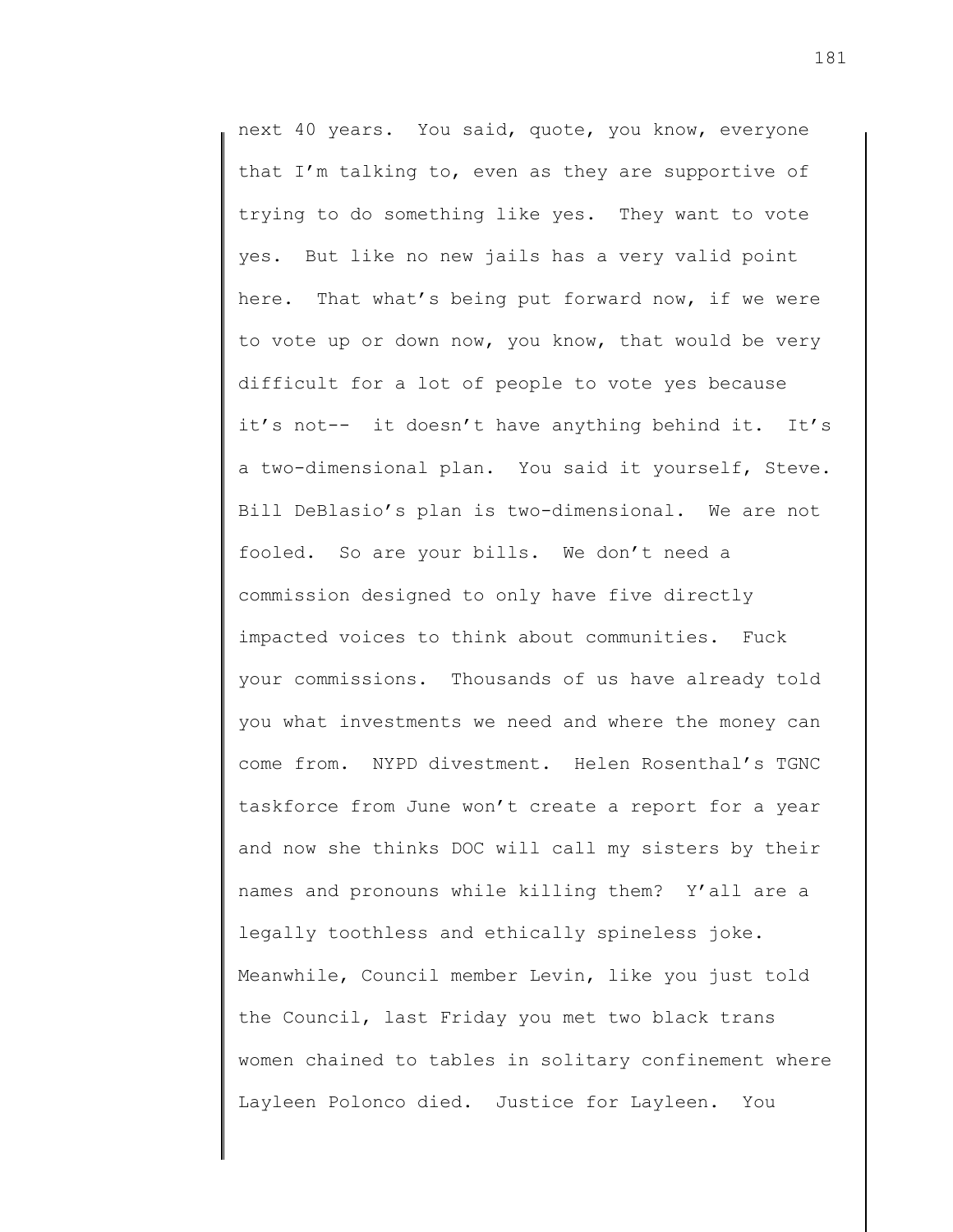bought that lie that COs told you that they had gotten in fights. You don't have to ask DOC what happened. I can tell you. Lady K was fighting for her life. She was retaliated against and put in solitary confinement for 29 days when she had an infraction from March that she was not put in Bing for for 15 days because she met with Layleen's lawyer and was resisting the conditions that killed Layleen. Texting me about your experience on Rikers Island, you said, quote, I did find the COs I spoke to to be very conscientious, as we've seen you demonstrate in this hearing, as well. Council member Levin, you would like to believe the No New Jails demanding you act immediately to stop DOC's violence against incarcerated New Yorkers is a distraction from the slope. You would like to believe technocrats from the mayor's office and numbers from DOC will exonerate you. You, the Savior, would like to believe you can vote to incarcerate our futures for decades and sleep soundly. I'm here to say quit your job, Steve. You and other members deferring to you will never live down a vote to build more jails. Go home and do your fucking dishes. No matter how hard you wash, the blood isn't coming off your hands.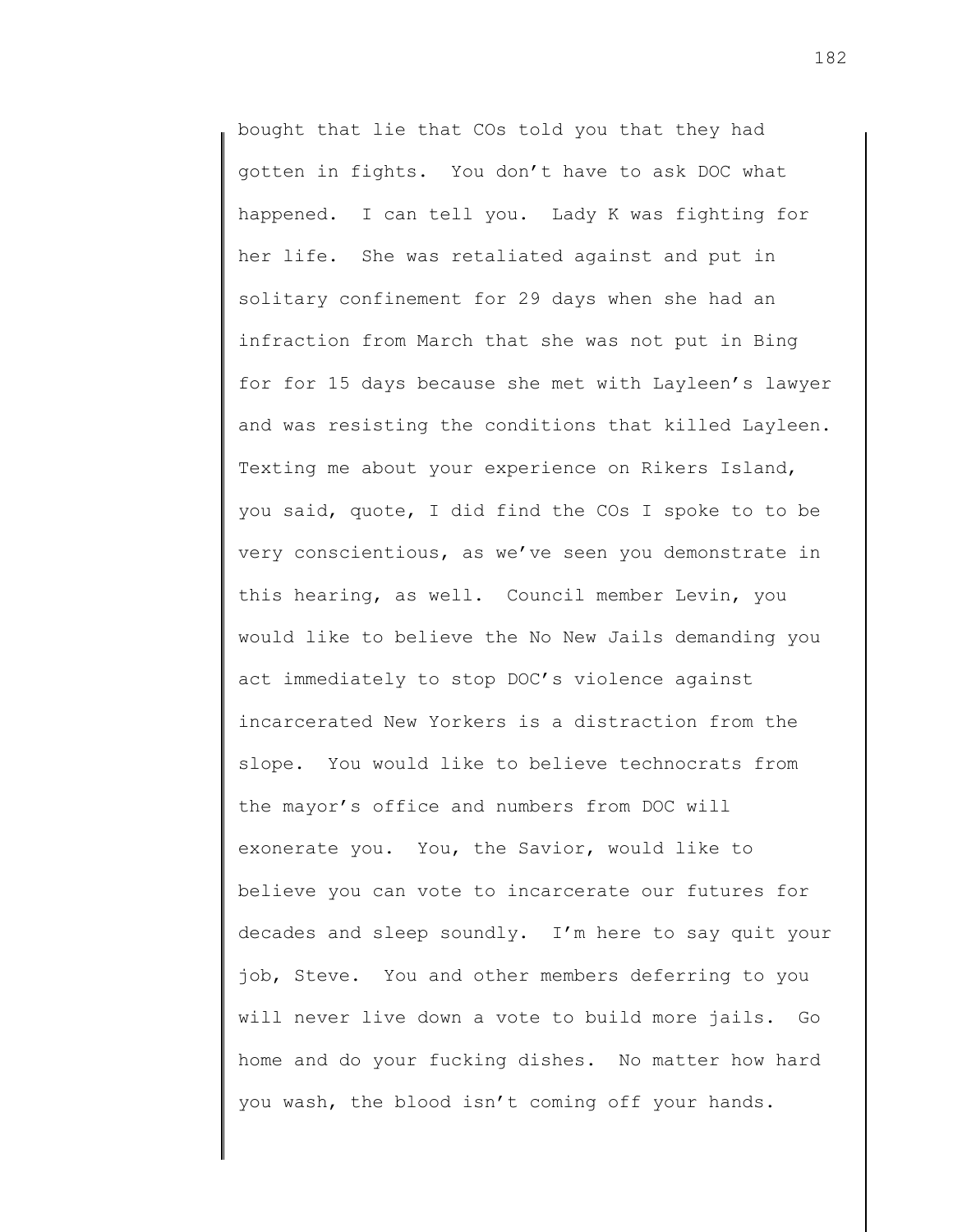[background comments]

SHAWN HUDSON: My name is Shawn Hud-- Oh. Are we-- Oh, it didn't start yet.

CHAIRPERSON POWERS: We'll reset it. You can--

SHAWN HUDSON: Oh, okay. All right. Okay. Now? All right. My name is Shawn Hudson. A member of No New Jails NYC and Take Back the Bronx. I want to start this off today by saying that Jill reform is nothing more than a game of musical chairs inside of a burning house. I want to also take this time to talk about all the bills, but particularly Stephen Levin and Diana Ayala's bill to require the DOC to report on the impact on incarcerated people of closing jails on Rikers Island. We have all the reports that we need. The idea that DOC is going to be truthful with you and everyone else on what's impacting people who are incarcerated on Rikers Island is nothing more than a joke. As you know, they have been moving people from facility to facility behind your backs even while you are ready are available-- you're trying to establish an oversight. The data and information that this bill is trying to find is already available for public use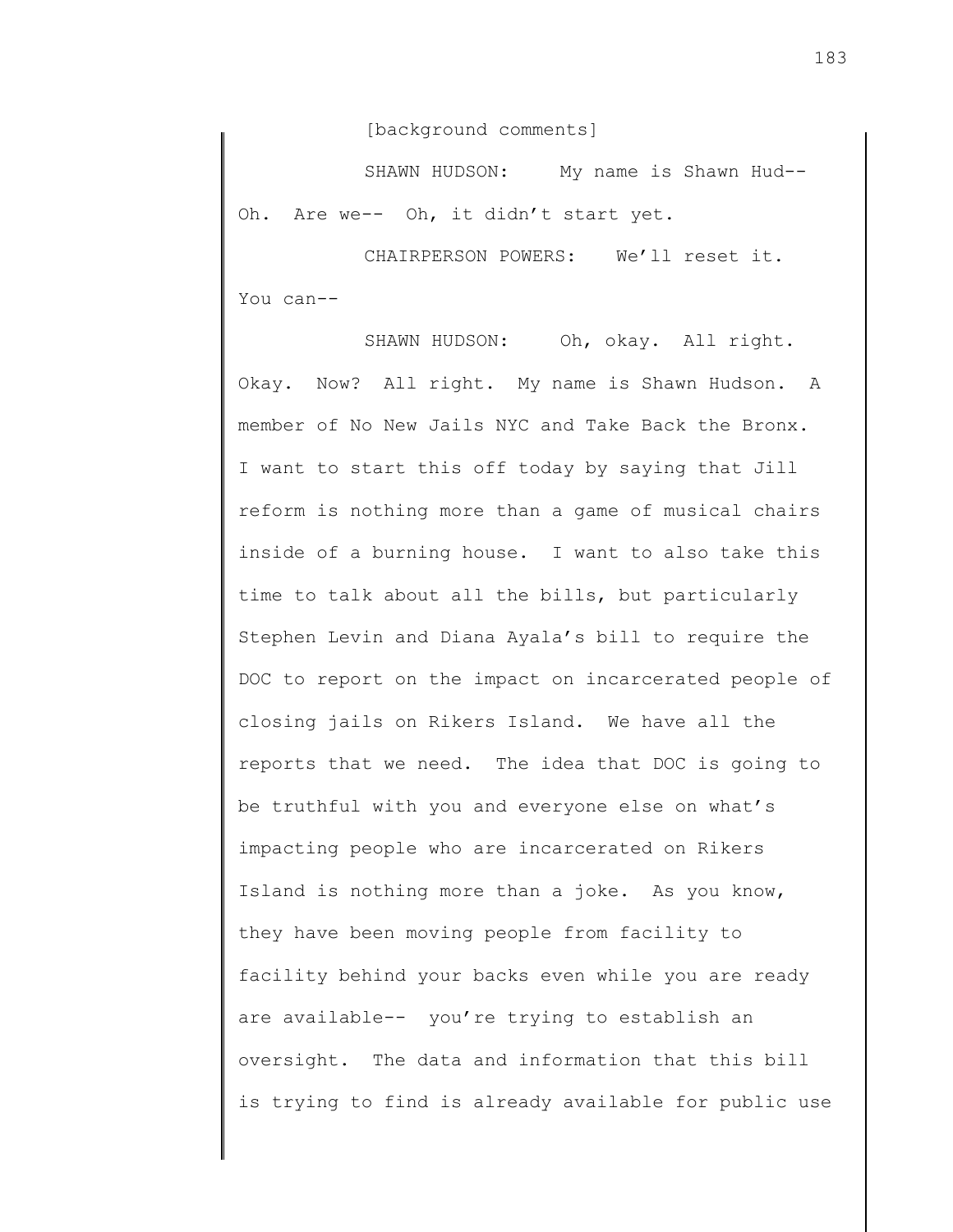to see. Regardless, just because you have this bill doesn't guarantee that anyone, and I mean anyone, will pay attention and have any conditions change or that the data will be turned over to begin with. The bill requiring design standards is an even bigger laugh. Do we really think better architecture and interior design is the answer to centuries of violent oppression? Come on now. Let's face the facts, people. This commission is nothing more than a distraction from the fact that neither you or Diana Ayala care about the fact that we are endlessly caging the city's black and brown people at an alarming rate. If you two truly cared about the communities of color, you would be going all out to invest every single penny of our tax money into things we actually need to be funded when, instead, you are holding our resources hostage until you shove new jails down our throats. All you two are doing is trying to whitewash New York City and this jail plan is nothing more than ethnic Ajax. The last thing I want to say is for Diane Ayala who, surprise, surprise, isn't here now. Diana, you've been nothing more than a dead beat to your constituents in the Bronx. You grind your feelings because people like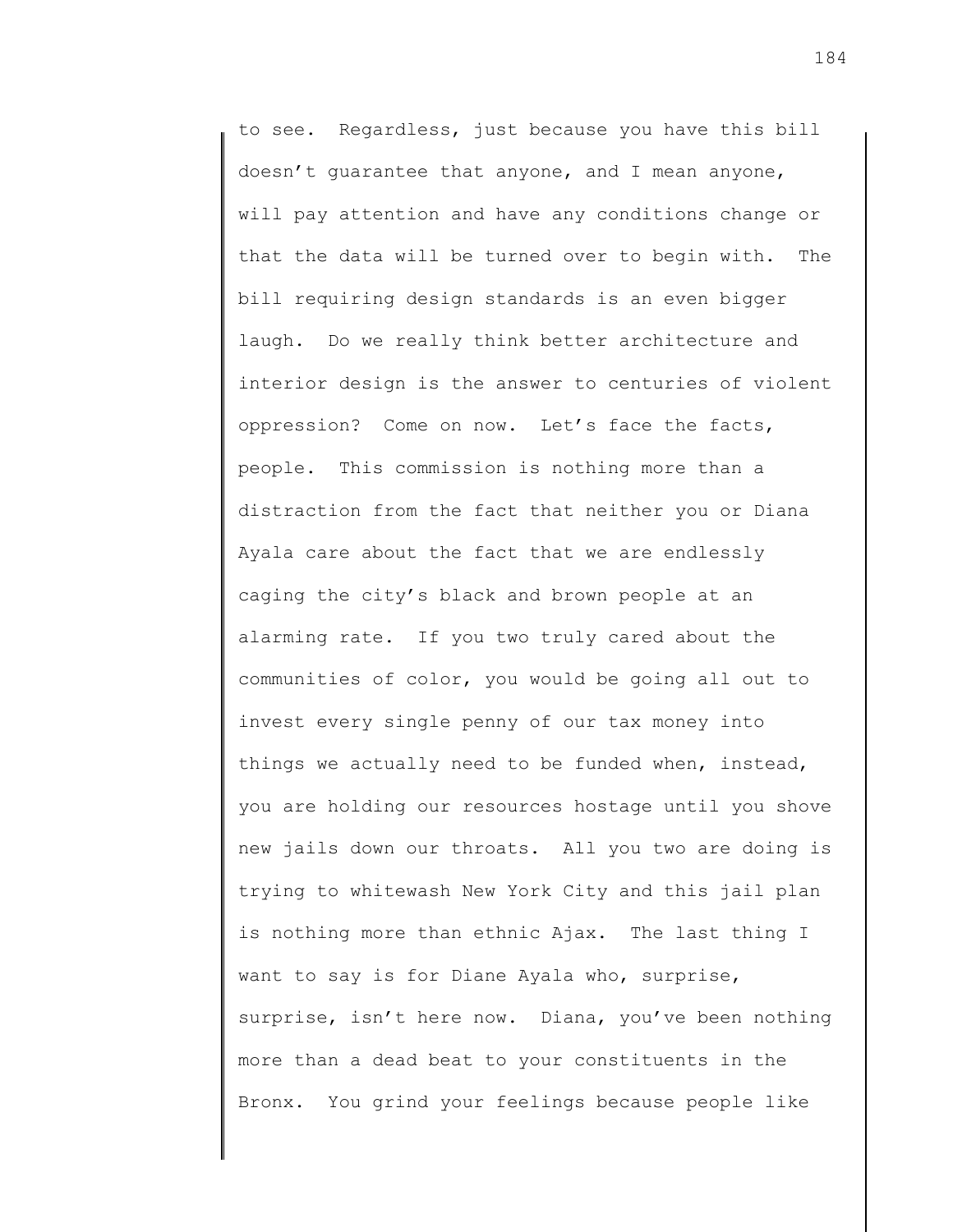me hold your ass accountable each and every single time. It's funny how you start ducking hearings just like you are ducking today, but you have to duck anymore because, on the half of Take Back the Bronx and No New Jails NYC, we're going to make sure your ass doesn't hold any public office in the city ever again. The last few seconds of this on takes a moment of silence for everybody who lost their life on Rikers Island. Thank you.

CHAIRPERSON POWERS: Turn on-- red light needs to be on.

JOEL: Hello. My name is Joel and I'm with the No New Jails Coalition, a group which is one of the few here and consistently present that is no astroturfed by the Mayor's Office, big foundations like Open Society or the Ford Foundation which, might I remind some of you, have boards of directors full of some of the richest of the rich who hold Darwinian, Malthusian philosophies that poor people should die off or otherwise be disposed of, hence new jails. I am here to echo the sentiments of my comrades and saying close Rikers now and no new jails on stolen Lenape a land. No new jails with the latest technological innovations and architecture.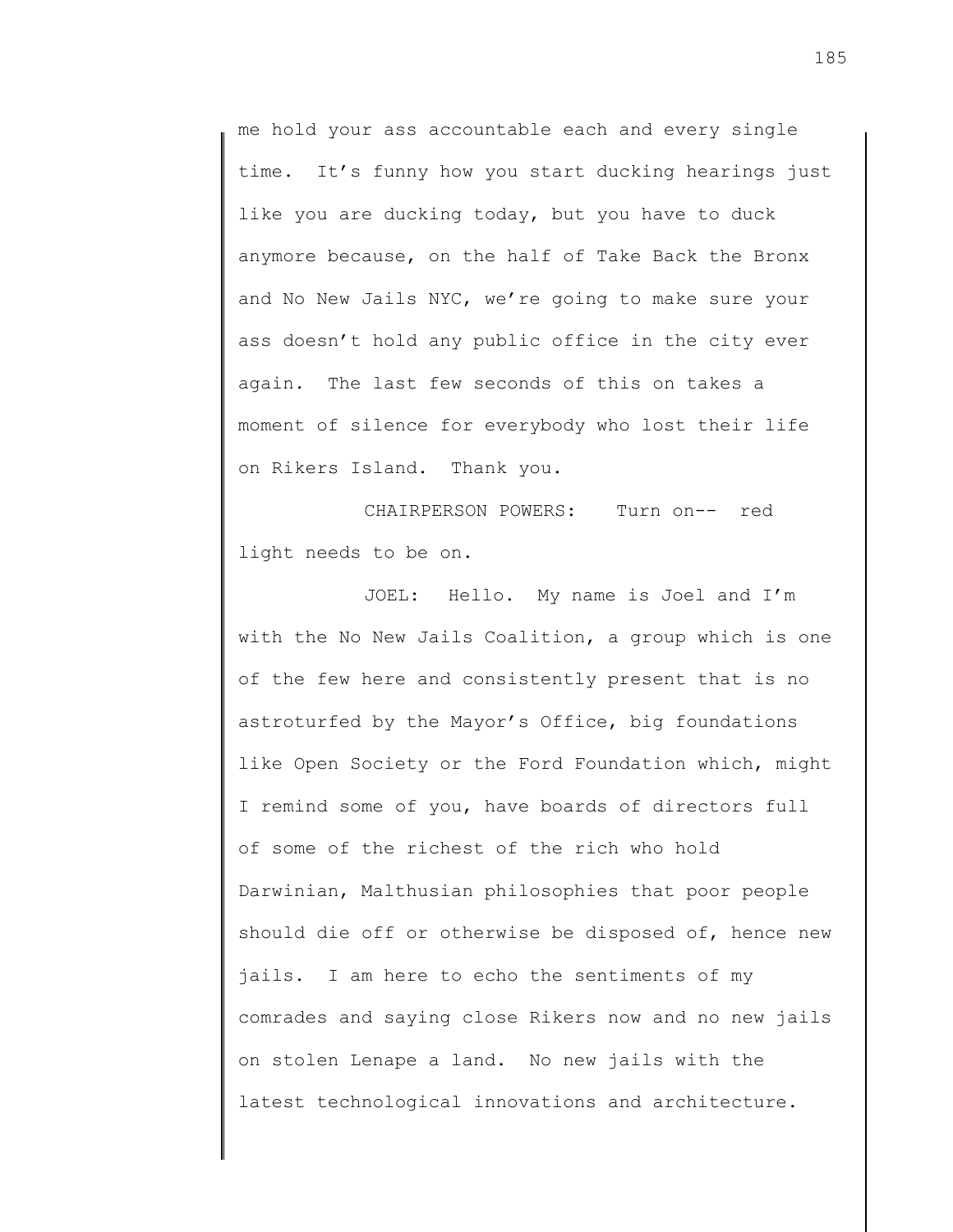That means no new jails with Starbucks. That means no new jails where sadistic corrections officers are required to say the phonemes in the preferred gender pronouns of inmates or any other cosmetic upgrade to the torture houses that so-called progressive officials tried to conjure up to make themselves appear to be of stark distance away from the same fascist stick to displays of longitude additional violence of the tromp administration. That career opportunists in New York city Council who co-opt radical progressive ethers can, and one breath, say the names of victims of the system and, indeed, seek the expansion of that same system that you won't even stomach the willpower to concoct a solution to the crisis of mass incarceration that doesn't involve further entrenching criminalizing systems to the detriment of the needs of the vast majority of New York's working class and poor majority poor which are people of color indicates that the problem is that of you not being presented with better alternatives that the No New Jails coalition actually has, but it's that your class consent is precluded. 11 billion dollars can easily go toward repairing NYCHA, toward housing, towards mental health programs, towards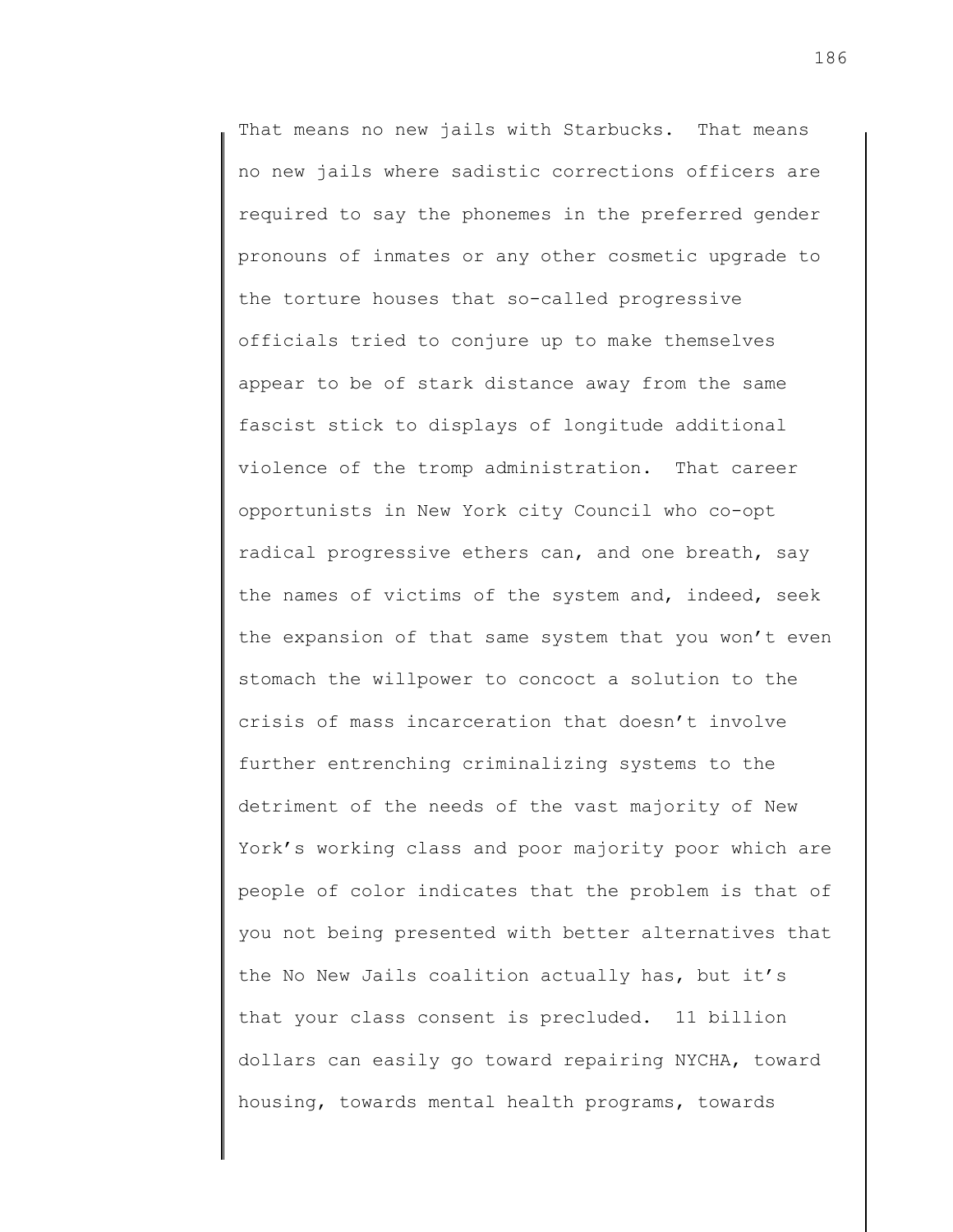equal education, towards community programs that could act as an alternative to the brutality of New York's military occupation known as the NYPD. But, instead, you only ought for the piece mail solution of assembling the commission of organizations invested in the jail plan to adjust, what? Look into it? The cynical attempt to reform these systems, that is to form again cars several systems to be preserved generations down the line utilizing Pro noon channel, Mayor's office funded community nonprofits as a Trojan horse for this regressive process is nothing new. It's the same carrot and stick method the Pentagon uses whenever they invade a country and steal its resources. They send in the Army and the Peace Corps. We are tired of city officials playing with our tax dollars. Playing with our lives. Playing with our children's lives. To this day, there are absolutely no guarantees that the closure of Rikers will be binding on new political leadership and the idea that the horrors of Rikers Island simply be exported to a year friendly, hip, cosmopolitan, vegan diet, Starbucks jails is nothing short of a pipe dream, if not an empty political promise. Vote no on this plan.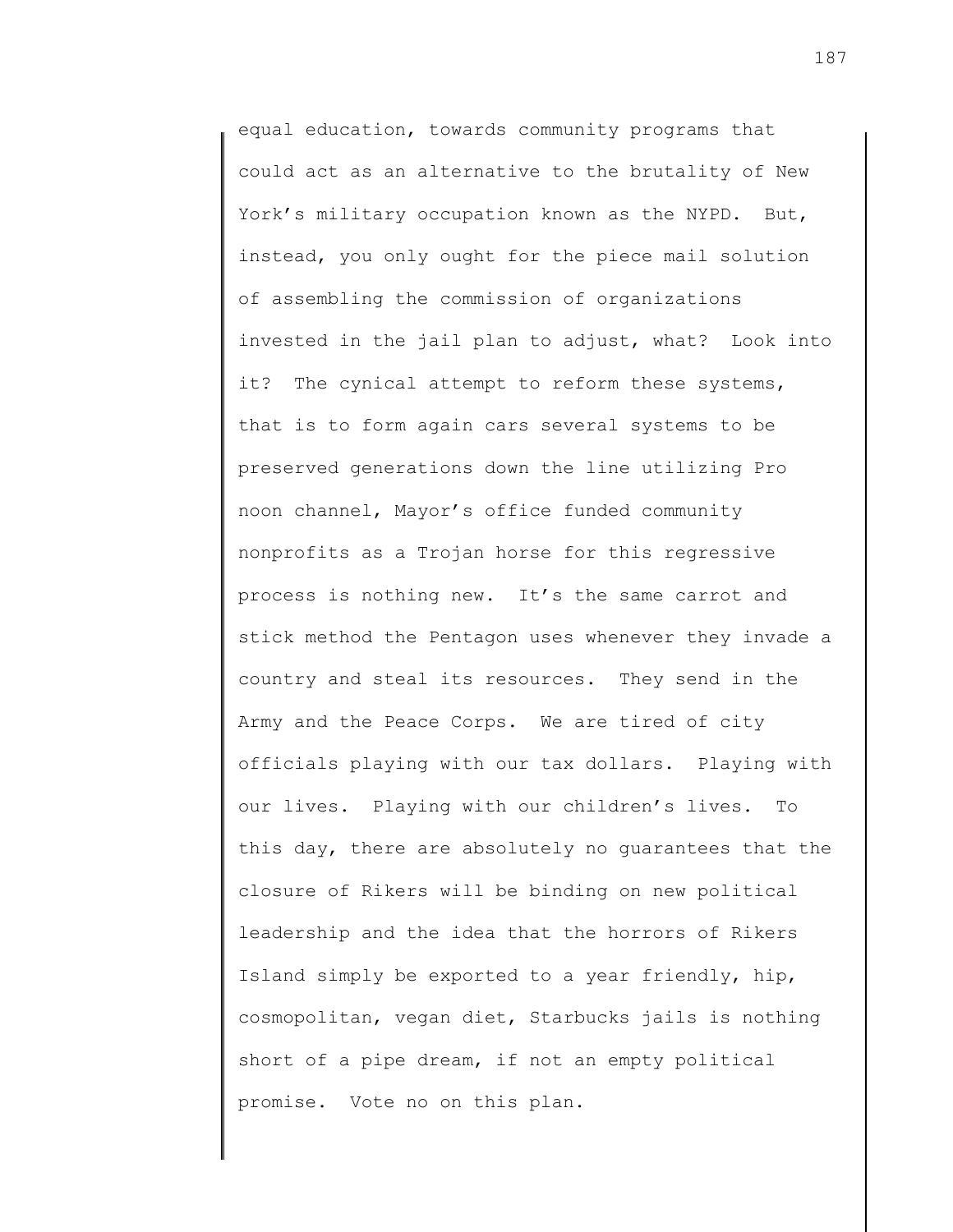CHAIRPERSON POWERS: Okay. Thank you. Thanks. Okay. Thank you.

ADELAIDE MATTHEW DICKEN: To be clear, this is no business as usual. The city will be on fire.

SHAWN HUDSON: Yeah. We're going to be on your ass.

CHAIRPERSON POWERS: We're going to call up our next panel. We have-- sorry for the mispronunciation. Misaiel Sildor from the Lippman Commission. Zachary from the Lippman Commission. Taylor Nims from Rikers Commission. Wendell Walters from Osborne and Sharon White Harrigan. Thank you. And just state your name and your organization before you start and then you can testify. Thanks.

[Background comments]

WENDELL WALTERS: Good afternoon. My name is Wendell Walters. I am a senior policy associate at the Osborne Association. A core part of Osborne's mission for the last 85+ years is to transform jails and prisons for the people who live there, work there, and visit there. Over the last 25 years, we've probably served more than 75,000 incarcerated people at eight New York City jails. We continue to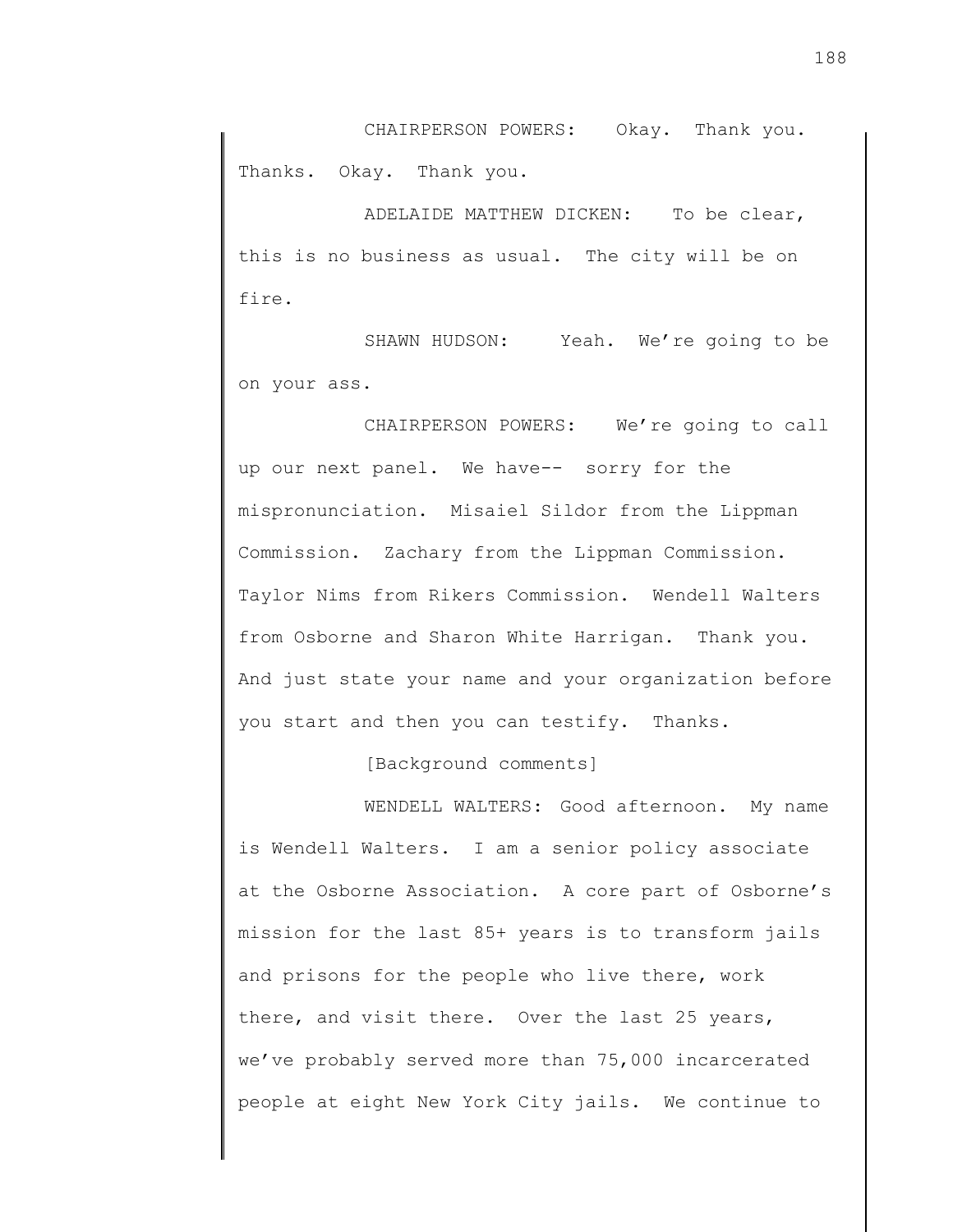have a large presence there today. We support 1190. We support increasing access to substance use disorder treatment services. Many of our returning citizens are coming home and going straight into the city shelters system and they are often coming home in need of continued support for substance use history use. Shelters should certainly offer this service. We do ask, though, that the city Council consider additional support and funding to build capacity for existing treatment providers who already serve this population and are operating as a shelter or HASA facility. We also support the reporting bill. There is a need for transparency and open communication in this historic and multifaceted process. It is critical that the public is informed regarding the timeline for jailed closures, relocations, and construction. We need to make sure that the jails are closing as new ones are being built. The Bronx needs to know when VCBC well close and updates of DOCs staffing and community impact due to construction is critical. We also support the establishment of a commission, but we need to think that there should be more representatives from the health departments. We know the root causes of crime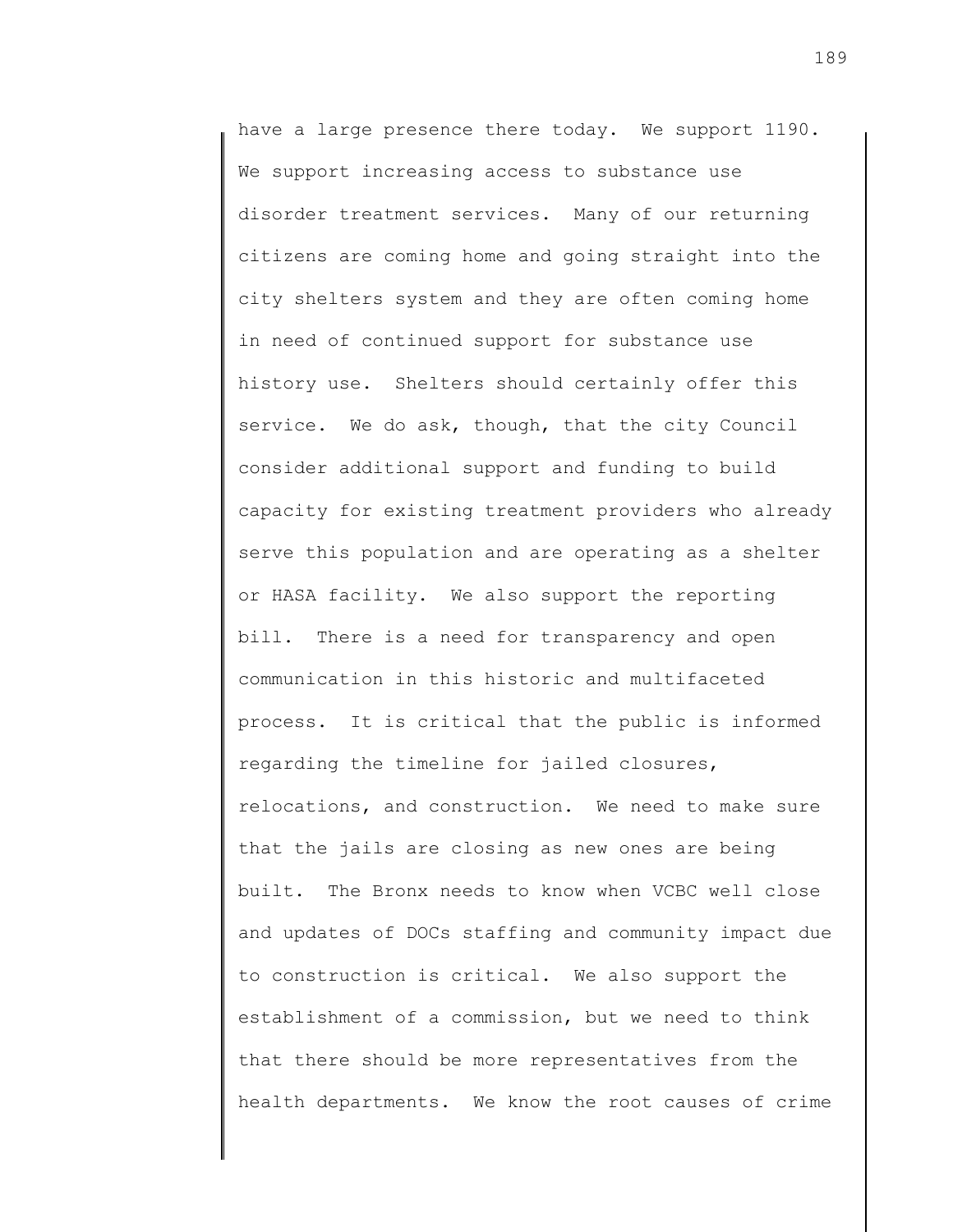and crime prevention. We have studied them for decades. We should be investing in communities as the guiding principle Paul regardless of reinvestment. This is what government is supposed to do. We must not wait for the savings that are to occur in the future. It must happen now. As for the design guidelines and changes to the Bill of Rights for the incarcerated, Osborne was first on the committee to develop the design concepts for the plan. We worked hard to ensure that there would be adequate space for a modern jail that includes room for programming, recreation, and child sensitive visiting. We do support the reduction of the height to the buildings as long as the reduction of the height is not at the expense of the well-being of the incarcerated visitors or staff. There should also be consideration for a separate facility for the women and for serious mental illnesses. We do not think that the DOC should run those facilities. We deeply appreciate the intention to build an environment that respects the humanity of everyone who lives, works, and visits jail. We believe that the path to achieving this goal should involve those who live, work, and visit jails and must be part of a broad,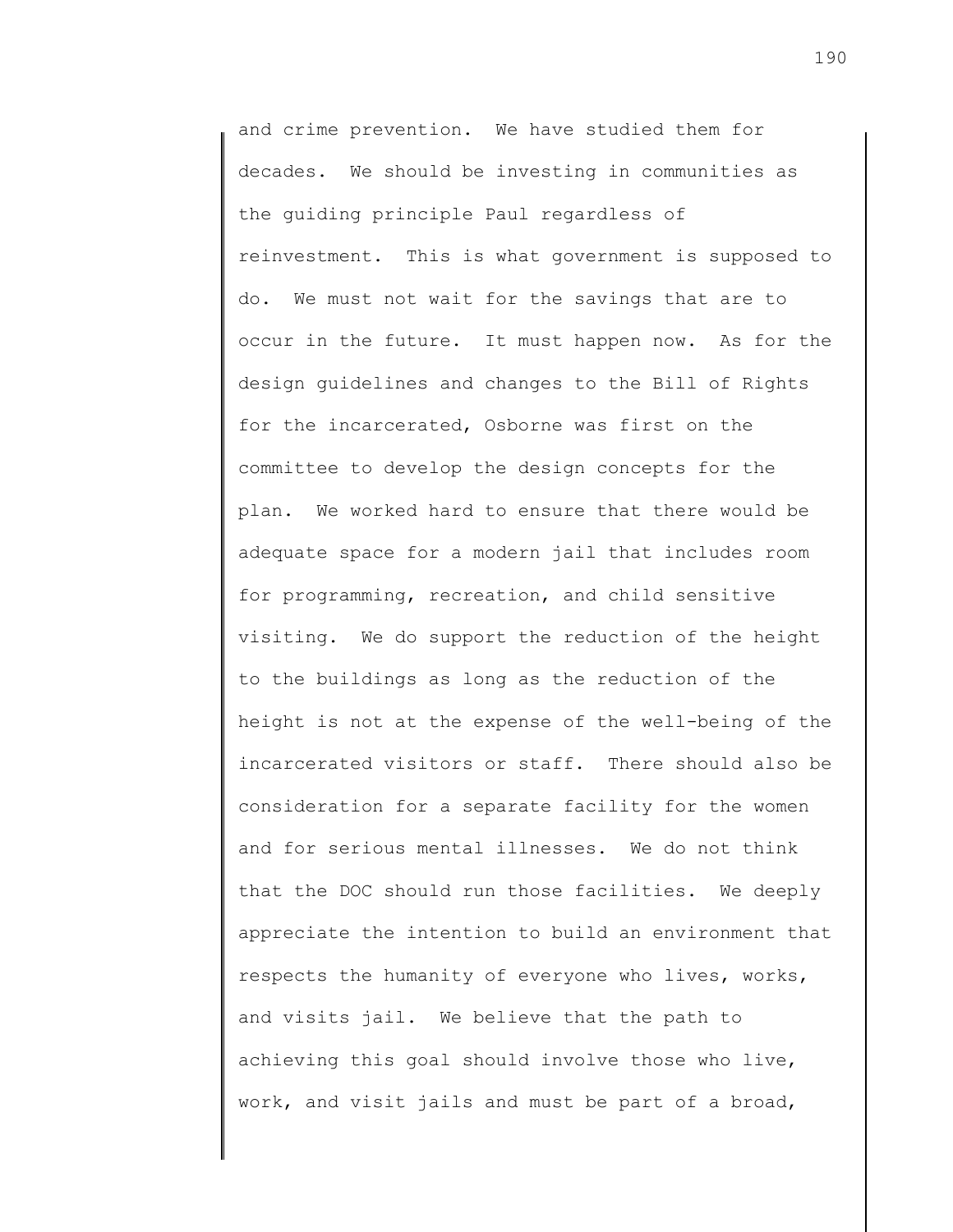deep, and bold culture change strategy. It cannot wait for new jails. Thank you.

TYLER NIMS: Good afternoon. My name is Tyler Nims. I leave the staff of the Lippman Commission. The four bills that are under consideration today have two be part of a much larger effort to make changes in the criminal justice system so there are many fewer people in jail and that the people who to remain in jail are safe and treated as well as possible. These efforts are embodied by the goal of putting an end to the massive jail complex on Rikers Island which is been a place of pain and misery for decades. Today, we are closer than ever to this goal which was viewed as impossible a few years ago. Thousands fewer people are in jail today. More reductions are on their way and there is a real incredible path ahead, but ultimately there is no simple way to accomplish this task. It demands changes at every level and at every institution and it's obvious from the testimony we have heard today that it demands changes to the culture of impunity and violence that are prevalent in all of our jails. It will also require for redesigned borough facilities that we will need those to put an end to a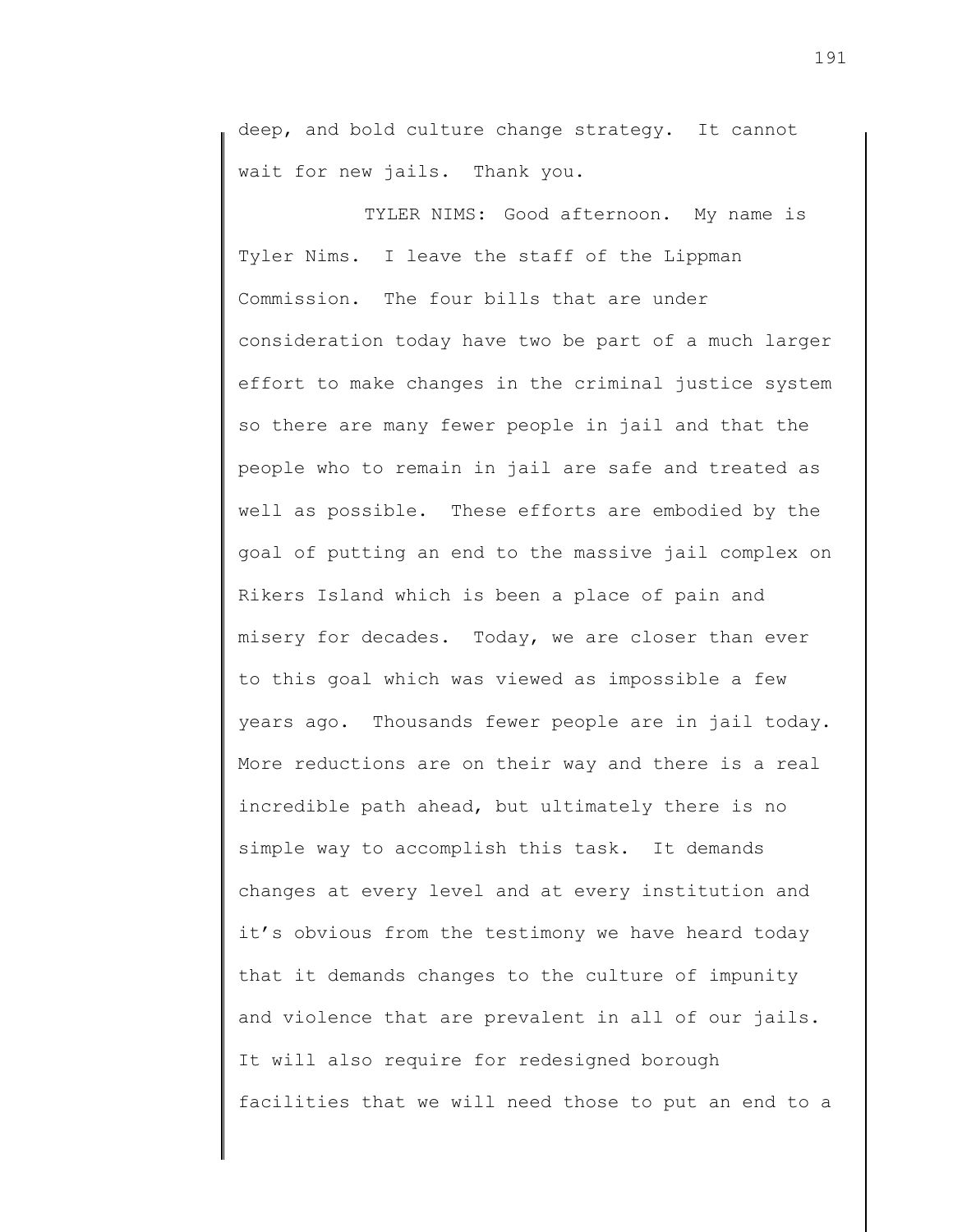jails on Rikers, to current jails in Manhattan and Brooklyn, and the jail boat in the Bronx and we cannot cram 3000 people into the today's borough jails. No way. To get this right, oversight and scrutiny are essential. The reporting bill that is introduced today is a step in the right direction and it will help this process stay on track in the months and years ahead. My colleagues will focus on the other bills on the modifications to those bills that we seek, but, for now, I'll ask you to pass all of these bills as one more step along the way to a New York City without the stain of Rikers Island. Thank you.

## CHAIRPERSON POWERS: Thank you.

MISAIEL SILDOR: Thank you for the opportunity to speak. My name is Misaiel Sildor. I'm the program associate for the Lippman Commission. I am encouraged by the intention of these bills as they are indicative of our city's concerted effort to guarantee that we move toward smaller car sorrel system with improved conditions. I am in favor of all four bills introduced and would like to offer suggestions on Council member Levin's bill to create a reinvestment commission. One of the main goals of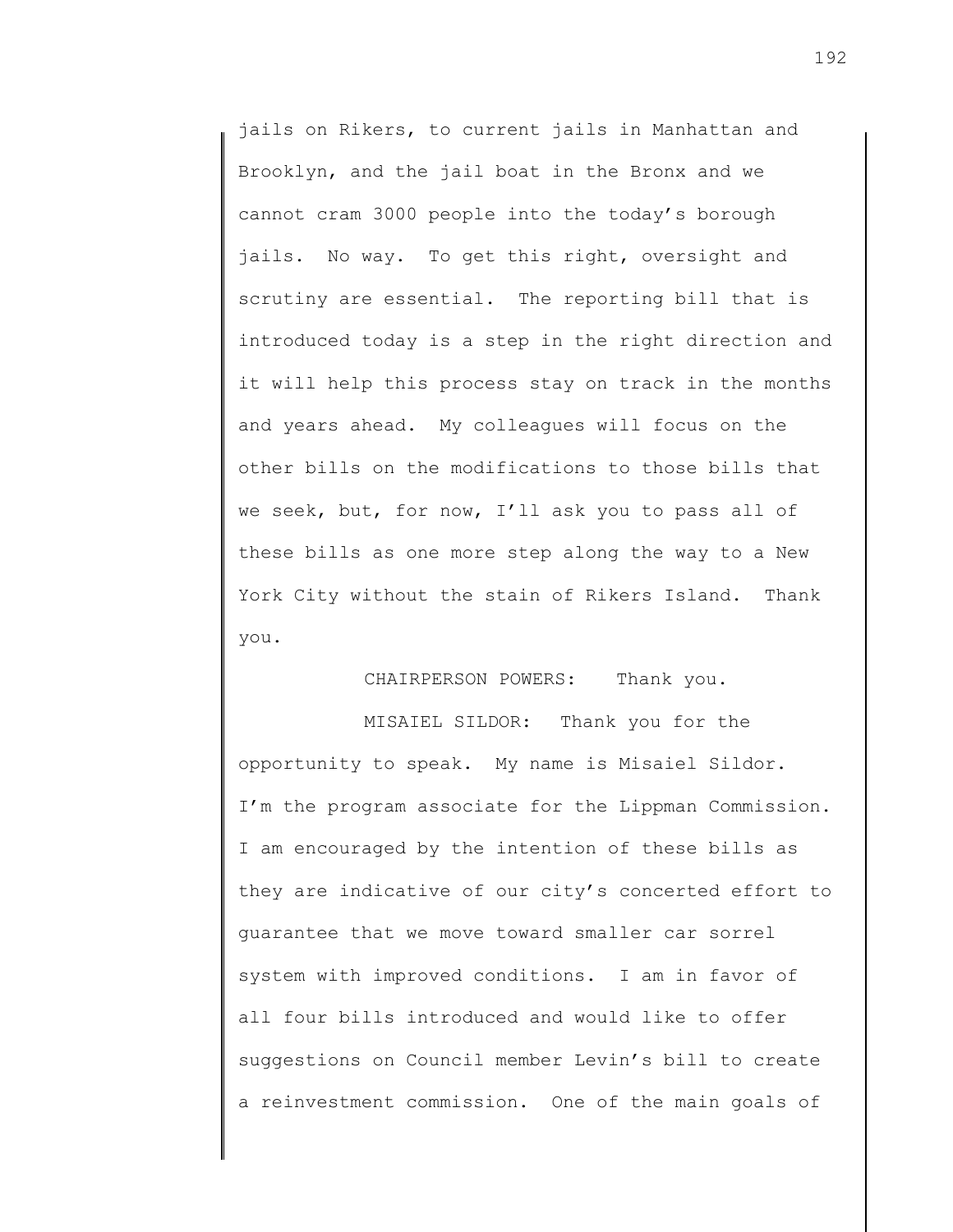closing Rikers is addressing the root cause of mass incarceration. This requires large investments in community wellness, particularly communities that have historically entered and continue to endure over policing and surveillance. If we don't guarantee large investments in community infrastructure outside of law enforcement or the criminal justice system, we will have missed a vital opportunity to disrupt the intersections of systems of oppression that have impacted black and brown people for generations. I appreciate that the makeup of the commission will include directly impacted leaders and I encourage the city Council to create more opportunities for other directly impacted leaders and community voices to be a more integral part of this commission. Community engagement with the commission could be improved in a number of ways. First, consider adding a community liaison for every identified neighborhood for investment to ensure that community members and community boards can regularly give suggestions and feedback to commissioners. Community members should also have the ability to request meetings with commissioners or host forums with them in their communities and should be given sufficient time to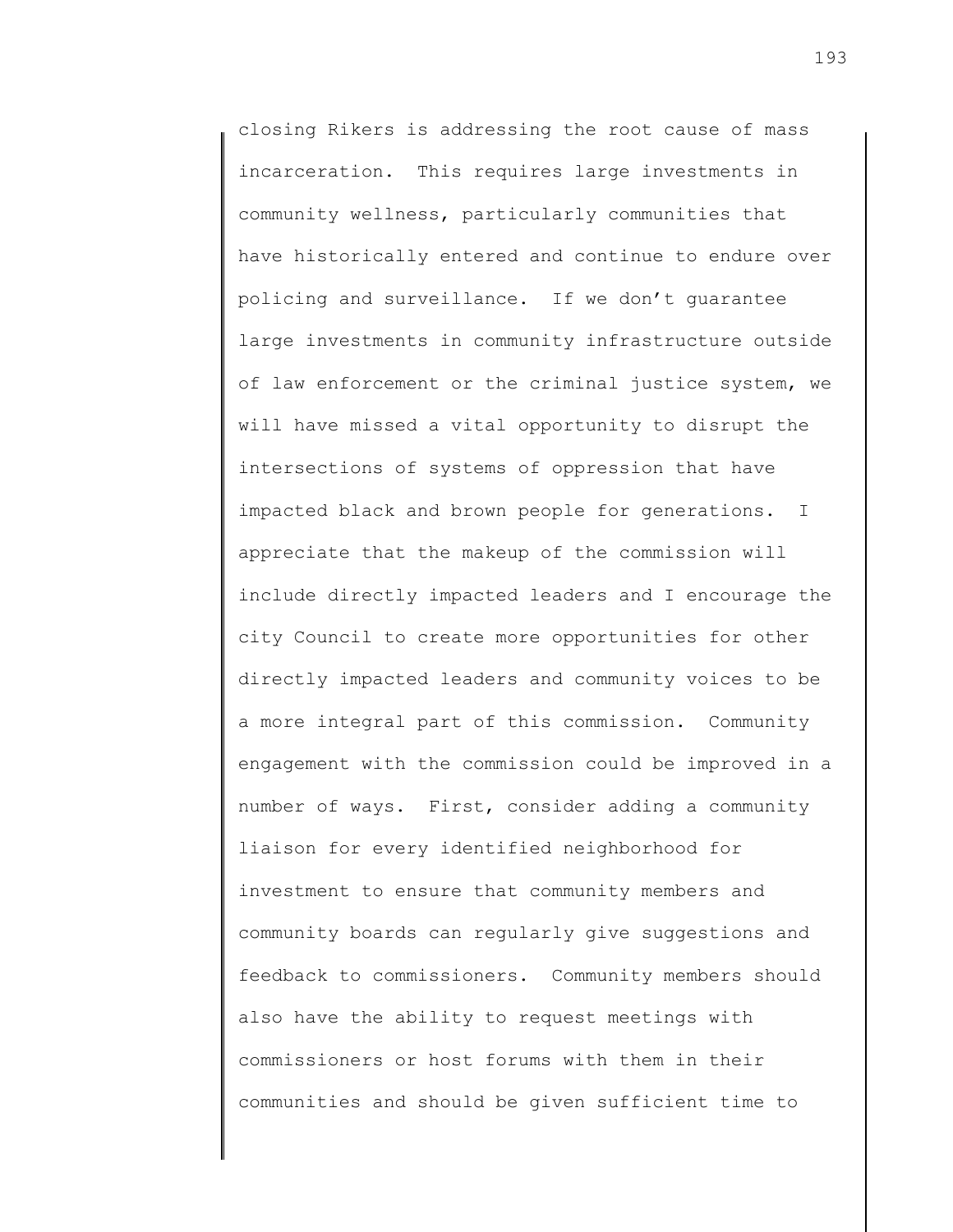critique in question commission recommendations before they are published. Second, consider having public meetings more frequently and, with each public meeting, reduce the barriers people may have two attending these meetings, including but not limited to staying more than one forum in each neighborhood at different times and providing childcare and metro cards. There should also be no presence of law enforcement at these meetings as that can discourage more vulnerable members of our communities from participating. Finally, the commission should consult a robust composition of community organizations based on the identified neighborhood, not only citywide service providers, to ensure that their recommendations are individualized for each community. Thank you.

CHAIRPERSON POWERS: Gray. Thank you. And thank you for the recommendations.

SHARON WHITE HARRIGAN: Good afternoon. Thank you for having me. And I did submit a three page written testimony, however, I'm just going to freestyle this. So, my name is Sharon White Harrigan. I am the executive director of the Beyond Rosies 2020 campaign movement and so I just, you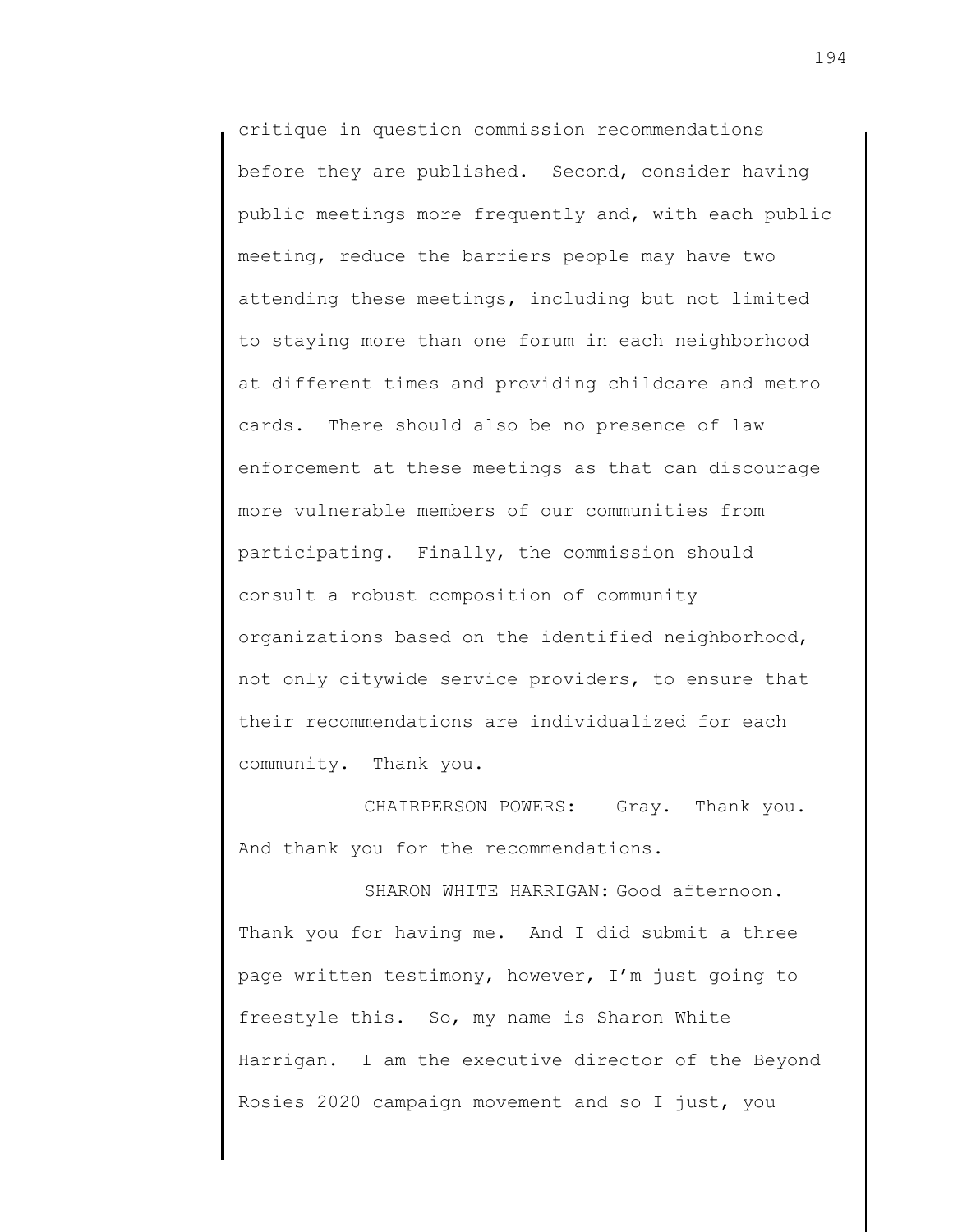know, first want to say that we do-- we are in favor of the four bills, but I also just want to say to everyone here that this is not just about location, you know? This is not just about closing Rikers and creating something else. This is about dismantling the criminal justice system. I have testified on many occasions. I think many people already know that I have spent a lot of time in the prison system at one shot and I've done more than enough time on Rikers Island, so me, myself, here more than probably anybody in here know firsthand what that is like, right? And so, I think that we all can say we envision a world without jails. We envision a place that is not punitive, but the reality is that there is a process and, if we stop that process, then that means that our brothers and sisters continue to be on that deplorable, inhabitable island. So I think that if we all come together, because we are all working towards the same thing. And I think that just even we talk about the dimensions and the creations of these buildings, we just want to ensure that the programming, that people receive the proper and necessary services that the people that suffer from mental illness receive the services. That the people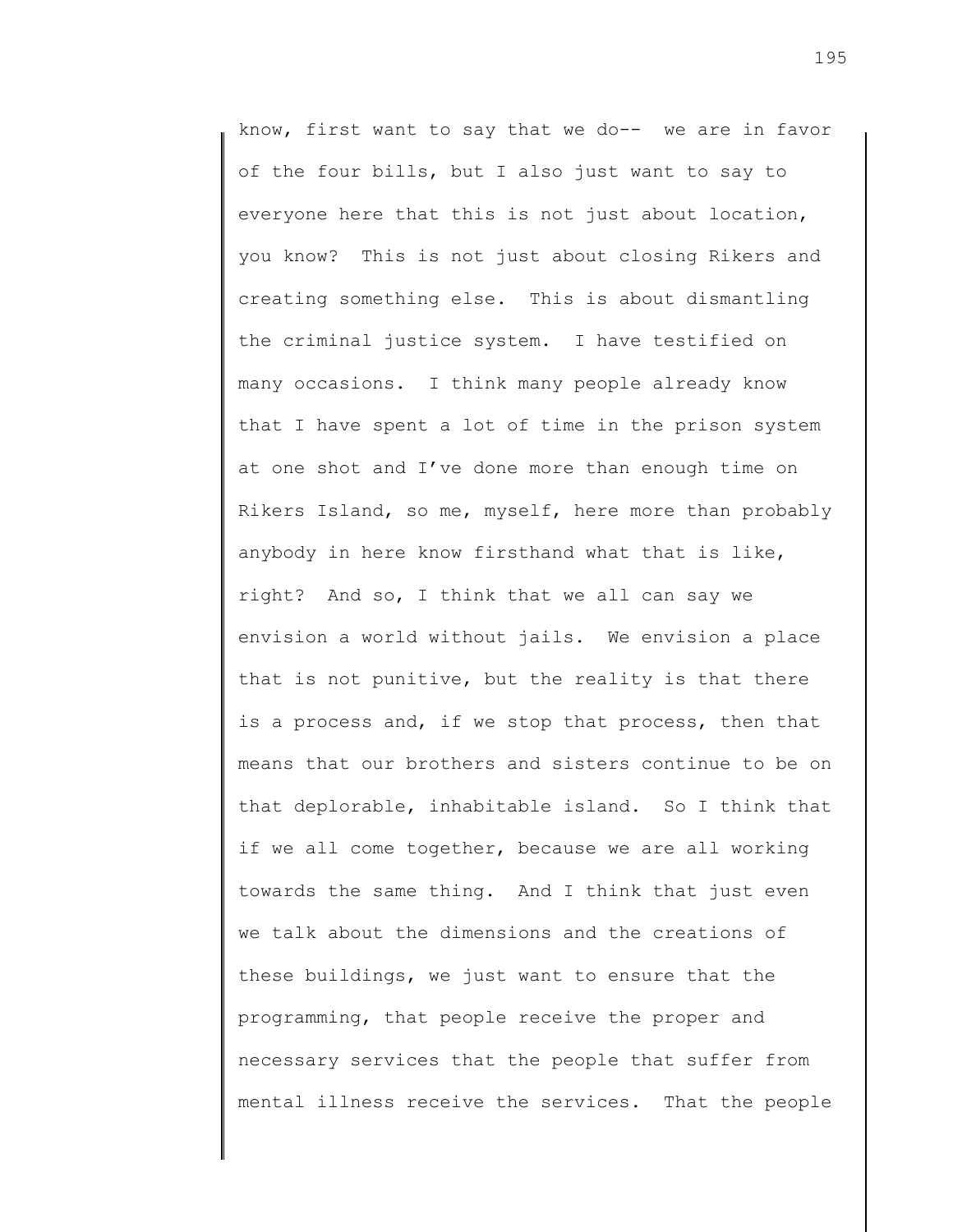that have addictions receive the services. That everyone receives a trauma informed care. That everyone gets counseling. That we move forward in a way that is on a strength perspective and we treat everyone with human decency and dignity. And so the bottom line is that everyone deserves respect, right? And that's what we're looking for, right? We all come to the table. We need to keep people who are directly impacted with lived experience not just at the table, but as leaders that is informing these decisions. People can say a lot of things because they've got care and concern and their compassion, but it's the people that lived through it that is affected by it is the ones that should inform what is going on. Thank you.

CHAIRPERSON POWERS: Thank you.

ZACHARY KATZ-NELSON: Good afternoon. My name is Zachary Katz-Nelson. I am also with the Lippman Commission and picking on what Ms. White Harrigan is saying, I really want to speak to three fundamental truths today. The first is that we are here in this room today because of people like her. Because of leaders who were directly impacted, formerly incarcerated people and allies across the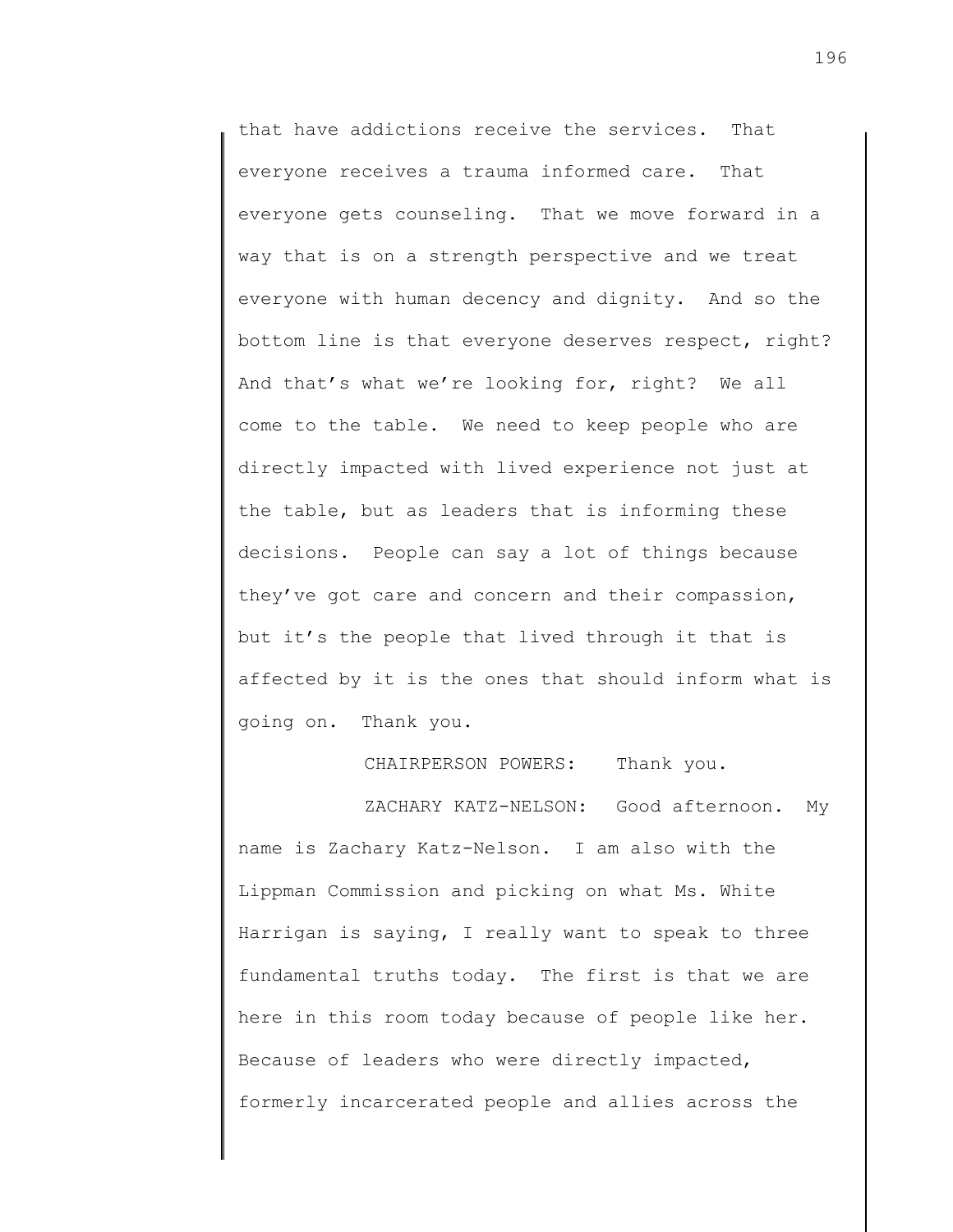city who stood up and said no more to Rikers Island. And the city, to its credit, has responded. The Council and the Mayor's Office has responded and brought us here today. And people are looking for guarantees about how to close Rikers. I say we the people are the guarantee. Together we got us here and together we will close Rikers forever. Together, hopefully, with the Council and with the Mayor's office, whoever that may be. The second fundamental truth is that, Councilman Levin, as you and others know, the existing borough based facilities are, in many ways, just as bad as Rikers Island. They're not as isolated, of course, but they are decrepit. They are unsafe. Brooklyn House has no air conditioning. It has cells so small they would not be approved if they were being built today. And so all those buildings need to come down, too, because you can't renovate your way out of those problems. Number three, the city must be investing in people and in communities so that incarceration never happens in the first place. I think everybody here agrees with that. But the fundamental truth remains, that even with that investment, for the foreseeable future, people in our city will be incarcerated. Thousands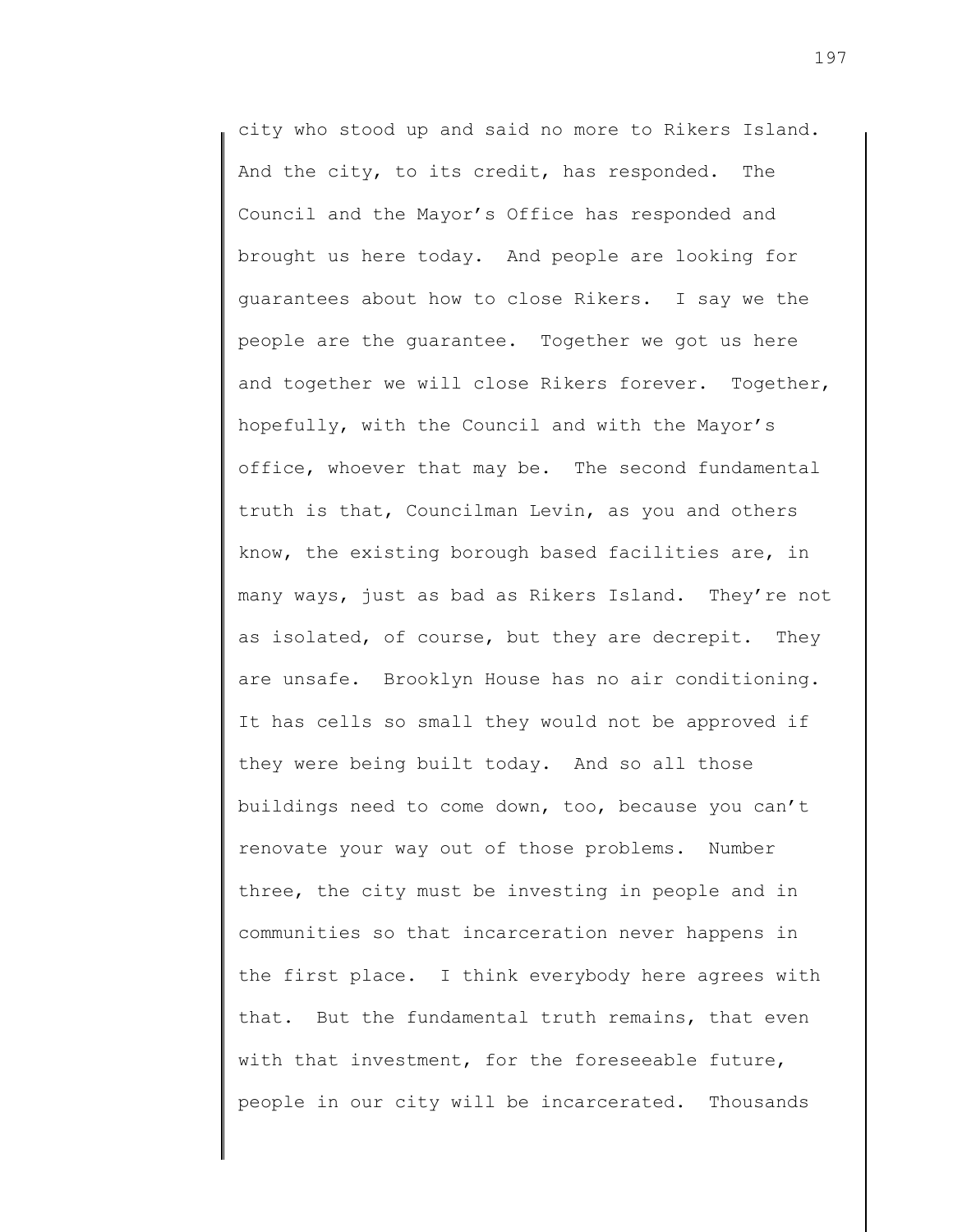of new Yorkers every single year will be incarcerated in our jails. And the question is what conditions will they be living under when they are inside? Will they be left behind either in Rikers, God forbid, or in the existing borough based jails. And the answer is it's unacceptable to leave anyone behind in such conditions. Simply unacceptable. The cells in the borough based facilities now have room for about 2100 people legally, right? You can't cram more and more people into those facilities that are already substandard for every human being that's inside there now. It's simply not a fundamental solution. We need different jails and we need them now as long as anyone is incarcerated in our city. And so these bills, we think, are a real step forward. The design bill, for instance, I think there are a lot of other issues that we need to address when it comes to design. Issues like intake areas and legal meeting space and law libraries. Things like that. But they are a key process as we move forward and we believe that all these bills must pass just like on October 17th ULURP must pass, as well. And as we continue this process, as this is all stages in the same process working towards a better future for all of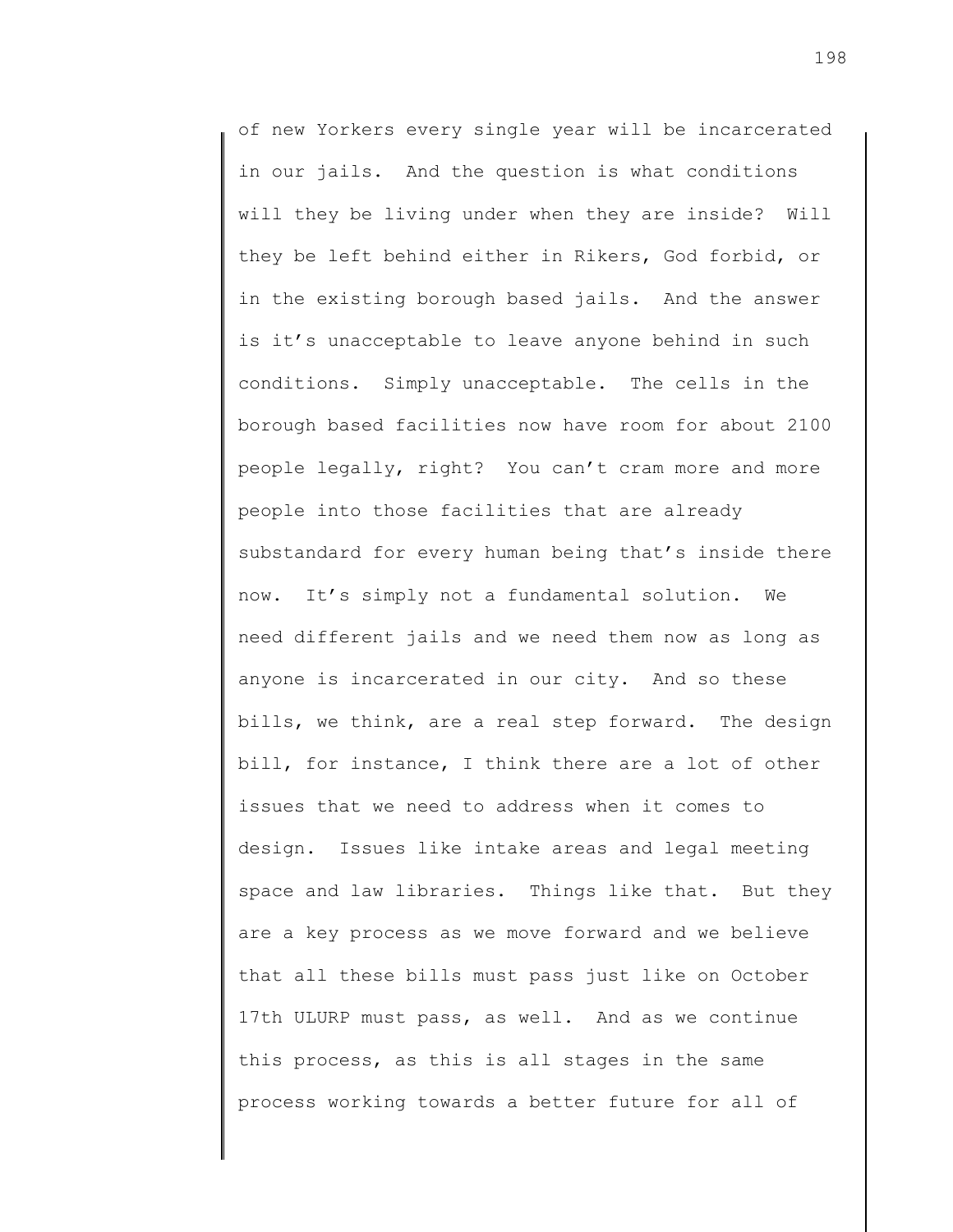New York, we the people will see it to the end. We the people will ensure that Rikers closes. People that will ensure that the borough based jails come down and that something new and better is in their place. Thank you very much.

CHAIRPERSON POWERS: Great. Thank you. Thank you to the panel. Thank you so much. We are going to move to our next panel. Again, sorry if I can't read handwriting. Martha Larson. Janelle Nesbit. Andrea Morel. Tawaki Kamatsu. Sorry if I got the wrong-- And David Moss. Okay. And we will add one more since I understand somebody left. Wendy O'Shield. Thank you. And I just want to add. I usually do ask questions of all the panels, but since I want to be respective of people's time and give them an opportunity to testify so we can use all those comments after the hearing, we're going to ask some where needed, but we're going to make sure we offer everyone an opportunity to get up here in a timely fashion. So, thank you for being here. Just again, you can start. You can state your name and then you can testify. Thank you.

JANELLE PUZZLE-NESBIT: Hello, everybody. My name is Janelle Puzzle Nesbit. I'm going to get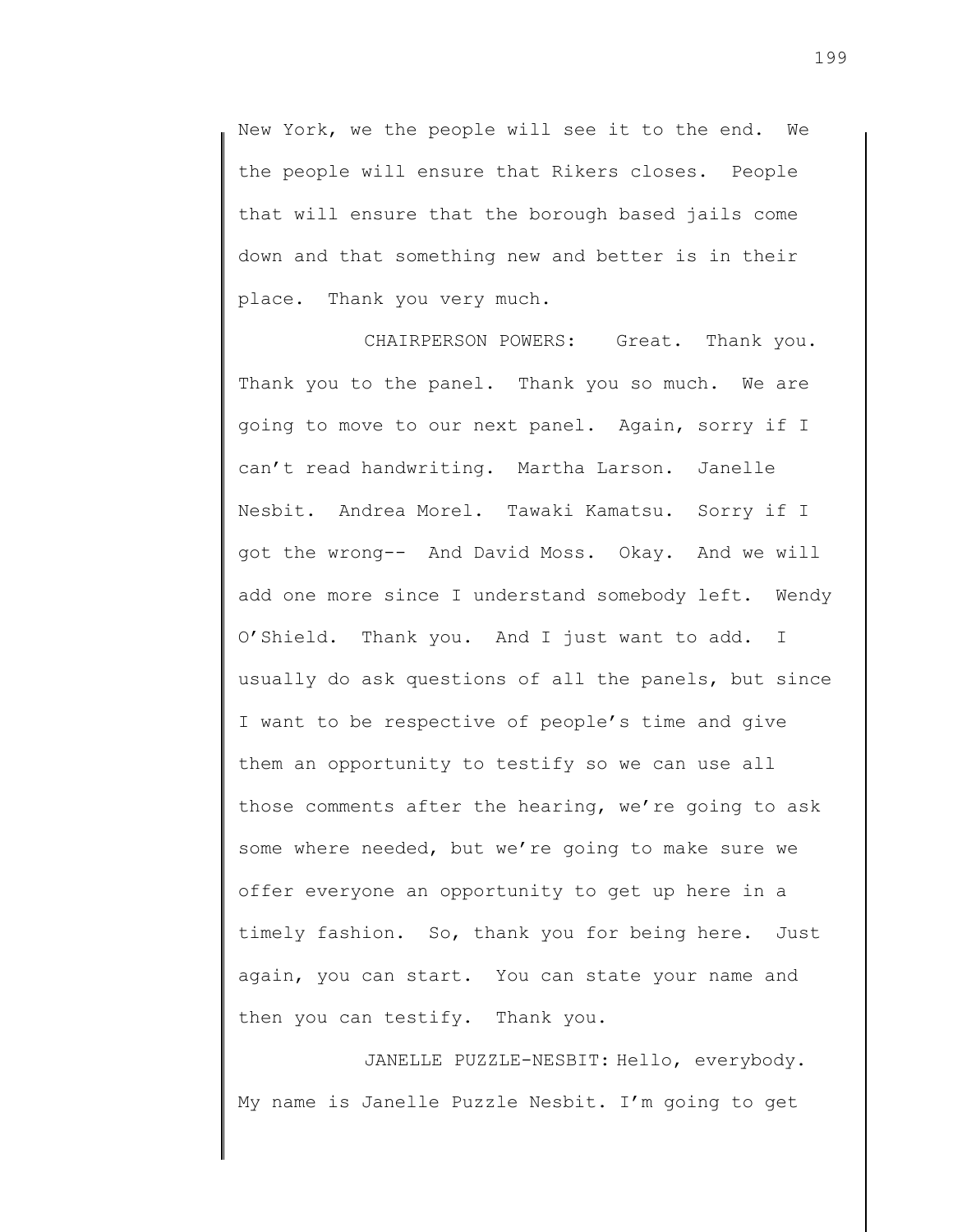right to it since we've only got three minutes. I've spent six years in street after I got kicked out of high school. Then I spent two years in college studying to be a paralegal. Then I got locked up for 11 unjust years that is still unanswered, but we'll get to that. Let me see where I'm going to go from there. Five years on parole. Four years of college. CUNY BA student. John Jay and two years in philanthropy. So, this is where my experience comes from. Now, as soon as you get to prison, or, rather, jail, you're supposed to strip naked, right? And be inspected for gang tattoos so you can go into a gang database if they at least allege that one of those tattoos are gang. Right? But what we're not addressing here is the state violence and the safety of the community. And all of the white-- hundreds of white correctional officers in Beakon Correctional Facility, Bedford Hills Correctional Facility, Taconic Correctional Facility, and Albion Correction Facility, not every single one, but hundreds of them, they had tattoos of black babies tatted on their arms with a noose around their neck and they wear it proudly. And I'm sure if we took off some of these uniforms and some of these suits and ties, we will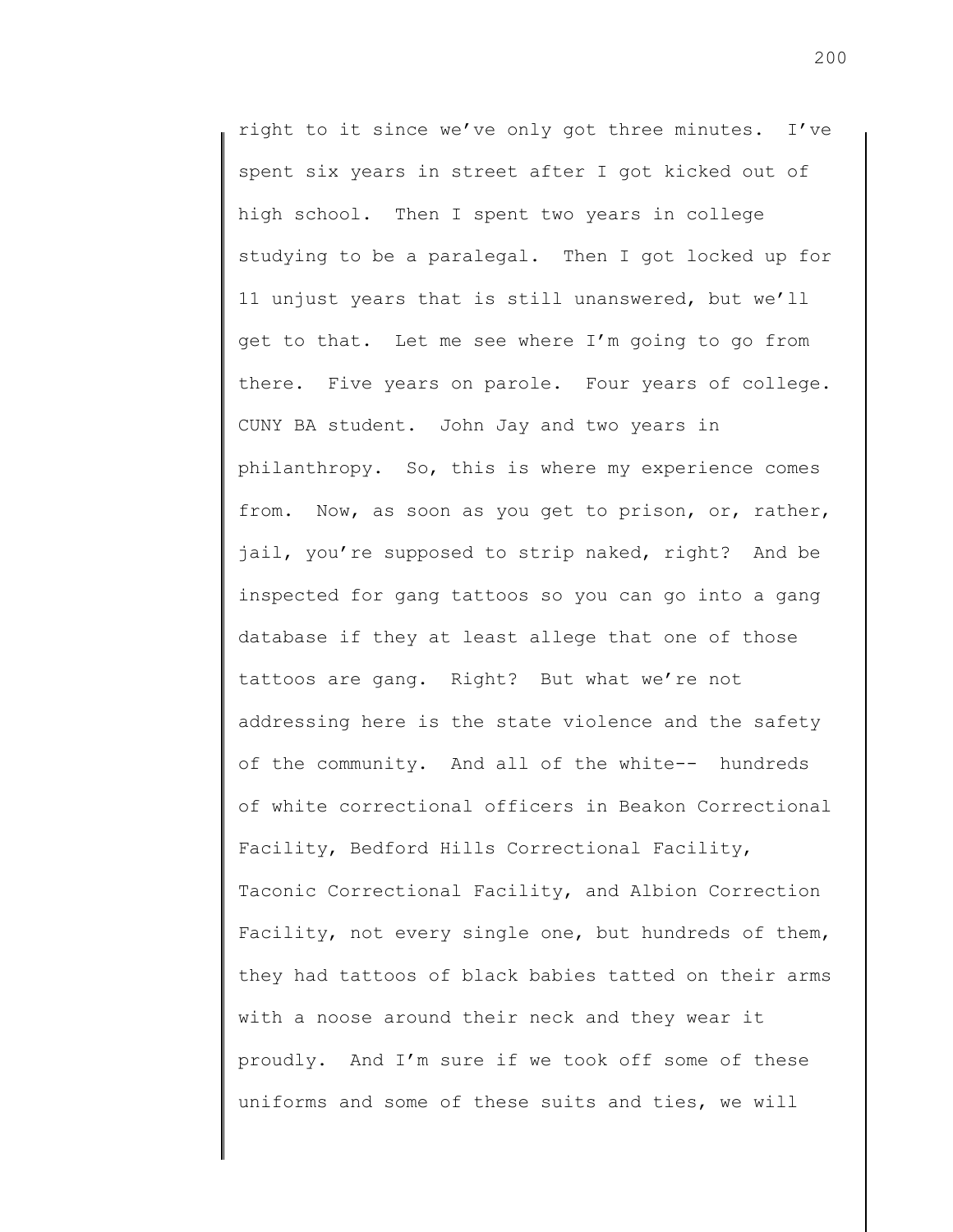see those same black babies with nooses around their neck. This is about culture. This is not about structure. In 11 years, I lost nine appeals. I lost the clemency. I lost the violent felony override even though there was no allegation on any side of any violence, just mere possession of a weapon. Denied. Denied. Denied. Also given four extra months in prison time and, if you hear the way I'm speaking today, you're going to know why. So, in Bayview Correctional Facility, which is a medium correctional facility for women that was located on West 20th Street and Chelsea Piers, organizers like the one from No New Jails was out there screaming no jails and I had no idea why they were screaming that. We were just looking at the penthouse across the street and the porno shows that we used to see. Guards told us to hurry up to go to our rooms and close our ears. No books. It's 2011. The book in the library, why are they dated 1996? I'm looking for one in 2000. I'm looking in one for current information. It's absent. In Bayview Correctional Facility, I spend two years there. I worked inside of the grievance committee and the reason why I chose that position is because hundreds of women from every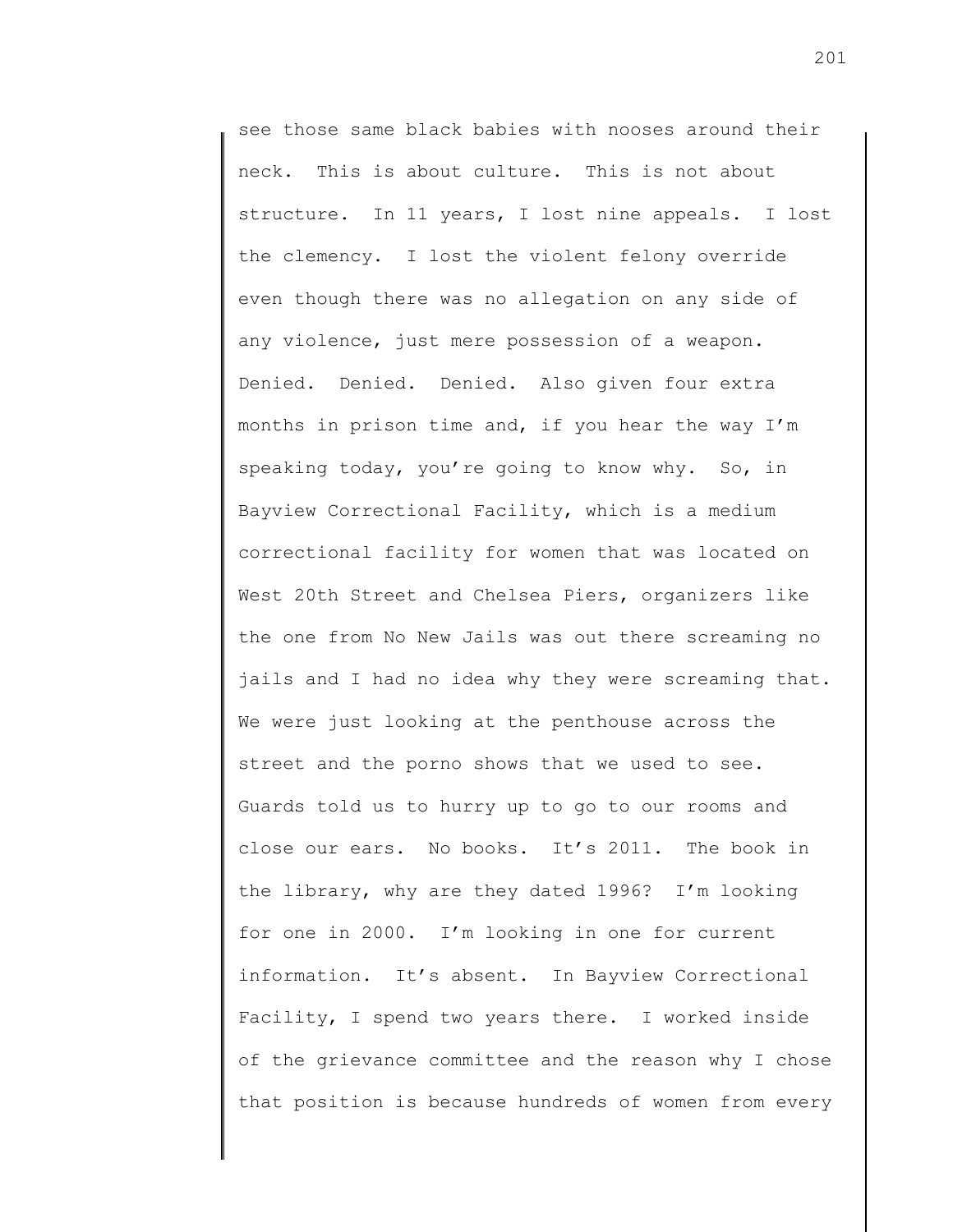facility that I was in were telling me stories about them being molested and raped and ignored. And then having to watch that same officer and have to ask him for a sanitary pad is humiliating. Women and girls should not be in jails. They should not be in prisons, but I'm going to calm down so you all can hear me. With over 700 unanswered grievances and denials washed away into hurricane Sandy and all these women do is close their eyes and see those horror stories and these correctional officers still keep their jobs while we are locked in cages, held captive. Now, the abuse that's in there is going to have-- we cannot run out of time because this is important. Bayview Correctional Facility washed away, but the memories that I have from all those grievances and investigations did not. 22 percent sexual abuse rate is because I demanded that women wrote it down. Do not be afraid. Speak out. In comparison to all four other facilities, it was 2.2 percent complaints. Now you do the math on that. One last thing. One last thing I will say because there's a lot to say. I'm a BPI fellow. I'm a college and community fellowship fellow and I'm also a Ford Foundation fellow. In 2011, over 2000 people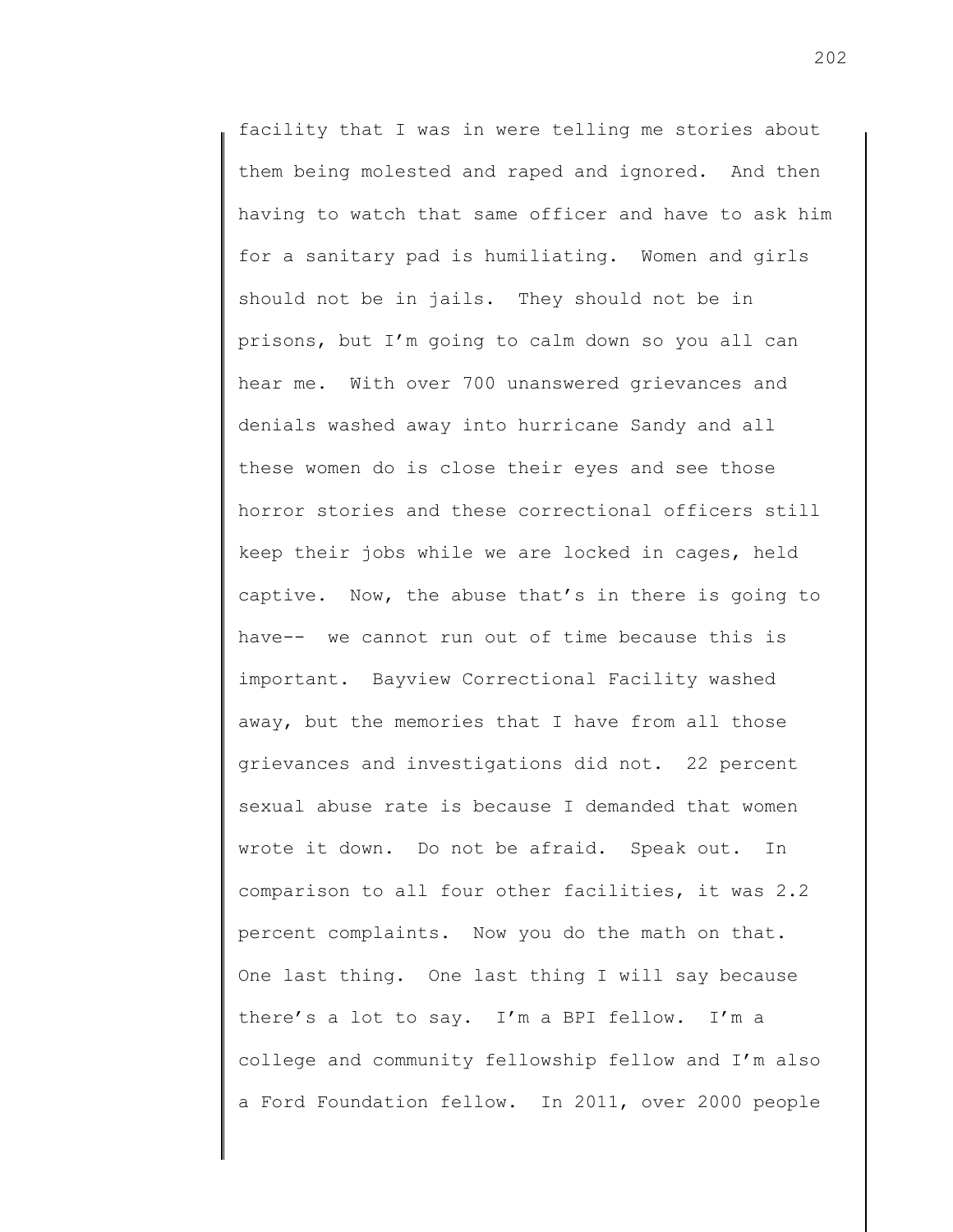in jails and prisons filed for NYC 210 tax forms. It was a scandal that the state robbed those people both men and women and I need the state to do an investigation on that now. Everything that I say here is documented. My whole entire incarceration, I made sure everybody documented every complaint so before this construction of these new jails, if you're going to be fair to the people, seriously, do that investigation first and talk to women and girls who had wrote those complaints. One other thing. Hurricane Sandy-- I need you all to do another investigation. We were not allowed to see our families, call our families for two days. And after we called them, we were not allowed to tell them when we would go back to see them in this new, nice jail that was close to home, we did not know when we would see them. Over 700 complaints of theft from guards in which we all filed complaints and did get compensation for. There was a significant spike during this time of mental illness and new cases after the evacuation of hurricane Sandy and displace to all four prisons. Nobody cared about their feelings because they are property of the state and they will be shipped wherever the state wants them to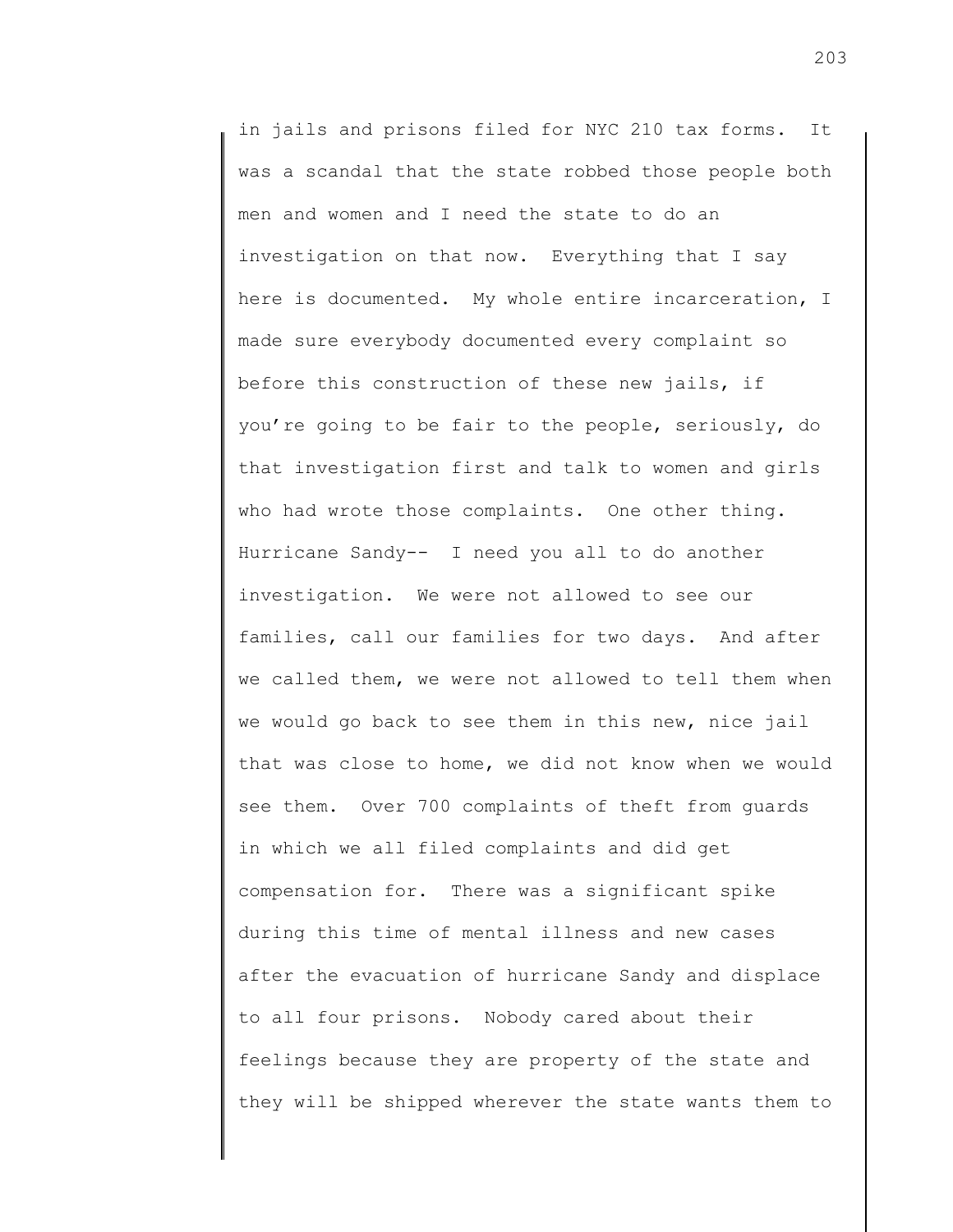go. Inside of a mental health cell, from this situation, I was stripped naked, put in a cell with a camera. No tissue. No pen. No books. No soap. No toothpaste. No toothbrush. No shower. No lotion. Freezing cold. No panties to hold the bloody pad between my legs for the entire duration that I spent there. I ate with my hands. Never in my life have I ever attempted suicide. Never in my life have I ever felt suicide. Never in my life will you find that document and never in my life will I ever do it. In 2012 in Bedford Hills Psychiatric Center, I witness horrifull [sic] horrific screams coming from a woman who was mentally ill as guards and mental health beat her to a bloody pulp and I don't even know if she's alive today. That needs to be investigated, as well. Thousands of these stories need to be investigated before this decision. No new jails and I put out a new song today. Holler if you hear me. It's Puzzle.

CHAIRPERSON POWERS: Okay. Thank you. Thanks. Thank you.

DAVID MOSS: Thank you. My name is David Moss. I am a constituent of Council member Levin's. I'll keep it brief. If you want recommendations about how to help communities that have been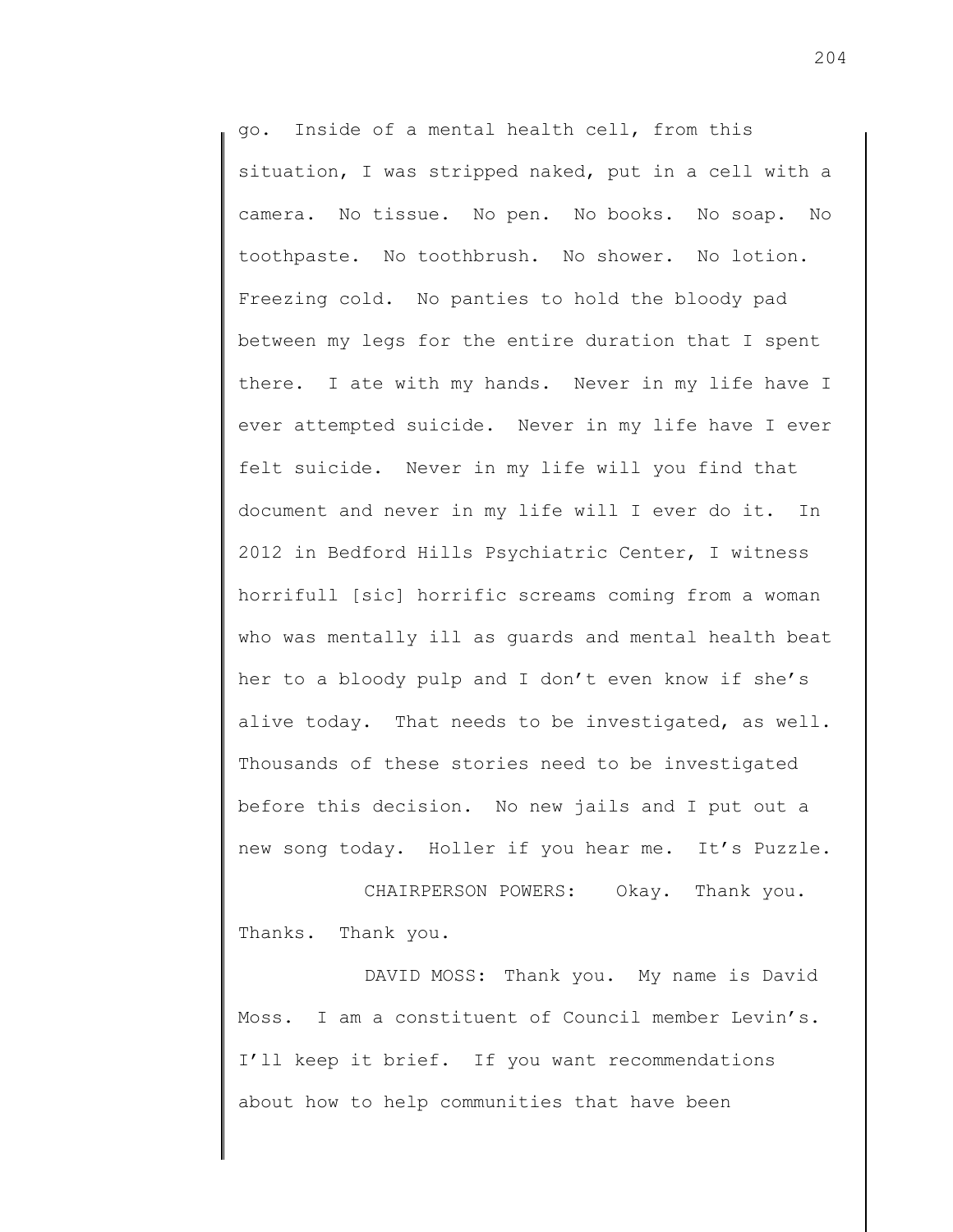devastated by Rikers, here is a recommendation. Don't build new jails. Jails are the problem. The DOC is the problem. It's individuals, but really these are institutions that devastate black and brown communities in New York and you won't fix anything by tinkering around the edges. You're not going to build some new type of good jail because such a thing simply does not exist. To use a rough analogy, putting 10 billion dollars in two new jails while proposing to look into the effects of Rikers on communities of color is like proposing a commission to study the possible existence of climate change while investing 10 billion dollars in offshore drilling. It's duplicitous. It's disingenuous. And it's a chance. Attempt to save face while you prepare to lock future generations of black and brown New Yorkers in cages and we can see right through it. So, again, here is a recommendation. Invest that 10 billion dollars directly into the communities that have suffered from state violence for far too long. This is a crossroads for the Council. You can help and the tide of oppression or you can extend it indefinitely into the future while kicking around little baby measures about forming commissions. But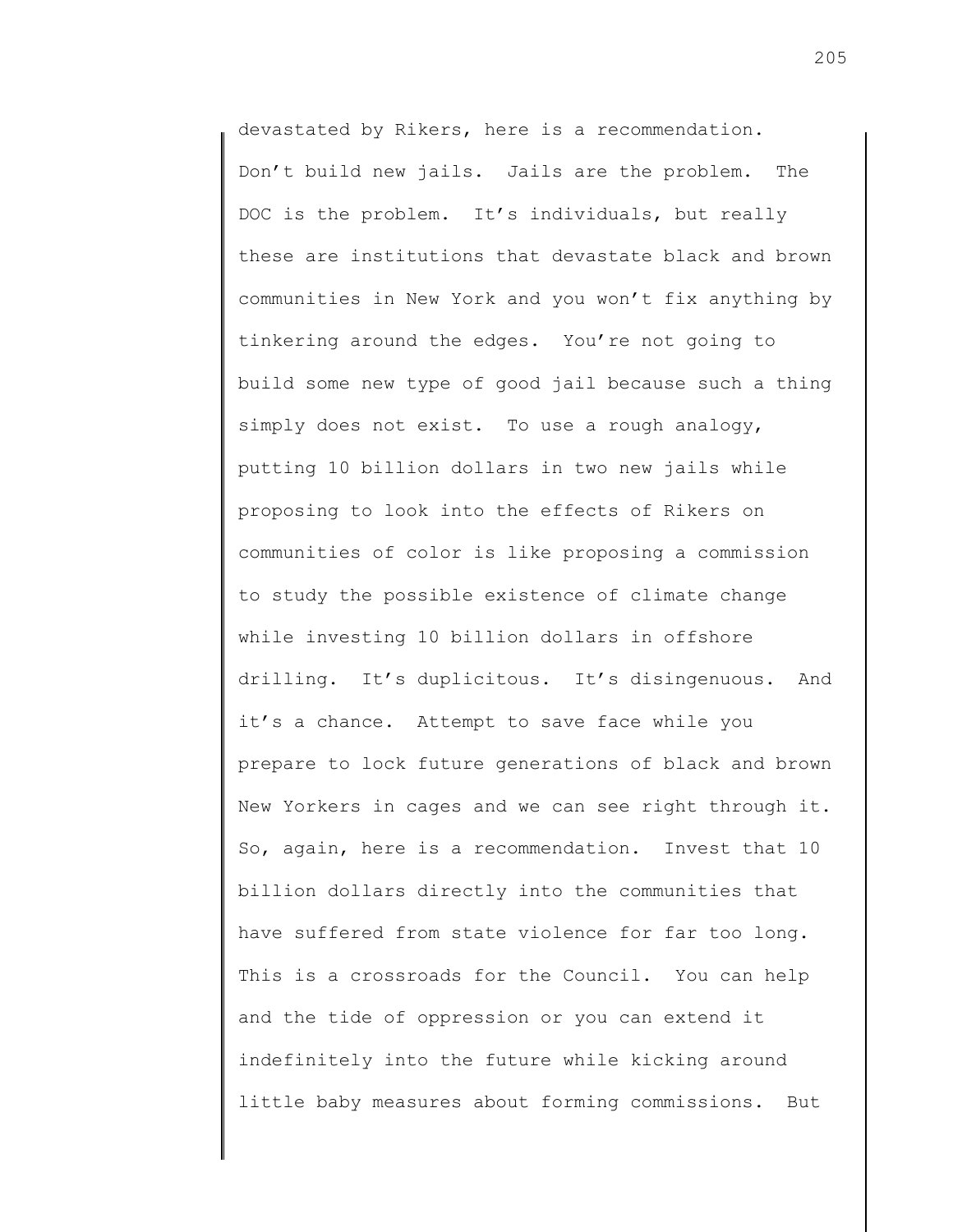if you take that latter approach, every atrocity committed in those new jails will take place because of you. The communities that are devastated by those jails will be right to blame you for it. You don't need a commission to tell you this. You don't need me to tell you this. There is a city full of brilliant, energized people whose lives are directly impacted by these decisions every single day. They are the ones telling you this. They are the ones you should be listening to and they will never let you forget how you voted in October 2019. No new jails. Thank you.

CHAIRPERSON POWERS: thank you.

UNIDENTIFIED: Okay. Cool. Hi, everyone my name is Martha. It's not, but I'm reading for Martha. So-- hi. My name is Martha and I am a healthcare worker, social worker, and member of the NYCDSA. I am not full by any of these three bills that are clearly being introduced at this moment to try and gather support for the borough base to jail plan that has vocal and growing opposition from New Yorkers. I stand firmly with No New Jails to oppose both the jail plan and these toothless bills that are attempting to humanize the jails.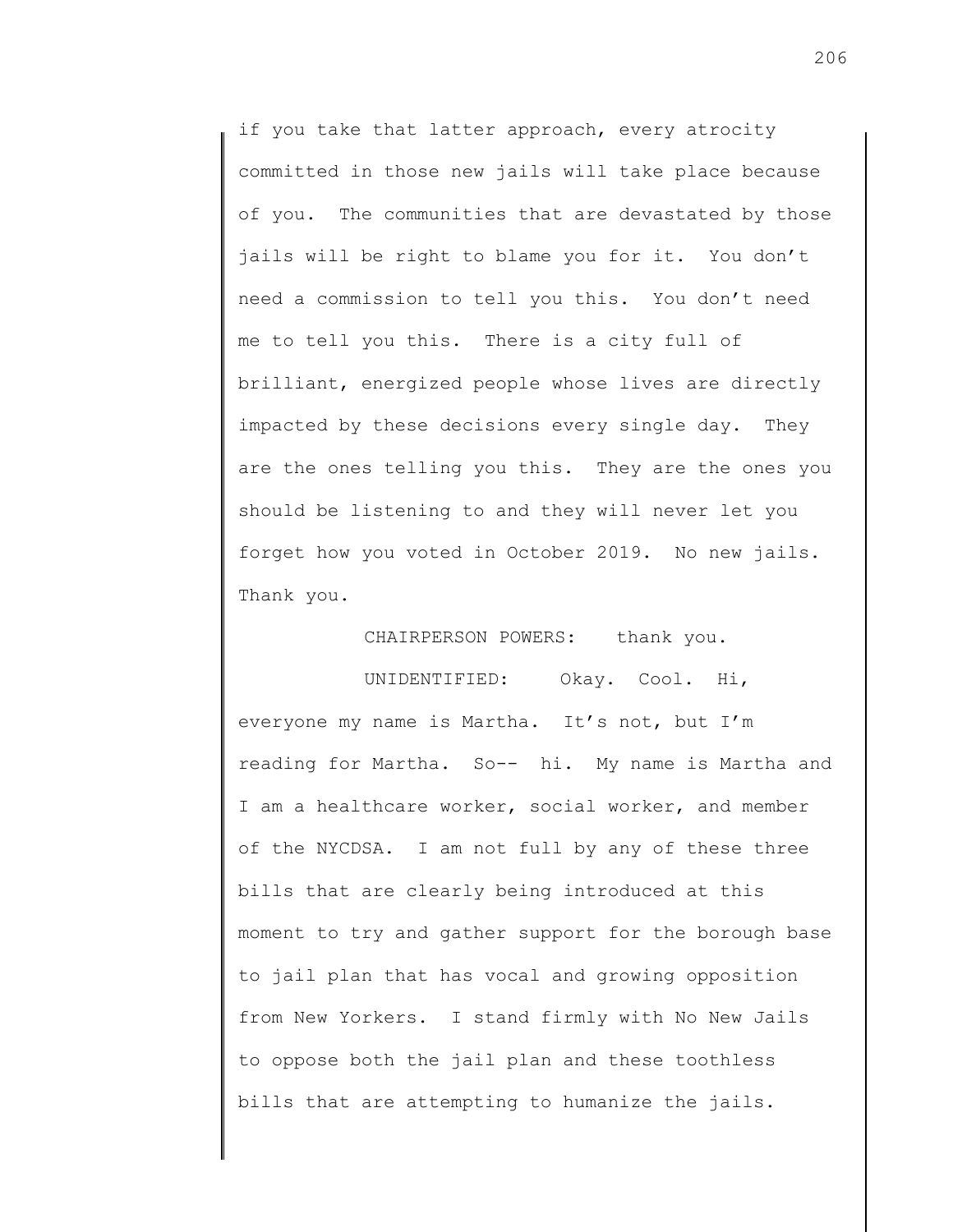Councilmembers Powers and Rosenthal's bill regarding minimal standards for city jails is meaningless because it allows for variances or exceptions to be made. The DOC has been in continual violation of minimum standards since their implementation in the 70s. This bill also includes design provisions as if poor design was the problem. Rikers, itself, was originally envisioned as humane. As a humane- sorry. One second. As a humane alternative to jails. Using more aesthetically pleasing materials does not change the fact that these are jails. They cannot be therapeutic. If you truly cared about improving the lives of incarcerated individuals, you would vote against these useless bills and the borough base jail plan. Shut down Rikers, invest money from the NYPD and the DOC, and actually invest that money in communities. Also, I have another essay to read. Okay. I've got a minute. Alright. This one is from Andrea who I am also reading for because they had to leave because this meeting is taking place in a really inconvenient time for everyone. Where the hell is her essay? You've got to give me a second. This essay is not loading up.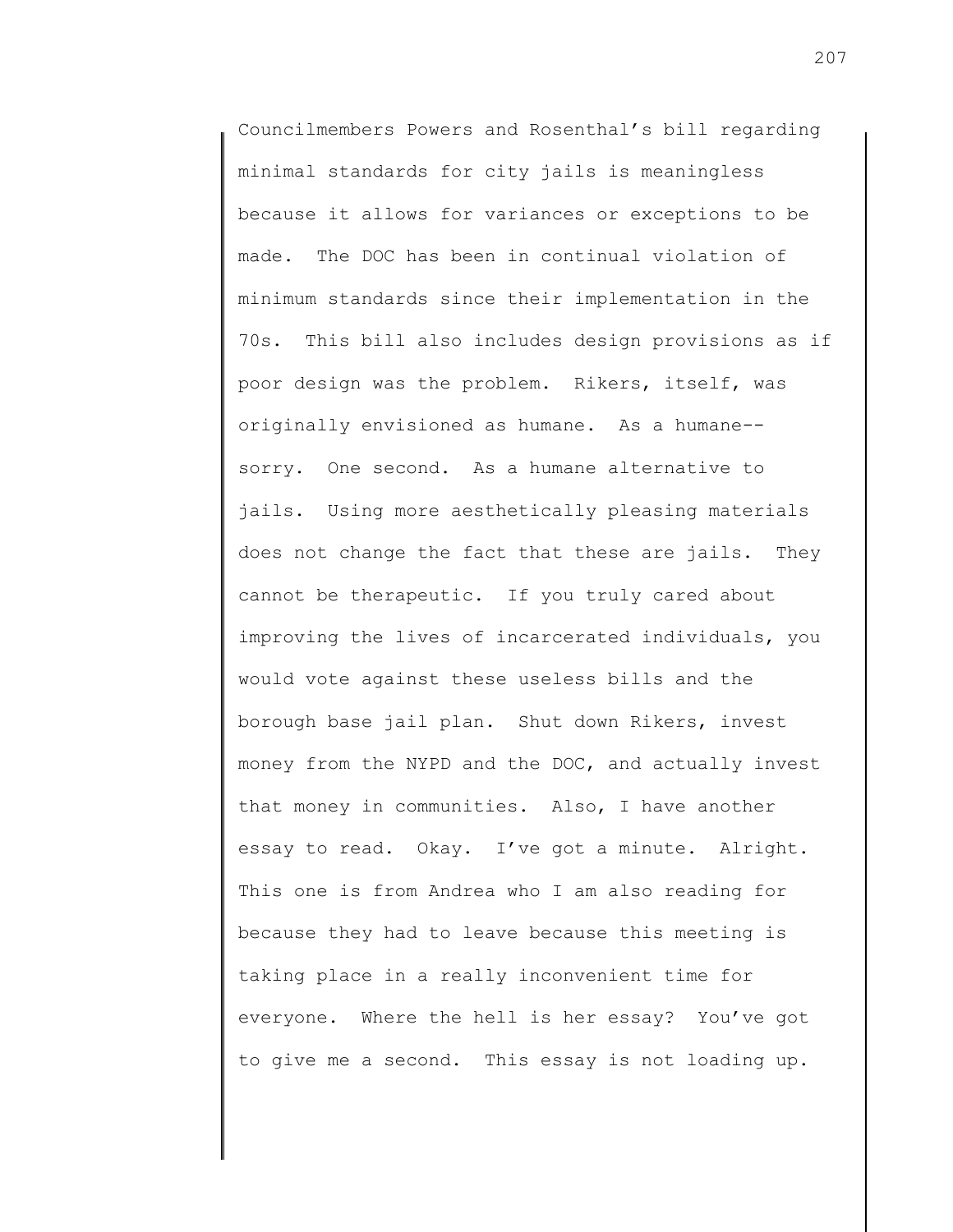Okay. That's cool. I'll read her essay later. It's not loading right now. Thanks.

CHAIRPERSON POWERS: Okay. Thank you. I just want to just clarify on the variance point, but I am happy to hear if they-- What's that?

[Background comments]

CHAIRPERSON POWERS: The legislature were doing, as I know, doesn't allow for any variances. In fact, it actually eliminates the possibility of some variances, but, I think your reading testimony on behalf of somebody. If they believe that's not true, I am happy to hear why, but, in some cases, we are eliminating the opportunities for the Department of Corrections to ask for variances. Or to request variances. Alright. Thank you.

WENDY O'SHIELDS: My name is Wendy O Shields. I'm an advocate in the city of New York and the cofounder of the Urban Justice safety net activists. I am opposed to Intro 1190 requiring the city of New York's Department of Social services, DSS and the Department of Homeless Services DHS to provide drug treatment services on site within DHS shelters. DHS will need to comply with many federal,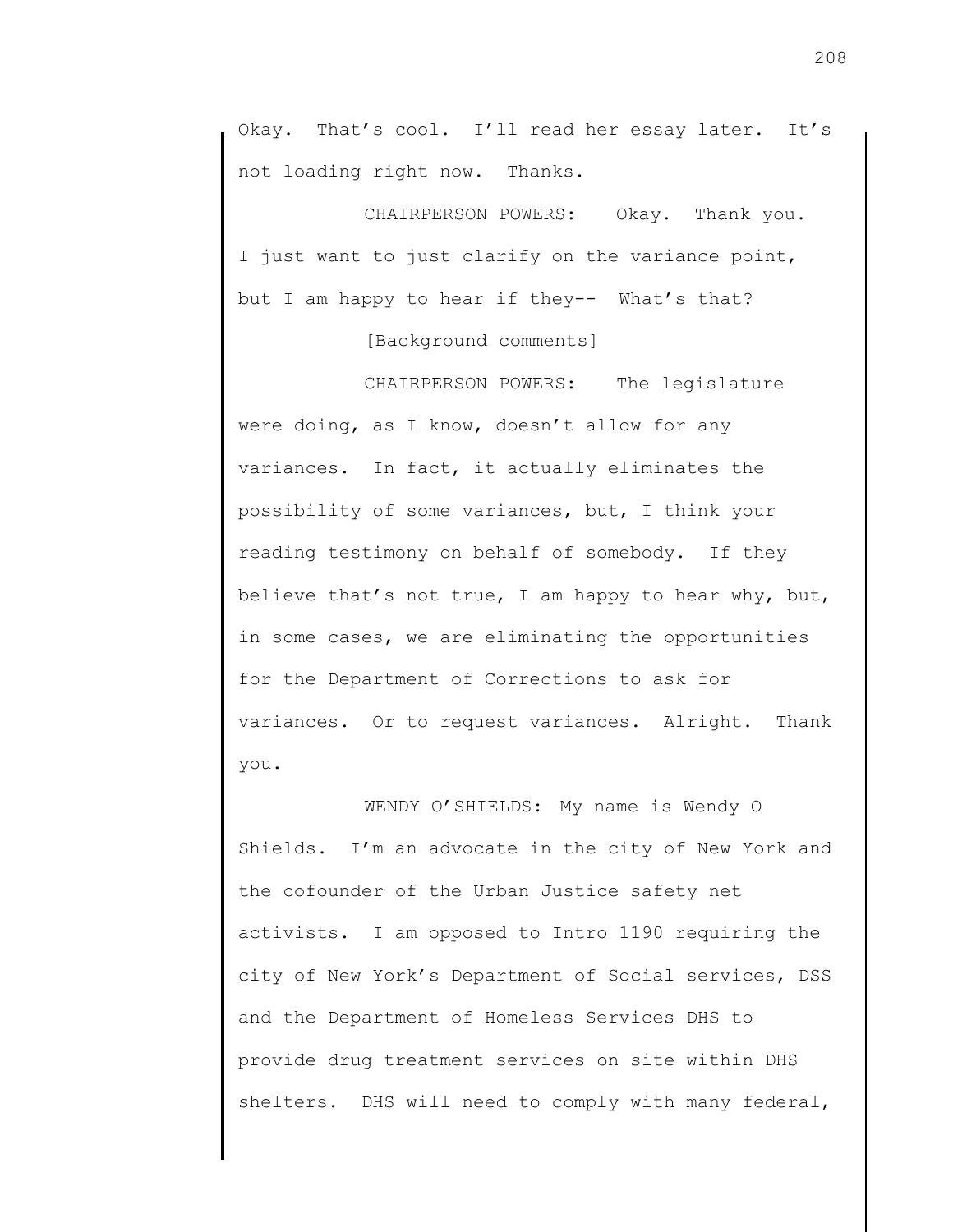New York State, and New York City laws to become licensed and accredited to legally handle and dispense narcotics to homeless residents, if they can send. DHS must comply with the United States FDA, FDA, the United States Department of Health and Human Services, HHS, the United States Drug Enforcement Administration, DEA, the United States Substance and Mental Health Service Administration, SAMSA, the New York State office of Alcoholism and Substance Abuse Services, OASIS, the Joint Commission on Accreditation of Healthcare Organizations, JAHCO, and likely additional agencies governing narcotics. These agencies enforce strict standards for the safe dispensation of narcotics to human beings. They inspect facilities with narcotics frequently and have many processes to follow as to the proper handling, storage, of these controlled substances. If DHS proceeds with their noncompli-- is DHS proceeds, their noncompliant facilities will be fined, face the loss of their operating license, and criminal charges rendered for the willful disregard for policy, procedure, and the laws governing narcotics. 18 CRRNY 485.2 adult care facility definitions does not codify the handling or dispensing the medicine or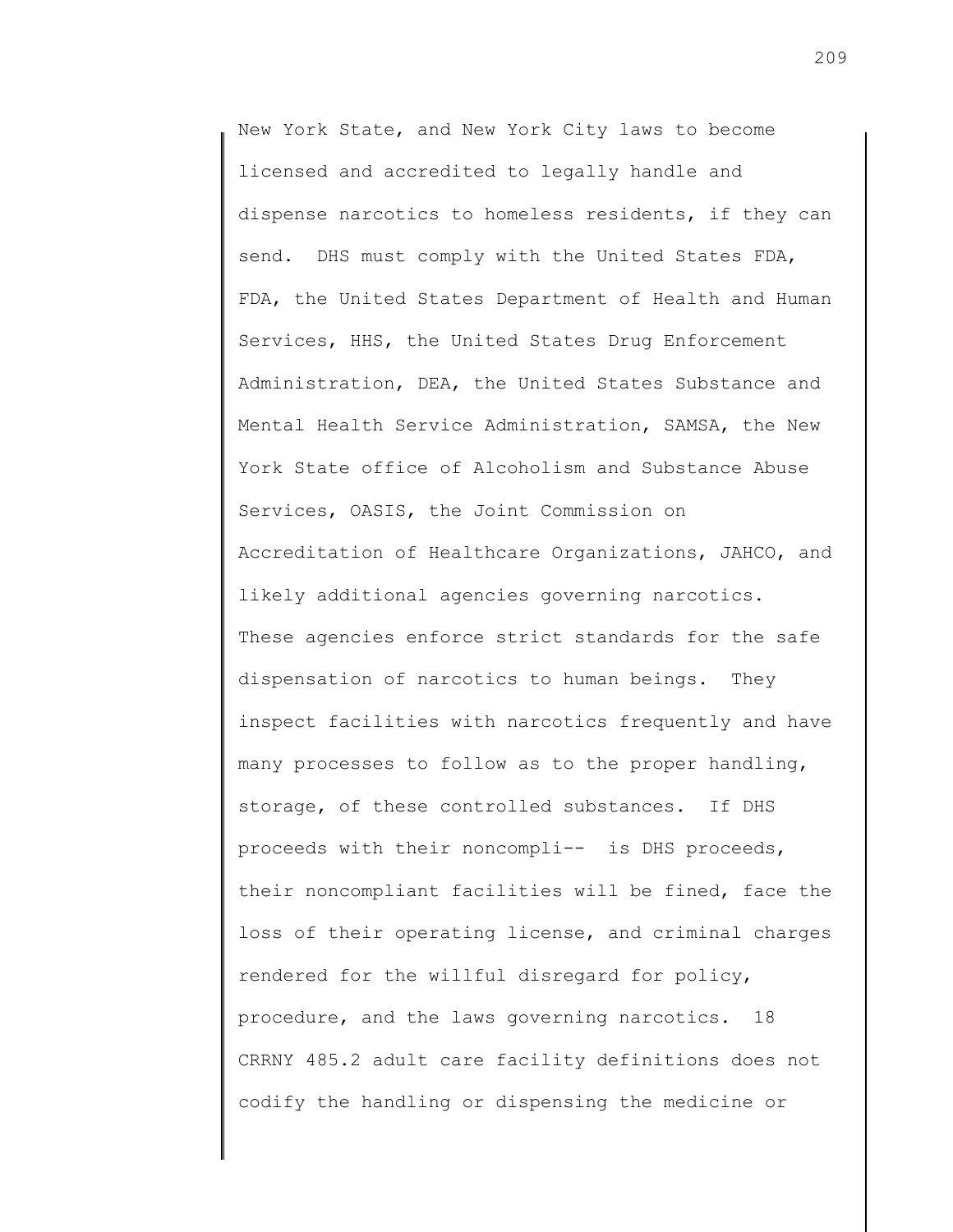narcotics and I don't care facilities or shelters. Currently, many DHS shelters are unlawfully handling and then properly storing methadone and other controlled substances on site. This needs to stop. Let the record show that Department of Homeless Services shelters are not drug treatment facilities or methadone clinics. I thank you for considering my suggestions.

CHAIRPERSON POWERS: Thank you thanks for the testimony. I think you submitted it, as well. Okay. Thank you. Thanks for your testimony. We're going to call up the next panel. Josh Dean from Human NYC. King Downing from El Barrio. Peggy Herrera from Just Leadership. And I have folks from Coalition for the Homeless and Giselle from Coalition for the Homeless and Josh from Legal Aid Society. Okay. We're going to call up others. Anton Robinson from Vera Institute. Danielle Pegnatta from Providence House and Alexa Adams from the Urban Justice Center. Okay. Go ahead. Yes, sir. I think turn your microphone on.

PEGGY HERRERA: Hi. My name is Peggy Herrera. I'm one of the leaders of the Close Rikers Campaign. The Close Rikers Campaign had demanded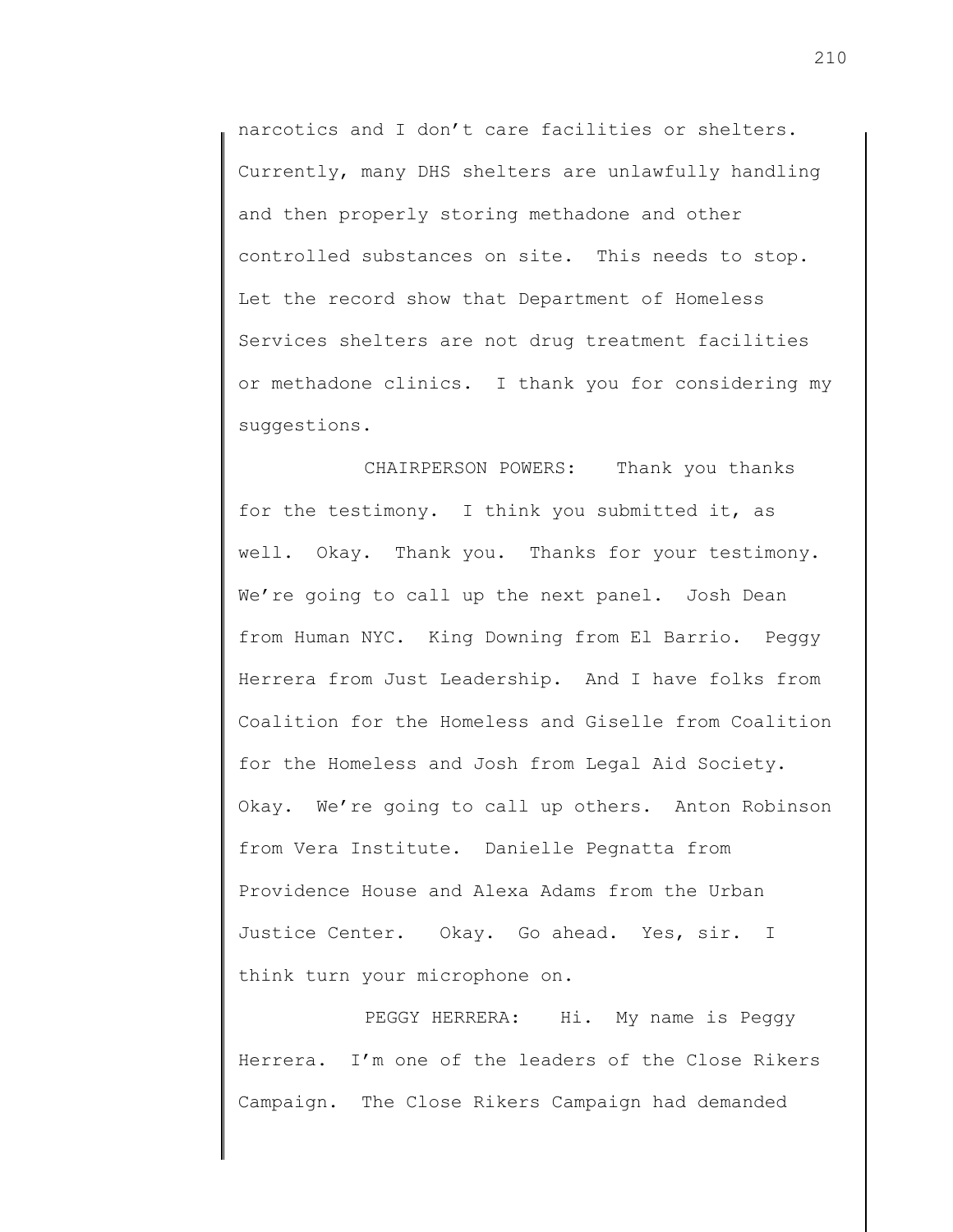improved conditions for incarcerated people in sees in extreme urgency in achieving this across the system. We have to acknowledge that the minimum standards proposed in this bill cannot be met in any of the existing borough jails and not on Rikers, definitely. It is good to raise the minimum standards, but the standards we are starting from our low that we have to do even better than this build. Here are a couple of ways to do that. Provide anyone detained with a light that they can control so that people who are working on their case or just want to be able to read after lights out can do so. Implementing electronic communications is a good idea and should create more accountability, but there also needs to be oversight of about how that information is being shared and protected and to make sure that people have ways to submit a grievance or request a social services meeting or whatever they need in private and any spaces that they use including common areas, libraries, and their living quarters. Also, you recognize that language matters and calling people by their names is a good idea, the living quarters or individual rooms in the new facilities cannot be called cells and they cannot B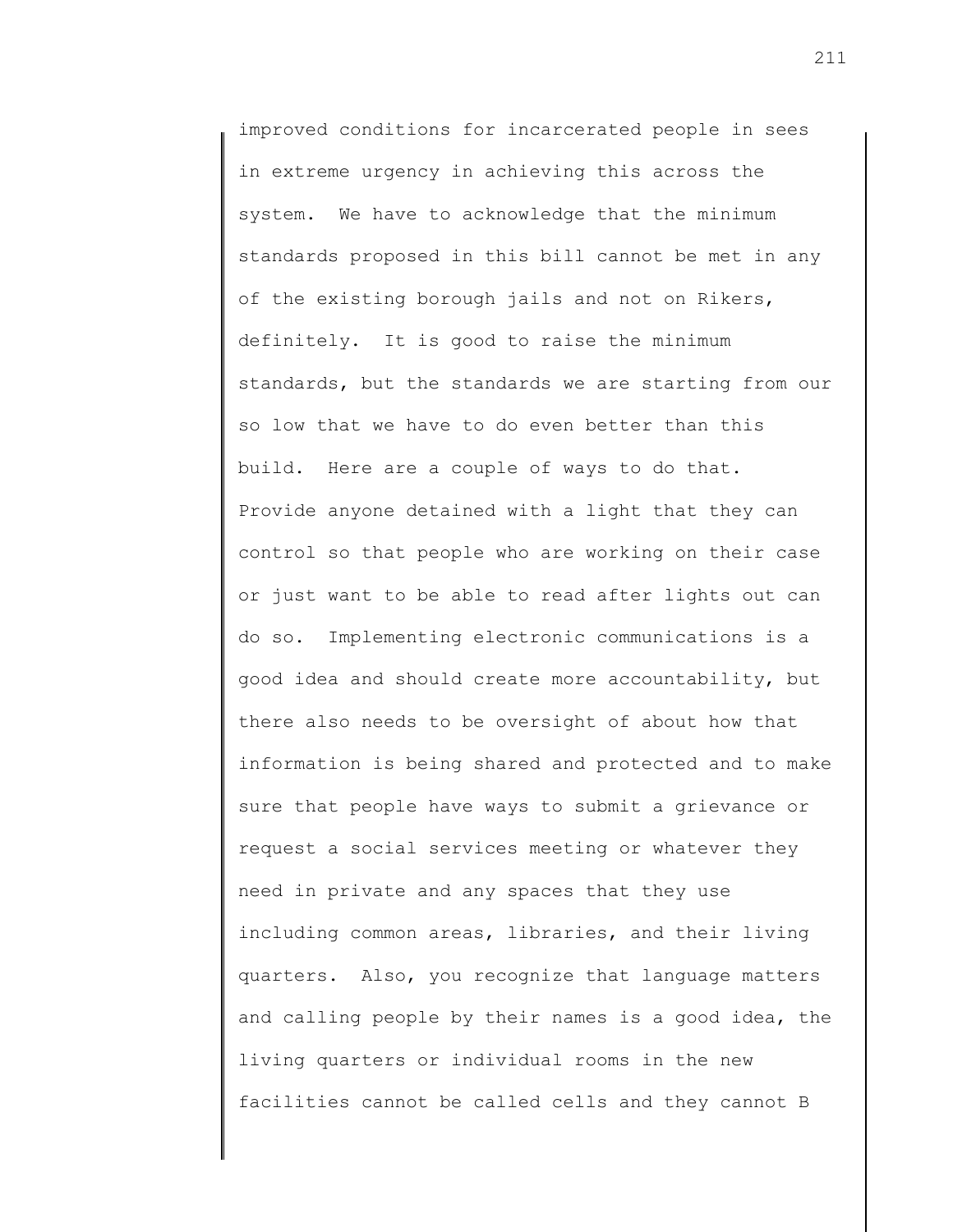cells. We will not accept any facilities designed with bars or cages. If someone is detained in these facilities for any period of time, they can be in a room that is sick your while also being recognized as human. We also know that even where rights exist now, they are often not protected. The city must hold agencies accountable to honoring the rights of human beings who are incarcerated and, speaking of accountability, have you ever wondered why COBA wants to keep working on a toxic island in toxic facilities? Because the isolation of Rikers makes it immune to accountability and they can continue their abuses. As they so confirmed today.

CHAIRPERSON POWERS: Thank you.

JOSH DEAN: Council member Powers, my name is Josh Dean. I'm the executive director of an organization called human.NYC. We work exclusively with folks who are living on the streets and subways who are currently homeless. I want to speak today about the criminalization of homelessness, specifically the challenge that the folks that I work with face in the very, very simple task of finding a place to lie down where they feel safe. People that we work with have been to the shelter system most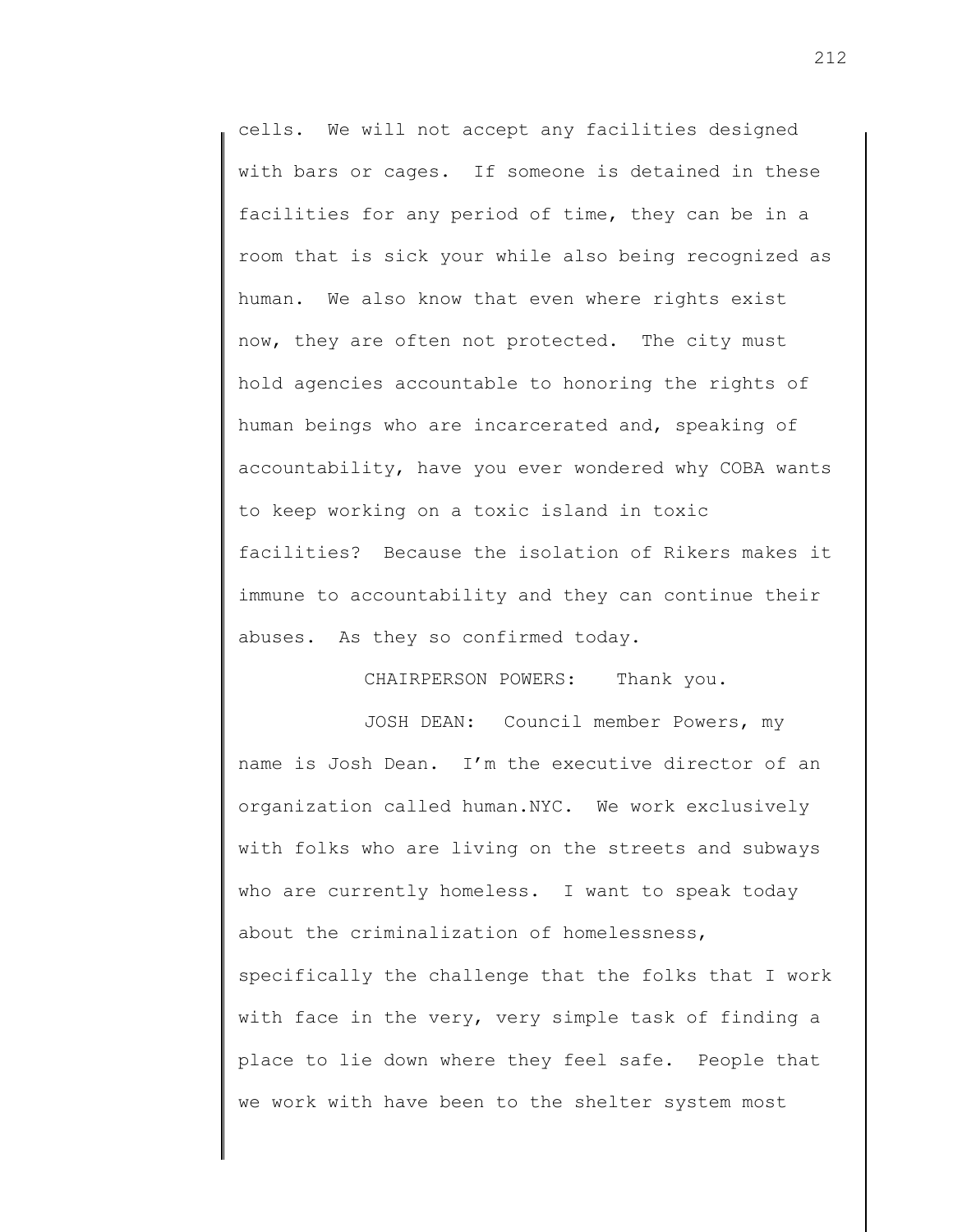likely enough left for a number of reasons, primarily because they don't feel safe there and, in the meantime, they're working towards housing, but until that becomes available, the place that they feel the safest sleeping is on the streets, on the subways, or in the train stations. And lately what we've seen from both the city administration and from the state is increased enforcement of, quote unquote, quality of life violations on the subways. In my team's been out on the subways monitoring this between the hours of midnight and 8 AM and what we're seeing is NYPD officers and state officers using their batons to wake people up and insist that they set up right instead of sleeping lying down, even when the car is empty. And that's concerning for a number of reasons. I'll spare you the-- my spiel about the humanity of it all, but I think we can both agree that, in the city as resourceful as New York, it's unacceptable that the only place that someone can feel safe to sleep is on at the subways. So let me speak about a few things. The logistics of it, the fiscal effects of it, and the health effects of it. Logistically, the way our outreach system is set up was we have different teams canvassing different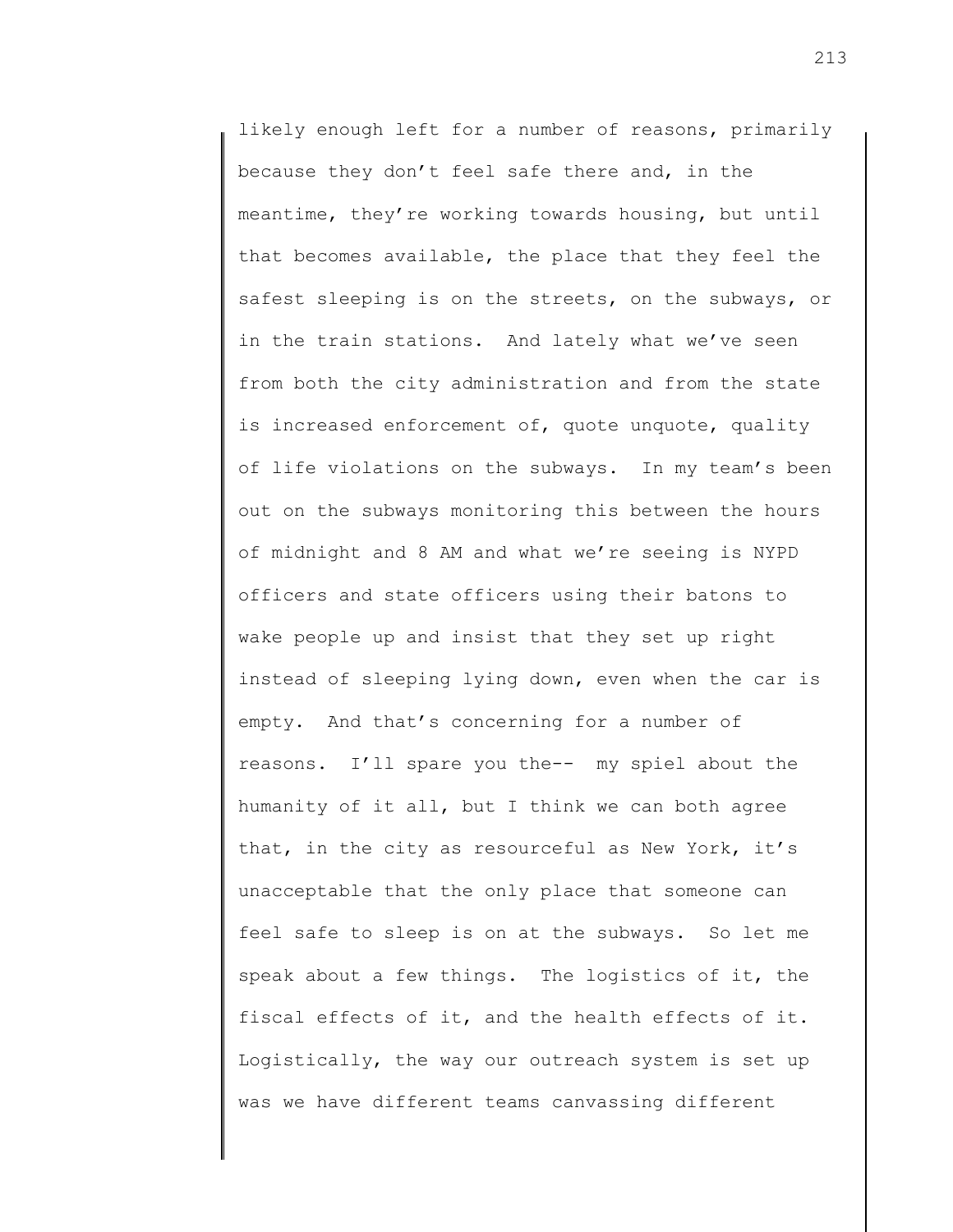areas of the city. So we have one team specifically contracted to conduct outreach on the subways and separate teams, specifically, to conduct outreach above ground. So, when we have officers using their batons to wake people up and criminalizing folks on sleeping on the subways, one of the things that we risk is that they are going to move from the subways to above ground. In the best case scenario, someone is just going to have to build rapport with the new outreach team, and that's already a large task, but, in the worst-case scenario, that could set them back weeks, months, or years in their venture towards housing, which is gravely concerning and I have seen on a number of occasions people move from the subways to the Straits in which case they do need to work with a new outreach team. It also has devastating effects on people's health. Just waking someone up repeatedly on the subways is leading them to be deprived of their sleep. And when we see someone who is homeless and we maybe make an assumption that they have a mental illness or a substance abuse disorder, what we may actually be looking at is someone who has been deprived of sleep because they keep being woken up when they are lying down by agencies that are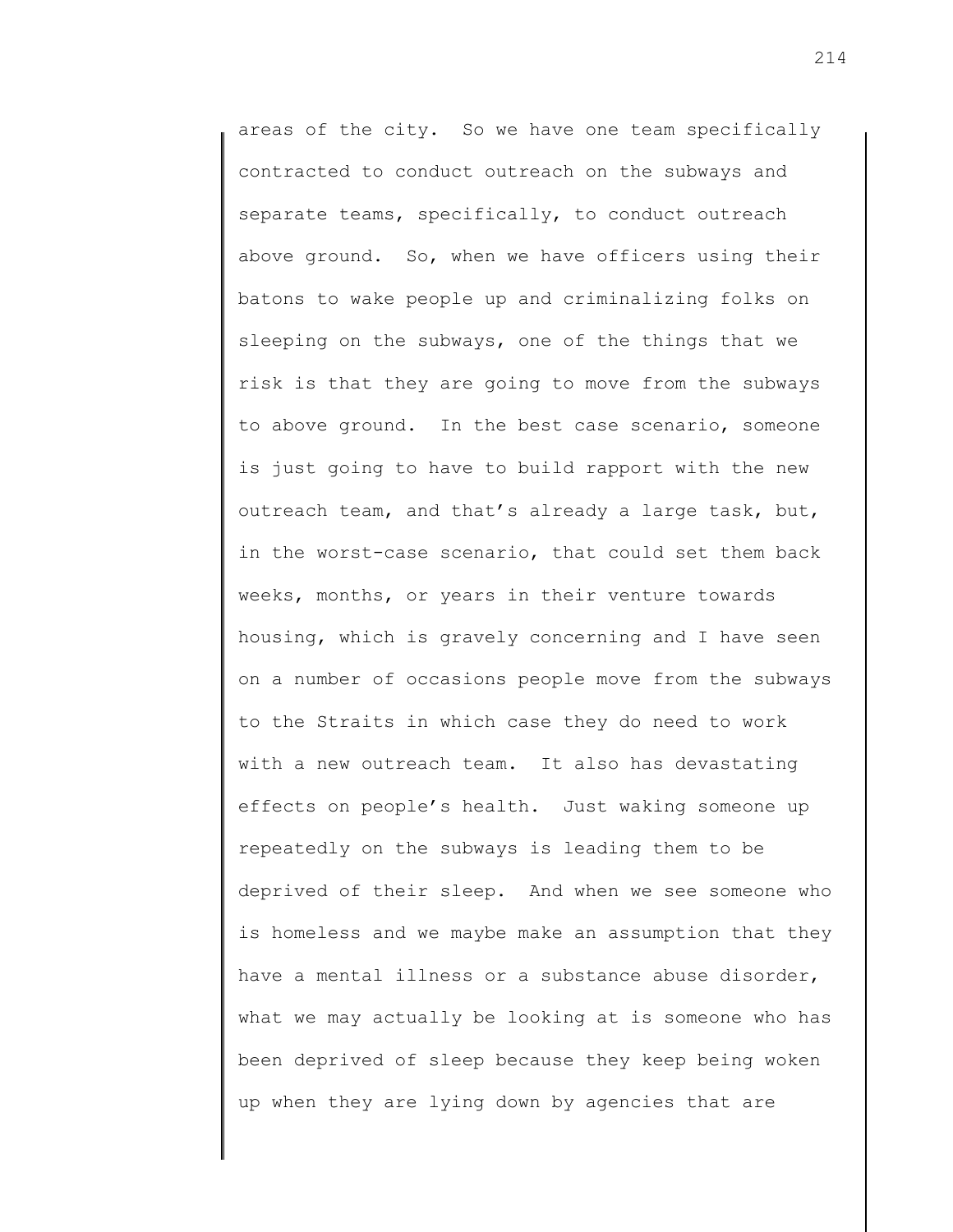typically there to criminalize that. Additionally, if you've ever seen someone who's homeless and their ankles are swollen up, is a good chance because they have been sleeping sitting upright and that is not how the body is supposed to sleep. So, when we see police officers waking people up who are lying down and asking them to sit upright and then you see someone on the subway whose ankles are massive, there's a good chance that is the very reason why. And, finally, there has been research for decades now that shows that housing first, getting someone in from the streets or the subways into housing is so much more cost-effective than having them cycled through the criminal justice system through the healthcare system, and through homelessness. So were very, very concerned about the efforts that are going on to criminalize homelessness, especially in the subways, and I'm grateful to you and to Council member Levin for holding this hearing and for your efforts to combat that. Thank you.

CHAIRPERSON LEVIN: Thank you, Josh, and thanks for everything you're doing. Of the people that you talk to or have talked to, what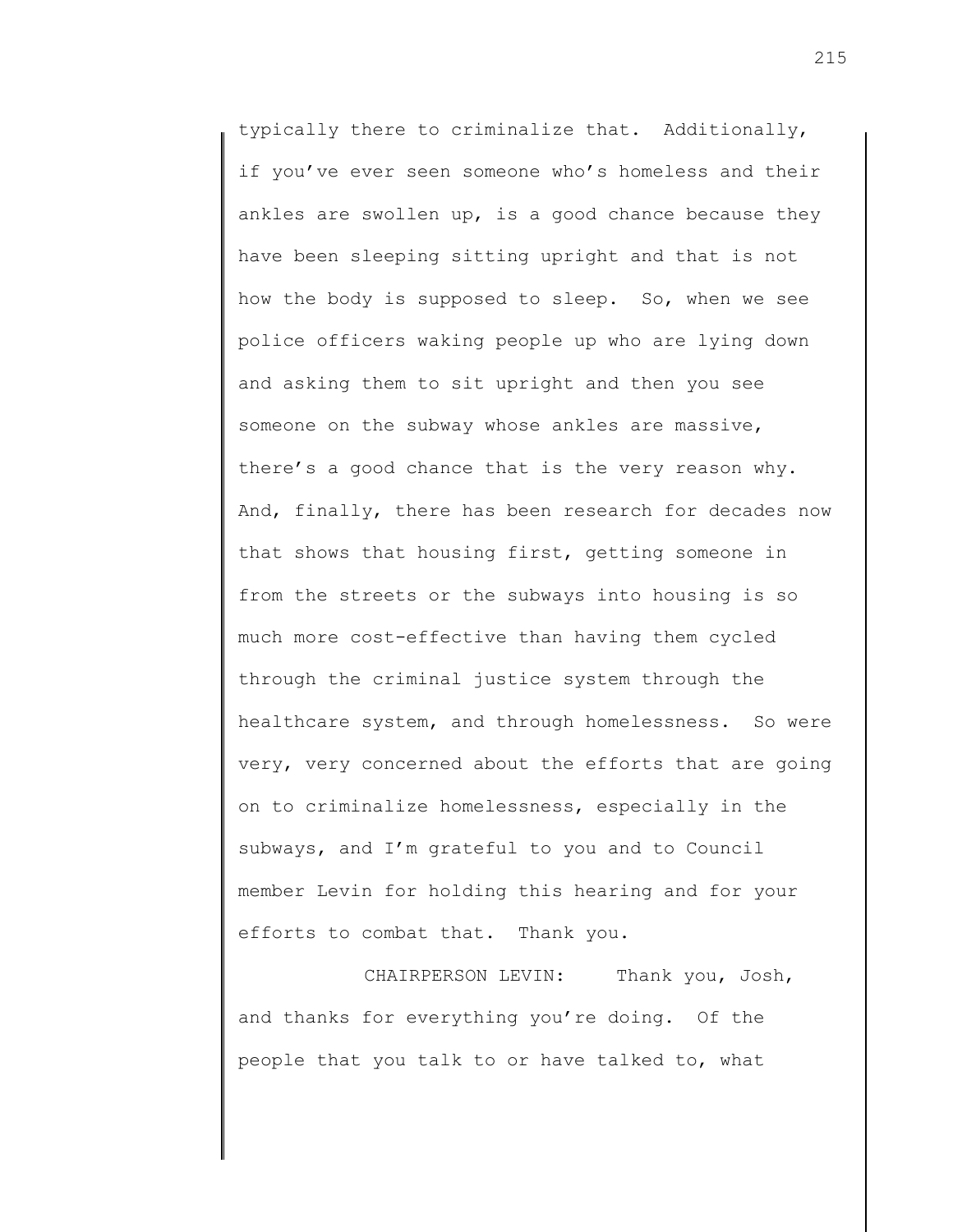percentage do you think would go into a safe haven bed if it was available?

JOSH DEAN: 80 to 90 percent, I would guess. The supportive housing, as you know, the placements are at a 14 year low, and when you look at-- the Coalition for the Homeless put together a chart where they had lines of the Safe Haven census and the Safe Haven capacity.

CHAIRPERSON LEVIN: Uh-hm.

JOSH DEAN: And if you look at the lines, they virtually overlap.

CHAIRPERSON LEVIN: Yep.

JOSH DEAN: So, while the administration has tripled the number of Safe Haven beds, they are still far below what they need to actually meet the demand of the folks on the street.

CHAIRPERSON LEVIN: And what percentage of people you talk to would be willing to-- like would be willing to go to Ward's Island or Bedford or Franklin or many of the main intake shelters?

JOSH DEAN: Zero PERCENT.

CHAIRPERSON LEVIN: Zero percent.

JOSH DEAN: The people that I work with are always aware that that is an option.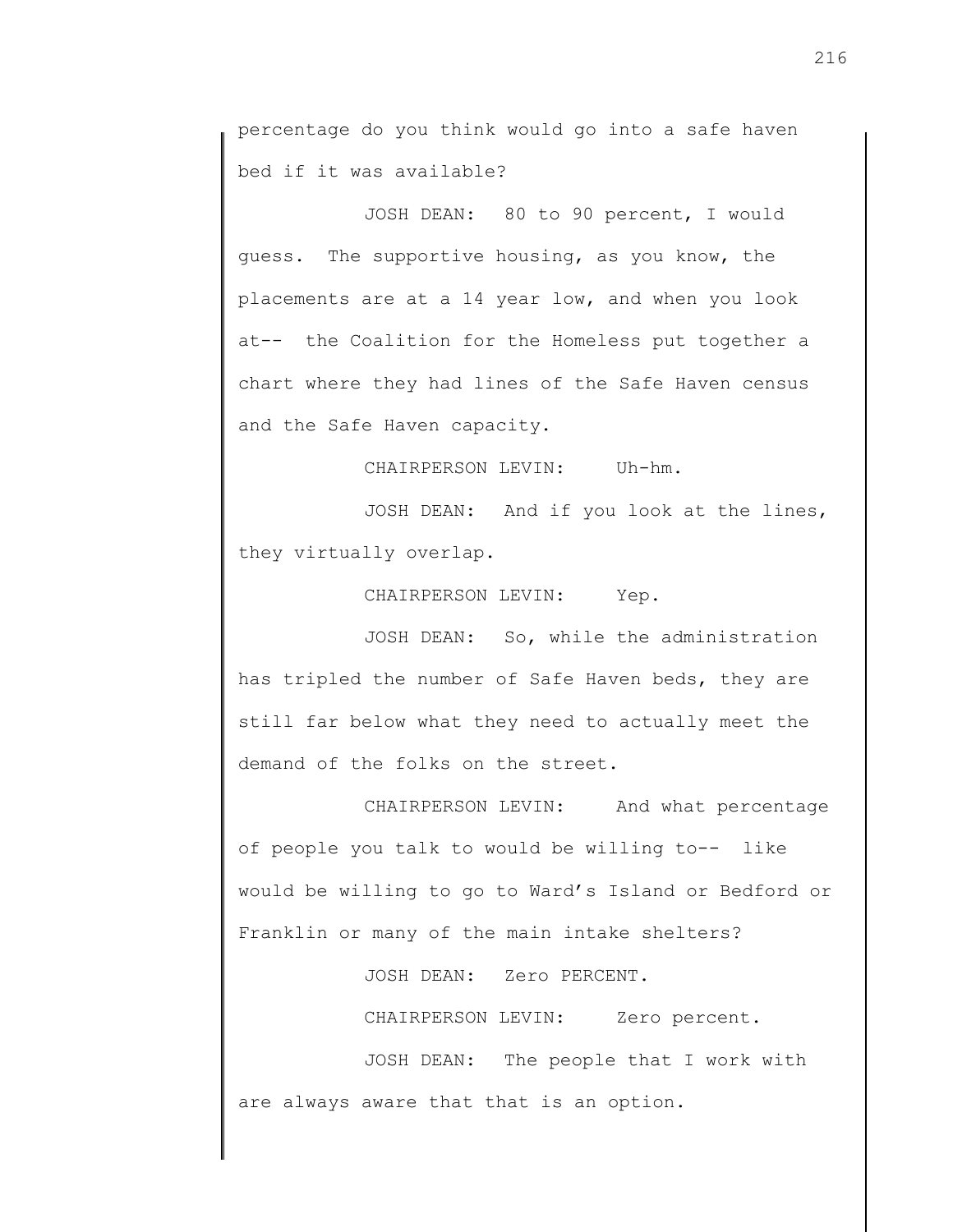CHAIRPERSON LEVIN: Uh-hm.

JOSH DEAN: They have either taken that option and left for what I can only consider a very rational and legitimate reason--

CHAIRPERSON LEVIN: Uh-hm.

JOSH DEAN: or they have been scared off by other folks on the street who speaks so lowly of it. But the majority of the people have tried it and when I ask someone about their experience in the shelter system and they tell me what happened and I ask which shelter was it that maybe not want to sleep in the shelter system and, instead, sleep on the streets and subways, those shelters that you just mentioned, Bellevue 30th Street, any of the shelters on Wards Island, but especially the Schwartz Assessment Shelter, and the Bedford Atlantic Armory, if I ask a single adult man on the streets which shelter it was, I'm willing to bet 80 percent of the time it will be one of those three.

CHAIRPERSON LEVIN: Right. So, you think that increasing the number of Safe Havens would actually have a meaningful impact on getting people into stable situations? Housing situations off of sleeping on the street?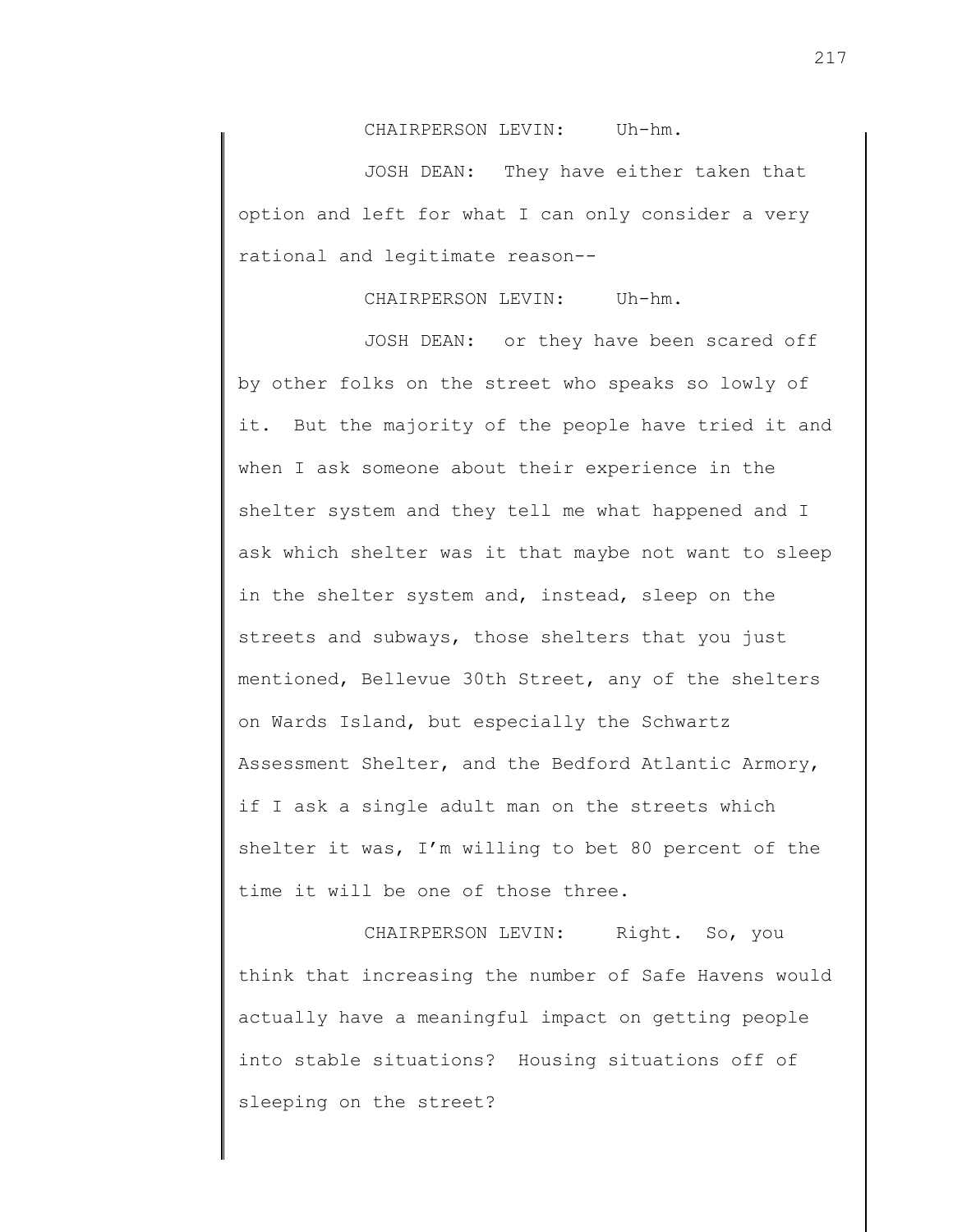JOSH DEAN: Yeah. Absolutely. I'm happy to say that in the data certainly says that, as well. If we saw in the data that the Safe Haven capacity was increasing, but the Safe Haven census wasn't--

CHAIRPERSON LEVIN: Uh-hm.

JOSH DEAN: then I would say no. But what we are seeing now is clearly that the demand for Safe Havens is far exceeding the supply.

CHAIRPERSON LEVIN: Last question about-- because I know that you have socks that you--

JOSH DEAN: Yes.

CHAIRPERSON LEVIN: and that was what Mr. McCain was arrested for. Was stealing socks. Can you just talk about why socks are important?

JOSH DEAN: Yeah. Socks are the most needed and leaves donated article of clothing in homeless shelters and the reason that I was so compelled by Mr. McCain story, just by reading the headline, was that what he was stealing and what he ended up serving, nine months in Rikers before he was moved to mental health system, was a very basic necessity and, again, it goes back to some of the issues that folks have with their feet when they have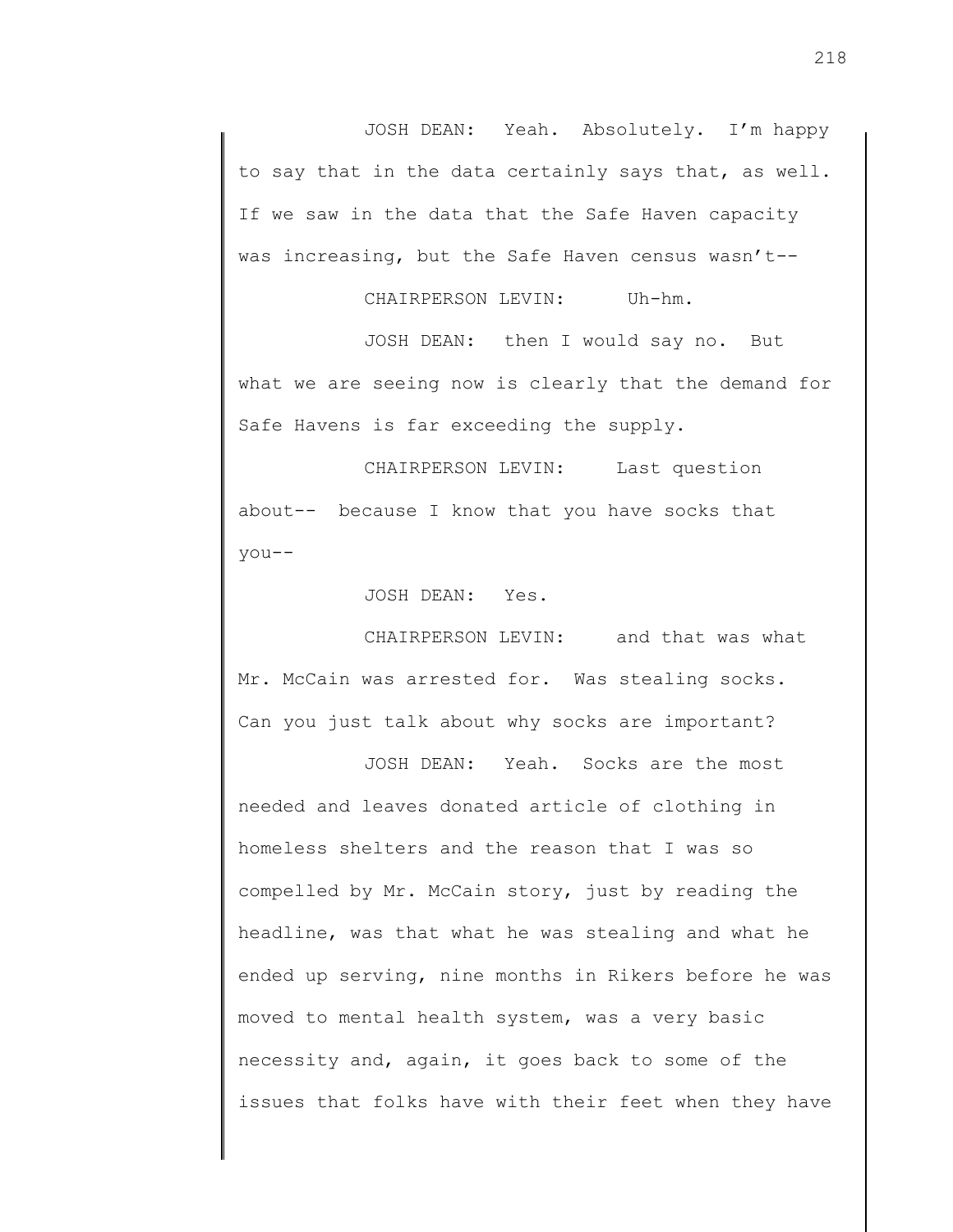to sleep sitting upright. It can also be one of the main reasons that a fresh pair of socks is especially something that this community needs. And another thing that's concerning and I usually speak very, very highly of the street outreach teams. I think that they are doing the best that they can in what is, otherwise, a broken system--

CHAIRPERSON LEVIN: Uh-hm.

JOSH DEAN: But they don't give socks or they really don't give any sort of basic needs items to folks and their methodology for that is that they've told us that it will make it harder to convince someone to come off the streets. And if you think that a pair of socks is a make or break between whether someone is going to come off the streets or stay off the streets, you better take a really horrible look at what you're offering them.

CHAIRPERSON LEVIN: Yeah. We should examine them. Okay. Thank you. Thanks.

CHAIRPERSON POWERS: Thank you.

ANTON ROBINSON: Good afternoon. I'm Anton Robinson from the Vera Institute of Justice. I'm here to testify in support of the bills proposed by the Council today. Importantly, I want to also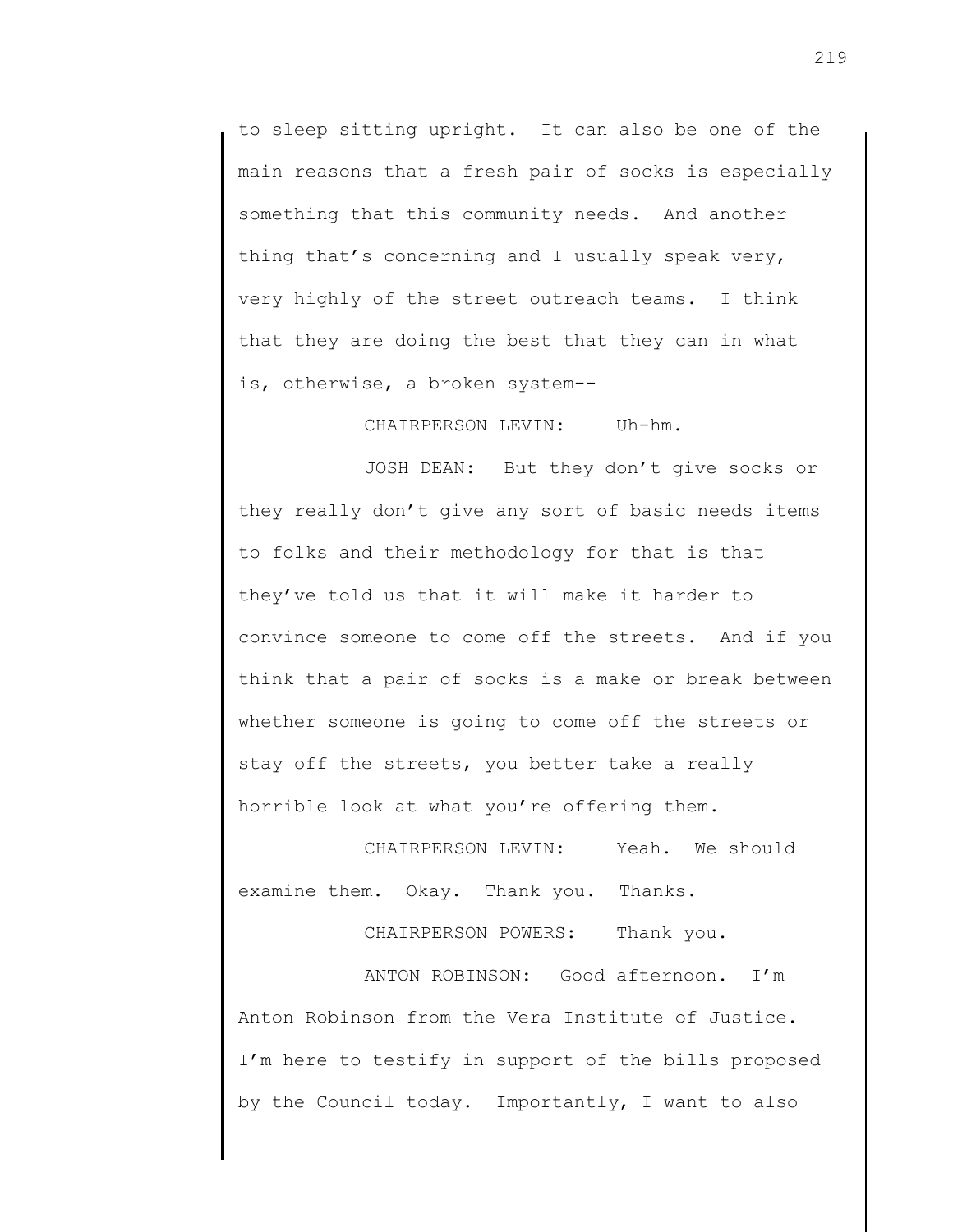urge you to go further to make the use of jail in New York City a last resort and, for this small number of people who remain incarcerated, to make the conditions such that only-- such that the only harm they experience is the temporary loss of their liberty. I am a former public defender and I have worked for the better part of five years in courtrooms in our city. For most of the people I represented, being on Rikers Island were the worst days of their lives. With a deep-seated culture of violence and neglect that plagued Rikers Island, the fact is that it was often fear that coerced their decisions, often times leading to pleas of guilty in their cases. This is unacceptable. We applaud the city's proposal for measures that increase dignity and safety for people behind bars. Not only should people be addressed by their names, but they should be allowed to express themselves by wearing their own close, I have privacy in their own rooms, including a private shower, toilet, and sink. They should be able to choose and cook their own food, even shop for groceries beyond the canned and packaged food available and commissaries. Such a jail exists. In fact, and is, and in places like Germany and Norway.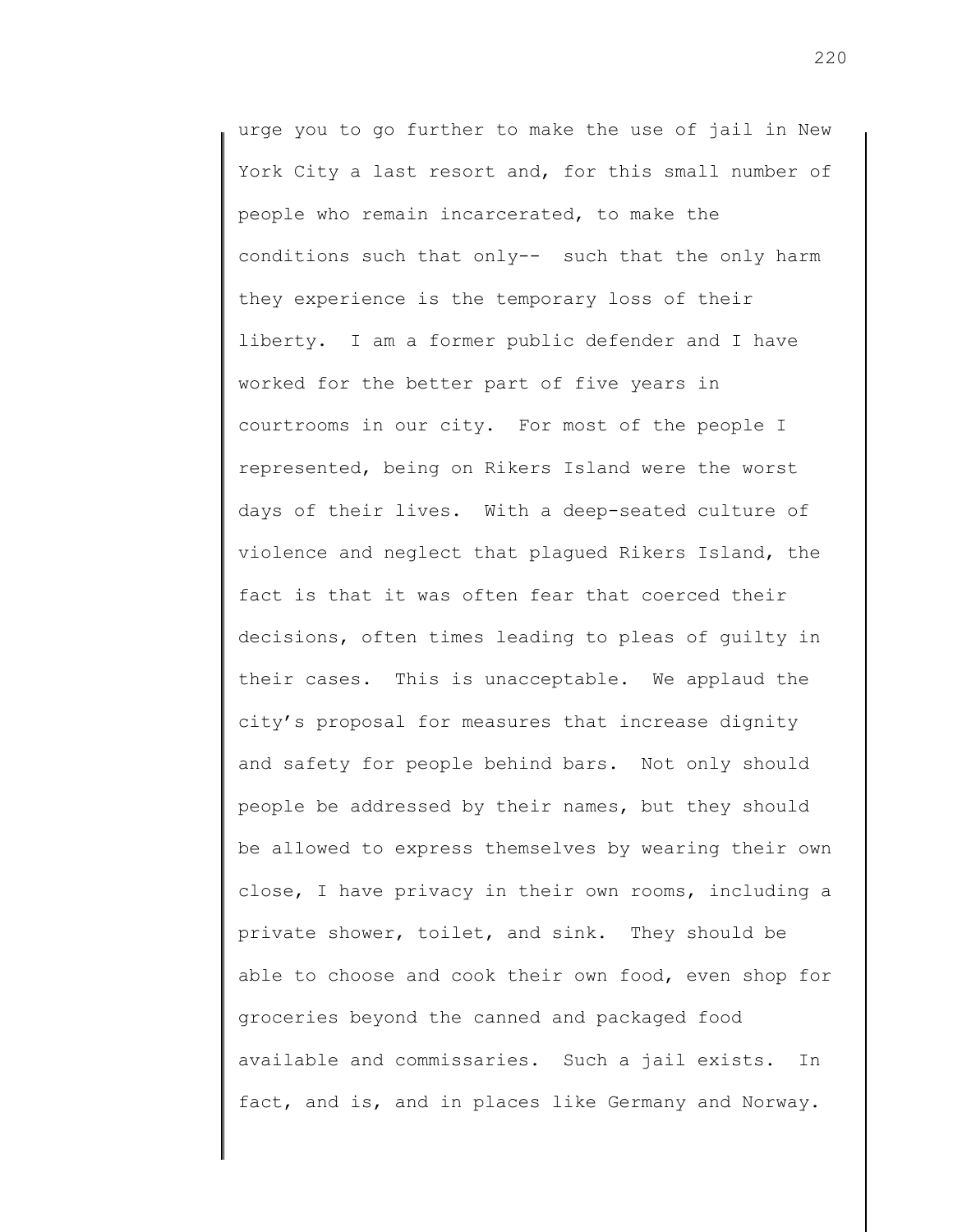For the few people we incarcerate here in New York City, these are the conditions that we, too, should embrace. We have already come far to cut the average daily jail population by well over one half of what it was a few decades ago and we can go further. The city should strive to get to well under 3500 jail beds. Even 3000 as an upper limit. And how do we get to as few people as possible behind bars? The answer is community investment and it is critical to deploy money and resources to support communities and to help people thrive. These investments will result in fewer arrests, more housing, more diversion programs, more health and safety and less crime. Before the city spends a time on building new jails, it should commit to investing 2.6 billion dollars or 260 million a year for 10 years in these community investments. Importantly, people from the communities most impacted by the justice system should lead the decision-making for what happens to that money and where it goes. There are two other key points as we move forward to closing Rikers. The first is to make sure that Rikers actually closes. So, the city should plan to sequence the closing of jails on Rikers Island, at least two jails a year, as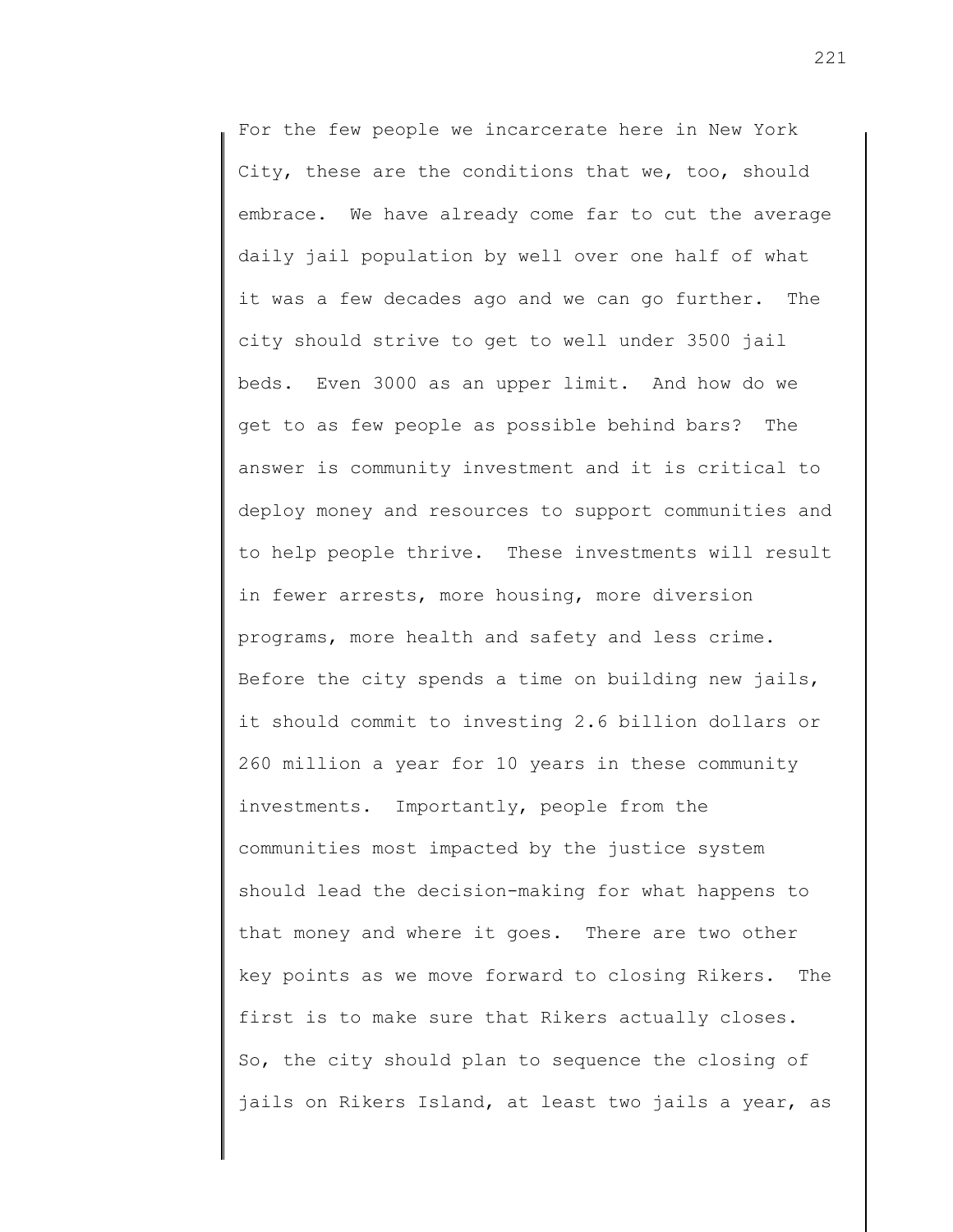the new borough base facilities are built so that we guarantee our end goal of closing Rikers Island is achieved. And then the second and final is that we build new facilities-- as we build new facilities, the city should thank to the future date when we won't need them at all and develop them in a way to accommodate evolving use as future community centers, libraries, grocery stores. We must invest in the design that we would be proud to repurpose for another use. All and by saying the idea of Rikers used to seem impossible. Today, it is within reach. As we all worked to create a city where no jails are necessary, we must take concrete steps to make that vision more and more possible for our future. Thank you.

CHAIRPERSON POWERS: Thank you.

ALEXA ADAMS: Hi. My name is Alexa Adams. I'd like to give my time to Ms. V Phillips today, if possible.

VICTORIA A. PHILLIPS: Well, thank you very much. Yes, very quickly. Minister Doctor Victoria Phillips, again. And Ms. V. I just want to address some structure issues that I forgot to mention earlier. On 9-13, I did, like I said, the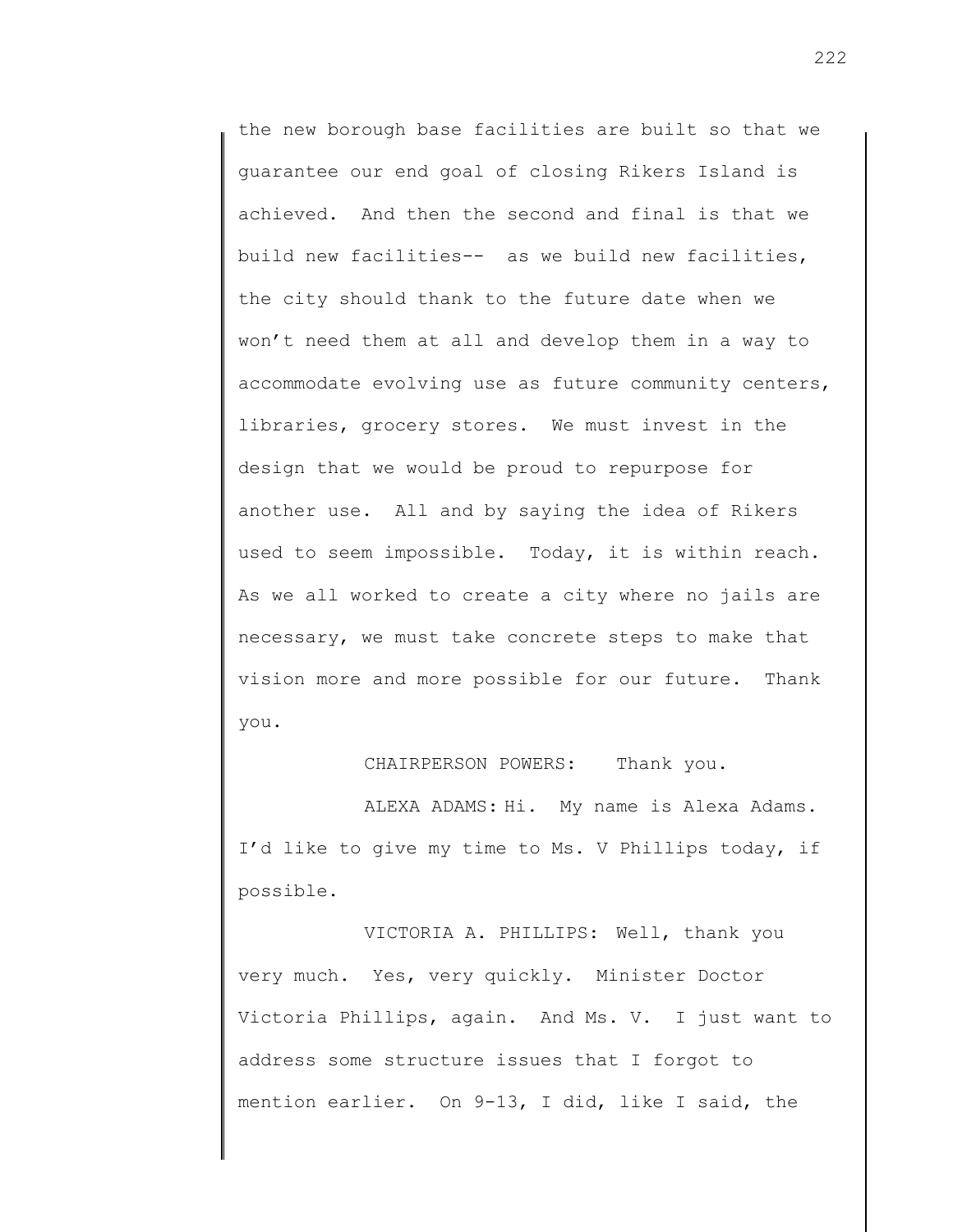six-hour tour on Rikers and I will come either one of you Council members to tour with me in the near future very soon because it's a tour like no other. And I was privy to going into a housing unit where it was very interesting. They recently had the cell doors replaced. And so, everyone in DOC comes to city Council and Board of Corrections and they speak about these amazing cell doors, but the one thing that was very striking is that the lights on the doors did not work and that the people who needed assistance in the cells after being locked in after 9 PM were not able to get the officer's attention. And, many times, the officers did not make the rounds every 30 minutes like they were supposed to and so, it was brought to my attention that a young man was suffering from an asthma attack. His light did not work and the officer did not make the rounds every 30 minutes like he was supposed to. One officer in the bubble and one officer. Now, I wanted to just make certain, when you walk down the corridor of the housing unit, it wasn't like he was at the end of the unit. He was the second door on the right hand side, so very close to the bubble. And, still, the officers were unable to hear him. He brought it to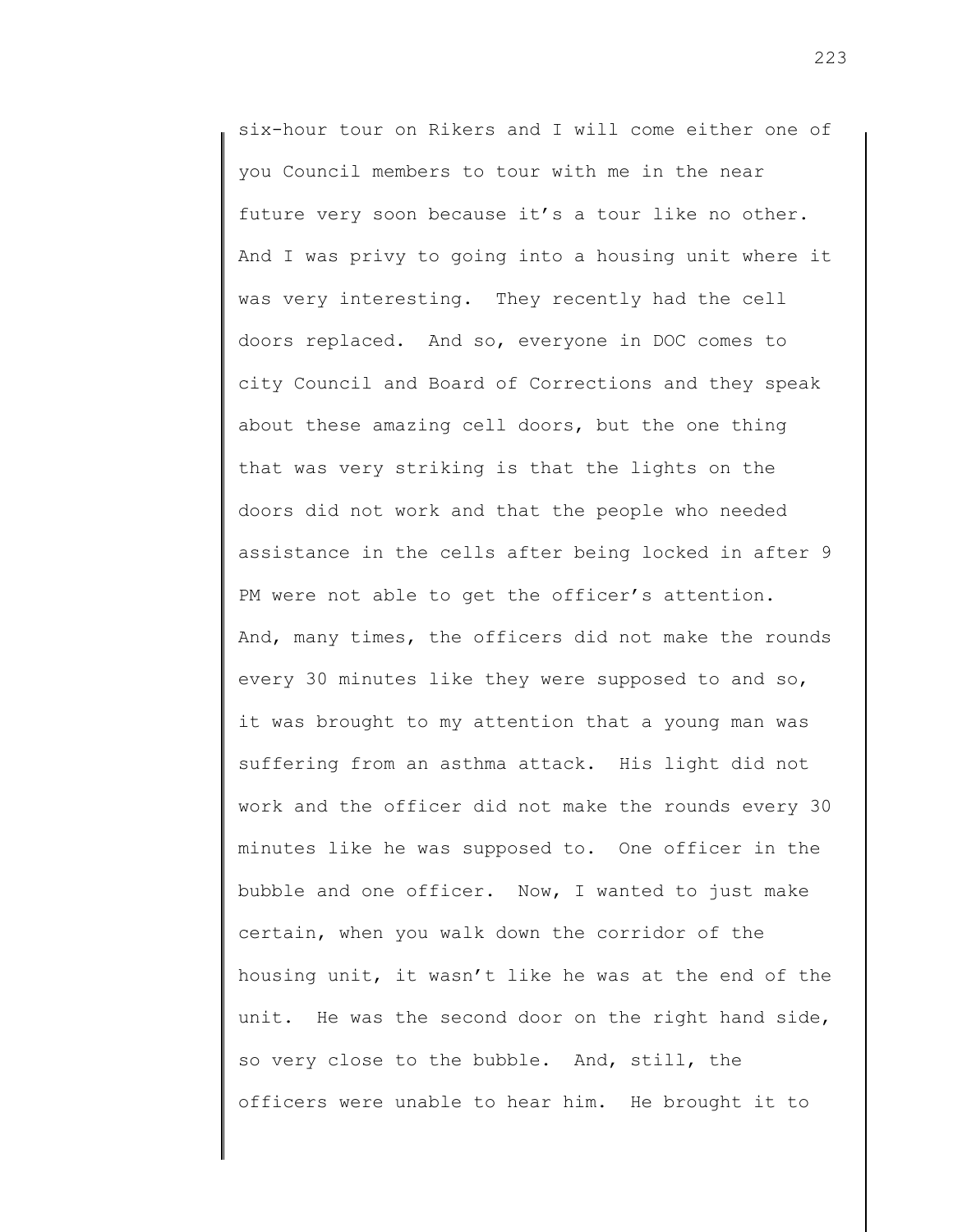my attention and the warden's attention and what I also would like to say is that I had the officers go down to the bubble and I stepped into the young man's unit because he almost died on an asthma attack and it was the other people in the other cells that heard him that started all banging that got the officer's attention. So I asked the officer to go down by the bubble and I asked the other officer to stand in front of the bubble and the award in and I stepped into the cell and it was closed and I proceeded to yell and say certain things in the officers could not hear me. Also, I asked the officers to repeat back what I yelled. One, they couldn't hear me in, too, they could not, obviously, tell me what I had yelled and I was only two doors from the bubble. That's very important when we think about the structure and that's very important when you think about voting to close Rikers. And I just want to throw in here real quick. Something someone it came on the mic and talked about DHS shelters. I actually worked in DHS shelters. Actually helped to build certain shelters for mentally ill and chemically addicted individuals and there are doctors that can be on staff to give out medication. That was false information on the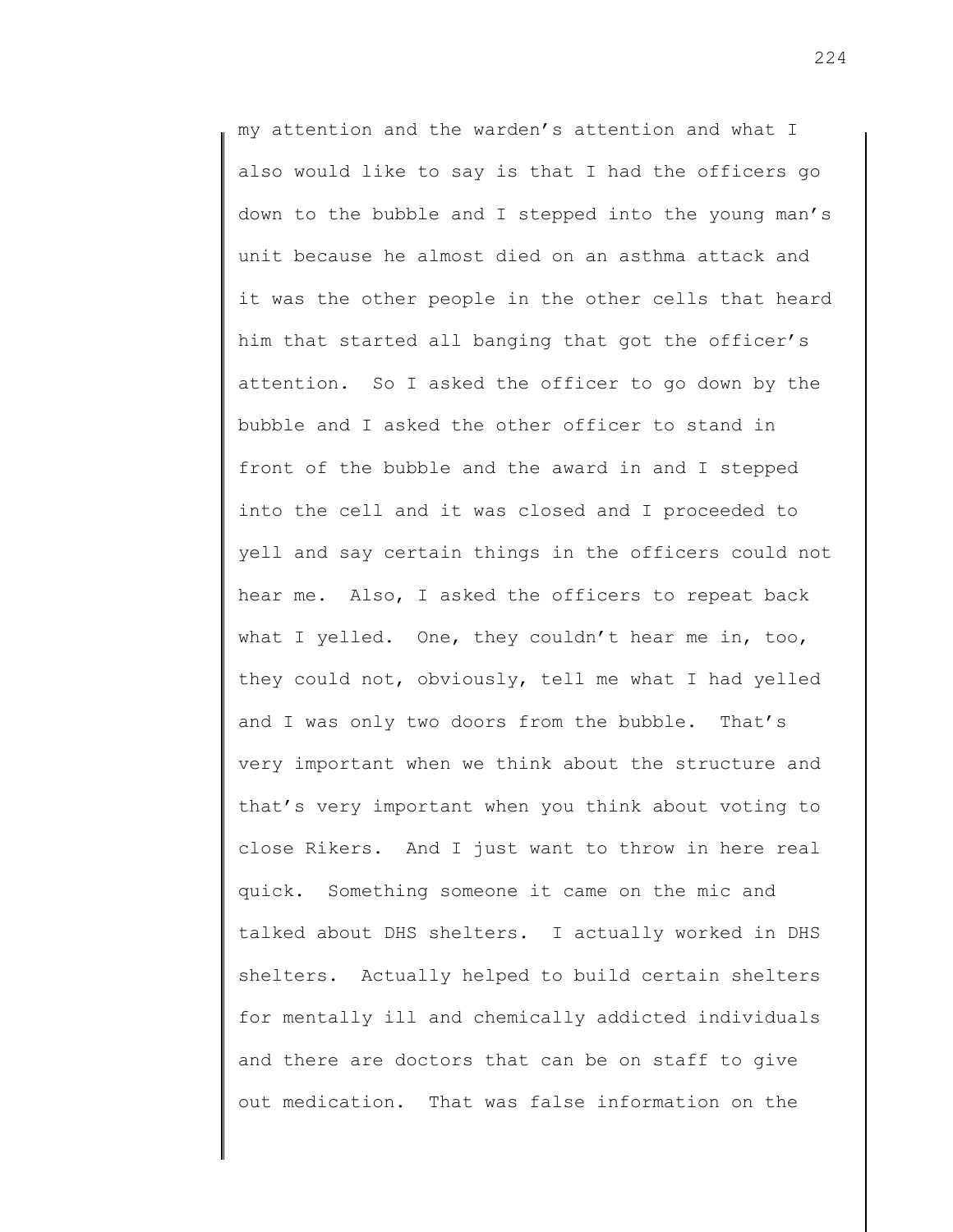record. I also would like to mention that many people who are opposed to building any type of new jails have not spent time on Rikers. Many of No New Jails individuals have not spent time on Rikers and so, as an Army brat, I believe that is important to not only fight for people's rights on the outside, but to make sure that people that could be remanded at any given day are put into safe situations.

CHAIRPERSON POWERS: Great. Thank you.

UNIDENTIFIED: Good afternoon. I appreciate the opportunity to address the joint subcommittees as the executive director of Providence House. We are an organization that provides transitional housing for women coming out of correctional settings and also homeless women and their children. I am a current member of the Beyond Rosies 2020 campaign and also a board member of the Women's Criminal Justice Association. Thank you to Chair Levin and Chair powers for holding this public hearing and hearing the testimony. As an organization that strives to address the root causes of injustice and to work with people who have experienced, we strongly encourage the Council to continue to develop and implement the citywide jail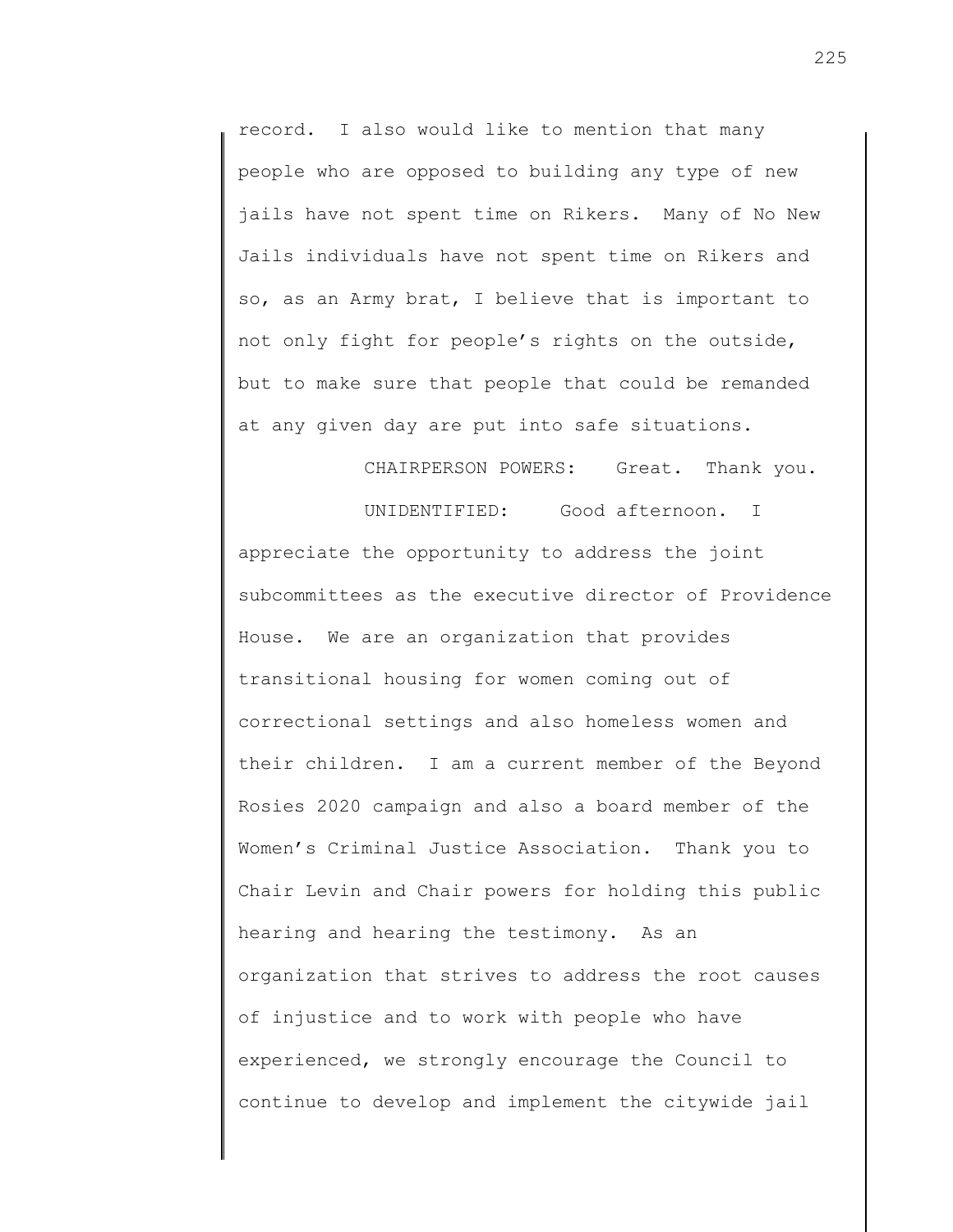plan. Each of the bills before the Council today aim to ensure that different components of the plan are further carried forward with integrity for both individual and systems levels. As many people who have served time at Rikers also cycle through the DSS system, it's imperative that these sites be amply prepared to address the substance use needs of the population who might be receiving treatment while in the DOC custody. The city has successfully continues to roll out harm reduction strategies, including making Naloxone readily available to different service providers and have decreased the risk of overdoes across the system. The next logical step in facing the opioid crisis is to provide services and tools needed to assist people who aim to cease using substances safely. Under the direction of the medical health professional, buprenorphine can assist individuals in decreasing the body's cravings for opioids, as well as diminishing negative withdrawal systems. The councils should continue to direct city agencies to work collaboratively to address the substance use needs of their shared populations. It should be noted that additional funding and specialized staff will also be needed at the shelters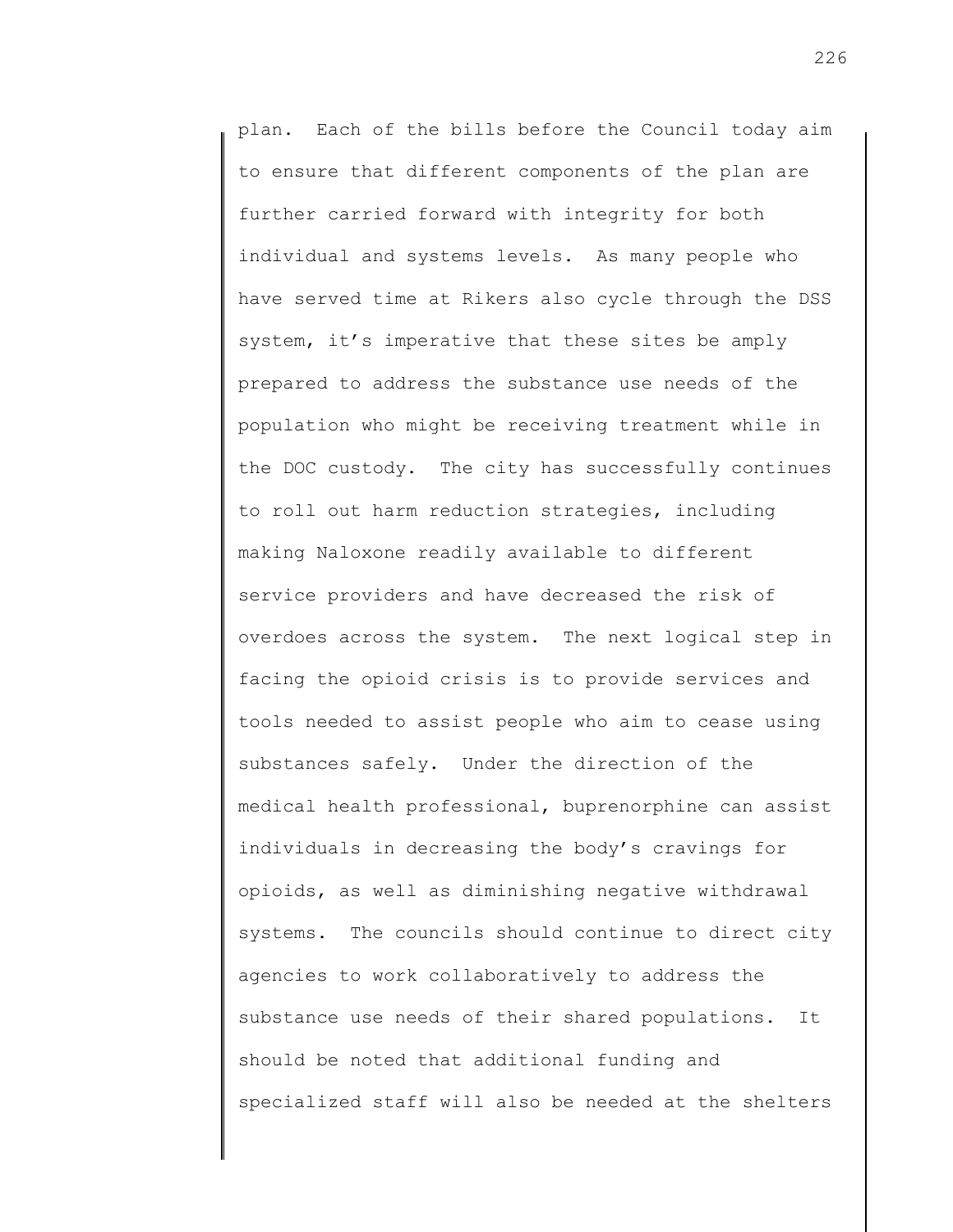sites to implement this level of care. The imminent closing of Rikers is a monumental moment for the city of New York and the benefits of a citywide jail system are vast. Bearing that all in mind, it's imperative that the Council requires routine reporting about both the population remaining on Rikers, as well as the progress of the building of new sites, including the development of programming at those locations. Providence House and the WCJA, including members of the Beyond Rosies Campaign, with a lived experience, stand ready to advise the city on the needs of women, in particular, as the plans for new programming take shape. Rikers Island and its impact has-- has had an impact on every person in New York City, but most heavily weighted on those areas from which individuals who are incarcerated are from. Again, Providence House and that WCJA stand ready to advise the city in the form of a committee as they solicit feedback on reinvestment plans as they are made. And as the city moves forward towards the creation of new facilities, it should strive to create environments of healing that begin to undo the traumatic of facts that most people who are incarcerated experience. This includes setting up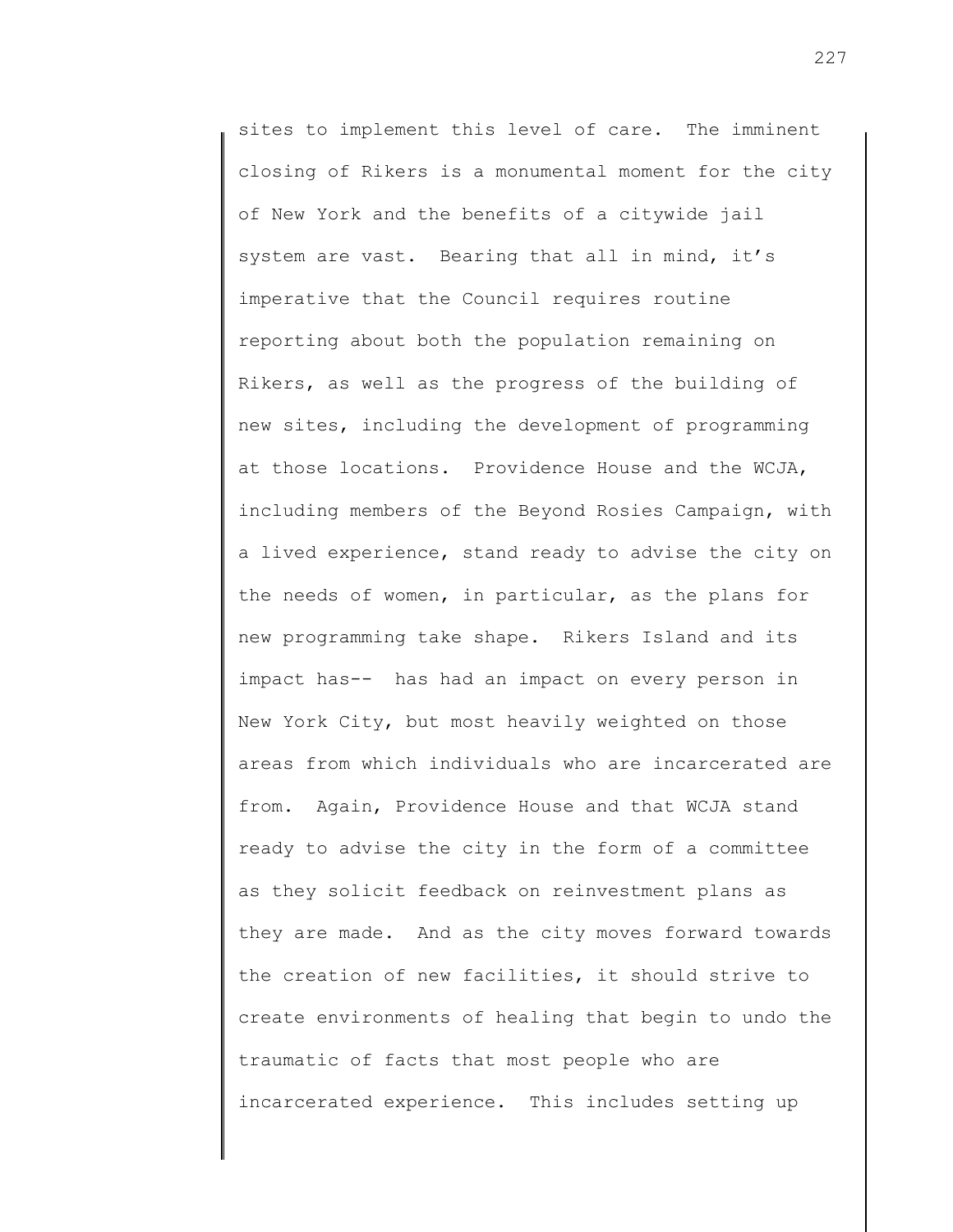new facilities to create the most humane and safe environments. Best practices should be researched and adhered to and minimum standard should be just that. Minimum standards. In most cases, new facility should provide better than the minimum. Adequate areas for programming and services are also absolutely necessary in these new sites. I have provided written testimony and think both Chairs for the opportunity to testify. Thanks.

CHAIRPERSON POWERS: Great. Thank you. Thank you for all of your testimony. Thank you. We have a few folks left. We're just going to call one panel up. So, it's Noel Fries or Frees from CUNY School of Public Health, Michael Dunn, Luke Figueiredo Miller, Claire Schapiro, Brittany Williams, and Danielle Janavis Sylvan, and Callum Miceli Nelson.

[background comments]

NOEL FREES: Hi.

CHAIRPERSON POWERS: One second. We're just [inaudible 04:30:30] Okay. Thank you. You can begin.

NOEL FREES: Thanks. My names is Noel Frees. I am a Masters of public health student at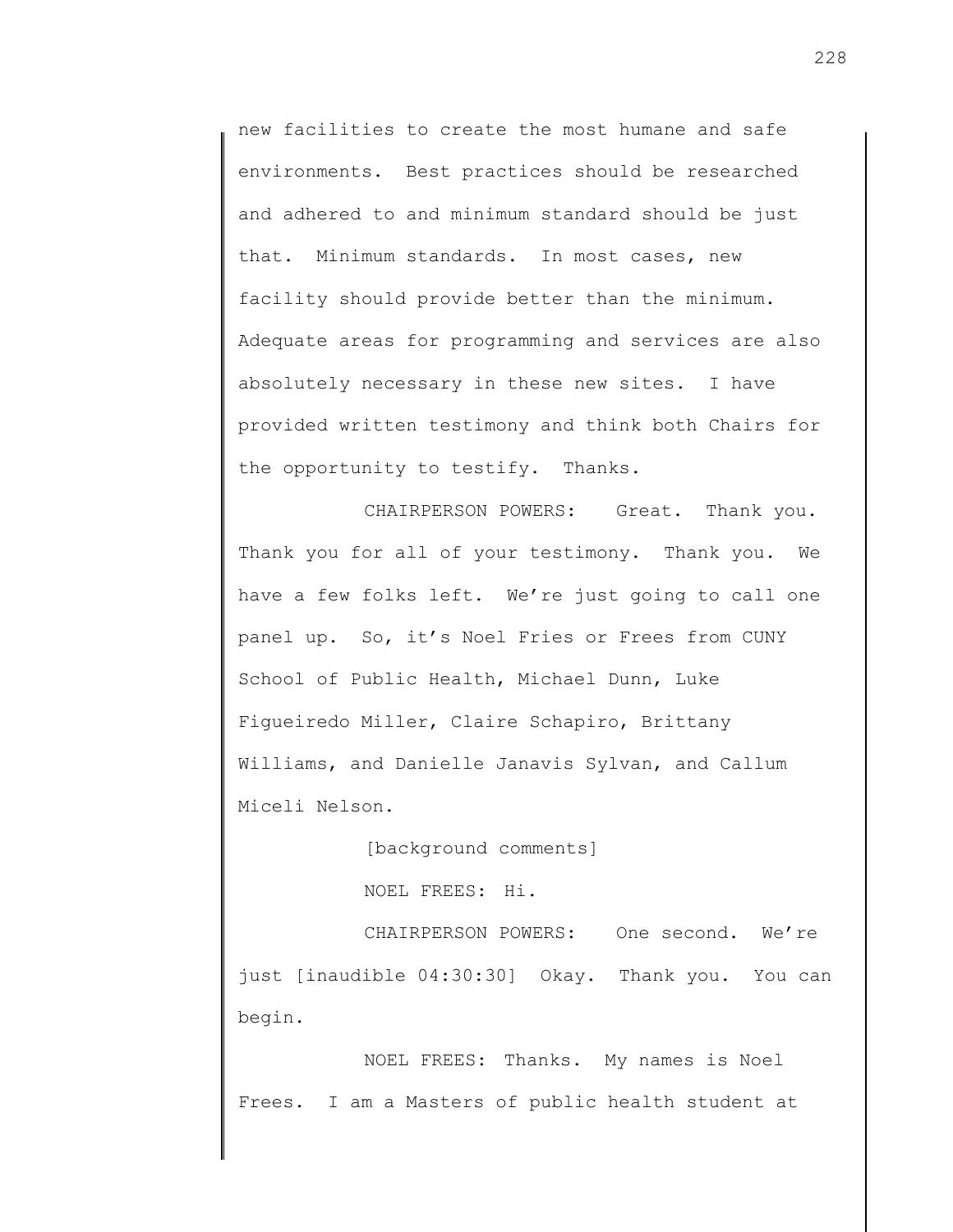CUNY School of Public Health and a member of No New Jails. I'm here to say that the culture of violence on Rikers will not be changed with a commission, with reports, or with new buildings. These bills requiring oversight, using people's names, and reporting truly sound as absurd as saying that we can control someone like Trump with oversight with words to tell him to use, and I simply act professionally. This is absolutely outside of his capacity and his determination to oppress and harm people in every moment. Just like trump cannot be fixed with oversight, neither can the DOC, nor the violence that is inevitable behind all bars. The DOC is Trump. Jails are Trump. I'd like to remind the city Council that Rikers was built to be, quote, a model of perfect penitentiary after Blackwell Island was closed due to public pressure due to inhumanity there. Rikers, as we all know, has perpetuated the same culture of violence, as has every jail in the history of this country. Insanity is doing the same thing over and over again and expecting different results. This plan for the jails is doing that. It's expecting that 8.7 billion dollars in two failed reforms will turn something into something but it's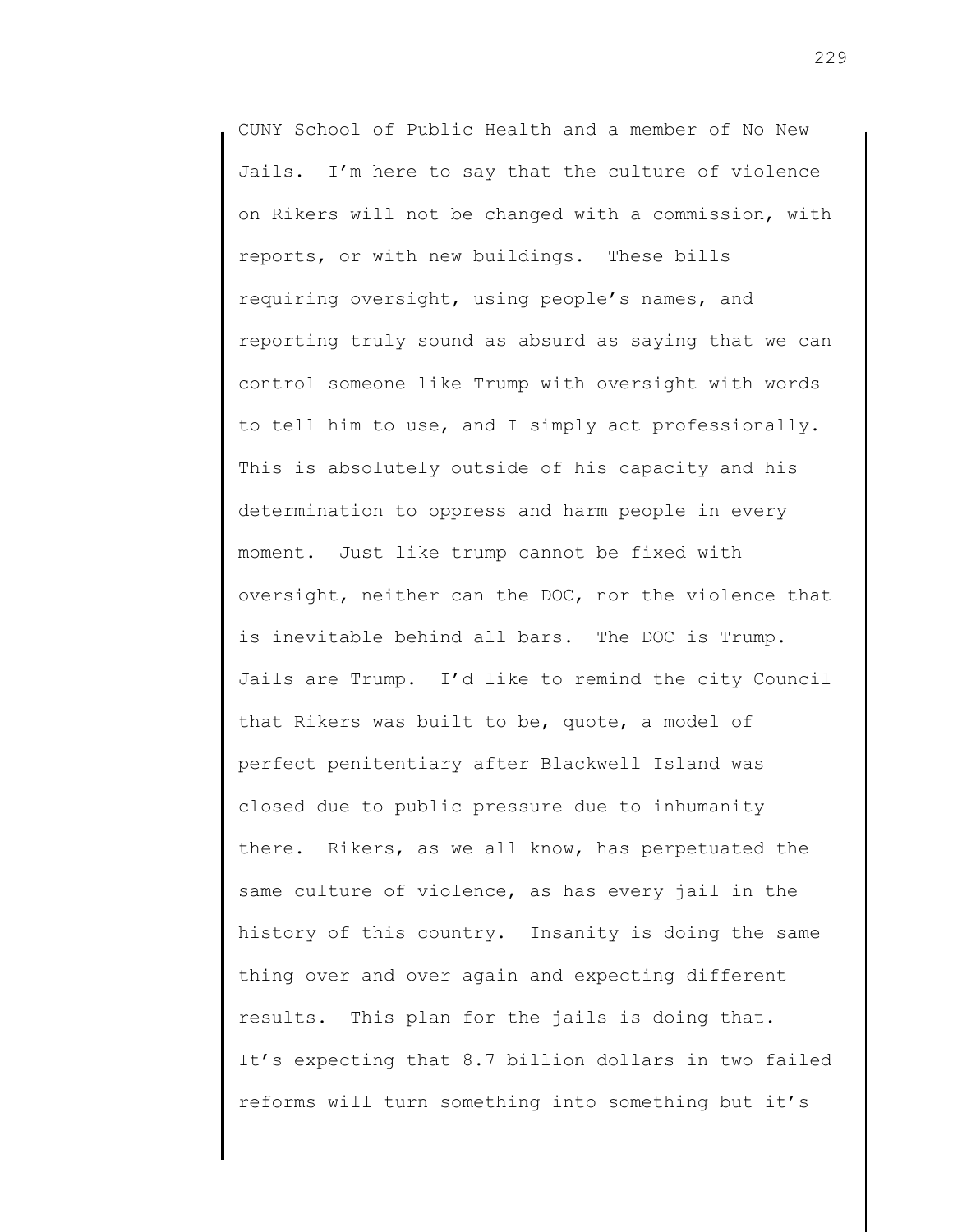never been before. Before slavery was abolished, ancestors fought underground for freedom freight and people told them it was impossible, unrealistic, and could never happen, but they actually had the vision that we needed and, just like that, we need to stop being dismissive of No New Jails and hold that the vision is a reality and that the only ones can make that happen is city Council in this moment and that people-- following the people. So, we need vision. We need innovation, and we need something that works. These bills will not work. These new jails will not work. What we know from research is that jails do not make communities safe. They do not affect crime rates, and we need to address the root causes of incarceration from a public health scope, not keep putting dirty Band-Aids on centuries-old punitive systems, so restorative justice works. Funding education works. Providing housing for people that are homeless works. New York City spends 21,000 dollars a year to educate a child, while we spend 270,000 to keep someone on Rikers. So, we need to look at these are causes and not keep making modern statics for things that are failing us. No New Jails.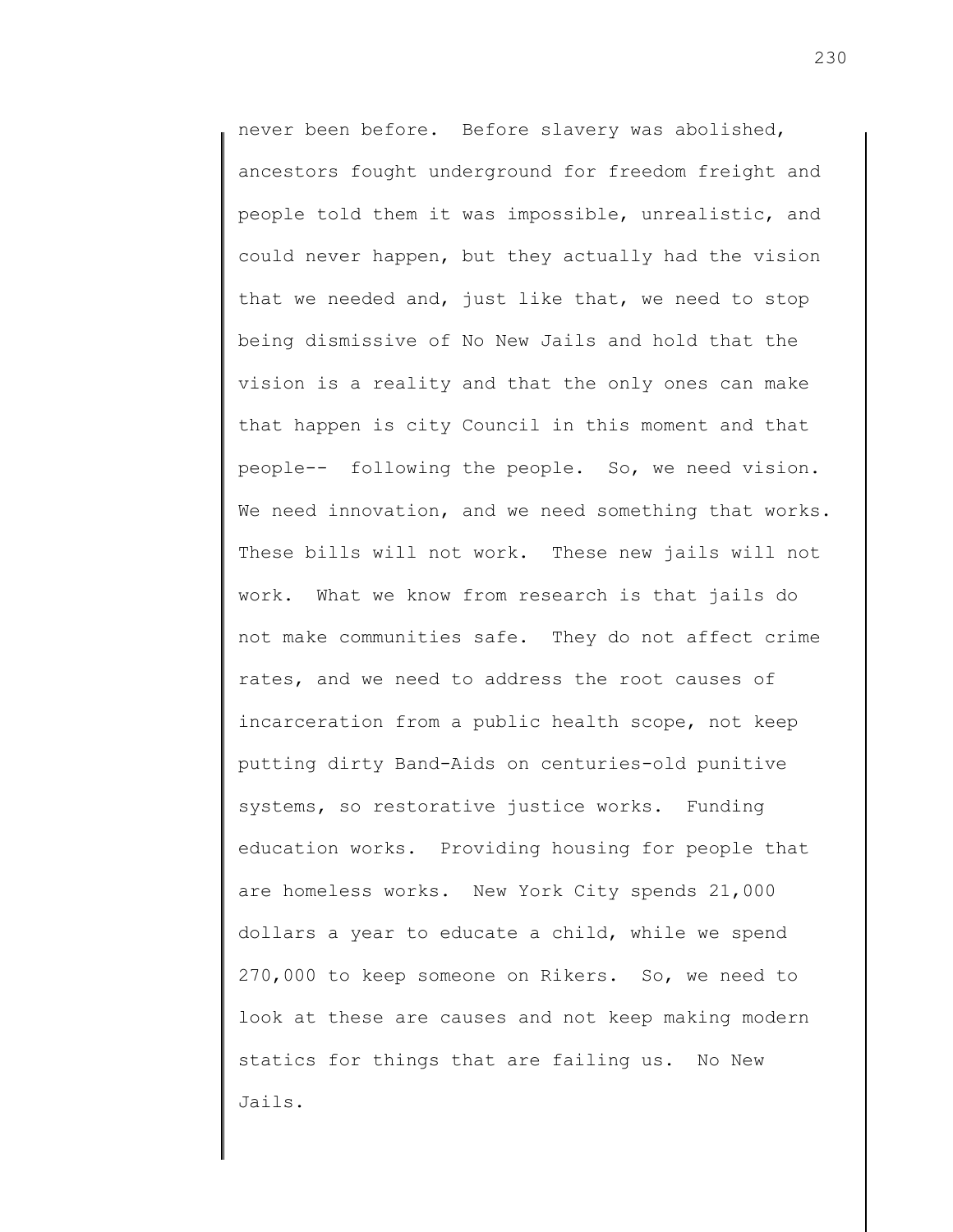CHAIRPERSON POWERS: Thank you.

CLAIRE SCHAPIRO: Good afternoon. My name is Claire Schapiro and I'm testifying on behalf of myself as a law student and future member of the legal profession and on behalf of Brooklyn Law School's National Lawyer Guild. In addition, I want to say that I am standing with No New Jails. I vehemently oppose these three bills that are being discussed here and I have a lot to say, so I hope you don't mind I'm going to be speaking a little bit quickly. First, I want to address the prison expansion as a whole. The only way to help New York City is too close Rikers now without spending a single cent on any new tools for incarceration. At its heart, incarceration only serves to punish people for the crime of being low income, being black, being brown, queer, trans, and outside of that which is acceptable in our society. Incarceration perpetuates the violence in our communities and perpetuates the root causes of the use of violence by perpetuating economic insecurity and institutional racism. Moreover, calling these facilities will not hide the fact that they are jails that will put people in cages. Do not invest in others sent into caging our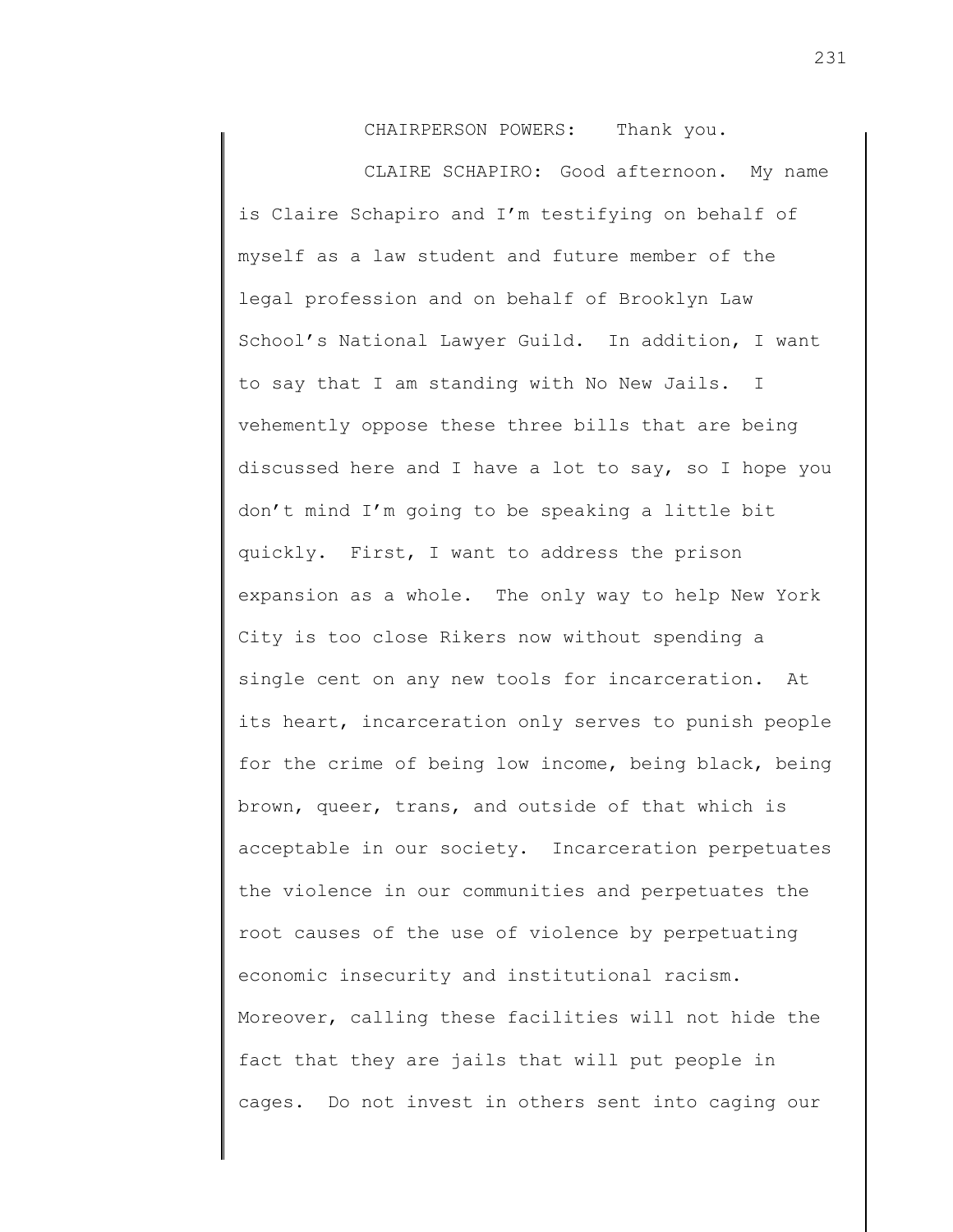community. Instead, invest in education and social welfare and programs like common justice and restorative justice and housing and all of the things that have been discussed by other panelists today. Second, specifically about the three bills discussed today. Council member Levin's bill to establish a commission to make recommendations on reinvestment in communities does not actually redirect investment from criminalizing systems. It merely establishes a commission to study what we already know. Incarceration is driven by racism, by classism, and communities need investment in housing, education, mental and physical health, and transformative justice. Communities are harmed by generations of policing and caging and we do not need another commission. We need investment now. Furthermore, Council member Ayala and Levin's bill to require the board of correction to report on the impact on incarcerated individuals on the closing jails on Rikers solely establishes more reporting requirements without establishing any mechanism to change these practices or cultures within the city. They're going to report on the problems and then be told, okay. Go ahead. Keep doing them. The bill also contains--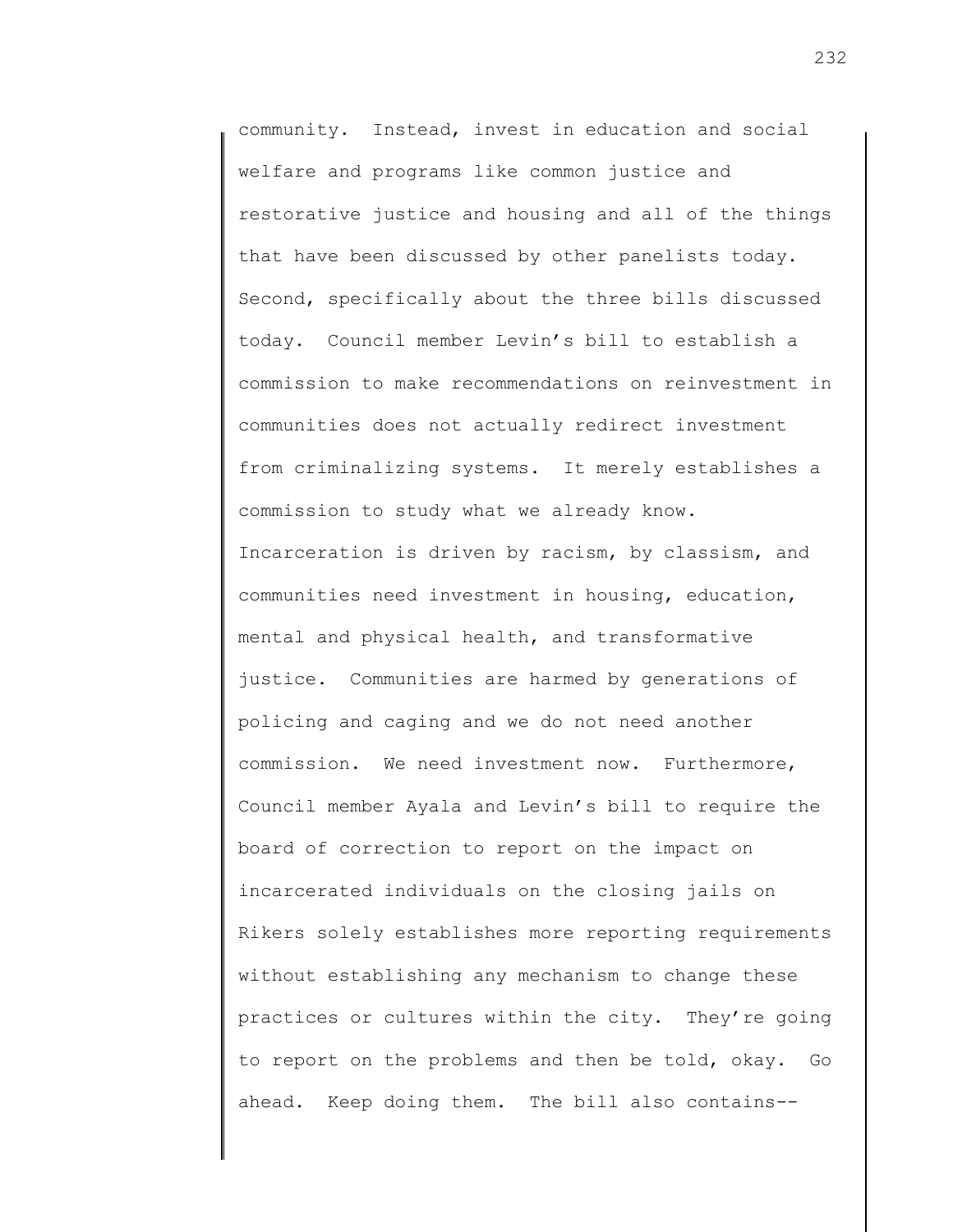continues to link the closure of Rikers with the construction of new jails even though there is no legally binding commitment to the closure of Rikers. And, more importantly, Rikers can be closed today without building any new jails. Finally, Council member Powers and Rosenthal's bill to amend the administrative code of the city of New York in relation to amending the bill of rights for incarcerated individuals ensuring minimal standards of design includes new provisions for the design and construction of new jails which assumes that the problem with conditions and city jails is only on how they are built and not that there is incentive to maintain them or incentive to fill them with over policed communities. I know I spoke pretty fast. Please read what I wrote and said and thank you.

CHAIRPERSON POWERS: Great. Thank you. We have your written testimony here, as well.

LUKE FIGUEIREDO MILLER: Good afternoon. My name is Luke Figueiredo Miller. I am also testifying on behalf of the National Lawyer Guild Chapter. Brooklyn Law School. I stand with No New Jails in rejecting each of these three bills. Instead of committing to the health, safety,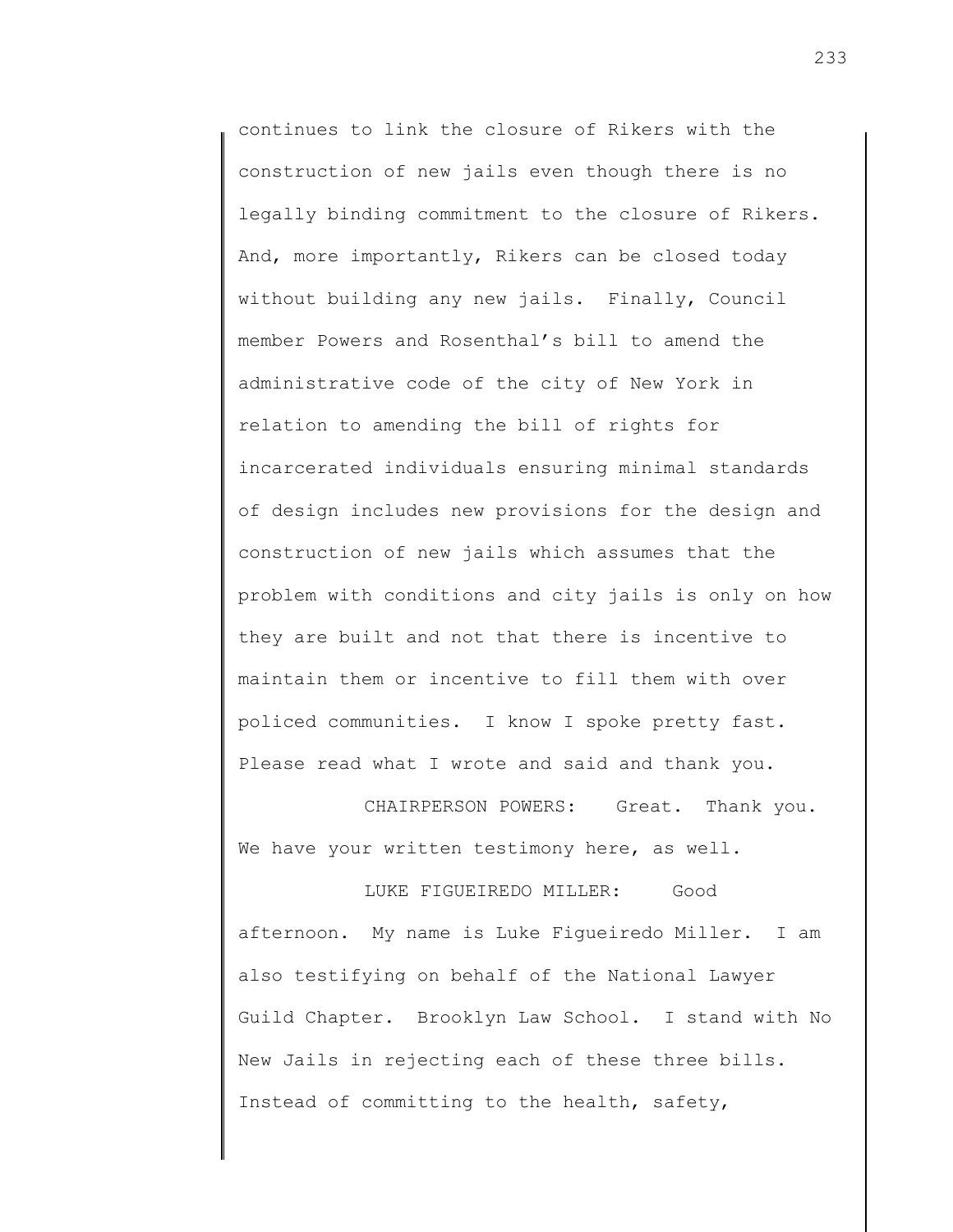inhumanity of our city's most marginalized communities, you are wasting time on bills that are filled with only hollow promises. Proponents for expanding jails in the city have called for nuance and our approach to this process. There is no nuance in a commission studying what we already know. That communities need more resources and autonomy, not more cops and cages. Proposed bill 5172, which has establish another panel to produce another list of recommendations that the city is not bound to follow. This commission will not immediately close Rikers. It will not divest from our punishment system and, instead, invest the 11 million dollars into our communities. And does nothing but scratch at the margins while leaving intact the structures, policies, and practices that caused the harm this commission will further study. In addition, proposed bills 5170 and 5171 our feeble attempts to sell the proposed for new jails as a more humane alternative to Rikers. There will never be anything humane about putting people in cages. No amount of data collection at all on jail conditions or even improvements for minimum standards of design will change that. Without any real mention of how these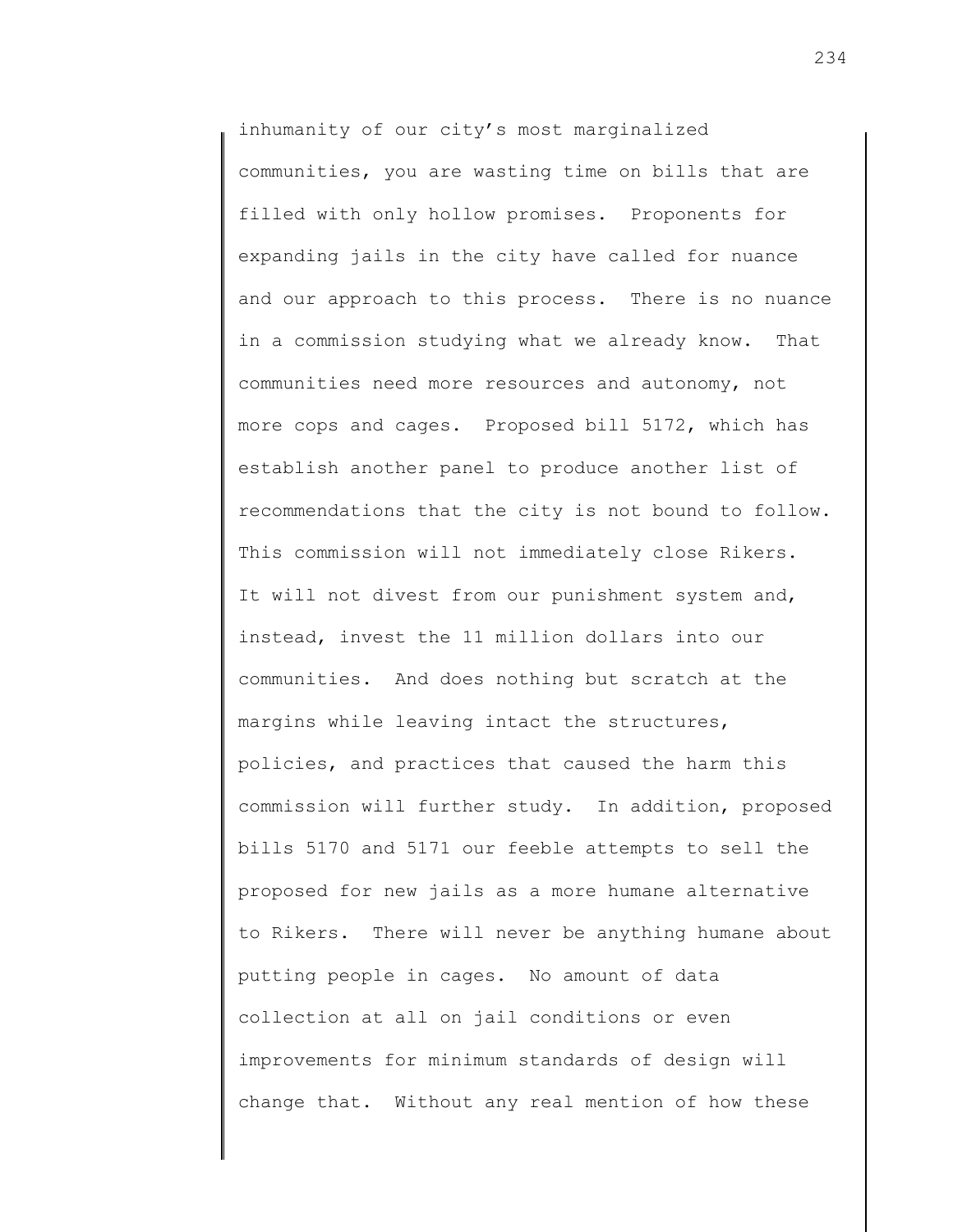bills will be enforced, the DOC will continue to violate these standards with no serious repercussions. Our communities deserve better. I opposed each of these three bills and call on the Council to put our communities first. We do not need new commissions, new data, or new standards and we especially do not need new jails. We need divestment from our punishment system and tangible investment in our communities so that we are empowering to keep each other safe. Thank you.

CHAIRPERSON POWERS: Okay. Thank you.

CALVIN: Hey. My name is Calvin and I am a No New Jails member and I think-- going to submit my written testimony, but what really struck me today was hearing council members talk about how is this helping, right? Like I'm hearing Stephen Levin say, I see someone chained to a desk. Someone in chains. How is this helping? And what I wish was that that kind of questioning could be extended to the entire system, right? It's an obligation that you have to think, how is any of this helping? You know? And is somebody who knows-- somebody who has been caught up in these systems because of people like you love failed to do what is really necessary in time to keep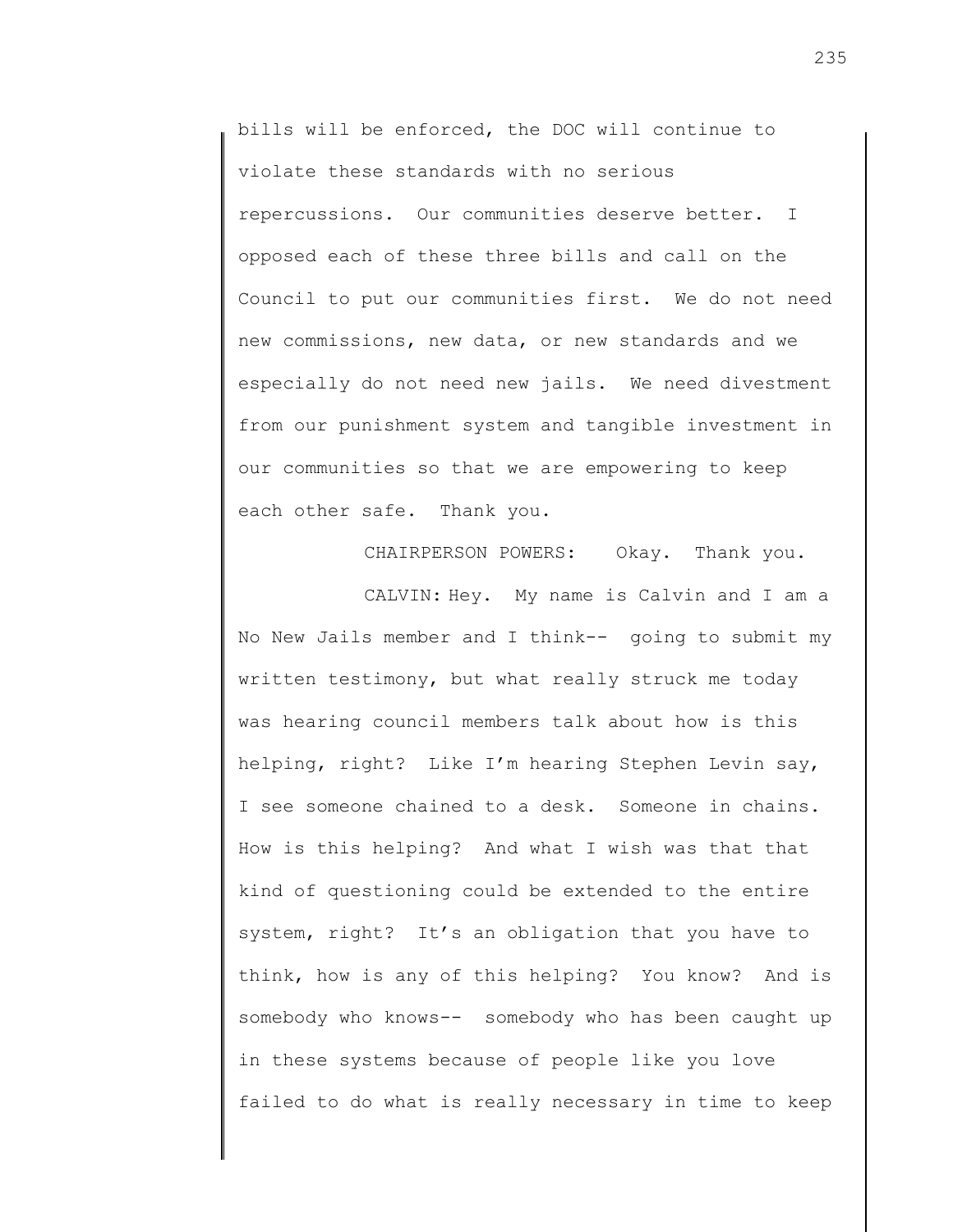them out, it's really imperative for me that you take a moment and see that none of this is helping resolve-- jails do not resolve conflict, right? They don't reduce violence. They just relocated away from people like you, right? That's really what you are doing here and I think that it is important that you own up to it if that is what you are going to do. If you want to move violence away from you and your families and relocate it, intensify it, these new jails are a perfect solution for you, but just own up to it. You're not reducing violence. You're not-- I mean, you are reimagining mass incarceration, but that is insane. You really needed to the hard work of looking at what incarceration really is and, to me, it's clear sitting and listening to you talk about how you don't have judgment for any COs. You're not here to place judgment on whether or not people are being shackled to desks. We are asking you to place judgment on shackling people to desks. It is wrong. You should know better. Is this how you treat your family? Is this how you treat people that you respect? It shouldn't be. I mean, it really is just fundamentally disgusting to listen to this and these bills are full of shit. They're not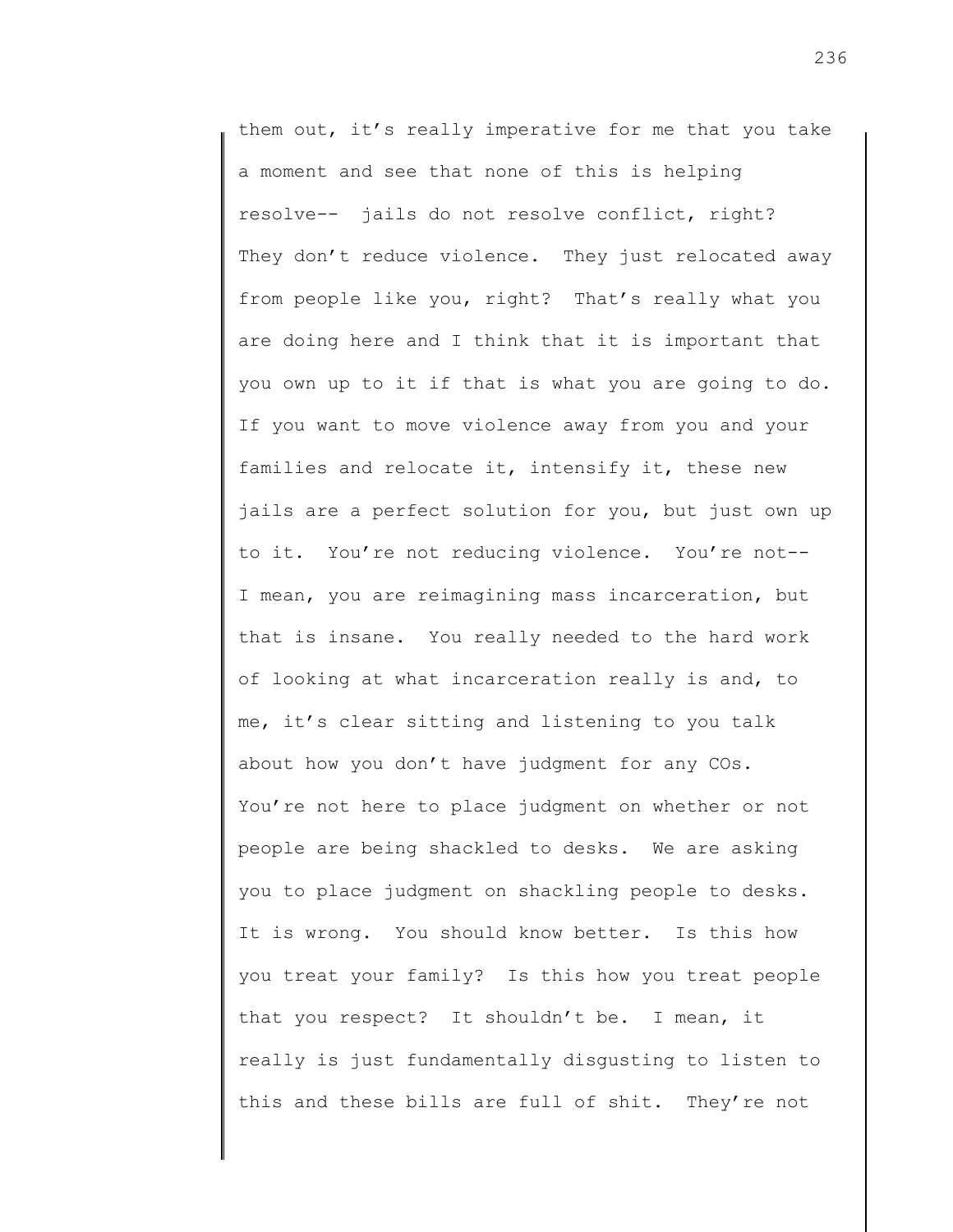going to do anything. And so, I just have a question for all of you. What is it that you're doing? Why are you wasting all of our time with this? It's not going to bring about the changes that we need to eliminate the fundamental violence of incarceration. Does anyone have an answer?

CHAIRPERSON LEVIN: Well, I can speak to clarify my remarks earlier. I too think that shackling somebody to a desk or table is wrong. So I'm willing to make a judgment on that. What I said was that I am not here to make a judgment on the goodness or badness of correction officers as people. That's what I'm saying.

CALVIN: Absolutely. We are asking you to make a judgment on whether or not they are doing harm. And I think that the evidence shows very clearly that they are doing harm. We are not here to point blame on who is a good person and who is a bad person. That's the logic of the penal system, right? We're asking you to make a judgment on is this working? Is it causing harm to your constituents? And the answer, it's not an opinion. The answer is, yes. They are doing harm. And we just saw people sit up. And talk about-- I mean, that same guy,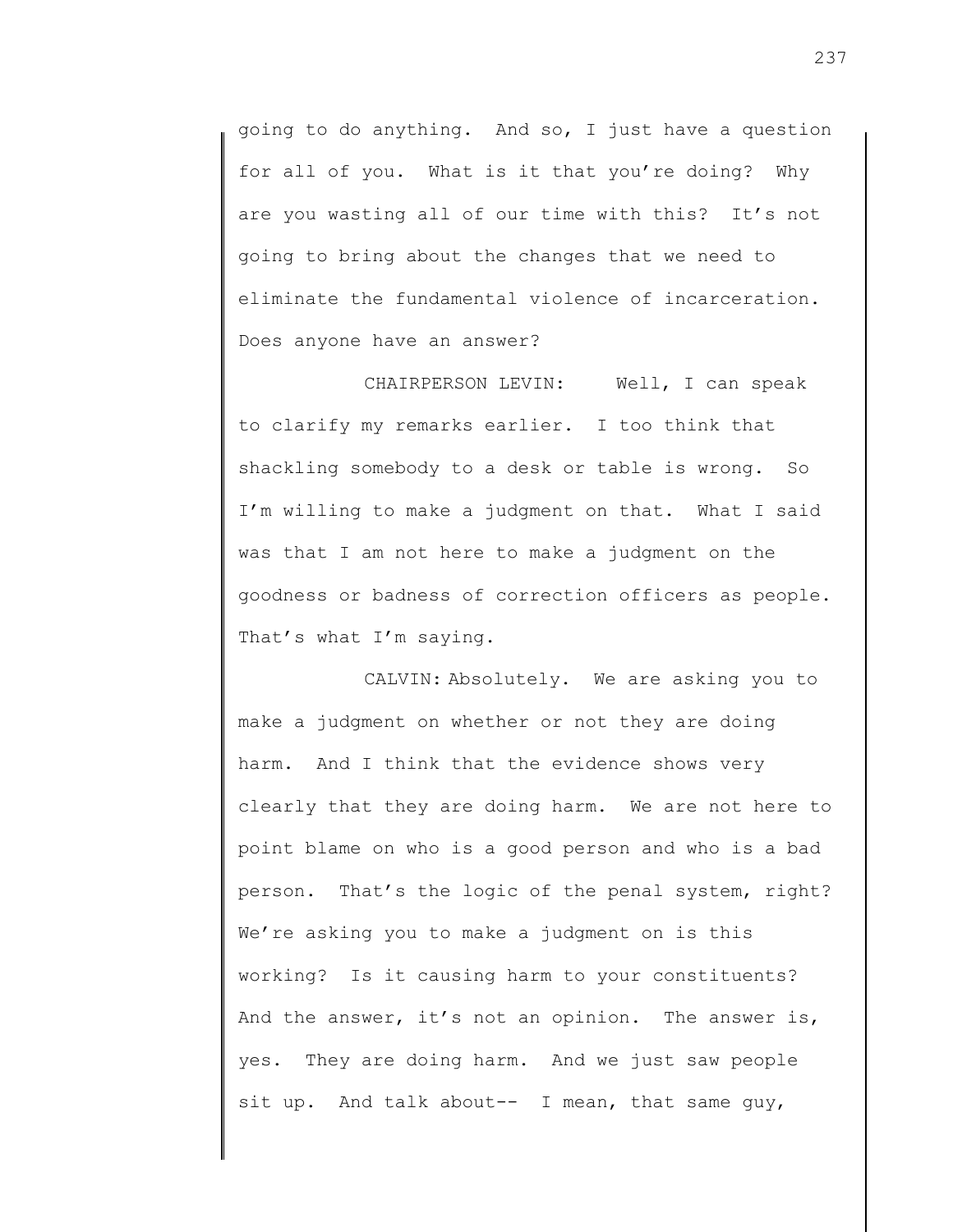right? He said, well, we shouldn't-- we looked at the desks and the desks were designed for shackles to be here and we should make sure that there is only reasonable places for people to be shackled, right? I didn't hear any response from you about that. I didn't hear any response from you and we are sitting, talking-- COBA is sitting here saying that, basically, saying that when you said someone was mistakenly shackled to a desk, they said there is absolutely no chance there was a mistake. That person must have been involved in a stabbing or slashing or something else. I mean, isn't that a red flag to you that, when you bring up something, they say there is absolutely no chance. He knows for a fact that it was justified. This is the logic that justifies all this violence and I think it is really disturbing for you to sit here and not call that out and not say, look, directly to his face, what you are doing is creating the violence of the system and then justifying it and it is impacting everyone.

CHAIRPERSON LEVIN: Okay. Thank you. NOEL FREES: Can I add one point really quickly?

238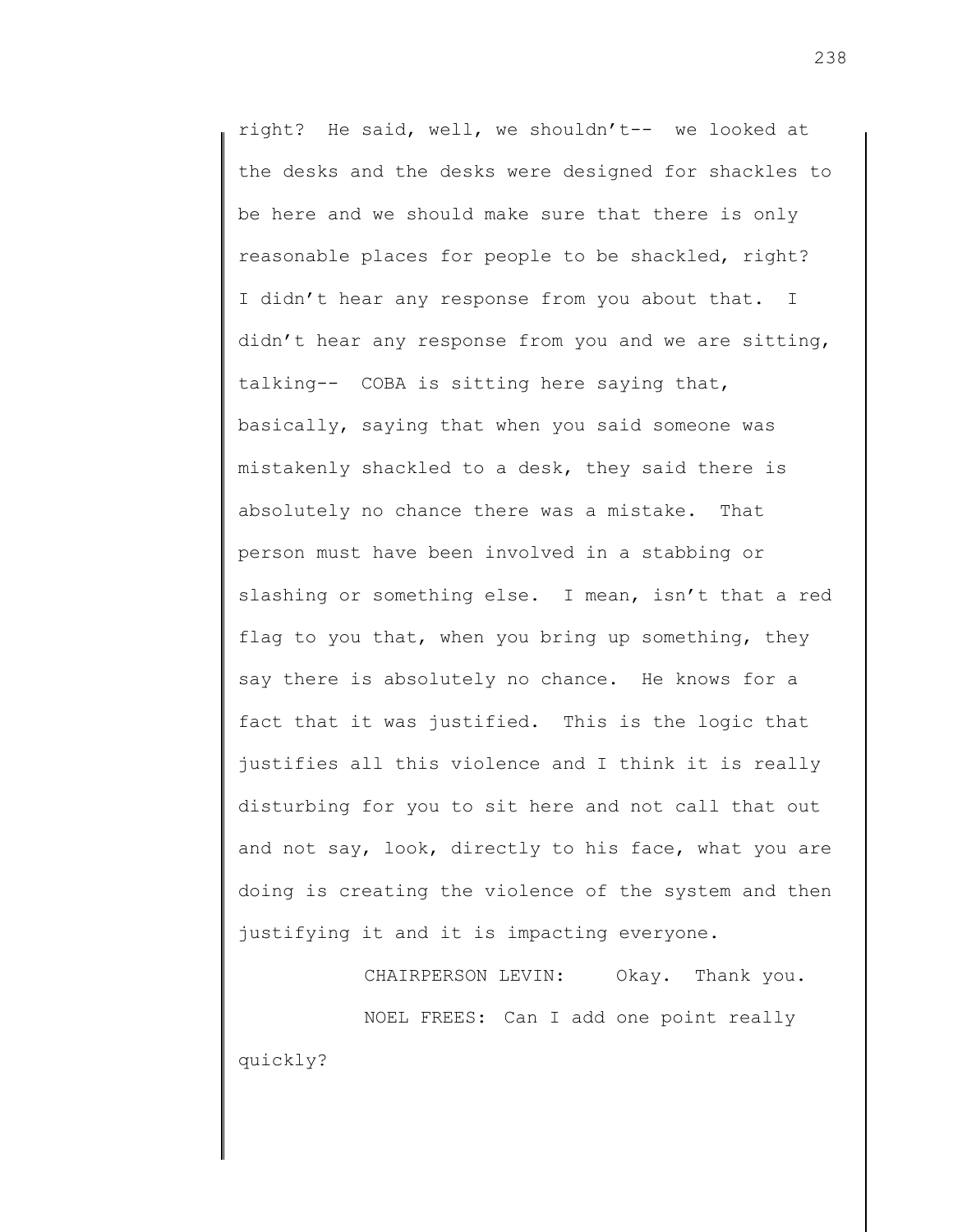CHAIRPERSON POWERS: We have to go to the next testimony. Thanks.

NOEL FREES: Um--

CHAIRPERSON POWERS: I'll come back. I'll come back.

NOEL FREES: Okay.

MICHAEL DUNN: Hello. My name is Michael Dunn. I live in Mr. Lander's district. I'm a licensed master social worker in the state of New York and hold a certificate in public health administration and policy from the University of Chicago School of social service administration. As I mentioned the last time I was here, the American Medical Association has declared that mass incarceration is a threat to public health. We have heard the many forms that that takes and I think it's especially important to remember, as we hear the testimony from people who have these lived experiences, then these are not just numbers on the spreadsheet, but that these are real people's lives and that the trauma is in harms that are inflicted by the state go on to have cascading and generational ripples that go out there this world. So, these harms are not just limited to the single victim of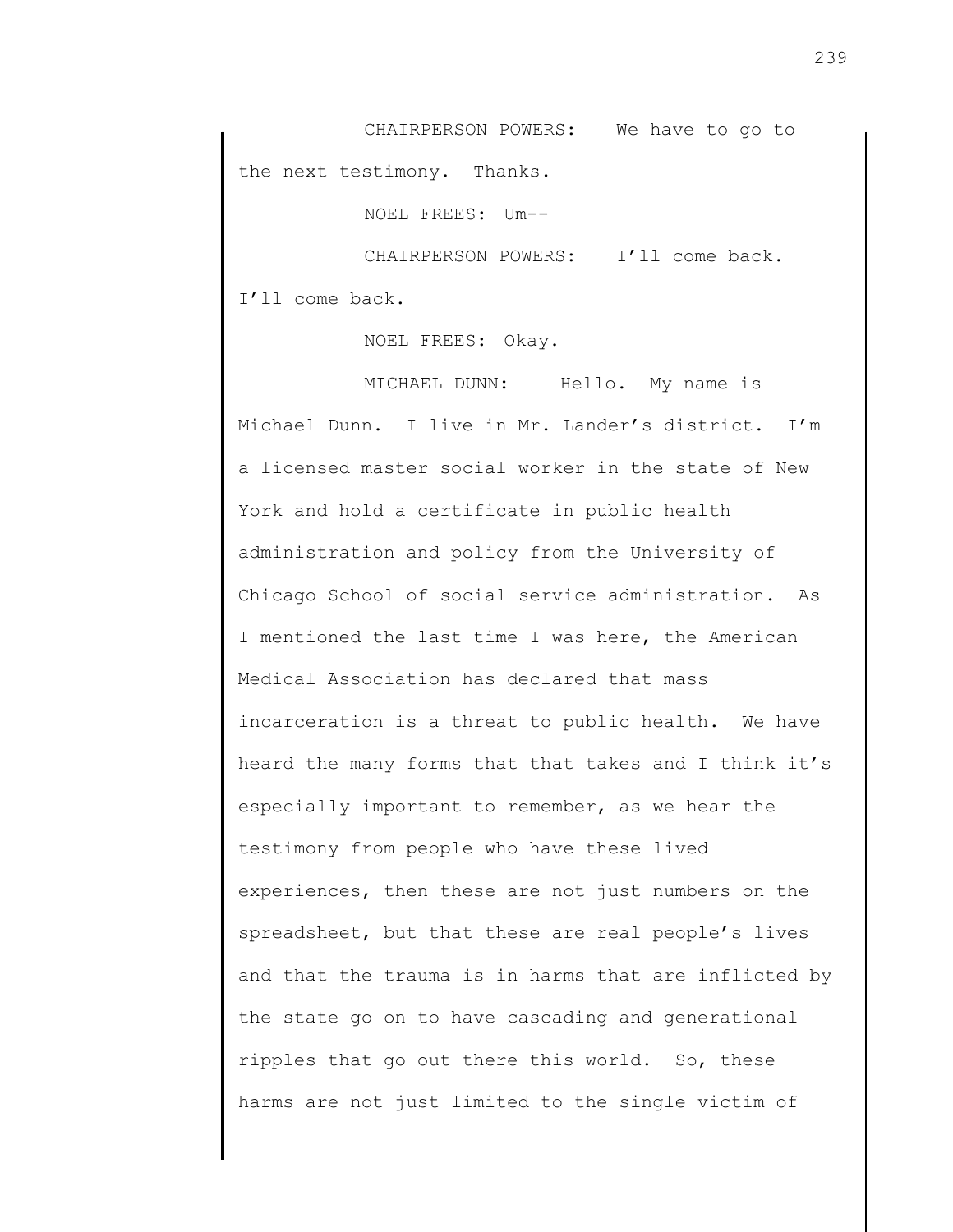that harm, but it goes on to affect their tire life and family. Mass incarceration is objectively a failed public policy, unless your goal is maintaining white supremacy and harming black and brown communities. I'm going to give you some credit and assume that that is not what you're trying to do, so I'm going to encourage you to vote against this jails plan. And I just want to say really quickly we have heard about these therapeutic jails and, as a clinician, I want to be clear. There is no such thing as a therapeutic jail. Jails are cages. Jails are dehumanizing. Jails are systemically designed to make us forget about the humanity of our fellow humans, to forget about the suffering that we inflict on them. Indeed, Mary Buser is a licensed clinical social worker. She was the assistant chief of mental health on Rikers for five years and her experience of having her and her client's privacy and medical rights routinely violated led it to her involvement in the Social workers against solitary confinement. As social workers, we often find ourselves putting lipstick on the pigs of capitalism, but the idea of therapeutic jails is particularly vile given the violence we have heard of today and over the decades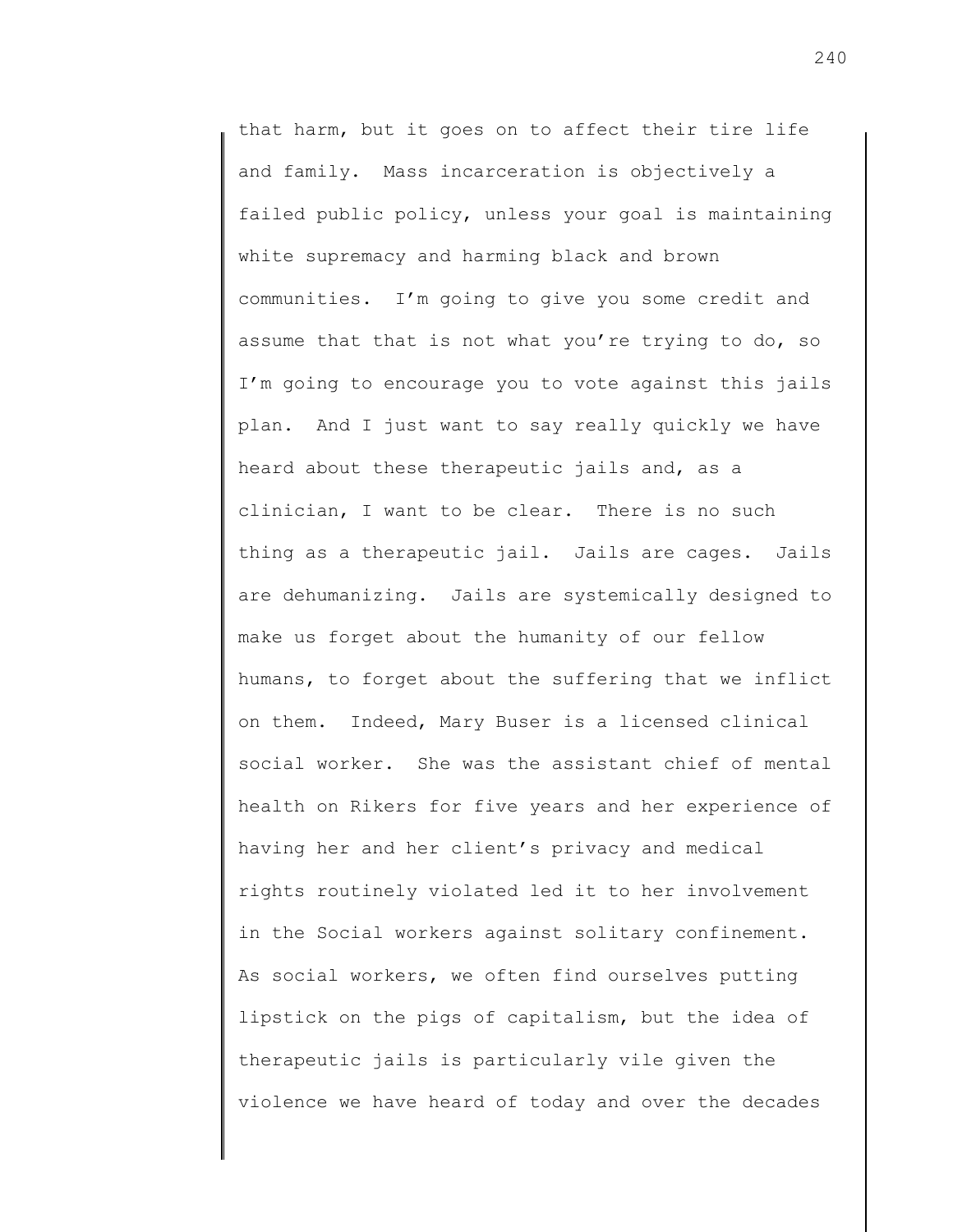at Rikers. I'll take this moment to encourage any colleagues, particularly social workers and other people in the helping professions to sign the open letter that is going around on social media. To paraphrase Eisenhower's cross of iron speech, every jail that is built signifies, in the final sense, a theft of those who hunger and are not fed, those who are cold and not clothed, those who are homeless and one of the wealthiest cities in the world. This world of jails cost more than the money itself. It is spending the sweat of our labor, the genius of our scientists, and the hopes of our children. This is no way of life at all. It is humanity hanging from a cross of iron. And because I had three minutes and not to, let's just be real quick and talk about this public engagement is a farce or a tragedy, depending on your perspective. What percentage of those speaking in favor of this plan receive funds from the mayor's office? Why is the public, especially the critical public, forced to wait all day to speak? You are more concerned with the veneer of community engagement than actual community engagement. Council members Salamanca spoke to this the last time we were a year when he pointed out that the DOC had already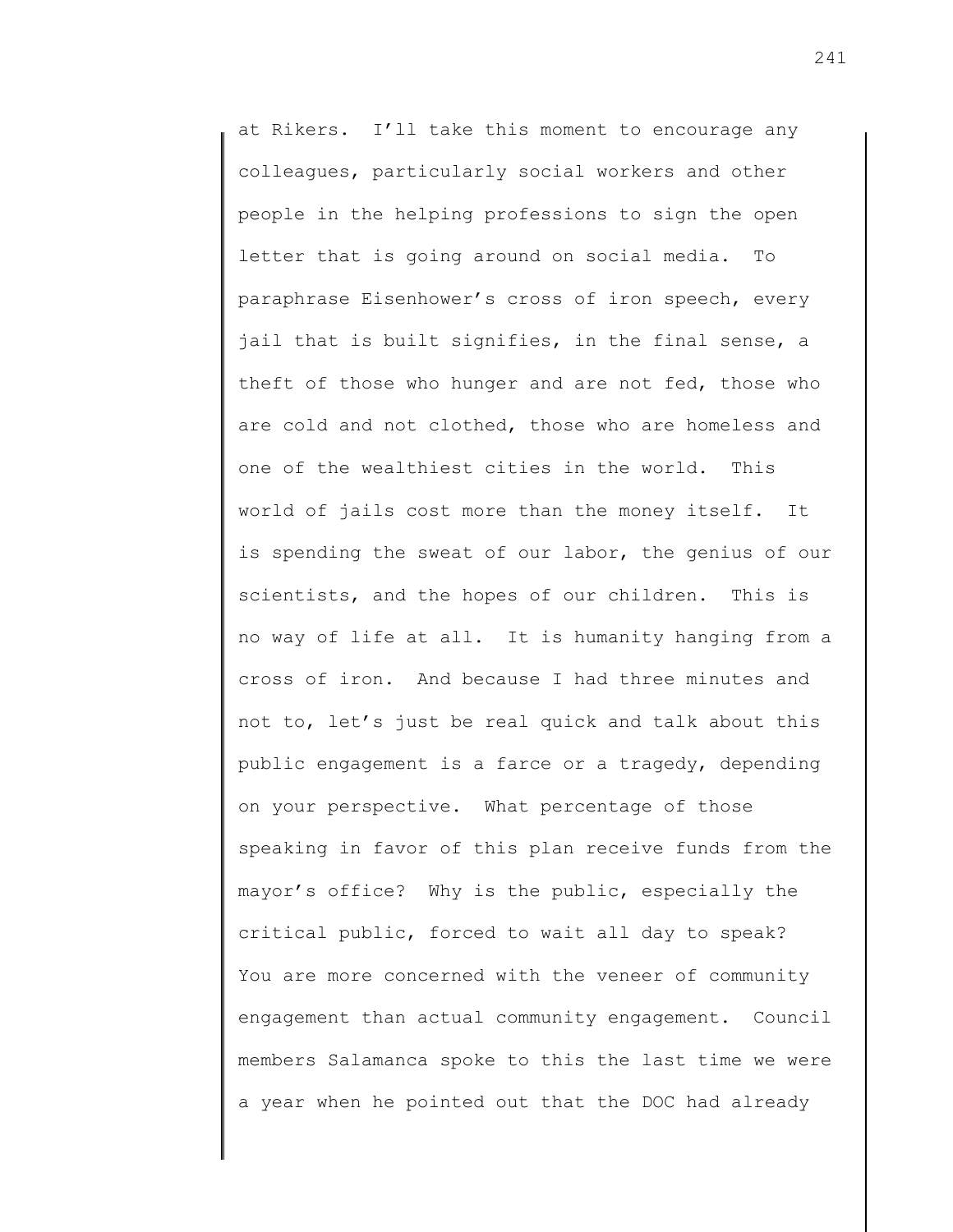selected in the Bronx community jails site before they even went to the Bronx community. So, that doesn't feel like community engagement to me. And then, the last thing is live the fuck is the strategic response group here? Why are there NYPD with zip ties up in the balcony and in the back of the room, yet they don't show this on camera but they've got the goon squad here. Like why are you all so afraid of us?

CHAIRPERSON POWERS: Okay. Thank you. I think we have one more person to testify.

BRITTNEY: Hey. So my name is Brittney. I've testified before and I just want to say that MOCJ sat in front of all you all's face is with no fucking answers. No answers. You all that much at least to your constituents who use it on this board claiming to serve. Am I right or wrong? MOCJ had no answers for you.

[background comments]

BRITTNEY: Totally disrespectful. And this is a call for everyone who is doing a lack of oral politics, you need to vote these motherfuckers out and make sure they don't go anywhere else. Because they don't give a damn about you and this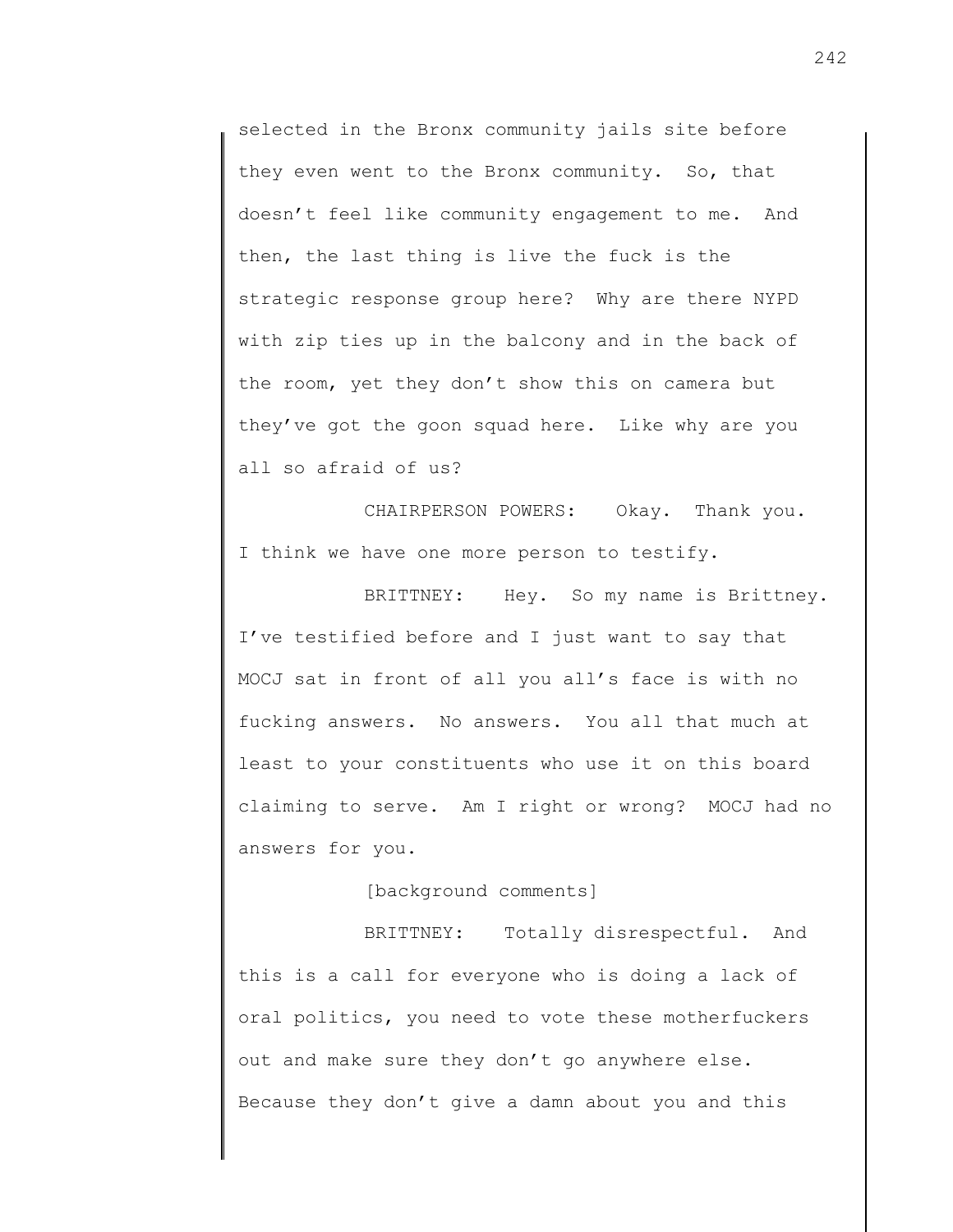meeting shows that. Secondly, if you change the- if you change Rikers Island over or these jails over to a new department, will that undo all of the sanctuary work for immigrants? Will New York City be a sanctuary city? The detainer bills that actually keeps ICE out of DOC and NYPD, well that protection go over if you change it over to it in the department? Can anyone here answer that to me?

CHAIRPERSON POWERS: I just want to clarify. Right now, as the plan's demands, the Department of Corrections have not-- we've not changed authority from one agency to the other.

BRITTNEY: I know, but do you all- everyone here is literally saying this. Right? We are going to change. We're going to change. Answer the question.

CHAIRPERSON LEVIN: I think it speaks to that this Council, for the last five or six years, has taken steps to remove ICE from any DOC facility.

BRITTNEY: Has DOC worked with ICE? There's an article that just came out that literally said they have already.

CHAIRPERSON LEVIN: I just want to say that my expectation is and there is no plan to remove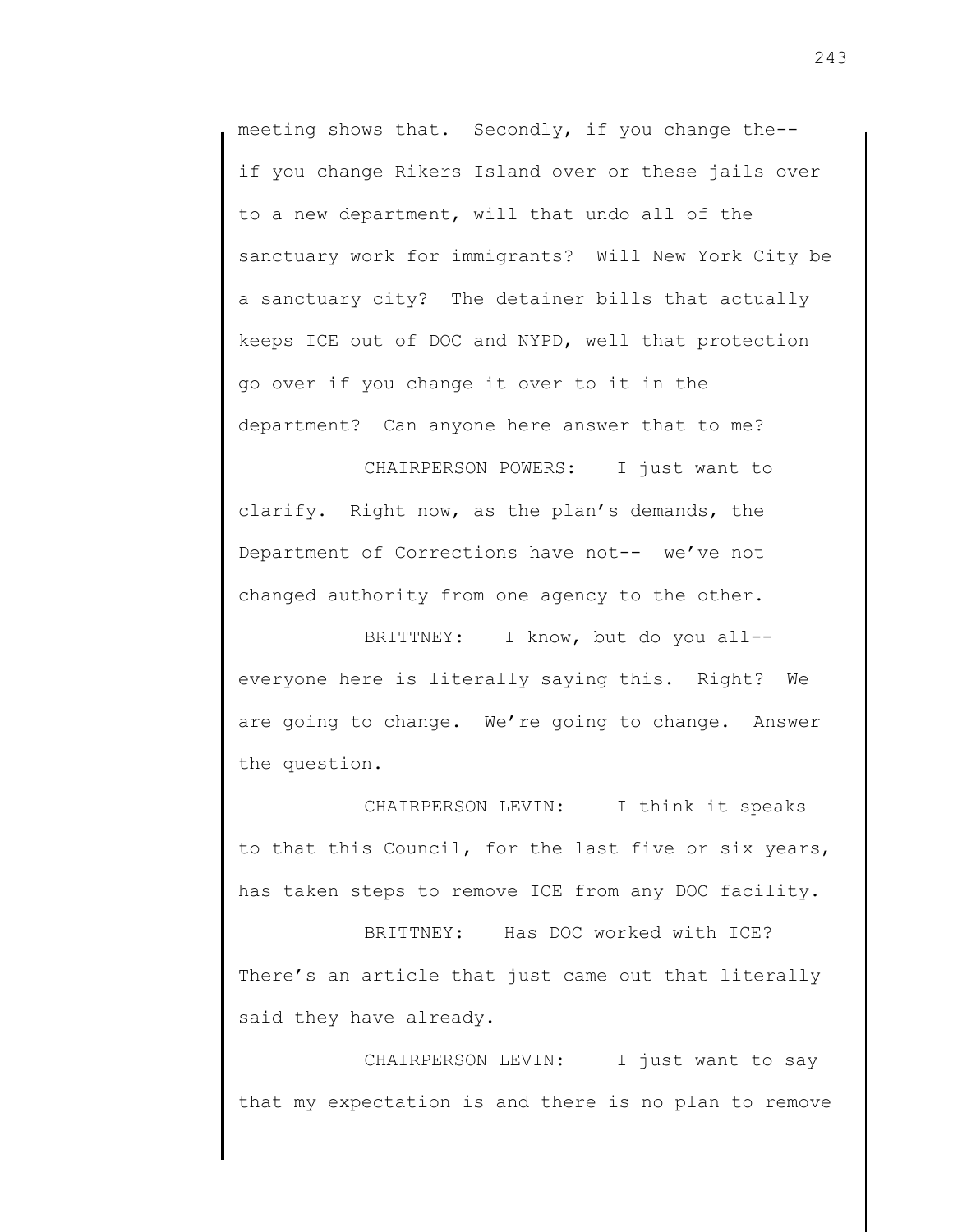DOC from any future facility, but if that were to have been--

BRITTNEY: Management--

CHAIRPERSON LEVIN: If that were to happen, then the same principle behind removing ICE cooperation from TOC would carry through. I--

BRITTNEY: How would it carry through? CHAIRPERSON LEVIN: Through the legislative efforts that-- the same legislative efforts that we've already done. So the--

BRITTNEY: The--

CHAIRPERSON LEVIN: The courage efforts, in all likelihood, would continue because they have already been done. We have already demonstrated that we have a commitment to not cooperate with ICE and are DOC--

BRITTNEY: But DOC has been cooperating with ICE. It is true.

CHAIRPERSON LEVIN: Okay. So I just want to clarify that particular question. So, what I'm saying is the sanctuary-- all that work of sanctuary that has been happening will be undone, so you can--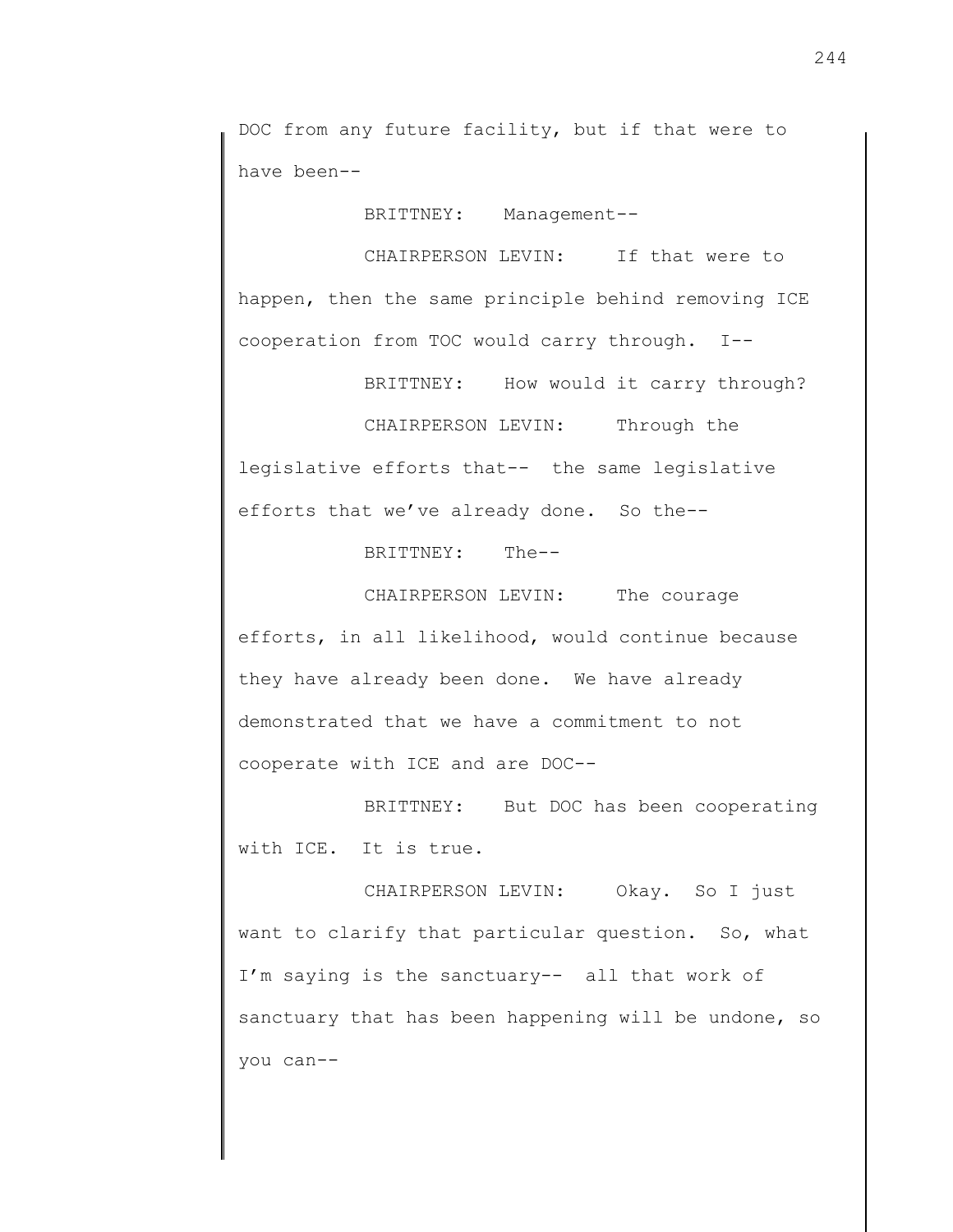CHAIRPERSON POWERS: I just want to respond to that.

BRITTNEY: of making New York City a sanctuary city.

CHAIRPERSON POWERS: I'm sorry. Unknown to him part of your time, so I'm happy to-- we've passed legislation to place prohibition restrictions on ICE from going into DOC facilities. Today those applied to the new borough based facilities. They would apply. And is they didn't, I think, as Council member Levin says, I will-- there is a lot of reason to believe, including the legislation we have already passed in the past, that that would carry over or we would legislate it to carryover.

BRITTNEY: But will you be in office? CHAIRPERSON POWERS: Yeah. I might be. Yes.

BRITTNEY: You might. So these are all questions-- has a feasibility study going on on impact of immigration in relationship to this.

CHAIRPERSON LEVIN: What I'm just saying is that the-- we have demonstrated--

BRITTNEY: I don't give a damn what you've demonstrated. Can you prove this?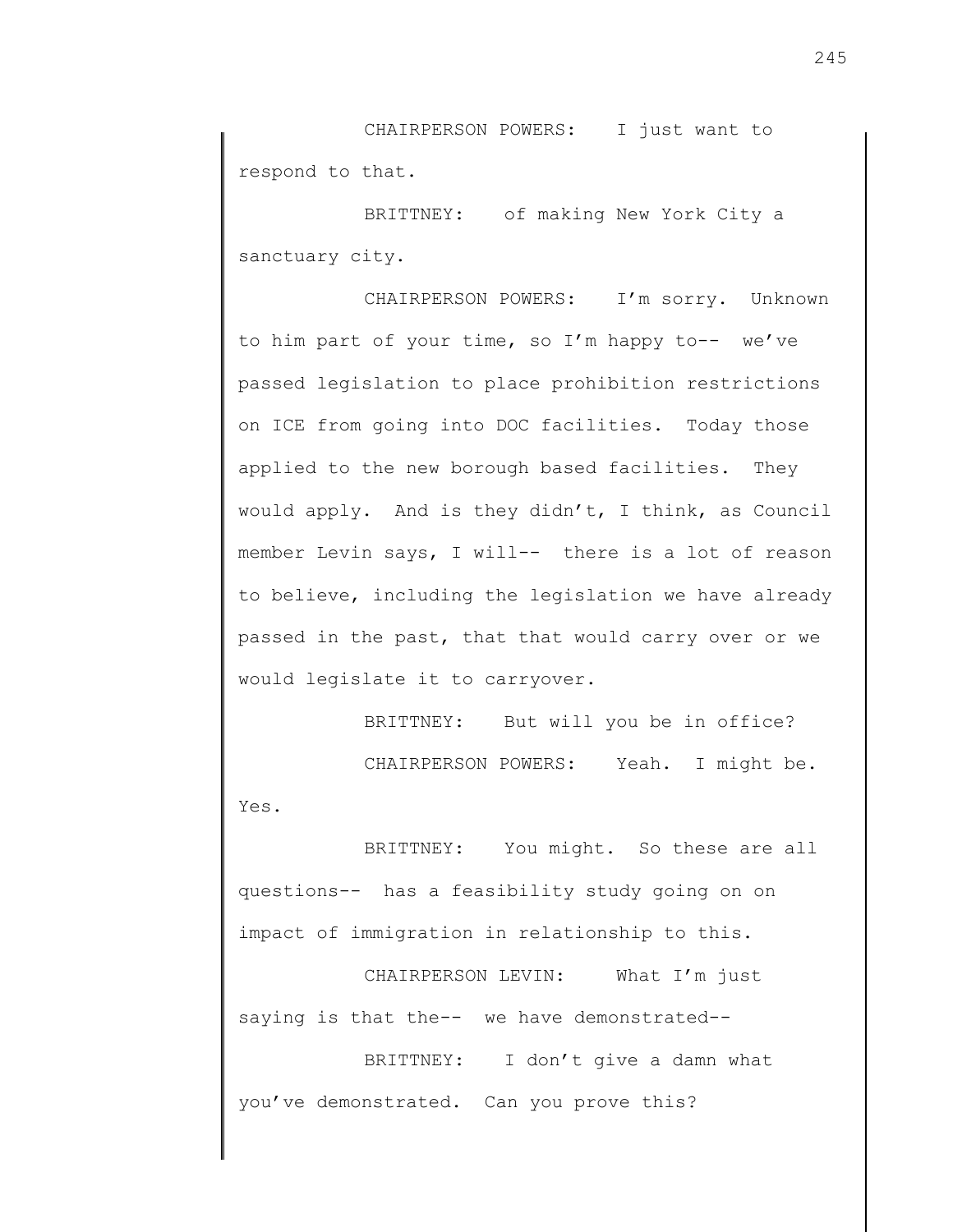CHAIRPERSON LEVIN: In reality, we have demonstrated by passing legislation to remove cooperation between ICE and DOC. We would do that again. The policy of this Council has not changed. There is no indication that the policy of this council has changed. We would extend that to any type of fac-- jail that is operated by another entity because it's-- we've already gone on record saying that that is our position. We would extend that position.

CHAIRPERSON POWERS: And nor does it apply in this plan.

BRITTNEY: It doesn't apply in this plan, but everyone is literally saying, oh, we're going to change the department from one to another, but you all have not considered the impact of immigration. With this plan, literally moving jails, surveillance, ICE. Literally, ICE is on record literally saying if we can't get them at the courts, we're going straight into the community.

CHAIRPERSON POWERS: So, I will respond to this. If there is a concern about further jurisdiction and changes related to immigration and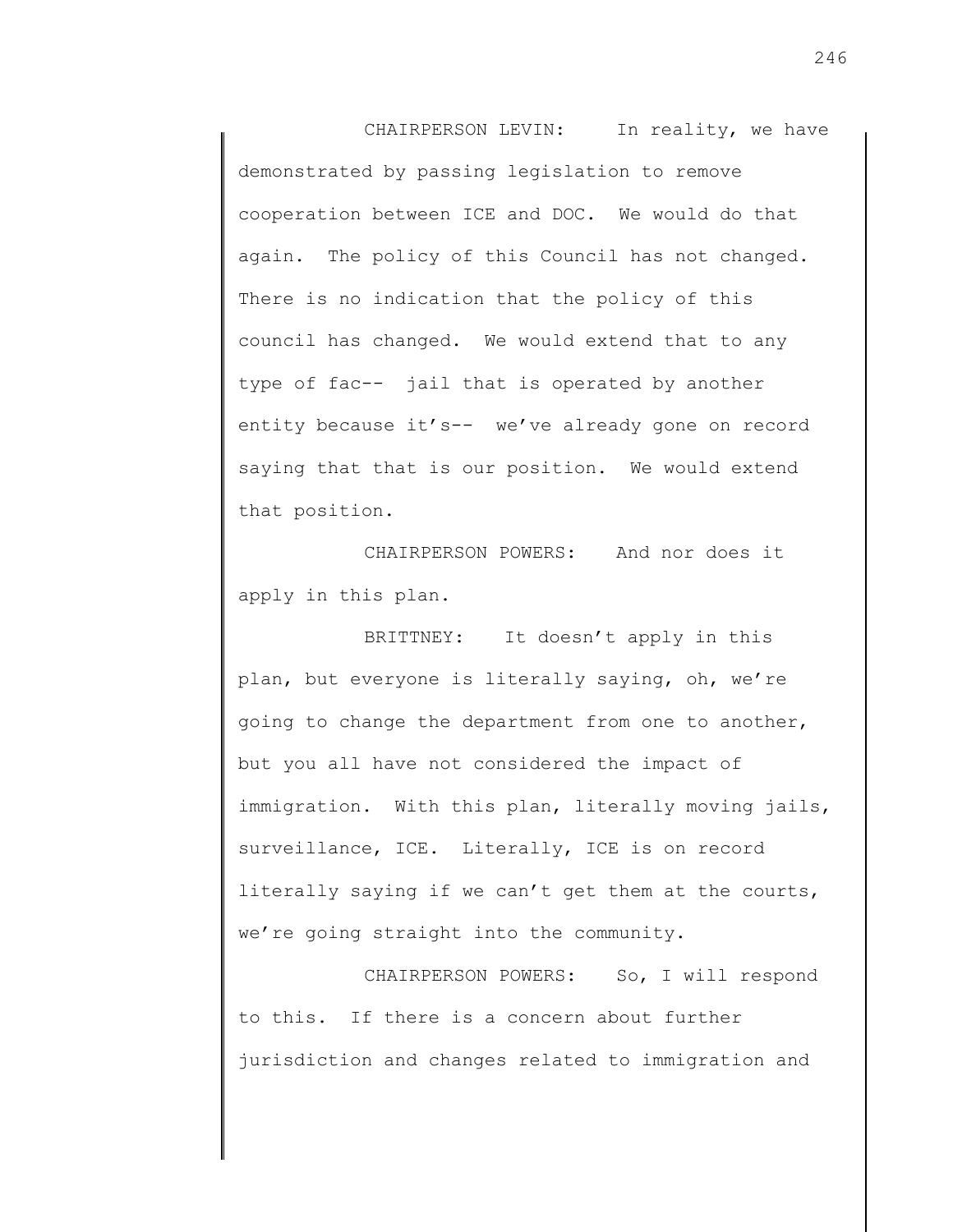status, I will introduce a piece of legislation to address that myself.

BRITTNEY: Well, you should actually do that. On top of that, being in the use c-- you have-- I really don't give a fuck and I'm literally talking so I'm going to continue to talk. So, if we are literally sitting here having conversation and you all can barely answer these questions, that's one, your assurance--- you have literally-- MOCJ- two points-- What points are they made? They can't tell you shit. They can't tell you shit. And you actually think constituents should actually believe and you all about these borough based jails. That they will be more humane. That the DOC will actually give a damn about people. Calling them by their names. Have you all created accountability for the DOC within these bills to address the violence and to address the culture. You control their budget. How does that play into legislation? Lady K was literally handcuffed because she spoke with Layleen Polonco's lawyer. How are you going to hold the DOC accountable for that? You're talking like it's fucking normal. This shit is not normal. You-- Listen. When we are in Queens and Community Board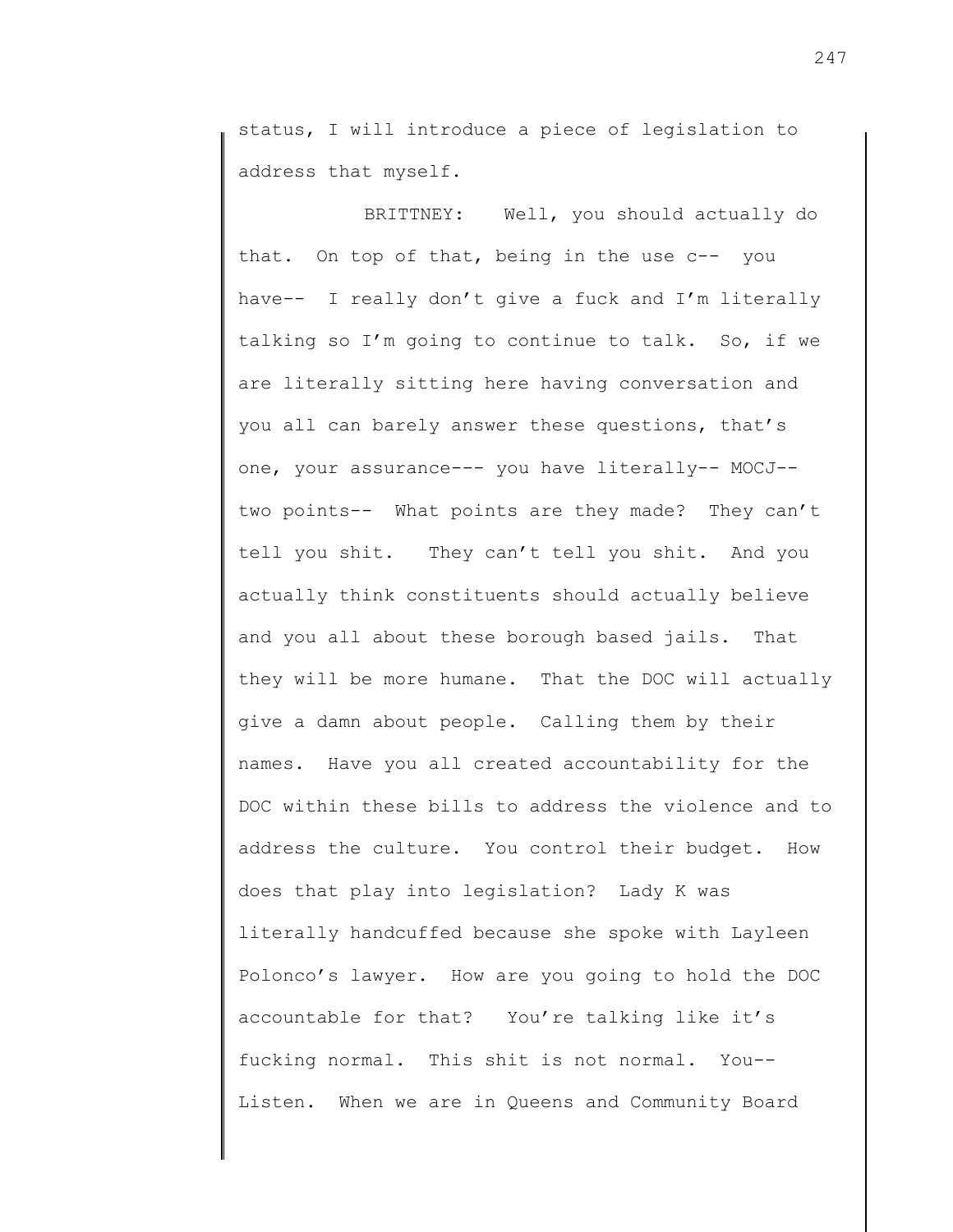member, you all need to address this shit because you have undocumented people living and telling their stories about surveillance and, guess what? The nonprofits that you all pay literally tell them to shut the fuck up.

[background comments]

BRITTNEY: Because these jails are already bought and sold. You know what that tells us? You don't give a fuck about us. Period. We got time today. All of you all need to be out of office. It does not make any fucking sense. MOCJ don't have answers. You don't have answers. You've been ducking and dodging your constituents.

CHAIRPERSON POWERS: Okay. Thank you for the testi-- Thank you--

BRITTNEY: Thank you.

CHAIRPERSON POWERS: for the testimony. Thank you. Thank you to everybody.

[background comments]

CHAIRPERSON POWERS: Thank you. Please.

[background comments]

CHAIRPERSON POWERS: Thank you. Thank you. Yep. That's the conclusion of our hearing today. Thank you.